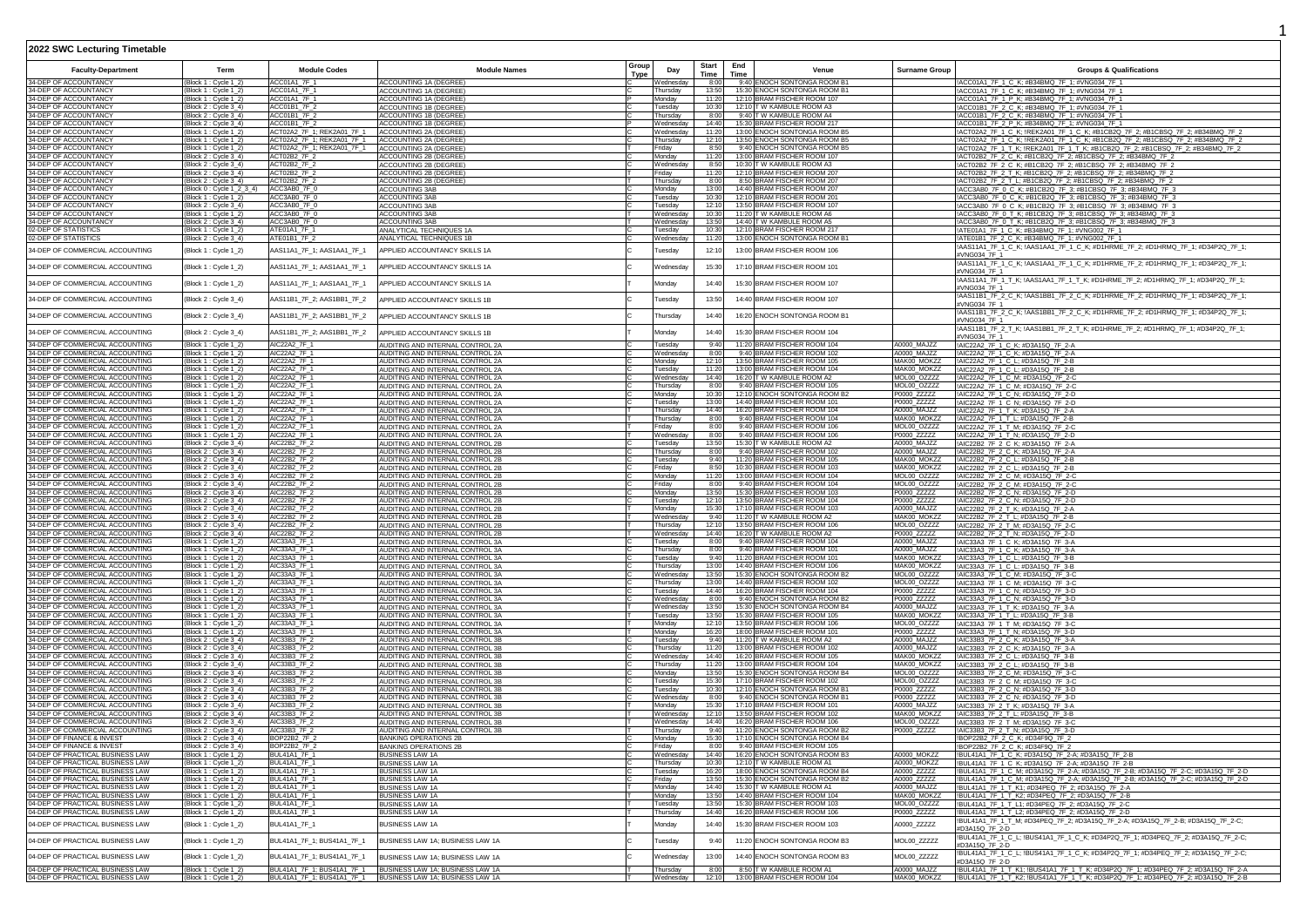| <b>Faculty-Department</b>                                             | Term                                                                | <b>Module Codes</b>                                                       | <b>Module Names</b>                                                                                                          | Group                  | Start          | End  | Venue                                                         | <b>Surname Grou</b>        | <b>Groups &amp; Qualifications</b>                                                                                                                                                 |
|-----------------------------------------------------------------------|---------------------------------------------------------------------|---------------------------------------------------------------------------|------------------------------------------------------------------------------------------------------------------------------|------------------------|----------------|------|---------------------------------------------------------------|----------------------------|------------------------------------------------------------------------------------------------------------------------------------------------------------------------------------|
| 04-DEP OF PRACTICAL BUSINESS LAW                                      |                                                                     | <b>BUL41B1 7F 2</b>                                                       |                                                                                                                              | Day<br><b>Type</b>     | Time           | Time | 12:10 T W KAMBULE ROOM A1                                     | A0000 MOKZZ                |                                                                                                                                                                                    |
| 04-DEP OF PRACTICAL BUSINESS LAW                                      | Block 2: Cycle 3_4)<br>(Block 2 : Cycle 3-4)                        | BUI 41B1 7F 2                                                             | <b>BUSINESS LAW 1B</b><br><b>BUSINESS LAW 1B</b>                                                                             | Mondav<br>Tuesdav      | 10:30<br>11:20 |      | 13:00 T W KAMBULE ROOM A1                                     | A0000 MOK77                | !BUL41B1_7F_2_C_K; #D3A15Q_7F_2-A; #D3A15Q_7F_2-B<br>!BUL41B1_7F_2_C_K; #D3A15Q_7F_2-A; #D3A15Q_7F_2-B                                                                             |
| 04-DEP OF PRACTICAL BUSINESS LAW                                      | (Block 2: Cycle 3 4)                                                | BUI 41B1 7F 2                                                             | <b>BUSINESS LAW 1B</b>                                                                                                       | Tuesdav                | 8:00           |      | 9:40 TW KAMBULE ROOM A1                                       | MOL00 77777                | !BUL41B1_7F_2_C_L; #D3A15Q_7F_2-C; #D3A15Q_7F_2-D                                                                                                                                  |
| 04-DEP OF PRACTICAL BUSINESS LAW                                      | (Block 2: Cycle 3_4)                                                | <b>BUL41B1 7F 2</b>                                                       | <b>BUSINESS LAW 1B</b>                                                                                                       | Fridav                 | 9:40           |      | 11:20 FNOCH SONTONGA ROOM B3                                  | MOI 00 77777               | !BUL41B1_7F_2_C_L; #D3A15Q_7F_2-C; #D3A15Q_7F_2-D                                                                                                                                  |
| 04-DEP OF PRACTICAL BUSINESS LAW<br>04-DEP OF PRACTICAL BUSINESS LAW  | (Block 2 : Cycle 3_4)<br>(Block 2 : Cycle 3_4)                      | RIII 41R1 7F 2<br>BUL41B1_7F_2                                            | <b>BUSINESS LAW 1B</b><br><b>BUSINESS LAW 1E</b>                                                                             | Thursday<br>Tuesday    | 12.10<br>14:40 |      | 13:50 BRAM FISCHER ROOM 103<br>15:30 T W KAMBULE ROOM A1      | A0000 MA177<br>MAK00 MOKZZ | !BUL41B1_7F_2_T_K1; #D3A15Q_7F_2-A<br>!BUL41B1_7F_2_T_K2; #D3A15Q_7F_2-B                                                                                                           |
| 04-DEP OF PRACTICAL BUSINESS LAW                                      | (Block 2 : Cycle 3_4)                                               | BUL41B1_7F_2                                                              | <b>BUSINESS LAW 1B</b>                                                                                                       | Fridav                 | 8:00           |      | 8:50 BRAM FISCHER ROOM 102                                    | MAK00 MOKZZ                | !BUL41B1_7F_2_T_K2; #D3A15Q_7F_2-B                                                                                                                                                 |
| 04-DEP OF PRACTICAL BUSINESS LAW                                      | (Block 2: Cycle 3_4)                                                | <b>BUL41B1 7F 2</b>                                                       | <b>BUSINESS LAW 1E</b>                                                                                                       | Mondav                 | 10:30          |      | 11:20 BRAM FISCHER ROOM 104                                   | MOL00 OZZZZ                | !BUL41B1_7F_2_T_L1: #D3A15Q_7F_2-C                                                                                                                                                 |
| 04-DEP OF PRACTICAL BUSINESS LAW<br>04-DEP OF PRACTICAL BUSINESS LAW  | (Block 2 : Cycle 3_4)                                               | BUL41B1_7F_2<br><b>BUL41B1_7F_2</b>                                       | <b>BUSINESS LAW 1E</b><br><b>BUSINESS LAW 1B</b>                                                                             | Wednesday              | 9:40<br>16:20  |      | 10:30 BRAM FISCHER ROOM 104<br>18:00 ENOCH SONTONGA ROOM B2   | MOL00_OZZZZ<br>P0000 ZZZZZ | !BUL41B1_7F_2_T_L1; #D3A15Q_7F_2-C<br>!BUL41B1_7F_2_T_L2; #D3A15Q_7F_2-D                                                                                                           |
| 34-DEP OF BUSINESS MANAGEMENT                                         | Block 2: Cvcle 3 4)<br>(Block 0: Cvcle 1 2 3 4)                     | BME0YA1 ES 0                                                              | BUSINESS MANAGEMENT 1 MOD A (EXT)                                                                                            | Monday<br>Monday       | 13:50          |      | 15:30 BRAM FISCHER ROOM 218                                   |                            | !BME0YA1_ES_0_C_K; #D1HRME_ES_1; #D34PEQ_ES_1                                                                                                                                      |
| 34-DEP OF BUSINESS MANAGEMENT                                         | Block 0: Cycle 1 2 3 4) BME0YA1 ES 0                                |                                                                           | BUSINESS MANAGEMENT 1 MOD A (EXT)                                                                                            | uesdav                 | 15:30          |      | 17:10 T W KAMBULE ROOM A3                                     |                            | !BME0YA1_ES_0_C_K; #D1HRME_ES_1; #D34PEQ_ES_1                                                                                                                                      |
| 34-DEP OF BUSINESS MANAGEMENT                                         | (Block 0 : Cycle 1_2_3_4) BME0YA1_ES_0                              |                                                                           | BUSINESS MANAGEMENT 1 MOD A (EXT)                                                                                            | Wednesda               | 11:20          |      | 13:00 BRAM FISCHER ROOM 101                                   |                            | !BME0YA1_ES_0_T_K; #D1HRME_ES_1; #D34PEQ_ES_1                                                                                                                                      |
| 34-DEP OF BUSINESS MANAGEMENT<br>34-DEP OF BUSINESS MANAGEMENT        | (Block 0 : Cycle 1_2_3_4)<br>(Block 0 : Cycle 1_2_3_4) BME0YB1_ES_0 |                                                                           | BUSINESS MANAGEMENT 1 MOD B (EXT)                                                                                            | Monday<br>Tuesdav      | 15:30<br>14:40 |      | 17:10 BRAM FISCHER ROOM 206<br>16:20 BRAM FISCHER ROOM 218    |                            | !BME0YB1_ES_0_C_K; #D1HRME_ES_2                                                                                                                                                    |
| 34-DEP OF BUSINESS MANAGEMENT                                         | (Block 0 : Cycle 1_2_3_4) BME0YB1_ES_0                              |                                                                           | BUSINESS MANAGEMENT 1 MOD B (EXT)<br>BUSINESS MANAGEMENT 1 MOD B (EXT)                                                       | Wednesday              | 13.50          |      | 15:30 BRAM FISCHER ROOM 107                                   |                            | !BME0YB1_ES_0_C_K; #D1HRME_ES_2<br>!BME0YB1_ES_0_C_K; #D1HRME_ES_2                                                                                                                 |
| 34-DEP OF BUSINESS MANAGEMENT                                         | (Block 0 : Cycle 1_2_3_4) BME0YB1_ES_0                              |                                                                           | BUSINESS MANAGEMENT 1 MOD B (EXT                                                                                             | Wednesday              | 10:30          |      | 11:20 BRAM FISCHER ROOM 217                                   |                            | !BME0YB1_ES_0_T_K; #D1HRME_ES_2; #D34PEQ_ES_1                                                                                                                                      |
| 34-DEP OF BUSINESS MANAGEMENT                                         | (Block 0: Cycle 1_2_3_4) BME0YB1_ES_0                               |                                                                           | BUSINESS MANAGEMENT 1 MOD B (EXT)                                                                                            | Friday                 | 9:40           |      | 10:30 T W KAMBULE ROOM A3                                     |                            | !BME0YB1_ES_0_T_K; #D1HRME_ES_2; #D34PEQ_ES_1                                                                                                                                      |
| 34-DEP OF BUSINESS MANAGEMENT<br>34-DEP OF BUSINESS MANAGEMENT        | (Block 1: Cycle 1_2)<br>(Block 1 : Cycle 1_2)                       | BMA01A1_7F *<br><b>BMA01A1 7F 1</b>                                       | BUSINESS MANAGEMENT 1A<br><b>BUSINESS MANAGEMENT 1A</b>                                                                      | Tuesday                | 16:20<br>11:20 |      | 18:00 BRAM FISCHER ROOM 104<br>12:10 BRAM FISCHER ROOM 104    |                            | !BMA01A1_7F_1_C_K; #D1HRMQ_7F_1; #D34P2Q_7F_1<br>!BMA01A1_7F_1_C_K; #D1HRMQ_7F_1; #D34P2Q_7F_1                                                                                     |
| 34-DEP OF BUSINESS MANAGEMENT                                         | Block 1: Cvcle 1 2)                                                 | BMA01A1_7F_1                                                              | BUSINESS MANAGEMENT 1A                                                                                                       | Friday<br>Mondav       | 12:10          |      | 13:00 T W KAMBULE ROOM A6                                     |                            | BMA01A1_7F_1_T_K; #D1HRMQ_7F_1; #D34P2Q_7F_1                                                                                                                                       |
| 34-DEP OF BUSINESS MANAGEMENT                                         | (Block 1: Cycle 1 2)                                                | BMA01A1_7F_1                                                              | <b>BUSINESS MANAGEMENT 1A</b>                                                                                                | Wednesda               | 11:20          |      | 12:10 BRAM FISCHER ROOM 220                                   |                            | !BMA01A1_7F_1_T_L: #D1HRMQ_7F_1: #D34P2Q_7F_1                                                                                                                                      |
| 34-DEP OF BUSINESS MANAGEMENT                                         | (Block 1 : Cycle 1_2)                                               | <b>BMA01A1 7F 1</b>                                                       | BUSINESS MANAGEMENT 1A                                                                                                       | Fridav                 | 9:40           |      | 10:30 BRAM FISCHER ROOM 207                                   |                            | !BMA01A1_7F_1_T_M; #D1HRMQ_7F_1; #D34P2Q_7F_1                                                                                                                                      |
| 34-DEP OF BUSINESS MANAGEMENT<br><b>4-DEP OF BUSINESS MANAGEMENT</b>  | (Block 1 : Cycle 1-2)<br>(Block 1: Cvcle 1 2)                       | <b>BMA11A1 7F 1</b><br><b>BMA11A1 7F 1</b>                                | BUSINESS MANAGEMENT 1A                                                                                                       | Tuesdav<br>Thursdav    | 13:00<br>15:30 |      | 13:50 FNOCH SONTONGA ROOM B<br>17:10 FNOCH SONTONGA ROOM B1   |                            | !BMA11A1_7F_1_C_K; #B34BMQ_7F_1; #VNG034_7F_1                                                                                                                                      |
| 34-DEP OF BUSINESS MANAGEMENT                                         | (Block 1 : Cycle 1_2)                                               | <b>BMA11A1 7F 1</b>                                                       | <b>BUSINESS MANAGEMENT 1A</b><br>BUSINESS MANAGEMENT 1A                                                                      | Wednesda               | 14:40          |      | 15:30 BRAM FISCHER ROOM 220                                   |                            | !BMA11A1_7F_1_C_K; #B34BMQ_7F_1; #VNG034_7F_1<br>!BMA11A1_7F_1_T_K; #B34BMQ_7F_1; #VNG034_7F_1                                                                                     |
| 34-DEP OF BUSINESS MANAGEMENT                                         | (Block 1 : Cycle 1_2)                                               | <b>BMA11A1 7F 1</b>                                                       | BUSINESS MANAGEMENT 1A                                                                                                       | Tuesday                |                |      | 12:10 13:00 BRAM FISCHER ROOM 220                             |                            | !BMA11A1_7F_1_T_L; #B34BMQ_7F_1; #VNG034_7F_1                                                                                                                                      |
| 34-DEP OF BUSINESS MANAGEMENT                                         | (Block 2: Cycle 3_4)                                                | <b>BMA01B1 7F 2</b>                                                       | <b>BUSINESS MANAGEMENT 1E</b>                                                                                                | Tuesday                | 14:40          |      | 16:20 ENOCH SONTONGA ROOM B4                                  |                            | !BMA01B1_7F_2_C_K; #D1HRMQ_7F_1; #D34P2Q_7F_1                                                                                                                                      |
| 34-DEP OF BUSINESS MANAGEMENT<br>34-DEP OF BUSINESS MANAGEMENT        | (Block 2: Cycle 3_4)                                                | BMA01B1_7F_2<br><b>BMA01B1 7F 2</b>                                       | <b>BUSINESS MANAGEMENT 1E</b><br><b>BUSINESS MANAGEMENT 1E</b>                                                               | Thursday               | 8:00<br>10:30  |      | 8:50 BRAM FISCHER ROOM 105<br>11:20 ENOCH SONTONGA ROOM B1    |                            | !BMA01B1_7F_2_C_K; #D1HRMQ_7F_1; #D34P2Q_7F_1                                                                                                                                      |
| <b>4-DEP OF BUSINESS MANAGEMENT</b>                                   | Block 2: Cycle 3_4)<br>(Block 2 : Cycle 3_4)                        | BMA01B1 7F 2                                                              | <b>BUSINESS MANAGEMENT 1F</b>                                                                                                | Monday<br>Tuesday      | 12:10          |      | 13:00 BRAM FISCHER ROOM 219                                   |                            | !BMA01B1_7F_2_T_K; #D1HRMQ_7F_1; #D34P2Q_7F_1<br>!BMA01B1_7F_2_T_L; #D1HRMQ_7F_1; #D34P2Q_7F_1                                                                                     |
| 4-DEP OF BUSINESS MANAGEMENT                                          | Block 2: Cycle 3 4)                                                 | BMA01B1_7F_2                                                              | <b>BUSINESS MANAGEMENT 1E</b>                                                                                                | Thursdav               | 10:30          |      | 11:20 T W KAMBULE ROOM A8                                     |                            | BMA01B1_7F_2_T_M; #D1HRMQ_7F_1; #D34P2Q_7F_1                                                                                                                                       |
| 34-DEP OF BUSINESS MANAGEMENT                                         | (Block 2: Cycle 3_4)                                                | <b>BMA21B1 7F 2</b>                                                       | BUSINESS MANAGEMENT 1B                                                                                                       | Tuesdav                | 8:50           |      | 9:40 ENOCH SONTONGA ROOM B5                                   |                            | !BMA21B1_7F_2_C_K; #B34BMQ_7F_1; #VNG034_7F_1                                                                                                                                      |
| <b>34-DEP OF BUSINESS MANAGEMENT</b><br>34-DEP OF BUSINESS MANAGEMENT | Block 2: Cycle 3 4)<br>(Block 2 : Cycle 3 4)                        | BMA21B1 7F 2<br>BMA21B1 7F 2                                              | BUSINESS MANAGEMENT 1B                                                                                                       | Fridav                 | 8:00<br>13:00  |      | 9:40 ENOCH SONTONGA ROOM B4<br>13:50 T W KAMBULE ROOM A3      |                            | !BMA21B1_7F_2_C_K; #B34BMQ_7F_1; #VNG034_7F_1                                                                                                                                      |
| 34-DEP OF BUSINESS MANAGEMENT                                         | (Block 2 : Cycle 3_4)                                               | BMA21B1_7F_2                                                              | <b>BUSINESS MANAGEMENT 1B</b><br>BUSINESS MANAGEMENT 1B                                                                      | Monday<br>Tuesday      | 9:40           |      | 10:30 T W KAMBULE ROOM A4                                     |                            | !BMA21B1_7F_2_T_K; #B34BMQ_7F_1; #VNG034_7F_1<br>!BMA21B1_7F_2_T_L; #B34BMQ_7F_1; #VNG034_7F_1                                                                                     |
| 34-DEP OF BUSINESS MANAGEMENT                                         | (Block 1 : Cycle 1_2)                                               | BEM22A2_7F_1; BMA02A2_7F_1                                                | <b>BUSINESS MANAGEMENT 2A</b>                                                                                                | Monday                 | 13:00          |      | 13:50 T W KAMBULE ROOM A2                                     |                            | !BEM22A2_7F_1_C_K; !BMA02A2_7F_1_C_K; #D1HRME_7F_3; #D1HRMQ_7F_2; #NDHE03_7F_3;                                                                                                    |
| 34-DEP OF BUSINESS MANAGEMENT                                         | (Block 1 : Cycle 1_2)                                               | BEM22A2_7F_1; BMA02A2_7F_1                                                | <b>BUSINESS MANAGEMENT 2A</b>                                                                                                | Wednesda               | 9:40           |      | 11:20 BRAM FISCHER ROOM 106                                   |                            | #VNG034 7F 2<br>!BEM22A2_7F_1_C_K; !BMA02A2_7F_1_C_K; #D1HRME_7F_3; #D1HRMQ_7F_2; #NDHE03_7F_3;                                                                                    |
| 34-DEP OF BUSINESS MANAGEMENT                                         | (Block 1 : Cycle 1_2)                                               | BEM22A2_7F_1; BMA02A2_7F_1                                                | BUSINESS MANAGEMENT 2A                                                                                                       | Wednesday              | 12:10          |      | 13:00 BRAM FISCHER ROOM 221                                   |                            | #VNG034 7F 2<br>!BEM22A2_7F_1_T_K; !BMA02A2_7F_1_T_K; #D1HRME_7F_3; #D1HRMQ_7F_2; #NDHE03_7F_3;                                                                                    |
| 34-DEP OF BUSINESS MANAGEMENT                                         | (Block 1 : Cycle 1_2)                                               | BEM22A2_7F_1; BMA02A2_7F_1                                                | <b>BUSINESS MANAGEMENT 2A</b>                                                                                                | Thursday               | 10:30          |      | 11:20 BRAM FISCHER ROOM 218                                   |                            | #VNG034 7F 2<br>!BEM22A2_7F_1_T_L; !BMA02A2_7F_1_T_L; #D1HRME_7F_3; #D1HRMQ_7F_2; #NDHE03_7F_3;                                                                                    |
| 34-DEP OF BUSINESS MANAGEMENT                                         | Block 1 : Cycle 1_2)                                                | BEM22A2_7F_1; BMA02A2_7F_1                                                | BUSINESS MANAGEMENT 2A                                                                                                       | <b>hursday</b>         | 11:20          |      | 12:10 BRAM FISCHER ROOM 201                                   |                            | #VNG034 7F 2<br>!BEM22A2_7F_1_T_M; !BMA02A2_7F_1_T_M; #D1HRME_7F_3; #D1HRMQ_7F_2; #NDHE03_7F_3;                                                                                    |
| <b>34-DEP OF BUSINESS MANAGEMENT</b>                                  | (Block 1: Cycle 1 2)                                                | BMA12A2_7F_1: BMG02A2_7F_1                                                |                                                                                                                              | Tuesdav                | 14:40          |      | 15:30 TW KAMBULE ROOM A3                                      |                            | #VNG034 7F 2                                                                                                                                                                       |
| 34-DEP OF BLISINESS MANAGEMENT                                        | (Block 1 : Cycle 1_2)                                               |                                                                           | BUSINESS MANAGEMENT 2A; BUSINESS MANAGEMENT 2A<br>BMA12A2_7F_1; BMG02A2_7F_1  BUSINESS MANAGEMENT 2A; BUSINESS MANAGEMENT 2A | Thursday               | 8:00           |      | 9:40 T W KAMRLILE ROOM A3                                     |                            | !BMA12A2_7F_1_C_K; !BMG02A2_7F_1_C_K; #B1CB2Q_7F_2; #B1CBSQ_7F_2; #B34BMQ_7F_2<br>!BMA12A2_7F_1_C_K; !BMG02A2_7F_1_C_K; #B1CB2Q_7F_2; #B1CBSQ_7F_2; #B34BMQ_7F_2                   |
| 34-DEP OF BUSINESS MANAGEMENT                                         | (Block 1 : Cycle 1_2)                                               |                                                                           | BMA12A2_7F_1; BMG02A2_7F_1   BUSINESS MANAGEMENT 2A; BUSINESS MANAGEMENT 2A                                                  | Monday                 | 13:50          |      | 14:40 T W KAMBULE ROOM A3                                     |                            | !BMA12A2_7F_1_T_K; !BMG02A2_7F_1_T_K; #B1CB2Q_7F_2; #B1CBSQ_7F_2; #B34BMQ_7F_2                                                                                                     |
| 34-DEP OF BUSINESS MANAGEMENT                                         | (Block 1: Cycle 1_2)                                                |                                                                           | BMA12A2_7F_1; BMG02A2_7F_1  BUSINESS MANAGEMENT 2A; BUSINESS MANAGEMENT 2A                                                   | Monday                 | 13:00          |      | 13:50 T W KAMBULE ROOM A3                                     |                            | !BMA12A2_7F_1_T_L; !BMG02A2_7F_1_T_L; #B1CB2Q_7F_2; #B1CBSQ_7F_2; #B34BMQ_7F_2                                                                                                     |
| 34-DEP OF BUSINESS MANAGEMENT                                         | (Block 2 : Cycle 3_4)                                               | BEM22B2_7F_2; BMA02B2_7F_2                                                | <b>BUSINESS MANAGEMENT 2B</b>                                                                                                | Tuesday                | 8:50           |      | 10:30 BRAM FISCHER ROOM 104                                   |                            | IBEM22B2_7F_2_C_K; IBMA02B2_7F_2_C_K; #D1HRME_7F_3; #D1HRMQ_7F_2; #NDHE03_7F_3;<br>#VNG034 7F 2                                                                                    |
| 34-DEP OF BUSINESS MANAGEMENT                                         | (Block 2 : Cycle 3_4)                                               | BEM22B2_7F_2; BMA02B2_7F_2                                                | <b>BUSINESS MANAGEMENT 2B</b>                                                                                                | Thursday               | 10:30          |      | 11:20 BRAM FISCHER ROOM 104                                   |                            | !BEM22B2_7F_2_C_K; !BMA02B2_7F_2_C_K; #D1HRME_7F_3; #D1HRMQ_7F_2; #NDHE03_7F_3;<br>#VNG034 7F 2<br>!BEM22B2_7F_2_T_K; !BMA02B2_7F_2_T_K; #D1HRME_7F_3; #D1HRMQ_7F_2; #NDHE03_7F_3; |
| 34-DEP OF BUSINESS MANAGEMENT                                         | Block 2 : Cycle 3_4                                                 | BEM22B2_7F_2; BMA02B2_7F_2                                                | <b>BUSINESS MANAGEMENT 2B</b>                                                                                                | Thursday               | 8:50           |      | 9:40 T W KAMBULE ROOM A5                                      |                            | #VNG034 7F 2<br>!BEM22B2_7F_2_T_L; !BMA02B2_7F_2_T_L; #D1HRME_7F_3; #D1HRMQ_7F_2; #NDHE03_7F_3;                                                                                    |
| 34-DEP OF BUSINESS MANAGEMENT                                         | (Block 2: Cycle 3_4)                                                | BEM22B2_7F_2; BMA02B2_7F_2                                                | <b>BUSINESS MANAGEMENT 2B</b>                                                                                                | Wednesday              | 11:20          |      | 12:10 BRAM FISCHER ROOM 107                                   |                            | #VNG034 7F 2<br>!BEM22B2_7F_2_T_M; !BMA02B2_7F_2_T_M; #D1HRME_7F_3; #D1HRMQ_7F_2; #NDHE03_7F_3;                                                                                    |
| 34-DEP OF BUSINESS MANAGEMENT<br>34-DEP OF BUSINESS MANAGEMENT        | (Block 2: Cycle 3_4)                                                | BEM22B2_7F_2; BMA02B2_7F_2                                                | <b>BUSINESS MANAGEMENT 2B</b>                                                                                                | Monday                 | 14:40<br>13:00 |      | 15:30 T W KAMBULE ROOM A4<br>14:40 BRAM FISCHER ROOM 101      |                            | #VNG034 7F 2<br>BMA22B2_7F_2_C_K; !BMG02B2_7F_2_C_K; #B1CB2Q_7F_2; #B1CBSQ_7F_2; #B34BMQ_7F_2;                                                                                     |
| 34-DEP OF BUSINESS MANAGEMENT                                         | (Block 2: Cycle 3_4)                                                | BMA22B2_7F_2; BMG02B2_7F_2                                                | BUSINESS MANAGEMENT 2B: BUSINESS MANAGEMENT 2B<br>BUSINESS MANAGEMENT 2B: BUSINESS MANAGEMENT 2B                             | Tuesdav                | 13:00          |      | 13:50 ENOCH SONTONGA ROOM B5                                  |                            | #VNG034 7F 2<br>!BMA22B2_7F_2_C_K; !BMG02B2_7F_2_C_K; #B1CB2Q_7F_2; #B1CBSQ_7F_2; #B34BMQ_7F_2;                                                                                    |
| 34-DEP OF BUSINESS MANAGEMENT                                         | (Block 2 : Cycle 3_4)<br>(Block 2: Cycle 3_4)                       | BMA22B2_7F_2; BMG02B2_7F_2<br>BMA22B2_7F_2; BMG02B2_7F_2                  | BUSINESS MANAGEMENT 2B; BUSINESS MANAGEMENT 2B                                                                               | Wednesda<br>Thursday   | 9:40           |      | 10:30 T W KAMBULE ROOM A3                                     |                            | #VNG034 7F 2<br>!BMA22B2_7F_2_T_K; !BMG02B2_7F_2_T_K; #B1CB2Q_7F_2; #B1CBSQ_7F_2; #B34BMQ_7F_2;                                                                                    |
| 34-DEP OF BUSINESS MANAGEMENT                                         | Block 2 : Cycle 3_4)                                                | BMA22B2 7F 2: BMG02B2 7F 2                                                | BUSINESS MANAGEMENT 2B; BUSINESS MANAGEMENT 2B                                                                               | Vednesday              | 10:30          |      | 11:20 ENOCH SONTONGA ROOM B1                                  |                            | #VNG034 7F 2<br>!BMA22B2_7F_2_T_L; !BMG02B2_7F_2_T_L; #B1CB2Q_7F_2; #B1CBSQ_7F_2; #B34BMQ_7F_2;                                                                                    |
| 34-DEP OF BUSINESS MANAGEMENT                                         | (Block 1: Cvcle 1 2)                                                | BEM33A3_7F_1: BMA03A3_7F_1                                                |                                                                                                                              | Tuesday                | 12:10          |      | 13:50 BRAM FISCHER ROOM 105                                   |                            | #VNG034 7F 2                                                                                                                                                                       |
| 34-DEP OF BUSINESS MANAGEMENT                                         | (Block 1 : Cycle 1_2)                                               | BEM33A3 7F 1: BMA03A3 7F 1                                                | <b>BUSINESS MANAGEMENT 3A</b><br>BUSINESS MANAGEMENT 3A                                                                      | Fridav                 | $11 - 20$      |      | 12:10 RRAM FISCHER ROOM 106                                   |                            | !BEM33A3_7F_1_C_K; !BMA03A3_7F_1_C_K; #D1HRME_7F_4; #D1HRMQ_7F_3; #NDHE03_7F_4<br>!BEM33A3_7F_1_C_K; !BMA03A3_7F_1_C_K; #D1HRME_7F_4; #D1HRMQ_7F_3; #NDHE03_7F_4                   |
| 34-DEP OF BUSINESS MANAGEMENT                                         | (Block 1 : Cycle 1_2)                                               | BMA13A3 7F 1                                                              | <b>BUSINESS MANAGEMENT 3A</b>                                                                                                | Tuesday                | 13:00          |      | 14:40 BRAM FISCHER ROOM 218                                   |                            | !BMA13A3_7F_1_C_K; #B1CB2Q_7F_3; #B1CBSQ_7F_3; #B34BMQ_7F_3; #VNG034_7F_3                                                                                                          |
| 34-DEP OF BUSINESS MANAGEMENT                                         | (Block 1: Cycle 1_2)                                                | BMA13A3_7F_1                                                              | <b>BUSINESS MANAGEMENT 3A</b>                                                                                                | Wednesday              | 14:40          |      | 15:30 BRAM FISCHER ROOM 201                                   |                            | !BMA13A3_7F_1_C_K; #B1CB2Q_7F_3; #B1CBSQ_7F_3; #B34BMQ_7F_3; #VNG034_7F_3                                                                                                          |
| 34-DEP OF BUSINESS MANAGEMENT<br>34-DEP OF BUSINESS MANAGEMENT        | (Block 1 : Cycle 1_2)<br>(Block 2: Cycle 3_4)                       | <b>BMA13A3 7F 1</b><br>BEM33B3_7F_2; BMA03B3_7F_2  BUSINESS MANAGEMENT 3B | BUSINESS MANAGEMENT 3A                                                                                                       | Wednesday              | 13:00<br>9:40  |      | 13:50 BRAM FISCHER ROOM 220<br>11:20 BRAM FISCHER ROOM 101    |                            | !BMA13A3_7F_1_T_K; #B1CB2Q_7F_3; #B1CBSQ_7F_3; #B34BMQ_7F_3; #VNG034_7F_3<br>BEM33B3_7F_2_C_K; !BMA03B3_7F_2_C_K; #D1HRME_7F_4; #D1HRMQ_7F_3; #NDHE03_7F_4                         |
| 34-DEP OF BUSINESS MANAGEMENT                                         | (Block 2 : Cycle 3 4)                                               | BEM33B3_7F_2; BMA03B3_7F_2  BUSINESS MANAGEMENT 3B                        |                                                                                                                              | Wednesday<br>Fridav    | 8:00           |      | 8:50 BRAM FISCHER ROOM 103                                    |                            | !BEM33B3_7F_2_C_K; !BMA03B3_7F_2_C_K; #D1HRME_7F_4; #D1HRMQ_7F_3; #NDHE03_7F_4                                                                                                     |
| 34-DEP OF BUSINESS MANAGEMENT                                         | (Block 2 : Cvcle 3 4)                                               |                                                                           | BMA23B3_7F_2; BMG03B3_7F_2 BUSINESS MANAGEMENT 3B; BUSINESS MANAGEMENT 3B                                                    | Tuesdav                | 10:30          |      | 12:10 BRAM FISCHER ROOM 217                                   |                            | IBMA23B3 7F 2 C K; IBMG03B3 7F 2 C K; #B1CB2Q 7F 3; #B1CBSQ 7F 3; #B34BMQ 7F 3                                                                                                     |
| 34-DEP OF BUSINESS MANAGEMENT                                         | (Block 2: Cycle 3 4)                                                |                                                                           | BMA23B3_7F_2; BMG03B3_7F_2 BUSINESS MANAGEMENT 3B; BUSINESS MANAGEMENT 3B                                                    | Wednesdav              | 8:50           |      | 9:40 T W KAMBULE ROOM A6                                      |                            | !BMA23B3_7F_2_C_K; !BMG03B3_7F_2_C_K; #B1CB2Q_7F_3; #B1CBSQ_7F_3; #B34BMQ_7F_3                                                                                                     |
| 34-DEP OF BUSINESS MANAGEMENT<br>04-DEP OF MERCANTILE LAW             | (Block 2: Cycle 3 4)                                                | COI 41A1 7F 1                                                             | BMA23B3_7F_2; BMG03B3_7F_2 BUSINESS MANAGEMENT 3B; BUSINESS MANAGEMENT 3B                                                    | Wednesdav<br>Wednesday | 14:40<br>8:00  |      | 15:30 BRAM FISCHER ROOM 220<br>9:40 BRAM FISCHER ROOM 220     |                            | !BMA23B3_7F_2_T_K; !BMG03B3_7F_2_T_K; #B1CB2Q_7F_3; #B1CBSQ_7F_3; #B34BMQ_7F_3                                                                                                     |
| 04-DEP OF MERCANTILE LAW                                              | (Block 1 : Cycle 1 2)<br>(Block 1 : Cycle 1_2)                      | COI 41A1 7F 1                                                             | COMMERCIAL LAW 1A<br>COMMERCIAL LAW 1A                                                                                       | Monday                 | 12:10          |      | 13:00 BRAM FISCHER ROOM 207                                   |                            | !COL41A1_7F_1_C_K; #B1CB2Q_7F_2; #B1CBSQ_7F_2; #B34BMQ_7F_2<br>!COL41A1_7F_1_T_K; #B1CB2Q_7F_2; #B1CBSQ_7F_2; #B34BMQ_7F_2                                                         |
| 04-DFP OF MERCANTILE LAW                                              | (Block 1 : Cycle 1_2)                                               | COL41A1_7F_1                                                              | COMMERCIAL LAW 1A                                                                                                            | Friday                 | 9.40           |      | 10:30 BRAM FISCHER ROOM 201                                   |                            | !COL41A1_7F_1_T_K; #B1CB2Q_7F_2; #B1CBSQ_7F_2; #B34BMQ_7F_2                                                                                                                        |
| 04-DEP OF MERCANTILE LAW                                              | (Block 2 : Cycle 3_4)                                               | COL41B1 7F 2                                                              | COMMERCIAL LAW 1B                                                                                                            | Thursday               |                |      | 10:30 12:10 BRAM FISCHER ROOM 207                             |                            | !COL41B1_7F_2_C_K; #B1CB2Q_7F_2; #B1CBSQ_7F_2; #B34BMQ_7F_2                                                                                                                        |
| 04-DEP OF MERCANTILE LAW<br>04-DEP OF MERCANTILE LAW                  | (Block 2: Cycle 3_4)<br>(Block 2 : Cycle 3_4)                       | COL41B1 7F 2<br>COL41B1_7F_2                                              | COMMERCIAL LAW 1B                                                                                                            | Monday<br>Wednesda     | 10:30<br>8:00  |      | 11:20 BRAM FISCHER ROOM 207<br>8:50 BRAM FISCHER ROOM 201     |                            | ICOL41B1_7F_2_T_K; #B1CB2Q_7F_2; #B1CBSQ_7F_2; #B34BMQ_7F_2<br>!COL41B1_7F_2_T_K; #B1CB2Q_7F_2; #B1CBSQ_7F_2; #B34BMQ_7F_2                                                         |
| 16-DEP OF LANG CUL STUD&APPL LIN                                      | (Block 1 : Cycle 1 2)                                               | ATK1AA1 7F 1                                                              | COMMERCIAL LAW 1B<br>COMMUNICATION 1A                                                                                        | Tuesdav                | 8:50           |      | 10:30 BRAM FISCHER ROOM 218                                   |                            | !ATK1AA1_7F_1_C_K; #D1SBME_7F_2; #D1SBMQ_7F_1; #VNG001_7F_1                                                                                                                        |
| 16-DEP OF LANG CUL STUD&APPL LIN                                      | (Block 1 : Cycle 1 2)                                               | ATK1AA1_7F_1                                                              | <b>COMMUNICATION 1A</b>                                                                                                      | Thursdav               | 8:50           |      | 10:30 BRAM FISCHER ROOM 107                                   |                            | !ATK1AA1_7F_1_C_K; #D1SBME_7F_2; #D1SBMQ_7F_1; #VNG001_7F_1                                                                                                                        |
| 6-DEP OF LANG CUL STUD&APPL LIN                                       | Block 1 : Cycle 1_2]                                                | ATK1AA1 7F 1                                                              | <b>COMMUNICATION 1A</b>                                                                                                      | Mondav                 | 11:20          |      | 12:10 BRAM FISCHER ROOM 206                                   |                            | ATK1AA1_7F_1_T_K; #D1SBME_7F_2; #D1SBMQ_7F_1; #VNG001_7F_1                                                                                                                         |
| 16-DEP OF LANG CUL STUD&APPL LIN<br>16-DEP OF LANG CULSTUD&APPL LIN   | (Block 1 : Cycle 1 2)<br>(Block 1: Cvcle 1 2)                       | ATK1AA1 7F 1<br>ATK1AA1 7F 1                                              | <b>COMMUNICATION 1A</b><br>COMMUNICATION 1A                                                                                  | Fridav<br>Wednesdav    | 10:30<br>9:40  |      | 10:30 BRAM FISCHER ROOM 218                                   |                            | !ATK1AA1_7F_1_T_L; #D1SBME_7F_2; #D1SBMQ_7F_1; #VNG001_7F_1                                                                                                                        |
| 16-DEP OF LANG CULSTUD&APPL LIN                                       | (Block 2 : Cycle 3 4)                                               | ATK1BB1 7F 2                                                              | <b>COMMUNICATION 1B</b>                                                                                                      | Tuesdav                | 8:50           |      | 10:30 BRAM FISCHER ROOM 217                                   |                            | !ATK1AA1_7F_1_T_M; #D1SBME_7F_2; #D1SBMQ_7F_1; #VNG001_7F_1<br>!ATK1BB1_7F_2_C_K; #D1SBME_7F_2; #D1SBMQ_7F_1; #VNG001_7F_1                                                         |
| 16-DEP OF LANG CUL STUD&APPL LIN                                      | (Block 2 : Cycle 3_4)                                               | ATK1BB1 7F 2                                                              | COMMUNICATION 1B                                                                                                             | Thursday               | 8:00           |      | 9:40 BRAM FISCHER ROOM 217                                    |                            | !ATK1BB1_7F_2_C_K; #D1SBME_7F_2; #D1SBMQ_7F_1; #VNG001_7F_1                                                                                                                        |
| 16-DEP OF LANG CULSTUD&APPL LIN<br>16-DEP OF LANG CUL STUD&APPL LIN   | (Block 2 : Cycle 3_4)                                               | ATK1RR1 7F 2<br>ATK1BB1 7F 2                                              | COMMUNICATION 1                                                                                                              | Monday                 | 11:20          |      | 12:10 BRAM FISCHER ROOM 201<br>9:40 10:30 T W KAMBULE ROOM A7 |                            | !ATK1BB1_7F_2_T_K; #D1SBME_7F_2; #D1SBMQ_7F_1; #VNG001_7F_1                                                                                                                        |
| 16-DEP OF LANG CUL STUD&APPL LIN                                      | (Block 2 : Cycle 3_4)<br>(Block 2 : Cycle 3_4)                      | ATK1BB1_7F_2                                                              | COMMUNICATION 1<br>COMMUNICATION 1E                                                                                          | Wednesday<br>Friday    | 11:20          |      | 12:10 BRAM FISCHER ROOM 219                                   |                            | !ATK1BB1_7F_2_T_L; #D1SBME_7F_2; #D1SBMQ_7F_1; #VNG001_7F_1<br>!ATK1BB1_7F_2_T_M; #D1SBME_7F_2; #D1SBMQ_7F_1; #VNG001_7F_1                                                         |
|                                                                       |                                                                     |                                                                           |                                                                                                                              |                        |                |      |                                                               |                            |                                                                                                                                                                                    |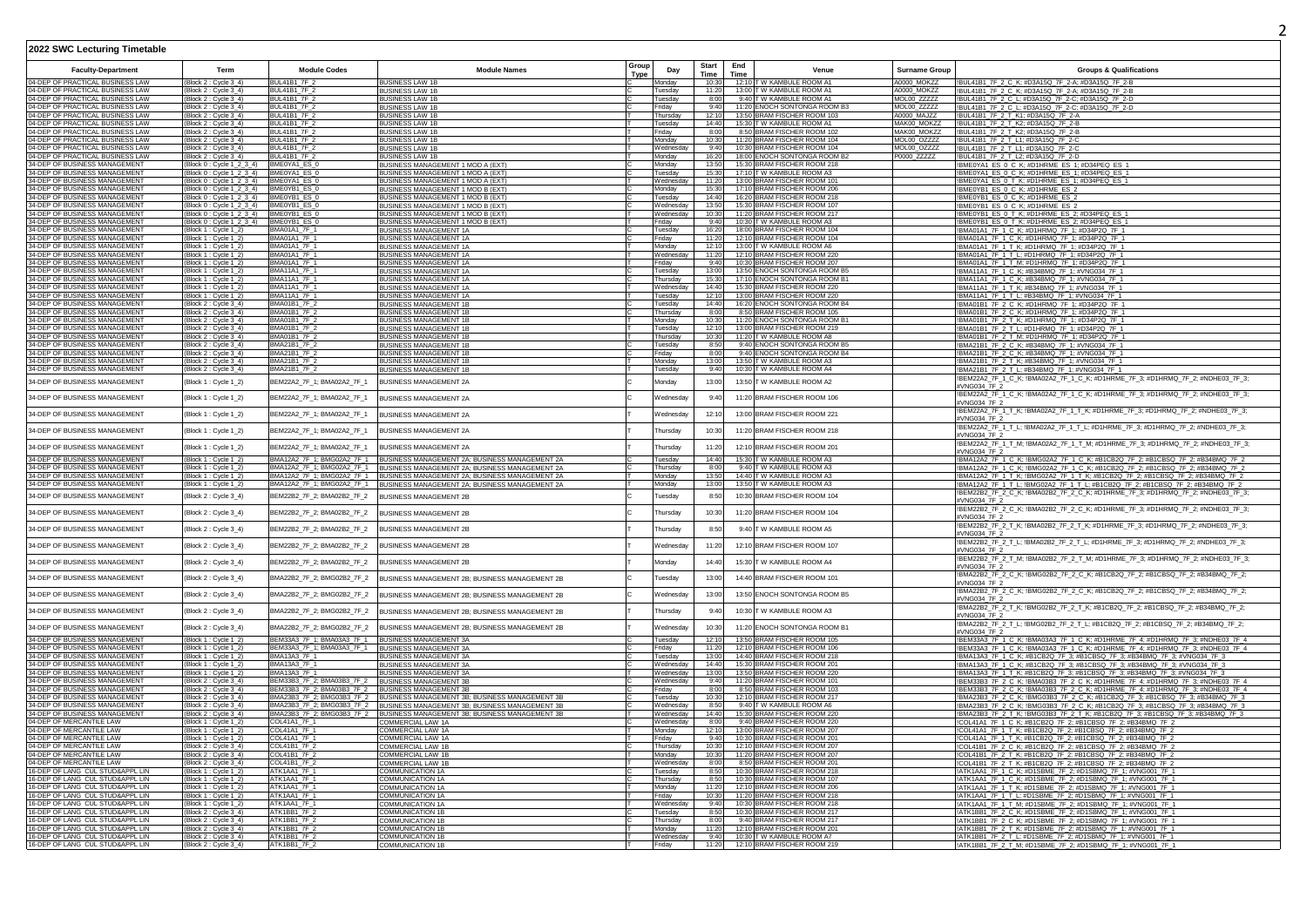| <b>Faculty-Department</b>                                              | Term                                                                           | <b>Module Codes</b>                        | <b>Module Names</b>                                                                                                  | Group<br>Type | Day                               | Start<br>Time  | End<br>Time | Venue                                                               | <b>Surname Group</b>       | <b>Groups &amp; Qualifications</b>                                                                     |
|------------------------------------------------------------------------|--------------------------------------------------------------------------------|--------------------------------------------|----------------------------------------------------------------------------------------------------------------------|---------------|-----------------------------------|----------------|-------------|---------------------------------------------------------------------|----------------------------|--------------------------------------------------------------------------------------------------------|
| 16-DEP OF LANG CUL STUD&APPL LIN                                       | Block 1 : Cycle 1_2]                                                           | <b>COS1AA1 7F 1</b>                        | COMMUNICATION I MODULE                                                                                               |               | Tuesdav                           | 13:50          |             | 15:30 T W KAMBULE ROOM A1                                           | A0000 MOKZZ                | !COS1AA1_7F_1_C_K; #D3A15Q_7F_2-A; #D3A15Q_7F_2-B                                                      |
| 16-DEP OF LANG CUL STUD&APPL LIN                                       | Block 1 : Cycle 1_2)                                                           | COS1AA1_7F_1                               | COMMUNICATION I MODULE 1                                                                                             |               | Thursday                          | 13:00          |             | 14:40 T W KAMBULE ROOM A1                                           | A0000 MOKZZ                | !COS1AA1_7F_1_C_K; #D3A15Q_7F_2-A; #D3A15Q_7F_2-B                                                      |
| 16-DEP OF LANG CUL STUD&APPL LIN<br>16-DEP OF LANG CUL STUD&APPL LIN   | Block 1 : Cycle 1_2)<br>Block 1 : Cycle 1_2]                                   | COS1AA1 7F 1<br>COS1AA1_7F_1               | COMMUNICATION I MODULE 1<br>COMMUNICATION I MODULE 1                                                                 |               | Wednesday<br>Thursday             | 10:30<br>9:40  |             | 12:10 T W KAMBULE ROOM A1<br>11:20 ENOCH SONTONGA ROOM B3           | MOL00 ZZZZZ<br>MOL00_ZZZZZ | !COS1AA1_7F_1_C_L; #D3A15Q_7F_2-C; #D3A15Q_7F_2-D<br>!COS1AA1_7F_1_C_L; #D3A15Q_7F_2-C; #D3A15Q_7F_2-D |
| 16-DEP OF LANG CUL STUD&APPL LIN                                       | Block 1 : Cycle 1_2]                                                           | COS1AA1 7F_1                               | COMMUNICATION I MODULE 1                                                                                             |               | Tuesday                           | 10:30          |             | 12:10 ENOCH SONTONGA ROOM B5                                        | A0000_ZZZZZ                | !COS1AA1_7F_1_C_M; #D34F9Q_7F_2                                                                        |
| 16-DEP OF LANG CUL STUD&APPL LIN                                       | Block 1 : Cycle 1_2                                                            | COS1AA1_7F_1                               | COMMUNICATION I MODULE 1                                                                                             |               | Wednesday                         | 13:00          |             | 14:40 T W KAMBULE ROOM A2                                           | A0000_ZZZZZ                | !COS1AA1_7F_1_C_M; #D34F9Q_7F_2                                                                        |
| 16-DEP OF LANG CUL STUD&APPL LIN<br>16-DEP OF LANG CUL STUD&APPL LIN   | Block 1 : Cycle 1_2)<br>Block 1 : Cvcle 1 2                                    | COS1AA1_7F_1<br>COS1AA1_7F_1               | COMMUNICATION I MODULE 1<br>COMMUNICATION I MODULE 1                                                                 |               | Monday<br>Tuesdav                 | 13:50<br>8:50  |             | 14:40 T W KAMBULE ROOM A8<br>9:40 T W KAMBULE ROOM A4               | A0000_MAJZZ<br>A0000 MAJZZ | !COS1AA1_7F_1_T_K1; #D3A15Q_7F_2-A<br>COS1AA1 7F 1 T K2: #D3A15Q 7F 2-A                                |
| 16-DEP OF LANG CUL STUD&APPL LIN                                       | Block 1 : Cycle 1_2)                                                           | COS1AA1_7F_1                               | COMMUNICATION I MODULE 1                                                                                             |               | Wednesda                          | 13:50          |             | 14:40 T W KAMBULE ROOM A5                                           | A0000_MAJZZ                | !COS1AA1_7F_1_T_K3; #D3A15Q_7F_2-A                                                                     |
| 16-DEP OF LANG CUL STUD&APPL LIN                                       | Block 1 : Cycle 1_2)                                                           | COS1AA1_7F_1                               | <b>COMMUNICATION I MODULE 1</b>                                                                                      |               | Monday                            | 14:40          |             | 15:30 BRAM FISCHER ROOM 221                                         | MAK00 MOKZZ                | !COS1AA1_7F_1_T_K4; #D3A15Q_7F_2-B                                                                     |
| 16-DEP OF LANG CUL STUD&APPL LIN<br>6-DEP OF LANG CUL STUD&APPL LIN    | Block 1 : Cycle 1_2)<br>Block 1 : Cvcle 1 2                                    | COS1AA1_7F_1<br>COS1AA1_7F_1               | COMMUNICATION I MODULE 1<br>COMMUNICATION I MODULE 1                                                                 |               | Monday<br>Monday                  | 14:40<br>10:30 |             | 15:30 BRAM FISCHER ROOM 206<br>11:20 BRAM FISCHER ROOM 207          | MAK00 MOKZZ<br>MAK00 MOKZZ | !COS1AA1_7F_1_T_K5; #D3A15Q_7F_2-B<br>!COS1AA1_7F_1_T_K6; #D3A15Q_7F_2-B                               |
| 16-DEP OF LANG CUL STUD&APPL LIN                                       | Block 1 : Cycle 1_2                                                            | COS1AA1_7F_1                               | COMMUNICATION I MODULE 1                                                                                             |               | Monday                            | 12:10          |             | 13:00 ELLEN KUZWAYO ROOM E10                                        | MOL00_OZZZZ                | !COS1AA1_7F_1_T_L1; #D3A15Q_7F_2-C                                                                     |
| 16-DEP OF LANG CUL STUD&APPL LIN                                       | Block 1 : Cycle 1_2)                                                           | COS1AA1_7F_1                               | COMMUNICATION I MODULE 1                                                                                             |               | Monday                            | 15:30          |             | 16:20 ELLEN KUZWAYO ROOM E109                                       | MOL00 OZZZZ                | ICOS1AA1_7F_1_T_L2; #D3A15Q_7F_2-C                                                                     |
| 16-DEP OF LANG CUL STUD&APPL LIN<br>16-DEP OF LANG CUL STUD&APPL LIN   | Block 1 : Cycle 1_2)<br>Block 1 : Cycle 1_2)                                   | COS1AA1_7F_1<br>COS1AA1_7F_1               | COMMUNICATION I MODULE 1<br>COMMUNICATION I MODULE 1                                                                 |               | Monday<br>Tuesdav                 | 15:30<br>11:20 |             | 16:20 ELLEN KUZWAYO ROOM E101<br>12:10 ELLEN KUZWAYO ROOM E103      | MOL00_OZZZZ<br>P0000 ZZZZZ | !COS1AA1_7F_1_T_L3; #D3A15Q_7F_2-C<br>!COS1AA1_7F_1_T_L4; #D3A15Q_7F_2-D                               |
| 16-DEP OF LANG CUL STUD&APPL LIN                                       | Block 1 : Cycle 1_2)                                                           | COS1AA1_7F_1                               | COMMUNICATION I MODULE *                                                                                             |               | Tuesday                           | 11:2           |             | 12:10 T W KAMBULE ROOM A8                                           | P0000_ZZZZZ                | COS1AA1_7F_1_T_L5; #D3A15Q_7F_2-D                                                                      |
| 16-DEP OF LANG CUL STUD&APPL LIN                                       | Block 1 : Cycle 1_2)                                                           | COS1AA1_7F_1                               | COMMUNICATION I MODULE 1                                                                                             |               | Tuesday                           | 11:20          |             | 12:10 ELLEN KUZWAYO ROOM E102                                       | P0000_ZZZZZ                | !COS1AA1_7F_1_T_L6; #D3A15Q_7F_2-D                                                                     |
| 16-DEP OF LANG CUL STUD&APPL LIN<br>16-DEP OF LANG CUL STUD&APPL LIN   | Block 1 : Cycle 1_2)<br>(Block 1 : Cycle 1_2)                                  | COS1AA1_7F_1<br>COS1AA1 7F 1               | COMMUNICATION I MODULE 1<br>COMMUNICATION I MODULE 1                                                                 |               | Wednesday<br>Wednesdav            | 11:20<br>12:10 |             | 12:10 ELLEN KUZWAYO ROOM E103<br>13:00 BRAM FISCHER ROOM 201        | A0000_ZZZZZ<br>A0000_ZZZZZ | !COS1AA1_7F_1_T_M1; #D34F9Q_7F_2<br>!COS1AA1_7F_1_T_M2; #D34F9Q_7F_2                                   |
| 16-DEP OF LANG CUL STUD&APPL LIN                                       | Block 1 : Cycle 1_2]                                                           | COS1AA1_7F_                                | COMMUNICATION I MODULE 1                                                                                             |               | Monday                            | 10:30          |             | 11:20 BRAM FISCHER ROOM 107                                         | A0000_ZZZZZ                | COS1AA1_7F_1_T_M3; #D34F9Q_7F_2                                                                        |
| 16-DEP OF SOCIAL WORK&COMMUNITY D                                      | Block 0 : Cycle 1_2_3_4)                                                       | CDL3003_7F_0                               | COMMUNITY DEVELOPMENT AND LEADERSHIP                                                                                 |               | Tuesday                           | 8:50           |             | 10:30 ELLEN KUZWAYO ROOM E109                                       |                            | CDL3003_7F_0_C_K; #B7015Q_7F_3                                                                         |
| 16-DEP OF SOCIAL WORK&COMMUNITY D<br>16-DEP OF SOCIAL WORK&COMMUNITY D | Block 0 : Cycle 1_2_3_4) CDL3003_7F_0<br>Block 0 : Cycle 1_2_3_4) CDL3003_7F_0 |                                            | COMMUNITY DEVELOPMENT AND LEADERSHIP<br>COMMUNITY DEVELOPMENT AND LEADERSHIP                                         |               | Wednesday<br>Tuesday              | 8:50<br>10:30  |             | 10:30 ELLEN KUZWAYO ROOM E112<br>12:10 ELLEN KUZWAYO ROOM E109      |                            | !CDL3003 7F 0 C L: #B7015Q 7F 3<br>!CDL3003_7F_0_C_M; #B7015Q_7F_3                                     |
| 16-DEP OF SOCIAL WORK&COMMUNITY D                                      | Block 1 : Cycle 1_2)                                                           | CDL1AA1_7F_1                               | COMMUNITY DEVELOPMENT AND LEADERSHIP 1A                                                                              |               | Tuesday                           | 13:50          |             | 15:30 ENOCH SONTONGA ROOM B5                                        |                            | ICDI 1AA1 7F 1 C K #B7015O 7F 1                                                                        |
| 16-DEP OF SOCIAL WORK&COMMUNITY D                                      | Block 1 : Cycle 1_2)                                                           | CDL1AA1_7F_1                               | COMMUNITY DEVELOPMENT AND LEADERSHIP 1A                                                                              |               | Wednesday                         | 9:40           |             | 10:30 T W KAMBULE ROOM A3                                           |                            | !CDL1AA1_7F_1_T_K; #B7015Q_7F_1                                                                        |
| 16-DEP OF SOCIAL WORK&COMMUNITY D<br>16-DEP OF SOCIAL WORK&COMMUNITY D | Block 1 : Cycle 1_2)<br>Block 1 : Cycle 1_2)                                   | CDL1AA1_7F_1<br>CDL1AA1_7F_1               | COMMUNITY DEVELOPMENT AND LEADERSHIP 1A<br>COMMUNITY DEVELOPMENT AND LEADERSHIP 1A                                   |               | Wednesday<br>Wednesday            | 11:20<br>9:40  |             | 12:10 BRAM FISCHER ROOM 221<br>10:30 TW KAMBULE ROOM A5             |                            | !CDL1AA1_7F_1_T_L; #B7015Q_7F_1<br>!CDL1AA1_7F_1_T_M; #B7015Q_7F_1                                     |
| 16-DEP OF SOCIAL WORK&COMMUNITY D                                      | Block 1 : Cycle 1_2)                                                           | CDL1AA1_7F_1                               | COMMUNITY DEVELOPMENT AND LEADERSHIP 1A                                                                              |               | Wednesday                         | 11:2           |             | 12:10 T W KAMBULE ROOM A5                                           |                            | CDL1AA1_7F_1_T_N; #B7015Q_7F_1                                                                         |
| 16-DEP OF SOCIAL WORK&COMMUNITY D                                      | Block 2 : Cycle 3_4)                                                           | CDL1BB1_7F_2                               | COMMUNITY DEVELOPMENT AND LEADERSHIP 1B                                                                              |               | Thursday                          | 11:20          |             | 13:00 ENOCH SONTONGA ROOM B5                                        |                            | !CDL1BB1_7F_2_C_K; #B7015Q_7F_1                                                                        |
| 16-DEP OF SOCIAL WORK&COMMUNITY D<br>16-DEP OF SOCIAL WORK&COMMUNITY D | Block 2 : Cycle 3_4)<br>Block 2 : Cycle 3_4)                                   | CDL1BB1 7F 2<br>CDL1BB1_7F_2               | COMMUNITY DEVELOPMENT AND LEADERSHIP 1B<br>COMMUNITY DEVELOPMENT AND LEADERSHIP 1B                                   |               | Fridav<br>Friday                  | 10:30<br>11:20 |             | 11:20 BRAM FISCHER ROOM 207<br>12:10 BRAM FISCHER ROOM 221          |                            | ICDL1BB1_7F_2_T_K; #B7015Q_7F_1<br>!CDL1BB1_7F_2_T_L; #B7015Q_7F_1                                     |
| 6-DEP OF SOCIAL WORK&COMMUNITY D                                       | Block 2 : Cvcle 3 4                                                            | CDL1BB1_7F_2                               | COMMUNITY DEVELOPMENT AND LEADERSHIP 1B                                                                              |               | Fridav                            | 10:30          |             | 11:20 ELLEN KUZWAYO ROOM E108                                       |                            | !CDL1BB1_7F_2_T_M; #B7015Q_7F_1                                                                        |
| 16-DEP OF SOCIAL WORK&COMMUNITY D                                      | Block 2 : Cycle 3_4)                                                           | CDL1BB1_7F_2                               | COMMUNITY DEVELOPMENT AND LEADERSHIP 1B                                                                              |               | Friday                            | 11:20          |             | 12:10 ELLEN KUZWAYO ROOM E108                                       |                            | CDL1BB1_7F_2_T_N; #B7015Q_7F_1                                                                         |
| 16-DEP OF SOCIAL WORK&COMMUNITY D<br>16-DEP OF SOCIAL WORK&COMMUNITY D | Block 1 : Cycle 1_2)<br>Block 2 : Cycle 3_4)                                   | CDL2AA2 7F_1<br>CDL2BB2_7F_2               | COMMUNITY DEVELOPMENT AND LEADERSHIP 2A<br>COMMUNITY DEVELOPMENT AND LEADERSHIP 2B                                   |               | Thursday<br>Thursday              | 11:20<br>11:20 |             | 13:00 ENOCH SONTONGA ROOM B4<br>13:00 T W KAMBULE ROOM A3           |                            | !CDL2AA2_7F_1_C_K; #B7015Q_7F_2<br>!CDL2BB2_7F_2_C_K; #B7015Q_7F_2                                     |
| 16-DEP OF SOCIAL WORK&COMMUNITY D                                      | Block 1 : Cycle 1_2)                                                           | CDL3A11_7F_1; CDL3AA3_7F_1                 | COMMUNITY DEVELOPMENT AND LEADERSHIP 3A; COMMUNITY                                                                   |               | Wednesday                         | 11:20          |             | 13:00 BRAM FISCHER ROOM 103                                         |                            | !CDL3A11_7F_1_C_K; !CDL3AA3_7F_1_C_K; #B7015Q_7F_3; #BA0096_7F_3                                       |
| 16-DEP OF SOCIAL WORK&COMMUNITY D                                      | Block 2 : Cycle 3_4)                                                           | CDL3B21_7F_2; CDL3BB3_7F_2                 | DEVELOPMENT AND LEADERSHIP 3A<br>COMMUNITY DEVELOPMENT AND LEADERSHIP 3B; COMMUNITY<br>DEVELOPMENT AND LEADERSHIP 3B |               | Wednesday                         | 8:50           |             | 10:30 BRAM FISCHER ROOM 107                                         |                            | !CDL3B21_7F_2_C_K; !CDL3BB3_7F_2_C_K; #B7015Q_7F_3; #BA0096_7F_3                                       |
| 34-DEP OF COMMERCIAL ACCOUNTING                                        | (Block 1 : Cycle 1_2)                                                          | CFM11A1_7F_1                               | COST AND FINANCIAL MANAGEMENT 1A                                                                                     |               | Monday                            | 10:30          |             | 12:10 BRAM FISCHER ROOM 105                                         | A0000_MAJZZ                | ICFM11A1_7F_1_C_K; #D3A15Q_7F_1                                                                        |
| 34-DEP OF COMMERCIAL ACCOUNTING                                        | Block 1 : Cycle 1_2                                                            | CFM11A1_7F_1                               | COST AND FINANCIAL MANAGEMENT 1A                                                                                     |               | Tuesday                           | 11:20          |             | 13:00 BRAM FISCHER ROOM 101                                         | MAK00_MOKZZ                | CFM11A1_7F_1_C_L; #D3A15Q_7F_                                                                          |
| 34-DEP OF COMMERCIAL ACCOUNTING<br>34-DEP OF COMMERCIAL ACCOUNTING     | [Block 1 : Cycle 1_2]<br>Block 1 : Cycle 1_2)                                  | CFM11A1 7F 1<br>CFM11A1_7F_1               | COST AND FINANCIAL MANAGEMENT 1A<br>COST AND FINANCIAL MANAGEMENT 1A                                                 |               | Tuesday<br>Tuesday                | 8:00<br>13:00  |             | 9:40 BRAM FISCHER ROOM 101<br>14:40 BRAM FISCHER ROOM 104           | MOL00_OZZZZ<br>P0000_ZZZZZ | !CFM11A1_7F_1_C_M; #D3A15Q_7F_1<br>CFM11A1_7F_1_C_N; #D3A15Q_7F_1                                      |
| 34-DEP OF COMMERCIAL ACCOUNTING                                        | Block 1 : Cycle 1_2)                                                           | CFM11A1_7F_1                               | COST AND FINANCIAL MANAGEMENT 1A                                                                                     |               | Tuesday                           | 9:40           |             | 11:20 ROBERT SOBUKWE COM LAB B03                                    | A0000 MAJ77                | CFM11A1_7F_1_P_K; #D3A15Q_7F_1                                                                         |
| 34-DEP OF COMMERCIAL ACCOUNTING                                        | Block 1 : Cycle 1_2]                                                           | CFM11A1_7F_1                               | COST AND FINANCIAL MANAGEMENT 1A                                                                                     |               | Thursday                          | 8:00           |             | 9:40 ROBERT SOBUKWE COM LAB B03                                     | MAK00_MOKZZ                | CFM11A1_7F_1_P_L; #D3A15Q_7F_1                                                                         |
| 34-DEP OF COMMERCIAL ACCOUNTING<br>34-DEP OF COMMERCIAL ACCOUNTING     | Block 1 : Cycle 1_2]<br>Block 1 : Cycle 1_2]                                   | <b>CFM11A1 7F 1</b><br><b>CFM11A1 7F 1</b> | COST AND FINANCIAL MANAGEMENT 1A                                                                                     |               | Wednesday                         | 8:00<br>9:40   |             | 9:40 ROBERT SOBUKWE COM LAB B03<br>11:20 ROBERT SOBUKWE COM LAB B03 | MOL00 OZZZZ<br>P0000_ZZZZZ | CFM11A1_7F_1_P_M; #D3A15Q_7F_1                                                                         |
| 34-DEP OF COMMERCIAL ACCOUNTING                                        | Block 1 : Cycle 1_2)                                                           | CFM11A1_7F_1                               | COST AND FINANCIAL MANAGEMENT 1A<br>COST AND FINANCIAL MANAGEMENT 1A                                                 |               | Thursday<br>Wednesday             | 13:00          |             | 14:40 BRAM FISCHER ROOM 201                                         | A0000 MAJZZ                | !CFM11A1_7F_1_P_N; #D3A15Q_7F_1<br>CFM11A1_7F_1_T_K1; #D3A15Q_7F_1                                     |
| 34-DEP OF COMMERCIAL ACCOUNTING                                        | Block 1 : Cycle 1_2                                                            | CFM11A1_7F_1                               | COST AND FINANCIAL MANAGEMENT 1A                                                                                     |               | Wednesday                         | 13:00          |             | 14:40 T W KAMBULE ROOM A6                                           | A0000_MAJZZ                | CFM11A1_7F_1_T_K2; #D3A15Q_7F_1                                                                        |
| 34-DEP OF COMMERCIAL ACCOUNTING<br>34-DEP OF COMMERCIAL ACCOUNTING     | Block 1 : Cycle 1_2)                                                           | CFM11A1_7F_1<br>CFM11A1_7F_1               | COST AND FINANCIAL MANAGEMENT 1A<br>COST AND FINANCIAL MANAGEMENT 1A                                                 |               | Wednesday                         | 13:00<br>13:00 |             | 14:40 BRAM FISCHER ROOM 217<br>14:40 BRAM FISCHER ROOM 218          | A0000_MAJZZ<br>A0000_MAJZZ | CFM11A1_7F_1_T_K3; #D3A15Q_7F_1<br>CFM11A1_7F_1_T_K4: #D3A15Q_7F_1                                     |
| 34-DEP OF COMMERCIAL ACCOUNTING                                        | Block 1 : Cycle 1_2)<br>Block 1 : Cycle 1_2)                                   | CFM11A1_7F_1                               | COST AND FINANCIAL MANAGEMENT 1A                                                                                     |               | Wednesday<br>Wednesday            | 9:40           |             | 11:20 BRAM FISCHER ROOM 220                                         | MAK00_MOKZZ                | CFM11A1_7F_1_T_L1; #D3A15Q_7F_1                                                                        |
| 34-DEP OF COMMERCIAL ACCOUNTING                                        | Block 1 : Cvcle 1 2                                                            | CFM11A1_7F_1                               | COST AND FINANCIAL MANAGEMENT 1A                                                                                     |               | Wednesdav                         | 9:40           |             | 11:20 T W KAMBULE ROOM A4                                           | MAK00 MOKZZ                | CFM11A1_7F_1_T_L2; #D3A15Q_7F_1                                                                        |
| 34-DEP OF COMMERCIAL ACCOUNTING<br>34-DEP OF COMMERCIAL ACCOUNTING     | Block 1 : Cycle 1_2<br>Block 1 : Cycle 1_2)                                    | CFM11A1_7F_1<br>CFM11A1_7F_1               | COST AND FINANCIAL MANAGEMENT 1A                                                                                     |               | Wednesday<br>Wednesdav            | 9:40<br>9:40   |             | 11:20 BRAM FISCHER ROOM 207<br>11:20 BRAM FISCHER ROOM 221          | MAK00_MOKZZ<br>MAK00 MOKZZ | CFM11A1_7F_1_T_L3; #D3A15Q_7F_1                                                                        |
| 34-DEP OF COMMERCIAL ACCOUNTING                                        | Block 1 : Cycle 1_2]                                                           | CFM11A1_7F_1                               | COST AND FINANCIAL MANAGEMENT 1A<br>COST AND FINANCIAL MANAGEMENT 1A                                                 |               | Friday                            | 10:30          |             | 12:10 BRAM FISCHER ROOM 201                                         | MOL00_OZZZZ                | !CFM11A1_7F_1_T_L4; #D3A15Q_7F_1<br>CFM11A1_7F_1_T_M1; #D3A15Q_7F_1                                    |
| 34-DEP OF COMMERCIAL ACCOUNTING                                        | Block 1 : Cycle 1_2                                                            | CFM11A1_7F_1                               | COST AND FINANCIAL MANAGEMENT 1A                                                                                     |               | Fridav                            | 10:30          |             | 12:10 T W KAMBULE ROOM A6                                           | MOL00 OZZZZ                | CFM11A1_7F_1_T_M2; #D3A15Q_7F_1                                                                        |
| 34-DEP OF COMMERCIAL ACCOUNTING<br>34-DEP OF COMMERCIAL ACCOUNTING     | Block 1 : Cycle 1_2<br>Block 1 : Cycle 1_2)                                    | CFM11A1_7F_1<br>CFM11A1_7F_1               | COST AND FINANCIAL MANAGEMENT 1A<br>COST AND FINANCIAL MANAGEMENT 1A                                                 |               | Friday<br>Friday                  | 10:30<br>10:30 |             | 12:10 BRAM FISCHER ROOM 206<br>12:10 T W KAMBULE ROOM A7            | MOL00_OZZZZ<br>MOL00 OZZZZ | CFM11A1_7F_1_T_M3; #D3A15Q_7F_1<br>!CFM11A1_7F_1_T_M4; #D3A15Q_7F_1                                    |
| 34-DEP OF COMMERCIAL ACCOUNTING                                        | Block 1 : Cycle 1_2)                                                           | CFM11A1_7F_1                               | COST AND FINANCIAL MANAGEMENT 1A                                                                                     |               | Friday                            | 8:00           |             | 9:40 T W KAMBULE ROOM A5                                            | P0000_ZZZZZ                | CFM11A1_7F_1_T_N1; #D3A15Q_7F_1                                                                        |
| 34-DEP OF COMMERCIAL ACCOUNTING                                        | Block 1 : Cycle 1_2                                                            | CFM11A1_7F_1                               | COST AND FINANCIAL MANAGEMENT 1A                                                                                     |               | Friday                            | 8:00           |             | 9:40 T W KAMBULE ROOM A4                                            | P0000_ZZZZZ                | CFM11A1_7F_1_T_N2; #D3A15Q_7F_1                                                                        |
| 34-DEP OF COMMERCIAL ACCOUNTING<br>34-DEP OF COMMERCIAL ACCOUNTING     | Block 1 : Cycle 1_2)                                                           | CFM11A1_7F_1<br>CFM11A1 7F 1               | COST AND FINANCIAL MANAGEMENT 1A<br>COST AND FINANCIAL MANAGEMENT 1A                                                 |               | Friday                            | 8:00<br>8:00   |             | 9:40 BRAM FISCHER ROOM 107<br>9:40 BRAM FISCHER ROOM 218            | P0000_ZZZZZ                | CFM11A1_7F_1_T_N3; #D3A15Q_7F_1<br>!CFM11A1_7F_1_T_N4; #D3A15Q_7F_1                                    |
| 34-DEP OF COMMERCIAL ACCOUNTING                                        | [Block 1 : Cycle 1_2)<br>Block 2 : Cycle 3_4)                                  | CFM11B1_7F_2                               | COST AND FINANCIAL MANAGEMENT 1B                                                                                     |               | Friday<br>Wednesday               | 8:00           |             | 9:40 BRAM FISCHER ROOM 105                                          | P0000_ZZZZZ<br>A0000 MAJZZ | CFM11B1_7F_2_C_K; #D3A15Q_7F_1                                                                         |
| 34-DEP OF COMMERCIAL ACCOUNTING                                        | Block 2 : Cycle 3_4)                                                           | CFM11B1_7F_2                               | COST AND FINANCIAL MANAGEMENT 1B                                                                                     |               | Thursday                          | 12:10          |             | 13:50 BRAM FISCHER ROOM 105                                         | A0000 MAJZZ                | CFM11B1_7F_2_C_K; #D3A15Q_7F_1                                                                         |
| 34-DEP OF COMMERCIAL ACCOUNTING<br>34-DEP OF COMMERCIAL ACCOUNTING     | Block 2 : Cycle 3_4)<br>Block 2 : Cycle 3_4)                                   | CFM11B1_7F_2<br>CFM11B1_7F_2               | COST AND FINANCIAL MANAGEMENT 1B                                                                                     |               | Wednesday                         | 8:00<br>13:50  |             | 9:40 BRAM FISCHER ROOM 106<br>15:30 BRAM FISCHER ROOM 103           | MAK00_MOKZZ<br>MAK00_MOKZZ | CFM11B1_7F_2_C_L; #D3A15Q_7F_1                                                                         |
| 34-DEP OF COMMERCIAL ACCOUNTING                                        | Block 2 : Cycle 3_4)                                                           | CFM11B1_7F_2                               | COST AND FINANCIAL MANAGEMENT 1B<br>COST AND FINANCIAL MANAGEMENT 1B                                                 |               | Thursday<br>Monday                | 13:50          |             | 15:30 T W KAMBULE ROOM A1                                           | MOL00_OZZZZ                | !CFM11B1_7F_2_C_L; #D3A15Q_7F_1<br>!CFM11B1_7F_2_C_M; #D3A15Q_7F_1                                     |
| 34-DEP OF COMMERCIAL ACCOUNTING                                        | Block 2 : Cycle 3_4)                                                           | CFM11B1_7F_2                               | COST AND FINANCIAL MANAGEMENT 1B                                                                                     |               | Tuesday                           | 9:40           |             | 11:20 ENOCH SONTONGA ROOM B2                                        | MOL00_OZZZZ                | CFM11B1_7F_2_C_M; #D3A15Q_7F_1                                                                         |
| 34-DEP OF COMMERCIAL ACCOUNTING<br>34-DEP OF COMMERCIAL ACCOUNTING     | Block 2 : Cycle 3_4)                                                           | CFM11B1_7F_2<br>CFM11B1_7F_2               | COST AND FINANCIAL MANAGEMENT 1B<br>COST AND FINANCIAL MANAGEMENT 1B                                                 |               | Monday<br>Tuesday                 | 12:10<br>8:00  |             | 13:50 BRAM FISCHER ROOM 105<br>9:40 BRAM FISCHER ROOM 103           | P0000_ZZZZZ<br>P0000_ZZZZZ | CFM11B1_7F_2_C_N; #D3A15Q_7F_1                                                                         |
| 34-DEP OF COMMERCIAL ACCOUNTING                                        | Block 2 : Cycle 3_4)<br>Block 2 : Cycle 3_4)                                   | CFM11B1_7F_2                               | COST AND FINANCIAL MANAGEMENT 1B                                                                                     |               | Tuesdav                           | 10:30          |             | 12:10 BRAM FISCHER ROOM 104                                         | A0000_ZZZZZ                | CFM11B1_7F_2_C_N; #D3A15Q_7F_1<br>CFM11B1_7F_2_C_O; #D34F9Q_7F_1                                       |
| 34-DEP OF COMMERCIAL ACCOUNTING                                        | Block 2 : Cycle 3_4)                                                           | CFM11B1_7F_2                               | COST AND FINANCIAL MANAGEMENT 1B                                                                                     |               | Wednesda                          | 9:40           |             | 11:20 BRAM FISCHER ROOM 105                                         | A0000_ZZZZZ                | CFM11B1_7F_2_C_O; #D34F9Q_7F_1                                                                         |
| 34-DEP OF COMMERCIAL ACCOUNTING<br>34-DEP OF COMMERCIAL ACCOUNTING     | Block 2 : Cycle 3 4<br>Block 2 : Cycle 3_4)                                    | CFM11B1_7F_2<br>CFM11B1_7F_2               | COST AND FINANCIAL MANAGEMENT 1B<br>COST AND FINANCIAL MANAGEMENT 1B                                                 |               | Fridav<br>Thursday                | 9:40<br>8:00   |             | 11:20 ENOCH SONTONGA ROOM B4<br>9:40 BRAM FISCHER ROOM 106          | A0000_MAJZZ<br>MAK00_MOKZZ | CFM11B1_7F_2_T_K; #D3A15Q_7F_1<br>CFM11B1_7F_2_T_L; #D3A15Q_7F_1                                       |
| 34-DEP OF COMMERCIAL ACCOUNTING                                        | Block 2: Cycle 3_4)                                                            | CFM11B1_7F_2                               | COST AND FINANCIAL MANAGEMENT 1B                                                                                     |               | Thursday                          | 8:50           |             | 10:30 ENOCH SONTONGA ROOM B4                                        | MOL00 OZZZZ                | !CFM11B1_7F_2_T_M; #D3A15Q_7F_1                                                                        |
| 34-DEP OF COMMERCIAL ACCOUNTING                                        | Block 2 : Cvcle 3 4)                                                           | CFM11B1_7F_2                               | COST AND FINANCIAL MANAGEMENT 1B                                                                                     |               | Thursday                          | 13:50          |             | 15:30 BRAM FISCHER ROOM 106                                         | P0000_ZZZZZ                | CFM11B1_7F_2_T_N; #D3A15Q_7F_1                                                                         |
| 34-DEP OF COMMERCIAL ACCOUNTING<br>34-DEP OF COMMERCIAL ACCOUNTING     | Block 2 : Cycle 3-4'<br>Block 1 : Cycle 1_2                                    | CFM11B1_7F_2<br>CFM22A2_7F_1               | COST AND FINANCIAL MANAGEMENT 1B                                                                                     |               | Thursdav<br>Wednesda <sup>,</sup> | 10:30<br>11:20 |             | 12:10 BRAM FISCHER ROOM 106<br>13:00 BRAM FISCHER ROOM 106          | A0000_ZZZZZ<br>A0000_MAJZZ | CFM11B1_7F_2_T_O; #D34F9Q_7F_1                                                                         |
| 34-DEP OF COMMERCIAL ACCOUNTING                                        | Block 1 : Cycle 1 2)                                                           | CFM22A2_7F_1                               | COST AND FINANCIAL MANAGEMENT 2A<br>COST AND FINANCIAL MANAGEMENT 2A                                                 |               | Thursday                          | 8:50           |             | 10:30 BRAM FISCHER ROOM 103                                         | A0000 MAJZZ                | CFM22A2_7F_1_C_K; #D3A15Q_7F_2<br>!CFM22A2_7F_1_C_K: #D3A15Q_7F_2                                      |
| 34-DEP OF COMMERCIAL ACCOUNTING                                        | Block 1 : Cycle 1_2)                                                           | CFM22A2_7F_1                               | COST AND FINANCIAL MANAGEMENT 2A                                                                                     |               | Wednesday                         | 8:50           |             | 10:30 BRAM FISCHER ROOM 103                                         | MAK00_MOKZZ                | !CFM22A2_7F_1_C_L; #D3A15Q_7F_2                                                                        |
| 34-DEP OF COMMERCIAL ACCOUNTING<br>34-DEP OF COMMERCIAL ACCOUNTING     | (Block 1 : Cycle 1_2)<br>Block 1: Cycle 1_2)                                   | CFM22A2 7F 1<br>CFM22A2_7F_1               | COST AND FINANCIAL MANAGEMENT 2A<br>COST AND FINANCIAL MANAGEMENT 2A                                                 |               | Friday<br>Tuesday                 | 8:00<br>11:20  |             | 9:40 BRAM FISCHER ROOM 104<br>13:00 BRAM FISCHER ROOM 102           | MAK00_MOKZZ<br>MOL00 OZZZZ | !CFM22A2_7F_1_C_L; #D3A15Q_7F_2<br>!CFM22A2_7F_1_C_M; #D3A15Q_7F_2                                     |
| 34-DEP OF COMMERCIAL ACCOUNTING                                        | Block 1 : Cycle 1_2)                                                           | CFM22A2 7F 1                               | COST AND FINANCIAL MANAGEMENT 2A                                                                                     |               | Thursday                          | 11:20          |             | 13:00 BRAM FISCHER ROOM 104                                         | MOL00_OZZZZ                | !CFM22A2 7F 1 C M: #D3A15Q 7F 2                                                                        |
| 34-DEP OF COMMERCIAL ACCOUNTING                                        | Block 1 : Cycle 1_2)                                                           | CFM22A2_7F_1                               | COST AND FINANCIAL MANAGEMENT 2A                                                                                     |               | Tuesday                           | 14:40          |             | 16:20 BRAM FISCHER ROOM 102                                         | P0000_ZZZZZ                | CFM22A2_7F_1_C_N; #D3A15Q_7F_2                                                                         |
| 34-DEP OF COMMERCIAL ACCOUNTING<br>34-DEP OF COMMERCIAL ACCOUNTING     | Block 1 : Cycle 1_2)<br>Block 1 : Cycle 1_2)                                   | CFM22A2_7F_1<br>CFM22A2 7F 1               | COST AND FINANCIAL MANAGEMENT 2A<br>COST AND FINANCIAL MANAGEMENT 2A                                                 |               | Thursdav<br>Friday                | 12:10<br>8:50  |             | 13:50 BRAM FISCHER ROOM 103<br>9:40 BRAM FISCHER ROOM 207           | P0000 ZZZZZ<br>A0000 MAJZZ | CFM22A2_7F_1_C_N; #D3A15Q_7F_2<br>CFM22A2_7F_1_T_K1; #D3A15Q_7F_2                                      |
| 34-DEP OF COMMERCIAL ACCOUNTING                                        | Block 1 : Cycle 1_2)                                                           | CFM22A2_7F_1                               | COST AND FINANCIAL MANAGEMENT 2A                                                                                     |               | Friday                            | 8:50           |             | 9:40 TW KAMBULE ROOM A6                                             | A0000 MAJ77                | CFM22A2_7F_1_T_K2; #D3A15Q_7F_2                                                                        |
| 34-DEP OF COMMERCIAL ACCOUNTING                                        | Block 1 : Cycle 1_2)                                                           | CFM22A2_7F_1                               | COST AND FINANCIAL MANAGEMENT 2A                                                                                     |               | Friday                            | 8:50           |             | 9:40 BRAM FISCHER ROOM 201                                          | A0000 MAJZZ                | !CFM22A2 7F 1 T K3: #D3A15Q 7F 2                                                                       |
| 34-DEP OF COMMERCIAL ACCOUNTING<br>34-DEP OF COMMERCIAL ACCOUNTING     | Block 1 : Cycle 1_2)<br>Block 1 : Cycle 1_2                                    | CFM22A2_7F_1<br>CFM22A2 7F 1               | COST AND FINANCIAL MANAGEMENT 2A<br>COST AND FINANCIAL MANAGEMENT 2A                                                 |               | Tuesday<br>Tuesday                | 10:30<br>10:30 |             | 11:20 T W KAMBULE ROOM A8<br>11:20 T W KAMBULE ROOM A3              | MAK00 MOK77<br>MAK00 MOKZZ | !CFM22A2_7F_1_T_L1; #D3A15Q_7F_2<br>CFM22A2_7F_1_T_L2; #D3A15Q_7F_2                                    |
| 34-DEP OF COMMERCIAL ACCOUNTING.                                       | Block 1 : Cycle 1_2)                                                           | CFM22A2 7F 1                               | COST AND FINANCIAL MANAGEMENT 2A                                                                                     |               | Tuesday                           | 10:30          |             | 11:20 BRAM FISCHER ROOM 206                                         | MAK00 MOK77                | !CFM22A2_7F_1_T_L3; #D3A15Q_7F_2                                                                       |
| 34-DEP OF COMMERCIAL ACCOUNTING                                        | Block 1 : Cycle 1_2)                                                           | CFM22A2_7F_1                               | COST AND FINANCIAL MANAGEMENT 2A                                                                                     |               | Friday                            | 9:40           |             | 10:30 BRAM FISCHER ROOM 104                                         | MOL00_OZZZZ                | !CFM22A2_7F_1_T_M1; #D3A15Q_7F_2                                                                       |
| 34-DEP OF COMMERCIAL ACCOUNTING<br>34-DEP OF COMMERCIAL ACCOUNTING     | Block 1 : Cycle 1_2)<br>Block 1 : Cycle 1_2)                                   | CFM22A2_7F_1<br>CFM22A2_7F_1               | COST AND FINANCIAL MANAGEMENT 2A<br>COST AND FINANCIAL MANAGEMENT 2A                                                 |               | Friday<br>Fridav                  | 10:30<br>9:40  |             | 11:20 BRAM FISCHER ROOM 104<br>10:30 BRAM FISCHER ROOM 221          | MOL00 OZZZZ<br>MOL00_OZZZZ | !CFM22A2_7F_1_T_M2; #D3A15Q_7F_2<br>CFM22A2_7F_1_T_M3; #D3A15Q_7F_2                                    |
| 34-DEP OF COMMERCIAL ACCOUNTING                                        | (Block 1 : Cycle 1_2)                                                          | CFM22A2_7F_1                               | COST AND FINANCIAL MANAGEMENT 2A                                                                                     |               | Monday                            | 14:40          |             | 15:30 T W KAMBULE ROOM A4                                           | P0000_ZZZZZZ               | !CFM22A2_7F_1_T_N1; #D3A15Q_7F_2                                                                       |
| 34-DEP OF COMMERCIAL ACCOUNTING                                        | (Block 1 : Cycle 1_2)                                                          | CFM22A2_7F_1                               | COST AND FINANCIAL MANAGEMENT 2A                                                                                     |               | Monday                            | 14:40          |             | 15:30 T W KAMBULE ROOM A3                                           | P0000 ZZZZZ                | !CFM22A2_7F_1_T_N2; #D3A15Q_7F_2                                                                       |
| 34-DEP OF COMMERCIAL ACCOUNTING                                        | (Block 1 : Cycle 1_2)                                                          | CFM22A2_7F_1                               | COST AND FINANCIAL MANAGEMENT 2A                                                                                     |               | Monday                            | 14:40          |             | 15:30 ELLEN KUZWAYO ROOM E101                                       | P0000_ZZZZZZ               | !CFM22A2_7F_1_T_N3; #D3A15Q_7F_2                                                                       |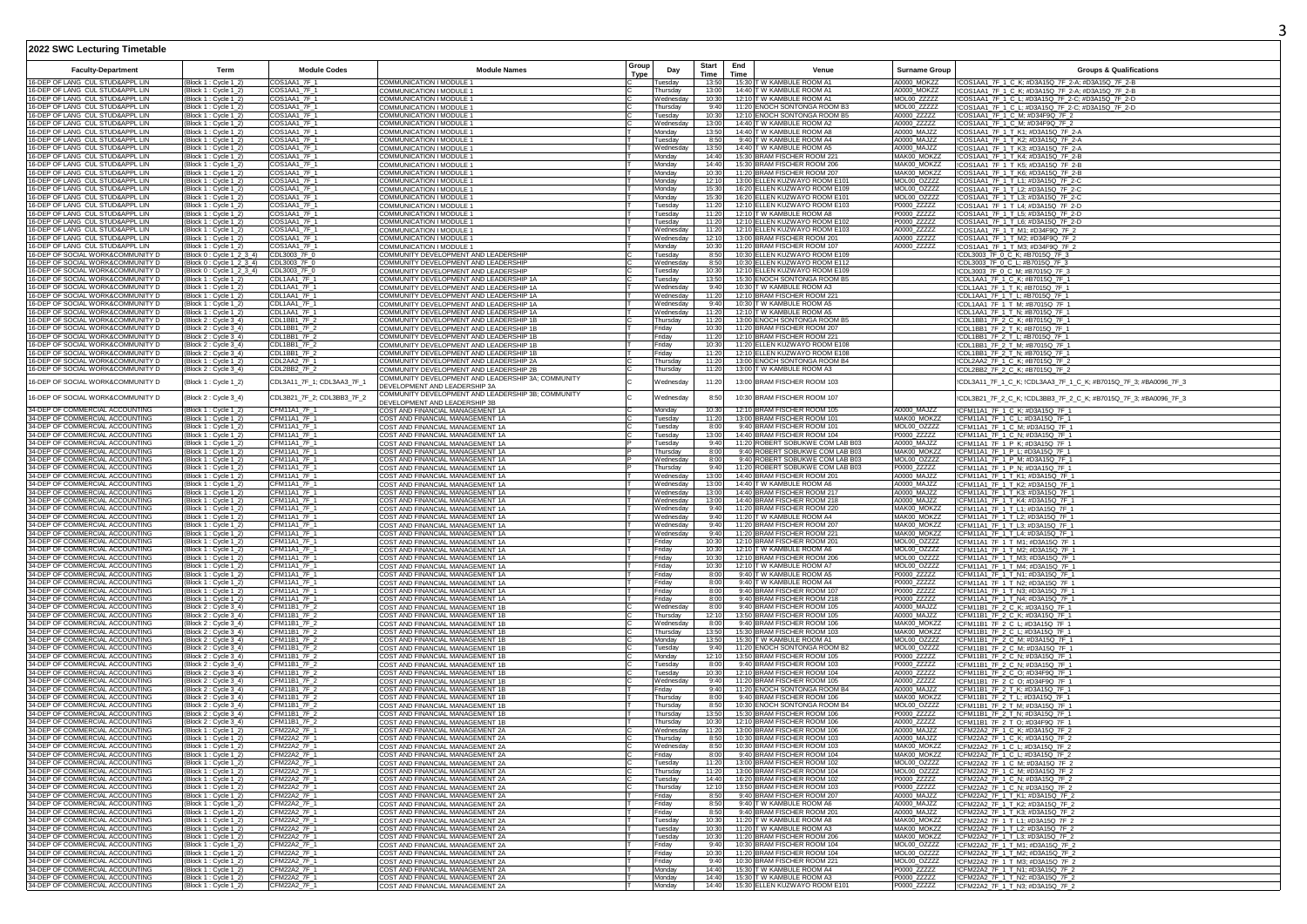| <b>Faculty-Department</b>                                              | Term                                           | <b>Module Codes</b>                                      | <b>Module Names</b>                                                                  | Group | Day                            | <b>Start</b>   | End<br>Venue                                                         | Surname Group              | <b>Groups &amp; Qualifications</b>                                                                                         |
|------------------------------------------------------------------------|------------------------------------------------|----------------------------------------------------------|--------------------------------------------------------------------------------------|-------|--------------------------------|----------------|----------------------------------------------------------------------|----------------------------|----------------------------------------------------------------------------------------------------------------------------|
| 34-DFP OF COMMERCIAL ACCOUNTING                                        | Block 2 : Cycle 3_4)                           | CFM22B2_7F_2                                             | COST AND FINANCIAL MANAGEMENT 2B                                                     | Type  | Tuesday                        | Time<br>9:40   | Time<br>11:20 BRAM FISCHER ROOM 102                                  | A0000 MAJZZ                | !CFM22B2_7F_2_C_K; #D3A15Q_7F_2                                                                                            |
| 34-DEP OF COMMERCIAL ACCOUNTING                                        | Block 2 : Cycle 3_4)                           | CFM22B2_7F_2                                             | OST AND FINANCIAL MANAGEMENT 2E                                                      |       | Monday                         | 12:10          | 13:50 BRAM FISCHER ROOM 106                                          | MAK00_MOKZZ                | ICFM22B2_7F_2_C_L; #D3A15Q_7F_                                                                                             |
| 34-DEP OF COMMERCIAL ACCOUNTING                                        | Block 2 : Cycle 3_4)                           | CFM22B2 7F 2                                             | COST AND FINANCIAL MANAGEMENT 2E                                                     |       | Tuesday                        | 11:20          | 13:00 BRAM FISCHER ROOM 103                                          | MOL00 OZZZZ                | ICFM22B2_7F_2_C_M; #D3A15Q_7F_2                                                                                            |
| 34-DEP OF COMMERCIAL ACCOUNTING<br>34-DEP OF COMMERCIAL ACCOUNTING     | Block 2 : Cycle 3 4)                           | CFM22B2 7F 2<br>CFM22B2_7F_2                             | COST AND FINANCIAL MANAGEMENT 2B                                                     |       | Mondav                         | 10:30          | 12:10 BRAM FISCHER ROOM 106<br>9:40 ROBERT SOBUKWE COM LAB B03       | P0000 ZZZZZ<br>A0000 MAJ77 | CFM22B2_7F_2_C_N; #D3A15Q_7F_2                                                                                             |
| 34-DEP OF COMMERCIAL ACCOUNTING                                        | Block 2 : Cvcle 3 4)<br>Block 2 : Cycle 3_4)   | CFM22B2 7F 2                                             | COST AND FINANCIAL MANAGEMENT 2B<br>COST AND FINANCIAL MANAGEMENT 2B                 |       | Wednesday<br>Tuesday           | 8:00<br>8:00   | 9:40 ROBERT SOBUKWE COM LAB B03                                      | MAK00 MOKZZ                | !CFM22B2_7F_2_P_K; #D3A15Q_7F_2<br>!CFM22B2_7F_2_P_L; #D3A15Q_7F_2                                                         |
| 34-DEP OF COMMERCIAL ACCOUNTING                                        | Block 2 : Cycle 3_4)                           | FM22B2_7F_2                                              | OST AND FINANCIAL MANAGEMENT 2B                                                      |       | Thursday                       | 9:40           | 11:20 ROBERT SOBUKWE COM LAB B01                                     | MOL00_OZZZZ                | CFM22B2_7F_2_P_M; #D3A15Q_7F_2                                                                                             |
| 34-DEP OF COMMERCIAL ACCOUNTING                                        | Block 2 : Cycle 3_4)                           | CFM22B2_7F_2                                             | COST AND FINANCIAL MANAGEMENT 2B                                                     |       | Thursdav                       | 8:00           | 9:40 ROBERT SOBUKWE COM LAB B01                                      | P0000_ZZZZZ                | CFM22B2_7F_2_P_N; #D3A15Q_7F_2                                                                                             |
| 34-DEP OF COMMERCIAL ACCOUNTING<br>34-DEP OF COMMERCIAL ACCOUNTING     | Block 2 : Cycle 3_4)                           | <b>FM22B2 7F 2</b>                                       | OST AND FINANCIAL MANAGEMENT 2B                                                      |       | hursdav                        | 15:30          | 17:10 BRAM FISCHER ROOM 218<br>17:10 BRAM FISCHER ROOM 221           | A0000 MAJZZ                | CFM22B2_7F_2_T_K1; #D3A15Q_7F_2<br>CFM22B2_7F_2_T_K2; #D3A15Q_7F_2                                                         |
| 34-DEP OF COMMERCIAL ACCOUNTING                                        | Block 2 : Cycle 3_4)<br>Block 2 : Cycle 3_4)   | CFM22B2_7F_2<br>CFM22B2_7F_2                             | COST AND FINANCIAL MANAGEMENT 2B<br>COST AND FINANCIAL MANAGEMENT 2B                 |       | Thursday<br>Thursday           | 15:30<br>15:30 | 17:10 T W KAMBULE ROOM A5                                            | A0000 MAJ77<br>A0000_MAJZZ | ICFM22B2_7F_2_T_K3; #D3A15Q_7F_2                                                                                           |
| 34-DEP OF COMMERCIAL ACCOUNTING                                        | Block 2 : Cycle 3_4)                           | CFM22B2_7F_2                                             | COST AND FINANCIAL MANAGEMENT 2B                                                     |       | Vednesday                      | 11:20          | 13:00 T W KAMBULE ROOM A5                                            | MAK00_MOKZZ                | ICFM22B2_7F_2_T_L1; #D3A15Q_7F_2                                                                                           |
| 34-DEP OF COMMERCIAL ACCOUNTING                                        | Block 2 : Cycle 3_4)                           | CFM22B2 7F 2                                             | COST AND FINANCIAL MANAGEMENT 2B                                                     |       | Wednesday                      | 11:20          | 13:00 BRAM FISCHER ROOM 220                                          | MAK00 MOKZZ                | ICFM22B2_7F_2_T_L2; #D3A15Q_7F_2                                                                                           |
| 34-DEP OF COMMERCIAL ACCOUNTING<br>34-DEP OF COMMERCIAL ACCOUNTING     | Block 2 : Cycle 3 4)                           | FM22B2 7F 2<br>CFM22B2 7F 2                              | COST AND FINANCIAL MANAGEMENT 2B                                                     |       | Vednesdav                      | 11:20          | 13:00 BRAM FISCHER ROOM 218<br>16:20 BRAM FISCHER ROOM 218           | MAK00 MOKZZ<br>MOL00 OZZZZ | CFM22B2_7F_2_T_L3; #D3A15Q_7F_2                                                                                            |
| 34-DEP OF COMMERCIAL ACCOUNTING                                        | Block 2 : Cycle 3_4)<br>Block 2 : Cycle 3_4)   | CFM22B2 7F 2                                             | COST AND FINANCIAL MANAGEMENT 2B<br>COST AND FINANCIAL MANAGEMENT 2B                 |       | <i>N</i> ednesdav<br>Wednesday | 14.40<br>14:40 | 16:20 ENOCH SONTONGA ROOM B1                                         | MOL00_OZZZZ                | !CFM22B2_7F_2_T_M1; #D3A15Q_7F_2<br>!CFM22B2_7F_2_T_M2; #D3A15Q_7F_2                                                       |
| 34-DEP OF COMMERCIAL ACCOUNTING                                        | Block 2 : Cycle 3_4)                           | CFM22B2_7F_2                                             | COST AND FINANCIAL MANAGEMENT 2B                                                     |       | Wednesday                      | 14:40          | 16:20 T W KAMBULE ROOM A4                                            | MOL00_OZZZZ                | ICFM22B2_7F_2_T_M3; #D3A15Q_7F_2                                                                                           |
| 34-DEP OF COMMERCIAL ACCOUNTING                                        | Block 2 : Cycle 3_4)                           | FM22B2_7F_2                                              | COST AND FINANCIAL MANAGEMENT 2B                                                     |       | Wednesdav                      | 13:00          | 14:40 T W KAMBULE ROOM A6                                            | P0000_ZZZZZ                | CFM22B2_7F_2_T_N1; #D3A15Q_7F_2                                                                                            |
| 34-DEP OF COMMERCIAL ACCOUNTING<br>34-DEP OF COMMERCIAL ACCOUNTING     | Block 2 : Cycle 3_4)                           | CFM22B2 7F 2                                             | COST AND FINANCIAL MANAGEMENT 2B<br>COST AND FINANCIAL MANAGEMENT 2B                 |       | Wednesdav                      | 13:00<br>13:00 | 14:40 BRAM FISCHER ROOM 220<br>14:40 BRAM FISCHER ROOM 201           | P0000_ZZZZZ<br>P0000 77777 | ICFM22B2_7F_2_T_N2; #D3A15Q_7F_2<br>CFM22B2_7F_2_T_N3; #D3A15Q_7F_2                                                        |
| 34-DEP OF COMMERCIAL ACCOUNTING                                        | Block 2: Cycle 3_4)<br>Block 1 : Cycle 1_2)    | CFM22B2_7F_2<br>CFM33A3_7F_1                             | COST AND FINANCIAL MANAGEMENT 3A                                                     |       | Wednesday<br>Monday            | 13:00          | 14:40 ENOCH SONTONGA ROOM B3                                         | A0000 MAJZZ                | !CFM33A3_7F_1_C_K; #D3A15Q_7F_3                                                                                            |
| 34-DEP OF COMMERCIAL ACCOUNTING                                        | Block 1 : Cycle 1_2)                           | CFM33A3_7F_1                                             | COST AND FINANCIAL MANAGEMENT 3A                                                     |       | Wednesday                      | 14:40          | 16:20 BRAM FISCHER ROOM 106                                          | MAK00_MOKZZ                | !CFM33A3_7F_1_C_L; #D3A15Q_7F_3                                                                                            |
| 34-DEP OF COMMERCIAL ACCOUNTING                                        | Block 1 : Cycle 1_2)                           | CFM33A3_7F_1                                             | COST AND FINANCIAL MANAGEMENT 3A                                                     |       | Wednesday                      | 8:00           | 9:40 BRAM FISCHER ROOM 101                                           | MOL00_OZZZZ                | ICFM33A3 7F 1 C M; #D3A15Q 7F 3                                                                                            |
| 34-DEP OF COMMERCIAL ACCOUNTING<br>34-DEP OF COMMERCIAL ACCOUNTING     | Block 1 : Cvcle 1 2<br>Block 1 : Cycle 1-2     | FM33A3 7F 1<br>CFM33A3 7F 1                              | COST AND FINANCIAL MANAGEMENT 3A                                                     |       | Wednesdav<br>Tuesdav           | 9:40<br>14:40  | 11:20 BRAM FISCHER ROOM 107<br>16:20 ROBERT SOBUKWE COM LAB B01      | P0000 ZZZZZ<br>A0000 MAJZZ | ICFM33A3_7F_1_C_N; #D3A15Q_7F_3                                                                                            |
| 34-DEP OF COMMERCIAL ACCOUNTING                                        | Block 1 : Cycle 1_2)                           | CFM33A3 7F 1                                             | COST AND FINANCIAL MANAGEMENT 3A<br>COST AND FINANCIAL MANAGEMENT 3A                 |       | Wednesday                      | 11:20          | 13:00 ROBERT SOBUKWE COM LAB B02                                     | MAK00 MOKZZ                | !CFM33A3_7F_1_P_K; #D3A15Q_7F_3<br>!CFM33A3_7F_1_P_L; #D3A15Q_7F_3                                                         |
| 34-DEP OF COMMERCIAL ACCOUNTING                                        | Block 1 : Cycle 1_2)                           | CFM33A3_7F_1                                             | COST AND FINANCIAL MANAGEMENT 3A                                                     |       | Thursday                       | 11:20          | 13:00 ROBERT SOBUKWE COM LAB B01                                     | MOL00_OZZZZ                | !CFM33A3_7F_1_P_M; #D3A15Q_7F_3                                                                                            |
| 34-DEP OF COMMERCIAL ACCOUNTING                                        | Block 1 : Cycle 1_2)                           | CFM33A3 7F 1                                             | COST AND FINANCIAL MANAGEMENT 3A                                                     |       | Thursday                       | 9:40           | 11:20 ROBERT SOBUKWE COM LAB B01                                     | P0000 ZZZZZ                | CFM33A3_7F_1_P_N; #D3A15Q_7F_3                                                                                             |
| 34-DEP OF COMMERCIAL ACCOUNTING<br>34-DEP OF COMMERCIAL ACCOUNTING     | Block 1 : Cycle 1_2                            | CFM33A3 7F 1<br>CFM33A3 7F 1                             | COST AND FINANCIAL MANAGEMENT 3A<br>COST AND FINANCIAL MANAGEMENT 3A                 |       | Tuesday                        | 13:00<br>13:00 | 14:40 BRAM FISCHER ROOM 106                                          | A0000 MAJZZ<br>MAK00 MOKZZ | CFM33A3_7F_1_T_K; #D3A15Q_7F_3<br>CFM33A3_7F_1_T_L; #D3A15Q_7F_3                                                           |
| 34-DEP OF COMMERCIAL ACCOUNTING                                        | Block 1: Cycle 1_2)<br>Block 1 : Cycle 1_2)    | CFM33A3 7F 1                                             | COST AND FINANCIAL MANAGEMENT 3A                                                     |       | Tuesday<br>Tuesday             | 10:30          | 14:40 ENOCH SONTONGA ROOM B2<br>12:10 BRAM FISCHER ROOM 105          | MOL00_OZZZZ                | !CFM33A3_7F_1_T_M; #D3A15Q_7F_3                                                                                            |
| 34-DEP OF COMMERCIAL ACCOUNTING                                        | Block 1 : Cycle 1_2)                           | CFM33A3_7F_1                                             | COST AND FINANCIAL MANAGEMENT 3A                                                     |       | Thursday                       | 13:00          | 14:40 BRAM FISCHER ROOM 104                                          | P0000_ZZZZZ                | !CFM33A3_7F_1_T_N; #D3A15Q_7F_3                                                                                            |
| 34-DEP OF COMMERCIAL ACCOUNTING                                        | Block 2 : Cycle 3_4)                           | CFM33B3 7F 2                                             | COST AND FINANCIAL MANAGEMENT 3B                                                     |       | Monday                         | 10:30          | 12:10 ENOCH SONTONGA ROOM B4                                         | A0000 MAJZZ                | ICFM33B3 7F 2 C K; #D3A15Q 7F 3                                                                                            |
| 34-DEP OF COMMERCIAL ACCOUNTING<br>34-DEP OF COMMERCIAL ACCOUNTING     | Block 2 : Cycle 3 4)                           | CFM33B3 7F 2<br>CFM33B3 7F 2                             | COST AND FINANCIAL MANAGEMENT 3B                                                     |       | Wednesdav                      | 14:40<br>8:50  | 16:20 BRAM FISCHER ROOM 101<br>10:30 BRAM FISCHER ROOM 105           | MAK00 MOKZZ<br>MOL00 OZZZZ | ICFM33B3_7F_2_C_L; #D3A15Q_7F_3                                                                                            |
| 34-DEP OF COMMERCIAL ACCOUNTING                                        | Block 2: Cycle 3 4)<br>Block 2 : Cycle 3_4)    | CFM33B3 7F 2                                             | COST AND FINANCIAL MANAGEMENT 3B<br>COST AND FINANCIAL MANAGEMENT 3B                 |       | Thursday<br>Thursday           | 13:00          | 14:40 BRAM FISCHER ROOM 104                                          | P0000 ZZZZZ                | <u>ICFM33B3_7F_2_C_M; #D3A15Q_7F_3</u><br>!CFM33B3_7F_2_C_N; #D3A15Q_7F_3                                                  |
| 34-DEP OF COMMERCIAL ACCOUNTING                                        | Block 2 : Cycle 3_4)                           | CFM33B3_7F_2                                             | COST AND FINANCIAL MANAGEMENT 3B                                                     |       | Monday                         | 12:10          | 13:50 ROBERT SOBUKWE COM LAB B03                                     | A0000_MAJZZ                | ICFM33B3_7F_2_P_K; #D3A15Q_7F_3                                                                                            |
| 34-DEP OF COMMERCIAL ACCOUNTING                                        | Block 2 : Cycle 3_4)                           | CFM33B3 7F 2                                             | COST AND FINANCIAL MANAGEMENT 3B                                                     |       | uesday                         | 9:40           | 11:20 ROBERT SOBUKWE COM LAB B03                                     | MAK00 MOKZZ                | !CFM33B3_7F_2_P_L; #D3A15Q_7F_3                                                                                            |
| 34-DEP OF COMMERCIAL ACCOUNTING<br>34-DEP OF COMMERCIAL ACCOUNTING     | Block 2 : Cycle 3_4                            | CFM33B3_7F_2<br>CFM33B3_7F_2                             | COST AND FINANCIAL MANAGEMENT 3B<br>COST AND FINANCIAL MANAGEMENT 3B                 |       | Thursday                       | 13:00<br>9:40  | 14:40 ROBERT SOBUKWE COM LAB B03<br>11:20 ROBERT SOBUKWE COM LAB B03 | MOL00_OZZZZ<br>P0000_ZZZZZ | ICFM33B3_7F_2_P_M; #D3A15Q_7F_3<br>ICFM33B3_7F_2_P_N; #D3A15Q_7F_3                                                         |
| 34-DEP OF COMMERCIAL ACCOUNTING                                        | Block 2 : Cycle 3_4)<br>Block 2 : Cycle 3_4)   | CFM33B3_7F_2                                             | COST AND FINANCIAL MANAGEMENT 3B                                                     |       | Wednesday<br>Thursday          | 13:50          | 15:30 BRAM FISCHER ROOM 105                                          | A0000 MAJZZ                | CFM33B3_7F_2_T_K; #D3A15Q_7F_3                                                                                             |
| 34-DEP OF COMMERCIAL ACCOUNTING                                        | Block 2 : Cycle 3_4)                           | CFM33B3_7F_2                                             | COST AND FINANCIAL MANAGEMENT 3B                                                     |       | Thursday                       | 14:40          | 16:20 BRAM FISCHER ROOM 107                                          | MAK00_MOKZZ                | !CFM33B3_7F_2_T_L; #D3A15Q_7F_3<br>!CFM33B3_7F_2_T_M; #D3A15Q_7F_3                                                         |
| 34-DEP OF COMMERCIAL ACCOUNTING<br>34-DEP OF COMMERCIAL ACCOUNTING     | Block 2 : Cycle 3_4)<br>Block 2 : Cycle 3 4    | CFM33B3 7F 2<br>FM33B3 7F 2                              | COST AND FINANCIAL MANAGEMENT 3E                                                     |       | Wednesday                      | 8:00<br>13:50  | 9:40 ENOCH SONTONGA ROOM B5<br>15:30 BRAM FISCHER ROOM 103           | MOL00 OZZZZ<br>P0000 ZZZZZ |                                                                                                                            |
| 34-DEP OF COMMERCIAL ACCOUNTING                                        | Block 1 : Cycle 1-2)                           | CAE01A1_7F_1                                             | COST AND FINANCIAL MANAGEMENT 3B<br>COSTING AND ESTIMATING 1A                        |       | Fridav<br>Tuesdav              | 8:00           | 8:50 BRAM FISCHER ROOM 221                                           |                            | ICFM33B3_7F_2_T_N; #D3A15Q_7F_3<br>!CAE01A1_7F_1_C_K; #D1SBMQ_7F_2                                                         |
| 34-DEP OF COMMERCIAL ACCOUNTING                                        | Block 1 : Cycle 1_2)                           | CAE01A1 7F 1                                             | COSTING AND ESTIMATING 1A                                                            |       | Wednesday                      | 9:40           | 11:20 BRAM FISCHER ROOM 101                                          |                            | CAE01A1_7F_1_C_K; #D1SBMQ_7F_2                                                                                             |
| 34-DEP OF COMMERCIAL ACCOUNTING                                        | Block 1 : Cycle 1_2]                           | CAE01A1 7F 1                                             | OSTING AND ESTIMATING 1A                                                             |       | Wednesday                      | 11:20          | 12:10 BRAM FISCHER ROOM 201                                          |                            | CAE01A1_7F_1_T_K; #D1SBMQ_7F_2                                                                                             |
| 34-DEP OF COMMERCIAL ACCOUNTING<br>34-DEP OF COMMERCIAL ACCOUNTING     | Block 2 : Cycle 3_4)<br>Block 2 : Cycle 3_4)   | CAE01B1_7F_2<br>CAE01B1_7F_2                             | COSTING AND ESTIMATING 1B<br>COSTING AND ESTIMATING 1B                               |       | Monday<br>Thursday             | 10:30<br>8:50  | 11:20 BRAM FISCHER ROOM 220<br>10:30 BRAM FISCHER ROOM 201           |                            | !CAE01B1_7F_2_C_K; #D1SBMQ_7F_2                                                                                            |
| 34-DEP OF COMMERCIAL ACCOUNTING                                        | Block 2 : Cycle 3_4)                           | CAE01B1_7F_2                                             | COSTING AND ESTIMATING 1B                                                            |       | Fridav                         | 10:30          | 11:20 BRAM FISCHER ROOM 221                                          |                            | CAE01B1_7F_2_C_K; #D1SBMQ_7F_2<br>!CAE01B1_7F_2_T_K; #D1SBMQ_7F_2                                                          |
| 34-DEP OF COMMERCIAL ACCOUNTING                                        | Block 1 : Cycle 1_2)                           | BKM1AA0_ES_1                                             | COSTING AND ESTIMATING MOD A (EXT)                                                   |       | Monday                         | 15:30          | 17:10 T W KAMBULE ROOM A4                                            |                            | BKM1AA0_ES_1_C_K; #D1SBME_ES_1                                                                                             |
| 34-DEP OF COMMERCIAL ACCOUNTING                                        | Block 1 : Cycle 1_2)                           | BKM1AA0_ES_                                              | OSTING AND ESTIMATING MOD A (EXT)                                                    |       | Wednesday                      | 13:00          | 14:40 BRAM FISCHER ROOM 207                                          |                            | !BKM1AA0_ES_1_C_K; #D1SBME_ES_1                                                                                            |
| 34-DEP OF COMMERCIAL ACCOUNTING<br>34-DEP OF COMMERCIAL ACCOUNTING     | Block 1 : Cycle 1_2)<br>Block 2 : Cvcle 3 4)   | BKM1AA0_ES_<br>BKM1BB0 ES 2                              | COSTING AND ESTIMATING MOD A (EXT)<br>OSTING AND ESTIMATING MOD B (EXT)              |       | Friday<br>Monday               | 8:00<br>15:30  | 9:40 BRAM FISCHER ROOM 220<br>17:10 T W KAMBULE ROOM A3              |                            | BKM1AA0_ES_1_T_K; #D1SBME_ES_1<br>BKM1BB0 ES 2 C K; #D1SBME ES 1                                                           |
| 34-DEP OF COMMERCIAL ACCOUNTING                                        | Block 2 : Cycle 3 4)                           | BKM1BB0 FS 2                                             | COSTING AND ESTIMATING MOD B (EXT)                                                   |       | Wednesday                      | 13:00          | 14:40 BRAM FISCHER ROOM 207                                          |                            | !BKM1BB0 ES 2 C K; #D1SBME ES 1                                                                                            |
| 34-DEP OF COMMERCIAL ACCOUNTING                                        | Block 2 : Cycle 3_4)                           | BKM1BB0 ES 2                                             | COSTING AND ESTIMATING MOD B (EXT)                                                   |       | Friday                         | 8:00           | 9:40 BRAM FISCHER ROOM 220                                           |                            | BKM1BB0 ES 2 T_K; #D1SBME ES 1                                                                                             |
| 34-DEP OF FINANCE & INVEST<br>34-DEP OF FINANCE & INVEST               | Block 1 : Cycle 1_2)                           | CRC11A1_7F_1<br>CRC11A1_7F_1                             | CREDIT CONTROL 1A                                                                    |       | Monday<br>Thursdav             | 13:50<br>10:30 | 15:30 ENOCH SONTONGA ROOM B1<br>11:20 BRAM FISCHER ROOM 217          |                            | ICRC11A1_7F_1_C_K; #D1SBME_7F_2; #D1SBMQ_7F_1                                                                              |
| 34-DEP OF FINANCE & INVEST                                             | Block 1 : Cycle 1_2)<br>Block 2: Cycle 3_4     | CRC11B1_7F_2                                             | CREDIT CONTROL 1A<br>CREDIT CONTROL 1B                                               |       | Monday                         | 13:00          | 14:40 BRAM FISCHER ROOM 217                                          |                            | ICRC11A1_7F_1_C_K; #D1SBME_7F_2; #D1SBMQ_7F_1<br>ICRC11B1_7F_2_C_K; #D1SBME_7F_2; #D1SBMQ_7F_1                             |
| 34-DEP OF FINANCE & INVEST                                             | Block 2 : Cycle 3 4)                           | CRC11B1_7F_2                                             | <b>CREDIT CONTROL 1B</b>                                                             |       | Wednesda                       | 11:20          | 12:10 BRAM FISCHER ROOM 217                                          |                            | CRC11B1_7F_2_C_K; #D1SBME_7F_2; #D1SBMQ_7F_1                                                                               |
| 51-DEP OF CHILDHOOD EDUCATION                                          | Block 2 : Cycle 3_4)                           | CNEINB <sub>2</sub> 7F <sub>2</sub>                      | CULTURE&THE NAT SC INTERME PHASE 2B                                                  |       | Monday                         | 12:10          | 13:50 ENOCH SONTONGA ROOM B5                                         |                            | CNEINB2_7F_2_C_K; #B5BITQ_7F_2; #ISB51U_7F_2                                                                               |
| 51-DEP OF EDUCATIONAL PSYCHOLOGY<br>51-DEP OF CHILDHOOD EDUCATION      | Block 1 : Cycle 1_2)<br>Block 2 : Cycle 3_4)   | CNEINA3_7F_1<br>NE20B1_7F_2                              | CULTURE&THE NAT SC INTERME PHASE 3A<br>CULTURE&THE NATURAL ENVIRONMENT FOUN PHASE 1B |       | Monday<br>Thursday             | 12:10<br>13:00 | 13:50 BRAM FISCHER ROOM 107<br>14:40 FUNDA UJABULE LECTURE 101       |                            | ICNEINA3_7F_1_C_K; #B5BITQ_7F_3; #VNG005_7F_3<br>CNE20B1_7F_2_C_K; #B5BFPQ_7F_1; #VNG005_7F_1                              |
| 51-DEP OF CHILDHOOD EDUCATION                                          | Block 1 : Cycle 1_2                            | <b>CNE10A2 7F1</b>                                       | CULTURE&THE NATURAL ENVIRONMENT FOUN PHASE 2A                                        |       | uesdav                         | 12:1           | 13:50 ENOCH SONTONGA ROOM B1                                         |                            | CNE10A2 7F 1 C K; #B5BFPQ 7F 2; #VNG005 7F 2                                                                               |
| 51-DEP OF CHILDHOOD EDUCATION                                          | Block 2 : Cycle 3 4)                           | CNE20B2 7F 2                                             | CULTURE&THE NATURAL ENVIRONMENT FOUN PHASE 2B                                        |       | Thursday                       | 14:40          | 16:20 T W KAMBULE ROOM A2                                            |                            | CNE20B2 7F 2 C K; #B5BFPQ 7F 2; #VNG005 7F 2                                                                               |
| 51-DEP OF CHILDHOOD EDUCATION<br>16-DEP OF ANTHROP & DEV STUDIES       | Block 1 : Cycle 1_2)                           | CNE10A3 7F 1<br>DEV1AA1_7F_1                             | CULTURE&THE NATURAL ENVIRONMENT FOUN PHASE 3A                                        |       | Tuesday<br>Wednesda            | 12:10<br>12:10 | 13:50 BRAM FISCHER ROOM 103<br>13:50 BRAM FISCHER ROOM 102           |                            | !CNE10A3_7F_1_C_K; #B5BFPQ_7F_3; #VNG005_7F_3                                                                              |
| 16-DEP OF ANTHROP & DEV STUDIES                                        | Block 1 : Cycle 1_2)<br>Block 1 : Cycle 1_2)   | DEV1AA1_7F_1                                             | DEVELOPMENT STUDIES 1A<br>DEVELOPMENT STUDIES 1A                                     |       | Thursdav                       | 13:50          | 14:40 BRAM FISCHER COMP LAB 204                                      |                            | !DEV1AA1_7F_1_C_K; #B7015Q_7F_1; #VNG001_7F_1<br>!DEV1AA1_7F_1_T_K; #B7015Q_7F_1; #VNG001_7F_1                             |
| 16-DEP OF ANTHROP & DEV STUDIES                                        | Block 1 : Cycle 1_2                            | DEV1AA1_7F_1                                             | DEVELOPMENT STUDIES 1A                                                               |       | Thursday                       | 14:40          | 15:30 BRAM FISCHER COMP LAB 204                                      |                            | IDEV1AA1_7F_1_T_L;                                 #B7015Q_7F_1;                #VNG001_7F_1                               |
| 16-DEP OF ANTHROP & DEV STUDIES                                        | Block 1 : Cycle 1_2)                           | DEV1AA1_7F_1                                             | DEVELOPMENT STUDIES 1A                                                               |       | Tuesdav                        | 11:20          | 12:10 BRAM FISCHER COMP LAB 205                                      |                            | !DEV1AA1_7F_1_T_M; #B7015Q_7F_1; #VNG001_7F_1                                                                              |
| 16-DEP OF ANTHROP & DEV STUDIES<br>16-DEP OF ANTHROP & DEV STUDIES     | Block 1 : Cycle 1_2)                           | DEV1AA1 7F 1<br>DEV1BB1_7F_2                             | DEVELOPMENT STUDIES 1A                                                               |       | uesdav                         | 12:10<br>13:00 | 13:00 BRAM FISCHER COMP LAB 205                                      |                            | !DEV1AA1_7F_1_T_N; #B7015Q_7F_1; #VNG001_7F_1                                                                              |
| 16-DEP OF ANTHROP & DEV STUDIES                                        | Block 2 : Cycle 3_4)<br>Block 2 : Cycle 3_4)   | DEV1BB1_7F_2                                             | DEVELOPMENT STUDIES 1B<br>DEVELOPMENT STUDIES 1B                                     |       | Thursday<br>Thursday           | 14:40          | 14:40 ENOCH SONTONGA ROOM B2<br>15:30 BRAM FISCHER COM LAB 202       |                            | !DEV1BB1_7F_2_C_K; #B7015Q_7F_1; #VNG001_7F_1<br>!DEV1BB1_7F_2_T_K; #B7015Q_7F_1; #VNG001_7F_1                             |
| 16-DEP OF ANTHROP & DEV STUDIES                                        | Block 2 : Cycle 3_4)                           | DEV1BB1_7F_2                                             | DEVELOPMENT STUDIES 1E                                                               |       | Thursdav                       | 15:30          | 16:20 BRAM FISCHER COMP LAB 205                                      |                            | !DEV1BB1_7F_2_T_L; #B7015Q_7F_1; #VNG001_7F_1                                                                              |
| 16-DEP OF ANTHROP & DEV STUDIES                                        | Block 2: Cycle 3_4)                            | DFV1BB1_7F_2                                             | DEVELOPMENT STUDIES 1B                                                               |       | Tuesday                        | 14:40          | 15:30 BRAM FISCHER COMP LAB 205                                      |                            | !DEV1BB1_7F_2_T_M; #B7015Q_7F_1; #VNG001_7F_1                                                                              |
| 16-DEP OF ANTHROP & DEV STUDIES<br>16-DEP OF ANTHROP & DEV STUDIES     | Block 2 : Cycle 3_4)<br>Block 1 : Cycle 1_2)   | DEV1BB1 7F 2<br>DEV2A11_7F_1; DEV2AA2_7F_1               | DEVELOPMENT STUDIES 1B<br>DEVELOPMENT STUDIES 2A; DEVELOPMENT STUDIES 2A             |       | Tuesday<br>uesday              | 15:30<br>11:20 | 16:20 BRAM FISCHER COMP LAB 204<br>13:00 BRAM FISCHER ROOM 107       |                            | !DEV1BB1_7F_2_T_N; #B7015Q_7F_1; #VNG001_7F_1<br>IDEV2A11_7F_1_C_K; IDEV2AA2_7F_1_C_K; #B7015Q_7F_2; #BA0096_7F_3          |
| 16-DEP OF ANTHROP & DEV STUDIES                                        | Block 1 : Cycle 1_2)                           | DEV2A11_7F_1; DEV2AA2_7F_1                               | DEVELOPMENT STUDIES 2A; DEVELOPMENT STUDIES 2A                                       |       | Thursdav                       | 14:40          | 15:30 ELLEN KUZWAYO ROOM E112                                        |                            | !DEV2A11_7F_1_T_K; !DEV2AA2_7F_1_T_K; #B7015Q_7F_2; #BA0096_7F_3                                                           |
| 16-DEP OF ANTHROP & DEV STUDIES                                        | Block 1 : Cycle 1_2)                           | DEV2A11_7F_1; DEV2AA2_7F_1                               | DEVELOPMENT STUDIES 2A; DEVELOPMENT STUDIES 2A                                       |       | Thursday                       | 15:30          | 16:20 ELLEN KUZWAYO ROOM E112                                        |                            | IDEV2A11_7F_1_T_L; IDEV2AA2_7F_1_T_L; #B7015Q_7F_2; #BA0096_7F_3                                                           |
| 16-DEP OF ANTHROP & DEV STUDIES<br>16-DEP OF ANTHROP & DEV STUDIES     | Block 1 : Cycle 1_2)                           | DEV2A11_7F_1; DEV2AA2_7F_1<br>DEV2A11_7F_1; DEV2AA2_7F_1 | DEVELOPMENT STUDIES 2A; DEVELOPMENT STUDIES 2A                                       |       | Tuesdav<br>Tuesdav             | 9:40<br>10:30  | 10:30 ELLEN KUZWAYO ROOM E112<br>11:20 FLLEN KUZWAYO ROOM E112       |                            | !DEV2A11_7F_1_T_M; !DEV2AA2_7F_1_T_M; #B7015Q_7F_2; #BA0096_7F_3                                                           |
| 16-DEP OF ANTHROP & DEV STUDIES                                        | Block 1 : Cycle 1_2)<br>Block 2 : Cycle 3_4)   | DEV2BB2_7F_2                                             | DEVELOPMENT STUDIES 2A; DEVELOPMENT STUDIES 2A<br>DEVELOPMENT STUDIES 2B             |       | Tuesday                        | 13:00          | 14:40 BRAM FISCHER ROOM 217                                          |                            | IDEV2A11_7F_1_T_N; IDEV2AA2_7F_1_T_N; #B7015Q_7F_2; #BA0096_7F_3<br>!DEV2BB2_7F_2_C_K; #B7015Q_7F_2                        |
| 16-DEP OF ANTHROP & DEV STUDIES                                        | Block 2 : Cycle 3_4)                           | DEV2BB2_7F_2                                             | DEVELOPMENT STUDIES 2B                                                               |       | Wednesday                      | 14:40          | 15:30 ELLEN KUZWAYO ROOM E112                                        |                            | !DEV2BB2_7F_2_T_K; #B7015Q_7F_2                                                                                            |
| 16-DEP OF ANTHROP & DEV STUDIES                                        | Block 2: Cycle 3_4)                            | DEV2BB2_7F_2                                             | DEVELOPMENT STUDIES 2B                                                               |       | Wednesday                      | 15:30          | 16:20 ELLEN KUZWAYO ROOM E112                                        |                            | !DEV2BB2_7F_2_T_L; #B7015Q_7F_2                                                                                            |
| 16-DEP OF ANTHROP & DEV STUDIES<br>16-DEP OF ANTHROP & DEV STUDIES     | Block 2 : Cycle 3_4)<br>Block 2 : Cycle 3_4)   | DEV2BB2_7F_2<br>DEV2BB2_7F_2                             | DEVELOPMENT STUDIES 2B<br>DEVELOPMENT STUDIES 2B                                     |       | Tuesday<br>Tuesday             | 11:20<br>12:10 | 12:10 ELLEN KUZWAYO ROOM E112<br>13:00 ELLEN KUZWAYO ROOM E112       |                            | IDEV2BB2_7F_2_T_M; #B7015Q_7F_2                                                                                            |
| 51-DEP OF CHILDHOOD EDUCATION                                          | Block 1 : Cycle 1_2)                           | EMSIPA3 7F 1                                             | ECONOMIC& MANAGEMENT SCIENCE FOR INTER PH A                                          |       | Thursday                       | 14:40          | 16:20 BRAM FISCHER ROOM 101                                          |                            | !DEV2BB2_7F_2_T_N; #B7015Q_7F_2<br>!EMSIPA3_7F_1_C_K; #B5BITQ_7F_3                                                         |
| 34-DEP OF ECONOMIC & ECONOMETRICS                                      | Block 1 : Cycle 1_2)                           | ECO01A1_7F_1                                             | ECONOMICS 1A (DEGREE)                                                                |       | Mondav                         | 13:50          | 15:30 BRAM FISCHER ROOM 105                                          |                            | ECO01A1_7F_1_C_K; #B1APSQ_7F_1; #B34BMQ_7F_1; #VNG034_7F_1                                                                 |
| 34-DEP OF ECONOMIC & ECONOMETRICS<br>34-DEP OF ECONOMIC & ECONOMETRICS | Block 1 : Cycle 1_2                            | <b>ECO01A1 7F 1</b><br>ECO01A1_7F_1                      | ECONOMICS 1A (DEGREE)                                                                |       | Thursday<br>Tuesdav            | 12:1<br>8:00   | 13:50 BRAM FISCHER ROOM 105<br>8:50 BRAM FISCHER ROOM 105            |                            | !ECO01A1_7F_1_C_K; #B1APSQ_7F_1; #B34BMQ_7F_1; #VNG034_7F_1                                                                |
| 34-DEP OF ECONOMIC & ECONOMETRICS                                      | (Block 1 : Cycle 1_2)<br>(Block 1 : Cycle 1_2) | ECO01A1 7F 1                                             | ECONOMICS 1A (DEGREE)<br>ECONOMICS 1A (DEGREE)                                       |       | Thursday                       | 8:00           | 8:50 BRAM FISCHER ROOM 106                                           |                            | !ECO01A1_7F_1_T_K; #B1APSQ_7F_1; #B34BMQ_7F_1; #VNG034_7F_1<br>IECO01A1 7F 1 T K: #B1APSQ 7F 1: #B34BMQ 7F 1: #VNG034 7F 1 |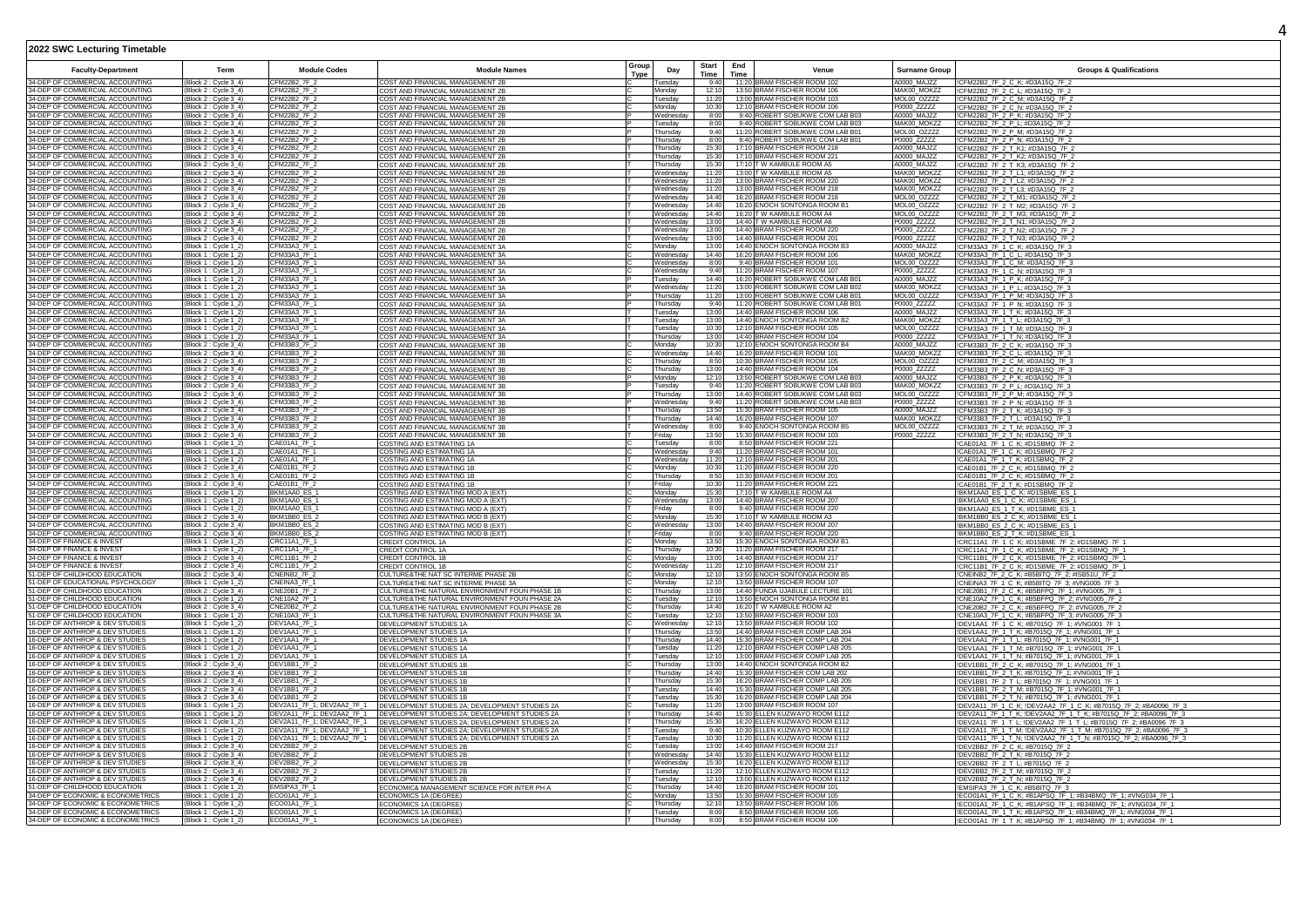|                                                                        |                                                                               |                                                                                |                                                                       | Group       |                      | <b>Start</b>   | End  |                                                                         |                            |                                                                                                                                                                  |
|------------------------------------------------------------------------|-------------------------------------------------------------------------------|--------------------------------------------------------------------------------|-----------------------------------------------------------------------|-------------|----------------------|----------------|------|-------------------------------------------------------------------------|----------------------------|------------------------------------------------------------------------------------------------------------------------------------------------------------------|
| <b>Faculty-Department</b>                                              | Term                                                                          | <b>Module Codes</b>                                                            | <b>Module Names</b>                                                   | <b>Type</b> | Day                  | <b>Time</b>    | Time | Venue                                                                   | <b>Surname Group</b>       | <b>Groups &amp; Qualifications</b>                                                                                                                               |
| 34-DEP OF ECONOMIC & ECONOMETRICS                                      | (Block 1 : Cycle 1 2                                                          | FCO11A1 7F 1                                                                   | ECONOMICS 1A (DIPLOMA)                                                |             | Tuesdav              | 14:40          |      | 16:20 FNOCH SONTONGA ROOM B3                                            | A0000 MOK77                | !ECO11A1_7F_1_C_K; #D3A15Q_7F_1                                                                                                                                  |
| 34-DEP OF ECONOMIC & ECONOMETRICS                                      | (Block 1 : Cycle 1_2                                                          | ECO11A1 7F 1                                                                   | <b>ECONOMICS 1A (DIPLOMA)</b>                                         |             | Thursday             | 11.20          |      | 13:00 ENOCH SONTONGA ROOM B3                                            | A0000 MOKZZ                | !ECO11A1_7F_1_C_K; #D3A15Q_7F_1                                                                                                                                  |
| 34-DEP OF ECONOMIC & ECONOMETRICS                                      | (Block 1: Cycle 1_2                                                           | FCO11A1 7F 1                                                                   | ECONOMICS 1A (DIPLOMA)                                                |             | Tuesday              | 11:20          |      | 13:00 TW KAMBULE ROOM A1                                                | MOL00 ZZZZZ                | !ECO11A1 7F 1 C L: #D3A15Q 7F 1                                                                                                                                  |
| 34-DEP OF ECONOMIC & ECONOMETRICS<br>34-DEP OF ECONOMIC & ECONOMETRICS | Block 1 : Cycle 1_2<br>Block 1 : Cycle 1 :                                    | ECO11A1 7F 1<br>ECO11A1_7F_1                                                   | ECONOMICS 1A (DIPLOMA)                                                |             | Wednesday<br>Monday  | 16:20<br>14:40 |      | 18:00 T W KAMBULE ROOM A1<br>16:20 BRAM FISCHER ROOM 101                | MOL00 ZZZZZ<br>A0000 MAJZZ | !ECO11A1_7F_1_C_L; #D3A15Q_7F_1<br>IECO11A1_7F_1_T_K1; #D3A15Q_7F_1                                                                                              |
| 34-DEP OF ECONOMIC & ECONOMETRICS                                      | Block 1: Cycle 1 2                                                            | ECO11A1_7F_1                                                                   | CONOMICS 1A (DIPLOMA)<br>ECONOMICS 1A (DIPLOMA)                       |             | Tuesday              | 13:00          |      | 14:40 T W KAMBULE ROOM A2                                               | MAK00 MOKZZ                | !ECO11A1_7F_1_T_K2; #D3A15Q_7F_1                                                                                                                                 |
| 34-DEP OF ECONOMIC & ECONOMETRICS                                      | (Block 1 : Cycle 1_2                                                          | ECO11A1 7F 1                                                                   | ECONOMICS 1A (DIPLOMA)                                                |             | Tuesdav              | 14:40          |      | 16:20 T W KAMBULE ROOM A2                                               | MOL00 OZZZZ                | !ECO11A1 7F 1 T L1: #D3A15Q 7F 1                                                                                                                                 |
| 34-DEP OF FCONOMIC & ECONOMETRICS                                      | (Block 1 : Cycle 1-2)                                                         | FCO11A1 7F 1                                                                   | <b>FCONOMICS 1A (DIPI OMA)</b>                                        |             | Wednesday            | 9:40           |      | 11:20 FNOCH SONTONGA ROOM B4                                            | P0000 ZZZZZ                | !ECO11A1_7F_1_T_L2: #D3A15Q_7F_1                                                                                                                                 |
| 34-DEP OF ECONOMIC & ECONOMETRICS                                      | Block 2 : Cycle 3_4)                                                          | FCO01B1 7F 2                                                                   | CONOMICS 1B (DEGREE)                                                  |             | Wednesday            | 9:40           |      | 11:20 BRAM FISCHER ROOM 218                                             |                            | !ECO01B1_7F_2_C_K; #B1APSQ_7F_1; #B34BMQ_7F_1; #VNG034_7F_                                                                                                       |
| 34-DEP OF ECONOMIC & ECONOMETRICS                                      | Block 2 : Cycle 3_4)                                                          | <b>ECO01B1 7F 2</b>                                                            | ECONOMICS 1B (DEGREE)                                                 |             | Thursday             | 11.20          |      | 13:00 RRAM FISCHER ROOM 218                                             |                            | !ECO01B1_7F_2_C_K; #B1APSQ_7F_1; #B34BMQ_7F_1; #VNG034_7F_1                                                                                                      |
| 34-DEP OF ECONOMIC & ECONOMETRICS                                      | (Block 2 : Cycle 3_4)                                                         | FCO01B1_7F_2                                                                   | <b>ECONOMICS 1B (DEGREE)</b>                                          |             | Monday               | 15:30          |      | 17:10 BRAM FISCHER ROOM 218                                             |                            | !ECO01B1_7F_2_T_K; #B1APSQ_7F_1; #B34BMQ_7F_1; #VNG034_7F_1                                                                                                      |
| 34-DEP OF ECONOMIC & ECONOMETRICS<br>4-DEP OF ECONOMIC & ECONOMETRICS  | Block 2 : Cycle 3_4)                                                          | ECO11B1_7F_2<br>ECO11B1_7F_2                                                   | ECONOMICS 1B (DIPLOMA)                                                |             | Tuesday<br>Wednesday | 12:10<br>13:00 |      | 13:50 ENOCH SONTONGA ROOM B3<br>14:40 ENOCH SONTONGA ROOM B3            | A0000_MOKZZ<br>A0000_MOKZZ | !ECO11B1_7F_2_C_K; #D3A15Q_7F_1                                                                                                                                  |
| 34-DEP OF ECONOMIC & ECONOMETRICS                                      | (Block 2 : Cycle 3_4)<br>Block 2 : Cycle 3_4)                                 | ECO11B1 7F                                                                     | ECONOMICS 1B (DIPLOMA)<br>CONOMICS 1B (DIPLOMA)                       |             | Wednesday            | 9:40           |      | 11:20 T W KAMBULE ROOM A1                                               | <b>MOL00 ZZZZZ</b>         | !ECO11B1_7F_2_C_K; #D3A15Q_7F_1<br>!ECO11B1 7F 2 C L: #D3A15Q 7F 1                                                                                               |
| 34-DEP OF ECONOMIC & ECONOMETRICS                                      | (Block 2: Cycle 3_4)                                                          | ECO11B1 7F 2                                                                   | ECONOMICS 1B (DIPLOMA)                                                |             | Thursdav             | 10:30          |      | 12:10 T W KAMBULE ROOM A                                                | MOL00 ZZZZZ                | !ECO11B1_7F_2_C_L: #D3A15Q_7F_1                                                                                                                                  |
| 34-DEP OF ECONOMIC & ECONOMETRICS                                      | Block 2: Cycle 3 4)                                                           | ECO11B1_7F_2                                                                   | FCONOMICS 1B (DIPI OMA)                                               |             | hursdav              | 13:50          |      | 15:30 ENOCH SONTONGA ROOM B4                                            | A0000 MAJ77                | !ECO11B1_7F_2_T_K1; #D3A15Q_7F_1                                                                                                                                 |
| 34-DEP OF ECONOMIC & ECONOMETRICS                                      | (Block 2: Cycle 3_4)                                                          | ECO11B1_7F_2                                                                   | ECONOMICS 1B (DIPLOMA)                                                |             | Thursdav             | 10:30          |      | 12:10 BRAM FISCHER ROOM 105                                             | MAK00 MOKZZ                | !ECO11B1_7F_2_T_K2; #D3A15Q_7F_1                                                                                                                                 |
| 34-DEP OF ECONOMIC & ECONOMETRICS                                      | (Block 2 : Cycle 3_4)                                                         | ECO11B1_7F_2                                                                   | ECONOMICS 1B (DIPLOMA)                                                |             | Wednesday            | 13:00          |      | 14:40 BRAM FISCHER ROOM 101                                             | MOL00_OZZZZ                | !ECO11B1_7F_2_T_L1; #D3A15Q_7F_1                                                                                                                                 |
| 34-DEP OF ECONOMIC & ECONOMETRICS                                      | (Block 2 : Cycle 3_4)                                                         | ECO11B1 7F 2                                                                   | ECONOMICS 1B (DIPLOMA)                                                |             | Tuesday              | 12:10          |      | 13:50 BRAM FISCHER ROOM 106                                             | P0000 ZZZZZ                | !ECO11B1_7F_2_T_L2: #D3A15Q_7F_1                                                                                                                                 |
| 34-DEP OF ECONOMIC & ECONOMETRICS                                      | (Block 1: Cycle 1_2)                                                          | ECO2AA2 7F 1                                                                   | ECONOMICS 2A                                                          |             | Thursday             | 10:30          |      | 12:10 BRAM FISCHER ROOM 107                                             |                            | !ECO2AA2_7F_1_C_K; #B1APSQ_7F_2; #B1CB2Q_7F_2; #B1CBSQ_7F_2; #B34BMQ_7F_2; #VNG034_7F_1                                                                          |
| 34-DEP OF ECONOMIC & ECONOMETRICS                                      | (Block 1 : Cycle 1_2)                                                         | ECO2AA2_7F_1                                                                   | ECONOMICS 2A                                                          |             | Tuesday              | 8:50           |      | 10:30 ENOCH SONTONGA ROOM B5                                            |                            | !ECO2AA2_7F_1_T_K; #B1APSQ_7F_2; #B1CB2Q_7F_2; #B1CBSQ_7F_2; #B34BMQ_7F_2; #VNG034_7F_1                                                                          |
| 34-DEP OF ECONOMIC & ECONOMETRICS                                      | Block 2 : Cycle 3_4)                                                          | ECO2BB2_7F_2                                                                   | <b>ECONOMICS 2B</b>                                                   |             | Tuesday              | 8:50           |      | 10:30 ENOCH SONTONGA ROOM B1                                            |                            | !ECO2BB2_7F_2_C_K; #B1APSQ_7F_2; #B1CB2Q_7F_2; #B1CBSQ_7F_2; #B34BMQ_7F_2; #VNG034_7F_1                                                                          |
| 34-DEP OF ECONOMIC & ECONOMETRICS                                      | Block 2 : Cycle 3_4)                                                          | ECO2BB2_7F_2                                                                   | ECONOMICS 2B                                                          |             | Thursdav             | 13:00          |      | 14:40 BRAM FISCHER ROOM 218                                             |                            | !ECO2BB2_7F_2_T_K; #B1APSQ_7F_2; #B1CB2Q_7F_2; #B1CBSQ_7F_2; #B34BMQ_7F_2; #VNG034_7F_1                                                                          |
| 34-DEP OF ECONOMIC & ECONOMETRICS                                      | (Block 1 : Cycle 1_2)                                                         | ECO3AA3_7F_1                                                                   | ECONOMICS 3A (DEGREE)                                                 |             | Mondav               | 10:30          |      | 12:10 BRAM FISCHER ROOM 217                                             |                            | !ECO3AA3_7F_1_C_K; #B1APSQ_7F_3; #B1CB2Q_7F_3; #B1CBSQ_7F_3; #B34BMQ_7F_3; #VNG034_7F_3                                                                          |
| 34-DEP OF ECONOMIC & ECONOMETRICS                                      | Block 1 : Cycle 1_2)                                                          | ECO3AA3_7F_1                                                                   | ECONOMICS 3A (DEGREE)                                                 |             | Wednesday            | 11:20          |      | 13:00 BRAM FISCHER ROOM 107                                             |                            | !ECO3AA3_7F_1_T_K; #B1APSQ_7F_3; #B1CB2Q_7F_3; #B1CBSQ_7F_3; #B34BMQ_7F_3; #VNG034_7F_3                                                                          |
| 34-DEP OF ECONOMIC & ECONOMETRICS                                      | Block 2 : Cycle 3_4)                                                          | ECO3BB3_7F_2                                                                   | ECONOMICS 3B (DEGREE)                                                 |             | uesday               | 13:50          |      | 15:30 BRAM FISCHER ROOM 104                                             |                            | !ECO3BB3_7F_2_C_K; #B1APSQ_7F_3; #B1CB2Q_7F_3; #B1CBSQ_7F_3; #B34BMQ_7F_3; #ISB34U_7F_3;<br>#VNG034 7F 3                                                         |
| 34-DEP OF ECONOMIC & ECONOMETRICS                                      | Block 2 : Cycle 3_4)                                                          | ECO3BB3 7F 2                                                                   | ECONOMICS 3B (DEGREE)                                                 |             | <b>Tuesdav</b>       | 8:00           |      | 9:40 BRAM FISCHER ROOM 218                                              |                            | !ECO3BB3_7F_2_T_K; #B1APSQ_7F_3; #B1CB2Q_7F_3; #B1CBSQ_7F_3; #B34BMQ_7F_3; #ISB34U_7F_3;<br>#VNG034 7F 3                                                         |
| 34-DEP OF ECONOMIC & ECONOMETRICS                                      | Block 2 : Cycle 3_4)                                                          | ECO3BB3_7F_2                                                                   | ECONOMICS 3B (DEGREE)                                                 |             | Wednesday            | 11:20          |      | 13:00 T W KAMBULE ROOM A3                                               |                            | !ECO3BB3_7F_2_T_K; #B1APSQ_7F_3; #B1CB2Q_7F_3; #B1CBSQ_7F_3; #B34BMQ_7F_3; #ISB34U_7F_3;<br>#VNG034_7F_3                                                         |
| 1-DEP OF EDUCATIONAL PSYCHOLOGY                                        | Block 1 : Cycle 1_2)                                                          |                                                                                | EDS10A1_7F_1; EDUSTA1_7F_1 EDUCATION STUDIES 1A; EDUCATION STUDIES 1A |             | Tuesday              | 13:50          |      | 15:30 FUNDA UJABULE LECTURE 101                                         |                            | !EDS10A1_7F_1_C_K; !EDUSTA1_7F_1_C_K; #B5BFPQ_7F_1; #B5BITQ_7F_1; #VNG005_7F_1                                                                                   |
| 1-DEP OF CHILDHOOD EDUCATION                                           | (Block 2 : Cycle 3_4)                                                         |                                                                                | EDS20B1_7F_2; EDUSTB1_7F_2 EDUCATION STUDIES 1B; EDUCATION STUDIES 1B |             | uesday               | 11:20          |      | 13:00 FUNDA UJABULE LECTURE 101                                         |                            | IEDS20B1_7F_2_C_K; IEDUSTB1_7F_2_C_K; #B5BFPQ_7F_1; #B5BITQ_7F_1; #VNG005_7F_1                                                                                   |
| 1-DEP OF EDUCATIONAL PSYCHOLOGY                                        | (Block 1: Cvcle 1 2)                                                          |                                                                                | EDS10A2_7F_1; EDUSTA2_7F_1 EDUCATION STUDIES 2A; EDUCATION STUDIES 2A |             | Thursday             | 13:00          |      | 14:40 ENOCH SONTONGA ROOM B3                                            |                            | !EDS10A2 7F 1 C K; !EDUSTA2 7F 1 C K; #B5BFPQ 7F 2; #B5BITQ 7F 2; #VNG005 7F 2                                                                                   |
| 51-DEP OF CHILDHOOD EDUCATION                                          | Block 2 : Cycle 3_4)                                                          | EDS20B2_7F_2; EDUSTB2_7F_2                                                     | EDUCATION STUDIES 2B; EDUCATION STUDIES 2B                            |             | uesday               | 11:20          |      | 13:00 T W KAMBULE ROOM A2                                               |                            | !EDS20B2_7F_2_C_K; !EDUSTB2_7F_2_C_K; #B5BFPQ_7F_2; #B5BITQ_7F_2; #ISB51U_7F_2;                                                                                  |
| 51-DEP OF EDUCATIONAL PSYCHOLOGY                                       | Block 1 : Cycle 1_2)                                                          | EDS10A3 7F 1: EDUSTA3 7F 1                                                     | EDUCATION STUDIES 3A; EDUCATION STUDIES 3A                            |             | Monday               | 13:50          |      | 15:30 TW KAMBULE ROOM A2                                                |                            | #VNG005 7F 2<br>!EDS10A3_7F_1_C_K; !EDUSTA3_7F_1_C_K; #B5BFPQ_7F_3; #B5BITQ_7F_3; #VNG005_7F_3                                                                   |
|                                                                        |                                                                               |                                                                                |                                                                       |             |                      |                |      |                                                                         |                            | !EDS20B3_7F_2_C_K; !EDUSTB3_7F_2_C_K; #B5BFPQ_7F_3; #B5BITQ_7F_3; #ISB51U_7F_3;                                                                                  |
| 1-DEP OF EDUCATIONAL PSYCHOLOGY                                        | Block 2 : Cycle 3_4)                                                          | EDS20B3_7F_2; EDUSTB3_7F_2                                                     | EDUCATION STUDIES 3B: EDUCATION STUDIES 3B                            |             | Monday               | 12:10          |      | 13:50 BRAM FISCHER ROOM 101                                             |                            | #VNG005 7F 3                                                                                                                                                     |
| 34-DEP OF IND PSYCHOLOGY&PEOPLE M                                      | (Block 1 : Cycle 1_2)                                                         | <b>FMR01A1 7F 1</b>                                                            | <b>EMPLOYMENT RELATIONS 1A</b>                                        |             | uesday               | 11:20          |      | 13:00 ENOCH SONTONGA ROOM B2                                            |                            | !EMR01A1_7F_1_C_K; #D1HRME_7F_3; #D1HRMQ_7F_2                                                                                                                    |
| 34-DEP OF IND PSYCHOLOGY&PEOPLE M                                      | (Block 1 : Cycle 1_2)                                                         | EMR01A1_7F_1                                                                   | EMPLOYMENT RELATIONS 1A                                               |             | Wednesday            | 8:00           |      | 9:40 BRAM FISCHER ROOM 104                                              |                            | !EMR01A1_7F_1_T_K; #D1HRME_7F_3; #D1HRMQ_7F_2                                                                                                                    |
| 34-DEP OF IND PSYCHOLOGY&PEOPLE M                                      | Block 2 : Cycle 3_4)                                                          | BIR11B1_7F_2; EMR01B1_7F_2                                                     | <b>EMPLOYMENT RELATIONS 1B</b>                                        |             | Wednesday            | 12:10          |      | 13:50 ENOCH SONTONGA ROOM B2                                            |                            | !BIR11B1_7F_2_C_K; !EMR01B1_7F_2_C_K; #D1HRME_7F_3; #D1HRMQ_7F_2; #NDHE03_7F_3;<br>#VNG034 7F 2                                                                  |
| 34-DEP OF IND PSYCHOLOGY&PEOPLE M                                      | Block 2 : Cycle 3_4)                                                          | BIR11B1_7F_2; EMR01B1_7F_2                                                     | <b>EMPLOYMENT RELATIONS 1B</b>                                        |             | uesday               | 10:30          |      | 12:10 BRAM FISCHER ROOM 106                                             |                            | !BIR11B1_7F_2_T_K; !EMR01B1_7F_2_T_K; #D1HRME_7F_3; #D1HRMQ_7F_2; #NDHE03_7F_3;<br>#VNG034 7F 2                                                                  |
| 34-DEP OF IND PSYCHOLOGY&PEOPLE M                                      | Block 1 : Cycle 1_2)                                                          | BIR22A2_7F_1; EMR02A2_7F_1                                                     | <b>EMPLOYMENT RELATIONS 2A</b>                                        |             | Tuesday              | 8:50           |      | 10:30 BRAM FISCHER ROOM 103                                             |                            | !BIR22A2_7F_1_C_K; !EMR02A2_7F_1_C_K; #D1HRME_7F_4; #D1HRMQ_7F_3; #NDHE03_7F_4;<br>#VNG034 7F 3                                                                  |
| 34-DEP OF IND PSYCHOLOGY&PEOPLE M                                      | (Block 1 : Cycle 1_2)                                                         | BIR22A2_7F_1; EMR02A2_7F_1                                                     | <b>EMPLOYMENT RELATIONS 2A</b>                                        |             | Fridav               | 8:00           |      | 9:40 ENOCH SONTONGA ROOM B1                                             |                            | !BIR22A2_7F_1_T_K; !EMR02A2_7F_1_T_K; #D1HRME_7F_4; #D1HRMQ_7F_3; #NDHE03_7F_4;<br>#VNG034 7F 3                                                                  |
| 34-DEP OF IND PSYCHOLOGY&PEOPLE M                                      | (Block 2 : Cycle 3_4)                                                         | BIR22B2_7F_2; EMR02B2_7F_2                                                     | EMPLOYMENT RELATIONS 2B                                               |             | Monday               | 14:40          |      | 16:20 ENOCH SONTONGA ROOM B5                                            |                            | !BIR22B2_7F_2_C_K; !EMR02B2_7F_2_C_K; #D1HRME_7F_4; #D1HRMQ_7F_3; #NDHE03_7F_4;<br>#VNG034 7F 3                                                                  |
| 34-DEP OF IND PSYCHOLOGY&PEOPLE M                                      | (Block 2 : Cycle 3_4)                                                         | BIR22B2 7F 2: EMR02B2 7F 2                                                     | <b>EMPLOYMENT RELATIONS 2B</b>                                        |             | Wednesday            | 8:00           |      | 9:40 ENOCH SONTONGA ROOM B4                                             |                            | !BIR22B2_7F_2_T_K; !EMR02B2_7F_2_T_K; #D1HRME_7F_4; #D1HRMQ_7F_3; #NDHE03_7F_4;<br>#VNG034 7F 3                                                                  |
| 34-APPLIED INFORMATION SYSTEMS                                         | Block 0 : Cycle 1 2 3 4)                                                      | ECE0YA1 ES 0                                                                   | END-USER COMPUTING 1A                                                 |             | Monday               | 12:10          |      | 13:50 BRAM FISCHER COMP LAB 204                                         |                            | !ECE0YA1_ES_0_C_K; #D1SBME_ES_1                                                                                                                                  |
| 34-APPLIED INFORMATION SYSTEMS                                         | Block 0 : Cycle 1_2_3_4) ECE0YA1_ES_0                                         |                                                                                | END-USER COMPUTING 1A                                                 |             | Tuesday              | 8:50           |      | 10:30 BRAM FISCHER COMP LAB 205<br>17:10 BRAM FISCHER COMP LAB 204      |                            | !ECE0YA1_ES_0_C_K; #D1SBME_ES_1                                                                                                                                  |
| 34-APPLIED INFORMATION SYSTEMS<br>4-APPLIED INFORMATION SYSTEMS        | (Block 0: Cycle 1_2_3_4) ECE0YA1_ES_0<br>Block 0: Cycle 1_2_3_4) ECE0YA1_ES_0 |                                                                                | END-USER COMPUTING 1A<br>END-USER COMPUTING 1A                        |             | Monday<br>Tuesday    | 15:30<br>10:30 |      | 11:20 BRAM FISCHER COM LAB 202                                          |                            | !ECE0YA1_ES_0_C_L1; #D1HRME_ES_1; #D34PEQ_ES_1<br>!ECE0YA1_ES_0_C_L1; #D1HRME_ES_1; #D34PEQ_ES_1                                                                 |
| 4-APPLIED INFORMATION SYSTEMS                                          | Block 0 : Cycle 1_2_3_4)                                                      | ECE0YA1 ES 0                                                                   | END-USER COMPUTING 1A                                                 |             | Wednesday            | 9:40           |      | 10:30 BRAM FISCHER COMP LAB 204                                         |                            | !ECE0YA1_ES_0_C_L1; #D1HRME_ES_1; #D34PEQ_ES_1                                                                                                                   |
| 34-APPLIED INFORMATION SYSTEMS                                         | Block 0: Cycle 1_2_3_4) ECE0YA1_ES_0                                          |                                                                                | END-USER COMPUTING 1A                                                 |             | Tuesdav              | 13:00          |      | 14:40 BRAM FISCHER COMP LAB 205                                         |                            | !ECE0YA1_ES_0_C_L2; #D1HRME_ES_1; #D34PEQ_ES_1                                                                                                                   |
| 34-APPLIED INFORMATION SYSTEM!                                         | Block 1: Cycle 1 2)                                                           | FCF0YA1 FS 0                                                                   | END-USER COMPUTING 1A                                                 |             | hursdav              | 10:30          |      | 12:10 BRAM FISCHER COMP LAB 204                                         |                            | !ECE0YA1_ES_0_C_L2; #D1HRME_ES_1; #D34PEQ_ES_1                                                                                                                   |
| 34-APPLIED INFORMATION SYSTEMS                                         | (Block 2: Cvcle 3 4)                                                          | ECE0YA1 ES 0                                                                   | END-USER COMPUTING 1A                                                 |             | Thursdav             | 10:30          |      | 12:10 BRAM FISCHER COMP LAB 203                                         |                            | !ECE0YA1_ES_0_C_L2; #D1HRME_ES_1; #D34PEQ_ES_1                                                                                                                   |
| 34-APPLIED INFORMATION SYSTEMS<br>34-APPLIED INFORMATION SYSTEMS       | Block 0 : Cycle 1 2 3 4)<br>Block 0: Cycle 1_2_3_4) ECE0YA1_ES_0              | ECE0YA1 ES 0                                                                   | END-USER COMPUTING 1A<br><b>END-USER COMPUTING 1A</b>                 |             | Fridav<br>Tuesdav    | 13:50<br>14:40 |      | 14:40 BRAM FISCHER COM LAB 202<br>15:30 BRAM FISCHER COMP LAB 204       |                            | !ECE0YA1_ES_0_T_K; #D1SBME_ES_1                                                                                                                                  |
| 34-APPLIED INFORMATION SYSTEMS                                         | Block 0: Cycle 1_2_3_4) ECE0YA1_ES_0                                          |                                                                                | END-USER COMPUTING 1A                                                 |             | Wednesday            | 10:30          |      | 11:20 BRAM FISCHER COM LAB 202                                          |                            | !ECE0YA1_ES_0_T_L1; #D1HRME_ES_1; #D34PEQ_ES_1<br>!ECE0YA1_ES_0_T_L1; #D1HRME_ES_1; #D34PEQ_ES_1                                                                 |
| 34-APPLIED INFORMATION SYSTEMS                                         | (Block 0: Cycle 1_2_3_4) ECE0YA1_ES_0                                         |                                                                                | END-USER COMPUTING 1A                                                 |             | Wednesday            | 14.40          |      | 15:30 BRAM FISCHER COMP LAB 204                                         |                            | !ECE0YA1_ES_0_T_L2; #D1HRME_ES_1; #D34PEQ_ES_1                                                                                                                   |
| 34-APPLIED INFORMATION SYSTEMS                                         | (Block 1: Cycle 1_2                                                           | <b>EUC01A1 7F 1</b>                                                            | END-USER COMPUTING 1A                                                 |             | Wednesday            | 10:30          |      | 12:10 BRAM FISCHER COMP LAB 203                                         |                            | !EUC01A1_7F_1_C_K; #D1SBMQ_7F_1; #D34P2Q_7F_1                                                                                                                    |
| 4-APPLIED INFORMATION SYSTEMS                                          | Block 1 : Cycle 1_2)                                                          | EUC01A1_7F_1                                                                   | END-USER COMPUTING 1A                                                 |             | Thursday             | 11:20          |      | 13:00 ROBERT SOBUKWE COM LAB B02                                        |                            | !EUC01A1_7F_1_C_K; #D1SBMQ_7F_1; #D34P2Q_7F_1                                                                                                                    |
| 34-APPLIED INFORMATION SYSTEMS                                         | (Block 1: Cvcle 1 2                                                           | EUC01A1_7F_1                                                                   | END-USER COMPUTING 1A                                                 |             | Mondav               | 13:00          |      | 14:40 BRAM FISCHER COMP LAB 203                                         |                            | !EUC01A1_7F_1_C_L; #D1HRMQ_7F_1; #D34P2Q_7F_1                                                                                                                    |
| 34-APPLIED INFORMATION SYSTEMS<br>34-APPLIED INFORMATION SYSTEMS       | Block 1 : Cvcle 1 2                                                           | EUC01A1 7F 1<br>EUC01B1_7F_2                                                   | END-USER COMPUTING 1A<br><b>END-USER COMPUTING 1B</b>                 |             | Fridav               | 13:50<br>10:30 |      | 15:30 BRAM FISCHER COMP LAB 203<br>12:10 ROBERT SOBUKWE COM LAB B02     |                            | !EUC01A1_7F_1_C_L; #D1HRMQ_7F_1; #D34P2Q_7F_1<br>!EUC01B1_7F_2_C_K; #D1SBME_7F_2; #D1SBMQ_7F_1; #D34P2Q_7F_1                                                     |
| 34-APPLIED INFORMATION SYSTEMS                                         | (Block 2 : Cvcle 3 4)<br>Block 2: Cycle 3_4)                                  | FUC01B1_7F_2                                                                   | END-USER COMPUTING 1B                                                 |             | Tuesdav<br>Wednesday | 12:10          |      | 13:50 BRAM FISCHER COMP LAB 203                                         |                            | !EUC01B1_7F_2_C_K; #D1SBME_7F_2; #D1SBMQ_7F_1; #D34P2Q_7F_1                                                                                                      |
| 34-APPLIED INFORMATION SYSTEMS                                         | Block 2: Cvcle 3 4)                                                           | FUC01B1_7F_2                                                                   | END-USER COMPUTING 1B                                                 |             | Thursday             | 9:40           |      | 11:20 BRAM FISCHER COMP LAB 204                                         |                            | !EUC01B1_7F_2_C_L; #D1SBME_7F_2; #D1SBMQ_7F_1; #D34P2Q_7F_1                                                                                                      |
| 34-APPLIED INFORMATION SYSTEMS                                         | Block 2 : Cycle 3_4)                                                          | FUC01B1_7F_2                                                                   | END-USER COMPUTING 1B                                                 |             | Fridav               | 8:00           |      | 9:40 BRAM FISCHER COMP LAB 204                                          |                            | IEUC01B1_7F_2_C_L; #D1SBME_7F_2; #D1SBMQ_7F_1; #D34P2Q_7F_1                                                                                                      |
| 34-APPLIED INFORMATION SYSTEMS                                         | (Block 2: Cycle 3_4)                                                          | EUC01B1 7F 2                                                                   | END-USER COMPUTING 1B                                                 |             | Monday               | 13:00          |      | 14:40 BRAM FISCHER COMP LAB 203                                         |                            | !EUC01B1_7F_2_C_M; #D1HRME_7F_2; #D1HRMQ_7F_1; #D34P2Q_7F_1                                                                                                      |
| 34-APPLIED INFORMATION SYSTEMS<br>34-APPLIED INFORMATION SYSTEMS       | (Block 2 : Cycle 3_4)                                                         | EUC01B1_7F_2<br>EUC01B1_7F 2                                                   | END-USER COMPUTING 1B                                                 |             | Thursday<br>uesdav   | 12:10          |      | 12:10 13:50 BRAM FISCHER COMP LAB 203<br>13:50 BRAM FISCHER COM LAB 202 |                            | !EUC01B1_7F_2_C_M; #D1HRME_7F_2; #D1HRMQ_7F_1; #D34P2Q_7F_1                                                                                                      |
| 34-APPLIED INFORMATION SYSTEMS                                         | Block 2 : Cycle 3_4)<br>Block 2 : Cycle 3_4)                                  | EUC01B1 7F 2                                                                   | END-USER COMPUTING 1B<br><b>END-USER COMPUTING 1B</b>                 |             | Thursdav             | 9:40           |      | 11:20 BRAM FISCHER COM LAB 202                                          |                            | !EUC01B1_7F_2_C_N; #D1HRME_7F_2; #D1HRMQ_7F_1; #D34P2Q_7F_1<br>!EUC01B1_7F_2_C_N: #D1HRME_7F_2: #D1HRMQ_7F_1: #D34P2Q_7F_1                                       |
| 6-DEP OF LANG CUL STUD&APPL LIN                                        | Block 1 : Cycle 1_2)                                                          | PME11A1_7F_1; PME1AA1_7F_1                                                     | <b>ENGLISH 1A</b>                                                     |             | Monday               | 10:30          |      | 12:10 ENOCH SONTONGA ROOM B4                                            |                            | !PME11A1_7F_1_C_K; !PME1AA1_7F_1_C_K; #D1HRME_7F_2; #D1HRMQ_7F_1; #VNG001_7F_1                                                                                   |
| 16-DEP OF LANG CUL STUD&APPL LIN                                       | (Block 1 : Cycle 1_2)                                                         | PME11A1_7F_1; PME1AA1_7F_1 ENGLISH 1A                                          |                                                                       |             | Tuesdav              | 10:30          |      | 12:10 BRAM FISCHER ROOM 103                                             |                            | !PME11A1_7F_1_C_K; !PME1AA1_7F_1_C_K; #D1HRME_7F_2; #D1HRMQ_7F_1; #VNG001_7F_1                                                                                   |
| 6-DEP OF LANG CUL STUD&APPL LIN                                        | (Block 1 : Cycle 1_2)                                                         | PME11A1_7F_1: PME1AA1_7F_1 ENGLISH_1A                                          |                                                                       |             | Wednesday            | 13:00          |      | 13:50 ENOCH SONTONGA ROOM B5                                            |                            | !PME11A1_7F_1_T_K; !PME1AA1_7F_1_T_K; #D1HRME_7F_2; #D1HRMQ_7F_1; #VNG001_7F_1                                                                                   |
| 16-DEP OF LANG CUL STUD&APPL LIN                                       | Block 1 : Cycle 1_2                                                           | PME11A1 7F 1: PME1AA1 7F 1 ENGLISH 1A                                          |                                                                       |             | Thursday             | 8:50           |      | 9:40 BRAM FISCHER ROOM 217                                              |                            | !PME11A1_7F_1_T_L; !PME1AA1_7F_1_T_L; #D1HRME_7F_2; #D1HRMQ_7F_1; #VNG001_7F_1                                                                                   |
| 6-DEP OF LANG CUL STUD&APPL LIN<br>6-DEP OF LANG CUL STUD&APPL LIN     | Block 1 : Cycle 1_2<br>Block 2: Cycle 3_4                                     | PME11A1 7F 1: PME1AA1 7F 1 ENGLISH 1A<br>PME11B1_7F_2; PME1BB1_7F_2 ENGLISH 1B |                                                                       |             | Thursday<br>Wednesda | 11:20<br>8:00  |      | 12:10 BRAM FISCHER ROOM 221<br>9:40 BRAM FISCHER ROOM 104               |                            | !PME11A1_7F_1_T_M; !PME1AA1_7F_1_T_M; #D1HRME_7F_2; #D1HRMQ_7F_1; #VNG001_7F_1                                                                                   |
| 6-DEP OF LANG CUL STUD&APPL LIN                                        | Block 2: Cycle 3 4                                                            | PME11B1_7F_2; PME1BB1_7F_2 ENGLISH_1B                                          |                                                                       |             | Fridav               | 8:00           |      | 9:40 ENOCH SONTONGA ROOM B2                                             |                            | !PME11B1_7F_2_C_K; !PME1BB1_7F_2_C_K; #D1HRME_7F_2; #D1HRMQ_7F_1; #VNG001_7F_1<br>!PME11B1_7F_2_C_K; !PME1BB1_7F_2_C_K; #D1HRME_7F_2; #D1HRMQ_7F_1; #VNG001_7F_1 |
| 6-DEP OF LANG CUL STUD&APPL LIN                                        | Block 2 : Cycle 3_4                                                           | PME11B1_7F_2; PME1BB1_7F_2 ENGLISH 1B                                          |                                                                       |             | Wednesday            | 9:40           |      | 10:30 BRAM FISCHER ROOM 103                                             |                            | !PME11B1_7F_2_T_K: !PME1BB1_7F_2_T_K: #D1HRME_7F_2: #D1HRMQ_7F_1: #VNG001_7F_1                                                                                   |
| 6-DEP OF LANG CULSTUD&APPL LIN                                         | Block 2: Cycle 3_4)                                                           | PME11B1_7F_2; PME1BB1_7F_2 ENGLISH 1B                                          |                                                                       |             | Monday               |                |      | 11:20 12:10 FLLEN KUZWAYO ROOM F10                                      |                            | !PME11B1_7F_2_T_L; !PME1BB1_7F_2_T_L; #D1HRME_7F_2; #D1HRMQ_7F_1; #VNG001_7F_1                                                                                   |
| 16-DEP OF LANG CUL STUD&APPL LIN                                       | (Block 2: Cvcle 3 4)                                                          | PME11B1 7F 2; PME1BB1 7F 2 ENGLISH 1B                                          |                                                                       |             | Thursday             | 11:20          |      | 12:10 ELLEN KUZWAYO ROOM E101                                           |                            | !PME11B1_7F_2_T_M; !PME1BB1_7F_2_T_M; #D1HRME_7F_2; #D1HRMQ_7F_1; #VNG001_7F_1                                                                                   |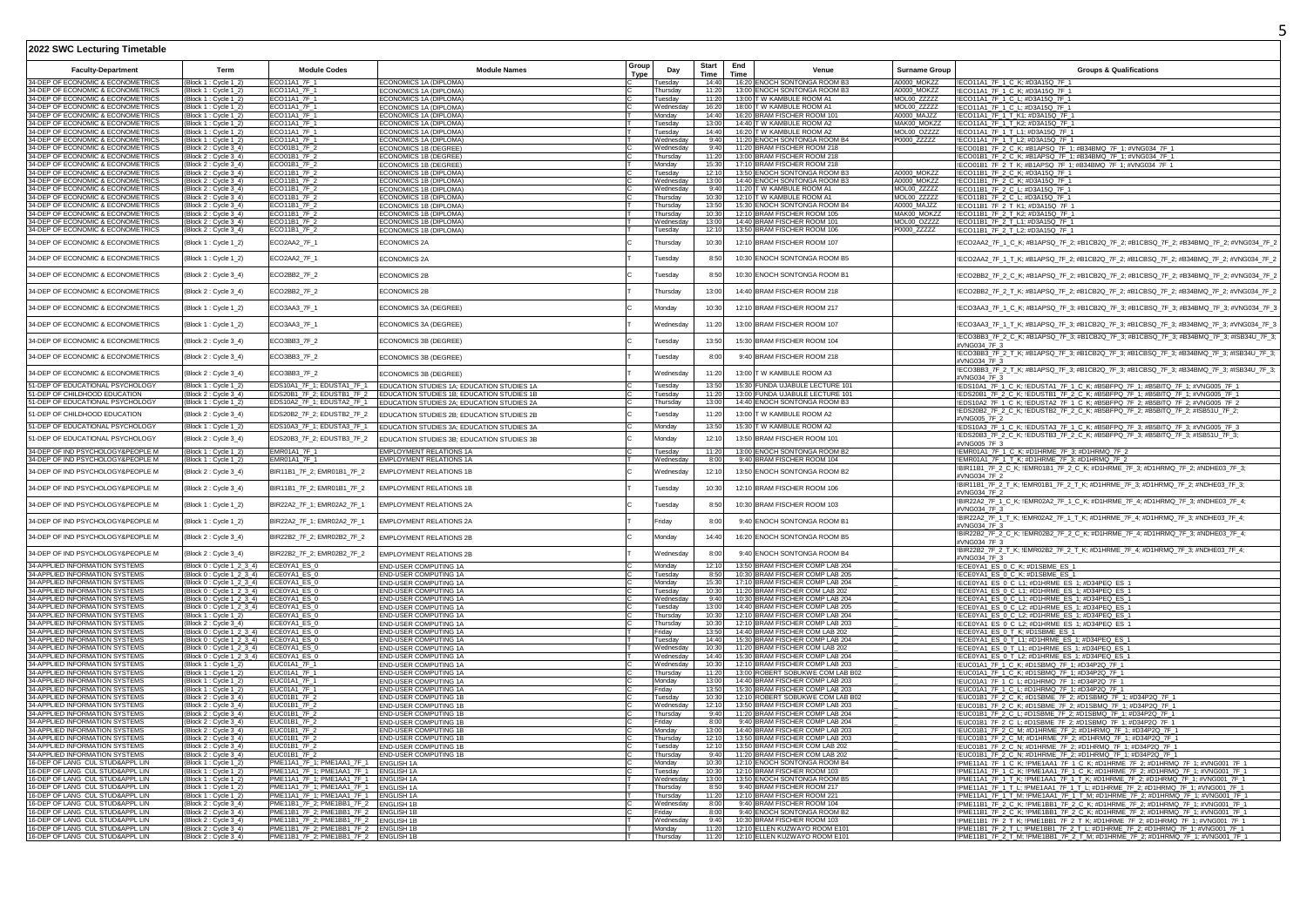| 2022 SWC Lecturing Timetable                                       |                                                |                                                                              |                                                                        |               |                       |                      |             |                                                                      |                            |                                                                                                                                                                |  |
|--------------------------------------------------------------------|------------------------------------------------|------------------------------------------------------------------------------|------------------------------------------------------------------------|---------------|-----------------------|----------------------|-------------|----------------------------------------------------------------------|----------------------------|----------------------------------------------------------------------------------------------------------------------------------------------------------------|--|
| <b>Faculty-Department</b>                                          | Term                                           | <b>Module Codes</b>                                                          | <b>Module Names</b>                                                    | Group<br>Type | Day                   | <b>Start</b><br>Time | End<br>Time | Venue                                                                | <b>Surname Group</b>       | <b>Groups &amp; Qualifications</b>                                                                                                                             |  |
| 16-DEP OF ENGLISH                                                  | Block 1 : Cycle 1_2)                           | ENG0CA1_7F_1                                                                 | <b>ENGLISH 1C (FIRST SEMESTER)</b>                                     |               | uesday                | 15:30                |             | 16:20 T W KAMBULE ROOM A1                                            |                            | !ENG0CA1_7F_1_C_K; #B1APSQ_7F_1; #B34PSQ_7F_1; #B7015Q_7F_1                                                                                                    |  |
| 16-DEP OF ENGLISH                                                  | Block 1 : Cycle 1_2)                           | ENGOCA1_7F_1                                                                 | ENGLISH 1C (FIRST SEMESTER)                                            |               | Wednesdav             | 13:50                |             | 14:40 T W KAMBULE ROOM A1                                            |                            | !ENG0CA1_7F_1_C_K: #B1APSQ_7F_1: #B34PSQ_7F_1: #B7015Q_7F_1                                                                                                    |  |
| 16-DEP OF ENGLISH                                                  | Block 1: Cycle 1_2                             | ENG0CA1_7F_1                                                                 | <b>ENGLISH 1C (FIRST SEMESTER)</b>                                     |               | hursdav               | 8.50                 |             | 10:30 T W KAMBULE ROOM A1                                            |                            | !ENG0CA1_7F_1_C_K; #B1APSQ_7F_1; #B34PSQ_7F_1; #B7015Q_7F_1                                                                                                    |  |
| 16-DEP OF ENGLISH                                                  | Block 1 : Cycle 1_2                            | FNG0CA1 7F 1                                                                 | ENGLISH 1C (FIRST SEMESTER)                                            |               | uesdav                | 16:20                |             | 17:10 T W KAMBULE ROOM A1                                            |                            | !ENG0CA1_7F_1_T_K; #B1APSQ_7F_1; #B34PSQ_7F_1; #B7015Q_7F_1                                                                                                    |  |
| 16-DEP OF ENGLISH                                                  | Block 1 : Cycle 1_2)                           | ENG0CA1_7F_1                                                                 | ENGLISH 1C (FIRST SEMESTER)                                            |               | Wednesday             | 14.40                |             | 15:30 BRAM FISCHER ROOM 105                                          |                            | !ENG0CA1_7F_1_T_K; #B1APSQ_7F_1; #B34PSQ_7F_1; #B7015Q_7F_1                                                                                                    |  |
| 16-DEP OF ENGLISH                                                  | Block 1 : Cycle 1_2)                           | ENG0CA1_7F_1                                                                 | ENGLISH 1C (FIRST SEMESTER)                                            |               | Wednesday             | 14:40                |             | 15:30 ENOCH SONTONGA ROOM B1                                         |                            | !ENG0CA1_7F_1_T_L; #B1APSQ_7F_1; #B34PSQ_7F_1; #B7015Q_7F_1                                                                                                    |  |
| 16-DEP OF ENGLISH                                                  |                                                | ENGDCA1_7F_1                                                                 | <b>ENGLISH 1C (FIRST SEMESTER)</b>                                     |               | Monday                | 11:20                |             | 12:10 BRAM FISCHER ROOM 218                                          |                            | ENGDCA1_7F_1_C_K; #D34P2Q_7F_1                                                                                                                                 |  |
| 16-DEP OF ENGLISH                                                  |                                                | ENGDCA1 7F 1                                                                 | <b>ENGLISH 1C (FIRST SEMESTER)</b>                                     |               | Wednesdav             | 8:00                 |             | 9:40 BRAM FISCHER ROOM 105                                           |                            | !ENGDCA1_7F_1_C_K; #D34P2Q_7F_1                                                                                                                                |  |
| 16-DEP OF FNGLISH                                                  |                                                | FNGDCA1 7F 1<br>FNGDCA1 7F 1                                                 | <b>FNGLISH 1C (FIRST SEMESTER)</b>                                     |               | Thursdav              | 8:50                 |             | 9:40 BRAM FISCHER ROOM 207<br>9:40 BRAM FISCHER ROOM 201             |                            | !ENGDCA1_7F_1_T_K; #D34P2Q_7F_1                                                                                                                                |  |
| 16-DEP OF ENGLISH<br>16-DEP OF ENGLISH                             |                                                | ENGODB1 7F 2                                                                 | <b>ENGLISH 1C (FIRST SEMESTER)</b>                                     |               | Thursday<br>Wednesday | 8:50<br>11:20        |             | 13:00 T W KAMBULE ROOM A1                                            |                            | !ENGDCA1_7F_1_T_L; #D34P2Q_7F_1                                                                                                                                |  |
| 16-DEP OF ENGLISH                                                  | Block 2 : Cycle 3_4)<br>Block 2 : Cycle 3_4    | ENG0DB1_7F_2                                                                 | ENGLISH 1D<br>ENGLISH 1D                                               |               | uesday                | 13:50                |             | 14:40 T W KAMBULE ROOM A1                                            |                            | !ENG0DB1_7F_2_C_K; #B34PSQ_7F_1; #B7015Q_7F_1<br>ENG0DB1_7F_2_T_K; #B34PSQ_7F_1; #B7015Q_7F_1                                                                  |  |
| 16-DEP OF ENGLISH                                                  | Block 2 : Cycle 3_4)                           | ENGODB1 7F 2                                                                 | <b>ENGLISH 1D</b>                                                      |               | Thursday              | 14:40                |             | 15:30 T W KAMBULE ROOM A1                                            |                            | !ENG0DB1_7F_2_T_K; #B34PSQ_7F_1; #B7015Q_7F_1                                                                                                                  |  |
| 16-DEP OF ENGLISH                                                  | Block 2 : Cycle 3_4)                           | ENG0DB1_7F_2                                                                 | <b>ENGLISH 1D</b>                                                      |               | uesday                | 10:30                |             | 11:20 ENOCH SONTONGA ROOM B5                                         |                            | !ENG0DB1_7F_2_T_L; #B34PSQ_7F_1; #B7015Q_7F_1                                                                                                                  |  |
| 16-DEP OF ENGLISH                                                  | Block 2 : Cycle 3_4)                           | ENGODB1_7F_2                                                                 | <b>ENGLISH 1D</b>                                                      |               | Thursdav              | 14:40                |             | 15:30 BRAM FISCHER ROOM 102                                          |                            | !ENG0DB1_7F_2_T_L: #B34PSQ_7F_1: #B7015Q_7F_1                                                                                                                  |  |
| 51-DEP OF CHILDHOOD EDUCATION                                      | Block 1 : Cycle 1_2                            | EPS10A1 7F 1                                                                 | ENGLISH FOR THE PRIMARY SCHOOL 1A                                      |               | Monday                | 13:50                |             | 15:30 FUNDA UJABULE LECTURE 100                                      |                            | !EPS10A1_7F_1_C_K; #B5BFPQ_7F_1; #B5BITQ_7F_1; #VNG005_7F_2                                                                                                    |  |
| 51-DEP OF CHILDHOOD EDUCATION                                      | Block 2 : Cycle 3_4)                           | EPS20B1 7F 2                                                                 | ENGLISH FOR THE PRIMARY SCHOOL 1B                                      |               | Thursday              | 11:20                |             | 13:00 FUNDA UJABULE LECTURE 101                                      |                            | !EPS20B1_7F_2_C_K; #B5BFPQ_7F_1; #B5BITQ_7F_1; #VNG005_7F_1                                                                                                    |  |
| 51-DEP OF CHILDHOOD EDUCATION                                      | Block 1 : Cycle 1_2)                           | EPS10A2_7F_1                                                                 | ENGLISH FOR THE PRIMARY SCHOOL 2A                                      |               | Thursday              | 11:20                |             | 13:00 BRAM FISCHER ROOM 106                                          |                            | !EPS10A2_7F_1_C_K; #B5BFPQ_7F_2; #B5BITQ_7F_2; #VNG005_7F_2                                                                                                    |  |
| -DEP OF CHILDHOOD EDUCATION                                        | (Block 2 : Cycle 3_4)<br>(Block 1 : Cycle 1_2) | EPS20B2_7F_2                                                                 | ENGLISH FOR THE PRIMARY SCHOOL 2B                                      |               | Monday                | 10:30                |             | 12:10 BRAM FISCHER ROOM 105                                          |                            | IEPS20B2_7F_2_C_K; #B5BFPQ_7F_2; #B5BITQ_7F_2; #ISB51U_7F_2; #VNG005_7F_2                                                                                      |  |
| 51-DEP OF CHILDHOOD EDUCATION<br>51-DEP OF CHILDHOOD EDUCATION     | Block 2 : Cycle 3_4                            | EPS10A3_7F_1<br>EPS20B3 7F 2                                                 | ENGLISH FOR THE PRIMARY SCHOOL 3A<br>ENGLISH FOR THE PRIMARY SCHOOL 3B |               | Thursdav<br>uesdav    | 13:00<br>13:00       |             | 14:40 ENOCH SONTONGA ROOM B2<br>14:40 ENOCH SONTONGA ROOM B2         |                            | !EPS10A3 7F 1 C K; #B5BFPQ 7F 3; #B5BITQ 7F 3; #VNG005 7F 3<br>!EPS20B3 7F 2 C K: #B5BFPQ 7F 3: #B5BITQ 7F 3: #VNG005 7F 3                                     |  |
| 34-DEP OF BUSINESS MANAGEMENT                                      | Block 1 : Cycle 1_2                            | FGS01A1_7F_1: FGS0A01_7F_1                                                   | ENTREPRENEURIAL GROWTH STRATEGIES A                                    |               | uesdav                | 8:50                 |             | 9:40 BRAM FISCHER ROOM 107                                           |                            | !EGS01A1_7F_1_C_K; !EGS0A01_7F_1_C_K; #D1SBME_7F_3; #D1SBMQ_7F_2; #NDNE03_7F_3                                                                                 |  |
| 34-DEP OF BUSINESS MANAGEMENT                                      | Block 1 : Cycle 1_2)                           | FGS01A1_7F_1: FGS0A01_7F_1                                                   | ENTREPRENEURIAL GROWTH STRATEGIES A                                    |               | Friday                | 8:50                 |             | 10:30 ENOCH SONTONGA ROOM B2                                         |                            | !EGS01A1_7F_1_C_K; !EGS0A01_7F_1_C_K; #D1SBME_7F_3; #D1SBMQ_7F_2; #NDNE03_7F_3                                                                                 |  |
| 34-DEP OF BUSINESS MANAGEMENT                                      | Block 2 : Cycle 3_4)                           | EGS01B1_7F_2; EGS0B01_7F_2                                                   | ENTREPRENEURIAL GROWTH STRATEGIES B                                    |               | Wednesday             | 8:00                 |             | 8:50 BRAM FISCHER ROOM 217                                           |                            | !EGS01B1_7F_2_C_K; !EGS0B01_7F_2_C_K; #D1SBME_7F_3; #D1SBMQ_7F_2; #NDNE03_7F_3                                                                                 |  |
| 34-DEP OF BUSINESS MANAGEMENT                                      | Block 2 : Cycle 3_4)                           | EGS01B1_7F_2; EGS0B01_7F_2                                                   | ENTREPRENEURIAL GROWTH STRATEGIES B                                    |               | Friday                | 8:00                 |             | 9:40 BRAM FISCHER ROOM 107                                           |                            | !EGS01B1_7F_2_C_K; !EGS0B01_7F_2_C_K; #D1SBME_7F_3; #D1SBMQ_7F_2; #NDNE03_7F_3                                                                                 |  |
| 34-DEP OF BUSINESS MANAGEMENT                                      | Block 0 : Cycle 1_2 3_4)                       | ESI03YC_7F_0; ESI31-1_7F_0                                                   | ENTREPRENEURIAL STRATEGY IMPLEMENTATION                                |               | Wednesday             | 14:40                | 17:10       | <b>BRAM FISCHER ROOM 104</b>                                         |                            | !ESI03YC 7F 0 P K: !ESI31-1 7F 0 P K: #D1SBME 7F 4: #D1SBMQ 7F 3: #NDNE03 7F 4                                                                                 |  |
| 34-DEP OF BUSINESS MANAGEMENT                                      | Block 1 : Cycle 1_2                            | FNT01A1_7F_1: FNT11A1_7F_1                                                   | <b>FNTRFPRENEURSHIP 1A</b>                                             |               | Mondav                | 12:10                |             | 13:50 ENOCH SONTONGA ROOM B1                                         |                            | !ENT01A1 7F 1 C K: !ENT11A1 7F 1 C K: #D1SBME 7F 2: #D1SBMQ 7F 1: #VNG034 7F 1                                                                                 |  |
| 34-DEP OF BUSINESS MANAGEMENT                                      | Block 1 : Cycle 1_2                            | ENT01A1_7F_1; ENT11A1_7F_1                                                   | <b>ENTREPRENEURSHIP 1A</b>                                             |               | Wednesday             | 8:50                 |             | 9:40 BRAM FISCHER ROOM 107                                           |                            | !ENT01A1_7F_1_C_K; !ENT11A1_7F_1_C_K; #D1SBME_7F_2; #D1SBMQ_7F_1; #VNG034_7F_1                                                                                 |  |
| 34-DEP OF BUSINESS MANAGEMENT                                      | Block 1 : Cycle 1_2)                           | ENT01A1_7F_1; ENT11A1_7F_1                                                   | <b>ENTREPRENEURSHIP 1A</b>                                             |               | Friday                | 8:50                 |             | 9:40 BRAM FISCHER ROOM 221                                           |                            | !ENT01A1_7F_1_T_K; !ENT11A1_7F_1_T_K; #D1SBME_7F_2; #D1SBMQ_7F_1; #VNG034_7F_1                                                                                 |  |
| 34-DEP OF BUSINESS MANAGEMENT<br>34-DEP OF BUSINESS MANAGEMENT     | Block 1 : Cycle 1_2)<br>Block 2 : Cycle 3_4    | ENT01A1_7F_1; ENT11A1_7F_1 ENTREPRENEURSHIP 1A<br>ENT01B1_7F_2; ENT11B1_7F_2 | <b>ENTREPRENEURSHIP 1B</b>                                             |               | Thursday<br>Nednesday | 14:40<br>8:50        |             | 15:30 BRAM FISCHER ROOM 201<br>9:40 BRAM FISCHER ROOM 217            |                            | !ENT01A1_7F_1_T_L; !ENT11A1_7F_1_T_L; #D1SBME_7F_2; #D1SBMQ_7F_1; #VNG034_7F_1<br>ENT01B1_7F_2_C_K; !ENT11B1_7F_2_C_K; #D1SBME_7F_2; #D1SBMQ_7F_1; #VNG034_7F_ |  |
| 34-DEP OF BUSINESS MANAGEMENT                                      | Block 2 : Cycle 3_4)                           | ENT01B1_7F_2; ENT11B1_7F_2                                                   | <b>ENTREPRENEURSHIP 16</b>                                             |               | Friday                | 9:40                 |             | 11:20 BRAM FISCHER ROOM 107                                          |                            | !ENT01B1_7F_2_C_K; !ENT11B1_7F_2_C_K; #D1SBME_7F_2; #D1SBMQ_7F_1; #VNG034_7F_1                                                                                 |  |
| 34-DEP OF BUSINESS MANAGEMENT                                      | Block 2: Cycle 3_4                             |                                                                              | <b>ENTREPRENEURSHIP 1B</b>                                             |               | uesdav                | 12:10                |             | 13:00 BRAM FISCHER ROOM 207                                          |                            | !ENT01B1_7F_2_T_K; !ENT11B1_7F_2_T_K; #D1SBME_7F_2; #D1SBMQ_7F_1; #VNG034_7F_1                                                                                 |  |
| 34-DEP OF BUSINESS MANAGEMENT                                      | Block 2 : Cycle 3_4)                           | ENT01B1_7F_2; ENT11B1_7F_2<br>ENT01B1_7F_2; ENT11B1_7F_2                     | <b>FNTREPRENEURSHIP 1B</b>                                             |               | uesdav                | 13:00                |             | 13:50 BRAM FISCHER ROOM 220                                          |                            | !ENT01B1_7F_2_T_L; !ENT11B1_7F_2_T_L; #D1SBME_7F_2; #D1SBMQ_7F_1; #VNG034_7F_1                                                                                 |  |
| 34-DEP OF BUSINESS MANAGEMENT                                      | Block 1 : Cycle 1_2)                           | ENT02A2_7F_1; ENT22A2_7F_1 ENTREPRENEURSHIP 2A                               |                                                                        |               | Tuesday               | 9:40                 |             | 10:30 BRAM FISCHER ROOM 217                                          |                            | !ENT02A2_7F_1_C_K; !ENT22A2_7F_1_C_K; #D1SBME_7F_3; #D1SBMQ_7F_2; #NDNE03_7F_3                                                                                 |  |
| 34-DEP OF BUSINESS MANAGEMENT                                      | Block 1 : Cycle 1_2                            | ENT02A2_7F_1; ENT22A2_7F_1                                                   | ENTREPRENEURSHIP 2A                                                    |               | Thursday              | 8:50                 |             | 10:30 BRAM FISCHER ROOM 206                                          |                            | !ENT02A2_7F_1_C_K; !ENT22A2_7F_1_C_K; #D1SBME_7F_3; #D1SBMQ_7F_2; #NDNE03_7F_3                                                                                 |  |
| 34-DEP OF BUSINESS MANAGEMENT                                      | Block 1 : Cycle 1_2                            | ENT02A2_7F_1; ENT22A2_7F_1 ENTREPRENEURSHIP 2A                               |                                                                        |               | Monday                | 10:30                |             | 11:20 BRAM FISCHER ROOM 220                                          |                            | !ENT02A2_7F_1_T_K; !ENT22A2_7F_1_T_K; #D1SBME_7F_3; #D1SBMQ_7F_2; #NDNE03_7F_3                                                                                 |  |
| 34-DEP OF BUSINESS MANAGEMENT<br>34-DEP OF BUSINESS MANAGEMENT     | Block 1 : Cycle 1_2<br>Block 1 : Cycle 1_2     | ENT02A2_7F_1; ENT22A2_7F_1<br>ETS12A2_7F_1                                   | ENTREPRENEURSHIP 2A<br>ENTREPRENEURSHIP 2A                             |               | Friday<br>Tuesday     | 10:30<br>12:10       |             | 11:20 BRAM FISCHER ROOM 207<br>13:50 T W KAMBULE ROOM A3             |                            | IENT02A2_7F_1_T_L; IENT22A2_7F_1_T_L; #D1SBME_7F_3; #D1SBMQ_7F_2; #NDNE03_7F_3<br>!ETS12A2 7F 1 C K; #B1CB2Q 7F 2; #B34BMQ 7F 2                                |  |
| 34-DEP OF BUSINESS MANAGEMENT                                      |                                                | ETS12A2 7F 1                                                                 | <b>ENTREPRENEURSHIP 2A</b>                                             |               | Thursday              | 9:40                 |             | 10:30 T W KAMBULE ROOM A3                                            |                            | !ETS12A2_7F_1_C_K; #B1CB2Q_7F_2; #B34BMQ_7F_2                                                                                                                  |  |
| 34-DEP OF BUSINESS MANAGEMENT                                      | Block 1 : Cycle 1_2)<br>Block 2 : Cycle 3_4)   | ENT02B2_7F_2; ENT22B2_7F_2                                                   | <b>ENTREPRENEURSHIP 2B</b>                                             |               | Wednesday             | 11:20                |             | 12:10 T W KAMBULE ROOM A2                                            |                            | !ENT02B2_7F_2_C_K; !ENT22B2_7F_2_C_K; #D1SBME_7F_3; #D1SBMQ_7F_2; #NDNE03_7F_3                                                                                 |  |
| 34-DEP OF BUSINESS MANAGEMENT                                      | Block 2 : Cycle 3_4)                           | ENT02B2_7F_2; ENT22B2_7F_2                                                   | <b>ENTREPRENEURSHIP 2B</b>                                             |               | Thursday              | 10:30                |             | 12:10 BRAM FISCHER ROOM 217                                          |                            | !ENT02B2_7F_2_C_K; !ENT22B2_7F_2_C_K; #D1SBME_7F_3; #D1SBMQ_7F_2; #NDNE03_7F_3                                                                                 |  |
| 34-DEP OF BUSINESS MANAGEMENT                                      | Block 2 : Cycle 3_4                            | ENT02B2_7F_2: ENT22B2_7F_2                                                   | <b>ENTREPRENEURSHIP 2B</b>                                             |               | Monday                | 11:20                | 12:10       | <b>ENOCH SONTONGA ROOM B5</b>                                        |                            | !ENT02B2_7F_2_T_K; !ENT22B2_7F_2_T_K; #D1SBME_7F_3; #D1SBMQ_7F_2; #NDNE03_7F_3                                                                                 |  |
| 34-DEP OF BUSINESS MANAGEMENT                                      | Block 2 : Cycle 3_4)                           | ENT02B2_7F_2; ENT22B2_7F_2                                                   | <b>ENTREPRENEURSHIP 2B</b>                                             |               | Thursday              | 8:00                 |             | 8:50 BRAM FISCHER ROOM 220                                           |                            | !ENT02B2_7F_2_T_L; !ENT22B2_7F_2_T_L; #D1SBME_7F_3; #D1SBMQ_7F_2; #NDNE03_7F_3                                                                                 |  |
| 34-DEP OF BUSINESS MANAGEMENT                                      | Block 2 : Cycle 3 4                            | ETS22B2 7F 2                                                                 | <b>NTREPRENEURSHIP 2B</b>                                              |               | Mondav                | 15:30                |             | 17:10 ENOCH SONTONGA ROOM B1                                         |                            | !ETS22B2_7F_2_C_K; #B1CB2Q_7F_2; #B34BMQ_7F_2                                                                                                                  |  |
| 34-DEP OF BUSINESS MANAGEMENT                                      | Block 2: Cycle 3 4                             | ETS22B2 7F 2                                                                 | <b>ENTREPRENEURSHIP 2B</b>                                             |               | Wednesdav             | 12:10                |             | 13:00 T W KAMBULE ROOM A4                                            |                            | !ETS22B2_7F_2_C_K; #B1CB2Q_7F_2; #B34BMQ_7F_2                                                                                                                  |  |
| 34-DEP OF BUSINESS MANAGEMENT                                      | Block 1 : Cycle 1_2)                           | FNT03A3 7F 1: FNT33A3 7F 1                                                   | <b>ENTREPRENEURSHIP 3A</b>                                             |               | Tuesdav               | 9:40                 |             | 11:20 T W KAMBULE ROOM A4                                            |                            | !ENT03A3_7F_1_C_K; !ENT33A3_7F_1_C_K; #D1SBME_7F_4; #D1SBMQ_7F_3; #NDNE03_7F_4                                                                                 |  |
| 34-DEP OF BUSINESS MANAGEMENT<br>34-DEP OF BUSINESS MANAGEMENT     | Block 1 : Cycle 1_2)                           | ENT03A3_7F_1; ENT33A3_7F_1<br>ETS13A3 7F 1                                   | ENTREPRENEURSHIP 3A                                                    |               | Thursday              | 10:30<br>8:00        |             | 11:20 T W KAMBULE ROOM A3<br>10:30 BRAM FISCHER ROOM 217             |                            | !ENT03A3_7F_1_C_K; !ENT33A3_7F_1_C_K; #D1SBME_7F_4; #D1SBMQ_7F_3; #NDNE03_7F_4                                                                                 |  |
| 34-DEP OF BUSINESS MANAGEMENT                                      | Block 1 : Cycle 1_2)<br>Block 2 : Cycle 3_4    | ENT03B3_7F_2; ENT33B3_7F_2                                                   | <b>ENTREPRENEURSHIP 3A</b><br>ENTREPRENEURSHIP 3B                      |               | Wednesday<br>uesday   | 9:40                 |             | 11:20 BRAM FISCHER ROOM 103                                          |                            | !ETS13A3_7F_1_C_K; #B1CB2Q_7F_3; #B34BMQ_7F_3<br>ENT03B3_7F_2_C_K; !ENT33B3_7F_2_C_K; #D1SBME_7F_4; #D1SBMQ_7F_3; #NDNE03_7F_4                                 |  |
| 34-DEP OF BUSINESS MANAGEMENT                                      | (Block 2 : Cycle 3_4)                          | ENT03B3 7F 2; ENT33B3 7F 2                                                   | <b>ENTREPRENEURSHIP 3B</b>                                             |               | Thursdav              | 10:30                |             | 11:20 BRAM FISCHER ROOM 102                                          |                            | !ENT03B3 7F 2 C K; !ENT33B3 7F 2 C K; #D1SBME 7F 4; #D1SBMQ 7F 3; #NDNE03 7F 4                                                                                 |  |
| 34-DEP OF BUSINESS MANAGEMENT                                      | Block 2 : Cycle 3_4)                           | ETS23B3 7F 2                                                                 | <b>ENTREPRENEURSHIP 3B</b>                                             |               | Mondav                | 10:30                |             | 12:10 T W KAMBULE ROOM A4                                            |                            | !ETS23B3_7F_2_C_K; #B1CB2Q_7F_3; #B34BMQ_7F_3                                                                                                                  |  |
| 34-DEP OF BUSINESS MANAGEMENT                                      | Block 2 : Cycle 3_4)                           | ETS23B3 7F 2                                                                 | <b>ENTREPRENEURSHIP 3B</b>                                             |               | Wednesdav             | 8:00                 |             | 8:50 T W KAMBULE ROOM A3                                             |                            | !ETS23B3 7F 2 C K: #B1CB2Q 7F 3: #B34BMQ 7F 3                                                                                                                  |  |
| 34-DEP OF COMMERCIAL ACCOUNTING                                    | Block 1 : Cycle 1_2                            | <b>FAC11A1 7F 1</b>                                                          | FINANCIAL ACCOUNTING 1A                                                |               | Wednesday             | 8:00                 |             | 9:40 ENOCH SONTONGA ROOM B3                                          | A0000 MOKZZ                | !FAC11A1_7F_1_C_K; #D34F9Q_7F_1; #D3A15Q_7F_1                                                                                                                  |  |
| 34-DEP OF COMMERCIAL ACCOUNTING                                    | Block 1 : Cycle 1_2                            | FAC11A1_7F_1                                                                 | FINANCIAL ACCOUNTING 1A                                                |               | uesday                | 9:40                 |             | 11:20 T W KAMBULE ROOM A1                                            | MOL00_ZZZZZ                | !FAC11A1_7F_1_C_L; #D34F9Q_7F_1; #D3A15Q_7F_1                                                                                                                  |  |
| 34-DEP OF COMMERCIAL ACCOUNTING                                    | Block 1 : Cycle 1_2)                           | FAC11A1_7F_1                                                                 | FINANCIAL ACCOUNTING 1A                                                |               | Monday                | 13:00                |             | 14:40 ROBERT SOBUKWE COM LAB B03                                     | A0000 MAJZZ                | !FAC11A1_7F_1_P_K1; #D3A15Q_7F_1                                                                                                                               |  |
| 34-DEP OF COMMERCIAL ACCOUNTING<br>34-DEP OF COMMERCIAL ACCOUNTING | Block 1 : Cycle 1_2)                           | FAC11A1_7F_1<br>FAC11A1_7F_1                                                 | FINANCIAL ACCOUNTING 1A                                                |               | Monday                | 10:30<br>13:00       |             | 12:10 ROBERT SOBUKWE COM LAB B03<br>14:40 ROBERT SOBUKWE COM LAB B03 | MAK00_MOKZZ<br>A0000 ZZZZZ | !FAC11A1_7F_1_P_K2; #D3A15Q_7F_1                                                                                                                               |  |
| 34-DEP OF COMMERCIAL ACCOUNTING                                    | Block 1 : Cycle 1_2                            | FAC11A1 7F 1                                                                 | FINANCIAL ACCOUNTING 1A                                                |               | Wednesdav<br>hursdav  | 11:20                |             | 13:00 ROBERT SOBUKWE COM LAB B03                                     | MOI 00 07777               | IFAC11A1_7F_1_P_K3: #D34F9O_7F_1                                                                                                                               |  |
| 34-DEP OF COMMERCIAL ACCOUNTING                                    | Block 1 : Cycle 1_2<br>Block 1 : Cycle 1_2)    | <b>FAC11A1 7F 1</b>                                                          | FINANCIAL ACCOUNTING 1A<br>FINANCIAL ACCOUNTING 1A                     |               | Thursday              | 13:00                |             | 14:40 ROBERT SOBUKWE COM LAB B03                                     | P0000 ZZZZZ                | !FAC11A1_7F_1_P_L1; #D3A15Q_7F_1<br>!FAC11A1_7F_1_P_L2; #D3A15Q_7F_1                                                                                           |  |
| 34-DEP OF COMMERCIAL ACCOUNTING                                    | Block 1 : Cycle 1_2)                           | <b>FAC11A1 7F 1</b>                                                          | FINANCIAL ACCOUNTING 1A                                                |               | Tuesday               | 11:20                |             | 13:00 ROBERT SOBUKWE COM LAB B03                                     | A0000 MAJ77                | !FAC11A1_7F_1_T_K1; #D3A15Q_7F_1                                                                                                                               |  |
| 34-DEP OF COMMERCIAL ACCOUNTING                                    | Block 1 : Cycle 1_2)                           | FAC11A1_7F_1                                                                 | FINANCIAL ACCOUNTING 1A                                                |               | hursday               | 14:40                |             | 16:20 ROBERT SOBUKWE COM LAB B03                                     | MAK00_MOKZZ                | !FAC11A1_7F_1_T_K2: #D3A15Q_7F_1                                                                                                                               |  |
| 34-DEP OF COMMERCIAL ACCOUNTING                                    | Block 1 : Cycle 1_2)                           | FAC11A1_7F_1                                                                 | FINANCIAL ACCOUNTING 1A                                                |               | Tuesdav               | 8:00                 |             | 9:40 ROBERT SOBUKWE COM LAB B03                                      | A0000 ZZZZZ                | !FAC11A1_7F_1_T_K3; #D34F9Q_7F_1                                                                                                                               |  |
| 34-DEP OF COMMERCIAL ACCOUNTING                                    | Block 1 : Cycle 1_2                            | FAC11A1 7F 1                                                                 | FINANCIAL ACCOUNTING 1A                                                |               | Fridav                | 8:50                 |             | 10:30 ROBERT SOBUKWE COM LAB B03                                     | MOL00 OZZZZ                | !FAC11A1_7F_1_T_L1: #D3A15Q_7F_1                                                                                                                               |  |
| 34-DEP OF COMMERCIAL ACCOUNTING                                    | Block 1: Cvcle 1 2                             | FAC11A1 7F 1                                                                 | FINANCIAL ACCOUNTING 1A                                                |               | Fridav                | 10:30                |             | 12:10 ROBERT SOBUKWE COM LAB B03                                     | P0000 77777                | !FAC11A1_7F_1_T_L2: #D3A15Q_7F_1                                                                                                                               |  |
| 34-DEP OF COMMERCIAL ACCOUNTING<br>34-DEP OF COMMERCIAL ACCOUNTING | Block 2 : Cycle 3_4)                           | FAC11B1_7F_2                                                                 | FINANCIAL ACCOUNTING 1B                                                |               | Tuesday               | 8:00<br>10:30        |             | 9:40 ENOCH SONTONGA ROOM B3<br>12:10 ENOCH SONTONGA ROOM B3          | A0000_MOKZZ                | !FAC11B1_7F_2_C_K; #D34F9Q_7F_1; #D3A15Q_7F_1                                                                                                                  |  |
| 34-DEP OF COMMERCIAL ACCOUNTING                                    | Block 2 : Cycle 3_4)<br>Block 2 : Cycle 3_4)   | FAC11B1_7F_2<br>FAC11B1_7F_2                                                 | FINANCIAL ACCOUNTING 1B                                                |               | Monday<br>Monday      | 13:50                |             | 15:30 ROBERT SOBUKWE COM LAB B03                                     | MOL00_ZZZZZ<br>A0000_MAJZZ | !FAC11B1_7F_2_C_L; #D34F9Q_7F_1; #D3A15Q_7F_1                                                                                                                  |  |
| 34-DEP OF COMMERCIAL ACCOUNTING                                    | Block 2 : Cycle 3_4)                           | <b>FAC11B1 7F 2</b>                                                          | FINANCIAL ACCOUNTING 1B<br>FINANCIAL ACCOUNTING 1B                     |               | Wednesday             | 11:20                |             | 13:00 ROBERT SOBUKWE COM LAB B03                                     | MAK00 MOKZZ                | !FAC11B1_7F_2_P_K1; #D3A15Q_7F_1<br>!FAC11B1_7F_2_P_K2: #D3A15Q_7F_1                                                                                           |  |
| 34-DEP OF COMMERCIAL ACCOUNTING                                    | Block 2 : Cycle 3_4)                           | FAC11B1_7F_2                                                                 | FINANCIAL ACCOUNTING 1B                                                |               | Wednesdav             | 16:20                |             | 18:00 ROBERT SOBUKWE COM LAB B03                                     | A0000_ZZZZZ                | IFAC11B1_7F_2_P_K3: #D34F9O_7F_1                                                                                                                               |  |
| 34-DEP OF COMMERCIAL ACCOUNTING                                    | Block 2 : Cycle 3_4                            | FAC11B1_7F_2                                                                 | FINANCIAL ACCOUNTING 1B                                                |               | uesday                | 11:20                |             | 13:00 ROBERT SOBUKWE COM LAB B03                                     | MOL00 OZZZZ                | !FAC11B1_7F_2_P_L1; #D3A15Q_7F_1                                                                                                                               |  |
| 34-DEP OF COMMERCIAL ACCOUNTING                                    | Block 2 : Cycle 3_4)                           | FAC11B1 7F 2                                                                 | FINANCIAL ACCOUNTING 1B                                                |               | Thursday              | 8:00                 |             | 9:40 ROBERT SOBUKWE COM LAB B03                                      | P0000 ZZZZZ                | !FAC11B1_7F_2_P_L2; #D3A15Q_7F_1                                                                                                                               |  |
| 34-DEP OF COMMERCIAL ACCOUNTING                                    | Block 2 : Cycle 3_4)                           | FAC11B1_7F_2                                                                 | FINANCIAL ACCOUNTING 1B                                                |               | Tuesday               | 14:40                |             | 16:20 ROBERT SOBUKWE COM LAB B03                                     | A0000_MAJZZ                | !FAC11B1_7F_2_T_K1; #D3A15Q_7F_1                                                                                                                               |  |
| 34-DEP OF COMMERCIAL ACCOUNTING                                    | Block 2 : Cycle 3_4)                           | FAC11B1_7F_2                                                                 | FINANCIAL ACCOUNTING 1B                                                |               | Friday                | 9:40                 |             | 11:20 ROBERT SOBUKWE COM LAB B03                                     | MAK00 MOKZZ                | !FAC11B1_7F_2_T_K2; #D3A15Q_7F_1                                                                                                                               |  |
| 34-DEP OF COMMERCIAL ACCOUNTING                                    | Block 2 : Cycle 3_4)                           | FAC11B1_7F_2                                                                 | FINANCIAL ACCOUNTING 1B                                                |               | Monday                | 16:20                |             | 18:00 ROBERT SOBUKWE COM LAB B03                                     | A0000_ZZZZZ                | !FAC11B1_7F_2_T_K3; #D34F9Q_7F_1                                                                                                                               |  |
| 34-DEP OF COMMERCIAL ACCOUNTING<br>34-DEP OF COMMERCIAL ACCOUNTING | Block 2: Cycle 3 4<br>Block 2 : Cycle 3_4)     | FAC11B1_7F_2<br>FAC11B1_7F_2                                                 | FINANCIAL ACCOUNTING 1B                                                |               | Wednesdav             | 14:40<br>13:00       |             | 16:20 ROBERT SOBUKWE COM LAB B03<br>14:40 ROBERT SOBUKWE COM LAB B03 | MOL00 OZZZZ<br>P0000 ZZZZZ | !FAC11B1_7F_2_T_L1; #D3A15Q_7F_1                                                                                                                               |  |
| 34-DEP OF COMMERCIAL ACCOUNTING                                    | Block 1 : Cycle 1_2)                           | FAC22A2 7F 1                                                                 | FINANCIAL ACCOUNTING 1B<br>FINANCIAL ACCOUNTING 2A                     |               | Wednesday<br>Monday   | 15:30                |             | 17:10 BRAM FISCHER ROOM 103                                          | A0000 MAJZZ                | !FAC11B1_7F_2_T_L2; #D3A15Q_7F_1<br>!FAC22A2_7F_1_C_K; #D3A15Q_7F_2                                                                                            |  |
| 34-DEP OF COMMERCIAL ACCOUNTING                                    | Block 1 : Cycle 1_2                            | <b>FAC22A2 7F 1</b>                                                          | FINANCIAL ACCOUNTING 2A                                                |               | Tuesday               | 8:00                 |             | 9:40 BRAM FISCHER ROOM 102                                           | MAK00 MOK77                | !FAC22A2_7F_1_C_L; #D3A15Q_7F_2                                                                                                                                |  |
| 34-DEP OF COMMERCIAL ACCOUNTING                                    | Block 1 : Cycle 1_2                            | FAC22A2 7F 1                                                                 | FINANCIAL ACCOUNTING 2A                                                |               | Monday                | 13:50                |             | 15:30 ENOCH SONTONGA ROOM B2                                         | MOL00_OZZZZ                | !FAC22A2_7F_1_C_M; #D3A15Q_7F_2                                                                                                                                |  |
| 34-DEP OF COMMERCIAL ACCOUNTING                                    | Block 1 : Cycle 1_2                            | FAC22A2 7F 1                                                                 | FINANCIAL ACCOUNTING 2A                                                |               | Monday                | 13:00                |             | 14:40 BRAM FISCHER ROOM 103                                          | P0000 ZZZZZ                | !FAC22A2 7F 1 C N; #D3A15Q 7F 2                                                                                                                                |  |
| 34-DEP OF COMMERCIAL ACCOUNTING                                    | Block 1 : Cycle 1_2                            | FAC22A2_7F_1                                                                 | FINANCIAL ACCOUNTING 2A                                                |               | Tuesday               | 13:00                |             | 14:40 BRAM FISCHER ROOM 102                                          | A0000_ZZZZZ                | !FAC22A2_7F_1_C_O; #D34F9Q_7F_2                                                                                                                                |  |
| 34-DEP OF COMMERCIAL ACCOUNTING                                    | Block 1: Cycle 1_2                             | FAC22A2 7F 1                                                                 | FINANCIAL ACCOUNTING 2A                                                |               | Mondav                | 11:20                |             | 13:00 ROBERT SOBUKWE COM LAB B01                                     | A0000 MAJZZ                | !FAC22A2 7F 1 P K: #D3A15Q 7F 2                                                                                                                                |  |
| 34-DEP OF COMMERCIAL ACCOUNTING                                    | Block 1 : Cycle 1_2                            | FAC22A2 7F 1                                                                 | FINANCIAL ACCOUNTING 2A                                                |               | Wednesday             | 13:00                |             | 14:40 ROBERT SOBUKWE COM LAB B01                                     | MAK00 MOK77                | !FAC22A2_7F_1_P_L; #D3A15Q_7F_2                                                                                                                                |  |
| 34-DEP OF COMMERCIAL ACCOUNTING<br>34-DEP OF COMMERCIAL ACCOUNTING | Block 1 : Cycle 1_2)                           | FAC22A2_7F_1<br>FAC22A2_7F_1                                                 | FINANCIAL ACCOUNTING 2A<br>FINANCIAL ACCOUNTING 2A                     |               | Tuesday<br>Nednesday  | 9:40<br>16:20        |             | 11:20 ROBERT SOBUKWE COM LAB B01<br>18:00 ROBERT SOBUKWE COM LAB B01 | MOK00_OZZZZ<br>P0000_ZZZZZ | !FAC22A2_7F_1_P_M; #D3A15Q_7F_2<br>!FAC22A2_7F_1_P_N; #D3A15Q_7F_2                                                                                             |  |
| 34-DEP OF COMMERCIAL ACCOUNTING                                    | Block 1 : Cycle 1_2<br>Block 1 : Cycle 1_2     | FAC22A2 7F 1                                                                 | FINANCIAL ACCOUNTING 2A                                                |               | Thursday              | 8:00                 |             | 9:40 ROBERT SOBUKWE COM LAB B01                                      | A0000 ZZZZZ                | !FAC22A2 7F 1 P O; #D34F9Q 7F 2                                                                                                                                |  |
| 34-DEP OF COMMERCIAL ACCOUNTING                                    | Block 1: Cycle 1 2                             | FAC22A2_7F_1                                                                 | FINANCIAL ACCOUNTING 2A                                                |               | ridav                 | 9:40                 |             | 11:20 ROBERT SOBUKWE COM LAB B01                                     | A0000_MAJZZ                | !FAC22A2_7F_1_T_K; #D3A15Q_7F_2                                                                                                                                |  |
| 34-DEP OF COMMERCIAL ACCOUNTING                                    | (Block 1: Cycle 1_2)                           | FAC22A2 7F 1                                                                 | FINANCIAL ACCOUNTING 2A                                                |               | Monday                | 16:20                |             | 18:00 ROBERT SOBUKWE COM LAB B01                                     | MAK00 MOKZZ                | !FAC22A2_7F_1_T_L; #D3A15Q_7F_2                                                                                                                                |  |
| 34-DEP OF COMMERCIAL ACCOUNTING                                    | (Block 1: Cycle 1_2)                           | FAC22A2 7F 1                                                                 | FINANCIAL ACCOUNTING 2A                                                |               | Thursday              | 13:00                |             | 14:40 ROBERT SOBUKWE COM LAB B01                                     | MOK00 OZZZZ                | !FAC22A2_7F_1_T_M: #D3A15Q_7F_2                                                                                                                                |  |

34-DEP OF COMMERCIALACCOUNTING (Block 1:Cycle | FRAZ2AZ\_7F\_1 | FINANCIALACCOUNTING ACCOUNTING AND TT | Friday 16201 11 | THOU ALBERT SOUNCY PRODUCT | TOWNER (BLOCK) TO THE THOU ALBERT SOUND AND DESCAL TO A LOOD AND DESCAL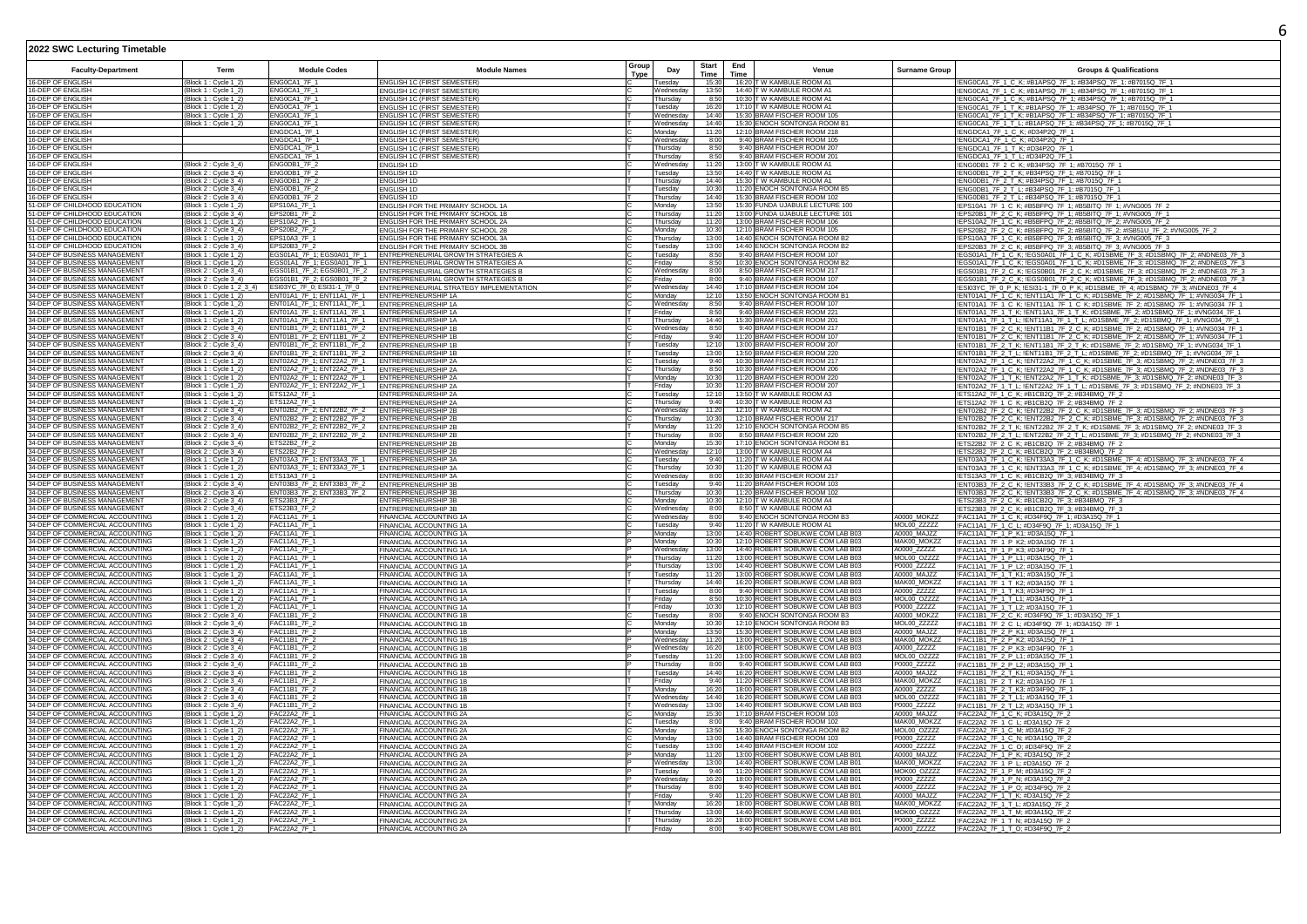|                                                                      |                                                |                                    |                                                                                  | Group       |                        | Start          | End  |                                                                      |                            |                                                                                                  |
|----------------------------------------------------------------------|------------------------------------------------|------------------------------------|----------------------------------------------------------------------------------|-------------|------------------------|----------------|------|----------------------------------------------------------------------|----------------------------|--------------------------------------------------------------------------------------------------|
| <b>Faculty-Department</b>                                            | Term                                           | <b>Module Codes</b>                | <b>Module Names</b>                                                              | <b>Type</b> | Day                    | Time           | Time | Venue                                                                | <b>Surname Group</b>       | <b>Groups &amp; Qualifications</b>                                                               |
| 34-DEP OF COMMERCIAL ACCOUNTING<br>34-DEP OF COMMERCIAL ACCOUNTING   | (Block 2 : Cycle 3_4)                          | FAC22B2_7F_2<br>AC22B2_7F_2        | FINANCIAL ACCOUNTING 2B                                                          |             | Nednesday<br>/ednesday | 10:30<br>8:00  |      | 12:10 BRAM FISCHER ROOM 102<br>9:40 ENOCH SONTONGA ROOM B2           | A0000 MAJ77<br>MAK00_MOKZZ | !FAC22B2_7F_2_C_K; #D3A15Q_7F_2                                                                  |
| 34-DEP OF COMMERCIAL ACCOUNTING                                      | (Block 2 : Cycle 3_4)<br>Block 2 : Cycle 3_4   | FAC22B2_7F_2                       | FINANCIAL ACCOUNTING 2B<br>FINANCIAL ACCOUNTING 2B                               |             | hursdav                | 8:00           |      | 9:40 BRAM FISCHER ROOM 103                                           | MOK00_OZZZZ                | !FAC22B2_7F_2_C_L; #D3A15Q_7F_2<br>!FAC22B2_7F_2_C_M; #D3A15Q_7F_2                               |
| 34-DEP OF COMMERCIAL ACCOUNTING                                      | Block 2 : Cycle 3_4                            | FAC22B2_7F_                        | FINANCIAL ACCOUNTING 2B                                                          |             | hursday                | 10:30          |      | 12:10 BRAM FISCHER ROOM 103                                          | P0000_ZZZZZ                | IFAC22B2_7F_2_C_N; #D3A15Q_7F_2<br>IFAC22B2_7F_2_C_O; #D34F9Q_7F_2                               |
| 34-DEP OF COMMERCIAL ACCOUNTING                                      | (Block 2 : Cycle 3_4)                          | FAC22B2 7F                         | FINANCIAL ACCOUNTING 2B                                                          |             | Thursdav               | 10:30          |      | 12:10 ENOCH SONTONGA ROOM B4                                         | A0000 ZZZZZ                |                                                                                                  |
| 34-DEP OF COMMERCIAL ACCOUNTING<br>34-DEP OF COMMERCIAL ACCOUNTING   | Block 2: Cycle 3_4                             | FAC22B2_7F_2                       | FINANCIAL ACCOUNTING 2B<br><b>FINANCIAL ACCOUNTING 2B</b>                        |             | hursday                | 13:50<br>10:30 |      | 15:30 ROBERT SOBUKWE COM LAB B01<br>12:10 ROBERT SOBUKWE COM LAB B01 | A0000_MAJZZ<br>MAK00_MOKZZ | !FAC22B2_7F_2_P_K; #D3A15Q_7F_2<br>!FAC22B2_7F_2_P_L; #D3A15Q_7F_2                               |
| 34-DEP OF COMMERCIAL ACCOUNTING                                      | (Block 2 : Cycle 3_4)<br>(Block 2: Cycle 3_4)  | FAC22B2_7F_2<br>FAC22B2 7F 2       | FINANCIAL ACCOUNTING 2B                                                          |             | Friday<br>Tuesdav      | 13:00          |      | 14:40 ROBERT SOBUKWE COM LAB B01                                     | MOL00 OZZZZ                | !FAC22B2_7F_2_P_M; #D3A15Q_7F_2                                                                  |
| 34-DEP OF COMMERCIAL ACCOUNTING                                      | (Block 2 : Cycle 3_4)                          | <b>FAC22B2_7F</b>                  | <b>FINANCIAL ACCOUNTING 2B</b>                                                   |             | Wednesda               | 9:40           |      | 11:20 ROBERT SOBUKWE COM LAB B01                                     | P0000 ZZZZZ                | !FAC22B2_7F_2_P_N; #D3A15Q_7F_2                                                                  |
| 34-DEP OF COMMERCIAL ACCOUNTING                                      | (Block 2 : Cycle 3_4)                          | <b>FAC22B2 7F 2</b>                | <b>FINANCIAL ACCOUNTING 2B</b>                                                   |             | Tuesday                | 8:00           |      | 9:40 ROBERT SOBUKWE COM LAB B01                                      | A0000_ZZZZZ                | !FAC22B2_7F_2_P_0; #D34F9Q_7F_2                                                                  |
| 34-DEP OF COMMERCIAL ACCOUNTING                                      | (Block 2 : Cycle 3_4)                          | FAC22B2_7F_2                       | FINANCIAL ACCOUNTING 2B                                                          |             | Monday                 | 12:10          |      | 13:50 ROBERT SOBUKWE COM LAB B01                                     | A0000_MAJZZ                | !FAC22B2_7F_2_T_K; #D3A15Q_7F_2                                                                  |
| 4-DEP OF COMMERCIAL ACCOUNTING<br>34-DEP OF COMMERCIAL ACCOUNTING    | (Block 2 : Cycle 3_4)<br>(Block 2 : Cycle 3_4) | AC22B2_7F_2<br><b>FAC22B2 7F</b>   | FINANCIAL ACCOUNTING 2B<br>FINANCIAL ACCOUNTING 2B                               |             | Monday<br>Vednesday    | 16:20<br>11:20 |      | 18:00 ROBERT SOBUKWE COM LAB B01<br>13:00 ROBERT SOBUKWE COM LAB B01 | MAK00_MOKZZ<br>MOL00_OZZZZ | !FAC22B2_7F_2_T_L; #D3A15Q_7F_2<br>!FAC22B2_7F_2_T_M; #D3A15Q_7F_2                               |
| 34-DEP OF COMMERCIAL ACCOUNTING                                      | (Block 2 : Cycle 3_4)                          | AC22B2 7F                          | FINANCIAL ACCOUNTING 2B                                                          |             | riday                  | 8:00           |      | 9:40 ROBERT SOBUKWE COM LAB B01                                      | P0000 ZZZZZ                | !FAC22B2_7F_2_T_N; #D3A15Q_7F_2                                                                  |
| 34-DEP OF COMMERCIAL ACCOUNTING                                      | (Block 2 : Cycle 3_4)                          | AC22B2 7F                          | <b>FINANCIAL ACCOUNTING 2B</b>                                                   |             | uesday                 | 9:40           |      | 11:20 ROBERT SOBUKWE COM LAB B01                                     | A0000 ZZZZZ                | !FAC22B2 7F 2 T O; #D34F9Q 7F 2                                                                  |
| 34-DEP OF COMMERCIAL ACCOUNTING                                      | (Block 1 : Cycle 1_2)                          | FAC33A3_7F_1                       | FINANCIAL ACCOUNTING 3A                                                          |             | Thursday               | 11:20          |      | 13:00 BRAM FISCHER ROOM 101                                          | A0000 MAJZZ                | IFAC33A3_7F_1_C_K; #D3A15Q_7F_3                                                                  |
| 34-DEP OF COMMERCIAL ACCOUNTING<br>34-DEP OF COMMERCIAL ACCOUNTING   | Block 1 : Cycle 1_2                            | FAC33A3 7F<br>FAC33A3 7F 1         | FINANCIAL ACCOUNTING 3A<br>FINANCIAL ACCOUNTING 3A                               |             | Thursdav<br>uesday     | 9:40<br>8:50   |      | 11:20 BRAM FISCHER ROOM 101<br>10:30 BRAM FISCHER ROOM 105           | MAK00_MOKZZ                | !FAC33A3_7F_1_C_L; #D3A15Q_7F_3<br>!FAC33A3 7F 1 C M: #D3A15Q 7F 3                               |
| 34-DEP OF COMMERCIAL ACCOUNTING                                      | (Block 1 : Cycle 1_2)<br>(Block 1 : Cycle 1_2) | FAC33A3 7F_1                       | FINANCIAL ACCOUNTING 3A                                                          |             | Thursday               | 8:00           |      | 9:40 ENOCH SONTONGA ROOM B2                                          | MOL00_OZZZZ<br>P0000_ZZZZZ | !FAC33A3_7F_1_C_N; #D3A15Q_7F_3                                                                  |
| 34-DEP OF COMMERCIAL ACCOUNTING                                      | (Block 1 : Cycle 1_2)                          | FAC33A3 7F 1                       | FINANCIAL ACCOUNTING 3A                                                          |             | Friday                 | 8:00           |      | 9:40 BRAM FISCHER ROOM 217                                           | A0000_ZZZZZ                | !FAC33A3_7F_1_C_O; #D34F9Q_7F_3; #D3F15Q_7F_3                                                    |
| 34-DEP OF COMMERCIAL ACCOUNTING                                      | (Block 1 : Cycle 1_2)                          | FAC33A3_7F_1                       | FINANCIAL ACCOUNTING 3A                                                          |             | Thursday               | 14:40          |      | 16:20 ROBERT SOBUKWE COM LAB B01                                     | A0000 MAJZZ                | !FAC33A3_7F_1_P_K; #D3A15Q_7F_3                                                                  |
| 34-DEP OF COMMERCIAL ACCOUNTING<br>34-DEP OF COMMERCIAL ACCOUNTING   | (Block 1 : Cycle 1_2<br>(Block 1 : Cycle 1_2)  | FAC33A3_7F_1<br>FAC33A3_7F_1       | FINANCIAL ACCOUNTING 3A<br>FINANCIAL ACCOUNTING 3A                               |             | Vednesday<br>Nednesday | 8:00<br>9:40   |      | 9:40 ROBERT SOBUKWE COM LAB B01<br>11:20 ROBERT SOBUKWE COM LAB B01  | MAK00_MOKZZ<br>MOL00_OZZZZ | !FAC33A3_7F_1_P_L; #D3A15Q_7F_3<br>!FAC33A3_7F_1_P_M; #D3A15Q_7F_3                               |
| 34-DEP OF COMMERCIAL ACCOUNTING                                      | (Block 1 : Cycle 1_2                           | AC33A3_7F_                         | FINANCIAL ACCOUNTING 3A                                                          |             | uesdav                 | 11:20          |      | 13:00 ROBERT SOBUKWE COM LAB B01                                     | P0000_ZZZZZ                | !FAC33A3_7F_1_P_N; #D3A15Q_7F_3                                                                  |
| 34-DEP OF COMMERCIAL ACCOUNTING                                      | (Block 1 : Cycle 1_2)                          | FAC33A3 7F                         | FINANCIAL ACCOUNTING 3A                                                          |             | uesday                 | 13:00          |      | 14:40 ROBERT SOBUKWE COM LAB B02                                     | A0000 ZZZZZ                | !FAC33A3_7F_1_P_O; #D34F9Q_7F_3; #D3F15Q_7F_3                                                    |
| 34-DEP OF COMMERCIAL ACCOUNTING                                      | Block 1 : Cycle 1 2                            | FAC33A3_7F_                        | FINANCIAL ACCOUNTING 3A                                                          |             | Monday                 | 14:40          |      | 16:20 ROBERT SOBUKWE COM LAB B01                                     | A0000_MAJZZ                | IFAC33A3_7F_1_T_K1; #D3A15Q_7F_3                                                                 |
| 34-DEP OF COMMERCIAL ACCOUNTING<br>34-DEP OF COMMERCIAL ACCOUNTING   | (Block 1 : Cycle 1_2<br>Block 1 : Cycle 1_2    | FAC33A3_7F_1<br>AC33A3 7F 1        | FINANCIAL ACCOUNTING 3A                                                          |             | Wednesday<br>hursdav   | 13:50<br>14:40 |      | 15:30 BRAM FISCHER COM LAB 202<br>16:20 ROBERT SOBUKWE COM LAB B02   | A0000_MAJZZ<br>MAK00 MOKZZ | IFAC33A3 7F 1 T K2; #D3A15Q 7F 3<br>IFAC33A3_7F_1_T_L1; #D3A15Q_7F_3                             |
| 34-DEP OF COMMERCIAL ACCOUNTING                                      | (Block 1 : Cycle 1_2)                          | FAC33A3 7F 1                       | FINANCIAL ACCOUNTING 3A<br>FINANCIAL ACCOUNTING 3A                               |             | Friday                 | 8:00           |      | 9:40 BRAM FISCHER COMP LAB 204                                       | MAK00_MOKZZ                | IFAC33A3_7F_1_T_L2; #D3A15Q_7F_3                                                                 |
| 34-DEP OF COMMERCIAL ACCOUNTING                                      | (Block 1 : Cycle 1_2)                          | FAC33A3_7F_1                       | FINANCIAL ACCOUNTING 3A                                                          |             | Thursday               | 8:00           |      | 9:40 ROBERT SOBUKWE COM LAB B02                                      | MOL00_OZZZZ                | !FAC33A3_7F_1_T_M; #D3A15Q_7F_3                                                                  |
| 34-DEP OF COMMERCIAL ACCOUNTING                                      | (Block 1 : Cycle 1_2)                          | FAC33A3 7F 1                       | <b>FINANCIAL ACCOUNTING 3A</b>                                                   |             | Monday                 | 12:10          |      | 13:50 ROBERT SOBUKWE COM LAB B02                                     | P0000_ZZZZZ                | !FAC33A3 7F 1 T N1: #D3A15Q 7F 3                                                                 |
| 34-DEP OF COMMERCIAL ACCOUNTING                                      | (Block 1 : Cycle 1_2)                          | FAC33A3 7F 1                       | FINANCIAL ACCOUNTING 3A                                                          |             | Wednesday              | 15:30          |      | 17:10 BRAM FISCHER COMP LAB 203                                      | P0000_ZZZZZ                | !FAC33A3_7F_1_T_N2; #D3A15Q_7F_3                                                                 |
| 34-DEP OF COMMERCIAL ACCOUNTING<br>4-DEP OF COMMERCIAL ACCOUNTING    | Block 1 : Cycle 1_2<br>(Block 1 : Cycle 1_2    | FAC33A3_7F_1<br>FAC33A3_7F_1       | FINANCIAL ACCOUNTING 3A<br>FINANCIAL ACCOUNTING 3A                               |             | riday<br>hursday       | 13:50<br>16:20 |      | 15:30 ROBERT SOBUKWE COM LAB B01<br>18:00 BRAM FISCHER COMP LAB 204  | A0000_ZZZZZ<br>A0000_ZZZZZ | !FAC33A3_7F_1_T_O1; #D34F9Q_7F_3; #D3F15Q_7F_3<br>IFAC33A3_7F_1_T_O2; #D34F9Q_7F_3; #D3F15Q_7F_3 |
| 34-DEP OF COMMERCIAL ACCOUNTING                                      | (Block 2 : Cycle 3_4)                          | FAC33B3 7F                         | FINANCIAL ACCOUNTING 3B                                                          |             | Vednesday              | 8:00           |      | 9:40 ENOCH SONTONGA ROOM B3                                          | A0000 MAJZZ                | IFAC33B3_7F_2_C_K; #D3A15Q_7F_3                                                                  |
| 34-DEP OF COMMERCIAL ACCOUNTING                                      | (Block 2 : Cycle 3_4)                          | FAC33B3 7F                         | FINANCIAL ACCOUNTING 3B                                                          |             | uesday                 | 11:20          |      | 13:00 ENOCH SONTONGA ROOM B4                                         | MAK00 MOKZZ                | !FAC33B3_7F_2_C_L; #D3A15Q_7F_3                                                                  |
| 34-DEP OF COMMERCIAL ACCOUNTING<br>34-DEP OF COMMERCIAL ACCOUNTING   | (Block 2 : Cycle 3_4)                          | FAC33B3_7F_                        | FINANCIAL ACCOUNTING 3B                                                          |             | uesday                 | 13:50          |      | 15:30 BRAM FISCHER ROOM 102                                          | MOL00_OZZZZ                | IFAC33B3_7F_2_C_M; #D3A15Q_7F_3                                                                  |
| 4-DEP OF COMMERCIAL ACCOUNTING                                       | (Block 2: Cycle 3 4)<br>Block 2 : Cycle 3 4    | FAC33B3 7F<br>AC33B3 7F            | FINANCIAL ACCOUNTING 3B                                                          |             | uesdav<br>hursdav      | 14:40<br>10:30 |      | 16:20 ENOCH SONTONGA ROOM B2<br>12:10 BRAM FISCHER ROOM 107          | P0000 ZZZZZ<br>A0000 ZZZZZ | IFAC33B3_7F_2_C_N; #D3A15Q_7F_3                                                                  |
| 34-DEP OF COMMERCIAL ACCOUNTING                                      | (Block 2 : Cycle 3_4)                          | FAC33B3 7F 2                       | FINANCIAL ACCOUNTING 3B<br>FINANCIAL ACCOUNTING 3B                               |             | uesday                 | 11:20          |      | 13:00 ROBERT SOBUKWE COM LAB B01                                     | A0000 MAJZZ                | !FAC33B3_7F_2_C_O; #D34F9Q_7F_3; #D3F15Q_7F_3<br>!FAC33B3_7F_2_P_K; #D3A15Q_7F_3                 |
| 34-DEP OF COMMERCIAL ACCOUNTING                                      | (Block 2 : Cycle 3_4)                          | FAC33B3_7F_2                       | FINANCIAL ACCOUNTING 3B                                                          |             | Wednesday              | 16:20          |      | 18:00 ROBERT SOBUKWE COM LAB B01                                     | MAK00_MOKZZ                | IFAC33B3_7F_2_P_L; #D3A15Q_7F_3                                                                  |
| 34-DEP OF COMMERCIAL ACCOUNTING                                      | (Block 2 : Cycle 3_4)                          | FAC33B3 7F 2                       | FINANCIAL ACCOUNTING 3B                                                          |             | hursday                | 11:20          |      | 13:00 ROBERT SOBUKWE COM LAB B01                                     | MOL00_OZZZZ                | !FAC33B3_7F_2_P_M; #D3A15Q_7F_3                                                                  |
| 34-DEP OF COMMERCIAL ACCOUNTING<br>34-DEP OF COMMERCIAL ACCOUNTING   | (Block 2 : Cycle 3_4)                          | FAC33B3_7F_2<br>FAC33B3_7F_        | FINANCIAL ACCOUNTING 3B                                                          |             | Vednesday<br>hursday   | 13:00<br>14:40 |      | 14:40 ROBERT SOBUKWE COM LAB B01<br>16:20 ROBERT SOBUKWE COM LAB B03 | P0000_ZZZZZ<br>A0000_ZZZZZ | !FAC33B3_7F_2_P_N; #D3A15Q_7F_3                                                                  |
| 34-DEP OF COMMERCIAL ACCOUNTING                                      | (Block 2 : Cycle 3_4)<br>(Block 2 : Cycle 3_4) | AC33B3_7F_                         | FINANCIAL ACCOUNTING 3B<br>FINANCIAL ACCOUNTING 3B                               |             | Vednesdav              | 12:10          |      | 13:50 ROBERT SOBUKWE COM LAB B02                                     | A0000_MAJZZ                | !FAC33B3_7F_2_P_O; #D34F9Q_7F_3; #D3F15Q_7F_3<br>!FAC33B3_7F_2_T_K1; #D3A15Q_7F_3                |
| 34-DEP OF COMMERCIAL ACCOUNTING                                      | (Block 2 : Cycle 3_4)                          | FAC33B3 7F                         | FINANCIAL ACCOUNTING 3B                                                          |             | hursday                | 8:00           |      | 9:40 ROBERT SOBUKWE COM LAB B02                                      | A0000 MAJZZ                | !FAC33B3 7F 2 T K2: #D3A15Q 7F 3                                                                 |
| 34-DEP OF COMMERCIAL ACCOUNTING                                      | (Block 2 : Cycle 3_4)                          | FAC33B3_7F_                        | FINANCIAL ACCOUNTING 3B                                                          |             | uesday                 | 8:00           |      | 9:40 ROBERT SOBUKWE COM LAB B02                                      | MAK00 MOKZZ                | IFAC33B3 7F 2 T L1; #D3A15Q 7F 3                                                                 |
| 34-DEP OF COMMERCIAL ACCOUNTING<br>34-DEP OF COMMERCIAL ACCOUNTING   | Block 2 : Cycle 3_4<br>(Block 2: Cycle 3 4     | FAC33B3_7F_<br>FAC33B3 7F          | FINANCIAL ACCOUNTING 3E                                                          |             | hursday                | 13:50<br>15:30 |      | 15:30 ROBERT SOBUKWE COM LAB B02<br>17:10 ROBERT SOBUKWE COM LAB B02 | MAK00_MOKZZ<br>MOL00_OZZZZ | IFAC33B3_7F_2_T_L2; #D3A15Q_7F_3                                                                 |
| 34-DEP OF COMMERCIAL ACCOUNTING                                      | (Block 2 : Cycle 3_4                           | FAC33B3 7F                         | FINANCIAL ACCOUNTING 3B<br>FINANCIAL ACCOUNTING 3B                               |             | Mondav<br>Wednesday    | 10:30          |      | 12:10 ROBERT SOBUKWE COM LAB B02                                     | MOL00_OZZZZ                | !FAC33B3_7F_2_T_M1; #D3A15Q_7F_3<br>!FAC33B3_7F_2_T_M2; #D3A15Q_7F_3                             |
| 34-DEP OF COMMERCIAL ACCOUNTING                                      | (Block 2 : Cycle 3_4)                          | FAC33B3 7F                         | FINANCIAL ACCOUNTING 3E                                                          |             | Monday                 | 13:50          |      | 15:30 ROBERT SOBUKWE COM LAB B02                                     | P0000_ZZZZZ                | !FAC33B3_7F_2_T_N; #D3A15Q_7F_3                                                                  |
| 34-DEP OF COMMERCIAL ACCOUNTING                                      | (Block 2 : Cycle 3_4)                          | FAC33B3_7F_2                       | FINANCIAL ACCOUNTING 3B                                                          |             | Wednesday              | 14:40          |      | 16:20 ROBERT SOBUKWE COM LAB B02                                     | A0000_ZZZZZ                | !FAC33B3_7F_2_T_O1; #D34F9Q_7F_3; #D3F15Q_7F_3                                                   |
| 34-DEP OF COMMERCIAL ACCOUNTING                                      | (Block 2 : Cycle 3_4)                          | FAC33B3_7F_                        | FINANCIAL ACCOUNTING 3B                                                          |             | Wednesday              | 8:00           |      | 9:40 ROBERT SOBUKWE COM LAB B02                                      | A0000_ZZZZZ                | !FAC33B3_7F_2_T_O2; #D34F9Q_7F_3; #D3F15Q_7F_3                                                   |
| 04-DEP OF PRACTICAL BUSINESS LAW<br>04-DEP OF PRACTICAL BUSINESS LAW | (Block 1 : Cycle 1_2)<br>(Block 1 : Cycle 1_2) | FMR33A3_7F_1<br>FMR33A3_7F_        | FINANCIAL MARKET REGULATORY ENVIRON 3A<br>FINANCIAL MARKET REGULATORY ENVIRON 3A |             | Monday<br>uesday       | 10:30<br>8:00  |      | 12:10 ENOCH SONTONGA ROOM B3<br>9:40 ENOCH SONTONGA ROOM B2          |                            | !FMR33A3_7F_1_C_K; #D34F9Q_7F_3; #D3F15Q_7F_3<br>!FMR33A3_7F_1_C_K; #D34F9Q_7F_3; #D3F15Q_7F_3   |
| 04-DEP OF PRACTICAL BUSINESS LAW                                     | (Block 2 : Cycle 3_4)                          | FMR33B3 7F 2                       | FINANCIAL MARKET REGULATORY ENVIRON 3B                                           |             | Monday                 | 14:40          |      | 16:20 ENOCH SONTONGA ROOM B2                                         |                            | !FMR33B3_7F_2_C_K; #D34F9Q_7F_3; #D3F15Q_7F_3                                                    |
| 04-DEP OF PRACTICAL BUSINESS LAW                                     | Block 2 : Cycle 3_4                            | <b>FMR33B3 7F</b>                  | FINANCIAL MARKET REGULATORY ENVIRON 3B                                           |             | uesday                 | 14:40          |      | 16:20 BRAM FISCHER ROOM 103                                          |                            | !FMR33B3_7F_2_C_K; #D34F9Q_7F_3; #D3F15Q_7F_3                                                    |
| 34-DEP OF FINANCE & INVEST                                           | (Block 2 : Cycle 3_4)                          | FPO33B3 7F                         | FINANCIAL PLANNING OPERATIONS 3B                                                 |             | Tuesday                | 9:40           |      | 11:20 T W KAMBULE ROOM A1                                            |                            | IFPO33B3 7F 2 C K: #D34F9Q 7F 3: #D3F15Q 7F 3                                                    |
| 34-DEP OF FINANCE & INVEST<br>34-DEP OF FINANCE & INVEST             | (Block 2 : Cycle 3_4)<br>(Block 1 : Cycle 1_2) | PO33B3 7F<br>SA22A2 7F 1           | FINANCIAL PLANNING OPERATIONS 3B<br>FINANCIAL SERVICES ANALYSIS 2A               |             | Wednesday<br>Mondav    | 11:20<br>15:30 |      | 13:00 BRAM FISCHER ROOM 105<br>17:10 T W KAMBULE ROOM A2             |                            | IFPO33B3_7F_2_C_K; #D34F9Q_7F_3; #D3F15Q_7F_3<br>IFSA22A2_7F_1_C_K; #D34F9Q_7F_2                 |
| 34-DEP OF FINANCE & INVEST                                           | (Block 1 : Cycle 1_2                           | SA22A2 7F 1                        | FINANCIAL SERVICES ANALYSIS 2A                                                   |             | hursdav                | 9:40           |      | 11:20 ENOCH SONTONGA ROOM B2                                         |                            | !FSA22A2_7F_1_C_K; #D34F9Q_7F_2                                                                  |
| 34-APPLIED INFORMATION SYSTEMS                                       | (Block 1 : Cvcle 1 2                           | <b>FSC11A1 7F 1</b>                | FINANCIAL SERVICES COMPUTING 1A                                                  |             | Mondav                 | 10:30          |      | 12:10 BRAM FISCHER COMP LAB 203                                      | A0000 MOK77                | IFSC11A1_7F_1_C_K; #D34F9Q_7F_1; #D3A15Q_7F_1                                                    |
| 34-APPLIED INFORMATION SYSTEMS                                       | (Block 1 : Cycle 1_2)                          | FSC11A1_7F_1                       | FINANCIAL SERVICES COMPUTING 1A                                                  |             | Tuesday                | 13:50          |      | 15:30 BRAM FISCHER COMP LAB 203                                      | A0000_MOKZZ                | !FSC11A1_7F_1_C_K; #D34F9Q_7F_1; #D3A15Q_7F_1                                                    |
| 34-APPLIED INFORMATION SYSTEMS<br>34-APPLIED INFORMATION SYSTEMS     | (Block 1 : Cycle 1_2)<br>(Block 1 : Cycle 1_2) | "SC11A1_7F_1<br>SC11A1_7F_1        | FINANCIAL SERVICES COMPUTING 1A<br>FINANCIAL SERVICES COMPUTING 1A               |             | uesday<br>hursday      | 13:00<br>9:40  |      | 14:40 BRAM FISCHER COM LAB 202<br>11:20 BRAM FISCHER COMP LAB 203    | MOL00_OZZZZ<br>MOL00_OZZZZ | !FSC11A1_7F_1_C_K1; #D3A15Q_7F_1<br>!FSC11A1_7F_1_C_K1; #D3A15Q_7F_1                             |
| 34-APPLIED INFORMATION SYSTEMS                                       | (Block 1 : Cycle 1_2                           | SC11A1 7F                          | FINANCIAL SERVICES COMPUTING 1A                                                  |             | Monday                 | 12:10          |      | 13:50 BRAM FISCHER COM LAB 202                                       | <b>MOL00 OZZZZ</b>         | !FSC11A1_7F_1_C_K2; #D3A15Q_7F_1                                                                 |
| 34-APPLIED INFORMATION SYSTEMS                                       | Block 1 : Cycle 1_2]                           | SC11A1_7F                          | FINANCIAL SERVICES COMPUTING 1A                                                  |             | hursday                | 9:40           |      | 11:20 BRAM FISCHER COM LAB 202                                       | MOL00 OZZZZ                | IFSC11A1_7F_1_C_K2; #D3A15Q_7F_1                                                                 |
| 34-APPLIED INFORMATION SYSTEMS                                       | (Block 1 : Cycle 1_2)                          | $-$ SC11A1_7F_                     | FINANCIAL SERVICES COMPUTING 1A                                                  |             | uesday                 | 11:20          |      | 13:00 BRAM FISCHER COM LAB 202                                       | MOL00_ZZZZZ                | IFSC11A1_7F_1_C_L; #D34F9Q_7F_1; #D3A15Q_7F_1                                                    |
| 34-APPLIED INFORMATION SYSTEMS<br>4-APPLIED INFORMATION SYSTEMS      | (Block 1 : Cycle 1_2)<br>Block 1 : Cycle 1_2   | FSC11A1_7F_1<br>SC11A1_7F_1        | FINANCIAL SERVICES COMPUTING 1A                                                  |             | Wednesdav<br>Wednesdav | 11:20<br>13:00 |      | 13:00 BRAM FISCHER COM LAB 202<br>14:40 BRAM FISCHER COMP LAB 203    | MOL00_ZZZZZ<br>P0000 ZZZZZ | IFSC11A1_7F_1_C_L; #D34F9Q_7F_1; #D3A15Q_7F_1                                                    |
| 34-APPLIED INFORMATION SYSTEMS                                       | (Block 1 : Cvcle 1 2                           | SC11A1_7F_1                        | FINANCIAL SERVICES COMPUTING 1A<br>FINANCIAL SERVICES COMPUTING 1A               |             | hursdav                | 11:20          |      | 13:00 BRAM FISCHER COM LAB 202                                       | P0000 ZZZZZ                | !FSC11A1_7F_1_C_L1; #D3A15Q_7F_1<br>IFSC11A1_7F_1_C_L1; #D3A15Q_7F_1                             |
| 34-APPLIED INFORMATION SYSTEMS                                       | Block 1 : Cycle 1_2                            | SC <sub>11</sub> A <sub>1</sub> 7F | FINANCIAL SERVICES COMPUTING 1A                                                  |             | Monday                 | 16:20          |      | 18:00 BRAM FISCHER COMP LAB 203                                      | P0000 ZZZZZ                | IFSC11A1_7F_1_C_L2; #D3A15Q_7F_1                                                                 |
| 34-APPLIED INFORMATION SYSTEMS                                       | (Block 1 : Cycle 1_2)                          | SC11A1_7F_1                        | FINANCIAL SERVICES COMPUTING 1A                                                  |             | Thursday               | 8:00           |      | 9:40 BRAM FISCHER COMP LAB 203                                       | P0000_ZZZZZ                | !FSC11A1_7F_1_C_L2; #D3A15Q_7F_1                                                                 |
| 34-APPLIED INFORMATION SYSTEMS<br>34-APPLIED INFORMATION SYSTEMS     | (Block 1 : Cycle 1_2)                          | $SC11A1$ _7F_1<br>SC11A1_7F_1      | FINANCIAL SERVICES COMPUTING 1A<br>FINANCIAL SERVICES COMPUTING 1A               |             | Thursday               | 13:00          |      | 14:40 ROBERT SOBUKWE COM LAB B02<br>9:40 BRAM FISCHER COMP LAB 203   | A0000_MAJZZ<br>A0000_MAJZZ | !FSC11A1_7F_1_C_M1; #D3A15Q_7F_1<br>!FSC11A1_7F_1_C_M1; #D3A15Q_7F_1                             |
| 34-APPLIED INFORMATION SYSTEMS                                       | (Block 1 : Cycle 1_2)<br>(Block 1 : Cycle 1_2) | SC11A1_7F_1                        | FINANCIAL SERVICES COMPUTING 1A                                                  |             | riday<br>uesday        | 8:00<br>13:00  |      | 14:40 ROBERT SOBUKWE COM LAB B03                                     | A0000_MAJZZ                | !FSC11A1_7F_1_C_M2; #D3A15Q_7F_1                                                                 |
| 34-APPLIED INFORMATION SYSTEMS                                       | (Block 1 : Cycle 1_2)                          | SC11A1_7F                          | FINANCIAL SERVICES COMPUTING 1A                                                  |             | riday                  | 8:00           |      | 9:40 BRAM FISCHER COM LAB 202                                        | A0000 MAJZZ                | !FSC11A1_7F_1_C_M2; #D3A15Q_7F_1                                                                 |
| 34-APPLIED INFORMATION SYSTEMS                                       | (Block 1 : Cycle 1_2)                          | FSC11A1_7F_1                       | FINANCIAL SERVICES COMPUTING 1A                                                  |             | Monday                 | 16:20          |      | 18:00 ROBERT SOBUKWE COM LAB B03                                     | MAK00_MOKZZ                | IFSC11A1_7F_1_C_N1; #D3A15Q_7F_1                                                                 |
| 34-APPLIED INFORMATION SYSTEMS<br>34-DEP OF ECONOMIC & ECONOMETRICS  | Block 1 : Cycle 1_2<br>(Block 1: Cycle 1 2     | SC11A1_7F_1<br>FSE11A1_7F_1        | FINANCIAL SERVICES COMPUTING 1A                                                  |             | Wednesday              | 11:20<br>15:30 |      | 13:00 ROBERT SOBUKWE COM LAB B01                                     | MAK00 MOK77                | IFSC11A1_7F_1_C_N1; #D3A15Q_7F_1                                                                 |
| 34-DEP OF ECONOMIC & ECONOMETRICS                                    | Block 1 : Cycle 1_2                            | <b>SE11A1 7F</b>                   | FINANCIAL SERVICES ECONOMICS 1A                                                  |             | uesdav<br>hursdav      | 13:00          |      | 17:10 ENOCH SONTONGA ROOM B2<br>14:40 ENOCH SONTONGA ROOM B4         |                            | IFSE11A1_7F_1_C_K: #D34F90_7F_1<br>!FSE11A1_7F_1_C_K; #D34F9Q_7F_1                               |
| 34-DEP OF ECONOMIC & ECONOMETRICS                                    | (Block 1 : Cycle 1_2                           | FSE11A1_7F_1                       | FINANCIAL SERVICES ECONOMICS 1A<br>FINANCIAL SERVICES ECONOMICS 1A               |             | Friday                 | 10:30          |      | 12:10 BRAM FISCHER ROOM 105                                          |                            | IFSE11A1_7F_1_T_K; #D34F9Q_7F_1                                                                  |
| 34-DEP OF ECONOMIC & ECONOMETRICS                                    | Block 2: Cycle 3 4                             | SF11B1 7F 3                        | FINANCIAL SERVICES ECONOMICS 1B                                                  |             | uesdav                 | 13:00          |      | 14:40 BRAM FISCHER ROOM 103                                          |                            | !FSE11B1_7F_2_C_K; #D34F9Q_7F_1                                                                  |
| 34-DEP OF ECONOMIC & ECONOMETRICS                                    | (Block 2 : Cycle 3_4)                          | FSF11B1 7F                         | FINANCIAL SERVICES ECONOMICS 1B                                                  |             | Fridav                 | 10:30          |      | 12:10 ENOCH SONTONGA ROOM B5                                         |                            | !FSE11B1_7F_2_C_K; #D34F9Q_7F_1                                                                  |
| 34-DEP OF ECONOMIC & ECONOMETRICS<br>34-DEP OF FINANCE & INVEST      | (Block 2 : Cycle 3_4)<br>(Block 1 : Cycle 1_2) | FSE11B1_7F_2<br>SO22A2_7F          | FINANCIAL SERVICES ECONOMICS 1B<br>FINANCIAL SERVICES OPERATIONS 2A              |             | Thursday<br>uesday     | 13:50<br>8:50  |      | 15:30 BRAM FISCHER ROOM 101<br>10:30 BRAM FISCHER ROOM 106           |                            | !FSE11B1_7F_2_T_K; #D34F9Q_7F_1<br>!FSO22A2_7F_1_C_K; #D34F9Q_7F_2                               |
| 34-DEP OF FINANCE & INVEST                                           | (Block 1 : Cycle 1_2)                          | SO22A2 7F 1                        | FINANCIAL SERVICES OPERATIONS 2A                                                 |             | hursday                | 14:40          |      | 16:20 T W KAMBULE ROOM A2                                            |                            | !FSO22A2_7F_1_C_K; #D34F9Q_7F_2                                                                  |
| 34-DEP OF FINANCE & INVES                                            | Block 2 : Cycle 3_4                            | SO22B2 7F                          | FINANCIAL SERVICES OPERATIONS 2B                                                 |             | Monday                 | 13:00          |      | 14:40 ENOCH SONTONGA ROOM B2                                         |                            | !FSO22B2_7F_2_C_K; #D34F9Q_7F_2                                                                  |
| 34-DEP OF FINANCE & INVES                                            | (Block 2 : Cycle 3_4)                          | FSO22B2 7F                         | FINANCIAL SERVICES OPERATIONS 2B                                                 |             | Thursday               | 8:50           |      | 10:30 T W KAMBULE ROOM A2                                            |                            | I!FSO22B2_7F_2_C_K: #D34F9Q_7F_2                                                                 |
| 34-DEP OF FINANCE & INVEST<br>34-DEP OF FINANCE & INVEST             | Block 1 : Cycle 1_2)<br>(Block 1 : Cycle 1 2   | SO33A3_7F<br>SO33A3 7F             | FINANCIAL SERVICES OPERATIONS 3A                                                 |             | Wednesdav<br>Thursdav  | 13:00<br>13:50 |      | 14:40 BRAM FISCHER ROOM 104<br>15:30 BRAM FISCHER ROOM 105           |                            | IFSO33A3_7F_1_C_K; #D34F9Q_7F_3; #D3F15Q_7F_3                                                    |
| 34-DEP OF FINANCE & INVEST                                           | (Block 2 : Cycle 3_4                           | SO33B3 7F                          | FINANCIAL SERVICES OPERATIONS 3A<br>FINANCIAL SERVICES OPERATIONS 3B             |             | uesdav                 | 13:00          |      | 14:40 ENOCH SONTONGA ROOM B4                                         |                            | IFSO33A3_7F_1_C_K; #D34F9Q_7F_3; #D3F15Q_7F_3<br>!FSO33B3_7F_2_C_K; #D34F9Q_7F_3; #D3F15Q_7F_3   |
| 34-DEP OF FINANCE & INVEST                                           | (Block 2 : Cycle 3_4)                          | FSO33B3 7F 2                       | FINANCIAL SERVICES OPERATIONS 3B                                                 |             | hursday                | 8:00           |      | 9:40 BRAM FISCHER ROOM 101                                           |                            | IFSO33B3_7F_2_C_K; #D34F9Q_7F_3; #D3F15Q_7F_3                                                    |
| 34-DEP OF FINANCE & INVEST                                           | (Block 1 : Cycle 1_2)                          | FSP33A3 7F                         | FINANCIAL SERVICES PREPARATIONS 3A                                               |             | uesday                 | 15:30          |      | 17:10 BRAM FISCHER ROOM 105                                          |                            | IFSP33A3 7F 1 C K: #D34F9Q 7F 3: #D3F15Q 7F 3                                                    |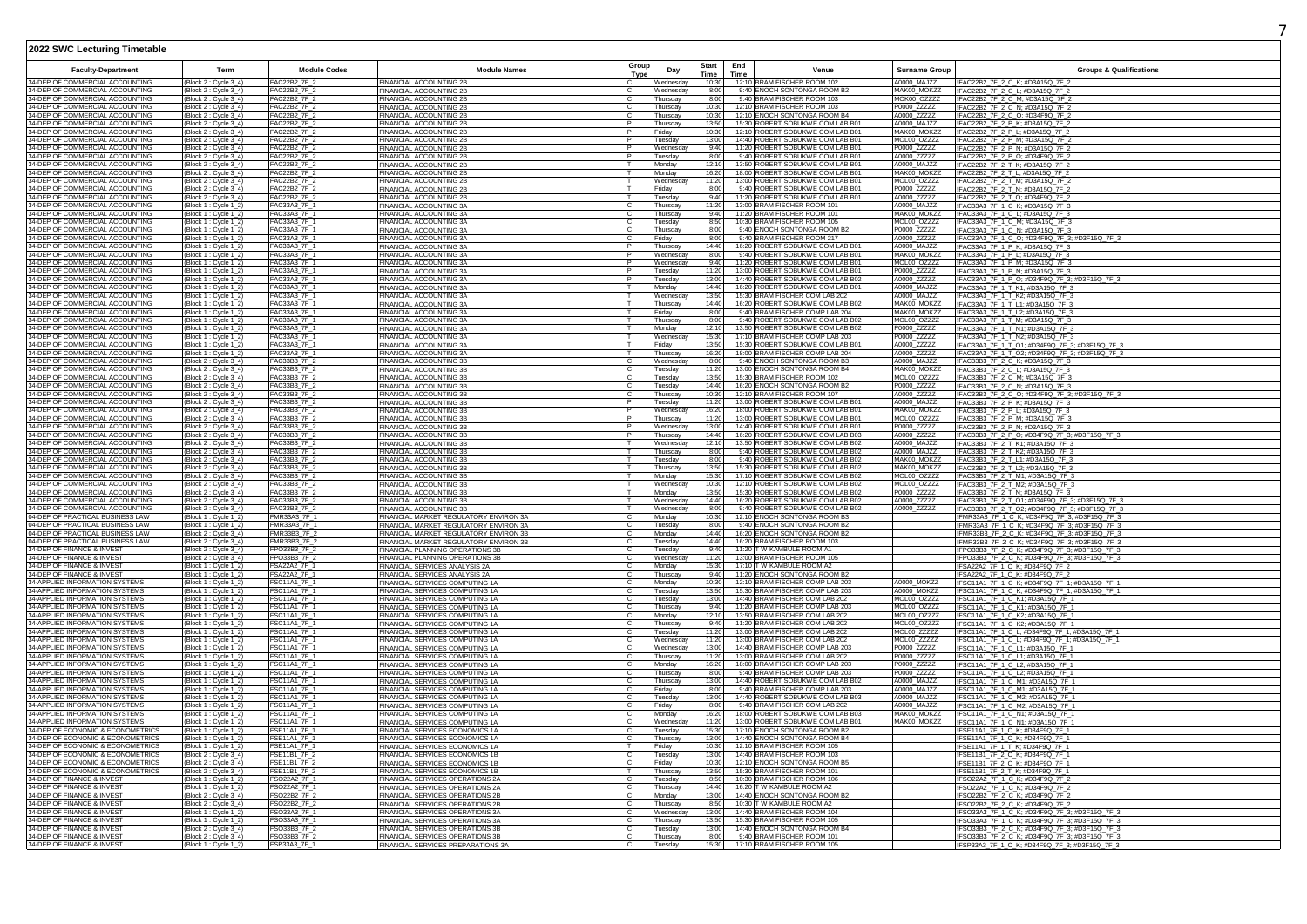| (Block 0 : Cycle 1 2 3 4)<br>FRP10Y1_ES_0<br>UNDAMENTAL RESEARCH PRACTICE (MAN) EXT.<br>9:40 BRAM FISCHER ROOM 218<br>!FRP10Y1 ES 0 C K; #D1HRME ES 1; #D34PEQ ES 1<br>Wednesdav<br>8:00<br>34-DEP OF IND PSYCHOLOGY&PEOPLE M<br>(Block 0 : Cycle 1 2 3 4)<br>FRP10Y1_ES_0<br>UNDAMENTAL RESEARCH PRACTICE (MAN) EXT.<br>Thursday<br>8:00<br>9:40 BRAM FISCHER ROOM 218<br>!FRP10Y1_ES_0_C_K; #D1HRME_ES_1; #D34PEQ_ES_1<br>34-DEP OF IND PSYCHOLOGY&PEOPLE M<br>(Block 0: Cycle 1_2_3_4) FRP10Y1_ES_0<br>9:40<br>11:20 ENOCH SONTONGA ROOM B2<br>FUNDAMENTAL RESEARCH PRACTICE (MAN) EXT.<br>Wednesdav<br>!FRP10Y1_ES_0_C_L; #D1SBME_ES_1<br>34-DEP OF IND PSYCHOLOGY&PEOPLE M<br>(Block 0: Cycle 1 2 3 4) FRP10Y1 ES 0<br>UNDAMENTAL RESEARCH PRACTICE (MAN) EXT.<br>Thursday<br>13:00<br>14:40 T W KAMBULE ROOM A3<br>!FRP10Y1_ES_0_C_L; #D1SBME_ES_1<br>34-DEP OF IND PSYCHOLOGY&PEOPLE M<br>FRP10Y1_ES_0<br>13:00<br>14:40 BRAM FISCHER ROOM 105<br>(Block 0 : Cycle 1_2_3_4)<br>Wednesdav<br>!FRP10Y1_ES_0_P_K; #D1HRME_ES_1; #D34PEQ_ES_1<br><b>IUNDAMENTAL RESEARCH PRACTICE (MAN) EXT</b><br>34-DEP OF IND PSYCHOLOGY&PEOPLE M<br>(Block 0 : Cycle 1_2_3_4)<br>FRP10Y1_ES_0<br>9:40<br>10:30 BRAM FISCHER ROOM 102<br>FUNDAMENTAL RESEARCH PRACTICE (MAN) EXT.<br>Thursday<br>!FRP10Y1_ES_0_P_L; #D1HRME_ES_1; #D34PEQ_ES_1<br>34-DEP OF IND PSYCHOLOGY&PEOPLE M<br>FRP10Y1_ES_0<br>FUNDAMENTAL RESEARCH PRACTICE (MAN) EXT.<br>10:30<br>13:00 T W KAMBULE ROOM A4<br>(Block 0 : Cycle 1_2_3_4)<br>!FRP10Y1_ES_0_P_M; #D1SBME_ES_1<br>Thursday<br>34-DEP OF IND PSYCHOLOGY&PEOPLE M<br>FUNDAMENTALS OF BUSINESS MATHEMATICS<br>17:10 T W KAMBULE ROOM A3<br>!FBM10Y1_ES_0_C_K; #D1HRME_ES_1; #D34PEQ_ES_1<br>(Block 0 : Cycle 1_2_3_4)<br>FBM10Y1_ES_0<br>Wednesday<br>15:30<br>FBM10Y1 ES 0<br>UNDAMENTALS OF BUSINESS MATHEMATICS<br>11:20 BRAM FISCHER ROOM 101<br>!FBM10Y1_ES_0_C_K; #D1HRME_ES_1; #D34PEQ_ES_1<br>34-DEP OF IND PSYCHOLOGY&PEOPLE M<br>(Block 0 : Cycle 1_2_3_4)<br>Friday<br>9:40<br>UNDAMENTALS OF BUSINESS MATHEMATICS<br>17:10 BRAM FISCHER ROOM 101<br>!FBM10Y1_ES_0_C_L; #D1SBME_ES_1<br>34-DEP OF IND PSYCHOLOGY&PEOPLE M<br>Block 0 : Cycle 1_2_3_4)<br>FBM10Y1 ES 0<br>Tuesday<br>15:30<br>9:40 BRAM FISCHER ROOM 207<br>34-DEP OF IND PSYCHOLOGY&PEOPLE M<br>(Block 0: Cycle 1_2_3_4) FBM10Y1_ES 0<br>8:00<br>FUNDAMENTALS OF BUSINESS MATHEMATICS<br>Wednesdav<br>!FBM10Y1_ES_0_C_L; #D1SBME_ES_1<br>34-DEP OF IND PSYCHOLOGY&PEOPLE M<br>(Block 0 : Cycle 1_2_3_4) FBM10Y1_ES_0<br>11:20<br>12:10 BRAM FISCHER ROOM 101<br>FUNDAMENTALS OF BUSINESS MATHEMATICS<br>Friday<br>!FBM10Y1_ES_0_T_K; #D1HRME_ES_1; #D34PEQ_ES_1<br>FBM10Y1_ES_0<br>12:10 T W KAMBULE ROOM A4<br>34-DEP OF IND PSYCHOLOGY&PEOPLE M<br>(Block 0 : Cycle 1_2_3_4)<br>FUNDAMENTALS OF BUSINESS MATHEMATICS<br>Wednesday<br>11:20<br>!FBM10Y1_ES_0_T_L; #D1SBME_ES_1<br>34-DEP OF FINANCE & INVEST<br>13:50 BRAM FISCHER ROOM 102<br>Block 1 : Cycle 1_2)<br>FFS11A1 7F 1<br>Monday<br>12:10<br>!FFS11A1_7F_1_C_K; #D34F9Q_7F_1<br>UNDAMENTALS OF FINANCIAL SERVICES 1A<br><b>FFS11A1 7F 1</b><br>13:00 ENOCH SONTONGA ROOM B2<br>34-DEP OF FINANCE & INVEST<br>(Block 1 : Cycle 1_2)<br>11:20<br>!FFS11A1_7F_1_C_K; #D34F9Q_7F_1<br>FUNDAMENTALS OF FINANCIAL SERVICES 1A<br>Thursday<br>34-DEP OF IND PSYCHOLOGY&PEOPLE M<br>Block 1 : Cycle 1_2]<br>HRM01A1_7F_1<br>16:20 BRAM FISCHER ROOM 106<br>!HRM01A1_7F_1_C_K; #D1HRMQ_7F_1<br>HUMAN RESOURCE MANAGEMENT 1A<br>Tuesday<br>14:40<br>HRM01A1_7F_1<br>34-DEP OF IND PSYCHOLOGY&PEOPLE M<br>14:40<br>15:30 BRAM FISCHER ROOM 101<br>(Block 1 : Cycle 1_2)<br>HUMAN RESOURCE MANAGEMENT 1A<br>Wednesda<br>!HRM01A1_7F_1_C_K; #D1HRMQ_7F_1<br>34-DEP OF IND PSYCHOLOGY&PEOPLE M<br>HRM01A1_7F_1<br>IUMAN RESOURCE MANAGEMENT 1A<br>9:40 BRAM FISCHER ROOM 101<br>HRM01A1_7F_1_T_K; #D1HRMQ_7F_1<br>Block 1 : Cycle 1_2)<br>8:00<br>Friday<br>34-DEP OF IND PSYCHOLOGY&PEOPLE M<br>(Block 1 : Cycle 1_2)<br><b>HRM01A1 7F 1</b><br>HUMAN RESOURCE MANAGEMENT 1A<br>Thursday<br>15:30<br>16:20 BRAM FISCHER ROOM 105<br>!HRM01A1_7F_1_T_L; #D1HRMQ_7F_1<br>34-DEP OF IND PSYCHOLOGY&PEOPLE M<br>HRM01A1_7F_1<br>HUMAN RESOURCE MANAGEMENT 1A<br>13:50<br>14:40 ENOCH SONTONGA ROOM B4<br>!HRM01A1_7F_1_T_L; #D1HRMQ_7F_1<br>(Block 1 : Cvcle 1 2)<br>Fridav<br>34-DEP OF IND PSYCHOLOGY&PEOPLE M<br>(Block 1 : Cycle 1_2)<br><b>HRM01A1 7F 1</b><br>HUMAN RESOURCE MANAGEMENT 1A<br>Friday<br>14:40<br>16:20 BRAM FISCHER ROOM 206<br>!HRM01A1_7F_1_T_M: #D1HRMQ_7F_1<br>34-DEP OF IND PSYCHOLOGY&PEOPLE M<br>HRM0Y1A ES 0<br>11:20<br>13:00 T W KAMBULE ROOM A4<br>Block 0: Cvcle 1 2 3 4)<br>HUMAN RESOURCE MANAGEMENT 1A<br>Tuesdav<br>!HRM0Y1A ES 0 C K; #D1HRME ES 1<br>34-DEP OF IND PSYCHOLOGY&PEOPLE M<br>(Block 0: Cycle 1 2 3 4)<br>HRM0Y1A_ES_0<br>HUMAN RESOURCE MANAGEMENT 1A<br>Thursday<br>13:50<br>15:30 T W KAMBULE ROOM A4<br>IHRM0Y1A ES 0 C K; #D1HRME ES 1<br>17:10 T W KAMBULE ROOM A4<br>34-DEP OF IND PSYCHOLOGY&PEOPLE M<br>(Block 0 : Cycle 1 2 3 4)<br>HRM0Y1A ES 0<br>15:30<br>HUMAN RESOURCE MANAGEMENT 1A<br>Fridav<br>!HRM0Y1A_ES_0_T_K; #D1HRME_ES_1<br>34-DEP OF IND PSYCHOLOGY&PEOPLE M<br>(Block 1 : Cycle 1_2)<br>HRM11A1_7F_1<br>HUMAN RESOURCE MANAGEMENT 1A<br>Friday<br>10:30<br>12:10 T W KAMBULE ROOM A3<br>!HRM11A1_7F_1_C_K; #B1APSQ_7F_1; #VNG034_7F_1<br>34-DEP OF IND PSYCHOLOGY&PEOPLE M<br><b>HRM11A1_7F_1</b><br>13:50<br>15:30 T W KAMBULE ROOM A2<br>Block 1 : Cycle 1 2<br>Fridav<br>HUMAN RESOURCE MANAGEMENT 1A<br>!HRM11A1_7F_1_T_K; #B1APSQ_7F_1; #VNG034_7F_1<br>34-DEP OF IND PSYCHOLOGY&PEOPLE M<br>(Block 1 : Cycle 1_2<br>HRM1AA1 7F 1<br>HUMAN RESOURCE MANAGEMENT 1A<br>Friday<br>10:30<br>12:10 T W KAMBULE ROOM A1<br>!HRM1AA1_7F_1_C_K; #B34BMQ_7F_1; #B34PSQ_7F_1<br>34-DEP OF IND PSYCHOLOGY&PEOPLE M<br>(Block 1 : Cycle 1_2)<br>HRM1AA1_7F_1<br>13:50<br>15:30 T W KAMBULE ROOM A1<br>HUMAN RESOURCE MANAGEMENT 1A<br>Friday<br>!HRM1AA1_7F_1_T_K; #B34BMQ_7F_1; #B34PSQ_7F_1<br>34-DEP OF IND PSYCHOLOGY&PEOPLE M<br>HUMAN RESOURCE MANAGEMENT 1B<br>9:40 ENOCH SONTONGA ROOM B4<br>!BPB11B1_7F_2_C_K; !HRM01B1_7F_2_C_K; #D1HRMQ_7F_1<br>(Block 2 : Cycle 3_4)<br>BPB11B1_7F_2; HRM01B1_7F_2<br>Tuesday<br>8:00<br>!BPB11B1_7F_2_C_K; !HRM01B1_7F_2_C_K; #D1HRMQ_7F_1<br>BPB11B1_7F_2; HRM01B1_7F_2<br>HUMAN RESOURCE MANAGEMENT 1B<br>34-DEP OF IND PSYCHOLOGY&PEOPLE M<br>(Block 2 : Cycle 3_4)<br>Wednesday<br>13:00<br>13:50 ENOCH SONTONGA ROOM B4<br>34-DEP OF IND PSYCHOLOGY&PEOPLE M<br>BPB11B1_7F_2; HRM01B1_7F_2<br>HUMAN RESOURCE MANAGEMENT 1B<br>15:30 BRAM FISCHER ROOM 103<br>!BPB11B1_7F_2_T_K; !HRM01B1_7F_2_T_K; #D1HRMQ_7F_1<br>Block 2 : Cycle 3_4<br>Wednesday<br>13:50<br>!HRM0Y1B_ES_0_C_K; #D1HRME_ES_2<br>34-DEP OF IND PSYCHOLOGY&PEOPLE M<br>HRM0Y1B FS 0<br>HUMAN RESOURCE MANAGEMENT 1B<br>13:50 ENOCH SONTONGA ROOM B4<br>(Block 0 : Cycle 1_2_3_4)<br>12:10<br>Monday<br>34-DEP OF IND PSYCHOLOGY&PEOPLE M<br>HRM0Y1B_ES_0<br>13:00 BRAM FISCHER ROOM 207<br>(Block 0 : Cycle 1_2_3_4)<br>HUMAN RESOURCE MANAGEMENT 1B<br>Wednesday<br>11:20<br>!HRM0Y1B_ES_0_C_K; #D1HRME_ES_2<br>34-DEP OF IND PSYCHOLOGY&PEOPLE M<br>HRM1BB1_7F_2<br>11:20 T W KAMBULE ROOM A1<br>9:40<br>(Block 2 : Cycle 3_4)<br>HUMAN RESOURCE MANAGEMENT 1B<br>Friday<br>!HRM1BB1_7F_2_C_K; #B34BMQ_7F_1; #B34PSQ_7F_1<br>34-DEP OF IND PSYCHOLOGY&PEOPLE M<br>HRM1BB1_7F_2<br>12:10 BRAM FISCHER ROOM 101<br>Block 2 : Cycle 3_4)<br>IUMAN RESOURCE MANAGEMENT 1B<br>Monday<br>10:30<br>HRM1BB1_7F_2_T_K; #B34BMQ_7F_1; #B34PSQ_7F_1<br>34-DEP OF IND PSYCHOLOGY&PEOPLE M<br>Monday<br>12:10 T W KAMBULE ROOM A5<br><b>HRM1BB1 7F 2</b><br>(Block 2 : Cycle 3 4)<br>HUMAN RESOURCE MANAGEMENT 1B<br>10:30<br>!HRM1BB1_7F_2_T_L; #B34BMQ_7F_1; #B34PSQ_7F_1<br>34-DEP OF IND PSYCHOLOGY&PEOPLE M<br>HRM21B1_7F_2<br>11:20 BRAM FISCHER ROOM 105<br>(Block 2 : Cycle 3_4)<br>HUMAN RESOURCE MANAGEMENT 1B<br>Friday<br>9:40<br>!HRM21B1_7F_2_C_K; #B1APSQ_7F_1; #VNG034_7F_1<br>12:10 BRAM FISCHER ROOM 102<br>34-DEP OF IND PSYCHOLOGY&PEOPLE M<br>HRM21B1_7F_2<br>Monday<br>10:30<br>(Block 2 : Cycle 3_4)<br>HUMAN RESOURCE MANAGEMENT 1B<br>!HRM21B1_7F_2_T_K; #B1APSQ_7F_1; #VNG034_7F_1<br>!BPB22A2_7F_1_C_K; !HRM02A2_7F_1_C_K; #D1HRME_7F_3; #D1HRMQ_7F_2; #NDHE03_7F_3;<br>34-DEP OF IND PSYCHOLOGY&PEOPLE M<br>(Block 1 : Cycle 1_2)<br>BPB22A2_7F_1; HRM02A2_7F_1<br>HUMAN RESOURCE MANAGEMENT 2A<br>Friday<br>9:40<br>11:20 T W KAMBULE ROOM A2<br>#VNG034_7F_3<br>!BPB22A2_7F_1_T_K; !HRM02A2_7F_1_T_K; #D1HRME_7F_3; #D1HRMQ_7F_2; #NDHE03_7F_3;<br>34-DEP OF IND PSYCHOLOGY&PEOPLE M<br>HUMAN RESOURCE MANAGEMENT 2A<br>12:10 T W KAMBULE ROOM A2<br>(Block 1 : Cycle 1_2)<br>BPB22A2_7F_1; HRM02A2_7F_1<br>Monday<br>10:30<br>#VNG034_7F_3<br>34-DEP OF IND PSYCHOLOGY&PEOPLE M<br>12:10 ENOCH SONTONGA ROOM B2<br>(Block 1 : Cycle 1_2)<br>HRM12A2_7F_1<br>HUMAN RESOURCE MANAGEMENT 2A<br>10:30<br>IHRM12A2_7F_1_C_K; #B1APSQ_7F_2; #B1CB2Q_7F_2; #B1CBSQ_7F_2<br>Fridav<br>34-DEP OF IND PSYCHOLOGY&PEOPLE M<br>15:30 BRAM FISCHER ROOM 103<br>Block 1 : Cycle 1_2]<br>HRM12A2_7F_1<br>HUMAN RESOURCE MANAGEMENT 2A<br>Wednesday<br>13:50<br>!HRM12A2_7F_1_T_K; #B1APSQ_7F_2; #B1CB2Q_7F_2; #B1CBSQ_7F_2<br>34-DEP OF IND PSYCHOLOGY&PEOPLE M<br>(Block 1 : Cycle 1_2)<br><b>HRM12A2 7F 1</b><br>HUMAN RESOURCE MANAGEMENT 2A<br>13:50<br>15:30 T W KAMBULE ROOM A4<br>Wednesdav<br>!HRM12A2_7F_1_T_L; #B1APSQ_7F_2; #B1CB2Q_7F_2; #B1CBSQ_7F_2<br>34-DEP OF IND PSYCHOLOGY&PEOPLE M<br>(Block 1 : Cycle 1_2)<br>HRM2AA2_7F_1<br>10:30<br>12:10 BRAM FISCHER ROOM 102<br>!HRM2AA2_7F_1_C_K; #B34BMQ_7F_2; #B34PSQ_7F_2<br>HUMAN RESOURCE MANAGEMENT 2A<br>Friday<br>34-DEP OF IND PSYCHOLOGY&PEOPLE M<br>HRM2AA2_7F_1<br>13:50<br>15:30 T W KAMBULE ROOM A3<br>Block 1 : Cycle 1_2]<br>Wednesdav<br>!HRM2AA2_7F_1_T_K; #B34BMQ_7F_2; #B34PSQ_7F_2<br>HUMAN RESOURCE MANAGEMENT 2A<br>34-DEP OF IND PSYCHOLOGY&PEOPLE M<br>(Block 1 : Cycle 1_2)<br>HRM2AA2 7F 1<br>Wednesday<br>13:50<br>15:30 ENOCH SONTONGA ROOM B5<br>!HRM2AA2_7F_1_T_L; #B34BMQ_7F_2; #B34PSQ_7F_2<br>HUMAN RESOURCE MANAGEMENT 2A<br>BPB22B2_7F_2; HRM02B2_7F_2<br>34-DEP OF IND PSYCHOLOGY&PEOPLE M<br>(Block 2 : Cycle 3_4)<br>Monday<br>11:20<br>13:00 T W KAMBULE ROOM A2<br>!BPB22B2_7F_2_C_K; !HRM02B2_7F_2_C_K; #D1HRME_7F_3; #D1HRMQ_7F_2; #NDHE03_7F_3<br>HUMAN RESOURCE MANAGEMENT 2B<br>34-DEP OF IND PSYCHOLOGY&PEOPLE M<br>(Block 2 : Cycle 3_4)<br>BPB22B2_7F_2; HRM02B2_7F_2<br>HUMAN RESOURCE MANAGEMENT 2B<br>Friday<br>8:50<br>10:30 T W KAMBULE ROOM A2<br>!BPB22B2_7F_2_T_K; !HRM02B2_7F_2_T_K; #D1HRME_7F_3; #D1HRMQ_7F_2; #NDHE03_7F_3<br>34-DEP OF IND PSYCHOLOGY&PEOPLE M<br>HRM22B2_7F_2<br>HUMAN RESOURCE MANAGEMENT 2B<br>Friday<br>13:50<br>15:30 ENOCH SONTONGA ROOM B2<br>!HRM22B2_7F_2_C_K; #B1APSQ_7F_2; #B1CB2Q_7F_2; #B1CBSQ_7F_2<br>(Block 2 : Cycle 3_4)<br>15:30 BRAM FISCHER ROOM 107<br>!HRM22B2_7F_2_T_K; #B1APSQ_7F_2; #B1CB2Q_7F_2; #B1CBSQ_7F_2<br>34-DEP OF IND PSYCHOLOGY&PEOPLE M<br>Block 2: Cycle 3_4)<br>HRM22B2_7F_2<br><b>IUMAN RESOURCE MANAGEMENT 2E</b><br>Monday<br>13:50<br>HUMAN RESOURCE MANAGEMENT 2B<br>15:30 BRAM FISCHER ROOM 206<br>!HRM22B2_7F_2_T_L; #B1APSQ_7F_2; #B1CB2Q_7F_2; #B1CBSQ_7F_2<br>34-DEP OF IND PSYCHOLOGY&PEOPLE M<br>HRM22B2 7F 2<br>Monday<br>13:50<br>(Block 2 : Cycle 3 4)<br>34-DEP OF IND PSYCHOLOGY&PEOPLE M<br>HRM2BB2_7F_2<br>HUMAN RESOURCE MANAGEMENT 2B<br>15:30 ENOCH SONTONGA ROOM B3<br>!HRM2BB2_7F_2_C_K; #B34BMQ_7F_2; #B34PSQ_7F_2<br>(Block 2 : Cycle 3_4)<br>Friday<br>13:50<br>34-DEP OF IND PSYCHOLOGY&PEOPLE M<br>HRM2BB2 7F 2<br>13:50<br>15:30 ENOCH SONTONGA ROOM B5<br>(Block 2 : Cycle 3 4)<br>HUMAN RESOURCE MANAGEMENT 2B<br>Wednesdav<br>!HRM2BB2_7F_2_T_K; #B34BMQ_7F_2; #B34PSQ_7F_2<br>34-DEP OF IND PSYCHOLOGY&PEOPLE M<br>HRM2BB2_7F_2<br>15:30 ENOCH SONTONGA ROOM B4<br>Block 2 : Cycle 3_4<br>HUMAN RESOURCE MANAGEMENT 2B<br>Wednesday<br>13:50<br>!HRM2BB2_7F_2_T_L; #B34BMQ_7F_2; #B34PSQ_7F_2<br>BPB33A3_7F_1; HRM03A3_7F_1<br>12:10 ENOCH SONTONGA ROOM B1<br>34-DEP OF IND PSYCHOLOGY&PEOPLE M<br>Monday<br>10:30<br>(Block 1 : Cycle 1_2)<br>HUMAN RESOURCE MANAGEMENT 3A<br>!BPB33A3_7F_1_C_K; !HRM03A3_7F_1_C_K; #D1HRME_7F_4; #D1HRMQ_7F_3; #NDHE03_7F_4<br>34-DEP OF IND PSYCHOLOGY&PEOPLE M<br>BPB33A3_7F_1; HRM03A3_7F_1<br>11:20 ENOCH SONTONGA ROOM B1<br>!BPB33A3_7F_1_C_K; !HRM03A3_7F_1_C_K; #D1HRME_7F_4; #D1HRMQ_7F_3; #NDHE03_7F_4<br>(Block 1 : Cycle 1_2)<br>HUMAN RESOURCE MANAGEMENT 3A<br>Friday<br>9:40<br>34-DEP OF IND PSYCHOLOGY&PEOPLE M<br>15:30 ENOCH SONTONGA ROOM B5<br>HRM13A3 7F 1<br>13:50<br>(Block 1 : Cycle 1_2)<br>HUMAN RESOURCE MANAGEMENT 3A<br>Friday<br>!HRM13A3_7F_1_C_K; #B1APSQ_7F_3; #B1CB2Q_7F_3; #B1CBSQ_7F_3; #VNG034_7F_3<br>34-DEP OF IND PSYCHOLOGY&PEOPLE M<br>HRM3AA1_7F_1<br>15:30 BRAM FISCHER ROOM 104<br>Block 1 : Cycle 1_2<br>HUMAN RESOURCE MANAGEMENT 3A<br>Friday<br>13:50<br>!HRM3AA1_7F_1_C_K; #B34BMQ_7F_3; #B34PSQ_7F_3<br>34-DEP OF IND PSYCHOLOGY&PEOPLE M<br><b>HRM3AA1 7F 1</b><br>Monday<br>11:20 ENOCH SONTONGA ROOM B5<br>10:30<br>(Block 1 : Cycle 1_2<br>HUMAN RESOURCE MANAGEMENT 3A<br>!HRM3AA1_7F_1_T_K; #B34BMQ_7F_3; #B34PSQ_7F_3<br>34-DEP OF IND PSYCHOLOGY&PEOPLE M<br>12:10 ENOCH SONTONGA ROOM B5<br>(Block 1 : Cycle 1_2)<br>HRM3AA1 7F 1<br>HUMAN RESOURCE MANAGEMENT 3A<br>Monday<br>11:20<br>!HRM3AA1_7F_1_T_L; #B34BMQ_7F_3; #B34PSQ_7F_3<br>34-DEP OF IND PSYCHOLOGY&PEOPLE M<br>HRM3AA1 7F 1<br>HUMAN RESOURCE MANAGEMENT 3A<br>Wednesda<br>11:20<br>12:10 T W KAMBULE ROOM A3<br>!HRM3AA1_7F_1_T_M; #B34BMQ_7F_3; #B34PSQ_7F_3<br>(Block 1 : Cycle 1_2)<br>34-DEP OF IND PSYCHOLOGY&PEOPLE M<br>BPB33B3_7F_2; HRM03B3_7F_2<br>HUMAN RESOURCE MANAGEMENT 3B<br>13:00 ENOCH SONTONGA ROOM B1<br>!BPB33B3_7F_2_C_K; !HRM03B3_7F_2_C_K; #D1HRME_7F_4; #D1HRMQ_7F_3; #NDHE03_7F_4<br>(Block 2 : Cycle 3_4)<br>Monday<br>11:20<br>BPB33B3_7F_2; HRM03B3_7F_2 HUMAN RESOURCE MANAGEMENT 3B<br>34-DEP OF IND PSYCHOLOGY&PEOPLE M<br>(Block 2 : Cycle 3_4)<br>Friday<br>8:50<br>10:30 ENOCH SONTONGA ROOM B1<br>IBPB33B3_7F_2_C_K; IHRM03B3_7F_2_C_K; #D1HRME_7F_4; #D1HRMQ_7F_3; #NDHE03_7F_4<br>HUMAN RESOURCE MANAGEMENT 3B<br>!HRM23B3 7F 2 C K; #B1APSQ 7F 3; #B1CB2Q 7F 3; #B1CBSQ 7F 3; #VNG034 7F 3<br>34-DEP OF IND PSYCHOLOGY&PEOPLE M<br>(Block 2: Cycle 3_4)<br>HRM23B3_7F_2<br>9:40<br>11:20 T W KAMBULE ROOM A4<br>Wednesdav<br>11:20 ENOCH SONTONGA ROOM B4<br>34-DEP OF IND PSYCHOLOGY&PEOPLE M<br>(Block 2 : Cycle 3_4)<br>HRM3BB2 7F 2<br>HUMAN RESOURCE MANAGEMENT 3B<br>Wednesday<br>9:40<br>!HRM3BB2_7F_2_C_K; #B34BMQ_7F_3; #B34PSQ_7F_3; #VNG034_7F_3<br>34-DEP OF IND PSYCHOLOGY&PEOPLE M<br>HRM3BB2_7F_2<br>8:50<br>9:40 T W KAMBULE ROOM A4<br>HRM3BB2 7F 2 T K; #B34BMQ 7F 3; #B34PSQ 7F 3; #VNG034 7F 3<br>(Block 2 : Cvcle 3 4<br>HUMAN RESOURCE MANAGEMENT 3B<br>Tuesdav<br>34-DEP OF IND PSYCHOLOGY&PEOPLE M<br>(Block 2 : Cycle 3_4)<br>HRM3BB2 7F 2<br>HUMAN RESOURCE MANAGEMENT 3B<br>Tuesday<br>13:50<br>14:40 T W KAMBULE ROOM A4<br>IHRM3BB2_7F_2_T_L; #B34BMQ_7F_3; #B34PSQ_7F_3; #VNG034_7F_3<br>34-DEP OF IND PSYCHOLOGY&PEOPLE M<br>(Block 2 : Cycle 3_4)<br>HRM3BB2_7F_2<br>11:20<br>12:10 BRAM FISCHER ROOM 201<br>!HRM3BB2_7F_2_T_M; #B34BMQ_7F_3; #B34PSQ_7F_3; #VNG034_7F_3<br>HUMAN RESOURCE MANAGEMENT 3E<br>Wednesdav<br>34-DEP OF INFO & KNOWLEDGE MGT<br>(Block 1 : Cycle 1_2)<br><b>IMA11A1 7F 1</b><br>Tuesday<br>8:50<br>10:30 ENOCH SONTONGA ROOM B4<br>!IMA11A1_7F_1_C_K; #B1APSQ_7F_1; #B34PSQ_7F_1<br>INFORMATION MANAGEMENT 1A<br>34-DEP OF INFO & KNOWLEDGE MGT<br><b>IMA11A1_7F_1</b><br>10:30<br>12:10 BRAM FISCHER COMP LAB 204<br>Block 1: Cvcle 1 2<br><b>INFORMATION MANAGEMENT 1A</b><br>Tuesdav<br>!IMA11A1_7F_1_P_K; #B1APSQ_7F_1; #B34PSQ_7F_1<br>IMA11A1_7F_1<br>12:10 BRAM FISCHER COMP LAB 203<br>!IMA11A1_7F_1_P_L; #B1APSQ_7F_1; #B34PSQ_7F_1<br>34-DEP OF INFO & KNOWLEDGE MGT<br>Block 1 : Cycle 1_2<br>INFORMATION MANAGEMENT 1A<br>Tuesday<br>10:30<br>!IMA11A1_7F_1_P_M; #B1APSQ_7F_1; #B34PSQ_7F_1<br><b>IMA11A1 7F 1</b><br>INFORMATION MANAGEMENT 1A<br>34-DEP OF INFO & KNOWLEDGE MGT<br>12:10<br>13:50 BRAM FISCHER COMP LAB 203<br>(Block 1 : Cycle 1_2)<br>Tuesday<br>IMA11A1_7F_1<br>12:10<br>!IMA11A1_7F_1_P_N; #B1APSQ_7F_1; #B34PSQ_7F_1<br>34-DEP OF INFO & KNOWLEDGE MGT<br>(Block 1 : Cycle 1_2)<br>INFORMATION MANAGEMENT 1A<br>Tuesday<br>13:50 BRAM FISCHER COMP LAB 204<br><b>IMA11A1 7F 1</b><br><b>INFORMATION MANAGEMENT 1A</b><br>13:00 ROBERT SOBUKWE COM LAB B02<br>34-DEP OF INFO & KNOWLEDGE MGT<br>11:20<br>!IMA11A1_7F_1_P_O; #B1APSQ_7F_1; #B34PSQ_7F_1<br>(Block 1 : Cvcle 1 2)<br>Tuesdav<br>IMA21B1_7F_2<br>10:30 BRAM FISCHER ROOM 101<br>34-DEP OF INFO & KNOWLEDGE MGT<br>Block 2 : Cycle 3_4)<br><b>INFORMATION MANAGEMENT 1B</b><br>Tuesday<br>8:50<br>!IMA21B1_7F_2_C_K; #B1APSQ_7F_1; #B34PSQ_7F_1<br>IMA21B1 7F 2<br>17:10 BRAM FISCHER ROOM 217<br>34-DEP OF INFO & KNOWLEDGE MGT<br>15:30<br>(Block 2 : Cycle 3 4)<br><b>INFORMATION MANAGEMENT 1B</b><br>Tuesday<br>!IMA21B1_7F_2_C_L; #B1APSQ_7F_1; #B34PSQ_7F_1<br>34-DEP OF INFO & KNOWLEDGE MGT<br>IMA21B1_7F_2<br>12:10 BRAM FISCHER COMP LAB 204<br>(Block 2 : Cycle 3_4)<br>INFORMATION MANAGEMENT 1B<br>Tuesday<br>10:30<br>!IMA21B1_7F_2_P_K; #B1APSQ_7F_1; #B34PSQ_7F_1<br>12:10 BRAM FISCHER COMP LAB 205<br>34-DEP OF INFO & KNOWLEDGE MGT<br>IMA21B1_7F_2<br>(Block 2 : Cycle 3_4)<br>INFORMATION MANAGEMENT 1B<br>Tuesdav<br>10:30<br>!IMA21B1_7F_2_P_L; #B1APSQ_7F_1; #B34PSQ_7F_1<br>34-DEP OF INFO & KNOWLEDGE MGT<br>IMA21B1_7F_2<br>13:50 BRAM FISCHER COMP LAB 204<br>Block 2 : Cycle 3_4)<br><b>INFORMATION MANAGEMENT 1B</b><br>Tuesday<br>12:10<br>!IMA21B1_7F_2_P_M; #B1APSQ_7F_1; #B34PSQ_7F_1<br>13:50 ROBERT SOBUKWE COM LAB B02<br>34-DEP OF INFO & KNOWLEDGE MGT<br>IMA21B1_7F_2<br>12:10<br>(Block 2 : Cycle 3 4)<br><b>INFORMATION MANAGEMENT 1B</b><br>Tuesday<br>!IMA21B1_7F_2_P_N; #B1APSQ_7F_1; #B34PSQ_7F_1<br>34-DEP OF INFO & KNOWLEDGE MGT<br>(Block 2 : Cycle 3_4)<br>IMA21B1_7F_2<br>11:20<br>13:00 BRAM FISCHER COMP LAB 203<br>INFORMATION MANAGEMENT 1B<br>Tuesday<br>!IMA21B1_7F_2_P_O; #B1APSQ_7F_1; #B34PSQ_7F_1<br>34-DEP OF INFO & KNOWLEDGE MGT<br>(Block 1 : Cycle 1_2<br>IMA12A2_7F_1<br>INFORMATION MANAGEMENT 2A<br>Wednesday  <br>9:40 11:20 ENOCH SONTONGA ROOM B3<br>!IMA12A2 7F 1 C K: #B1APSQ 7F 2: #B34PSQ 7F<br>34-DEP OF INFO & KNOWLEDGE MGT<br>IMA12A2_7F_1<br>INFORMATION MANAGEMENT 2A<br>9:40 BRAM FISCHER COMP LAB 203<br>!IMA12A2 7F 1 P K; #B1APSQ 7F 2; #B34PSQ 7F 2<br>(Block 1 : Cycle 1_2)<br>Wednesdav<br>8:00<br>34-DEP OF INFO & KNOWLEDGE MGT<br>(Block 1 : Cycle 1_2)<br>IMA12A2_7F_1<br><b>INFORMATION MANAGEMENT 2A</b><br>Wednesday<br>9:40 BRAM FISCHER COM LAB 202<br>!IMA12A2_7F_1_P_L; #B1APSQ_7F_2; #B34PSQ_7F_2<br>8:00<br>!IMA12A2 7F 1 P M; #B1APSQ 7F 2; #B34PSQ 7F 2<br>34-DEP OF INFO & KNOWLEDGE MGT<br>(Block 1 : Cycle 1_2)<br>IMA12A2_7F_1<br><b>INFORMATION MANAGEMENT 2A</b><br>8:00<br>9:40 BRAM FISCHER COMP LAB 204<br>Wednesday<br><b>INFORMATION MANAGEMENT 2B</b><br>!IMA22B2_7F_2_C_K; #B1APSQ_7F_2; #B34PSQ_7F_2<br>34-DEP OF INFO & KNOWLEDGE MGT<br>(Block 2 : Cycle 3_4)<br>IMA22B2_7F_2<br>Wednesday<br>11:20<br>13:00 ENOCH SONTONGA ROOM B4<br>34-DEP OF INFO & KNOWLEDGE MGT<br>(Block 2: Cycle 3_4)<br>IMA22B2_7F_2<br><b>INFORMATION MANAGEMENT 2B</b><br>Wednesday<br>8:50<br>10:30 BRAM FISCHER COMP LAB 203<br>!IMA22B2_7F_2_P_K; #B1APSQ_7F_2; #B34PSQ_7F_2<br>34-DEP OF INFO & KNOWLEDGE MGT<br>(Block 2: Cycle 3_4)<br>IMA22B2_7F_2<br><b>INFORMATION MANAGEMENT 2B</b><br>Wednesday<br>8:50<br>10:30 BRAM FISCHER COM LAB 202<br>!IMA22B2_7F_2_P_L; #B1APSQ_7F_2; #B34PSQ_7F_2<br>34-DEP OF INFO & KNOWLEDGE MGT<br>$(Block 2 : Cycle 3_4)$<br>IMA22B2_7F_2<br>8:50<br>10:30 BRAM FISCHER COMP LAB 205<br>!IMA22B2_7F_2_P_M; #B1APSQ_7F_2; #B34PSQ_7F_2<br>INFORMATION MANAGEMENT 2B<br>Wednesdav<br>34-DEP OF INFO & KNOWLEDGE MGT<br>(Block 1 : Cycle 1_2)<br>IMA13A3_7F_1<br>INFORMATION MANAGEMENT 3A<br>Monday<br>12:10<br>13:50 ENOCH SONTONGA ROOM B5<br>!IMA13A3_7F_1_C_K; #B1APSQ_7F_3; #B34PSQ_7F_3; #VNG034_7F_3<br>34-DEP OF INFO & KNOWLEDGE MGT<br>Block 1 : Cycle 1_2)<br>IMA13A3_7F_1<br>Monday<br>14:40<br>16:20 ROBERT SOBUKWE COM LAB B02<br>INFORMATION MANAGEMENT 3A<br>!IMA13A3 7F 1 P K; #B1APSQ 7F 3; #B34PSQ 7F 3; #VNG034 7F 3<br>34-DEP OF INFO & KNOWLEDGE MGT<br>(Block 1: Cycle 1_2)<br>IMA13A3_7F_1<br>INFORMATION MANAGEMENT 3A<br>Monday<br>14:40<br>16:20 BRAM FISCHER COM LAB 202<br>!IMA13A3_7F_1_P_L; #B1APSQ_7F_3; #B34PSQ_7F_3; #VNG034_7F_3<br>34-DEP OF INFO & KNOWLEDGE MGT<br>IMA23B3_7F_2<br>INFORMATION MANAGEMENT 3B<br>Monday<br>12:10<br>13:50 BRAM FISCHER ROOM 218<br>!IMA23B3_7F_2_C_K; #B1APSQ_7F_3; #B34PSQ_7F_3; #VNG034_7F_3<br>(Block 2 : Cycle 3_4)<br>34-DEP OF INFO & KNOWLEDGE MGT<br><b>INFORMATION MANAGEMENT 3B</b><br>12:10 ROBERT SOBUKWE COM LAB B03<br>!IMA23B3_7F_2_P_K; #B1APSQ_7F_3; #B34PSQ_7F_3; #VNG034_7F_3<br>(Block 2 : Cycle 3_4)<br>IMA23B3_7F_2<br>Monday<br>10:30<br>INTRO ISIZULU FOR INTERMEDIATE PHASE 1A (ADL); INTRO TO ISIZULU FOR<br>51-DEP OF CHILDHOOD EDUCATION<br>ZUF1AA1_7F_1; ZUI1AA1_7F_1<br>Monday<br>12:10 FUNDA UJABULE LECTURE 100<br>!ZUF1AA1_7F_1_C_K; !ZUI1AA1_7F_1_C_K; #B5BFPQ_7F_1; #B5BITQ_7F_1; #VNG005_7F_1<br>(Block 1 : Cycle 1_2)<br>10:30<br>FOUNDATION PHASE 1A(ADL)<br>INTRO ISIZULU FOR INTERMEDIATE PHASE 1B (ADL); ISIZULU FOR THE<br>13:50 FUNDA UJABULE LECTURE 100<br>51-DEP OF CHILDHOOD EDUCATION<br>(Block 2 : Cycle 3_4)<br>ZUF1BB1 7F 2: ZUI1BB1 7F 2<br>Wednesday<br>12:10<br>IZUF1BB1_7F_2_C_K; IZUI1BB1_7F_2_C_K; #B5BFPQ_7F_1; #B5BITQ_7F_1; #VNG005_7F_1<br>FOUNDATION PHASE 1B (ADL) | <b>Faculty-Department</b>         | Term | <b>Module Codes</b> | <b>Module Names</b> | Group<br>Type | Day | Start  <br>Time | End<br>Time | Venue | <b>Surname Group</b> | <b>Groups &amp; Qualifications</b> |
|----------------------------------------------------------------------------------------------------------------------------------------------------------------------------------------------------------------------------------------------------------------------------------------------------------------------------------------------------------------------------------------------------------------------------------------------------------------------------------------------------------------------------------------------------------------------------------------------------------------------------------------------------------------------------------------------------------------------------------------------------------------------------------------------------------------------------------------------------------------------------------------------------------------------------------------------------------------------------------------------------------------------------------------------------------------------------------------------------------------------------------------------------------------------------------------------------------------------------------------------------------------------------------------------------------------------------------------------------------------------------------------------------------------------------------------------------------------------------------------------------------------------------------------------------------------------------------------------------------------------------------------------------------------------------------------------------------------------------------------------------------------------------------------------------------------------------------------------------------------------------------------------------------------------------------------------------------------------------------------------------------------------------------------------------------------------------------------------------------------------------------------------------------------------------------------------------------------------------------------------------------------------------------------------------------------------------------------------------------------------------------------------------------------------------------------------------------------------------------------------------------------------------------------------------------------------------------------------------------------------------------------------------------------------------------------------------------------------------------------------------------------------------------------------------------------------------------------------------------------------------------------------------------------------------------------------------------------------------------------------------------------------------------------------------------------------------------------------------------------------------------------------------------------------------------------------------------------------------------------------------------------------------------------------------------------------------------------------------------------------------------------------------------------------------------------------------------------------------------------------------------------------------------------------------------------------------------------------------------------------------------------------------------------------------------------------------------------------------------------------------------------------------------------------------------------------------------------------------------------------------------------------------------------------------------------------------------------------------------------------------------------------------------------------------------------------------------------------------------------------------------------------------------------------------------------------------------------------------------------------------------------------------------------------------------------------------------------------------------------------------------------------------------------------------------------------------------------------------------------------------------------------------------------------------------------------------------------------------------------------------------------------------------------------------------------------------------------------------------------------------------------------------------------------------------------------------------------------------------------------------------------------------------------------------------------------------------------------------------------------------------------------------------------------------------------------------------------------------------------------------------------------------------------------------------------------------------------------------------------------------------------------------------------------------------------------------------------------------------------------------------------------------------------------------------------------------------------------------------------------------------------------------------------------------------------------------------------------------------------------------------------------------------------------------------------------------------------------------------------------------------------------------------------------------------------------------------------------------------------------------------------------------------------------------------------------------------------------------------------------------------------------------------------------------------------------------------------------------------------------------------------------------------------------------------------------------------------------------------------------------------------------------------------------------------------------------------------------------------------------------------------------------------------------------------------------------------------------------------------------------------------------------------------------------------------------------------------------------------------------------------------------------------------------------------------------------------------------------------------------------------------------------------------------------------------------------------------------------------------------------------------------------------------------------------------------------------------------------------------------------------------------------------------------------------------------------------------------------------------------------------------------------------------------------------------------------------------------------------------------------------------------------------------------------------------------------------------------------------------------------------------------------------------------------------------------------------------------------------------------------------------------------------------------------------------------------------------------------------------------------------------------------------------------------------------------------------------------------------------------------------------------------------------------------------------------------------------------------------------------------------------------------------------------------------------------------------------------------------------------------------------------------------------------------------------------------------------------------------------------------------------------------------------------------------------------------------------------------------------------------------------------------------------------------------------------------------------------------------------------------------------------------------------------------------------------------------------------------------------------------------------------------------------------------------------------------------------------------------------------------------------------------------------------------------------------------------------------------------------------------------------------------------------------------------------------------------------------------------------------------------------------------------------------------------------------------------------------------------------------------------------------------------------------------------------------------------------------------------------------------------------------------------------------------------------------------------------------------------------------------------------------------------------------------------------------------------------------------------------------------------------------------------------------------------------------------------------------------------------------------------------------------------------------------------------------------------------------------------------------------------------------------------------------------------------------------------------------------------------------------------------------------------------------------------------------------------------------------------------------------------------------------------------------------------------------------------------------------------------------------------------------------------------------------------------------------------------------------------------------------------------------------------------------------------------------------------------------------------------------------------------------------------------------------------------------------------------------------------------------------------------------------------------------------------------------------------------------------------------------------------------------------------------------------------------------------------------------------------------------------------------------------------------------------------------------------------------------------------------------------------------------------------------------------------------------------------------------------------------------------------------------------------------------------------------------------------------------------------------------------------------------------------------------------------------------------------------------------------------------------------------------------------------------------------------------------------------------------------------------------------------------------------------------------------------------------------------------------------------------------------------------------------------------------------------------------------------------------------------------------------------------------------------------------------------------------------------------------------------------------------------------------------------------------------------------------------------------------------------------------------------------------------------------------------------------------------------------------------------------------------------------------------------------------------------------------------------------------------------------------------------------------------------------------------------------------------------------------------------------------------------------------------------------------------------------------------------------------------------------------------------------------------------------------------------------------------------------------------------------------------------------------------------------------------------------------------------------------------------------------------------------------------------------------------------------------------------------------------------------------------------------------------------------------------------------------------------------------------------------------------------------------------------------------------------------------------------------------------------------------------------------------------------------------------------------------------------------------------------------------------------------------------------------------------------------------------------------------------------------------------------------------------------------------------------------------------------------------------------------------------------------------------------------------------------------------------------------------------------------------------------------------------------------------------------------------------------------------------------------------------------------------------------------------------------------------------------------------------------------------------------------------------------------------------------------------------------------------------------------------------------------------------------------------------------------------------------------------------------------------------------------------------------------------------------------------------------------------------------------------------------------------------------------------------------------------------------------------------------------------------------------------------------------------------------------------------------------------------------------------------------------------------------------------------------------------------------------------------------------------------------------------------------------------------------------------------------------------------------------------------------------------------------------------------------------------------------------------------------------------------------------------------------------------------------------------------------------------------------------------------------------------------------------------------------------------------------------------------------------------------------------------------------------------------------------------------------------------------------------------------------------------------------------------------------------------------------------------------------------------------------------------------------------------------------------------------------------------------------------------------------------------------------------------------------------------------------------------------------------------------------------------------------------------------------------------------------------------------------------------------------------------------------------------------------------------------------------------------------------------------------------------------------------------------------------------------------------------------------------------------------------------------------------------------------------------------------------------------------------------------------------------------------------------------------------------------------------------------------------------------------------------------------------------------------------------------------------------------------------------------------------------------------------------------------------------------------------------------------------------------------------------------------------------------------------------------------------------------------------------------------------------------------------------------------------------------------------------------------------------------------------------------------------------------------------------------------------------------------------------------------------------------------------------------------------------------------------------------------------------------------------------------------------------------------------------------------------------------------------------------------------------------------------------------------------------------------------------------------------------------------------------------------------------------------------------------------------------------------------------------------------------------------------------------------------------------------------------------------------------------------------------------------------------------------------------------------------------------------------------------------------------------------------------------------------------------------------------------------------------------------------------------------------------------------------------------------------------------------------------------------------------------------------------------------------------------------------------------------------------------------------------------------------------------------------------------------------------------------------------------------------------------------------------------------------------------------------------------------------------------------------------------------------------------------------------------------------------------------------------------------------------------------------------------------------------------------------------------------------------------------------------------------------------------------------------------------------------------------------------------------------------------------------------------------------------------------------------------------------------------------------------------------------------------------------------------------------------------------------------------------------------------------------------------------------------------------------------------------------------------------------------------------------------------------------------------------------------------------------------------------------------------------------------------------------------------------------------------------------------------------------------------------------------------------------------------------------------------------------------------------------------------------------------------------------------------------------------------------------------------------------------------------------------------------------------------------------------------------------------------------------------------------------------------------------------------------------------------------------------------------------------------------------------------------------------------------------------------------------------------------------------------------------------------------------------------------------------------------------------------------------------------------------------------------------------------------------------------------------------------------------------------------------------------------------------------------------------------------------------------------------------------------------------------------------------------------------------------------------------------------------------------------------------------------------------------------------------------------------------------------------------------------------------------------------------------------------------------------------------------------------------------------------------------------------------------------------------------------------------------------------------------------------------------------------------------------------------------------------------------------------------------------------------------------------------------------------------------------------------------------------------------------------------------------------------------------------------------------------------------------------------------------------------------------------------------------------------------------------------------------------------------------------------------------------------------------------------------------------------------------------------------------------------------------------------------------------------------------------------------------------------------------------------------------------------------------------------------------------------------------------------------------------------------------------------------------------------------------------------------------------------------------------------------------------------------------------------------------------------------------------------------------------------------------------------------------------------------------------------------------------------------------------------------------------------------------------------------------------------------------|-----------------------------------|------|---------------------|---------------------|---------------|-----|-----------------|-------------|-------|----------------------|------------------------------------|
|                                                                                                                                                                                                                                                                                                                                                                                                                                                                                                                                                                                                                                                                                                                                                                                                                                                                                                                                                                                                                                                                                                                                                                                                                                                                                                                                                                                                                                                                                                                                                                                                                                                                                                                                                                                                                                                                                                                                                                                                                                                                                                                                                                                                                                                                                                                                                                                                                                                                                                                                                                                                                                                                                                                                                                                                                                                                                                                                                                                                                                                                                                                                                                                                                                                                                                                                                                                                                                                                                                                                                                                                                                                                                                                                                                                                                                                                                                                                                                                                                                                                                                                                                                                                                                                                                                                                                                                                                                                                                                                                                                                                                                                                                                                                                                                                                                                                                                                                                                                                                                                                                                                                                                                                                                                                                                                                                                                                                                                                                                                                                                                                                                                                                                                                                                                                                                                                                                                                                                                                                                                                                                                                                                                                                                                                                                                                                                                                                                                                                                                                                                                                                                                                                                                                                                                                                                                                                                                                                                                                                                                                                                                                                                                                                                                                                                                                                                                                                                                                                                                                                                                                                                                                                                                                                                                                                                                                                                                                                                                                                                                                                                                                                                                                                                                                                                                                                                                                                                                                                                                                                                                                                                                                                                                                                                                                                                                                                                                                                                                                                                                                                                                                                                                                                                                                                                                                                                                                                                                                                                                                                                                                                                                                                                                                                                                                                                                                                                                                                                                                                                                                                                                                                                                                                                                                                                                                                                                                                                                                                                                                                                                                                                                                                                                                                                                                                                                                                                                                                                                                                                                                                                                                                                                                                                                                                                                                                                                                                                                                                                                                                                                                                                                                                                                                                                                                                                                                                                                                                                                                                                                                                                                                                                                                                                                                                                                                                                                                                                                                                                                                                                                                                                                                                                                                                                                                                                                                                                                                                                                                                                                                                                                                                                                                                                                                                                                                                                                                                                                                                                                                                                                                                                                                                                                                                                                                                                                                                                                                                                                                                                                                                                                                                                                                                                                                                                                                                                                                                                                                                                                                                                                                                                                                                                                                                                                                                                                                                                                                                                                                                                                                                                                                                                                                                                                                                                                                                                                                                                                                                                                                                                                                                                                                                                                                                                                                                                                                                                                                                                                                                                                                                                                                                                                                                                                                                                                                                                                                                                                                                                                                                                                                                                                                                                                                                                                                                                                                                                                                                                                                                                                                                                                                                                                                                                                                                                                                                                                                                                                                                                                                                                                                                                                                                                                                                                                                                                                                                                                                                                                                                                                                                                                                                                                                                                                                                                                                                                                                                                                                                                                                                                                                                                                                                                                                                                                                                                                                                                                                                                                                                                                                                                                                                                                                                                                                                                                                                                                                                                                                                                                                                                                                                                                                                                                                                                                                                                                                                                                                                                                                                                                                                                                                                                                                                                                                                                                                                                                                                                                                                                                                                                                                                                                                                                                                                                                                                                                                                                                                                                                                                                                                                                                                                                                                                                                                                                                                                                                                                                                                                                                                                                                                                                                                                                                                                                                                                                                                                        | 34-DEP OF IND PSYCHOLOGY&PEOPLE M |      |                     |                     |               |     |                 |             |       |                      |                                    |
|                                                                                                                                                                                                                                                                                                                                                                                                                                                                                                                                                                                                                                                                                                                                                                                                                                                                                                                                                                                                                                                                                                                                                                                                                                                                                                                                                                                                                                                                                                                                                                                                                                                                                                                                                                                                                                                                                                                                                                                                                                                                                                                                                                                                                                                                                                                                                                                                                                                                                                                                                                                                                                                                                                                                                                                                                                                                                                                                                                                                                                                                                                                                                                                                                                                                                                                                                                                                                                                                                                                                                                                                                                                                                                                                                                                                                                                                                                                                                                                                                                                                                                                                                                                                                                                                                                                                                                                                                                                                                                                                                                                                                                                                                                                                                                                                                                                                                                                                                                                                                                                                                                                                                                                                                                                                                                                                                                                                                                                                                                                                                                                                                                                                                                                                                                                                                                                                                                                                                                                                                                                                                                                                                                                                                                                                                                                                                                                                                                                                                                                                                                                                                                                                                                                                                                                                                                                                                                                                                                                                                                                                                                                                                                                                                                                                                                                                                                                                                                                                                                                                                                                                                                                                                                                                                                                                                                                                                                                                                                                                                                                                                                                                                                                                                                                                                                                                                                                                                                                                                                                                                                                                                                                                                                                                                                                                                                                                                                                                                                                                                                                                                                                                                                                                                                                                                                                                                                                                                                                                                                                                                                                                                                                                                                                                                                                                                                                                                                                                                                                                                                                                                                                                                                                                                                                                                                                                                                                                                                                                                                                                                                                                                                                                                                                                                                                                                                                                                                                                                                                                                                                                                                                                                                                                                                                                                                                                                                                                                                                                                                                                                                                                                                                                                                                                                                                                                                                                                                                                                                                                                                                                                                                                                                                                                                                                                                                                                                                                                                                                                                                                                                                                                                                                                                                                                                                                                                                                                                                                                                                                                                                                                                                                                                                                                                                                                                                                                                                                                                                                                                                                                                                                                                                                                                                                                                                                                                                                                                                                                                                                                                                                                                                                                                                                                                                                                                                                                                                                                                                                                                                                                                                                                                                                                                                                                                                                                                                                                                                                                                                                                                                                                                                                                                                                                                                                                                                                                                                                                                                                                                                                                                                                                                                                                                                                                                                                                                                                                                                                                                                                                                                                                                                                                                                                                                                                                                                                                                                                                                                                                                                                                                                                                                                                                                                                                                                                                                                                                                                                                                                                                                                                                                                                                                                                                                                                                                                                                                                                                                                                                                                                                                                                                                                                                                                                                                                                                                                                                                                                                                                                                                                                                                                                                                                                                                                                                                                                                                                                                                                                                                                                                                                                                                                                                                                                                                                                                                                                                                                                                                                                                                                                                                                                                                                                                                                                                                                                                                                                                                                                                                                                                                                                                                                                                                                                                                                                                                                                                                                                                                                                                                                                                                                                                                                                                                                                                                                                                                                                                                                                                                                                                                                                                                                                                                                                                                                                                                                                                                                                                                                                                                                                                                                                                                                                                                                                                                                                                                                                                                                                                                                                                                                                                                                                                                                                                                                                                                                                                        |                                   |      |                     |                     |               |     |                 |             |       |                      |                                    |
|                                                                                                                                                                                                                                                                                                                                                                                                                                                                                                                                                                                                                                                                                                                                                                                                                                                                                                                                                                                                                                                                                                                                                                                                                                                                                                                                                                                                                                                                                                                                                                                                                                                                                                                                                                                                                                                                                                                                                                                                                                                                                                                                                                                                                                                                                                                                                                                                                                                                                                                                                                                                                                                                                                                                                                                                                                                                                                                                                                                                                                                                                                                                                                                                                                                                                                                                                                                                                                                                                                                                                                                                                                                                                                                                                                                                                                                                                                                                                                                                                                                                                                                                                                                                                                                                                                                                                                                                                                                                                                                                                                                                                                                                                                                                                                                                                                                                                                                                                                                                                                                                                                                                                                                                                                                                                                                                                                                                                                                                                                                                                                                                                                                                                                                                                                                                                                                                                                                                                                                                                                                                                                                                                                                                                                                                                                                                                                                                                                                                                                                                                                                                                                                                                                                                                                                                                                                                                                                                                                                                                                                                                                                                                                                                                                                                                                                                                                                                                                                                                                                                                                                                                                                                                                                                                                                                                                                                                                                                                                                                                                                                                                                                                                                                                                                                                                                                                                                                                                                                                                                                                                                                                                                                                                                                                                                                                                                                                                                                                                                                                                                                                                                                                                                                                                                                                                                                                                                                                                                                                                                                                                                                                                                                                                                                                                                                                                                                                                                                                                                                                                                                                                                                                                                                                                                                                                                                                                                                                                                                                                                                                                                                                                                                                                                                                                                                                                                                                                                                                                                                                                                                                                                                                                                                                                                                                                                                                                                                                                                                                                                                                                                                                                                                                                                                                                                                                                                                                                                                                                                                                                                                                                                                                                                                                                                                                                                                                                                                                                                                                                                                                                                                                                                                                                                                                                                                                                                                                                                                                                                                                                                                                                                                                                                                                                                                                                                                                                                                                                                                                                                                                                                                                                                                                                                                                                                                                                                                                                                                                                                                                                                                                                                                                                                                                                                                                                                                                                                                                                                                                                                                                                                                                                                                                                                                                                                                                                                                                                                                                                                                                                                                                                                                                                                                                                                                                                                                                                                                                                                                                                                                                                                                                                                                                                                                                                                                                                                                                                                                                                                                                                                                                                                                                                                                                                                                                                                                                                                                                                                                                                                                                                                                                                                                                                                                                                                                                                                                                                                                                                                                                                                                                                                                                                                                                                                                                                                                                                                                                                                                                                                                                                                                                                                                                                                                                                                                                                                                                                                                                                                                                                                                                                                                                                                                                                                                                                                                                                                                                                                                                                                                                                                                                                                                                                                                                                                                                                                                                                                                                                                                                                                                                                                                                                                                                                                                                                                                                                                                                                                                                                                                                                                                                                                                                                                                                                                                                                                                                                                                                                                                                                                                                                                                                                                                                                                                                                                                                                                                                                                                                                                                                                                                                                                                                                                                                                                                                                                                                                                                                                                                                                                                                                                                                                                                                                                                                                                                                                                                                                                                                                                                                                                                                                                                                                                                                                                                                                                                                        |                                   |      |                     |                     |               |     |                 |             |       |                      |                                    |
|                                                                                                                                                                                                                                                                                                                                                                                                                                                                                                                                                                                                                                                                                                                                                                                                                                                                                                                                                                                                                                                                                                                                                                                                                                                                                                                                                                                                                                                                                                                                                                                                                                                                                                                                                                                                                                                                                                                                                                                                                                                                                                                                                                                                                                                                                                                                                                                                                                                                                                                                                                                                                                                                                                                                                                                                                                                                                                                                                                                                                                                                                                                                                                                                                                                                                                                                                                                                                                                                                                                                                                                                                                                                                                                                                                                                                                                                                                                                                                                                                                                                                                                                                                                                                                                                                                                                                                                                                                                                                                                                                                                                                                                                                                                                                                                                                                                                                                                                                                                                                                                                                                                                                                                                                                                                                                                                                                                                                                                                                                                                                                                                                                                                                                                                                                                                                                                                                                                                                                                                                                                                                                                                                                                                                                                                                                                                                                                                                                                                                                                                                                                                                                                                                                                                                                                                                                                                                                                                                                                                                                                                                                                                                                                                                                                                                                                                                                                                                                                                                                                                                                                                                                                                                                                                                                                                                                                                                                                                                                                                                                                                                                                                                                                                                                                                                                                                                                                                                                                                                                                                                                                                                                                                                                                                                                                                                                                                                                                                                                                                                                                                                                                                                                                                                                                                                                                                                                                                                                                                                                                                                                                                                                                                                                                                                                                                                                                                                                                                                                                                                                                                                                                                                                                                                                                                                                                                                                                                                                                                                                                                                                                                                                                                                                                                                                                                                                                                                                                                                                                                                                                                                                                                                                                                                                                                                                                                                                                                                                                                                                                                                                                                                                                                                                                                                                                                                                                                                                                                                                                                                                                                                                                                                                                                                                                                                                                                                                                                                                                                                                                                                                                                                                                                                                                                                                                                                                                                                                                                                                                                                                                                                                                                                                                                                                                                                                                                                                                                                                                                                                                                                                                                                                                                                                                                                                                                                                                                                                                                                                                                                                                                                                                                                                                                                                                                                                                                                                                                                                                                                                                                                                                                                                                                                                                                                                                                                                                                                                                                                                                                                                                                                                                                                                                                                                                                                                                                                                                                                                                                                                                                                                                                                                                                                                                                                                                                                                                                                                                                                                                                                                                                                                                                                                                                                                                                                                                                                                                                                                                                                                                                                                                                                                                                                                                                                                                                                                                                                                                                                                                                                                                                                                                                                                                                                                                                                                                                                                                                                                                                                                                                                                                                                                                                                                                                                                                                                                                                                                                                                                                                                                                                                                                                                                                                                                                                                                                                                                                                                                                                                                                                                                                                                                                                                                                                                                                                                                                                                                                                                                                                                                                                                                                                                                                                                                                                                                                                                                                                                                                                                                                                                                                                                                                                                                                                                                                                                                                                                                                                                                                                                                                                                                                                                                                                                                                                                                                                                                                                                                                                                                                                                                                                                                                                                                                                                                                                                                                                                                                                                                                                                                                                                                                                                                                                                                                                                                                                                                                                                                                                                                                                                                                                                                                                                                                                                                                                                                                                                        |                                   |      |                     |                     |               |     |                 |             |       |                      |                                    |
|                                                                                                                                                                                                                                                                                                                                                                                                                                                                                                                                                                                                                                                                                                                                                                                                                                                                                                                                                                                                                                                                                                                                                                                                                                                                                                                                                                                                                                                                                                                                                                                                                                                                                                                                                                                                                                                                                                                                                                                                                                                                                                                                                                                                                                                                                                                                                                                                                                                                                                                                                                                                                                                                                                                                                                                                                                                                                                                                                                                                                                                                                                                                                                                                                                                                                                                                                                                                                                                                                                                                                                                                                                                                                                                                                                                                                                                                                                                                                                                                                                                                                                                                                                                                                                                                                                                                                                                                                                                                                                                                                                                                                                                                                                                                                                                                                                                                                                                                                                                                                                                                                                                                                                                                                                                                                                                                                                                                                                                                                                                                                                                                                                                                                                                                                                                                                                                                                                                                                                                                                                                                                                                                                                                                                                                                                                                                                                                                                                                                                                                                                                                                                                                                                                                                                                                                                                                                                                                                                                                                                                                                                                                                                                                                                                                                                                                                                                                                                                                                                                                                                                                                                                                                                                                                                                                                                                                                                                                                                                                                                                                                                                                                                                                                                                                                                                                                                                                                                                                                                                                                                                                                                                                                                                                                                                                                                                                                                                                                                                                                                                                                                                                                                                                                                                                                                                                                                                                                                                                                                                                                                                                                                                                                                                                                                                                                                                                                                                                                                                                                                                                                                                                                                                                                                                                                                                                                                                                                                                                                                                                                                                                                                                                                                                                                                                                                                                                                                                                                                                                                                                                                                                                                                                                                                                                                                                                                                                                                                                                                                                                                                                                                                                                                                                                                                                                                                                                                                                                                                                                                                                                                                                                                                                                                                                                                                                                                                                                                                                                                                                                                                                                                                                                                                                                                                                                                                                                                                                                                                                                                                                                                                                                                                                                                                                                                                                                                                                                                                                                                                                                                                                                                                                                                                                                                                                                                                                                                                                                                                                                                                                                                                                                                                                                                                                                                                                                                                                                                                                                                                                                                                                                                                                                                                                                                                                                                                                                                                                                                                                                                                                                                                                                                                                                                                                                                                                                                                                                                                                                                                                                                                                                                                                                                                                                                                                                                                                                                                                                                                                                                                                                                                                                                                                                                                                                                                                                                                                                                                                                                                                                                                                                                                                                                                                                                                                                                                                                                                                                                                                                                                                                                                                                                                                                                                                                                                                                                                                                                                                                                                                                                                                                                                                                                                                                                                                                                                                                                                                                                                                                                                                                                                                                                                                                                                                                                                                                                                                                                                                                                                                                                                                                                                                                                                                                                                                                                                                                                                                                                                                                                                                                                                                                                                                                                                                                                                                                                                                                                                                                                                                                                                                                                                                                                                                                                                                                                                                                                                                                                                                                                                                                                                                                                                                                                                                                                                                                                                                                                                                                                                                                                                                                                                                                                                                                                                                                                                                                                                                                                                                                                                                                                                                                                                                                                                                                                                                                                                                                                                                                                                                                                                                                                                                                                                                                                                                                                                                                                                        |                                   |      |                     |                     |               |     |                 |             |       |                      |                                    |
|                                                                                                                                                                                                                                                                                                                                                                                                                                                                                                                                                                                                                                                                                                                                                                                                                                                                                                                                                                                                                                                                                                                                                                                                                                                                                                                                                                                                                                                                                                                                                                                                                                                                                                                                                                                                                                                                                                                                                                                                                                                                                                                                                                                                                                                                                                                                                                                                                                                                                                                                                                                                                                                                                                                                                                                                                                                                                                                                                                                                                                                                                                                                                                                                                                                                                                                                                                                                                                                                                                                                                                                                                                                                                                                                                                                                                                                                                                                                                                                                                                                                                                                                                                                                                                                                                                                                                                                                                                                                                                                                                                                                                                                                                                                                                                                                                                                                                                                                                                                                                                                                                                                                                                                                                                                                                                                                                                                                                                                                                                                                                                                                                                                                                                                                                                                                                                                                                                                                                                                                                                                                                                                                                                                                                                                                                                                                                                                                                                                                                                                                                                                                                                                                                                                                                                                                                                                                                                                                                                                                                                                                                                                                                                                                                                                                                                                                                                                                                                                                                                                                                                                                                                                                                                                                                                                                                                                                                                                                                                                                                                                                                                                                                                                                                                                                                                                                                                                                                                                                                                                                                                                                                                                                                                                                                                                                                                                                                                                                                                                                                                                                                                                                                                                                                                                                                                                                                                                                                                                                                                                                                                                                                                                                                                                                                                                                                                                                                                                                                                                                                                                                                                                                                                                                                                                                                                                                                                                                                                                                                                                                                                                                                                                                                                                                                                                                                                                                                                                                                                                                                                                                                                                                                                                                                                                                                                                                                                                                                                                                                                                                                                                                                                                                                                                                                                                                                                                                                                                                                                                                                                                                                                                                                                                                                                                                                                                                                                                                                                                                                                                                                                                                                                                                                                                                                                                                                                                                                                                                                                                                                                                                                                                                                                                                                                                                                                                                                                                                                                                                                                                                                                                                                                                                                                                                                                                                                                                                                                                                                                                                                                                                                                                                                                                                                                                                                                                                                                                                                                                                                                                                                                                                                                                                                                                                                                                                                                                                                                                                                                                                                                                                                                                                                                                                                                                                                                                                                                                                                                                                                                                                                                                                                                                                                                                                                                                                                                                                                                                                                                                                                                                                                                                                                                                                                                                                                                                                                                                                                                                                                                                                                                                                                                                                                                                                                                                                                                                                                                                                                                                                                                                                                                                                                                                                                                                                                                                                                                                                                                                                                                                                                                                                                                                                                                                                                                                                                                                                                                                                                                                                                                                                                                                                                                                                                                                                                                                                                                                                                                                                                                                                                                                                                                                                                                                                                                                                                                                                                                                                                                                                                                                                                                                                                                                                                                                                                                                                                                                                                                                                                                                                                                                                                                                                                                                                                                                                                                                                                                                                                                                                                                                                                                                                                                                                                                                                                                                                                                                                                                                                                                                                                                                                                                                                                                                                                                                                                                                                                                                                                                                                                                                                                                                                                                                                                                                                                                                                                                                                                                                                                                                                                                                                                                                                                                                                                                                                                                                                                        |                                   |      |                     |                     |               |     |                 |             |       |                      |                                    |
|                                                                                                                                                                                                                                                                                                                                                                                                                                                                                                                                                                                                                                                                                                                                                                                                                                                                                                                                                                                                                                                                                                                                                                                                                                                                                                                                                                                                                                                                                                                                                                                                                                                                                                                                                                                                                                                                                                                                                                                                                                                                                                                                                                                                                                                                                                                                                                                                                                                                                                                                                                                                                                                                                                                                                                                                                                                                                                                                                                                                                                                                                                                                                                                                                                                                                                                                                                                                                                                                                                                                                                                                                                                                                                                                                                                                                                                                                                                                                                                                                                                                                                                                                                                                                                                                                                                                                                                                                                                                                                                                                                                                                                                                                                                                                                                                                                                                                                                                                                                                                                                                                                                                                                                                                                                                                                                                                                                                                                                                                                                                                                                                                                                                                                                                                                                                                                                                                                                                                                                                                                                                                                                                                                                                                                                                                                                                                                                                                                                                                                                                                                                                                                                                                                                                                                                                                                                                                                                                                                                                                                                                                                                                                                                                                                                                                                                                                                                                                                                                                                                                                                                                                                                                                                                                                                                                                                                                                                                                                                                                                                                                                                                                                                                                                                                                                                                                                                                                                                                                                                                                                                                                                                                                                                                                                                                                                                                                                                                                                                                                                                                                                                                                                                                                                                                                                                                                                                                                                                                                                                                                                                                                                                                                                                                                                                                                                                                                                                                                                                                                                                                                                                                                                                                                                                                                                                                                                                                                                                                                                                                                                                                                                                                                                                                                                                                                                                                                                                                                                                                                                                                                                                                                                                                                                                                                                                                                                                                                                                                                                                                                                                                                                                                                                                                                                                                                                                                                                                                                                                                                                                                                                                                                                                                                                                                                                                                                                                                                                                                                                                                                                                                                                                                                                                                                                                                                                                                                                                                                                                                                                                                                                                                                                                                                                                                                                                                                                                                                                                                                                                                                                                                                                                                                                                                                                                                                                                                                                                                                                                                                                                                                                                                                                                                                                                                                                                                                                                                                                                                                                                                                                                                                                                                                                                                                                                                                                                                                                                                                                                                                                                                                                                                                                                                                                                                                                                                                                                                                                                                                                                                                                                                                                                                                                                                                                                                                                                                                                                                                                                                                                                                                                                                                                                                                                                                                                                                                                                                                                                                                                                                                                                                                                                                                                                                                                                                                                                                                                                                                                                                                                                                                                                                                                                                                                                                                                                                                                                                                                                                                                                                                                                                                                                                                                                                                                                                                                                                                                                                                                                                                                                                                                                                                                                                                                                                                                                                                                                                                                                                                                                                                                                                                                                                                                                                                                                                                                                                                                                                                                                                                                                                                                                                                                                                                                                                                                                                                                                                                                                                                                                                                                                                                                                                                                                                                                                                                                                                                                                                                                                                                                                                                                                                                                                                                                                                                                                                                                                                                                                                                                                                                                                                                                                                                                                                                                                                                                                                                                                                                                                                                                                                                                                                                                                                                                                                                                                                                                                                                                                                                                                                                                                                                                                                                                                                                                                                                                                                                                        |                                   |      |                     |                     |               |     |                 |             |       |                      |                                    |
|                                                                                                                                                                                                                                                                                                                                                                                                                                                                                                                                                                                                                                                                                                                                                                                                                                                                                                                                                                                                                                                                                                                                                                                                                                                                                                                                                                                                                                                                                                                                                                                                                                                                                                                                                                                                                                                                                                                                                                                                                                                                                                                                                                                                                                                                                                                                                                                                                                                                                                                                                                                                                                                                                                                                                                                                                                                                                                                                                                                                                                                                                                                                                                                                                                                                                                                                                                                                                                                                                                                                                                                                                                                                                                                                                                                                                                                                                                                                                                                                                                                                                                                                                                                                                                                                                                                                                                                                                                                                                                                                                                                                                                                                                                                                                                                                                                                                                                                                                                                                                                                                                                                                                                                                                                                                                                                                                                                                                                                                                                                                                                                                                                                                                                                                                                                                                                                                                                                                                                                                                                                                                                                                                                                                                                                                                                                                                                                                                                                                                                                                                                                                                                                                                                                                                                                                                                                                                                                                                                                                                                                                                                                                                                                                                                                                                                                                                                                                                                                                                                                                                                                                                                                                                                                                                                                                                                                                                                                                                                                                                                                                                                                                                                                                                                                                                                                                                                                                                                                                                                                                                                                                                                                                                                                                                                                                                                                                                                                                                                                                                                                                                                                                                                                                                                                                                                                                                                                                                                                                                                                                                                                                                                                                                                                                                                                                                                                                                                                                                                                                                                                                                                                                                                                                                                                                                                                                                                                                                                                                                                                                                                                                                                                                                                                                                                                                                                                                                                                                                                                                                                                                                                                                                                                                                                                                                                                                                                                                                                                                                                                                                                                                                                                                                                                                                                                                                                                                                                                                                                                                                                                                                                                                                                                                                                                                                                                                                                                                                                                                                                                                                                                                                                                                                                                                                                                                                                                                                                                                                                                                                                                                                                                                                                                                                                                                                                                                                                                                                                                                                                                                                                                                                                                                                                                                                                                                                                                                                                                                                                                                                                                                                                                                                                                                                                                                                                                                                                                                                                                                                                                                                                                                                                                                                                                                                                                                                                                                                                                                                                                                                                                                                                                                                                                                                                                                                                                                                                                                                                                                                                                                                                                                                                                                                                                                                                                                                                                                                                                                                                                                                                                                                                                                                                                                                                                                                                                                                                                                                                                                                                                                                                                                                                                                                                                                                                                                                                                                                                                                                                                                                                                                                                                                                                                                                                                                                                                                                                                                                                                                                                                                                                                                                                                                                                                                                                                                                                                                                                                                                                                                                                                                                                                                                                                                                                                                                                                                                                                                                                                                                                                                                                                                                                                                                                                                                                                                                                                                                                                                                                                                                                                                                                                                                                                                                                                                                                                                                                                                                                                                                                                                                                                                                                                                                                                                                                                                                                                                                                                                                                                                                                                                                                                                                                                                                                                                                                                                                                                                                                                                                                                                                                                                                                                                                                                                                                                                                                                                                                                                                                                                                                                                                                                                                                                                                                                                                                                                                                                                                                                                                                                                                                                                                                                                                                                                                                                                                                                                                        |                                   |      |                     |                     |               |     |                 |             |       |                      |                                    |
|                                                                                                                                                                                                                                                                                                                                                                                                                                                                                                                                                                                                                                                                                                                                                                                                                                                                                                                                                                                                                                                                                                                                                                                                                                                                                                                                                                                                                                                                                                                                                                                                                                                                                                                                                                                                                                                                                                                                                                                                                                                                                                                                                                                                                                                                                                                                                                                                                                                                                                                                                                                                                                                                                                                                                                                                                                                                                                                                                                                                                                                                                                                                                                                                                                                                                                                                                                                                                                                                                                                                                                                                                                                                                                                                                                                                                                                                                                                                                                                                                                                                                                                                                                                                                                                                                                                                                                                                                                                                                                                                                                                                                                                                                                                                                                                                                                                                                                                                                                                                                                                                                                                                                                                                                                                                                                                                                                                                                                                                                                                                                                                                                                                                                                                                                                                                                                                                                                                                                                                                                                                                                                                                                                                                                                                                                                                                                                                                                                                                                                                                                                                                                                                                                                                                                                                                                                                                                                                                                                                                                                                                                                                                                                                                                                                                                                                                                                                                                                                                                                                                                                                                                                                                                                                                                                                                                                                                                                                                                                                                                                                                                                                                                                                                                                                                                                                                                                                                                                                                                                                                                                                                                                                                                                                                                                                                                                                                                                                                                                                                                                                                                                                                                                                                                                                                                                                                                                                                                                                                                                                                                                                                                                                                                                                                                                                                                                                                                                                                                                                                                                                                                                                                                                                                                                                                                                                                                                                                                                                                                                                                                                                                                                                                                                                                                                                                                                                                                                                                                                                                                                                                                                                                                                                                                                                                                                                                                                                                                                                                                                                                                                                                                                                                                                                                                                                                                                                                                                                                                                                                                                                                                                                                                                                                                                                                                                                                                                                                                                                                                                                                                                                                                                                                                                                                                                                                                                                                                                                                                                                                                                                                                                                                                                                                                                                                                                                                                                                                                                                                                                                                                                                                                                                                                                                                                                                                                                                                                                                                                                                                                                                                                                                                                                                                                                                                                                                                                                                                                                                                                                                                                                                                                                                                                                                                                                                                                                                                                                                                                                                                                                                                                                                                                                                                                                                                                                                                                                                                                                                                                                                                                                                                                                                                                                                                                                                                                                                                                                                                                                                                                                                                                                                                                                                                                                                                                                                                                                                                                                                                                                                                                                                                                                                                                                                                                                                                                                                                                                                                                                                                                                                                                                                                                                                                                                                                                                                                                                                                                                                                                                                                                                                                                                                                                                                                                                                                                                                                                                                                                                                                                                                                                                                                                                                                                                                                                                                                                                                                                                                                                                                                                                                                                                                                                                                                                                                                                                                                                                                                                                                                                                                                                                                                                                                                                                                                                                                                                                                                                                                                                                                                                                                                                                                                                                                                                                                                                                                                                                                                                                                                                                                                                                                                                                                                                                                                                                                                                                                                                                                                                                                                                                                                                                                                                                                                                                                                                                                                                                                                                                                                                                                                                                                                                                                                                                                                                                                                                                                                                                                                                                                                                                                                                                                                                                                                                                                                                                                                                        |                                   |      |                     |                     |               |     |                 |             |       |                      |                                    |
|                                                                                                                                                                                                                                                                                                                                                                                                                                                                                                                                                                                                                                                                                                                                                                                                                                                                                                                                                                                                                                                                                                                                                                                                                                                                                                                                                                                                                                                                                                                                                                                                                                                                                                                                                                                                                                                                                                                                                                                                                                                                                                                                                                                                                                                                                                                                                                                                                                                                                                                                                                                                                                                                                                                                                                                                                                                                                                                                                                                                                                                                                                                                                                                                                                                                                                                                                                                                                                                                                                                                                                                                                                                                                                                                                                                                                                                                                                                                                                                                                                                                                                                                                                                                                                                                                                                                                                                                                                                                                                                                                                                                                                                                                                                                                                                                                                                                                                                                                                                                                                                                                                                                                                                                                                                                                                                                                                                                                                                                                                                                                                                                                                                                                                                                                                                                                                                                                                                                                                                                                                                                                                                                                                                                                                                                                                                                                                                                                                                                                                                                                                                                                                                                                                                                                                                                                                                                                                                                                                                                                                                                                                                                                                                                                                                                                                                                                                                                                                                                                                                                                                                                                                                                                                                                                                                                                                                                                                                                                                                                                                                                                                                                                                                                                                                                                                                                                                                                                                                                                                                                                                                                                                                                                                                                                                                                                                                                                                                                                                                                                                                                                                                                                                                                                                                                                                                                                                                                                                                                                                                                                                                                                                                                                                                                                                                                                                                                                                                                                                                                                                                                                                                                                                                                                                                                                                                                                                                                                                                                                                                                                                                                                                                                                                                                                                                                                                                                                                                                                                                                                                                                                                                                                                                                                                                                                                                                                                                                                                                                                                                                                                                                                                                                                                                                                                                                                                                                                                                                                                                                                                                                                                                                                                                                                                                                                                                                                                                                                                                                                                                                                                                                                                                                                                                                                                                                                                                                                                                                                                                                                                                                                                                                                                                                                                                                                                                                                                                                                                                                                                                                                                                                                                                                                                                                                                                                                                                                                                                                                                                                                                                                                                                                                                                                                                                                                                                                                                                                                                                                                                                                                                                                                                                                                                                                                                                                                                                                                                                                                                                                                                                                                                                                                                                                                                                                                                                                                                                                                                                                                                                                                                                                                                                                                                                                                                                                                                                                                                                                                                                                                                                                                                                                                                                                                                                                                                                                                                                                                                                                                                                                                                                                                                                                                                                                                                                                                                                                                                                                                                                                                                                                                                                                                                                                                                                                                                                                                                                                                                                                                                                                                                                                                                                                                                                                                                                                                                                                                                                                                                                                                                                                                                                                                                                                                                                                                                                                                                                                                                                                                                                                                                                                                                                                                                                                                                                                                                                                                                                                                                                                                                                                                                                                                                                                                                                                                                                                                                                                                                                                                                                                                                                                                                                                                                                                                                                                                                                                                                                                                                                                                                                                                                                                                                                                                                                                                                                                                                                                                                                                                                                                                                                                                                                                                                                                                                                                                                                                                                                                                                                                                                                                                                                                                                                                                                                                                                                                                                                                                                                                                                                                                                                                                                                                                                                                                                                                                                                                                        |                                   |      |                     |                     |               |     |                 |             |       |                      |                                    |
|                                                                                                                                                                                                                                                                                                                                                                                                                                                                                                                                                                                                                                                                                                                                                                                                                                                                                                                                                                                                                                                                                                                                                                                                                                                                                                                                                                                                                                                                                                                                                                                                                                                                                                                                                                                                                                                                                                                                                                                                                                                                                                                                                                                                                                                                                                                                                                                                                                                                                                                                                                                                                                                                                                                                                                                                                                                                                                                                                                                                                                                                                                                                                                                                                                                                                                                                                                                                                                                                                                                                                                                                                                                                                                                                                                                                                                                                                                                                                                                                                                                                                                                                                                                                                                                                                                                                                                                                                                                                                                                                                                                                                                                                                                                                                                                                                                                                                                                                                                                                                                                                                                                                                                                                                                                                                                                                                                                                                                                                                                                                                                                                                                                                                                                                                                                                                                                                                                                                                                                                                                                                                                                                                                                                                                                                                                                                                                                                                                                                                                                                                                                                                                                                                                                                                                                                                                                                                                                                                                                                                                                                                                                                                                                                                                                                                                                                                                                                                                                                                                                                                                                                                                                                                                                                                                                                                                                                                                                                                                                                                                                                                                                                                                                                                                                                                                                                                                                                                                                                                                                                                                                                                                                                                                                                                                                                                                                                                                                                                                                                                                                                                                                                                                                                                                                                                                                                                                                                                                                                                                                                                                                                                                                                                                                                                                                                                                                                                                                                                                                                                                                                                                                                                                                                                                                                                                                                                                                                                                                                                                                                                                                                                                                                                                                                                                                                                                                                                                                                                                                                                                                                                                                                                                                                                                                                                                                                                                                                                                                                                                                                                                                                                                                                                                                                                                                                                                                                                                                                                                                                                                                                                                                                                                                                                                                                                                                                                                                                                                                                                                                                                                                                                                                                                                                                                                                                                                                                                                                                                                                                                                                                                                                                                                                                                                                                                                                                                                                                                                                                                                                                                                                                                                                                                                                                                                                                                                                                                                                                                                                                                                                                                                                                                                                                                                                                                                                                                                                                                                                                                                                                                                                                                                                                                                                                                                                                                                                                                                                                                                                                                                                                                                                                                                                                                                                                                                                                                                                                                                                                                                                                                                                                                                                                                                                                                                                                                                                                                                                                                                                                                                                                                                                                                                                                                                                                                                                                                                                                                                                                                                                                                                                                                                                                                                                                                                                                                                                                                                                                                                                                                                                                                                                                                                                                                                                                                                                                                                                                                                                                                                                                                                                                                                                                                                                                                                                                                                                                                                                                                                                                                                                                                                                                                                                                                                                                                                                                                                                                                                                                                                                                                                                                                                                                                                                                                                                                                                                                                                                                                                                                                                                                                                                                                                                                                                                                                                                                                                                                                                                                                                                                                                                                                                                                                                                                                                                                                                                                                                                                                                                                                                                                                                                                                                                                                                                                                                                                                                                                                                                                                                                                                                                                                                                                                                                                                                                                                                                                                                                                                                                                                                                                                                                                                                                                                                                                                                                                                                                                                                                                                                                                                                                                                                                                                                                                                                                                                                                                                        |                                   |      |                     |                     |               |     |                 |             |       |                      |                                    |
|                                                                                                                                                                                                                                                                                                                                                                                                                                                                                                                                                                                                                                                                                                                                                                                                                                                                                                                                                                                                                                                                                                                                                                                                                                                                                                                                                                                                                                                                                                                                                                                                                                                                                                                                                                                                                                                                                                                                                                                                                                                                                                                                                                                                                                                                                                                                                                                                                                                                                                                                                                                                                                                                                                                                                                                                                                                                                                                                                                                                                                                                                                                                                                                                                                                                                                                                                                                                                                                                                                                                                                                                                                                                                                                                                                                                                                                                                                                                                                                                                                                                                                                                                                                                                                                                                                                                                                                                                                                                                                                                                                                                                                                                                                                                                                                                                                                                                                                                                                                                                                                                                                                                                                                                                                                                                                                                                                                                                                                                                                                                                                                                                                                                                                                                                                                                                                                                                                                                                                                                                                                                                                                                                                                                                                                                                                                                                                                                                                                                                                                                                                                                                                                                                                                                                                                                                                                                                                                                                                                                                                                                                                                                                                                                                                                                                                                                                                                                                                                                                                                                                                                                                                                                                                                                                                                                                                                                                                                                                                                                                                                                                                                                                                                                                                                                                                                                                                                                                                                                                                                                                                                                                                                                                                                                                                                                                                                                                                                                                                                                                                                                                                                                                                                                                                                                                                                                                                                                                                                                                                                                                                                                                                                                                                                                                                                                                                                                                                                                                                                                                                                                                                                                                                                                                                                                                                                                                                                                                                                                                                                                                                                                                                                                                                                                                                                                                                                                                                                                                                                                                                                                                                                                                                                                                                                                                                                                                                                                                                                                                                                                                                                                                                                                                                                                                                                                                                                                                                                                                                                                                                                                                                                                                                                                                                                                                                                                                                                                                                                                                                                                                                                                                                                                                                                                                                                                                                                                                                                                                                                                                                                                                                                                                                                                                                                                                                                                                                                                                                                                                                                                                                                                                                                                                                                                                                                                                                                                                                                                                                                                                                                                                                                                                                                                                                                                                                                                                                                                                                                                                                                                                                                                                                                                                                                                                                                                                                                                                                                                                                                                                                                                                                                                                                                                                                                                                                                                                                                                                                                                                                                                                                                                                                                                                                                                                                                                                                                                                                                                                                                                                                                                                                                                                                                                                                                                                                                                                                                                                                                                                                                                                                                                                                                                                                                                                                                                                                                                                                                                                                                                                                                                                                                                                                                                                                                                                                                                                                                                                                                                                                                                                                                                                                                                                                                                                                                                                                                                                                                                                                                                                                                                                                                                                                                                                                                                                                                                                                                                                                                                                                                                                                                                                                                                                                                                                                                                                                                                                                                                                                                                                                                                                                                                                                                                                                                                                                                                                                                                                                                                                                                                                                                                                                                                                                                                                                                                                                                                                                                                                                                                                                                                                                                                                                                                                                                                                                                                                                                                                                                                                                                                                                                                                                                                                                                                                                                                                                                                                                                                                                                                                                                                                                                                                                                                                                                                                                                                                                                                                                                                                                                                                                                                                                                                                                                                                                                                                                                                                        |                                   |      |                     |                     |               |     |                 |             |       |                      |                                    |
|                                                                                                                                                                                                                                                                                                                                                                                                                                                                                                                                                                                                                                                                                                                                                                                                                                                                                                                                                                                                                                                                                                                                                                                                                                                                                                                                                                                                                                                                                                                                                                                                                                                                                                                                                                                                                                                                                                                                                                                                                                                                                                                                                                                                                                                                                                                                                                                                                                                                                                                                                                                                                                                                                                                                                                                                                                                                                                                                                                                                                                                                                                                                                                                                                                                                                                                                                                                                                                                                                                                                                                                                                                                                                                                                                                                                                                                                                                                                                                                                                                                                                                                                                                                                                                                                                                                                                                                                                                                                                                                                                                                                                                                                                                                                                                                                                                                                                                                                                                                                                                                                                                                                                                                                                                                                                                                                                                                                                                                                                                                                                                                                                                                                                                                                                                                                                                                                                                                                                                                                                                                                                                                                                                                                                                                                                                                                                                                                                                                                                                                                                                                                                                                                                                                                                                                                                                                                                                                                                                                                                                                                                                                                                                                                                                                                                                                                                                                                                                                                                                                                                                                                                                                                                                                                                                                                                                                                                                                                                                                                                                                                                                                                                                                                                                                                                                                                                                                                                                                                                                                                                                                                                                                                                                                                                                                                                                                                                                                                                                                                                                                                                                                                                                                                                                                                                                                                                                                                                                                                                                                                                                                                                                                                                                                                                                                                                                                                                                                                                                                                                                                                                                                                                                                                                                                                                                                                                                                                                                                                                                                                                                                                                                                                                                                                                                                                                                                                                                                                                                                                                                                                                                                                                                                                                                                                                                                                                                                                                                                                                                                                                                                                                                                                                                                                                                                                                                                                                                                                                                                                                                                                                                                                                                                                                                                                                                                                                                                                                                                                                                                                                                                                                                                                                                                                                                                                                                                                                                                                                                                                                                                                                                                                                                                                                                                                                                                                                                                                                                                                                                                                                                                                                                                                                                                                                                                                                                                                                                                                                                                                                                                                                                                                                                                                                                                                                                                                                                                                                                                                                                                                                                                                                                                                                                                                                                                                                                                                                                                                                                                                                                                                                                                                                                                                                                                                                                                                                                                                                                                                                                                                                                                                                                                                                                                                                                                                                                                                                                                                                                                                                                                                                                                                                                                                                                                                                                                                                                                                                                                                                                                                                                                                                                                                                                                                                                                                                                                                                                                                                                                                                                                                                                                                                                                                                                                                                                                                                                                                                                                                                                                                                                                                                                                                                                                                                                                                                                                                                                                                                                                                                                                                                                                                                                                                                                                                                                                                                                                                                                                                                                                                                                                                                                                                                                                                                                                                                                                                                                                                                                                                                                                                                                                                                                                                                                                                                                                                                                                                                                                                                                                                                                                                                                                                                                                                                                                                                                                                                                                                                                                                                                                                                                                                                                                                                                                                                                                                                                                                                                                                                                                                                                                                                                                                                                                                                                                                                                                                                                                                                                                                                                                                                                                                                                                                                                                                                                                                                                                                                                                                                                                                                                                                                                                                                                                                                                                                                                                                                        |                                   |      |                     |                     |               |     |                 |             |       |                      |                                    |
|                                                                                                                                                                                                                                                                                                                                                                                                                                                                                                                                                                                                                                                                                                                                                                                                                                                                                                                                                                                                                                                                                                                                                                                                                                                                                                                                                                                                                                                                                                                                                                                                                                                                                                                                                                                                                                                                                                                                                                                                                                                                                                                                                                                                                                                                                                                                                                                                                                                                                                                                                                                                                                                                                                                                                                                                                                                                                                                                                                                                                                                                                                                                                                                                                                                                                                                                                                                                                                                                                                                                                                                                                                                                                                                                                                                                                                                                                                                                                                                                                                                                                                                                                                                                                                                                                                                                                                                                                                                                                                                                                                                                                                                                                                                                                                                                                                                                                                                                                                                                                                                                                                                                                                                                                                                                                                                                                                                                                                                                                                                                                                                                                                                                                                                                                                                                                                                                                                                                                                                                                                                                                                                                                                                                                                                                                                                                                                                                                                                                                                                                                                                                                                                                                                                                                                                                                                                                                                                                                                                                                                                                                                                                                                                                                                                                                                                                                                                                                                                                                                                                                                                                                                                                                                                                                                                                                                                                                                                                                                                                                                                                                                                                                                                                                                                                                                                                                                                                                                                                                                                                                                                                                                                                                                                                                                                                                                                                                                                                                                                                                                                                                                                                                                                                                                                                                                                                                                                                                                                                                                                                                                                                                                                                                                                                                                                                                                                                                                                                                                                                                                                                                                                                                                                                                                                                                                                                                                                                                                                                                                                                                                                                                                                                                                                                                                                                                                                                                                                                                                                                                                                                                                                                                                                                                                                                                                                                                                                                                                                                                                                                                                                                                                                                                                                                                                                                                                                                                                                                                                                                                                                                                                                                                                                                                                                                                                                                                                                                                                                                                                                                                                                                                                                                                                                                                                                                                                                                                                                                                                                                                                                                                                                                                                                                                                                                                                                                                                                                                                                                                                                                                                                                                                                                                                                                                                                                                                                                                                                                                                                                                                                                                                                                                                                                                                                                                                                                                                                                                                                                                                                                                                                                                                                                                                                                                                                                                                                                                                                                                                                                                                                                                                                                                                                                                                                                                                                                                                                                                                                                                                                                                                                                                                                                                                                                                                                                                                                                                                                                                                                                                                                                                                                                                                                                                                                                                                                                                                                                                                                                                                                                                                                                                                                                                                                                                                                                                                                                                                                                                                                                                                                                                                                                                                                                                                                                                                                                                                                                                                                                                                                                                                                                                                                                                                                                                                                                                                                                                                                                                                                                                                                                                                                                                                                                                                                                                                                                                                                                                                                                                                                                                                                                                                                                                                                                                                                                                                                                                                                                                                                                                                                                                                                                                                                                                                                                                                                                                                                                                                                                                                                                                                                                                                                                                                                                                                                                                                                                                                                                                                                                                                                                                                                                                                                                                                                                                                                                                                                                                                                                                                                                                                                                                                                                                                                                                                                                                                                                                                                                                                                                                                                                                                                                                                                                                                                                                                                                                                                                                                                                                                                                                                                                                                                                                                                                                                                                                                                                                        |                                   |      |                     |                     |               |     |                 |             |       |                      |                                    |
|                                                                                                                                                                                                                                                                                                                                                                                                                                                                                                                                                                                                                                                                                                                                                                                                                                                                                                                                                                                                                                                                                                                                                                                                                                                                                                                                                                                                                                                                                                                                                                                                                                                                                                                                                                                                                                                                                                                                                                                                                                                                                                                                                                                                                                                                                                                                                                                                                                                                                                                                                                                                                                                                                                                                                                                                                                                                                                                                                                                                                                                                                                                                                                                                                                                                                                                                                                                                                                                                                                                                                                                                                                                                                                                                                                                                                                                                                                                                                                                                                                                                                                                                                                                                                                                                                                                                                                                                                                                                                                                                                                                                                                                                                                                                                                                                                                                                                                                                                                                                                                                                                                                                                                                                                                                                                                                                                                                                                                                                                                                                                                                                                                                                                                                                                                                                                                                                                                                                                                                                                                                                                                                                                                                                                                                                                                                                                                                                                                                                                                                                                                                                                                                                                                                                                                                                                                                                                                                                                                                                                                                                                                                                                                                                                                                                                                                                                                                                                                                                                                                                                                                                                                                                                                                                                                                                                                                                                                                                                                                                                                                                                                                                                                                                                                                                                                                                                                                                                                                                                                                                                                                                                                                                                                                                                                                                                                                                                                                                                                                                                                                                                                                                                                                                                                                                                                                                                                                                                                                                                                                                                                                                                                                                                                                                                                                                                                                                                                                                                                                                                                                                                                                                                                                                                                                                                                                                                                                                                                                                                                                                                                                                                                                                                                                                                                                                                                                                                                                                                                                                                                                                                                                                                                                                                                                                                                                                                                                                                                                                                                                                                                                                                                                                                                                                                                                                                                                                                                                                                                                                                                                                                                                                                                                                                                                                                                                                                                                                                                                                                                                                                                                                                                                                                                                                                                                                                                                                                                                                                                                                                                                                                                                                                                                                                                                                                                                                                                                                                                                                                                                                                                                                                                                                                                                                                                                                                                                                                                                                                                                                                                                                                                                                                                                                                                                                                                                                                                                                                                                                                                                                                                                                                                                                                                                                                                                                                                                                                                                                                                                                                                                                                                                                                                                                                                                                                                                                                                                                                                                                                                                                                                                                                                                                                                                                                                                                                                                                                                                                                                                                                                                                                                                                                                                                                                                                                                                                                                                                                                                                                                                                                                                                                                                                                                                                                                                                                                                                                                                                                                                                                                                                                                                                                                                                                                                                                                                                                                                                                                                                                                                                                                                                                                                                                                                                                                                                                                                                                                                                                                                                                                                                                                                                                                                                                                                                                                                                                                                                                                                                                                                                                                                                                                                                                                                                                                                                                                                                                                                                                                                                                                                                                                                                                                                                                                                                                                                                                                                                                                                                                                                                                                                                                                                                                                                                                                                                                                                                                                                                                                                                                                                                                                                                                                                                                                                                                                                                                                                                                                                                                                                                                                                                                                                                                                                                                                                                                                                                                                                                                                                                                                                                                                                                                                                                                                                                                                                                                                                                                                                                                                                                                                                                                                                                                                                                                                                                                                                                                        |                                   |      |                     |                     |               |     |                 |             |       |                      |                                    |
|                                                                                                                                                                                                                                                                                                                                                                                                                                                                                                                                                                                                                                                                                                                                                                                                                                                                                                                                                                                                                                                                                                                                                                                                                                                                                                                                                                                                                                                                                                                                                                                                                                                                                                                                                                                                                                                                                                                                                                                                                                                                                                                                                                                                                                                                                                                                                                                                                                                                                                                                                                                                                                                                                                                                                                                                                                                                                                                                                                                                                                                                                                                                                                                                                                                                                                                                                                                                                                                                                                                                                                                                                                                                                                                                                                                                                                                                                                                                                                                                                                                                                                                                                                                                                                                                                                                                                                                                                                                                                                                                                                                                                                                                                                                                                                                                                                                                                                                                                                                                                                                                                                                                                                                                                                                                                                                                                                                                                                                                                                                                                                                                                                                                                                                                                                                                                                                                                                                                                                                                                                                                                                                                                                                                                                                                                                                                                                                                                                                                                                                                                                                                                                                                                                                                                                                                                                                                                                                                                                                                                                                                                                                                                                                                                                                                                                                                                                                                                                                                                                                                                                                                                                                                                                                                                                                                                                                                                                                                                                                                                                                                                                                                                                                                                                                                                                                                                                                                                                                                                                                                                                                                                                                                                                                                                                                                                                                                                                                                                                                                                                                                                                                                                                                                                                                                                                                                                                                                                                                                                                                                                                                                                                                                                                                                                                                                                                                                                                                                                                                                                                                                                                                                                                                                                                                                                                                                                                                                                                                                                                                                                                                                                                                                                                                                                                                                                                                                                                                                                                                                                                                                                                                                                                                                                                                                                                                                                                                                                                                                                                                                                                                                                                                                                                                                                                                                                                                                                                                                                                                                                                                                                                                                                                                                                                                                                                                                                                                                                                                                                                                                                                                                                                                                                                                                                                                                                                                                                                                                                                                                                                                                                                                                                                                                                                                                                                                                                                                                                                                                                                                                                                                                                                                                                                                                                                                                                                                                                                                                                                                                                                                                                                                                                                                                                                                                                                                                                                                                                                                                                                                                                                                                                                                                                                                                                                                                                                                                                                                                                                                                                                                                                                                                                                                                                                                                                                                                                                                                                                                                                                                                                                                                                                                                                                                                                                                                                                                                                                                                                                                                                                                                                                                                                                                                                                                                                                                                                                                                                                                                                                                                                                                                                                                                                                                                                                                                                                                                                                                                                                                                                                                                                                                                                                                                                                                                                                                                                                                                                                                                                                                                                                                                                                                                                                                                                                                                                                                                                                                                                                                                                                                                                                                                                                                                                                                                                                                                                                                                                                                                                                                                                                                                                                                                                                                                                                                                                                                                                                                                                                                                                                                                                                                                                                                                                                                                                                                                                                                                                                                                                                                                                                                                                                                                                                                                                                                                                                                                                                                                                                                                                                                                                                                                                                                                                                                                                                                                                                                                                                                                                                                                                                                                                                                                                                                                                                                                                                                                                                                                                                                                                                                                                                                                                                                                                                                                                                                                                                                                                                                                                                                                                                                                                                                                                                                                                                                                                                                                                        |                                   |      |                     |                     |               |     |                 |             |       |                      |                                    |
|                                                                                                                                                                                                                                                                                                                                                                                                                                                                                                                                                                                                                                                                                                                                                                                                                                                                                                                                                                                                                                                                                                                                                                                                                                                                                                                                                                                                                                                                                                                                                                                                                                                                                                                                                                                                                                                                                                                                                                                                                                                                                                                                                                                                                                                                                                                                                                                                                                                                                                                                                                                                                                                                                                                                                                                                                                                                                                                                                                                                                                                                                                                                                                                                                                                                                                                                                                                                                                                                                                                                                                                                                                                                                                                                                                                                                                                                                                                                                                                                                                                                                                                                                                                                                                                                                                                                                                                                                                                                                                                                                                                                                                                                                                                                                                                                                                                                                                                                                                                                                                                                                                                                                                                                                                                                                                                                                                                                                                                                                                                                                                                                                                                                                                                                                                                                                                                                                                                                                                                                                                                                                                                                                                                                                                                                                                                                                                                                                                                                                                                                                                                                                                                                                                                                                                                                                                                                                                                                                                                                                                                                                                                                                                                                                                                                                                                                                                                                                                                                                                                                                                                                                                                                                                                                                                                                                                                                                                                                                                                                                                                                                                                                                                                                                                                                                                                                                                                                                                                                                                                                                                                                                                                                                                                                                                                                                                                                                                                                                                                                                                                                                                                                                                                                                                                                                                                                                                                                                                                                                                                                                                                                                                                                                                                                                                                                                                                                                                                                                                                                                                                                                                                                                                                                                                                                                                                                                                                                                                                                                                                                                                                                                                                                                                                                                                                                                                                                                                                                                                                                                                                                                                                                                                                                                                                                                                                                                                                                                                                                                                                                                                                                                                                                                                                                                                                                                                                                                                                                                                                                                                                                                                                                                                                                                                                                                                                                                                                                                                                                                                                                                                                                                                                                                                                                                                                                                                                                                                                                                                                                                                                                                                                                                                                                                                                                                                                                                                                                                                                                                                                                                                                                                                                                                                                                                                                                                                                                                                                                                                                                                                                                                                                                                                                                                                                                                                                                                                                                                                                                                                                                                                                                                                                                                                                                                                                                                                                                                                                                                                                                                                                                                                                                                                                                                                                                                                                                                                                                                                                                                                                                                                                                                                                                                                                                                                                                                                                                                                                                                                                                                                                                                                                                                                                                                                                                                                                                                                                                                                                                                                                                                                                                                                                                                                                                                                                                                                                                                                                                                                                                                                                                                                                                                                                                                                                                                                                                                                                                                                                                                                                                                                                                                                                                                                                                                                                                                                                                                                                                                                                                                                                                                                                                                                                                                                                                                                                                                                                                                                                                                                                                                                                                                                                                                                                                                                                                                                                                                                                                                                                                                                                                                                                                                                                                                                                                                                                                                                                                                                                                                                                                                                                                                                                                                                                                                                                                                                                                                                                                                                                                                                                                                                                                                                                                                                                                                                                                                                                                                                                                                                                                                                                                                                                                                                                                                                                                                                                                                                                                                                                                                                                                                                                                                                                                                                                                                                                                                                                                                                                                                                                                                                                                                                                                                                                                                                                                                                                                                        |                                   |      |                     |                     |               |     |                 |             |       |                      |                                    |
|                                                                                                                                                                                                                                                                                                                                                                                                                                                                                                                                                                                                                                                                                                                                                                                                                                                                                                                                                                                                                                                                                                                                                                                                                                                                                                                                                                                                                                                                                                                                                                                                                                                                                                                                                                                                                                                                                                                                                                                                                                                                                                                                                                                                                                                                                                                                                                                                                                                                                                                                                                                                                                                                                                                                                                                                                                                                                                                                                                                                                                                                                                                                                                                                                                                                                                                                                                                                                                                                                                                                                                                                                                                                                                                                                                                                                                                                                                                                                                                                                                                                                                                                                                                                                                                                                                                                                                                                                                                                                                                                                                                                                                                                                                                                                                                                                                                                                                                                                                                                                                                                                                                                                                                                                                                                                                                                                                                                                                                                                                                                                                                                                                                                                                                                                                                                                                                                                                                                                                                                                                                                                                                                                                                                                                                                                                                                                                                                                                                                                                                                                                                                                                                                                                                                                                                                                                                                                                                                                                                                                                                                                                                                                                                                                                                                                                                                                                                                                                                                                                                                                                                                                                                                                                                                                                                                                                                                                                                                                                                                                                                                                                                                                                                                                                                                                                                                                                                                                                                                                                                                                                                                                                                                                                                                                                                                                                                                                                                                                                                                                                                                                                                                                                                                                                                                                                                                                                                                                                                                                                                                                                                                                                                                                                                                                                                                                                                                                                                                                                                                                                                                                                                                                                                                                                                                                                                                                                                                                                                                                                                                                                                                                                                                                                                                                                                                                                                                                                                                                                                                                                                                                                                                                                                                                                                                                                                                                                                                                                                                                                                                                                                                                                                                                                                                                                                                                                                                                                                                                                                                                                                                                                                                                                                                                                                                                                                                                                                                                                                                                                                                                                                                                                                                                                                                                                                                                                                                                                                                                                                                                                                                                                                                                                                                                                                                                                                                                                                                                                                                                                                                                                                                                                                                                                                                                                                                                                                                                                                                                                                                                                                                                                                                                                                                                                                                                                                                                                                                                                                                                                                                                                                                                                                                                                                                                                                                                                                                                                                                                                                                                                                                                                                                                                                                                                                                                                                                                                                                                                                                                                                                                                                                                                                                                                                                                                                                                                                                                                                                                                                                                                                                                                                                                                                                                                                                                                                                                                                                                                                                                                                                                                                                                                                                                                                                                                                                                                                                                                                                                                                                                                                                                                                                                                                                                                                                                                                                                                                                                                                                                                                                                                                                                                                                                                                                                                                                                                                                                                                                                                                                                                                                                                                                                                                                                                                                                                                                                                                                                                                                                                                                                                                                                                                                                                                                                                                                                                                                                                                                                                                                                                                                                                                                                                                                                                                                                                                                                                                                                                                                                                                                                                                                                                                                                                                                                                                                                                                                                                                                                                                                                                                                                                                                                                                                                                                                                                                                                                                                                                                                                                                                                                                                                                                                                                                                                                                                                                                                                                                                                                                                                                                                                                                                                                                                                                                                                                                                                                                                                                                                                                                                                                                                                                                                                                                                                                                                                                                                                        |                                   |      |                     |                     |               |     |                 |             |       |                      |                                    |
|                                                                                                                                                                                                                                                                                                                                                                                                                                                                                                                                                                                                                                                                                                                                                                                                                                                                                                                                                                                                                                                                                                                                                                                                                                                                                                                                                                                                                                                                                                                                                                                                                                                                                                                                                                                                                                                                                                                                                                                                                                                                                                                                                                                                                                                                                                                                                                                                                                                                                                                                                                                                                                                                                                                                                                                                                                                                                                                                                                                                                                                                                                                                                                                                                                                                                                                                                                                                                                                                                                                                                                                                                                                                                                                                                                                                                                                                                                                                                                                                                                                                                                                                                                                                                                                                                                                                                                                                                                                                                                                                                                                                                                                                                                                                                                                                                                                                                                                                                                                                                                                                                                                                                                                                                                                                                                                                                                                                                                                                                                                                                                                                                                                                                                                                                                                                                                                                                                                                                                                                                                                                                                                                                                                                                                                                                                                                                                                                                                                                                                                                                                                                                                                                                                                                                                                                                                                                                                                                                                                                                                                                                                                                                                                                                                                                                                                                                                                                                                                                                                                                                                                                                                                                                                                                                                                                                                                                                                                                                                                                                                                                                                                                                                                                                                                                                                                                                                                                                                                                                                                                                                                                                                                                                                                                                                                                                                                                                                                                                                                                                                                                                                                                                                                                                                                                                                                                                                                                                                                                                                                                                                                                                                                                                                                                                                                                                                                                                                                                                                                                                                                                                                                                                                                                                                                                                                                                                                                                                                                                                                                                                                                                                                                                                                                                                                                                                                                                                                                                                                                                                                                                                                                                                                                                                                                                                                                                                                                                                                                                                                                                                                                                                                                                                                                                                                                                                                                                                                                                                                                                                                                                                                                                                                                                                                                                                                                                                                                                                                                                                                                                                                                                                                                                                                                                                                                                                                                                                                                                                                                                                                                                                                                                                                                                                                                                                                                                                                                                                                                                                                                                                                                                                                                                                                                                                                                                                                                                                                                                                                                                                                                                                                                                                                                                                                                                                                                                                                                                                                                                                                                                                                                                                                                                                                                                                                                                                                                                                                                                                                                                                                                                                                                                                                                                                                                                                                                                                                                                                                                                                                                                                                                                                                                                                                                                                                                                                                                                                                                                                                                                                                                                                                                                                                                                                                                                                                                                                                                                                                                                                                                                                                                                                                                                                                                                                                                                                                                                                                                                                                                                                                                                                                                                                                                                                                                                                                                                                                                                                                                                                                                                                                                                                                                                                                                                                                                                                                                                                                                                                                                                                                                                                                                                                                                                                                                                                                                                                                                                                                                                                                                                                                                                                                                                                                                                                                                                                                                                                                                                                                                                                                                                                                                                                                                                                                                                                                                                                                                                                                                                                                                                                                                                                                                                                                                                                                                                                                                                                                                                                                                                                                                                                                                                                                                                                                                                                                                                                                                                                                                                                                                                                                                                                                                                                                                                                                                                                                                                                                                                                                                                                                                                                                                                                                                                                                                                                                                                                                                                                                                                                                                                                                                                                                                                                                                                                                                                                                                                                        |                                   |      |                     |                     |               |     |                 |             |       |                      |                                    |
|                                                                                                                                                                                                                                                                                                                                                                                                                                                                                                                                                                                                                                                                                                                                                                                                                                                                                                                                                                                                                                                                                                                                                                                                                                                                                                                                                                                                                                                                                                                                                                                                                                                                                                                                                                                                                                                                                                                                                                                                                                                                                                                                                                                                                                                                                                                                                                                                                                                                                                                                                                                                                                                                                                                                                                                                                                                                                                                                                                                                                                                                                                                                                                                                                                                                                                                                                                                                                                                                                                                                                                                                                                                                                                                                                                                                                                                                                                                                                                                                                                                                                                                                                                                                                                                                                                                                                                                                                                                                                                                                                                                                                                                                                                                                                                                                                                                                                                                                                                                                                                                                                                                                                                                                                                                                                                                                                                                                                                                                                                                                                                                                                                                                                                                                                                                                                                                                                                                                                                                                                                                                                                                                                                                                                                                                                                                                                                                                                                                                                                                                                                                                                                                                                                                                                                                                                                                                                                                                                                                                                                                                                                                                                                                                                                                                                                                                                                                                                                                                                                                                                                                                                                                                                                                                                                                                                                                                                                                                                                                                                                                                                                                                                                                                                                                                                                                                                                                                                                                                                                                                                                                                                                                                                                                                                                                                                                                                                                                                                                                                                                                                                                                                                                                                                                                                                                                                                                                                                                                                                                                                                                                                                                                                                                                                                                                                                                                                                                                                                                                                                                                                                                                                                                                                                                                                                                                                                                                                                                                                                                                                                                                                                                                                                                                                                                                                                                                                                                                                                                                                                                                                                                                                                                                                                                                                                                                                                                                                                                                                                                                                                                                                                                                                                                                                                                                                                                                                                                                                                                                                                                                                                                                                                                                                                                                                                                                                                                                                                                                                                                                                                                                                                                                                                                                                                                                                                                                                                                                                                                                                                                                                                                                                                                                                                                                                                                                                                                                                                                                                                                                                                                                                                                                                                                                                                                                                                                                                                                                                                                                                                                                                                                                                                                                                                                                                                                                                                                                                                                                                                                                                                                                                                                                                                                                                                                                                                                                                                                                                                                                                                                                                                                                                                                                                                                                                                                                                                                                                                                                                                                                                                                                                                                                                                                                                                                                                                                                                                                                                                                                                                                                                                                                                                                                                                                                                                                                                                                                                                                                                                                                                                                                                                                                                                                                                                                                                                                                                                                                                                                                                                                                                                                                                                                                                                                                                                                                                                                                                                                                                                                                                                                                                                                                                                                                                                                                                                                                                                                                                                                                                                                                                                                                                                                                                                                                                                                                                                                                                                                                                                                                                                                                                                                                                                                                                                                                                                                                                                                                                                                                                                                                                                                                                                                                                                                                                                                                                                                                                                                                                                                                                                                                                                                                                                                                                                                                                                                                                                                                                                                                                                                                                                                                                                                                                                                                                                                                                                                                                                                                                                                                                                                                                                                                                                                                                                                                                                                                                                                                                                                                                                                                                                                                                                                                                                                                                                                                                                                                                                                                                                                                                                                                                                                                                                                                                                                                                                                                                                        |                                   |      |                     |                     |               |     |                 |             |       |                      |                                    |
|                                                                                                                                                                                                                                                                                                                                                                                                                                                                                                                                                                                                                                                                                                                                                                                                                                                                                                                                                                                                                                                                                                                                                                                                                                                                                                                                                                                                                                                                                                                                                                                                                                                                                                                                                                                                                                                                                                                                                                                                                                                                                                                                                                                                                                                                                                                                                                                                                                                                                                                                                                                                                                                                                                                                                                                                                                                                                                                                                                                                                                                                                                                                                                                                                                                                                                                                                                                                                                                                                                                                                                                                                                                                                                                                                                                                                                                                                                                                                                                                                                                                                                                                                                                                                                                                                                                                                                                                                                                                                                                                                                                                                                                                                                                                                                                                                                                                                                                                                                                                                                                                                                                                                                                                                                                                                                                                                                                                                                                                                                                                                                                                                                                                                                                                                                                                                                                                                                                                                                                                                                                                                                                                                                                                                                                                                                                                                                                                                                                                                                                                                                                                                                                                                                                                                                                                                                                                                                                                                                                                                                                                                                                                                                                                                                                                                                                                                                                                                                                                                                                                                                                                                                                                                                                                                                                                                                                                                                                                                                                                                                                                                                                                                                                                                                                                                                                                                                                                                                                                                                                                                                                                                                                                                                                                                                                                                                                                                                                                                                                                                                                                                                                                                                                                                                                                                                                                                                                                                                                                                                                                                                                                                                                                                                                                                                                                                                                                                                                                                                                                                                                                                                                                                                                                                                                                                                                                                                                                                                                                                                                                                                                                                                                                                                                                                                                                                                                                                                                                                                                                                                                                                                                                                                                                                                                                                                                                                                                                                                                                                                                                                                                                                                                                                                                                                                                                                                                                                                                                                                                                                                                                                                                                                                                                                                                                                                                                                                                                                                                                                                                                                                                                                                                                                                                                                                                                                                                                                                                                                                                                                                                                                                                                                                                                                                                                                                                                                                                                                                                                                                                                                                                                                                                                                                                                                                                                                                                                                                                                                                                                                                                                                                                                                                                                                                                                                                                                                                                                                                                                                                                                                                                                                                                                                                                                                                                                                                                                                                                                                                                                                                                                                                                                                                                                                                                                                                                                                                                                                                                                                                                                                                                                                                                                                                                                                                                                                                                                                                                                                                                                                                                                                                                                                                                                                                                                                                                                                                                                                                                                                                                                                                                                                                                                                                                                                                                                                                                                                                                                                                                                                                                                                                                                                                                                                                                                                                                                                                                                                                                                                                                                                                                                                                                                                                                                                                                                                                                                                                                                                                                                                                                                                                                                                                                                                                                                                                                                                                                                                                                                                                                                                                                                                                                                                                                                                                                                                                                                                                                                                                                                                                                                                                                                                                                                                                                                                                                                                                                                                                                                                                                                                                                                                                                                                                                                                                                                                                                                                                                                                                                                                                                                                                                                                                                                                                                                                                                                                                                                                                                                                                                                                                                                                                                                                                                                                                                                                                                                                                                                                                                                                                                                                                                                                                                                                                                                                                                                                                                                                                                                                                                                                                                                                                                                                                                                                                                                                                                                                        |                                   |      |                     |                     |               |     |                 |             |       |                      |                                    |
|                                                                                                                                                                                                                                                                                                                                                                                                                                                                                                                                                                                                                                                                                                                                                                                                                                                                                                                                                                                                                                                                                                                                                                                                                                                                                                                                                                                                                                                                                                                                                                                                                                                                                                                                                                                                                                                                                                                                                                                                                                                                                                                                                                                                                                                                                                                                                                                                                                                                                                                                                                                                                                                                                                                                                                                                                                                                                                                                                                                                                                                                                                                                                                                                                                                                                                                                                                                                                                                                                                                                                                                                                                                                                                                                                                                                                                                                                                                                                                                                                                                                                                                                                                                                                                                                                                                                                                                                                                                                                                                                                                                                                                                                                                                                                                                                                                                                                                                                                                                                                                                                                                                                                                                                                                                                                                                                                                                                                                                                                                                                                                                                                                                                                                                                                                                                                                                                                                                                                                                                                                                                                                                                                                                                                                                                                                                                                                                                                                                                                                                                                                                                                                                                                                                                                                                                                                                                                                                                                                                                                                                                                                                                                                                                                                                                                                                                                                                                                                                                                                                                                                                                                                                                                                                                                                                                                                                                                                                                                                                                                                                                                                                                                                                                                                                                                                                                                                                                                                                                                                                                                                                                                                                                                                                                                                                                                                                                                                                                                                                                                                                                                                                                                                                                                                                                                                                                                                                                                                                                                                                                                                                                                                                                                                                                                                                                                                                                                                                                                                                                                                                                                                                                                                                                                                                                                                                                                                                                                                                                                                                                                                                                                                                                                                                                                                                                                                                                                                                                                                                                                                                                                                                                                                                                                                                                                                                                                                                                                                                                                                                                                                                                                                                                                                                                                                                                                                                                                                                                                                                                                                                                                                                                                                                                                                                                                                                                                                                                                                                                                                                                                                                                                                                                                                                                                                                                                                                                                                                                                                                                                                                                                                                                                                                                                                                                                                                                                                                                                                                                                                                                                                                                                                                                                                                                                                                                                                                                                                                                                                                                                                                                                                                                                                                                                                                                                                                                                                                                                                                                                                                                                                                                                                                                                                                                                                                                                                                                                                                                                                                                                                                                                                                                                                                                                                                                                                                                                                                                                                                                                                                                                                                                                                                                                                                                                                                                                                                                                                                                                                                                                                                                                                                                                                                                                                                                                                                                                                                                                                                                                                                                                                                                                                                                                                                                                                                                                                                                                                                                                                                                                                                                                                                                                                                                                                                                                                                                                                                                                                                                                                                                                                                                                                                                                                                                                                                                                                                                                                                                                                                                                                                                                                                                                                                                                                                                                                                                                                                                                                                                                                                                                                                                                                                                                                                                                                                                                                                                                                                                                                                                                                                                                                                                                                                                                                                                                                                                                                                                                                                                                                                                                                                                                                                                                                                                                                                                                                                                                                                                                                                                                                                                                                                                                                                                                                                                                                                                                                                                                                                                                                                                                                                                                                                                                                                                                                                                                                                                                                                                                                                                                                                                                                                                                                                                                                                                                                                                                                                                                                                                                                                                                                                                                                                                                                                                                                                                                                                                                        |                                   |      |                     |                     |               |     |                 |             |       |                      |                                    |
|                                                                                                                                                                                                                                                                                                                                                                                                                                                                                                                                                                                                                                                                                                                                                                                                                                                                                                                                                                                                                                                                                                                                                                                                                                                                                                                                                                                                                                                                                                                                                                                                                                                                                                                                                                                                                                                                                                                                                                                                                                                                                                                                                                                                                                                                                                                                                                                                                                                                                                                                                                                                                                                                                                                                                                                                                                                                                                                                                                                                                                                                                                                                                                                                                                                                                                                                                                                                                                                                                                                                                                                                                                                                                                                                                                                                                                                                                                                                                                                                                                                                                                                                                                                                                                                                                                                                                                                                                                                                                                                                                                                                                                                                                                                                                                                                                                                                                                                                                                                                                                                                                                                                                                                                                                                                                                                                                                                                                                                                                                                                                                                                                                                                                                                                                                                                                                                                                                                                                                                                                                                                                                                                                                                                                                                                                                                                                                                                                                                                                                                                                                                                                                                                                                                                                                                                                                                                                                                                                                                                                                                                                                                                                                                                                                                                                                                                                                                                                                                                                                                                                                                                                                                                                                                                                                                                                                                                                                                                                                                                                                                                                                                                                                                                                                                                                                                                                                                                                                                                                                                                                                                                                                                                                                                                                                                                                                                                                                                                                                                                                                                                                                                                                                                                                                                                                                                                                                                                                                                                                                                                                                                                                                                                                                                                                                                                                                                                                                                                                                                                                                                                                                                                                                                                                                                                                                                                                                                                                                                                                                                                                                                                                                                                                                                                                                                                                                                                                                                                                                                                                                                                                                                                                                                                                                                                                                                                                                                                                                                                                                                                                                                                                                                                                                                                                                                                                                                                                                                                                                                                                                                                                                                                                                                                                                                                                                                                                                                                                                                                                                                                                                                                                                                                                                                                                                                                                                                                                                                                                                                                                                                                                                                                                                                                                                                                                                                                                                                                                                                                                                                                                                                                                                                                                                                                                                                                                                                                                                                                                                                                                                                                                                                                                                                                                                                                                                                                                                                                                                                                                                                                                                                                                                                                                                                                                                                                                                                                                                                                                                                                                                                                                                                                                                                                                                                                                                                                                                                                                                                                                                                                                                                                                                                                                                                                                                                                                                                                                                                                                                                                                                                                                                                                                                                                                                                                                                                                                                                                                                                                                                                                                                                                                                                                                                                                                                                                                                                                                                                                                                                                                                                                                                                                                                                                                                                                                                                                                                                                                                                                                                                                                                                                                                                                                                                                                                                                                                                                                                                                                                                                                                                                                                                                                                                                                                                                                                                                                                                                                                                                                                                                                                                                                                                                                                                                                                                                                                                                                                                                                                                                                                                                                                                                                                                                                                                                                                                                                                                                                                                                                                                                                                                                                                                                                                                                                                                                                                                                                                                                                                                                                                                                                                                                                                                                                                                                                                                                                                                                                                                                                                                                                                                                                                                                                                                                                                                                                                                                                                                                                                                                                                                                                                                                                                                                                                                                                                                                                                                                                                                                                                                                                                                                                                                                                                                                                                                                                                                                                        |                                   |      |                     |                     |               |     |                 |             |       |                      |                                    |
|                                                                                                                                                                                                                                                                                                                                                                                                                                                                                                                                                                                                                                                                                                                                                                                                                                                                                                                                                                                                                                                                                                                                                                                                                                                                                                                                                                                                                                                                                                                                                                                                                                                                                                                                                                                                                                                                                                                                                                                                                                                                                                                                                                                                                                                                                                                                                                                                                                                                                                                                                                                                                                                                                                                                                                                                                                                                                                                                                                                                                                                                                                                                                                                                                                                                                                                                                                                                                                                                                                                                                                                                                                                                                                                                                                                                                                                                                                                                                                                                                                                                                                                                                                                                                                                                                                                                                                                                                                                                                                                                                                                                                                                                                                                                                                                                                                                                                                                                                                                                                                                                                                                                                                                                                                                                                                                                                                                                                                                                                                                                                                                                                                                                                                                                                                                                                                                                                                                                                                                                                                                                                                                                                                                                                                                                                                                                                                                                                                                                                                                                                                                                                                                                                                                                                                                                                                                                                                                                                                                                                                                                                                                                                                                                                                                                                                                                                                                                                                                                                                                                                                                                                                                                                                                                                                                                                                                                                                                                                                                                                                                                                                                                                                                                                                                                                                                                                                                                                                                                                                                                                                                                                                                                                                                                                                                                                                                                                                                                                                                                                                                                                                                                                                                                                                                                                                                                                                                                                                                                                                                                                                                                                                                                                                                                                                                                                                                                                                                                                                                                                                                                                                                                                                                                                                                                                                                                                                                                                                                                                                                                                                                                                                                                                                                                                                                                                                                                                                                                                                                                                                                                                                                                                                                                                                                                                                                                                                                                                                                                                                                                                                                                                                                                                                                                                                                                                                                                                                                                                                                                                                                                                                                                                                                                                                                                                                                                                                                                                                                                                                                                                                                                                                                                                                                                                                                                                                                                                                                                                                                                                                                                                                                                                                                                                                                                                                                                                                                                                                                                                                                                                                                                                                                                                                                                                                                                                                                                                                                                                                                                                                                                                                                                                                                                                                                                                                                                                                                                                                                                                                                                                                                                                                                                                                                                                                                                                                                                                                                                                                                                                                                                                                                                                                                                                                                                                                                                                                                                                                                                                                                                                                                                                                                                                                                                                                                                                                                                                                                                                                                                                                                                                                                                                                                                                                                                                                                                                                                                                                                                                                                                                                                                                                                                                                                                                                                                                                                                                                                                                                                                                                                                                                                                                                                                                                                                                                                                                                                                                                                                                                                                                                                                                                                                                                                                                                                                                                                                                                                                                                                                                                                                                                                                                                                                                                                                                                                                                                                                                                                                                                                                                                                                                                                                                                                                                                                                                                                                                                                                                                                                                                                                                                                                                                                                                                                                                                                                                                                                                                                                                                                                                                                                                                                                                                                                                                                                                                                                                                                                                                                                                                                                                                                                                                                                                                                                                                                                                                                                                                                                                                                                                                                                                                                                                                                                                                                                                                                                                                                                                                                                                                                                                                                                                                                                                                                                                                                                                                                                                                                                                                                                                                                                                                                                                                                                                                                                                                                                                        |                                   |      |                     |                     |               |     |                 |             |       |                      |                                    |
|                                                                                                                                                                                                                                                                                                                                                                                                                                                                                                                                                                                                                                                                                                                                                                                                                                                                                                                                                                                                                                                                                                                                                                                                                                                                                                                                                                                                                                                                                                                                                                                                                                                                                                                                                                                                                                                                                                                                                                                                                                                                                                                                                                                                                                                                                                                                                                                                                                                                                                                                                                                                                                                                                                                                                                                                                                                                                                                                                                                                                                                                                                                                                                                                                                                                                                                                                                                                                                                                                                                                                                                                                                                                                                                                                                                                                                                                                                                                                                                                                                                                                                                                                                                                                                                                                                                                                                                                                                                                                                                                                                                                                                                                                                                                                                                                                                                                                                                                                                                                                                                                                                                                                                                                                                                                                                                                                                                                                                                                                                                                                                                                                                                                                                                                                                                                                                                                                                                                                                                                                                                                                                                                                                                                                                                                                                                                                                                                                                                                                                                                                                                                                                                                                                                                                                                                                                                                                                                                                                                                                                                                                                                                                                                                                                                                                                                                                                                                                                                                                                                                                                                                                                                                                                                                                                                                                                                                                                                                                                                                                                                                                                                                                                                                                                                                                                                                                                                                                                                                                                                                                                                                                                                                                                                                                                                                                                                                                                                                                                                                                                                                                                                                                                                                                                                                                                                                                                                                                                                                                                                                                                                                                                                                                                                                                                                                                                                                                                                                                                                                                                                                                                                                                                                                                                                                                                                                                                                                                                                                                                                                                                                                                                                                                                                                                                                                                                                                                                                                                                                                                                                                                                                                                                                                                                                                                                                                                                                                                                                                                                                                                                                                                                                                                                                                                                                                                                                                                                                                                                                                                                                                                                                                                                                                                                                                                                                                                                                                                                                                                                                                                                                                                                                                                                                                                                                                                                                                                                                                                                                                                                                                                                                                                                                                                                                                                                                                                                                                                                                                                                                                                                                                                                                                                                                                                                                                                                                                                                                                                                                                                                                                                                                                                                                                                                                                                                                                                                                                                                                                                                                                                                                                                                                                                                                                                                                                                                                                                                                                                                                                                                                                                                                                                                                                                                                                                                                                                                                                                                                                                                                                                                                                                                                                                                                                                                                                                                                                                                                                                                                                                                                                                                                                                                                                                                                                                                                                                                                                                                                                                                                                                                                                                                                                                                                                                                                                                                                                                                                                                                                                                                                                                                                                                                                                                                                                                                                                                                                                                                                                                                                                                                                                                                                                                                                                                                                                                                                                                                                                                                                                                                                                                                                                                                                                                                                                                                                                                                                                                                                                                                                                                                                                                                                                                                                                                                                                                                                                                                                                                                                                                                                                                                                                                                                                                                                                                                                                                                                                                                                                                                                                                                                                                                                                                                                                                                                                                                                                                                                                                                                                                                                                                                                                                                                                                                                                                                                                                                                                                                                                                                                                                                                                                                                                                                                                                                                                                                                                                                                                                                                                                                                                                                                                                                                                                                                                                                                                                                                                                                                                                                                                                                                                                                                                                                                                                                                                                                                                                        |                                   |      |                     |                     |               |     |                 |             |       |                      |                                    |
|                                                                                                                                                                                                                                                                                                                                                                                                                                                                                                                                                                                                                                                                                                                                                                                                                                                                                                                                                                                                                                                                                                                                                                                                                                                                                                                                                                                                                                                                                                                                                                                                                                                                                                                                                                                                                                                                                                                                                                                                                                                                                                                                                                                                                                                                                                                                                                                                                                                                                                                                                                                                                                                                                                                                                                                                                                                                                                                                                                                                                                                                                                                                                                                                                                                                                                                                                                                                                                                                                                                                                                                                                                                                                                                                                                                                                                                                                                                                                                                                                                                                                                                                                                                                                                                                                                                                                                                                                                                                                                                                                                                                                                                                                                                                                                                                                                                                                                                                                                                                                                                                                                                                                                                                                                                                                                                                                                                                                                                                                                                                                                                                                                                                                                                                                                                                                                                                                                                                                                                                                                                                                                                                                                                                                                                                                                                                                                                                                                                                                                                                                                                                                                                                                                                                                                                                                                                                                                                                                                                                                                                                                                                                                                                                                                                                                                                                                                                                                                                                                                                                                                                                                                                                                                                                                                                                                                                                                                                                                                                                                                                                                                                                                                                                                                                                                                                                                                                                                                                                                                                                                                                                                                                                                                                                                                                                                                                                                                                                                                                                                                                                                                                                                                                                                                                                                                                                                                                                                                                                                                                                                                                                                                                                                                                                                                                                                                                                                                                                                                                                                                                                                                                                                                                                                                                                                                                                                                                                                                                                                                                                                                                                                                                                                                                                                                                                                                                                                                                                                                                                                                                                                                                                                                                                                                                                                                                                                                                                                                                                                                                                                                                                                                                                                                                                                                                                                                                                                                                                                                                                                                                                                                                                                                                                                                                                                                                                                                                                                                                                                                                                                                                                                                                                                                                                                                                                                                                                                                                                                                                                                                                                                                                                                                                                                                                                                                                                                                                                                                                                                                                                                                                                                                                                                                                                                                                                                                                                                                                                                                                                                                                                                                                                                                                                                                                                                                                                                                                                                                                                                                                                                                                                                                                                                                                                                                                                                                                                                                                                                                                                                                                                                                                                                                                                                                                                                                                                                                                                                                                                                                                                                                                                                                                                                                                                                                                                                                                                                                                                                                                                                                                                                                                                                                                                                                                                                                                                                                                                                                                                                                                                                                                                                                                                                                                                                                                                                                                                                                                                                                                                                                                                                                                                                                                                                                                                                                                                                                                                                                                                                                                                                                                                                                                                                                                                                                                                                                                                                                                                                                                                                                                                                                                                                                                                                                                                                                                                                                                                                                                                                                                                                                                                                                                                                                                                                                                                                                                                                                                                                                                                                                                                                                                                                                                                                                                                                                                                                                                                                                                                                                                                                                                                                                                                                                                                                                                                                                                                                                                                                                                                                                                                                                                                                                                                                                                                                                                                                                                                                                                                                                                                                                                                                                                                                                                                                                                                                                                                                                                                                                                                                                                                                                                                                                                                                                                                                                                                                                                                                                                                                                                                                                                                                                                                                                                                                                                                                                                                                        |                                   |      |                     |                     |               |     |                 |             |       |                      |                                    |
|                                                                                                                                                                                                                                                                                                                                                                                                                                                                                                                                                                                                                                                                                                                                                                                                                                                                                                                                                                                                                                                                                                                                                                                                                                                                                                                                                                                                                                                                                                                                                                                                                                                                                                                                                                                                                                                                                                                                                                                                                                                                                                                                                                                                                                                                                                                                                                                                                                                                                                                                                                                                                                                                                                                                                                                                                                                                                                                                                                                                                                                                                                                                                                                                                                                                                                                                                                                                                                                                                                                                                                                                                                                                                                                                                                                                                                                                                                                                                                                                                                                                                                                                                                                                                                                                                                                                                                                                                                                                                                                                                                                                                                                                                                                                                                                                                                                                                                                                                                                                                                                                                                                                                                                                                                                                                                                                                                                                                                                                                                                                                                                                                                                                                                                                                                                                                                                                                                                                                                                                                                                                                                                                                                                                                                                                                                                                                                                                                                                                                                                                                                                                                                                                                                                                                                                                                                                                                                                                                                                                                                                                                                                                                                                                                                                                                                                                                                                                                                                                                                                                                                                                                                                                                                                                                                                                                                                                                                                                                                                                                                                                                                                                                                                                                                                                                                                                                                                                                                                                                                                                                                                                                                                                                                                                                                                                                                                                                                                                                                                                                                                                                                                                                                                                                                                                                                                                                                                                                                                                                                                                                                                                                                                                                                                                                                                                                                                                                                                                                                                                                                                                                                                                                                                                                                                                                                                                                                                                                                                                                                                                                                                                                                                                                                                                                                                                                                                                                                                                                                                                                                                                                                                                                                                                                                                                                                                                                                                                                                                                                                                                                                                                                                                                                                                                                                                                                                                                                                                                                                                                                                                                                                                                                                                                                                                                                                                                                                                                                                                                                                                                                                                                                                                                                                                                                                                                                                                                                                                                                                                                                                                                                                                                                                                                                                                                                                                                                                                                                                                                                                                                                                                                                                                                                                                                                                                                                                                                                                                                                                                                                                                                                                                                                                                                                                                                                                                                                                                                                                                                                                                                                                                                                                                                                                                                                                                                                                                                                                                                                                                                                                                                                                                                                                                                                                                                                                                                                                                                                                                                                                                                                                                                                                                                                                                                                                                                                                                                                                                                                                                                                                                                                                                                                                                                                                                                                                                                                                                                                                                                                                                                                                                                                                                                                                                                                                                                                                                                                                                                                                                                                                                                                                                                                                                                                                                                                                                                                                                                                                                                                                                                                                                                                                                                                                                                                                                                                                                                                                                                                                                                                                                                                                                                                                                                                                                                                                                                                                                                                                                                                                                                                                                                                                                                                                                                                                                                                                                                                                                                                                                                                                                                                                                                                                                                                                                                                                                                                                                                                                                                                                                                                                                                                                                                                                                                                                                                                                                                                                                                                                                                                                                                                                                                                                                                                                                                                                                                                                                                                                                                                                                                                                                                                                                                                                                                                                                                                                                                                                                                                                                                                                                                                                                                                                                                                                                                                                                                                                                                                                                                                                                                                                                                                                                                                                                                                                                                                                                                                        |                                   |      |                     |                     |               |     |                 |             |       |                      |                                    |
|                                                                                                                                                                                                                                                                                                                                                                                                                                                                                                                                                                                                                                                                                                                                                                                                                                                                                                                                                                                                                                                                                                                                                                                                                                                                                                                                                                                                                                                                                                                                                                                                                                                                                                                                                                                                                                                                                                                                                                                                                                                                                                                                                                                                                                                                                                                                                                                                                                                                                                                                                                                                                                                                                                                                                                                                                                                                                                                                                                                                                                                                                                                                                                                                                                                                                                                                                                                                                                                                                                                                                                                                                                                                                                                                                                                                                                                                                                                                                                                                                                                                                                                                                                                                                                                                                                                                                                                                                                                                                                                                                                                                                                                                                                                                                                                                                                                                                                                                                                                                                                                                                                                                                                                                                                                                                                                                                                                                                                                                                                                                                                                                                                                                                                                                                                                                                                                                                                                                                                                                                                                                                                                                                                                                                                                                                                                                                                                                                                                                                                                                                                                                                                                                                                                                                                                                                                                                                                                                                                                                                                                                                                                                                                                                                                                                                                                                                                                                                                                                                                                                                                                                                                                                                                                                                                                                                                                                                                                                                                                                                                                                                                                                                                                                                                                                                                                                                                                                                                                                                                                                                                                                                                                                                                                                                                                                                                                                                                                                                                                                                                                                                                                                                                                                                                                                                                                                                                                                                                                                                                                                                                                                                                                                                                                                                                                                                                                                                                                                                                                                                                                                                                                                                                                                                                                                                                                                                                                                                                                                                                                                                                                                                                                                                                                                                                                                                                                                                                                                                                                                                                                                                                                                                                                                                                                                                                                                                                                                                                                                                                                                                                                                                                                                                                                                                                                                                                                                                                                                                                                                                                                                                                                                                                                                                                                                                                                                                                                                                                                                                                                                                                                                                                                                                                                                                                                                                                                                                                                                                                                                                                                                                                                                                                                                                                                                                                                                                                                                                                                                                                                                                                                                                                                                                                                                                                                                                                                                                                                                                                                                                                                                                                                                                                                                                                                                                                                                                                                                                                                                                                                                                                                                                                                                                                                                                                                                                                                                                                                                                                                                                                                                                                                                                                                                                                                                                                                                                                                                                                                                                                                                                                                                                                                                                                                                                                                                                                                                                                                                                                                                                                                                                                                                                                                                                                                                                                                                                                                                                                                                                                                                                                                                                                                                                                                                                                                                                                                                                                                                                                                                                                                                                                                                                                                                                                                                                                                                                                                                                                                                                                                                                                                                                                                                                                                                                                                                                                                                                                                                                                                                                                                                                                                                                                                                                                                                                                                                                                                                                                                                                                                                                                                                                                                                                                                                                                                                                                                                                                                                                                                                                                                                                                                                                                                                                                                                                                                                                                                                                                                                                                                                                                                                                                                                                                                                                                                                                                                                                                                                                                                                                                                                                                                                                                                                                                                                                                                                                                                                                                                                                                                                                                                                                                                                                                                                                                                                                                                                                                                                                                                                                                                                                                                                                                                                                                                                                                                                                                                                                                                                                                                                                                                                                                                                                                                                                                                                                                                                                        |                                   |      |                     |                     |               |     |                 |             |       |                      |                                    |
|                                                                                                                                                                                                                                                                                                                                                                                                                                                                                                                                                                                                                                                                                                                                                                                                                                                                                                                                                                                                                                                                                                                                                                                                                                                                                                                                                                                                                                                                                                                                                                                                                                                                                                                                                                                                                                                                                                                                                                                                                                                                                                                                                                                                                                                                                                                                                                                                                                                                                                                                                                                                                                                                                                                                                                                                                                                                                                                                                                                                                                                                                                                                                                                                                                                                                                                                                                                                                                                                                                                                                                                                                                                                                                                                                                                                                                                                                                                                                                                                                                                                                                                                                                                                                                                                                                                                                                                                                                                                                                                                                                                                                                                                                                                                                                                                                                                                                                                                                                                                                                                                                                                                                                                                                                                                                                                                                                                                                                                                                                                                                                                                                                                                                                                                                                                                                                                                                                                                                                                                                                                                                                                                                                                                                                                                                                                                                                                                                                                                                                                                                                                                                                                                                                                                                                                                                                                                                                                                                                                                                                                                                                                                                                                                                                                                                                                                                                                                                                                                                                                                                                                                                                                                                                                                                                                                                                                                                                                                                                                                                                                                                                                                                                                                                                                                                                                                                                                                                                                                                                                                                                                                                                                                                                                                                                                                                                                                                                                                                                                                                                                                                                                                                                                                                                                                                                                                                                                                                                                                                                                                                                                                                                                                                                                                                                                                                                                                                                                                                                                                                                                                                                                                                                                                                                                                                                                                                                                                                                                                                                                                                                                                                                                                                                                                                                                                                                                                                                                                                                                                                                                                                                                                                                                                                                                                                                                                                                                                                                                                                                                                                                                                                                                                                                                                                                                                                                                                                                                                                                                                                                                                                                                                                                                                                                                                                                                                                                                                                                                                                                                                                                                                                                                                                                                                                                                                                                                                                                                                                                                                                                                                                                                                                                                                                                                                                                                                                                                                                                                                                                                                                                                                                                                                                                                                                                                                                                                                                                                                                                                                                                                                                                                                                                                                                                                                                                                                                                                                                                                                                                                                                                                                                                                                                                                                                                                                                                                                                                                                                                                                                                                                                                                                                                                                                                                                                                                                                                                                                                                                                                                                                                                                                                                                                                                                                                                                                                                                                                                                                                                                                                                                                                                                                                                                                                                                                                                                                                                                                                                                                                                                                                                                                                                                                                                                                                                                                                                                                                                                                                                                                                                                                                                                                                                                                                                                                                                                                                                                                                                                                                                                                                                                                                                                                                                                                                                                                                                                                                                                                                                                                                                                                                                                                                                                                                                                                                                                                                                                                                                                                                                                                                                                                                                                                                                                                                                                                                                                                                                                                                                                                                                                                                                                                                                                                                                                                                                                                                                                                                                                                                                                                                                                                                                                                                                                                                                                                                                                                                                                                                                                                                                                                                                                                                                                                                                                                                                                                                                                                                                                                                                                                                                                                                                                                                                                                                                                                                                                                                                                                                                                                                                                                                                                                                                                                                                                                                                                                                                                                                                                                                                                                                                                                                                                                                                                                                                                                                                                                        |                                   |      |                     |                     |               |     |                 |             |       |                      |                                    |
|                                                                                                                                                                                                                                                                                                                                                                                                                                                                                                                                                                                                                                                                                                                                                                                                                                                                                                                                                                                                                                                                                                                                                                                                                                                                                                                                                                                                                                                                                                                                                                                                                                                                                                                                                                                                                                                                                                                                                                                                                                                                                                                                                                                                                                                                                                                                                                                                                                                                                                                                                                                                                                                                                                                                                                                                                                                                                                                                                                                                                                                                                                                                                                                                                                                                                                                                                                                                                                                                                                                                                                                                                                                                                                                                                                                                                                                                                                                                                                                                                                                                                                                                                                                                                                                                                                                                                                                                                                                                                                                                                                                                                                                                                                                                                                                                                                                                                                                                                                                                                                                                                                                                                                                                                                                                                                                                                                                                                                                                                                                                                                                                                                                                                                                                                                                                                                                                                                                                                                                                                                                                                                                                                                                                                                                                                                                                                                                                                                                                                                                                                                                                                                                                                                                                                                                                                                                                                                                                                                                                                                                                                                                                                                                                                                                                                                                                                                                                                                                                                                                                                                                                                                                                                                                                                                                                                                                                                                                                                                                                                                                                                                                                                                                                                                                                                                                                                                                                                                                                                                                                                                                                                                                                                                                                                                                                                                                                                                                                                                                                                                                                                                                                                                                                                                                                                                                                                                                                                                                                                                                                                                                                                                                                                                                                                                                                                                                                                                                                                                                                                                                                                                                                                                                                                                                                                                                                                                                                                                                                                                                                                                                                                                                                                                                                                                                                                                                                                                                                                                                                                                                                                                                                                                                                                                                                                                                                                                                                                                                                                                                                                                                                                                                                                                                                                                                                                                                                                                                                                                                                                                                                                                                                                                                                                                                                                                                                                                                                                                                                                                                                                                                                                                                                                                                                                                                                                                                                                                                                                                                                                                                                                                                                                                                                                                                                                                                                                                                                                                                                                                                                                                                                                                                                                                                                                                                                                                                                                                                                                                                                                                                                                                                                                                                                                                                                                                                                                                                                                                                                                                                                                                                                                                                                                                                                                                                                                                                                                                                                                                                                                                                                                                                                                                                                                                                                                                                                                                                                                                                                                                                                                                                                                                                                                                                                                                                                                                                                                                                                                                                                                                                                                                                                                                                                                                                                                                                                                                                                                                                                                                                                                                                                                                                                                                                                                                                                                                                                                                                                                                                                                                                                                                                                                                                                                                                                                                                                                                                                                                                                                                                                                                                                                                                                                                                                                                                                                                                                                                                                                                                                                                                                                                                                                                                                                                                                                                                                                                                                                                                                                                                                                                                                                                                                                                                                                                                                                                                                                                                                                                                                                                                                                                                                                                                                                                                                                                                                                                                                                                                                                                                                                                                                                                                                                                                                                                                                                                                                                                                                                                                                                                                                                                                                                                                                                                                                                                                                                                                                                                                                                                                                                                                                                                                                                                                                                                                                                                                                                                                                                                                                                                                                                                                                                                                                                                                                                                                                                                                                                                                                                                                                                                                                                                                                                                                                                                                                                                                                                        |                                   |      |                     |                     |               |     |                 |             |       |                      |                                    |
|                                                                                                                                                                                                                                                                                                                                                                                                                                                                                                                                                                                                                                                                                                                                                                                                                                                                                                                                                                                                                                                                                                                                                                                                                                                                                                                                                                                                                                                                                                                                                                                                                                                                                                                                                                                                                                                                                                                                                                                                                                                                                                                                                                                                                                                                                                                                                                                                                                                                                                                                                                                                                                                                                                                                                                                                                                                                                                                                                                                                                                                                                                                                                                                                                                                                                                                                                                                                                                                                                                                                                                                                                                                                                                                                                                                                                                                                                                                                                                                                                                                                                                                                                                                                                                                                                                                                                                                                                                                                                                                                                                                                                                                                                                                                                                                                                                                                                                                                                                                                                                                                                                                                                                                                                                                                                                                                                                                                                                                                                                                                                                                                                                                                                                                                                                                                                                                                                                                                                                                                                                                                                                                                                                                                                                                                                                                                                                                                                                                                                                                                                                                                                                                                                                                                                                                                                                                                                                                                                                                                                                                                                                                                                                                                                                                                                                                                                                                                                                                                                                                                                                                                                                                                                                                                                                                                                                                                                                                                                                                                                                                                                                                                                                                                                                                                                                                                                                                                                                                                                                                                                                                                                                                                                                                                                                                                                                                                                                                                                                                                                                                                                                                                                                                                                                                                                                                                                                                                                                                                                                                                                                                                                                                                                                                                                                                                                                                                                                                                                                                                                                                                                                                                                                                                                                                                                                                                                                                                                                                                                                                                                                                                                                                                                                                                                                                                                                                                                                                                                                                                                                                                                                                                                                                                                                                                                                                                                                                                                                                                                                                                                                                                                                                                                                                                                                                                                                                                                                                                                                                                                                                                                                                                                                                                                                                                                                                                                                                                                                                                                                                                                                                                                                                                                                                                                                                                                                                                                                                                                                                                                                                                                                                                                                                                                                                                                                                                                                                                                                                                                                                                                                                                                                                                                                                                                                                                                                                                                                                                                                                                                                                                                                                                                                                                                                                                                                                                                                                                                                                                                                                                                                                                                                                                                                                                                                                                                                                                                                                                                                                                                                                                                                                                                                                                                                                                                                                                                                                                                                                                                                                                                                                                                                                                                                                                                                                                                                                                                                                                                                                                                                                                                                                                                                                                                                                                                                                                                                                                                                                                                                                                                                                                                                                                                                                                                                                                                                                                                                                                                                                                                                                                                                                                                                                                                                                                                                                                                                                                                                                                                                                                                                                                                                                                                                                                                                                                                                                                                                                                                                                                                                                                                                                                                                                                                                                                                                                                                                                                                                                                                                                                                                                                                                                                                                                                                                                                                                                                                                                                                                                                                                                                                                                                                                                                                                                                                                                                                                                                                                                                                                                                                                                                                                                                                                                                                                                                                                                                                                                                                                                                                                                                                                                                                                                                                                                                                                                                                                                                                                                                                                                                                                                                                                                                                                                                                                                                                                                                                                                                                                                                                                                                                                                                                                                                                                                                                                                                                                                                                                                                                                                                                                                                                                                                                                                                                                                                                                                                                        |                                   |      |                     |                     |               |     |                 |             |       |                      |                                    |
|                                                                                                                                                                                                                                                                                                                                                                                                                                                                                                                                                                                                                                                                                                                                                                                                                                                                                                                                                                                                                                                                                                                                                                                                                                                                                                                                                                                                                                                                                                                                                                                                                                                                                                                                                                                                                                                                                                                                                                                                                                                                                                                                                                                                                                                                                                                                                                                                                                                                                                                                                                                                                                                                                                                                                                                                                                                                                                                                                                                                                                                                                                                                                                                                                                                                                                                                                                                                                                                                                                                                                                                                                                                                                                                                                                                                                                                                                                                                                                                                                                                                                                                                                                                                                                                                                                                                                                                                                                                                                                                                                                                                                                                                                                                                                                                                                                                                                                                                                                                                                                                                                                                                                                                                                                                                                                                                                                                                                                                                                                                                                                                                                                                                                                                                                                                                                                                                                                                                                                                                                                                                                                                                                                                                                                                                                                                                                                                                                                                                                                                                                                                                                                                                                                                                                                                                                                                                                                                                                                                                                                                                                                                                                                                                                                                                                                                                                                                                                                                                                                                                                                                                                                                                                                                                                                                                                                                                                                                                                                                                                                                                                                                                                                                                                                                                                                                                                                                                                                                                                                                                                                                                                                                                                                                                                                                                                                                                                                                                                                                                                                                                                                                                                                                                                                                                                                                                                                                                                                                                                                                                                                                                                                                                                                                                                                                                                                                                                                                                                                                                                                                                                                                                                                                                                                                                                                                                                                                                                                                                                                                                                                                                                                                                                                                                                                                                                                                                                                                                                                                                                                                                                                                                                                                                                                                                                                                                                                                                                                                                                                                                                                                                                                                                                                                                                                                                                                                                                                                                                                                                                                                                                                                                                                                                                                                                                                                                                                                                                                                                                                                                                                                                                                                                                                                                                                                                                                                                                                                                                                                                                                                                                                                                                                                                                                                                                                                                                                                                                                                                                                                                                                                                                                                                                                                                                                                                                                                                                                                                                                                                                                                                                                                                                                                                                                                                                                                                                                                                                                                                                                                                                                                                                                                                                                                                                                                                                                                                                                                                                                                                                                                                                                                                                                                                                                                                                                                                                                                                                                                                                                                                                                                                                                                                                                                                                                                                                                                                                                                                                                                                                                                                                                                                                                                                                                                                                                                                                                                                                                                                                                                                                                                                                                                                                                                                                                                                                                                                                                                                                                                                                                                                                                                                                                                                                                                                                                                                                                                                                                                                                                                                                                                                                                                                                                                                                                                                                                                                                                                                                                                                                                                                                                                                                                                                                                                                                                                                                                                                                                                                                                                                                                                                                                                                                                                                                                                                                                                                                                                                                                                                                                                                                                                                                                                                                                                                                                                                                                                                                                                                                                                                                                                                                                                                                                                                                                                                                                                                                                                                                                                                                                                                                                                                                                                                                                                                                                                                                                                                                                                                                                                                                                                                                                                                                                                                                                                                                                                                                                                                                                                                                                                                                                                                                                                                                                                                                                                                                                                                                                                                                                                                                                                                                                                                                                                                                                                                                                                                                        |                                   |      |                     |                     |               |     |                 |             |       |                      |                                    |
|                                                                                                                                                                                                                                                                                                                                                                                                                                                                                                                                                                                                                                                                                                                                                                                                                                                                                                                                                                                                                                                                                                                                                                                                                                                                                                                                                                                                                                                                                                                                                                                                                                                                                                                                                                                                                                                                                                                                                                                                                                                                                                                                                                                                                                                                                                                                                                                                                                                                                                                                                                                                                                                                                                                                                                                                                                                                                                                                                                                                                                                                                                                                                                                                                                                                                                                                                                                                                                                                                                                                                                                                                                                                                                                                                                                                                                                                                                                                                                                                                                                                                                                                                                                                                                                                                                                                                                                                                                                                                                                                                                                                                                                                                                                                                                                                                                                                                                                                                                                                                                                                                                                                                                                                                                                                                                                                                                                                                                                                                                                                                                                                                                                                                                                                                                                                                                                                                                                                                                                                                                                                                                                                                                                                                                                                                                                                                                                                                                                                                                                                                                                                                                                                                                                                                                                                                                                                                                                                                                                                                                                                                                                                                                                                                                                                                                                                                                                                                                                                                                                                                                                                                                                                                                                                                                                                                                                                                                                                                                                                                                                                                                                                                                                                                                                                                                                                                                                                                                                                                                                                                                                                                                                                                                                                                                                                                                                                                                                                                                                                                                                                                                                                                                                                                                                                                                                                                                                                                                                                                                                                                                                                                                                                                                                                                                                                                                                                                                                                                                                                                                                                                                                                                                                                                                                                                                                                                                                                                                                                                                                                                                                                                                                                                                                                                                                                                                                                                                                                                                                                                                                                                                                                                                                                                                                                                                                                                                                                                                                                                                                                                                                                                                                                                                                                                                                                                                                                                                                                                                                                                                                                                                                                                                                                                                                                                                                                                                                                                                                                                                                                                                                                                                                                                                                                                                                                                                                                                                                                                                                                                                                                                                                                                                                                                                                                                                                                                                                                                                                                                                                                                                                                                                                                                                                                                                                                                                                                                                                                                                                                                                                                                                                                                                                                                                                                                                                                                                                                                                                                                                                                                                                                                                                                                                                                                                                                                                                                                                                                                                                                                                                                                                                                                                                                                                                                                                                                                                                                                                                                                                                                                                                                                                                                                                                                                                                                                                                                                                                                                                                                                                                                                                                                                                                                                                                                                                                                                                                                                                                                                                                                                                                                                                                                                                                                                                                                                                                                                                                                                                                                                                                                                                                                                                                                                                                                                                                                                                                                                                                                                                                                                                                                                                                                                                                                                                                                                                                                                                                                                                                                                                                                                                                                                                                                                                                                                                                                                                                                                                                                                                                                                                                                                                                                                                                                                                                                                                                                                                                                                                                                                                                                                                                                                                                                                                                                                                                                                                                                                                                                                                                                                                                                                                                                                                                                                                                                                                                                                                                                                                                                                                                                                                                                                                                                                                                                                                                                                                                                                                                                                                                                                                                                                                                                                                                                                                                                                                                                                                                                                                                                                                                                                                                                                                                                                                                                                                                                                                                                                                                                                                                                                                                                                                                                                                                                                                                                                                                                                        |                                   |      |                     |                     |               |     |                 |             |       |                      |                                    |
|                                                                                                                                                                                                                                                                                                                                                                                                                                                                                                                                                                                                                                                                                                                                                                                                                                                                                                                                                                                                                                                                                                                                                                                                                                                                                                                                                                                                                                                                                                                                                                                                                                                                                                                                                                                                                                                                                                                                                                                                                                                                                                                                                                                                                                                                                                                                                                                                                                                                                                                                                                                                                                                                                                                                                                                                                                                                                                                                                                                                                                                                                                                                                                                                                                                                                                                                                                                                                                                                                                                                                                                                                                                                                                                                                                                                                                                                                                                                                                                                                                                                                                                                                                                                                                                                                                                                                                                                                                                                                                                                                                                                                                                                                                                                                                                                                                                                                                                                                                                                                                                                                                                                                                                                                                                                                                                                                                                                                                                                                                                                                                                                                                                                                                                                                                                                                                                                                                                                                                                                                                                                                                                                                                                                                                                                                                                                                                                                                                                                                                                                                                                                                                                                                                                                                                                                                                                                                                                                                                                                                                                                                                                                                                                                                                                                                                                                                                                                                                                                                                                                                                                                                                                                                                                                                                                                                                                                                                                                                                                                                                                                                                                                                                                                                                                                                                                                                                                                                                                                                                                                                                                                                                                                                                                                                                                                                                                                                                                                                                                                                                                                                                                                                                                                                                                                                                                                                                                                                                                                                                                                                                                                                                                                                                                                                                                                                                                                                                                                                                                                                                                                                                                                                                                                                                                                                                                                                                                                                                                                                                                                                                                                                                                                                                                                                                                                                                                                                                                                                                                                                                                                                                                                                                                                                                                                                                                                                                                                                                                                                                                                                                                                                                                                                                                                                                                                                                                                                                                                                                                                                                                                                                                                                                                                                                                                                                                                                                                                                                                                                                                                                                                                                                                                                                                                                                                                                                                                                                                                                                                                                                                                                                                                                                                                                                                                                                                                                                                                                                                                                                                                                                                                                                                                                                                                                                                                                                                                                                                                                                                                                                                                                                                                                                                                                                                                                                                                                                                                                                                                                                                                                                                                                                                                                                                                                                                                                                                                                                                                                                                                                                                                                                                                                                                                                                                                                                                                                                                                                                                                                                                                                                                                                                                                                                                                                                                                                                                                                                                                                                                                                                                                                                                                                                                                                                                                                                                                                                                                                                                                                                                                                                                                                                                                                                                                                                                                                                                                                                                                                                                                                                                                                                                                                                                                                                                                                                                                                                                                                                                                                                                                                                                                                                                                                                                                                                                                                                                                                                                                                                                                                                                                                                                                                                                                                                                                                                                                                                                                                                                                                                                                                                                                                                                                                                                                                                                                                                                                                                                                                                                                                                                                                                                                                                                                                                                                                                                                                                                                                                                                                                                                                                                                                                                                                                                                                                                                                                                                                                                                                                                                                                                                                                                                                                                                                                                                                                                                                                                                                                                                                                                                                                                                                                                                                                                                                                                                                                                                                                                                                                                                                                                                                                                                                                                                                                                                                                                                                                                                                                                                                                                                                                                                                                                                                                                                                                                                                                                                                        |                                   |      |                     |                     |               |     |                 |             |       |                      |                                    |
|                                                                                                                                                                                                                                                                                                                                                                                                                                                                                                                                                                                                                                                                                                                                                                                                                                                                                                                                                                                                                                                                                                                                                                                                                                                                                                                                                                                                                                                                                                                                                                                                                                                                                                                                                                                                                                                                                                                                                                                                                                                                                                                                                                                                                                                                                                                                                                                                                                                                                                                                                                                                                                                                                                                                                                                                                                                                                                                                                                                                                                                                                                                                                                                                                                                                                                                                                                                                                                                                                                                                                                                                                                                                                                                                                                                                                                                                                                                                                                                                                                                                                                                                                                                                                                                                                                                                                                                                                                                                                                                                                                                                                                                                                                                                                                                                                                                                                                                                                                                                                                                                                                                                                                                                                                                                                                                                                                                                                                                                                                                                                                                                                                                                                                                                                                                                                                                                                                                                                                                                                                                                                                                                                                                                                                                                                                                                                                                                                                                                                                                                                                                                                                                                                                                                                                                                                                                                                                                                                                                                                                                                                                                                                                                                                                                                                                                                                                                                                                                                                                                                                                                                                                                                                                                                                                                                                                                                                                                                                                                                                                                                                                                                                                                                                                                                                                                                                                                                                                                                                                                                                                                                                                                                                                                                                                                                                                                                                                                                                                                                                                                                                                                                                                                                                                                                                                                                                                                                                                                                                                                                                                                                                                                                                                                                                                                                                                                                                                                                                                                                                                                                                                                                                                                                                                                                                                                                                                                                                                                                                                                                                                                                                                                                                                                                                                                                                                                                                                                                                                                                                                                                                                                                                                                                                                                                                                                                                                                                                                                                                                                                                                                                                                                                                                                                                                                                                                                                                                                                                                                                                                                                                                                                                                                                                                                                                                                                                                                                                                                                                                                                                                                                                                                                                                                                                                                                                                                                                                                                                                                                                                                                                                                                                                                                                                                                                                                                                                                                                                                                                                                                                                                                                                                                                                                                                                                                                                                                                                                                                                                                                                                                                                                                                                                                                                                                                                                                                                                                                                                                                                                                                                                                                                                                                                                                                                                                                                                                                                                                                                                                                                                                                                                                                                                                                                                                                                                                                                                                                                                                                                                                                                                                                                                                                                                                                                                                                                                                                                                                                                                                                                                                                                                                                                                                                                                                                                                                                                                                                                                                                                                                                                                                                                                                                                                                                                                                                                                                                                                                                                                                                                                                                                                                                                                                                                                                                                                                                                                                                                                                                                                                                                                                                                                                                                                                                                                                                                                                                                                                                                                                                                                                                                                                                                                                                                                                                                                                                                                                                                                                                                                                                                                                                                                                                                                                                                                                                                                                                                                                                                                                                                                                                                                                                                                                                                                                                                                                                                                                                                                                                                                                                                                                                                                                                                                                                                                                                                                                                                                                                                                                                                                                                                                                                                                                                                                                                                                                                                                                                                                                                                                                                                                                                                                                                                                                                                                                                                                                                                                                                                                                                                                                                                                                                                                                                                                                                                                                                                                                                                                                                                                                                                                                                                                                                                                                                                                                                                                                                        |                                   |      |                     |                     |               |     |                 |             |       |                      |                                    |
|                                                                                                                                                                                                                                                                                                                                                                                                                                                                                                                                                                                                                                                                                                                                                                                                                                                                                                                                                                                                                                                                                                                                                                                                                                                                                                                                                                                                                                                                                                                                                                                                                                                                                                                                                                                                                                                                                                                                                                                                                                                                                                                                                                                                                                                                                                                                                                                                                                                                                                                                                                                                                                                                                                                                                                                                                                                                                                                                                                                                                                                                                                                                                                                                                                                                                                                                                                                                                                                                                                                                                                                                                                                                                                                                                                                                                                                                                                                                                                                                                                                                                                                                                                                                                                                                                                                                                                                                                                                                                                                                                                                                                                                                                                                                                                                                                                                                                                                                                                                                                                                                                                                                                                                                                                                                                                                                                                                                                                                                                                                                                                                                                                                                                                                                                                                                                                                                                                                                                                                                                                                                                                                                                                                                                                                                                                                                                                                                                                                                                                                                                                                                                                                                                                                                                                                                                                                                                                                                                                                                                                                                                                                                                                                                                                                                                                                                                                                                                                                                                                                                                                                                                                                                                                                                                                                                                                                                                                                                                                                                                                                                                                                                                                                                                                                                                                                                                                                                                                                                                                                                                                                                                                                                                                                                                                                                                                                                                                                                                                                                                                                                                                                                                                                                                                                                                                                                                                                                                                                                                                                                                                                                                                                                                                                                                                                                                                                                                                                                                                                                                                                                                                                                                                                                                                                                                                                                                                                                                                                                                                                                                                                                                                                                                                                                                                                                                                                                                                                                                                                                                                                                                                                                                                                                                                                                                                                                                                                                                                                                                                                                                                                                                                                                                                                                                                                                                                                                                                                                                                                                                                                                                                                                                                                                                                                                                                                                                                                                                                                                                                                                                                                                                                                                                                                                                                                                                                                                                                                                                                                                                                                                                                                                                                                                                                                                                                                                                                                                                                                                                                                                                                                                                                                                                                                                                                                                                                                                                                                                                                                                                                                                                                                                                                                                                                                                                                                                                                                                                                                                                                                                                                                                                                                                                                                                                                                                                                                                                                                                                                                                                                                                                                                                                                                                                                                                                                                                                                                                                                                                                                                                                                                                                                                                                                                                                                                                                                                                                                                                                                                                                                                                                                                                                                                                                                                                                                                                                                                                                                                                                                                                                                                                                                                                                                                                                                                                                                                                                                                                                                                                                                                                                                                                                                                                                                                                                                                                                                                                                                                                                                                                                                                                                                                                                                                                                                                                                                                                                                                                                                                                                                                                                                                                                                                                                                                                                                                                                                                                                                                                                                                                                                                                                                                                                                                                                                                                                                                                                                                                                                                                                                                                                                                                                                                                                                                                                                                                                                                                                                                                                                                                                                                                                                                                                                                                                                                                                                                                                                                                                                                                                                                                                                                                                                                                                                                                                                                                                                                                                                                                                                                                                                                                                                                                                                                                                                                                                                                                                                                                                                                                                                                                                                                                                                                                                                                                                                                                                                                                                                                                                                                                                                                                                                                                                                                                                                                                                                                                                        |                                   |      |                     |                     |               |     |                 |             |       |                      |                                    |
|                                                                                                                                                                                                                                                                                                                                                                                                                                                                                                                                                                                                                                                                                                                                                                                                                                                                                                                                                                                                                                                                                                                                                                                                                                                                                                                                                                                                                                                                                                                                                                                                                                                                                                                                                                                                                                                                                                                                                                                                                                                                                                                                                                                                                                                                                                                                                                                                                                                                                                                                                                                                                                                                                                                                                                                                                                                                                                                                                                                                                                                                                                                                                                                                                                                                                                                                                                                                                                                                                                                                                                                                                                                                                                                                                                                                                                                                                                                                                                                                                                                                                                                                                                                                                                                                                                                                                                                                                                                                                                                                                                                                                                                                                                                                                                                                                                                                                                                                                                                                                                                                                                                                                                                                                                                                                                                                                                                                                                                                                                                                                                                                                                                                                                                                                                                                                                                                                                                                                                                                                                                                                                                                                                                                                                                                                                                                                                                                                                                                                                                                                                                                                                                                                                                                                                                                                                                                                                                                                                                                                                                                                                                                                                                                                                                                                                                                                                                                                                                                                                                                                                                                                                                                                                                                                                                                                                                                                                                                                                                                                                                                                                                                                                                                                                                                                                                                                                                                                                                                                                                                                                                                                                                                                                                                                                                                                                                                                                                                                                                                                                                                                                                                                                                                                                                                                                                                                                                                                                                                                                                                                                                                                                                                                                                                                                                                                                                                                                                                                                                                                                                                                                                                                                                                                                                                                                                                                                                                                                                                                                                                                                                                                                                                                                                                                                                                                                                                                                                                                                                                                                                                                                                                                                                                                                                                                                                                                                                                                                                                                                                                                                                                                                                                                                                                                                                                                                                                                                                                                                                                                                                                                                                                                                                                                                                                                                                                                                                                                                                                                                                                                                                                                                                                                                                                                                                                                                                                                                                                                                                                                                                                                                                                                                                                                                                                                                                                                                                                                                                                                                                                                                                                                                                                                                                                                                                                                                                                                                                                                                                                                                                                                                                                                                                                                                                                                                                                                                                                                                                                                                                                                                                                                                                                                                                                                                                                                                                                                                                                                                                                                                                                                                                                                                                                                                                                                                                                                                                                                                                                                                                                                                                                                                                                                                                                                                                                                                                                                                                                                                                                                                                                                                                                                                                                                                                                                                                                                                                                                                                                                                                                                                                                                                                                                                                                                                                                                                                                                                                                                                                                                                                                                                                                                                                                                                                                                                                                                                                                                                                                                                                                                                                                                                                                                                                                                                                                                                                                                                                                                                                                                                                                                                                                                                                                                                                                                                                                                                                                                                                                                                                                                                                                                                                                                                                                                                                                                                                                                                                                                                                                                                                                                                                                                                                                                                                                                                                                                                                                                                                                                                                                                                                                                                                                                                                                                                                                                                                                                                                                                                                                                                                                                                                                                                                                                                                                                                                                                                                                                                                                                                                                                                                                                                                                                                                                                                                                                                                                                                                                                                                                                                                                                                                                                                                                                                                                                                                                                                                                                                                                                                                                                                                                                                                                                                                                                                                                                                                                                        |                                   |      |                     |                     |               |     |                 |             |       |                      |                                    |
|                                                                                                                                                                                                                                                                                                                                                                                                                                                                                                                                                                                                                                                                                                                                                                                                                                                                                                                                                                                                                                                                                                                                                                                                                                                                                                                                                                                                                                                                                                                                                                                                                                                                                                                                                                                                                                                                                                                                                                                                                                                                                                                                                                                                                                                                                                                                                                                                                                                                                                                                                                                                                                                                                                                                                                                                                                                                                                                                                                                                                                                                                                                                                                                                                                                                                                                                                                                                                                                                                                                                                                                                                                                                                                                                                                                                                                                                                                                                                                                                                                                                                                                                                                                                                                                                                                                                                                                                                                                                                                                                                                                                                                                                                                                                                                                                                                                                                                                                                                                                                                                                                                                                                                                                                                                                                                                                                                                                                                                                                                                                                                                                                                                                                                                                                                                                                                                                                                                                                                                                                                                                                                                                                                                                                                                                                                                                                                                                                                                                                                                                                                                                                                                                                                                                                                                                                                                                                                                                                                                                                                                                                                                                                                                                                                                                                                                                                                                                                                                                                                                                                                                                                                                                                                                                                                                                                                                                                                                                                                                                                                                                                                                                                                                                                                                                                                                                                                                                                                                                                                                                                                                                                                                                                                                                                                                                                                                                                                                                                                                                                                                                                                                                                                                                                                                                                                                                                                                                                                                                                                                                                                                                                                                                                                                                                                                                                                                                                                                                                                                                                                                                                                                                                                                                                                                                                                                                                                                                                                                                                                                                                                                                                                                                                                                                                                                                                                                                                                                                                                                                                                                                                                                                                                                                                                                                                                                                                                                                                                                                                                                                                                                                                                                                                                                                                                                                                                                                                                                                                                                                                                                                                                                                                                                                                                                                                                                                                                                                                                                                                                                                                                                                                                                                                                                                                                                                                                                                                                                                                                                                                                                                                                                                                                                                                                                                                                                                                                                                                                                                                                                                                                                                                                                                                                                                                                                                                                                                                                                                                                                                                                                                                                                                                                                                                                                                                                                                                                                                                                                                                                                                                                                                                                                                                                                                                                                                                                                                                                                                                                                                                                                                                                                                                                                                                                                                                                                                                                                                                                                                                                                                                                                                                                                                                                                                                                                                                                                                                                                                                                                                                                                                                                                                                                                                                                                                                                                                                                                                                                                                                                                                                                                                                                                                                                                                                                                                                                                                                                                                                                                                                                                                                                                                                                                                                                                                                                                                                                                                                                                                                                                                                                                                                                                                                                                                                                                                                                                                                                                                                                                                                                                                                                                                                                                                                                                                                                                                                                                                                                                                                                                                                                                                                                                                                                                                                                                                                                                                                                                                                                                                                                                                                                                                                                                                                                                                                                                                                                                                                                                                                                                                                                                                                                                                                                                                                                                                                                                                                                                                                                                                                                                                                                                                                                                                                                                                                                                                                                                                                                                                                                                                                                                                                                                                                                                                                                                                                                                                                                                                                                                                                                                                                                                                                                                                                                                                                                                                                                                                                                                                                                                                                                                                                                                                                                                                                                                                                                                                                        |                                   |      |                     |                     |               |     |                 |             |       |                      |                                    |
|                                                                                                                                                                                                                                                                                                                                                                                                                                                                                                                                                                                                                                                                                                                                                                                                                                                                                                                                                                                                                                                                                                                                                                                                                                                                                                                                                                                                                                                                                                                                                                                                                                                                                                                                                                                                                                                                                                                                                                                                                                                                                                                                                                                                                                                                                                                                                                                                                                                                                                                                                                                                                                                                                                                                                                                                                                                                                                                                                                                                                                                                                                                                                                                                                                                                                                                                                                                                                                                                                                                                                                                                                                                                                                                                                                                                                                                                                                                                                                                                                                                                                                                                                                                                                                                                                                                                                                                                                                                                                                                                                                                                                                                                                                                                                                                                                                                                                                                                                                                                                                                                                                                                                                                                                                                                                                                                                                                                                                                                                                                                                                                                                                                                                                                                                                                                                                                                                                                                                                                                                                                                                                                                                                                                                                                                                                                                                                                                                                                                                                                                                                                                                                                                                                                                                                                                                                                                                                                                                                                                                                                                                                                                                                                                                                                                                                                                                                                                                                                                                                                                                                                                                                                                                                                                                                                                                                                                                                                                                                                                                                                                                                                                                                                                                                                                                                                                                                                                                                                                                                                                                                                                                                                                                                                                                                                                                                                                                                                                                                                                                                                                                                                                                                                                                                                                                                                                                                                                                                                                                                                                                                                                                                                                                                                                                                                                                                                                                                                                                                                                                                                                                                                                                                                                                                                                                                                                                                                                                                                                                                                                                                                                                                                                                                                                                                                                                                                                                                                                                                                                                                                                                                                                                                                                                                                                                                                                                                                                                                                                                                                                                                                                                                                                                                                                                                                                                                                                                                                                                                                                                                                                                                                                                                                                                                                                                                                                                                                                                                                                                                                                                                                                                                                                                                                                                                                                                                                                                                                                                                                                                                                                                                                                                                                                                                                                                                                                                                                                                                                                                                                                                                                                                                                                                                                                                                                                                                                                                                                                                                                                                                                                                                                                                                                                                                                                                                                                                                                                                                                                                                                                                                                                                                                                                                                                                                                                                                                                                                                                                                                                                                                                                                                                                                                                                                                                                                                                                                                                                                                                                                                                                                                                                                                                                                                                                                                                                                                                                                                                                                                                                                                                                                                                                                                                                                                                                                                                                                                                                                                                                                                                                                                                                                                                                                                                                                                                                                                                                                                                                                                                                                                                                                                                                                                                                                                                                                                                                                                                                                                                                                                                                                                                                                                                                                                                                                                                                                                                                                                                                                                                                                                                                                                                                                                                                                                                                                                                                                                                                                                                                                                                                                                                                                                                                                                                                                                                                                                                                                                                                                                                                                                                                                                                                                                                                                                                                                                                                                                                                                                                                                                                                                                                                                                                                                                                                                                                                                                                                                                                                                                                                                                                                                                                                                                                                                                                                                                                                                                                                                                                                                                                                                                                                                                                                                                                                                                                                                                                                                                                                                                                                                                                                                                                                                                                                                                                                                                                                                                                                                                                                                                                                                                                                                                                                                                                                                                                                                                                                        |                                   |      |                     |                     |               |     |                 |             |       |                      |                                    |
|                                                                                                                                                                                                                                                                                                                                                                                                                                                                                                                                                                                                                                                                                                                                                                                                                                                                                                                                                                                                                                                                                                                                                                                                                                                                                                                                                                                                                                                                                                                                                                                                                                                                                                                                                                                                                                                                                                                                                                                                                                                                                                                                                                                                                                                                                                                                                                                                                                                                                                                                                                                                                                                                                                                                                                                                                                                                                                                                                                                                                                                                                                                                                                                                                                                                                                                                                                                                                                                                                                                                                                                                                                                                                                                                                                                                                                                                                                                                                                                                                                                                                                                                                                                                                                                                                                                                                                                                                                                                                                                                                                                                                                                                                                                                                                                                                                                                                                                                                                                                                                                                                                                                                                                                                                                                                                                                                                                                                                                                                                                                                                                                                                                                                                                                                                                                                                                                                                                                                                                                                                                                                                                                                                                                                                                                                                                                                                                                                                                                                                                                                                                                                                                                                                                                                                                                                                                                                                                                                                                                                                                                                                                                                                                                                                                                                                                                                                                                                                                                                                                                                                                                                                                                                                                                                                                                                                                                                                                                                                                                                                                                                                                                                                                                                                                                                                                                                                                                                                                                                                                                                                                                                                                                                                                                                                                                                                                                                                                                                                                                                                                                                                                                                                                                                                                                                                                                                                                                                                                                                                                                                                                                                                                                                                                                                                                                                                                                                                                                                                                                                                                                                                                                                                                                                                                                                                                                                                                                                                                                                                                                                                                                                                                                                                                                                                                                                                                                                                                                                                                                                                                                                                                                                                                                                                                                                                                                                                                                                                                                                                                                                                                                                                                                                                                                                                                                                                                                                                                                                                                                                                                                                                                                                                                                                                                                                                                                                                                                                                                                                                                                                                                                                                                                                                                                                                                                                                                                                                                                                                                                                                                                                                                                                                                                                                                                                                                                                                                                                                                                                                                                                                                                                                                                                                                                                                                                                                                                                                                                                                                                                                                                                                                                                                                                                                                                                                                                                                                                                                                                                                                                                                                                                                                                                                                                                                                                                                                                                                                                                                                                                                                                                                                                                                                                                                                                                                                                                                                                                                                                                                                                                                                                                                                                                                                                                                                                                                                                                                                                                                                                                                                                                                                                                                                                                                                                                                                                                                                                                                                                                                                                                                                                                                                                                                                                                                                                                                                                                                                                                                                                                                                                                                                                                                                                                                                                                                                                                                                                                                                                                                                                                                                                                                                                                                                                                                                                                                                                                                                                                                                                                                                                                                                                                                                                                                                                                                                                                                                                                                                                                                                                                                                                                                                                                                                                                                                                                                                                                                                                                                                                                                                                                                                                                                                                                                                                                                                                                                                                                                                                                                                                                                                                                                                                                                                                                                                                                                                                                                                                                                                                                                                                                                                                                                                                                                                                                                                                                                                                                                                                                                                                                                                                                                                                                                                                                                                                                                                                                                                                                                                                                                                                                                                                                                                                                                                                                                                                                                                                                                                                                                                                                                                                                                                                                                                                                                                                                                                                                        |                                   |      |                     |                     |               |     |                 |             |       |                      |                                    |
|                                                                                                                                                                                                                                                                                                                                                                                                                                                                                                                                                                                                                                                                                                                                                                                                                                                                                                                                                                                                                                                                                                                                                                                                                                                                                                                                                                                                                                                                                                                                                                                                                                                                                                                                                                                                                                                                                                                                                                                                                                                                                                                                                                                                                                                                                                                                                                                                                                                                                                                                                                                                                                                                                                                                                                                                                                                                                                                                                                                                                                                                                                                                                                                                                                                                                                                                                                                                                                                                                                                                                                                                                                                                                                                                                                                                                                                                                                                                                                                                                                                                                                                                                                                                                                                                                                                                                                                                                                                                                                                                                                                                                                                                                                                                                                                                                                                                                                                                                                                                                                                                                                                                                                                                                                                                                                                                                                                                                                                                                                                                                                                                                                                                                                                                                                                                                                                                                                                                                                                                                                                                                                                                                                                                                                                                                                                                                                                                                                                                                                                                                                                                                                                                                                                                                                                                                                                                                                                                                                                                                                                                                                                                                                                                                                                                                                                                                                                                                                                                                                                                                                                                                                                                                                                                                                                                                                                                                                                                                                                                                                                                                                                                                                                                                                                                                                                                                                                                                                                                                                                                                                                                                                                                                                                                                                                                                                                                                                                                                                                                                                                                                                                                                                                                                                                                                                                                                                                                                                                                                                                                                                                                                                                                                                                                                                                                                                                                                                                                                                                                                                                                                                                                                                                                                                                                                                                                                                                                                                                                                                                                                                                                                                                                                                                                                                                                                                                                                                                                                                                                                                                                                                                                                                                                                                                                                                                                                                                                                                                                                                                                                                                                                                                                                                                                                                                                                                                                                                                                                                                                                                                                                                                                                                                                                                                                                                                                                                                                                                                                                                                                                                                                                                                                                                                                                                                                                                                                                                                                                                                                                                                                                                                                                                                                                                                                                                                                                                                                                                                                                                                                                                                                                                                                                                                                                                                                                                                                                                                                                                                                                                                                                                                                                                                                                                                                                                                                                                                                                                                                                                                                                                                                                                                                                                                                                                                                                                                                                                                                                                                                                                                                                                                                                                                                                                                                                                                                                                                                                                                                                                                                                                                                                                                                                                                                                                                                                                                                                                                                                                                                                                                                                                                                                                                                                                                                                                                                                                                                                                                                                                                                                                                                                                                                                                                                                                                                                                                                                                                                                                                                                                                                                                                                                                                                                                                                                                                                                                                                                                                                                                                                                                                                                                                                                                                                                                                                                                                                                                                                                                                                                                                                                                                                                                                                                                                                                                                                                                                                                                                                                                                                                                                                                                                                                                                                                                                                                                                                                                                                                                                                                                                                                                                                                                                                                                                                                                                                                                                                                                                                                                                                                                                                                                                                                                                                                                                                                                                                                                                                                                                                                                                                                                                                                                                                                                                                                                                                                                                                                                                                                                                                                                                                                                                                                                                                                                                                                                                                                                                                                                                                                                                                                                                                                                                                                                                                                                                                                                                                                                                                                                                                                                                                                                                                                                                                                                                                                                                                                        |                                   |      |                     |                     |               |     |                 |             |       |                      |                                    |
|                                                                                                                                                                                                                                                                                                                                                                                                                                                                                                                                                                                                                                                                                                                                                                                                                                                                                                                                                                                                                                                                                                                                                                                                                                                                                                                                                                                                                                                                                                                                                                                                                                                                                                                                                                                                                                                                                                                                                                                                                                                                                                                                                                                                                                                                                                                                                                                                                                                                                                                                                                                                                                                                                                                                                                                                                                                                                                                                                                                                                                                                                                                                                                                                                                                                                                                                                                                                                                                                                                                                                                                                                                                                                                                                                                                                                                                                                                                                                                                                                                                                                                                                                                                                                                                                                                                                                                                                                                                                                                                                                                                                                                                                                                                                                                                                                                                                                                                                                                                                                                                                                                                                                                                                                                                                                                                                                                                                                                                                                                                                                                                                                                                                                                                                                                                                                                                                                                                                                                                                                                                                                                                                                                                                                                                                                                                                                                                                                                                                                                                                                                                                                                                                                                                                                                                                                                                                                                                                                                                                                                                                                                                                                                                                                                                                                                                                                                                                                                                                                                                                                                                                                                                                                                                                                                                                                                                                                                                                                                                                                                                                                                                                                                                                                                                                                                                                                                                                                                                                                                                                                                                                                                                                                                                                                                                                                                                                                                                                                                                                                                                                                                                                                                                                                                                                                                                                                                                                                                                                                                                                                                                                                                                                                                                                                                                                                                                                                                                                                                                                                                                                                                                                                                                                                                                                                                                                                                                                                                                                                                                                                                                                                                                                                                                                                                                                                                                                                                                                                                                                                                                                                                                                                                                                                                                                                                                                                                                                                                                                                                                                                                                                                                                                                                                                                                                                                                                                                                                                                                                                                                                                                                                                                                                                                                                                                                                                                                                                                                                                                                                                                                                                                                                                                                                                                                                                                                                                                                                                                                                                                                                                                                                                                                                                                                                                                                                                                                                                                                                                                                                                                                                                                                                                                                                                                                                                                                                                                                                                                                                                                                                                                                                                                                                                                                                                                                                                                                                                                                                                                                                                                                                                                                                                                                                                                                                                                                                                                                                                                                                                                                                                                                                                                                                                                                                                                                                                                                                                                                                                                                                                                                                                                                                                                                                                                                                                                                                                                                                                                                                                                                                                                                                                                                                                                                                                                                                                                                                                                                                                                                                                                                                                                                                                                                                                                                                                                                                                                                                                                                                                                                                                                                                                                                                                                                                                                                                                                                                                                                                                                                                                                                                                                                                                                                                                                                                                                                                                                                                                                                                                                                                                                                                                                                                                                                                                                                                                                                                                                                                                                                                                                                                                                                                                                                                                                                                                                                                                                                                                                                                                                                                                                                                                                                                                                                                                                                                                                                                                                                                                                                                                                                                                                                                                                                                                                                                                                                                                                                                                                                                                                                                                                                                                                                                                                                                                                                                                                                                                                                                                                                                                                                                                                                                                                                                                                                                                                                                                                                                                                                                                                                                                                                                                                                                                                                                                                                                                                                                                                                                                                                                                                                                                                                                                                                                                                                                                                                                                                        |                                   |      |                     |                     |               |     |                 |             |       |                      |                                    |
|                                                                                                                                                                                                                                                                                                                                                                                                                                                                                                                                                                                                                                                                                                                                                                                                                                                                                                                                                                                                                                                                                                                                                                                                                                                                                                                                                                                                                                                                                                                                                                                                                                                                                                                                                                                                                                                                                                                                                                                                                                                                                                                                                                                                                                                                                                                                                                                                                                                                                                                                                                                                                                                                                                                                                                                                                                                                                                                                                                                                                                                                                                                                                                                                                                                                                                                                                                                                                                                                                                                                                                                                                                                                                                                                                                                                                                                                                                                                                                                                                                                                                                                                                                                                                                                                                                                                                                                                                                                                                                                                                                                                                                                                                                                                                                                                                                                                                                                                                                                                                                                                                                                                                                                                                                                                                                                                                                                                                                                                                                                                                                                                                                                                                                                                                                                                                                                                                                                                                                                                                                                                                                                                                                                                                                                                                                                                                                                                                                                                                                                                                                                                                                                                                                                                                                                                                                                                                                                                                                                                                                                                                                                                                                                                                                                                                                                                                                                                                                                                                                                                                                                                                                                                                                                                                                                                                                                                                                                                                                                                                                                                                                                                                                                                                                                                                                                                                                                                                                                                                                                                                                                                                                                                                                                                                                                                                                                                                                                                                                                                                                                                                                                                                                                                                                                                                                                                                                                                                                                                                                                                                                                                                                                                                                                                                                                                                                                                                                                                                                                                                                                                                                                                                                                                                                                                                                                                                                                                                                                                                                                                                                                                                                                                                                                                                                                                                                                                                                                                                                                                                                                                                                                                                                                                                                                                                                                                                                                                                                                                                                                                                                                                                                                                                                                                                                                                                                                                                                                                                                                                                                                                                                                                                                                                                                                                                                                                                                                                                                                                                                                                                                                                                                                                                                                                                                                                                                                                                                                                                                                                                                                                                                                                                                                                                                                                                                                                                                                                                                                                                                                                                                                                                                                                                                                                                                                                                                                                                                                                                                                                                                                                                                                                                                                                                                                                                                                                                                                                                                                                                                                                                                                                                                                                                                                                                                                                                                                                                                                                                                                                                                                                                                                                                                                                                                                                                                                                                                                                                                                                                                                                                                                                                                                                                                                                                                                                                                                                                                                                                                                                                                                                                                                                                                                                                                                                                                                                                                                                                                                                                                                                                                                                                                                                                                                                                                                                                                                                                                                                                                                                                                                                                                                                                                                                                                                                                                                                                                                                                                                                                                                                                                                                                                                                                                                                                                                                                                                                                                                                                                                                                                                                                                                                                                                                                                                                                                                                                                                                                                                                                                                                                                                                                                                                                                                                                                                                                                                                                                                                                                                                                                                                                                                                                                                                                                                                                                                                                                                                                                                                                                                                                                                                                                                                                                                                                                                                                                                                                                                                                                                                                                                                                                                                                                                                                                                                                                                                                                                                                                                                                                                                                                                                                                                                                                                                                                                                                                                                                                                                                                                                                                                                                                                                                                                                                                                                                                                                                                                                                                                                                                                                                                                                                                                                                                                                                                                                                                                                                        |                                   |      |                     |                     |               |     |                 |             |       |                      |                                    |
|                                                                                                                                                                                                                                                                                                                                                                                                                                                                                                                                                                                                                                                                                                                                                                                                                                                                                                                                                                                                                                                                                                                                                                                                                                                                                                                                                                                                                                                                                                                                                                                                                                                                                                                                                                                                                                                                                                                                                                                                                                                                                                                                                                                                                                                                                                                                                                                                                                                                                                                                                                                                                                                                                                                                                                                                                                                                                                                                                                                                                                                                                                                                                                                                                                                                                                                                                                                                                                                                                                                                                                                                                                                                                                                                                                                                                                                                                                                                                                                                                                                                                                                                                                                                                                                                                                                                                                                                                                                                                                                                                                                                                                                                                                                                                                                                                                                                                                                                                                                                                                                                                                                                                                                                                                                                                                                                                                                                                                                                                                                                                                                                                                                                                                                                                                                                                                                                                                                                                                                                                                                                                                                                                                                                                                                                                                                                                                                                                                                                                                                                                                                                                                                                                                                                                                                                                                                                                                                                                                                                                                                                                                                                                                                                                                                                                                                                                                                                                                                                                                                                                                                                                                                                                                                                                                                                                                                                                                                                                                                                                                                                                                                                                                                                                                                                                                                                                                                                                                                                                                                                                                                                                                                                                                                                                                                                                                                                                                                                                                                                                                                                                                                                                                                                                                                                                                                                                                                                                                                                                                                                                                                                                                                                                                                                                                                                                                                                                                                                                                                                                                                                                                                                                                                                                                                                                                                                                                                                                                                                                                                                                                                                                                                                                                                                                                                                                                                                                                                                                                                                                                                                                                                                                                                                                                                                                                                                                                                                                                                                                                                                                                                                                                                                                                                                                                                                                                                                                                                                                                                                                                                                                                                                                                                                                                                                                                                                                                                                                                                                                                                                                                                                                                                                                                                                                                                                                                                                                                                                                                                                                                                                                                                                                                                                                                                                                                                                                                                                                                                                                                                                                                                                                                                                                                                                                                                                                                                                                                                                                                                                                                                                                                                                                                                                                                                                                                                                                                                                                                                                                                                                                                                                                                                                                                                                                                                                                                                                                                                                                                                                                                                                                                                                                                                                                                                                                                                                                                                                                                                                                                                                                                                                                                                                                                                                                                                                                                                                                                                                                                                                                                                                                                                                                                                                                                                                                                                                                                                                                                                                                                                                                                                                                                                                                                                                                                                                                                                                                                                                                                                                                                                                                                                                                                                                                                                                                                                                                                                                                                                                                                                                                                                                                                                                                                                                                                                                                                                                                                                                                                                                                                                                                                                                                                                                                                                                                                                                                                                                                                                                                                                                                                                                                                                                                                                                                                                                                                                                                                                                                                                                                                                                                                                                                                                                                                                                                                                                                                                                                                                                                                                                                                                                                                                                                                                                                                                                                                                                                                                                                                                                                                                                                                                                                                                                                                                                                                                                                                                                                                                                                                                                                                                                                                                                                                                                                                                                                                                                                                                                                                                                                                                                                                                                                                                                                                                                                                                                                                                                                                                                                                                                                                                                                                                                                                                                                                                                                                                                                        |                                   |      |                     |                     |               |     |                 |             |       |                      |                                    |
|                                                                                                                                                                                                                                                                                                                                                                                                                                                                                                                                                                                                                                                                                                                                                                                                                                                                                                                                                                                                                                                                                                                                                                                                                                                                                                                                                                                                                                                                                                                                                                                                                                                                                                                                                                                                                                                                                                                                                                                                                                                                                                                                                                                                                                                                                                                                                                                                                                                                                                                                                                                                                                                                                                                                                                                                                                                                                                                                                                                                                                                                                                                                                                                                                                                                                                                                                                                                                                                                                                                                                                                                                                                                                                                                                                                                                                                                                                                                                                                                                                                                                                                                                                                                                                                                                                                                                                                                                                                                                                                                                                                                                                                                                                                                                                                                                                                                                                                                                                                                                                                                                                                                                                                                                                                                                                                                                                                                                                                                                                                                                                                                                                                                                                                                                                                                                                                                                                                                                                                                                                                                                                                                                                                                                                                                                                                                                                                                                                                                                                                                                                                                                                                                                                                                                                                                                                                                                                                                                                                                                                                                                                                                                                                                                                                                                                                                                                                                                                                                                                                                                                                                                                                                                                                                                                                                                                                                                                                                                                                                                                                                                                                                                                                                                                                                                                                                                                                                                                                                                                                                                                                                                                                                                                                                                                                                                                                                                                                                                                                                                                                                                                                                                                                                                                                                                                                                                                                                                                                                                                                                                                                                                                                                                                                                                                                                                                                                                                                                                                                                                                                                                                                                                                                                                                                                                                                                                                                                                                                                                                                                                                                                                                                                                                                                                                                                                                                                                                                                                                                                                                                                                                                                                                                                                                                                                                                                                                                                                                                                                                                                                                                                                                                                                                                                                                                                                                                                                                                                                                                                                                                                                                                                                                                                                                                                                                                                                                                                                                                                                                                                                                                                                                                                                                                                                                                                                                                                                                                                                                                                                                                                                                                                                                                                                                                                                                                                                                                                                                                                                                                                                                                                                                                                                                                                                                                                                                                                                                                                                                                                                                                                                                                                                                                                                                                                                                                                                                                                                                                                                                                                                                                                                                                                                                                                                                                                                                                                                                                                                                                                                                                                                                                                                                                                                                                                                                                                                                                                                                                                                                                                                                                                                                                                                                                                                                                                                                                                                                                                                                                                                                                                                                                                                                                                                                                                                                                                                                                                                                                                                                                                                                                                                                                                                                                                                                                                                                                                                                                                                                                                                                                                                                                                                                                                                                                                                                                                                                                                                                                                                                                                                                                                                                                                                                                                                                                                                                                                                                                                                                                                                                                                                                                                                                                                                                                                                                                                                                                                                                                                                                                                                                                                                                                                                                                                                                                                                                                                                                                                                                                                                                                                                                                                                                                                                                                                                                                                                                                                                                                                                                                                                                                                                                                                                                                                                                                                                                                                                                                                                                                                                                                                                                                                                                                                                                                                                                                                                                                                                                                                                                                                                                                                                                                                                                                                                                                                                                                                                                                                                                                                                                                                                                                                                                                                                                                                                                                                                                                                                                                                                                                                                                                                                                                                                                                                                                                                                                                                                        |                                   |      |                     |                     |               |     |                 |             |       |                      |                                    |
|                                                                                                                                                                                                                                                                                                                                                                                                                                                                                                                                                                                                                                                                                                                                                                                                                                                                                                                                                                                                                                                                                                                                                                                                                                                                                                                                                                                                                                                                                                                                                                                                                                                                                                                                                                                                                                                                                                                                                                                                                                                                                                                                                                                                                                                                                                                                                                                                                                                                                                                                                                                                                                                                                                                                                                                                                                                                                                                                                                                                                                                                                                                                                                                                                                                                                                                                                                                                                                                                                                                                                                                                                                                                                                                                                                                                                                                                                                                                                                                                                                                                                                                                                                                                                                                                                                                                                                                                                                                                                                                                                                                                                                                                                                                                                                                                                                                                                                                                                                                                                                                                                                                                                                                                                                                                                                                                                                                                                                                                                                                                                                                                                                                                                                                                                                                                                                                                                                                                                                                                                                                                                                                                                                                                                                                                                                                                                                                                                                                                                                                                                                                                                                                                                                                                                                                                                                                                                                                                                                                                                                                                                                                                                                                                                                                                                                                                                                                                                                                                                                                                                                                                                                                                                                                                                                                                                                                                                                                                                                                                                                                                                                                                                                                                                                                                                                                                                                                                                                                                                                                                                                                                                                                                                                                                                                                                                                                                                                                                                                                                                                                                                                                                                                                                                                                                                                                                                                                                                                                                                                                                                                                                                                                                                                                                                                                                                                                                                                                                                                                                                                                                                                                                                                                                                                                                                                                                                                                                                                                                                                                                                                                                                                                                                                                                                                                                                                                                                                                                                                                                                                                                                                                                                                                                                                                                                                                                                                                                                                                                                                                                                                                                                                                                                                                                                                                                                                                                                                                                                                                                                                                                                                                                                                                                                                                                                                                                                                                                                                                                                                                                                                                                                                                                                                                                                                                                                                                                                                                                                                                                                                                                                                                                                                                                                                                                                                                                                                                                                                                                                                                                                                                                                                                                                                                                                                                                                                                                                                                                                                                                                                                                                                                                                                                                                                                                                                                                                                                                                                                                                                                                                                                                                                                                                                                                                                                                                                                                                                                                                                                                                                                                                                                                                                                                                                                                                                                                                                                                                                                                                                                                                                                                                                                                                                                                                                                                                                                                                                                                                                                                                                                                                                                                                                                                                                                                                                                                                                                                                                                                                                                                                                                                                                                                                                                                                                                                                                                                                                                                                                                                                                                                                                                                                                                                                                                                                                                                                                                                                                                                                                                                                                                                                                                                                                                                                                                                                                                                                                                                                                                                                                                                                                                                                                                                                                                                                                                                                                                                                                                                                                                                                                                                                                                                                                                                                                                                                                                                                                                                                                                                                                                                                                                                                                                                                                                                                                                                                                                                                                                                                                                                                                                                                                                                                                                                                                                                                                                                                                                                                                                                                                                                                                                                                                                                                                                                                                                                                                                                                                                                                                                                                                                                                                                                                                                                                                                                                                                                                                                                                                                                                                                                                                                                                                                                                                                                                                                                                                                                                                                                                                                                                                                                                                                                                                                                                                                                                                                                                        |                                   |      |                     |                     |               |     |                 |             |       |                      |                                    |
|                                                                                                                                                                                                                                                                                                                                                                                                                                                                                                                                                                                                                                                                                                                                                                                                                                                                                                                                                                                                                                                                                                                                                                                                                                                                                                                                                                                                                                                                                                                                                                                                                                                                                                                                                                                                                                                                                                                                                                                                                                                                                                                                                                                                                                                                                                                                                                                                                                                                                                                                                                                                                                                                                                                                                                                                                                                                                                                                                                                                                                                                                                                                                                                                                                                                                                                                                                                                                                                                                                                                                                                                                                                                                                                                                                                                                                                                                                                                                                                                                                                                                                                                                                                                                                                                                                                                                                                                                                                                                                                                                                                                                                                                                                                                                                                                                                                                                                                                                                                                                                                                                                                                                                                                                                                                                                                                                                                                                                                                                                                                                                                                                                                                                                                                                                                                                                                                                                                                                                                                                                                                                                                                                                                                                                                                                                                                                                                                                                                                                                                                                                                                                                                                                                                                                                                                                                                                                                                                                                                                                                                                                                                                                                                                                                                                                                                                                                                                                                                                                                                                                                                                                                                                                                                                                                                                                                                                                                                                                                                                                                                                                                                                                                                                                                                                                                                                                                                                                                                                                                                                                                                                                                                                                                                                                                                                                                                                                                                                                                                                                                                                                                                                                                                                                                                                                                                                                                                                                                                                                                                                                                                                                                                                                                                                                                                                                                                                                                                                                                                                                                                                                                                                                                                                                                                                                                                                                                                                                                                                                                                                                                                                                                                                                                                                                                                                                                                                                                                                                                                                                                                                                                                                                                                                                                                                                                                                                                                                                                                                                                                                                                                                                                                                                                                                                                                                                                                                                                                                                                                                                                                                                                                                                                                                                                                                                                                                                                                                                                                                                                                                                                                                                                                                                                                                                                                                                                                                                                                                                                                                                                                                                                                                                                                                                                                                                                                                                                                                                                                                                                                                                                                                                                                                                                                                                                                                                                                                                                                                                                                                                                                                                                                                                                                                                                                                                                                                                                                                                                                                                                                                                                                                                                                                                                                                                                                                                                                                                                                                                                                                                                                                                                                                                                                                                                                                                                                                                                                                                                                                                                                                                                                                                                                                                                                                                                                                                                                                                                                                                                                                                                                                                                                                                                                                                                                                                                                                                                                                                                                                                                                                                                                                                                                                                                                                                                                                                                                                                                                                                                                                                                                                                                                                                                                                                                                                                                                                                                                                                                                                                                                                                                                                                                                                                                                                                                                                                                                                                                                                                                                                                                                                                                                                                                                                                                                                                                                                                                                                                                                                                                                                                                                                                                                                                                                                                                                                                                                                                                                                                                                                                                                                                                                                                                                                                                                                                                                                                                                                                                                                                                                                                                                                                                                                                                                                                                                                                                                                                                                                                                                                                                                                                                                                                                                                                                                                                                                                                                                                                                                                                                                                                                                                                                                                                                                                                                                                                                                                                                                                                                                                                                                                                                                                                                                                                                                                                                                                                                                                                                                                                                                                                                                                                                                                                                                                                                                                                                                                                        |                                   |      |                     |                     |               |     |                 |             |       |                      |                                    |
|                                                                                                                                                                                                                                                                                                                                                                                                                                                                                                                                                                                                                                                                                                                                                                                                                                                                                                                                                                                                                                                                                                                                                                                                                                                                                                                                                                                                                                                                                                                                                                                                                                                                                                                                                                                                                                                                                                                                                                                                                                                                                                                                                                                                                                                                                                                                                                                                                                                                                                                                                                                                                                                                                                                                                                                                                                                                                                                                                                                                                                                                                                                                                                                                                                                                                                                                                                                                                                                                                                                                                                                                                                                                                                                                                                                                                                                                                                                                                                                                                                                                                                                                                                                                                                                                                                                                                                                                                                                                                                                                                                                                                                                                                                                                                                                                                                                                                                                                                                                                                                                                                                                                                                                                                                                                                                                                                                                                                                                                                                                                                                                                                                                                                                                                                                                                                                                                                                                                                                                                                                                                                                                                                                                                                                                                                                                                                                                                                                                                                                                                                                                                                                                                                                                                                                                                                                                                                                                                                                                                                                                                                                                                                                                                                                                                                                                                                                                                                                                                                                                                                                                                                                                                                                                                                                                                                                                                                                                                                                                                                                                                                                                                                                                                                                                                                                                                                                                                                                                                                                                                                                                                                                                                                                                                                                                                                                                                                                                                                                                                                                                                                                                                                                                                                                                                                                                                                                                                                                                                                                                                                                                                                                                                                                                                                                                                                                                                                                                                                                                                                                                                                                                                                                                                                                                                                                                                                                                                                                                                                                                                                                                                                                                                                                                                                                                                                                                                                                                                                                                                                                                                                                                                                                                                                                                                                                                                                                                                                                                                                                                                                                                                                                                                                                                                                                                                                                                                                                                                                                                                                                                                                                                                                                                                                                                                                                                                                                                                                                                                                                                                                                                                                                                                                                                                                                                                                                                                                                                                                                                                                                                                                                                                                                                                                                                                                                                                                                                                                                                                                                                                                                                                                                                                                                                                                                                                                                                                                                                                                                                                                                                                                                                                                                                                                                                                                                                                                                                                                                                                                                                                                                                                                                                                                                                                                                                                                                                                                                                                                                                                                                                                                                                                                                                                                                                                                                                                                                                                                                                                                                                                                                                                                                                                                                                                                                                                                                                                                                                                                                                                                                                                                                                                                                                                                                                                                                                                                                                                                                                                                                                                                                                                                                                                                                                                                                                                                                                                                                                                                                                                                                                                                                                                                                                                                                                                                                                                                                                                                                                                                                                                                                                                                                                                                                                                                                                                                                                                                                                                                                                                                                                                                                                                                                                                                                                                                                                                                                                                                                                                                                                                                                                                                                                                                                                                                                                                                                                                                                                                                                                                                                                                                                                                                                                                                                                                                                                                                                                                                                                                                                                                                                                                                                                                                                                                                                                                                                                                                                                                                                                                                                                                                                                                                                                                                                                                                                                                                                                                                                                                                                                                                                                                                                                                                                                                                                                                                                                                                                                                                                                                                                                                                                                                                                                                                                                                                                                                                                                                                                                                                                                                                                                                                                                                                                                                                                                                                                                                                        |                                   |      |                     |                     |               |     |                 |             |       |                      |                                    |
|                                                                                                                                                                                                                                                                                                                                                                                                                                                                                                                                                                                                                                                                                                                                                                                                                                                                                                                                                                                                                                                                                                                                                                                                                                                                                                                                                                                                                                                                                                                                                                                                                                                                                                                                                                                                                                                                                                                                                                                                                                                                                                                                                                                                                                                                                                                                                                                                                                                                                                                                                                                                                                                                                                                                                                                                                                                                                                                                                                                                                                                                                                                                                                                                                                                                                                                                                                                                                                                                                                                                                                                                                                                                                                                                                                                                                                                                                                                                                                                                                                                                                                                                                                                                                                                                                                                                                                                                                                                                                                                                                                                                                                                                                                                                                                                                                                                                                                                                                                                                                                                                                                                                                                                                                                                                                                                                                                                                                                                                                                                                                                                                                                                                                                                                                                                                                                                                                                                                                                                                                                                                                                                                                                                                                                                                                                                                                                                                                                                                                                                                                                                                                                                                                                                                                                                                                                                                                                                                                                                                                                                                                                                                                                                                                                                                                                                                                                                                                                                                                                                                                                                                                                                                                                                                                                                                                                                                                                                                                                                                                                                                                                                                                                                                                                                                                                                                                                                                                                                                                                                                                                                                                                                                                                                                                                                                                                                                                                                                                                                                                                                                                                                                                                                                                                                                                                                                                                                                                                                                                                                                                                                                                                                                                                                                                                                                                                                                                                                                                                                                                                                                                                                                                                                                                                                                                                                                                                                                                                                                                                                                                                                                                                                                                                                                                                                                                                                                                                                                                                                                                                                                                                                                                                                                                                                                                                                                                                                                                                                                                                                                                                                                                                                                                                                                                                                                                                                                                                                                                                                                                                                                                                                                                                                                                                                                                                                                                                                                                                                                                                                                                                                                                                                                                                                                                                                                                                                                                                                                                                                                                                                                                                                                                                                                                                                                                                                                                                                                                                                                                                                                                                                                                                                                                                                                                                                                                                                                                                                                                                                                                                                                                                                                                                                                                                                                                                                                                                                                                                                                                                                                                                                                                                                                                                                                                                                                                                                                                                                                                                                                                                                                                                                                                                                                                                                                                                                                                                                                                                                                                                                                                                                                                                                                                                                                                                                                                                                                                                                                                                                                                                                                                                                                                                                                                                                                                                                                                                                                                                                                                                                                                                                                                                                                                                                                                                                                                                                                                                                                                                                                                                                                                                                                                                                                                                                                                                                                                                                                                                                                                                                                                                                                                                                                                                                                                                                                                                                                                                                                                                                                                                                                                                                                                                                                                                                                                                                                                                                                                                                                                                                                                                                                                                                                                                                                                                                                                                                                                                                                                                                                                                                                                                                                                                                                                                                                                                                                                                                                                                                                                                                                                                                                                                                                                                                                                                                                                                                                                                                                                                                                                                                                                                                                                                                                                                                                                                                                                                                                                                                                                                                                                                                                                                                                                                                                                                                                                                                                                                                                                                                                                                                                                                                                                                                                                                                                                                                                                                                                                                                                                                                                                                                                                                                                                                                                                                                                                                                                                        |                                   |      |                     |                     |               |     |                 |             |       |                      |                                    |
|                                                                                                                                                                                                                                                                                                                                                                                                                                                                                                                                                                                                                                                                                                                                                                                                                                                                                                                                                                                                                                                                                                                                                                                                                                                                                                                                                                                                                                                                                                                                                                                                                                                                                                                                                                                                                                                                                                                                                                                                                                                                                                                                                                                                                                                                                                                                                                                                                                                                                                                                                                                                                                                                                                                                                                                                                                                                                                                                                                                                                                                                                                                                                                                                                                                                                                                                                                                                                                                                                                                                                                                                                                                                                                                                                                                                                                                                                                                                                                                                                                                                                                                                                                                                                                                                                                                                                                                                                                                                                                                                                                                                                                                                                                                                                                                                                                                                                                                                                                                                                                                                                                                                                                                                                                                                                                                                                                                                                                                                                                                                                                                                                                                                                                                                                                                                                                                                                                                                                                                                                                                                                                                                                                                                                                                                                                                                                                                                                                                                                                                                                                                                                                                                                                                                                                                                                                                                                                                                                                                                                                                                                                                                                                                                                                                                                                                                                                                                                                                                                                                                                                                                                                                                                                                                                                                                                                                                                                                                                                                                                                                                                                                                                                                                                                                                                                                                                                                                                                                                                                                                                                                                                                                                                                                                                                                                                                                                                                                                                                                                                                                                                                                                                                                                                                                                                                                                                                                                                                                                                                                                                                                                                                                                                                                                                                                                                                                                                                                                                                                                                                                                                                                                                                                                                                                                                                                                                                                                                                                                                                                                                                                                                                                                                                                                                                                                                                                                                                                                                                                                                                                                                                                                                                                                                                                                                                                                                                                                                                                                                                                                                                                                                                                                                                                                                                                                                                                                                                                                                                                                                                                                                                                                                                                                                                                                                                                                                                                                                                                                                                                                                                                                                                                                                                                                                                                                                                                                                                                                                                                                                                                                                                                                                                                                                                                                                                                                                                                                                                                                                                                                                                                                                                                                                                                                                                                                                                                                                                                                                                                                                                                                                                                                                                                                                                                                                                                                                                                                                                                                                                                                                                                                                                                                                                                                                                                                                                                                                                                                                                                                                                                                                                                                                                                                                                                                                                                                                                                                                                                                                                                                                                                                                                                                                                                                                                                                                                                                                                                                                                                                                                                                                                                                                                                                                                                                                                                                                                                                                                                                                                                                                                                                                                                                                                                                                                                                                                                                                                                                                                                                                                                                                                                                                                                                                                                                                                                                                                                                                                                                                                                                                                                                                                                                                                                                                                                                                                                                                                                                                                                                                                                                                                                                                                                                                                                                                                                                                                                                                                                                                                                                                                                                                                                                                                                                                                                                                                                                                                                                                                                                                                                                                                                                                                                                                                                                                                                                                                                                                                                                                                                                                                                                                                                                                                                                                                                                                                                                                                                                                                                                                                                                                                                                                                                                                                                                                                                                                                                                                                                                                                                                                                                                                                                                                                                                                                                                                                                                                                                                                                                                                                                                                                                                                                                                                                                                                                                                                                                                                                                                                                                                                                                                                                                                                                                                                                                                                                                                                        |                                   |      |                     |                     |               |     |                 |             |       |                      |                                    |
|                                                                                                                                                                                                                                                                                                                                                                                                                                                                                                                                                                                                                                                                                                                                                                                                                                                                                                                                                                                                                                                                                                                                                                                                                                                                                                                                                                                                                                                                                                                                                                                                                                                                                                                                                                                                                                                                                                                                                                                                                                                                                                                                                                                                                                                                                                                                                                                                                                                                                                                                                                                                                                                                                                                                                                                                                                                                                                                                                                                                                                                                                                                                                                                                                                                                                                                                                                                                                                                                                                                                                                                                                                                                                                                                                                                                                                                                                                                                                                                                                                                                                                                                                                                                                                                                                                                                                                                                                                                                                                                                                                                                                                                                                                                                                                                                                                                                                                                                                                                                                                                                                                                                                                                                                                                                                                                                                                                                                                                                                                                                                                                                                                                                                                                                                                                                                                                                                                                                                                                                                                                                                                                                                                                                                                                                                                                                                                                                                                                                                                                                                                                                                                                                                                                                                                                                                                                                                                                                                                                                                                                                                                                                                                                                                                                                                                                                                                                                                                                                                                                                                                                                                                                                                                                                                                                                                                                                                                                                                                                                                                                                                                                                                                                                                                                                                                                                                                                                                                                                                                                                                                                                                                                                                                                                                                                                                                                                                                                                                                                                                                                                                                                                                                                                                                                                                                                                                                                                                                                                                                                                                                                                                                                                                                                                                                                                                                                                                                                                                                                                                                                                                                                                                                                                                                                                                                                                                                                                                                                                                                                                                                                                                                                                                                                                                                                                                                                                                                                                                                                                                                                                                                                                                                                                                                                                                                                                                                                                                                                                                                                                                                                                                                                                                                                                                                                                                                                                                                                                                                                                                                                                                                                                                                                                                                                                                                                                                                                                                                                                                                                                                                                                                                                                                                                                                                                                                                                                                                                                                                                                                                                                                                                                                                                                                                                                                                                                                                                                                                                                                                                                                                                                                                                                                                                                                                                                                                                                                                                                                                                                                                                                                                                                                                                                                                                                                                                                                                                                                                                                                                                                                                                                                                                                                                                                                                                                                                                                                                                                                                                                                                                                                                                                                                                                                                                                                                                                                                                                                                                                                                                                                                                                                                                                                                                                                                                                                                                                                                                                                                                                                                                                                                                                                                                                                                                                                                                                                                                                                                                                                                                                                                                                                                                                                                                                                                                                                                                                                                                                                                                                                                                                                                                                                                                                                                                                                                                                                                                                                                                                                                                                                                                                                                                                                                                                                                                                                                                                                                                                                                                                                                                                                                                                                                                                                                                                                                                                                                                                                                                                                                                                                                                                                                                                                                                                                                                                                                                                                                                                                                                                                                                                                                                                                                                                                                                                                                                                                                                                                                                                                                                                                                                                                                                                                                                                                                                                                                                                                                                                                                                                                                                                                                                                                                                                                                                                                                                                                                                                                                                                                                                                                                                                                                                                                                                                                                                                                                                                                                                                                                                                                                                                                                                                                                                                                                                                                                                                                                                                                                                                                                                                                                                                                                                                                                                                                                                                                                                                                        |                                   |      |                     |                     |               |     |                 |             |       |                      |                                    |
|                                                                                                                                                                                                                                                                                                                                                                                                                                                                                                                                                                                                                                                                                                                                                                                                                                                                                                                                                                                                                                                                                                                                                                                                                                                                                                                                                                                                                                                                                                                                                                                                                                                                                                                                                                                                                                                                                                                                                                                                                                                                                                                                                                                                                                                                                                                                                                                                                                                                                                                                                                                                                                                                                                                                                                                                                                                                                                                                                                                                                                                                                                                                                                                                                                                                                                                                                                                                                                                                                                                                                                                                                                                                                                                                                                                                                                                                                                                                                                                                                                                                                                                                                                                                                                                                                                                                                                                                                                                                                                                                                                                                                                                                                                                                                                                                                                                                                                                                                                                                                                                                                                                                                                                                                                                                                                                                                                                                                                                                                                                                                                                                                                                                                                                                                                                                                                                                                                                                                                                                                                                                                                                                                                                                                                                                                                                                                                                                                                                                                                                                                                                                                                                                                                                                                                                                                                                                                                                                                                                                                                                                                                                                                                                                                                                                                                                                                                                                                                                                                                                                                                                                                                                                                                                                                                                                                                                                                                                                                                                                                                                                                                                                                                                                                                                                                                                                                                                                                                                                                                                                                                                                                                                                                                                                                                                                                                                                                                                                                                                                                                                                                                                                                                                                                                                                                                                                                                                                                                                                                                                                                                                                                                                                                                                                                                                                                                                                                                                                                                                                                                                                                                                                                                                                                                                                                                                                                                                                                                                                                                                                                                                                                                                                                                                                                                                                                                                                                                                                                                                                                                                                                                                                                                                                                                                                                                                                                                                                                                                                                                                                                                                                                                                                                                                                                                                                                                                                                                                                                                                                                                                                                                                                                                                                                                                                                                                                                                                                                                                                                                                                                                                                                                                                                                                                                                                                                                                                                                                                                                                                                                                                                                                                                                                                                                                                                                                                                                                                                                                                                                                                                                                                                                                                                                                                                                                                                                                                                                                                                                                                                                                                                                                                                                                                                                                                                                                                                                                                                                                                                                                                                                                                                                                                                                                                                                                                                                                                                                                                                                                                                                                                                                                                                                                                                                                                                                                                                                                                                                                                                                                                                                                                                                                                                                                                                                                                                                                                                                                                                                                                                                                                                                                                                                                                                                                                                                                                                                                                                                                                                                                                                                                                                                                                                                                                                                                                                                                                                                                                                                                                                                                                                                                                                                                                                                                                                                                                                                                                                                                                                                                                                                                                                                                                                                                                                                                                                                                                                                                                                                                                                                                                                                                                                                                                                                                                                                                                                                                                                                                                                                                                                                                                                                                                                                                                                                                                                                                                                                                                                                                                                                                                                                                                                                                                                                                                                                                                                                                                                                                                                                                                                                                                                                                                                                                                                                                                                                                                                                                                                                                                                                                                                                                                                                                                                                                                                                                                                                                                                                                                                                                                                                                                                                                                                                                                                                                                                                                                                                                                                                                                                                                                                                                                                                                                                                                                                                                                                                                                                                                                                                                                                                                                                                                                                                                                                                                                                                                                                        |                                   |      |                     |                     |               |     |                 |             |       |                      |                                    |
|                                                                                                                                                                                                                                                                                                                                                                                                                                                                                                                                                                                                                                                                                                                                                                                                                                                                                                                                                                                                                                                                                                                                                                                                                                                                                                                                                                                                                                                                                                                                                                                                                                                                                                                                                                                                                                                                                                                                                                                                                                                                                                                                                                                                                                                                                                                                                                                                                                                                                                                                                                                                                                                                                                                                                                                                                                                                                                                                                                                                                                                                                                                                                                                                                                                                                                                                                                                                                                                                                                                                                                                                                                                                                                                                                                                                                                                                                                                                                                                                                                                                                                                                                                                                                                                                                                                                                                                                                                                                                                                                                                                                                                                                                                                                                                                                                                                                                                                                                                                                                                                                                                                                                                                                                                                                                                                                                                                                                                                                                                                                                                                                                                                                                                                                                                                                                                                                                                                                                                                                                                                                                                                                                                                                                                                                                                                                                                                                                                                                                                                                                                                                                                                                                                                                                                                                                                                                                                                                                                                                                                                                                                                                                                                                                                                                                                                                                                                                                                                                                                                                                                                                                                                                                                                                                                                                                                                                                                                                                                                                                                                                                                                                                                                                                                                                                                                                                                                                                                                                                                                                                                                                                                                                                                                                                                                                                                                                                                                                                                                                                                                                                                                                                                                                                                                                                                                                                                                                                                                                                                                                                                                                                                                                                                                                                                                                                                                                                                                                                                                                                                                                                                                                                                                                                                                                                                                                                                                                                                                                                                                                                                                                                                                                                                                                                                                                                                                                                                                                                                                                                                                                                                                                                                                                                                                                                                                                                                                                                                                                                                                                                                                                                                                                                                                                                                                                                                                                                                                                                                                                                                                                                                                                                                                                                                                                                                                                                                                                                                                                                                                                                                                                                                                                                                                                                                                                                                                                                                                                                                                                                                                                                                                                                                                                                                                                                                                                                                                                                                                                                                                                                                                                                                                                                                                                                                                                                                                                                                                                                                                                                                                                                                                                                                                                                                                                                                                                                                                                                                                                                                                                                                                                                                                                                                                                                                                                                                                                                                                                                                                                                                                                                                                                                                                                                                                                                                                                                                                                                                                                                                                                                                                                                                                                                                                                                                                                                                                                                                                                                                                                                                                                                                                                                                                                                                                                                                                                                                                                                                                                                                                                                                                                                                                                                                                                                                                                                                                                                                                                                                                                                                                                                                                                                                                                                                                                                                                                                                                                                                                                                                                                                                                                                                                                                                                                                                                                                                                                                                                                                                                                                                                                                                                                                                                                                                                                                                                                                                                                                                                                                                                                                                                                                                                                                                                                                                                                                                                                                                                                                                                                                                                                                                                                                                                                                                                                                                                                                                                                                                                                                                                                                                                                                                                                                                                                                                                                                                                                                                                                                                                                                                                                                                                                                                                                                                                                                                                                                                                                                                                                                                                                                                                                                                                                                                                                                                                                                                                                                                                                                                                                                                                                                                                                                                                                                                                                                                                                                                                                                                                                                                                                                                                                                                                                                                                                                                                                                                                                                        |                                   |      |                     |                     |               |     |                 |             |       |                      |                                    |
|                                                                                                                                                                                                                                                                                                                                                                                                                                                                                                                                                                                                                                                                                                                                                                                                                                                                                                                                                                                                                                                                                                                                                                                                                                                                                                                                                                                                                                                                                                                                                                                                                                                                                                                                                                                                                                                                                                                                                                                                                                                                                                                                                                                                                                                                                                                                                                                                                                                                                                                                                                                                                                                                                                                                                                                                                                                                                                                                                                                                                                                                                                                                                                                                                                                                                                                                                                                                                                                                                                                                                                                                                                                                                                                                                                                                                                                                                                                                                                                                                                                                                                                                                                                                                                                                                                                                                                                                                                                                                                                                                                                                                                                                                                                                                                                                                                                                                                                                                                                                                                                                                                                                                                                                                                                                                                                                                                                                                                                                                                                                                                                                                                                                                                                                                                                                                                                                                                                                                                                                                                                                                                                                                                                                                                                                                                                                                                                                                                                                                                                                                                                                                                                                                                                                                                                                                                                                                                                                                                                                                                                                                                                                                                                                                                                                                                                                                                                                                                                                                                                                                                                                                                                                                                                                                                                                                                                                                                                                                                                                                                                                                                                                                                                                                                                                                                                                                                                                                                                                                                                                                                                                                                                                                                                                                                                                                                                                                                                                                                                                                                                                                                                                                                                                                                                                                                                                                                                                                                                                                                                                                                                                                                                                                                                                                                                                                                                                                                                                                                                                                                                                                                                                                                                                                                                                                                                                                                                                                                                                                                                                                                                                                                                                                                                                                                                                                                                                                                                                                                                                                                                                                                                                                                                                                                                                                                                                                                                                                                                                                                                                                                                                                                                                                                                                                                                                                                                                                                                                                                                                                                                                                                                                                                                                                                                                                                                                                                                                                                                                                                                                                                                                                                                                                                                                                                                                                                                                                                                                                                                                                                                                                                                                                                                                                                                                                                                                                                                                                                                                                                                                                                                                                                                                                                                                                                                                                                                                                                                                                                                                                                                                                                                                                                                                                                                                                                                                                                                                                                                                                                                                                                                                                                                                                                                                                                                                                                                                                                                                                                                                                                                                                                                                                                                                                                                                                                                                                                                                                                                                                                                                                                                                                                                                                                                                                                                                                                                                                                                                                                                                                                                                                                                                                                                                                                                                                                                                                                                                                                                                                                                                                                                                                                                                                                                                                                                                                                                                                                                                                                                                                                                                                                                                                                                                                                                                                                                                                                                                                                                                                                                                                                                                                                                                                                                                                                                                                                                                                                                                                                                                                                                                                                                                                                                                                                                                                                                                                                                                                                                                                                                                                                                                                                                                                                                                                                                                                                                                                                                                                                                                                                                                                                                                                                                                                                                                                                                                                                                                                                                                                                                                                                                                                                                                                                                                                                                                                                                                                                                                                                                                                                                                                                                                                                                                                                                                                                                                                                                                                                                                                                                                                                                                                                                                                                                                                                                                                                                                                                                                                                                                                                                                                                                                                                                                                                                                                                                                                                                                                                                                                                                                                                                                                                                                                                                                                                                                                                                                                        |                                   |      |                     |                     |               |     |                 |             |       |                      |                                    |
|                                                                                                                                                                                                                                                                                                                                                                                                                                                                                                                                                                                                                                                                                                                                                                                                                                                                                                                                                                                                                                                                                                                                                                                                                                                                                                                                                                                                                                                                                                                                                                                                                                                                                                                                                                                                                                                                                                                                                                                                                                                                                                                                                                                                                                                                                                                                                                                                                                                                                                                                                                                                                                                                                                                                                                                                                                                                                                                                                                                                                                                                                                                                                                                                                                                                                                                                                                                                                                                                                                                                                                                                                                                                                                                                                                                                                                                                                                                                                                                                                                                                                                                                                                                                                                                                                                                                                                                                                                                                                                                                                                                                                                                                                                                                                                                                                                                                                                                                                                                                                                                                                                                                                                                                                                                                                                                                                                                                                                                                                                                                                                                                                                                                                                                                                                                                                                                                                                                                                                                                                                                                                                                                                                                                                                                                                                                                                                                                                                                                                                                                                                                                                                                                                                                                                                                                                                                                                                                                                                                                                                                                                                                                                                                                                                                                                                                                                                                                                                                                                                                                                                                                                                                                                                                                                                                                                                                                                                                                                                                                                                                                                                                                                                                                                                                                                                                                                                                                                                                                                                                                                                                                                                                                                                                                                                                                                                                                                                                                                                                                                                                                                                                                                                                                                                                                                                                                                                                                                                                                                                                                                                                                                                                                                                                                                                                                                                                                                                                                                                                                                                                                                                                                                                                                                                                                                                                                                                                                                                                                                                                                                                                                                                                                                                                                                                                                                                                                                                                                                                                                                                                                                                                                                                                                                                                                                                                                                                                                                                                                                                                                                                                                                                                                                                                                                                                                                                                                                                                                                                                                                                                                                                                                                                                                                                                                                                                                                                                                                                                                                                                                                                                                                                                                                                                                                                                                                                                                                                                                                                                                                                                                                                                                                                                                                                                                                                                                                                                                                                                                                                                                                                                                                                                                                                                                                                                                                                                                                                                                                                                                                                                                                                                                                                                                                                                                                                                                                                                                                                                                                                                                                                                                                                                                                                                                                                                                                                                                                                                                                                                                                                                                                                                                                                                                                                                                                                                                                                                                                                                                                                                                                                                                                                                                                                                                                                                                                                                                                                                                                                                                                                                                                                                                                                                                                                                                                                                                                                                                                                                                                                                                                                                                                                                                                                                                                                                                                                                                                                                                                                                                                                                                                                                                                                                                                                                                                                                                                                                                                                                                                                                                                                                                                                                                                                                                                                                                                                                                                                                                                                                                                                                                                                                                                                                                                                                                                                                                                                                                                                                                                                                                                                                                                                                                                                                                                                                                                                                                                                                                                                                                                                                                                                                                                                                                                                                                                                                                                                                                                                                                                                                                                                                                                                                                                                                                                                                                                                                                                                                                                                                                                                                                                                                                                                                                                                                                                                                                                                                                                                                                                                                                                                                                                                                                                                                                                                                                                                                                                                                                                                                                                                                                                                                                                                                                                                                                                                                                                                                                                                                                                                                                                                                                                                                                                                                                                                                                                                                                                        |                                   |      |                     |                     |               |     |                 |             |       |                      |                                    |
|                                                                                                                                                                                                                                                                                                                                                                                                                                                                                                                                                                                                                                                                                                                                                                                                                                                                                                                                                                                                                                                                                                                                                                                                                                                                                                                                                                                                                                                                                                                                                                                                                                                                                                                                                                                                                                                                                                                                                                                                                                                                                                                                                                                                                                                                                                                                                                                                                                                                                                                                                                                                                                                                                                                                                                                                                                                                                                                                                                                                                                                                                                                                                                                                                                                                                                                                                                                                                                                                                                                                                                                                                                                                                                                                                                                                                                                                                                                                                                                                                                                                                                                                                                                                                                                                                                                                                                                                                                                                                                                                                                                                                                                                                                                                                                                                                                                                                                                                                                                                                                                                                                                                                                                                                                                                                                                                                                                                                                                                                                                                                                                                                                                                                                                                                                                                                                                                                                                                                                                                                                                                                                                                                                                                                                                                                                                                                                                                                                                                                                                                                                                                                                                                                                                                                                                                                                                                                                                                                                                                                                                                                                                                                                                                                                                                                                                                                                                                                                                                                                                                                                                                                                                                                                                                                                                                                                                                                                                                                                                                                                                                                                                                                                                                                                                                                                                                                                                                                                                                                                                                                                                                                                                                                                                                                                                                                                                                                                                                                                                                                                                                                                                                                                                                                                                                                                                                                                                                                                                                                                                                                                                                                                                                                                                                                                                                                                                                                                                                                                                                                                                                                                                                                                                                                                                                                                                                                                                                                                                                                                                                                                                                                                                                                                                                                                                                                                                                                                                                                                                                                                                                                                                                                                                                                                                                                                                                                                                                                                                                                                                                                                                                                                                                                                                                                                                                                                                                                                                                                                                                                                                                                                                                                                                                                                                                                                                                                                                                                                                                                                                                                                                                                                                                                                                                                                                                                                                                                                                                                                                                                                                                                                                                                                                                                                                                                                                                                                                                                                                                                                                                                                                                                                                                                                                                                                                                                                                                                                                                                                                                                                                                                                                                                                                                                                                                                                                                                                                                                                                                                                                                                                                                                                                                                                                                                                                                                                                                                                                                                                                                                                                                                                                                                                                                                                                                                                                                                                                                                                                                                                                                                                                                                                                                                                                                                                                                                                                                                                                                                                                                                                                                                                                                                                                                                                                                                                                                                                                                                                                                                                                                                                                                                                                                                                                                                                                                                                                                                                                                                                                                                                                                                                                                                                                                                                                                                                                                                                                                                                                                                                                                                                                                                                                                                                                                                                                                                                                                                                                                                                                                                                                                                                                                                                                                                                                                                                                                                                                                                                                                                                                                                                                                                                                                                                                                                                                                                                                                                                                                                                                                                                                                                                                                                                                                                                                                                                                                                                                                                                                                                                                                                                                                                                                                                                                                                                                                                                                                                                                                                                                                                                                                                                                                                                                                                                                                                                                                                                                                                                                                                                                                                                                                                                                                                                                                                                                                                                                                                                                                                                                                                                                                                                                                                                                                                                                                                                                                                                                                                                                                                                                                                                                                                                                                                                                                                                                                                                                                                        |                                   |      |                     |                     |               |     |                 |             |       |                      |                                    |
|                                                                                                                                                                                                                                                                                                                                                                                                                                                                                                                                                                                                                                                                                                                                                                                                                                                                                                                                                                                                                                                                                                                                                                                                                                                                                                                                                                                                                                                                                                                                                                                                                                                                                                                                                                                                                                                                                                                                                                                                                                                                                                                                                                                                                                                                                                                                                                                                                                                                                                                                                                                                                                                                                                                                                                                                                                                                                                                                                                                                                                                                                                                                                                                                                                                                                                                                                                                                                                                                                                                                                                                                                                                                                                                                                                                                                                                                                                                                                                                                                                                                                                                                                                                                                                                                                                                                                                                                                                                                                                                                                                                                                                                                                                                                                                                                                                                                                                                                                                                                                                                                                                                                                                                                                                                                                                                                                                                                                                                                                                                                                                                                                                                                                                                                                                                                                                                                                                                                                                                                                                                                                                                                                                                                                                                                                                                                                                                                                                                                                                                                                                                                                                                                                                                                                                                                                                                                                                                                                                                                                                                                                                                                                                                                                                                                                                                                                                                                                                                                                                                                                                                                                                                                                                                                                                                                                                                                                                                                                                                                                                                                                                                                                                                                                                                                                                                                                                                                                                                                                                                                                                                                                                                                                                                                                                                                                                                                                                                                                                                                                                                                                                                                                                                                                                                                                                                                                                                                                                                                                                                                                                                                                                                                                                                                                                                                                                                                                                                                                                                                                                                                                                                                                                                                                                                                                                                                                                                                                                                                                                                                                                                                                                                                                                                                                                                                                                                                                                                                                                                                                                                                                                                                                                                                                                                                                                                                                                                                                                                                                                                                                                                                                                                                                                                                                                                                                                                                                                                                                                                                                                                                                                                                                                                                                                                                                                                                                                                                                                                                                                                                                                                                                                                                                                                                                                                                                                                                                                                                                                                                                                                                                                                                                                                                                                                                                                                                                                                                                                                                                                                                                                                                                                                                                                                                                                                                                                                                                                                                                                                                                                                                                                                                                                                                                                                                                                                                                                                                                                                                                                                                                                                                                                                                                                                                                                                                                                                                                                                                                                                                                                                                                                                                                                                                                                                                                                                                                                                                                                                                                                                                                                                                                                                                                                                                                                                                                                                                                                                                                                                                                                                                                                                                                                                                                                                                                                                                                                                                                                                                                                                                                                                                                                                                                                                                                                                                                                                                                                                                                                                                                                                                                                                                                                                                                                                                                                                                                                                                                                                                                                                                                                                                                                                                                                                                                                                                                                                                                                                                                                                                                                                                                                                                                                                                                                                                                                                                                                                                                                                                                                                                                                                                                                                                                                                                                                                                                                                                                                                                                                                                                                                                                                                                                                                                                                                                                                                                                                                                                                                                                                                                                                                                                                                                                                                                                                                                                                                                                                                                                                                                                                                                                                                                                                                                                                                                                                                                                                                                                                                                                                                                                                                                                                                                                                                                                                                                                                                                                                                                                                                                                                                                                                                                                                                                                                                                                                                                                                                                                                                                                                                                                                                                                                                                                                                                                                                                                                                                                        |                                   |      |                     |                     |               |     |                 |             |       |                      |                                    |
|                                                                                                                                                                                                                                                                                                                                                                                                                                                                                                                                                                                                                                                                                                                                                                                                                                                                                                                                                                                                                                                                                                                                                                                                                                                                                                                                                                                                                                                                                                                                                                                                                                                                                                                                                                                                                                                                                                                                                                                                                                                                                                                                                                                                                                                                                                                                                                                                                                                                                                                                                                                                                                                                                                                                                                                                                                                                                                                                                                                                                                                                                                                                                                                                                                                                                                                                                                                                                                                                                                                                                                                                                                                                                                                                                                                                                                                                                                                                                                                                                                                                                                                                                                                                                                                                                                                                                                                                                                                                                                                                                                                                                                                                                                                                                                                                                                                                                                                                                                                                                                                                                                                                                                                                                                                                                                                                                                                                                                                                                                                                                                                                                                                                                                                                                                                                                                                                                                                                                                                                                                                                                                                                                                                                                                                                                                                                                                                                                                                                                                                                                                                                                                                                                                                                                                                                                                                                                                                                                                                                                                                                                                                                                                                                                                                                                                                                                                                                                                                                                                                                                                                                                                                                                                                                                                                                                                                                                                                                                                                                                                                                                                                                                                                                                                                                                                                                                                                                                                                                                                                                                                                                                                                                                                                                                                                                                                                                                                                                                                                                                                                                                                                                                                                                                                                                                                                                                                                                                                                                                                                                                                                                                                                                                                                                                                                                                                                                                                                                                                                                                                                                                                                                                                                                                                                                                                                                                                                                                                                                                                                                                                                                                                                                                                                                                                                                                                                                                                                                                                                                                                                                                                                                                                                                                                                                                                                                                                                                                                                                                                                                                                                                                                                                                                                                                                                                                                                                                                                                                                                                                                                                                                                                                                                                                                                                                                                                                                                                                                                                                                                                                                                                                                                                                                                                                                                                                                                                                                                                                                                                                                                                                                                                                                                                                                                                                                                                                                                                                                                                                                                                                                                                                                                                                                                                                                                                                                                                                                                                                                                                                                                                                                                                                                                                                                                                                                                                                                                                                                                                                                                                                                                                                                                                                                                                                                                                                                                                                                                                                                                                                                                                                                                                                                                                                                                                                                                                                                                                                                                                                                                                                                                                                                                                                                                                                                                                                                                                                                                                                                                                                                                                                                                                                                                                                                                                                                                                                                                                                                                                                                                                                                                                                                                                                                                                                                                                                                                                                                                                                                                                                                                                                                                                                                                                                                                                                                                                                                                                                                                                                                                                                                                                                                                                                                                                                                                                                                                                                                                                                                                                                                                                                                                                                                                                                                                                                                                                                                                                                                                                                                                                                                                                                                                                                                                                                                                                                                                                                                                                                                                                                                                                                                                                                                                                                                                                                                                                                                                                                                                                                                                                                                                                                                                                                                                                                                                                                                                                                                                                                                                                                                                                                                                                                                                                                                                                                                                                                                                                                                                                                                                                                                                                                                                                                                                                                                                                                                                                                                                                                                                                                                                                                                                                                                                                                                                                                                                                                                                                                                                                                                                                                                                                                                                                                                                                                                                                                                                                                        |                                   |      |                     |                     |               |     |                 |             |       |                      |                                    |
|                                                                                                                                                                                                                                                                                                                                                                                                                                                                                                                                                                                                                                                                                                                                                                                                                                                                                                                                                                                                                                                                                                                                                                                                                                                                                                                                                                                                                                                                                                                                                                                                                                                                                                                                                                                                                                                                                                                                                                                                                                                                                                                                                                                                                                                                                                                                                                                                                                                                                                                                                                                                                                                                                                                                                                                                                                                                                                                                                                                                                                                                                                                                                                                                                                                                                                                                                                                                                                                                                                                                                                                                                                                                                                                                                                                                                                                                                                                                                                                                                                                                                                                                                                                                                                                                                                                                                                                                                                                                                                                                                                                                                                                                                                                                                                                                                                                                                                                                                                                                                                                                                                                                                                                                                                                                                                                                                                                                                                                                                                                                                                                                                                                                                                                                                                                                                                                                                                                                                                                                                                                                                                                                                                                                                                                                                                                                                                                                                                                                                                                                                                                                                                                                                                                                                                                                                                                                                                                                                                                                                                                                                                                                                                                                                                                                                                                                                                                                                                                                                                                                                                                                                                                                                                                                                                                                                                                                                                                                                                                                                                                                                                                                                                                                                                                                                                                                                                                                                                                                                                                                                                                                                                                                                                                                                                                                                                                                                                                                                                                                                                                                                                                                                                                                                                                                                                                                                                                                                                                                                                                                                                                                                                                                                                                                                                                                                                                                                                                                                                                                                                                                                                                                                                                                                                                                                                                                                                                                                                                                                                                                                                                                                                                                                                                                                                                                                                                                                                                                                                                                                                                                                                                                                                                                                                                                                                                                                                                                                                                                                                                                                                                                                                                                                                                                                                                                                                                                                                                                                                                                                                                                                                                                                                                                                                                                                                                                                                                                                                                                                                                                                                                                                                                                                                                                                                                                                                                                                                                                                                                                                                                                                                                                                                                                                                                                                                                                                                                                                                                                                                                                                                                                                                                                                                                                                                                                                                                                                                                                                                                                                                                                                                                                                                                                                                                                                                                                                                                                                                                                                                                                                                                                                                                                                                                                                                                                                                                                                                                                                                                                                                                                                                                                                                                                                                                                                                                                                                                                                                                                                                                                                                                                                                                                                                                                                                                                                                                                                                                                                                                                                                                                                                                                                                                                                                                                                                                                                                                                                                                                                                                                                                                                                                                                                                                                                                                                                                                                                                                                                                                                                                                                                                                                                                                                                                                                                                                                                                                                                                                                                                                                                                                                                                                                                                                                                                                                                                                                                                                                                                                                                                                                                                                                                                                                                                                                                                                                                                                                                                                                                                                                                                                                                                                                                                                                                                                                                                                                                                                                                                                                                                                                                                                                                                                                                                                                                                                                                                                                                                                                                                                                                                                                                                                                                                                                                                                                                                                                                                                                                                                                                                                                                                                                                                                                                                                                                                                                                                                                                                                                                                                                                                                                                                                                                                                                                                                                                                                                                                                                                                                                                                                                                                                                                                                                                                                                                                                                                                                                                                                                                                                                                                                                                                                                                                                                                                                                                                                                                        |                                   |      |                     |                     |               |     |                 |             |       |                      |                                    |
|                                                                                                                                                                                                                                                                                                                                                                                                                                                                                                                                                                                                                                                                                                                                                                                                                                                                                                                                                                                                                                                                                                                                                                                                                                                                                                                                                                                                                                                                                                                                                                                                                                                                                                                                                                                                                                                                                                                                                                                                                                                                                                                                                                                                                                                                                                                                                                                                                                                                                                                                                                                                                                                                                                                                                                                                                                                                                                                                                                                                                                                                                                                                                                                                                                                                                                                                                                                                                                                                                                                                                                                                                                                                                                                                                                                                                                                                                                                                                                                                                                                                                                                                                                                                                                                                                                                                                                                                                                                                                                                                                                                                                                                                                                                                                                                                                                                                                                                                                                                                                                                                                                                                                                                                                                                                                                                                                                                                                                                                                                                                                                                                                                                                                                                                                                                                                                                                                                                                                                                                                                                                                                                                                                                                                                                                                                                                                                                                                                                                                                                                                                                                                                                                                                                                                                                                                                                                                                                                                                                                                                                                                                                                                                                                                                                                                                                                                                                                                                                                                                                                                                                                                                                                                                                                                                                                                                                                                                                                                                                                                                                                                                                                                                                                                                                                                                                                                                                                                                                                                                                                                                                                                                                                                                                                                                                                                                                                                                                                                                                                                                                                                                                                                                                                                                                                                                                                                                                                                                                                                                                                                                                                                                                                                                                                                                                                                                                                                                                                                                                                                                                                                                                                                                                                                                                                                                                                                                                                                                                                                                                                                                                                                                                                                                                                                                                                                                                                                                                                                                                                                                                                                                                                                                                                                                                                                                                                                                                                                                                                                                                                                                                                                                                                                                                                                                                                                                                                                                                                                                                                                                                                                                                                                                                                                                                                                                                                                                                                                                                                                                                                                                                                                                                                                                                                                                                                                                                                                                                                                                                                                                                                                                                                                                                                                                                                                                                                                                                                                                                                                                                                                                                                                                                                                                                                                                                                                                                                                                                                                                                                                                                                                                                                                                                                                                                                                                                                                                                                                                                                                                                                                                                                                                                                                                                                                                                                                                                                                                                                                                                                                                                                                                                                                                                                                                                                                                                                                                                                                                                                                                                                                                                                                                                                                                                                                                                                                                                                                                                                                                                                                                                                                                                                                                                                                                                                                                                                                                                                                                                                                                                                                                                                                                                                                                                                                                                                                                                                                                                                                                                                                                                                                                                                                                                                                                                                                                                                                                                                                                                                                                                                                                                                                                                                                                                                                                                                                                                                                                                                                                                                                                                                                                                                                                                                                                                                                                                                                                                                                                                                                                                                                                                                                                                                                                                                                                                                                                                                                                                                                                                                                                                                                                                                                                                                                                                                                                                                                                                                                                                                                                                                                                                                                                                                                                                                                                                                                                                                                                                                                                                                                                                                                                                                                                                                                                                                                                                                                                                                                                                                                                                                                                                                                                                                                                                                                                                                                                                                                                                                                                                                                                                                                                                                                                                                                                                                                                                                                                                                                                                                                                                                                                                                                                                                                                                                                                                                                                                                                        |                                   |      |                     |                     |               |     |                 |             |       |                      |                                    |
|                                                                                                                                                                                                                                                                                                                                                                                                                                                                                                                                                                                                                                                                                                                                                                                                                                                                                                                                                                                                                                                                                                                                                                                                                                                                                                                                                                                                                                                                                                                                                                                                                                                                                                                                                                                                                                                                                                                                                                                                                                                                                                                                                                                                                                                                                                                                                                                                                                                                                                                                                                                                                                                                                                                                                                                                                                                                                                                                                                                                                                                                                                                                                                                                                                                                                                                                                                                                                                                                                                                                                                                                                                                                                                                                                                                                                                                                                                                                                                                                                                                                                                                                                                                                                                                                                                                                                                                                                                                                                                                                                                                                                                                                                                                                                                                                                                                                                                                                                                                                                                                                                                                                                                                                                                                                                                                                                                                                                                                                                                                                                                                                                                                                                                                                                                                                                                                                                                                                                                                                                                                                                                                                                                                                                                                                                                                                                                                                                                                                                                                                                                                                                                                                                                                                                                                                                                                                                                                                                                                                                                                                                                                                                                                                                                                                                                                                                                                                                                                                                                                                                                                                                                                                                                                                                                                                                                                                                                                                                                                                                                                                                                                                                                                                                                                                                                                                                                                                                                                                                                                                                                                                                                                                                                                                                                                                                                                                                                                                                                                                                                                                                                                                                                                                                                                                                                                                                                                                                                                                                                                                                                                                                                                                                                                                                                                                                                                                                                                                                                                                                                                                                                                                                                                                                                                                                                                                                                                                                                                                                                                                                                                                                                                                                                                                                                                                                                                                                                                                                                                                                                                                                                                                                                                                                                                                                                                                                                                                                                                                                                                                                                                                                                                                                                                                                                                                                                                                                                                                                                                                                                                                                                                                                                                                                                                                                                                                                                                                                                                                                                                                                                                                                                                                                                                                                                                                                                                                                                                                                                                                                                                                                                                                                                                                                                                                                                                                                                                                                                                                                                                                                                                                                                                                                                                                                                                                                                                                                                                                                                                                                                                                                                                                                                                                                                                                                                                                                                                                                                                                                                                                                                                                                                                                                                                                                                                                                                                                                                                                                                                                                                                                                                                                                                                                                                                                                                                                                                                                                                                                                                                                                                                                                                                                                                                                                                                                                                                                                                                                                                                                                                                                                                                                                                                                                                                                                                                                                                                                                                                                                                                                                                                                                                                                                                                                                                                                                                                                                                                                                                                                                                                                                                                                                                                                                                                                                                                                                                                                                                                                                                                                                                                                                                                                                                                                                                                                                                                                                                                                                                                                                                                                                                                                                                                                                                                                                                                                                                                                                                                                                                                                                                                                                                                                                                                                                                                                                                                                                                                                                                                                                                                                                                                                                                                                                                                                                                                                                                                                                                                                                                                                                                                                                                                                                                                                                                                                                                                                                                                                                                                                                                                                                                                                                                                                                                                                                                                                                                                                                                                                                                                                                                                                                                                                                                                                                                                                                                                                                                                                                                                                                                                                                                                                                                                                                                                                                                                                                                                                                                                                                                                                                                                                                                                                                                                                                                                                                                                                                        |                                   |      |                     |                     |               |     |                 |             |       |                      |                                    |
|                                                                                                                                                                                                                                                                                                                                                                                                                                                                                                                                                                                                                                                                                                                                                                                                                                                                                                                                                                                                                                                                                                                                                                                                                                                                                                                                                                                                                                                                                                                                                                                                                                                                                                                                                                                                                                                                                                                                                                                                                                                                                                                                                                                                                                                                                                                                                                                                                                                                                                                                                                                                                                                                                                                                                                                                                                                                                                                                                                                                                                                                                                                                                                                                                                                                                                                                                                                                                                                                                                                                                                                                                                                                                                                                                                                                                                                                                                                                                                                                                                                                                                                                                                                                                                                                                                                                                                                                                                                                                                                                                                                                                                                                                                                                                                                                                                                                                                                                                                                                                                                                                                                                                                                                                                                                                                                                                                                                                                                                                                                                                                                                                                                                                                                                                                                                                                                                                                                                                                                                                                                                                                                                                                                                                                                                                                                                                                                                                                                                                                                                                                                                                                                                                                                                                                                                                                                                                                                                                                                                                                                                                                                                                                                                                                                                                                                                                                                                                                                                                                                                                                                                                                                                                                                                                                                                                                                                                                                                                                                                                                                                                                                                                                                                                                                                                                                                                                                                                                                                                                                                                                                                                                                                                                                                                                                                                                                                                                                                                                                                                                                                                                                                                                                                                                                                                                                                                                                                                                                                                                                                                                                                                                                                                                                                                                                                                                                                                                                                                                                                                                                                                                                                                                                                                                                                                                                                                                                                                                                                                                                                                                                                                                                                                                                                                                                                                                                                                                                                                                                                                                                                                                                                                                                                                                                                                                                                                                                                                                                                                                                                                                                                                                                                                                                                                                                                                                                                                                                                                                                                                                                                                                                                                                                                                                                                                                                                                                                                                                                                                                                                                                                                                                                                                                                                                                                                                                                                                                                                                                                                                                                                                                                                                                                                                                                                                                                                                                                                                                                                                                                                                                                                                                                                                                                                                                                                                                                                                                                                                                                                                                                                                                                                                                                                                                                                                                                                                                                                                                                                                                                                                                                                                                                                                                                                                                                                                                                                                                                                                                                                                                                                                                                                                                                                                                                                                                                                                                                                                                                                                                                                                                                                                                                                                                                                                                                                                                                                                                                                                                                                                                                                                                                                                                                                                                                                                                                                                                                                                                                                                                                                                                                                                                                                                                                                                                                                                                                                                                                                                                                                                                                                                                                                                                                                                                                                                                                                                                                                                                                                                                                                                                                                                                                                                                                                                                                                                                                                                                                                                                                                                                                                                                                                                                                                                                                                                                                                                                                                                                                                                                                                                                                                                                                                                                                                                                                                                                                                                                                                                                                                                                                                                                                                                                                                                                                                                                                                                                                                                                                                                                                                                                                                                                                                                                                                                                                                                                                                                                                                                                                                                                                                                                                                                                                                                                                                                                                                                                                                                                                                                                                                                                                                                                                                                                                                                                                                                                                                                                                                                                                                                                                                                                                                                                                                                                                                                                                                                                                                                                                                                                                                                                                                                                                                                                                                                                                                                                                                                        |                                   |      |                     |                     |               |     |                 |             |       |                      |                                    |
|                                                                                                                                                                                                                                                                                                                                                                                                                                                                                                                                                                                                                                                                                                                                                                                                                                                                                                                                                                                                                                                                                                                                                                                                                                                                                                                                                                                                                                                                                                                                                                                                                                                                                                                                                                                                                                                                                                                                                                                                                                                                                                                                                                                                                                                                                                                                                                                                                                                                                                                                                                                                                                                                                                                                                                                                                                                                                                                                                                                                                                                                                                                                                                                                                                                                                                                                                                                                                                                                                                                                                                                                                                                                                                                                                                                                                                                                                                                                                                                                                                                                                                                                                                                                                                                                                                                                                                                                                                                                                                                                                                                                                                                                                                                                                                                                                                                                                                                                                                                                                                                                                                                                                                                                                                                                                                                                                                                                                                                                                                                                                                                                                                                                                                                                                                                                                                                                                                                                                                                                                                                                                                                                                                                                                                                                                                                                                                                                                                                                                                                                                                                                                                                                                                                                                                                                                                                                                                                                                                                                                                                                                                                                                                                                                                                                                                                                                                                                                                                                                                                                                                                                                                                                                                                                                                                                                                                                                                                                                                                                                                                                                                                                                                                                                                                                                                                                                                                                                                                                                                                                                                                                                                                                                                                                                                                                                                                                                                                                                                                                                                                                                                                                                                                                                                                                                                                                                                                                                                                                                                                                                                                                                                                                                                                                                                                                                                                                                                                                                                                                                                                                                                                                                                                                                                                                                                                                                                                                                                                                                                                                                                                                                                                                                                                                                                                                                                                                                                                                                                                                                                                                                                                                                                                                                                                                                                                                                                                                                                                                                                                                                                                                                                                                                                                                                                                                                                                                                                                                                                                                                                                                                                                                                                                                                                                                                                                                                                                                                                                                                                                                                                                                                                                                                                                                                                                                                                                                                                                                                                                                                                                                                                                                                                                                                                                                                                                                                                                                                                                                                                                                                                                                                                                                                                                                                                                                                                                                                                                                                                                                                                                                                                                                                                                                                                                                                                                                                                                                                                                                                                                                                                                                                                                                                                                                                                                                                                                                                                                                                                                                                                                                                                                                                                                                                                                                                                                                                                                                                                                                                                                                                                                                                                                                                                                                                                                                                                                                                                                                                                                                                                                                                                                                                                                                                                                                                                                                                                                                                                                                                                                                                                                                                                                                                                                                                                                                                                                                                                                                                                                                                                                                                                                                                                                                                                                                                                                                                                                                                                                                                                                                                                                                                                                                                                                                                                                                                                                                                                                                                                                                                                                                                                                                                                                                                                                                                                                                                                                                                                                                                                                                                                                                                                                                                                                                                                                                                                                                                                                                                                                                                                                                                                                                                                                                                                                                                                                                                                                                                                                                                                                                                                                                                                                                                                                                                                                                                                                                                                                                                                                                                                                                                                                                                                                                                                                                                                                                                                                                                                                                                                                                                                                                                                                                                                                                                                                                                                                                                                                                                                                                                                                                                                                                                                                                                                                                                                                                                                                                                                                                                                                                                                                                                                                                                                                                                                                                                                                                                        |                                   |      |                     |                     |               |     |                 |             |       |                      |                                    |
|                                                                                                                                                                                                                                                                                                                                                                                                                                                                                                                                                                                                                                                                                                                                                                                                                                                                                                                                                                                                                                                                                                                                                                                                                                                                                                                                                                                                                                                                                                                                                                                                                                                                                                                                                                                                                                                                                                                                                                                                                                                                                                                                                                                                                                                                                                                                                                                                                                                                                                                                                                                                                                                                                                                                                                                                                                                                                                                                                                                                                                                                                                                                                                                                                                                                                                                                                                                                                                                                                                                                                                                                                                                                                                                                                                                                                                                                                                                                                                                                                                                                                                                                                                                                                                                                                                                                                                                                                                                                                                                                                                                                                                                                                                                                                                                                                                                                                                                                                                                                                                                                                                                                                                                                                                                                                                                                                                                                                                                                                                                                                                                                                                                                                                                                                                                                                                                                                                                                                                                                                                                                                                                                                                                                                                                                                                                                                                                                                                                                                                                                                                                                                                                                                                                                                                                                                                                                                                                                                                                                                                                                                                                                                                                                                                                                                                                                                                                                                                                                                                                                                                                                                                                                                                                                                                                                                                                                                                                                                                                                                                                                                                                                                                                                                                                                                                                                                                                                                                                                                                                                                                                                                                                                                                                                                                                                                                                                                                                                                                                                                                                                                                                                                                                                                                                                                                                                                                                                                                                                                                                                                                                                                                                                                                                                                                                                                                                                                                                                                                                                                                                                                                                                                                                                                                                                                                                                                                                                                                                                                                                                                                                                                                                                                                                                                                                                                                                                                                                                                                                                                                                                                                                                                                                                                                                                                                                                                                                                                                                                                                                                                                                                                                                                                                                                                                                                                                                                                                                                                                                                                                                                                                                                                                                                                                                                                                                                                                                                                                                                                                                                                                                                                                                                                                                                                                                                                                                                                                                                                                                                                                                                                                                                                                                                                                                                                                                                                                                                                                                                                                                                                                                                                                                                                                                                                                                                                                                                                                                                                                                                                                                                                                                                                                                                                                                                                                                                                                                                                                                                                                                                                                                                                                                                                                                                                                                                                                                                                                                                                                                                                                                                                                                                                                                                                                                                                                                                                                                                                                                                                                                                                                                                                                                                                                                                                                                                                                                                                                                                                                                                                                                                                                                                                                                                                                                                                                                                                                                                                                                                                                                                                                                                                                                                                                                                                                                                                                                                                                                                                                                                                                                                                                                                                                                                                                                                                                                                                                                                                                                                                                                                                                                                                                                                                                                                                                                                                                                                                                                                                                                                                                                                                                                                                                                                                                                                                                                                                                                                                                                                                                                                                                                                                                                                                                                                                                                                                                                                                                                                                                                                                                                                                                                                                                                                                                                                                                                                                                                                                                                                                                                                                                                                                                                                                                                                                                                                                                                                                                                                                                                                                                                                                                                                                                                                                                                                                                                                                                                                                                                                                                                                                                                                                                                                                                                                                                                                                                                                                                                                                                                                                                                                                                                                                                                                                                                                                                                                                                                                                                                                                                                                                                                                                                                                                                                                                                                                                                                                                        |                                   |      |                     |                     |               |     |                 |             |       |                      |                                    |
|                                                                                                                                                                                                                                                                                                                                                                                                                                                                                                                                                                                                                                                                                                                                                                                                                                                                                                                                                                                                                                                                                                                                                                                                                                                                                                                                                                                                                                                                                                                                                                                                                                                                                                                                                                                                                                                                                                                                                                                                                                                                                                                                                                                                                                                                                                                                                                                                                                                                                                                                                                                                                                                                                                                                                                                                                                                                                                                                                                                                                                                                                                                                                                                                                                                                                                                                                                                                                                                                                                                                                                                                                                                                                                                                                                                                                                                                                                                                                                                                                                                                                                                                                                                                                                                                                                                                                                                                                                                                                                                                                                                                                                                                                                                                                                                                                                                                                                                                                                                                                                                                                                                                                                                                                                                                                                                                                                                                                                                                                                                                                                                                                                                                                                                                                                                                                                                                                                                                                                                                                                                                                                                                                                                                                                                                                                                                                                                                                                                                                                                                                                                                                                                                                                                                                                                                                                                                                                                                                                                                                                                                                                                                                                                                                                                                                                                                                                                                                                                                                                                                                                                                                                                                                                                                                                                                                                                                                                                                                                                                                                                                                                                                                                                                                                                                                                                                                                                                                                                                                                                                                                                                                                                                                                                                                                                                                                                                                                                                                                                                                                                                                                                                                                                                                                                                                                                                                                                                                                                                                                                                                                                                                                                                                                                                                                                                                                                                                                                                                                                                                                                                                                                                                                                                                                                                                                                                                                                                                                                                                                                                                                                                                                                                                                                                                                                                                                                                                                                                                                                                                                                                                                                                                                                                                                                                                                                                                                                                                                                                                                                                                                                                                                                                                                                                                                                                                                                                                                                                                                                                                                                                                                                                                                                                                                                                                                                                                                                                                                                                                                                                                                                                                                                                                                                                                                                                                                                                                                                                                                                                                                                                                                                                                                                                                                                                                                                                                                                                                                                                                                                                                                                                                                                                                                                                                                                                                                                                                                                                                                                                                                                                                                                                                                                                                                                                                                                                                                                                                                                                                                                                                                                                                                                                                                                                                                                                                                                                                                                                                                                                                                                                                                                                                                                                                                                                                                                                                                                                                                                                                                                                                                                                                                                                                                                                                                                                                                                                                                                                                                                                                                                                                                                                                                                                                                                                                                                                                                                                                                                                                                                                                                                                                                                                                                                                                                                                                                                                                                                                                                                                                                                                                                                                                                                                                                                                                                                                                                                                                                                                                                                                                                                                                                                                                                                                                                                                                                                                                                                                                                                                                                                                                                                                                                                                                                                                                                                                                                                                                                                                                                                                                                                                                                                                                                                                                                                                                                                                                                                                                                                                                                                                                                                                                                                                                                                                                                                                                                                                                                                                                                                                                                                                                                                                                                                                                                                                                                                                                                                                                                                                                                                                                                                                                                                                                                                                                                                                                                                                                                                                                                                                                                                                                                                                                                                                                                                                                                                                                                                                                                                                                                                                                                                                                                                                                                                                                                                                                                                                                                                                                                                                                                                                                                                                                                                                                                                                                                                                                        |                                   |      |                     |                     |               |     |                 |             |       |                      |                                    |
|                                                                                                                                                                                                                                                                                                                                                                                                                                                                                                                                                                                                                                                                                                                                                                                                                                                                                                                                                                                                                                                                                                                                                                                                                                                                                                                                                                                                                                                                                                                                                                                                                                                                                                                                                                                                                                                                                                                                                                                                                                                                                                                                                                                                                                                                                                                                                                                                                                                                                                                                                                                                                                                                                                                                                                                                                                                                                                                                                                                                                                                                                                                                                                                                                                                                                                                                                                                                                                                                                                                                                                                                                                                                                                                                                                                                                                                                                                                                                                                                                                                                                                                                                                                                                                                                                                                                                                                                                                                                                                                                                                                                                                                                                                                                                                                                                                                                                                                                                                                                                                                                                                                                                                                                                                                                                                                                                                                                                                                                                                                                                                                                                                                                                                                                                                                                                                                                                                                                                                                                                                                                                                                                                                                                                                                                                                                                                                                                                                                                                                                                                                                                                                                                                                                                                                                                                                                                                                                                                                                                                                                                                                                                                                                                                                                                                                                                                                                                                                                                                                                                                                                                                                                                                                                                                                                                                                                                                                                                                                                                                                                                                                                                                                                                                                                                                                                                                                                                                                                                                                                                                                                                                                                                                                                                                                                                                                                                                                                                                                                                                                                                                                                                                                                                                                                                                                                                                                                                                                                                                                                                                                                                                                                                                                                                                                                                                                                                                                                                                                                                                                                                                                                                                                                                                                                                                                                                                                                                                                                                                                                                                                                                                                                                                                                                                                                                                                                                                                                                                                                                                                                                                                                                                                                                                                                                                                                                                                                                                                                                                                                                                                                                                                                                                                                                                                                                                                                                                                                                                                                                                                                                                                                                                                                                                                                                                                                                                                                                                                                                                                                                                                                                                                                                                                                                                                                                                                                                                                                                                                                                                                                                                                                                                                                                                                                                                                                                                                                                                                                                                                                                                                                                                                                                                                                                                                                                                                                                                                                                                                                                                                                                                                                                                                                                                                                                                                                                                                                                                                                                                                                                                                                                                                                                                                                                                                                                                                                                                                                                                                                                                                                                                                                                                                                                                                                                                                                                                                                                                                                                                                                                                                                                                                                                                                                                                                                                                                                                                                                                                                                                                                                                                                                                                                                                                                                                                                                                                                                                                                                                                                                                                                                                                                                                                                                                                                                                                                                                                                                                                                                                                                                                                                                                                                                                                                                                                                                                                                                                                                                                                                                                                                                                                                                                                                                                                                                                                                                                                                                                                                                                                                                                                                                                                                                                                                                                                                                                                                                                                                                                                                                                                                                                                                                                                                                                                                                                                                                                                                                                                                                                                                                                                                                                                                                                                                                                                                                                                                                                                                                                                                                                                                                                                                                                                                                                                                                                                                                                                                                                                                                                                                                                                                                                                                                                                                                                                                                                                                                                                                                                                                                                                                                                                                                                                                                                                                                                                                                                                                                                                                                                                                                                                                                                                                                                                                                                                                                                                                                                                                                                                                                                                                                                                                                                                                                                                                                                                                                                                        |                                   |      |                     |                     |               |     |                 |             |       |                      |                                    |
|                                                                                                                                                                                                                                                                                                                                                                                                                                                                                                                                                                                                                                                                                                                                                                                                                                                                                                                                                                                                                                                                                                                                                                                                                                                                                                                                                                                                                                                                                                                                                                                                                                                                                                                                                                                                                                                                                                                                                                                                                                                                                                                                                                                                                                                                                                                                                                                                                                                                                                                                                                                                                                                                                                                                                                                                                                                                                                                                                                                                                                                                                                                                                                                                                                                                                                                                                                                                                                                                                                                                                                                                                                                                                                                                                                                                                                                                                                                                                                                                                                                                                                                                                                                                                                                                                                                                                                                                                                                                                                                                                                                                                                                                                                                                                                                                                                                                                                                                                                                                                                                                                                                                                                                                                                                                                                                                                                                                                                                                                                                                                                                                                                                                                                                                                                                                                                                                                                                                                                                                                                                                                                                                                                                                                                                                                                                                                                                                                                                                                                                                                                                                                                                                                                                                                                                                                                                                                                                                                                                                                                                                                                                                                                                                                                                                                                                                                                                                                                                                                                                                                                                                                                                                                                                                                                                                                                                                                                                                                                                                                                                                                                                                                                                                                                                                                                                                                                                                                                                                                                                                                                                                                                                                                                                                                                                                                                                                                                                                                                                                                                                                                                                                                                                                                                                                                                                                                                                                                                                                                                                                                                                                                                                                                                                                                                                                                                                                                                                                                                                                                                                                                                                                                                                                                                                                                                                                                                                                                                                                                                                                                                                                                                                                                                                                                                                                                                                                                                                                                                                                                                                                                                                                                                                                                                                                                                                                                                                                                                                                                                                                                                                                                                                                                                                                                                                                                                                                                                                                                                                                                                                                                                                                                                                                                                                                                                                                                                                                                                                                                                                                                                                                                                                                                                                                                                                                                                                                                                                                                                                                                                                                                                                                                                                                                                                                                                                                                                                                                                                                                                                                                                                                                                                                                                                                                                                                                                                                                                                                                                                                                                                                                                                                                                                                                                                                                                                                                                                                                                                                                                                                                                                                                                                                                                                                                                                                                                                                                                                                                                                                                                                                                                                                                                                                                                                                                                                                                                                                                                                                                                                                                                                                                                                                                                                                                                                                                                                                                                                                                                                                                                                                                                                                                                                                                                                                                                                                                                                                                                                                                                                                                                                                                                                                                                                                                                                                                                                                                                                                                                                                                                                                                                                                                                                                                                                                                                                                                                                                                                                                                                                                                                                                                                                                                                                                                                                                                                                                                                                                                                                                                                                                                                                                                                                                                                                                                                                                                                                                                                                                                                                                                                                                                                                                                                                                                                                                                                                                                                                                                                                                                                                                                                                                                                                                                                                                                                                                                                                                                                                                                                                                                                                                                                                                                                                                                                                                                                                                                                                                                                                                                                                                                                                                                                                                                                                                                                                                                                                                                                                                                                                                                                                                                                                                                                                                                                                                                                                                                                                                                                                                                                                                                                                                                                                                                                                                                                                                                                                                                                                                                                                                                                                                                                                                                                                                                                                                                                                                                        |                                   |      |                     |                     |               |     |                 |             |       |                      |                                    |
|                                                                                                                                                                                                                                                                                                                                                                                                                                                                                                                                                                                                                                                                                                                                                                                                                                                                                                                                                                                                                                                                                                                                                                                                                                                                                                                                                                                                                                                                                                                                                                                                                                                                                                                                                                                                                                                                                                                                                                                                                                                                                                                                                                                                                                                                                                                                                                                                                                                                                                                                                                                                                                                                                                                                                                                                                                                                                                                                                                                                                                                                                                                                                                                                                                                                                                                                                                                                                                                                                                                                                                                                                                                                                                                                                                                                                                                                                                                                                                                                                                                                                                                                                                                                                                                                                                                                                                                                                                                                                                                                                                                                                                                                                                                                                                                                                                                                                                                                                                                                                                                                                                                                                                                                                                                                                                                                                                                                                                                                                                                                                                                                                                                                                                                                                                                                                                                                                                                                                                                                                                                                                                                                                                                                                                                                                                                                                                                                                                                                                                                                                                                                                                                                                                                                                                                                                                                                                                                                                                                                                                                                                                                                                                                                                                                                                                                                                                                                                                                                                                                                                                                                                                                                                                                                                                                                                                                                                                                                                                                                                                                                                                                                                                                                                                                                                                                                                                                                                                                                                                                                                                                                                                                                                                                                                                                                                                                                                                                                                                                                                                                                                                                                                                                                                                                                                                                                                                                                                                                                                                                                                                                                                                                                                                                                                                                                                                                                                                                                                                                                                                                                                                                                                                                                                                                                                                                                                                                                                                                                                                                                                                                                                                                                                                                                                                                                                                                                                                                                                                                                                                                                                                                                                                                                                                                                                                                                                                                                                                                                                                                                                                                                                                                                                                                                                                                                                                                                                                                                                                                                                                                                                                                                                                                                                                                                                                                                                                                                                                                                                                                                                                                                                                                                                                                                                                                                                                                                                                                                                                                                                                                                                                                                                                                                                                                                                                                                                                                                                                                                                                                                                                                                                                                                                                                                                                                                                                                                                                                                                                                                                                                                                                                                                                                                                                                                                                                                                                                                                                                                                                                                                                                                                                                                                                                                                                                                                                                                                                                                                                                                                                                                                                                                                                                                                                                                                                                                                                                                                                                                                                                                                                                                                                                                                                                                                                                                                                                                                                                                                                                                                                                                                                                                                                                                                                                                                                                                                                                                                                                                                                                                                                                                                                                                                                                                                                                                                                                                                                                                                                                                                                                                                                                                                                                                                                                                                                                                                                                                                                                                                                                                                                                                                                                                                                                                                                                                                                                                                                                                                                                                                                                                                                                                                                                                                                                                                                                                                                                                                                                                                                                                                                                                                                                                                                                                                                                                                                                                                                                                                                                                                                                                                                                                                                                                                                                                                                                                                                                                                                                                                                                                                                                                                                                                                                                                                                                                                                                                                                                                                                                                                                                                                                                                                                                                                                                                                                                                                                                                                                                                                                                                                                                                                                                                                                                                                                                                                                                                                                                                                                                                                                                                                                                                                                                                                                                                                                                                                                                                                                                                                                                                                                                                                                                                                                                                                                                                                                                                                        |                                   |      |                     |                     |               |     |                 |             |       |                      |                                    |
|                                                                                                                                                                                                                                                                                                                                                                                                                                                                                                                                                                                                                                                                                                                                                                                                                                                                                                                                                                                                                                                                                                                                                                                                                                                                                                                                                                                                                                                                                                                                                                                                                                                                                                                                                                                                                                                                                                                                                                                                                                                                                                                                                                                                                                                                                                                                                                                                                                                                                                                                                                                                                                                                                                                                                                                                                                                                                                                                                                                                                                                                                                                                                                                                                                                                                                                                                                                                                                                                                                                                                                                                                                                                                                                                                                                                                                                                                                                                                                                                                                                                                                                                                                                                                                                                                                                                                                                                                                                                                                                                                                                                                                                                                                                                                                                                                                                                                                                                                                                                                                                                                                                                                                                                                                                                                                                                                                                                                                                                                                                                                                                                                                                                                                                                                                                                                                                                                                                                                                                                                                                                                                                                                                                                                                                                                                                                                                                                                                                                                                                                                                                                                                                                                                                                                                                                                                                                                                                                                                                                                                                                                                                                                                                                                                                                                                                                                                                                                                                                                                                                                                                                                                                                                                                                                                                                                                                                                                                                                                                                                                                                                                                                                                                                                                                                                                                                                                                                                                                                                                                                                                                                                                                                                                                                                                                                                                                                                                                                                                                                                                                                                                                                                                                                                                                                                                                                                                                                                                                                                                                                                                                                                                                                                                                                                                                                                                                                                                                                                                                                                                                                                                                                                                                                                                                                                                                                                                                                                                                                                                                                                                                                                                                                                                                                                                                                                                                                                                                                                                                                                                                                                                                                                                                                                                                                                                                                                                                                                                                                                                                                                                                                                                                                                                                                                                                                                                                                                                                                                                                                                                                                                                                                                                                                                                                                                                                                                                                                                                                                                                                                                                                                                                                                                                                                                                                                                                                                                                                                                                                                                                                                                                                                                                                                                                                                                                                                                                                                                                                                                                                                                                                                                                                                                                                                                                                                                                                                                                                                                                                                                                                                                                                                                                                                                                                                                                                                                                                                                                                                                                                                                                                                                                                                                                                                                                                                                                                                                                                                                                                                                                                                                                                                                                                                                                                                                                                                                                                                                                                                                                                                                                                                                                                                                                                                                                                                                                                                                                                                                                                                                                                                                                                                                                                                                                                                                                                                                                                                                                                                                                                                                                                                                                                                                                                                                                                                                                                                                                                                                                                                                                                                                                                                                                                                                                                                                                                                                                                                                                                                                                                                                                                                                                                                                                                                                                                                                                                                                                                                                                                                                                                                                                                                                                                                                                                                                                                                                                                                                                                                                                                                                                                                                                                                                                                                                                                                                                                                                                                                                                                                                                                                                                                                                                                                                                                                                                                                                                                                                                                                                                                                                                                                                                                                                                                                                                                                                                                                                                                                                                                                                                                                                                                                                                                                                                                                                                                                                                                                                                                                                                                                                                                                                                                                                                                                                                                                                                                                                                                                                                                                                                                                                                                                                                                                                                                                                                                                                                                                                                                                                                                                                                                                                                                                                                                                                                                                                                                                                        |                                   |      |                     |                     |               |     |                 |             |       |                      |                                    |
|                                                                                                                                                                                                                                                                                                                                                                                                                                                                                                                                                                                                                                                                                                                                                                                                                                                                                                                                                                                                                                                                                                                                                                                                                                                                                                                                                                                                                                                                                                                                                                                                                                                                                                                                                                                                                                                                                                                                                                                                                                                                                                                                                                                                                                                                                                                                                                                                                                                                                                                                                                                                                                                                                                                                                                                                                                                                                                                                                                                                                                                                                                                                                                                                                                                                                                                                                                                                                                                                                                                                                                                                                                                                                                                                                                                                                                                                                                                                                                                                                                                                                                                                                                                                                                                                                                                                                                                                                                                                                                                                                                                                                                                                                                                                                                                                                                                                                                                                                                                                                                                                                                                                                                                                                                                                                                                                                                                                                                                                                                                                                                                                                                                                                                                                                                                                                                                                                                                                                                                                                                                                                                                                                                                                                                                                                                                                                                                                                                                                                                                                                                                                                                                                                                                                                                                                                                                                                                                                                                                                                                                                                                                                                                                                                                                                                                                                                                                                                                                                                                                                                                                                                                                                                                                                                                                                                                                                                                                                                                                                                                                                                                                                                                                                                                                                                                                                                                                                                                                                                                                                                                                                                                                                                                                                                                                                                                                                                                                                                                                                                                                                                                                                                                                                                                                                                                                                                                                                                                                                                                                                                                                                                                                                                                                                                                                                                                                                                                                                                                                                                                                                                                                                                                                                                                                                                                                                                                                                                                                                                                                                                                                                                                                                                                                                                                                                                                                                                                                                                                                                                                                                                                                                                                                                                                                                                                                                                                                                                                                                                                                                                                                                                                                                                                                                                                                                                                                                                                                                                                                                                                                                                                                                                                                                                                                                                                                                                                                                                                                                                                                                                                                                                                                                                                                                                                                                                                                                                                                                                                                                                                                                                                                                                                                                                                                                                                                                                                                                                                                                                                                                                                                                                                                                                                                                                                                                                                                                                                                                                                                                                                                                                                                                                                                                                                                                                                                                                                                                                                                                                                                                                                                                                                                                                                                                                                                                                                                                                                                                                                                                                                                                                                                                                                                                                                                                                                                                                                                                                                                                                                                                                                                                                                                                                                                                                                                                                                                                                                                                                                                                                                                                                                                                                                                                                                                                                                                                                                                                                                                                                                                                                                                                                                                                                                                                                                                                                                                                                                                                                                                                                                                                                                                                                                                                                                                                                                                                                                                                                                                                                                                                                                                                                                                                                                                                                                                                                                                                                                                                                                                                                                                                                                                                                                                                                                                                                                                                                                                                                                                                                                                                                                                                                                                                                                                                                                                                                                                                                                                                                                                                                                                                                                                                                                                                                                                                                                                                                                                                                                                                                                                                                                                                                                                                                                                                                                                                                                                                                                                                                                                                                                                                                                                                                                                                                                                                                                                                                                                                                                                                                                                                                                                                                                                                                                                                                                                                                                                                                                                                                                                                                                                                                                                                                                                                                                                                                                                                                                                                                                                                                                                                                                                                                                                                                                                                                                                                                                                                                        |                                   |      |                     |                     |               |     |                 |             |       |                      |                                    |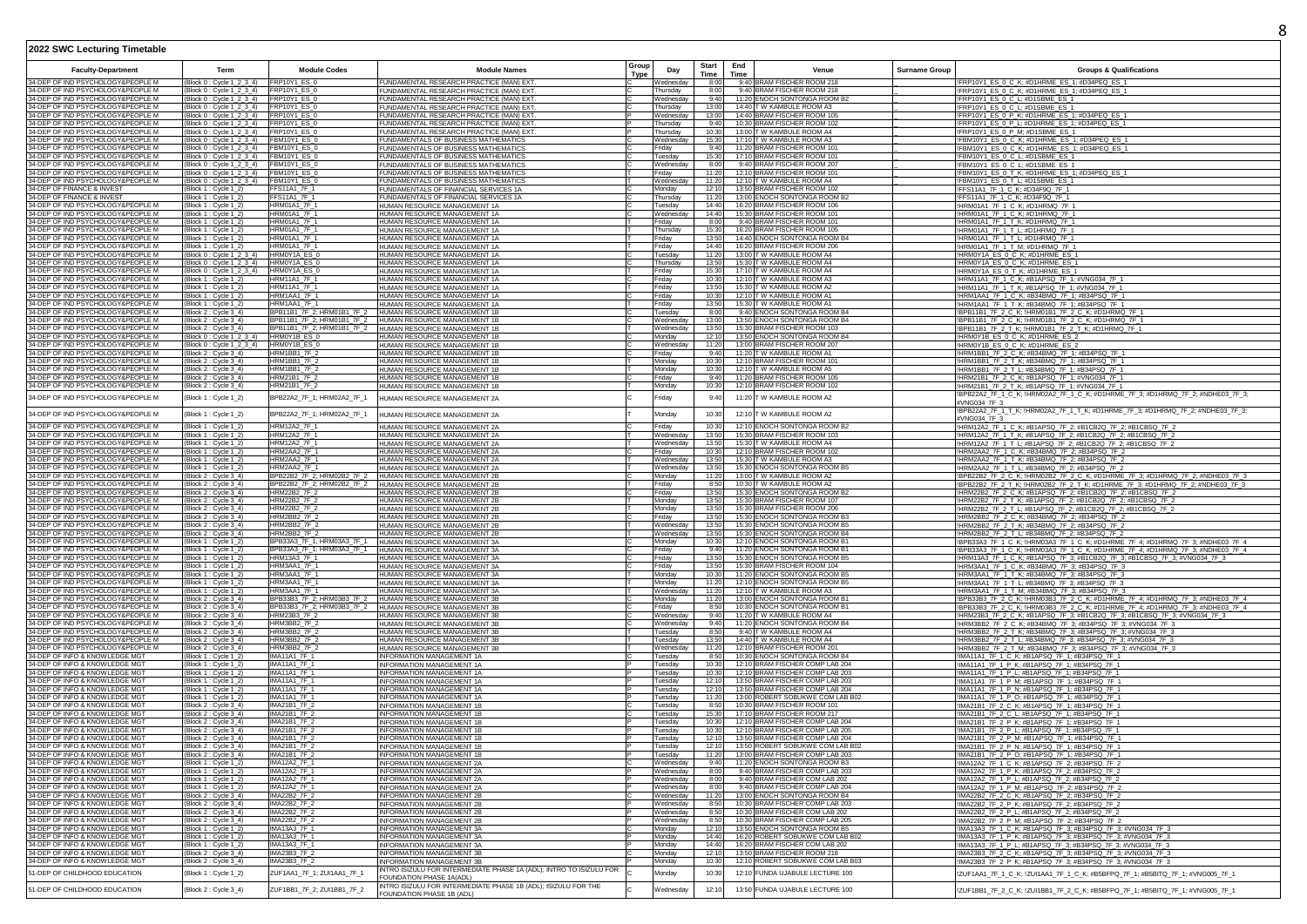| Type<br>Time<br>Time<br>34-DEP OF BUSINESS MANAGEMENT<br>IBM01B1_7F_2<br>12:10 ENOCH SONTONGA ROOM B3<br>MOL00 ZZZZZ<br>(Block 2: Cycle 3 4)<br>INTRO TO BUSINESS MANAGEMENT 1B<br>11:20<br>!IBM01B1_7F_2_C_K; #D3A15Q_7F_1<br>Wednesdav<br>34-DEP OF BUSINESS MANAGEMENT<br>IBM01B1 7F 2<br>13:50 ENOCH SONTONGA ROOM B3<br>MOL00_ZZZZZ<br>Block 2 : Cycle 3_4)<br>INTRO TO BUSINESS MANAGEMENT 1E<br>Thursday<br>12:1<br>!IBM01B1_7F_2_C_K; #D3A15Q_7F_1<br>IBM01B1_7F_2<br>16:20<br>18:00 ENOCH SONTONGA ROOM B3<br>A0000 MOKZZ<br>(Block 2 : Cycle 3_4)<br>Tuesdav<br>!IBM01B1_7F_2_C_L; #D34F9Q_7F_1; #D3A15Q_7F_1<br>INTRO TO BUSINESS MANAGEMENT 1B<br>34-DEP OF BUSINESS MANAGEMENT<br>(Block 2 : Cycle 3_4)<br>IBM01B1 7F 2<br>12:10 ENOCH SONTONGA ROOM B3<br>A0000_MOKZZ<br>!IBM01B1_7F_2_C_L; #D34F9Q_7F_1; #D3A15Q_7F_1<br>INTRO TO BUSINESS MANAGEMENT 1B<br>Friday<br>11:2<br>34-DEP OF BUSINESS MANAGEMENT<br>IBM01B1_7F_2<br>8:50 T W KAMBULE ROOM A3<br>MOL00 OZZZZ<br>(Block 2 : Cycle 3_4)<br>8:00<br>Tuesdav<br>!IBM01B1_7F_2_T_K1; #D3A15Q_7F_1<br>INTRO TO BUSINESS MANAGEMENT 1B<br>IBM01B1_7F_2<br>8:50<br>9:40 BRAM FISCHER ROOM 206<br>MOL00_OZZZZ<br>(Block 2 : Cycle 3_4)<br>INTRO TO BUSINESS MANAGEMENT 1B<br>Tuesday<br>!IBM01B1_7F_2_T_K2; #D3A15Q_7F_1<br>10:30 BRAM FISCHER ROOM 206<br>!IBM01B1_7F_2_T_K3; #D3A15Q_7F_1<br>IBM01B1_7F_2<br>9:40<br>INTRO TO BUSINESS MANAGEMENT 1B<br>P0000_ZZZZZ<br>(Block 2 : Cycle 3_4)<br>Tuesday<br>!IBM01B1_7F_2_T_K4; #D3A15Q_7F_1<br>34-DEP OF BUSINESS MANAGEMENT<br>(Block 2 : Cycle 3_4)<br>IBM01B1 7F 2<br>INTRO TO BUSINESS MANAGEMENT 1B<br>Tuesday<br>10:30<br>11:20 BRAM FISCHER ROOM 107<br>P0000_ZZZZZ<br>34-DEP OF BUSINESS MANAGEMENT<br><b>IRM01B1 7F 2</b><br>INTRO TO BUSINESS MANAGEMENT 1B<br>15:30 ENOCH SONTONGA ROOM B1<br>A0000_ZZZZZ<br>IBM01B1_7F_2_T_K5; #D34F9Q_7F_1<br>(Block 2 : Cycle 3_4)<br>Monday<br>14:40<br>34-DEP OF BUSINESS MANAGEMENT<br>IBM01B1 7F 2<br>INTRO TO BUSINESS MANAGEMENT 1B<br>11:20<br>12:10 ENOCH SONTONGA ROOM B3<br>A0000 MAJZZ<br>IBM01B1_7F_2_T_L1; #D3A15Q_7F_1<br>Block 2 : Cycle 3_4)<br>Thursday<br>34-DEP OF BUSINESS MANAGEMENT<br>IBM01B1_7F_2<br>16:20 BRAM FISCHER ROOM 106<br>15:30<br>A0000 MAJ77<br>(Block 2 : Cycle 3_4)<br>INTRO TO BUSINESS MANAGEMENT 1B<br>Thursday<br>!IBM01B1_7F_2_T_L2; #D3A15Q_7F_1<br>34-DEP OF BUSINESS MANAGEMENT<br>IBM01B1_7F_2<br>10:30 BRAM FISCHER ROOM 103<br>MAK00 MOKZZ<br>(Block 2 : Cycle 3_4)<br>INTRO TO BUSINESS MANAGEMENT 1B<br>Thursday<br>9:40<br>!IBM01B1_7F_2_T_L3; #D3A15Q_7F_1<br><b>IBM01B1_7F_2</b><br>13:00 ENOCH SONTONGA ROOM B4<br>MAK00_MOKZZ<br>12:10<br>(Block 2 : Cycle 3_4)<br>INTRO TO BUSINESS MANAGEMENT 1B<br>Thursday<br>!IBM01B1_7F_2_T_L4; #D3A15Q_7F_1<br>51-DEP OF CHILDHOOD EDUCATION<br>(Block 2 : Cycle 3_4)<br>CNEINB1_7F_2<br>INTRO TO CULTURE&THE NAT ENV INTERME PHASE 1B<br>10:30<br>12:10 FUNDA UJABULE LECTURE 100<br>Monday<br>CNEINB1_7F_2_C_K; #B5BITQ_7F_1; #VNG005_7F_1<br>INTRO TO ISIZULU FOR FOUNDATION PHASE 1A(FLT); INTRO TO ISIZULU FOR<br>51-DEP OF CHILDHOOD EDUCATION<br>12:10 FUNDA UJABULE LECTURE 101<br>(Block 1 : Cycle 1_2)<br>ZFP1AA1_7F_1; ZLU1AA1_7F_1<br>10:30<br>Monday<br>!ZFP1AA1_7F_1_C_K; !ZLU1AA1_7F_1_C_K; #B5BFPQ_7F_1; #B5BITQ_7F_1; #VNG005_7F_1<br>INTERMED PHASE 1A (FLT)<br>INTRO TO ISIZULU FOR FOUNDATION PHASE 1B(FLT); INTRO TO ISIZULU FOR<br>14:40 FUNDA UJABULE LECTURE 100<br>(Block 2 : Cycle 3_4)<br>ZFP1BB1_7F_2; ZLU1BB1_7F_2<br>Mondav<br>13:00<br>!ZFP1BB1_7F_2_C_K; !ZLU1BB1_7F_2_C_K; #B5BFPQ_7F_1; #B5BITQ_7F_1; #VNG005_7F_1<br>NTERMED PHASE 1B (FLT)<br>1-DEP OF CHILDHOOD EDUCATION<br>MATINA1_7F_1<br>INTRO TO MATHEMATICS FOR INTERME PHASE 1A<br>11:20<br>13:00 FUNDA UJABULE LECTURE 101<br>!MATINA1_7F_1_C_K; #B5BITQ_7F_1<br>Block 1 : Cycle 1_2)<br>Tuesday<br>51-DEP OF CHILDHOOD EDUCATION<br>MATINB1_7F_2<br>INTRO TO MATHEMATICS FOR INTERME PHASE 1B<br>14:40<br>16:20 FUNDA UJABULE LECTURE 100<br>!MATINB1_7F_2_C_K: #B5BITQ_7F_1<br>(Block 2 : Cycle 3_4)<br>Tuesdav<br>51-DEP OF CHILDHOOD EDUCATION<br>SATINA1_7F_1<br>INTRO TO SCIENCES&TECHNO FOR INTERME PHASE 1A<br>12:10<br>13:50 FUNDA UJABULE LECTURE 101<br>!SATINA1_7F_1_C_K; #B5BITQ_7F_1<br>(Block 1 : Cycle 1_2)<br>Monday<br>1-DEP OF CHILDHOOD EDUCATION<br>SATINA1_7F_1<br>15:30<br>17:10 SWC ELLEN KUZWAYO LAB ACD-106<br>Monday<br>(Block 1 : Cycle 1_2)<br>!SATINA1_7F_1_P_K; #B5BITQ_7F_1<br>INTRO TO SCIENCES&TECHNO FOR INTERME PHASE 1A<br>51-DEP OF CHILDHOOD EDUCATION<br>SATINA1_7F_1<br>13:0<br>14:40 SWC ELLEN KUZWAYO LAB ACD-106<br>(Block 1 : Cycle 1_2)<br>INTRO TO SCIENCES&TECHNO FOR INTERME PHASE 1A<br>Thursday<br>SATINA1_7F_1_P_L; #B5BITQ_7F_1<br>1-DEP OF CHILDHOOD EDUCATION<br>(Block 1 : Cycle 1_2)<br>SATINA1_7F_1<br>16:20 SWC ELLEN KUZWAYO LAB ACD-106<br>14:40<br>Thursdav<br>!SATINA1_7F_1_P_M; #B5BITQ_7F_1<br>INTRO TO SCIENCES&TECHNO FOR INTERME PHASE 1A<br>(Block 1 : Cycle 1_2)<br>SATINA1_7F_1<br>13:50<br>15:30 SWC ELLEN KUZWAYO LAB ACD-106<br>!SATINA1_7F_1_P_N; #B5BITQ_7F_1<br>INTRO TO SCIENCES&TECHNO FOR INTERME PHASE 1A<br>Friday<br>INTRO TO SESOTHO FOR FOUNDATION PHASE 1A(FLT); INTRO TO SESOTHO<br>12:10 FUNDA UJABULE LECTURE 100<br>51-DEP OF CHILDHOOD EDUCATION<br>(Block 1 : Cycle 1_2)<br>SFP1AA1_7F_1; SOI1AA1_7F_1<br>riday<br>10:30<br>!SFP1AA1_7F_1_C_K; !SOI1AA1_7F_1_C_K; #B5BFPQ_7F_1; #B5BITQ_7F_1; #VNG005_7F_1<br>FOR INTERMED PHASE 1A(FTL)<br>!SIP1AA1_7F_1_C_K; !SOF1AA1_7F_1_C_K; #B5BFPQ_7F_1; #B5BITQ_7F_1; #VNG002_7F_1;<br>INTRO TO SESOTHO FOR INTERMED PHASE 1A(ADL); INTRO TO SESOTHO<br>12:10 FUNDA UJABULE LECTURE 101<br>51-DEP OF CHILDHOOD EDUCATION<br>SIP1AA1_7F_1; SOF1AA1_7F_1<br>10:30<br>(Block 1 : Cycle 1_2)<br>Friday<br>FOR THE FOUND PHASE 1A (ADL)<br>#VNG005_7F_1<br>INTRO TO SESOTHO FOR INTERMED PHASE 1B(ADL); SESOTHO FOR THE<br>51-DEP OF CHILDHOOD EDUCATION<br>SIP1BB1_7F_2; SOF1BB1_7F_2<br>13:50 FUNDA UJABULE LECTURE 101<br>(Block 2 : Cycle 3_4)<br>!SIP1BB1_7F_2_C_K; !SOF1BB1_7F_2_C_K; #B5BFPQ_7F_1; #B5BITQ_7F_1; #VNG005_7F_1<br>Wednesdav<br>12:10<br>FOUNDATION PHASE 1B (ADL)<br>INTRO TO SESOTHO FOR INTERMED PHASE 1B(FLT); SESOTHO FOR<br>SFP1BB1_7F_2; SOI1BB1_7F_2<br>51-DEP OF CHILDHOOD EDUCATION<br>16:20 FUNDA UJABULE LECTURE 101<br>(Block 2 : Cycle 3_4)<br>14:40<br>!SFP1BB1_7F_2_C_K; !SOI1BB1_7F_2_C_K; #B5BFPQ_7F_1; #B5BITQ_7F_1; #VNG005_7F_1<br>Thursdav<br>FOUNDATION PHASE 1B (FLT)<br>51-DEP OF CHILDHOOD EDUCATION<br>17:10 FUNDA UJABULE LECTURE 100<br>SOSINA1_7F_1<br>(Block 1 : Cycle 1_2)<br>!SOSINA1_7F_1_C_K; #B5BITQ_7F_1<br>INTRO TO SOCIAL SCIENCES FOR INTERME PHASE 1A<br>Tuesday<br>15:30<br>1-DEP OF CHILDHOOD EDUCATION<br>17:10 ENOCH SONTONGA ROOM B1<br>Block 1 : Cycle 1_2)<br>ZFP2AA2_7F_1<br>Monday<br>15:3<br>!ZFP2AA2_7F_1_C_K; #B5BFPQ_7F_2; #VNG005_7F_3<br>ISIZULU FOR FOUNDATION PHASE (FLT) 2A<br>ZFP3AA3_7F_1<br>13:00 BRAM FISCHER ROOM 217<br>51-DEP OF CHILDHOOD EDUCATION<br>11:20<br>(Block 1 : Cycle 1_2)<br>ISIZULU FOR FOUNDATION PHASE (FLT) 3A<br>Wednesday<br>!ZFP3AA3_7F_1_C_K; #B5BFPQ_7F_3; #VNG005_7F_3<br>ISIZULU FOR FOUNDATION PHASE (FLT) 3B; ISIZULU FOR INTERMEDIATE<br>51-DEP OF CHILDHOOD EDUCATION<br>ZFP3BB3_7F_2; ZLU3BB3_7F_2<br>13:50<br>15:30 BRAM FISCHER ROOM 102<br>(Block 2 : Cycle 3_4)<br>Wednesday<br>!ZFP3BB3_7F_2_C_K; !ZLU3BB3_7F_2_C_K; #B5BFPQ_7F_3; #B5BITQ_7F_3; #VNG005_7F_3<br>PHASE 3B (FLT)<br>51-DEP OF CHILDHOOD EDUCATION<br>ZUI2BB2_7F_2<br>16:20 ENOCH SONTONGA ROOM B5<br>Block 2 : Cycle 3_4)<br>!ZUI2BB2_7F_2_C_K; #B5BITQ_7F_2<br>ISIZULU FOR INTERMEDIATE PHASE 2B (ADL)<br>Thursday<br>14:40<br>51-DEP OF CHILDHOOD EDUCATION<br>ZLU2BB2_7F_2<br>ISIZULU FOR INTERMEDIATE PHASE 2B (FLT)<br>14:40<br>16:20 ENOCH SONTONGA ROOM B1<br>!ZLU2BB2_7F_2_C_K; #B5BITQ_7F_2; #VNG005_7F_2<br>(Block 2 : Cycle 3_4)<br>uesday<br>ISIZULU FOR INTERMEDIATE PHASE 3B (ADL); ISIZULU FOR THE FOUNDATION<br>1-DEP OF CHILDHOOD EDUCATION<br>(Block 2 : Cycle 3_4)<br>ZUF3BB3_7F_2; ZUI3BB3_7F_2<br>11:20<br>13:00 ENOCH SONTONGA ROOM B2<br>!ZUF3BB3_7F_2_C_K; !ZUI3BB3_7F_2_C_K; #B5BFPQ_7F_3; #B5BITQ_7F_3; #VNG005_7F_3<br><b>Tuesdav</b><br>PHASE 3B (ADL)<br>1-DEP OF CHILDHOOD EDUCATION<br>13:50 BRAM FISCHER ROOM 206<br>(Block 1 : Cycle 1_2)<br>ZUF2AA2_7F_1<br>ISIZULU FOR THE FOUNDATION PHASE 2A (ADL)<br>!ZUF2AA2 7F 1 C K; #B5BFPQ 7F 2; #VNG005 7F 3<br>12:10<br>Monday<br>1-DEP OF CHILDHOOD EDUCATION<br>ZUF3AA3_7F_1<br>11:2<br>13:00 BRAM FISCHER ROOM 217<br>Block 1 : Cycle 1_2)<br>SIZULU FOR THE FOUNDATION PHASE 3A (ADL)<br>Thursday<br>!ZUF3AA3_7F_1_C_K; #B5BFPQ_7F_3; #VNG005_7F_3<br>!BAH11A1_7F_1_C_K; !LLA41A1_7F_1_C_K; #D1HRME_7F_3; #D1HRMQ_7F_2; #NDHE03_7F_3;<br>13:00 T W KAMBULE ROOM A2<br>04-DEP OF PRACTICAL BUSINESS LAW<br>(Block 1 : Cycle 1_2)<br>BAH11A1_7F_1; LLA41A1_7F_1<br>LABOUR LAW 1A<br>12:10<br>Monday<br>#VNG034 7F 2<br>!BAH11A1_7F_1_C_K; !LLA41A1_7F_1_C_K; #D1HRME_7F_3; #D1HRMQ_7F_2; #NDHE03_7F_3;<br>04-DEP OF PRACTICAL BUSINESS LAW<br>(Block 1 : Cycle 1_2)<br>BAH11A1_7F_1; LLA41A1_7F_1<br>riday<br>9:40 T W KAMBULE ROOM A2<br>LABOUR LAW 1A<br>8:00<br>#VNG034 7F 2<br>!BAH11B1_7F_2_C_K; !LLA41B1_7F_2_C_K; #D1HRME_7F_3; #D1HRMQ_7F_2; #NDHE03_7F_3;<br>(Block 2 : Cycle 3_4)<br>BAH11B1_7F_2; LLA41B1_7F_2<br>Monday<br>10:30<br>11:20 T W KAMBULE ROOM A2<br>LABOUR LAW 1B<br>#VNG034 7F 2<br>!BAH11B1_7F_2_C_K; !LLA41B1_7F_2_C_K; #D1HRME_7F_3; #D1HRMQ_7F_2; #NDHE03_7F_3;<br>12:10 T W KAMBULE ROOM A2<br>(Block 2 : Cycle 3_4)<br>BAH11B1_7F_2; LLA41B1_7F_2<br>LABOUR LAW 1B<br>Fridav<br>10:30<br>#VNG034_7F_2<br>LRL03A3_7F_1; LRL31A1_7F_1<br>!LRL03A3_7F_1_C_K; !LRL31A1_7F_1_C_K; #D1SBME_7F_4; #D1SBMQ_7F_3; #NDNE03_7F_4<br>04-DEP OF MERCANTILE LAW<br>LABOUR RELATIONS AND LAW 3A<br>12:10 T W KAMBULE ROOM A4<br>(Block 1 : Cycle 1_2)<br>Monday<br>10:30<br>LRL03A3 7F_1; LRL31A1 7F_1<br>LABOUR RELATIONS AND LAW 3A<br>12:10 T W KAMBULE ROOM A4<br>!LRL03A3_7F_1_C_K; !LRL31A1_7F_1_C_K; #D1SBME_7F_4; #D1SBMQ_7F_3; #NDNE03_7F_4<br>(Block 1 : Cycle 1_2)<br>Friday<br>11:20<br>13:00 BRAM FISCHER ROOM 217<br>LRL03B3_7F_2; LRL31B1_7F_2<br>11:20<br>(Block 2 : Cycle 3_4)<br>LABOUR RELATIONS AND LAW 3B<br>Monday<br>ILRL03B3_7F_2_C_K; ILRL31B1_7F_2_C_K; #D1SBME_7F_4; #D1SBMQ_7F_3; #NDNE03_7F_4<br>34-DEP OF IND PSYCHOLOGY&PEOPLE M<br>(Block 2 : Cycle 3_4)<br>LRL03B3_7F_2; LRL31B1_7F_2<br>8:00<br>8:50 T W KAMBULE ROOM A4<br>!LRL03B3_7F_2_C_K; !LRL31B1_7F_2_C_K; #D1SBME_7F_4; #D1SBMQ_7F_3; #NDNE03_7F_4<br>LABOUR RELATIONS AND LAW 3B<br>Wednesday<br>BOL11A1_7F_1; MOT01A1_7F_1<br>10:30 T W KAMBULE ROOM A2<br>34-DEP OF IND PSYCHOLOGY&PEOPLE M<br>8:50<br>(Block 1 : Cycle 1_2)<br>MANAGEMENT OF TRAINING 1A<br>Thursday<br>!BOL11A1_7F_1_C_K; !MOT01A1_7F_1_C_K; #D1HRME_7F_3; #D1HRMQ_7F_2; #NDHE03_7F_3<br>BOL11A1_7F_1; MOT01A1_7F_1<br>11:20 T W KAMBULE ROOM A2<br>(Block 1 : Cycle 1_2)<br>MANAGEMENT OF TRAINING 1A<br>Tuesday<br>9:40<br>!BOL11A1_7F_1_T_K; !MOT01A1_7F_1_T_K; #D1HRME_7F_3; #D1HRMQ_7F_2; #NDHE03_7F_3<br>BOL11A1_7F_1; MOT01A1_7F_1<br>34-DEP OF IND PSYCHOLOGY&PEOPLE M<br>12:10 TW KAMBULE ROOM A2<br>(Block 1 : Cycle 1_2)<br>MANAGEMENT OF TRAINING 1A<br>Friday<br>11:20<br>!BOL11A1_7F_1_T_K; !MOT01A1_7F_1_T_K; #D1HRME_7F_3; #D1HRMQ_7F_2; #NDHE03_7F_3<br>34-DEP OF IND PSYCHOLOGY&PEOPLE M<br>(Block 2 : Cycle 3_4)<br>BOL11B1_7F_2; MOT01B1_7F_2<br>MANAGEMENT OF TRAINING 1B<br>Monday<br>13:00<br>14:40 T W KAMBULE ROOM A2<br>IBOL11B1_7F_2_C_K; IMOT01B1_7F_2_C_K; #D1HRME_7F_3; #D1HRMQ_7F_2; #NDHE03_7F_3<br>BOL11B1_7F_2; MOT01B1_7F_2 MANAGEMENT OF TRAINING 1B<br>9:40 T W KAMBULE ROOM A2<br>(Block 2 : Cycle 3_4)<br>Wednesday<br>8:00<br>!BOL11B1_7F_2_T_K; !MOT01B1_7F_2_T_K; #D1HRME_7F_3; #D1HRMQ_7F_2; #NDHE03_7F_3<br>34-DEP OF IND PSYCHOLOGY&PEOPLE M<br>8:50 T W KAMBULE ROOM A2<br>(Block 2 : Cycle 3_4)<br>BOL11B1_7F_2; MOT01B1_7F_2 MANAGEMENT OF TRAINING 1B<br>Fridav<br>8:00<br>!BOL11B1_7F_2_T_K; !MOT01B1_7F_2_T_K; #D1HRME_7F_3; #D1HRMQ_7F_2; #NDHE03_7F_3<br>34-DEP OF IND PSYCHOLOGY&PEOPLE M<br>BOL22A2_7F_1; MOT02A2_7F_1 MANAGEMENT OF TRAINING 2A<br>8:50<br>10:30 ENOCH SONTONGA ROOM B1<br>!BOL22A2_7F_1_C_K; !MOT02A2_7F_1_C_K; #D1HRME_7F_4; #D1HRMQ_7F_3; #NDHE03_7F_4<br>(Block 1 : Cycle 1_2)<br>Thursday<br>BOL22A2_7F_1; MOT02A2_7F_1<br>MANAGEMENT OF TRAINING 2A<br>12:10 ENOCH SONTONGA ROOM B1<br>!BOL22A2_7F_1_T_K; !MOT02A2_7F_1_T_K; #D1HRME_7F_4; #D1HRMQ_7F_3; #NDHE03_7F_4<br>10:30<br>(Block $1:$ Cycle $1_2$ )<br>Tuesdav<br>BOL22B2_7F_2; MOT02B2_7F_2 MANAGEMENT OF TRAINING 2B<br>13:00<br>14:40 ENOCH SONTONGA ROOM B1<br>!BOL22B2_7F_2_C_K; !MOT02B2_7F_2_C_K; #D1HRME_7F_4; #D1HRMQ_7F_3; #NDHE03_7F_4<br>(Block 2 : Cycle 3_4)<br>Monday<br>!BOL22B2_7F_2_T_K; !MOT02B2_7F_2_T_K; #D1HRME_7F_4; #D1HRMQ_7F_3; #NDHE03_7F_4<br>BOL22B2_7F_2; MOT02B2_7F_2 MANAGEMENT OF TRAINING 2B<br>34-DEP OF IND PSYCHOLOGY&PEOPLE M<br>$(Block 2:Cycle 3_4)$<br>10:30<br>12:10 ENOCH SONTONGA ROOM B1<br>Fridav<br>34-DEP OF MARKETING MANAGEMENT<br>BBH11A1_7F_1; MAR01A1_7F_1 MARKETING 1A<br>10:30<br>12:10 BRAM FISCHER ROOM 106<br>!BBH11A1_7F_1_C_K; !MAR01A1_7F_1_C_K; #D1SBMQ_7F_1; #ISB34U_7F_2<br>(Block $1:$ Cycle $1_2$ )<br>Tuesday<br>BBH11A1_7F_1; MAR01A1_7F_1 __ MARKETING 1A<br>13:50<br>14:40 BRAM FISCHER ROOM 102<br>(Block 1 : Cycle 1_2)<br>!BBH11A1_7F_1_C_K; !MAR01A1_7F_1_C_K; #D1SBMQ_7F_1; #ISB34U_7F_2<br>Wednesdav<br>BBH11A1_7F_1; MAR01A1_7F_1<br>15:30 BRAM FISCHER ROOM 103<br>34-DEP OF MARKETING MANAGEMENT<br>13:50<br>Block 1 : Cycle 1_2)<br>MARKETING 1A<br><b>Triday</b><br>!BBH11A1_7F_1_T_K; !MAR01A1_7F_1_T_K; #D1SBMQ_7F_1; #ISB34U_7F_2<br>BBH11A1_7F_1; MAR01A1_7F_1 MARKETING 1A<br>34-DEP OF MARKETING MANAGEMENT<br>(Block 1 : Cycle 1_2)<br>14:40<br>16:20 BRAM FISCHER ROOM 206<br>!BBH11A1_7F_1_T_L; !MAR01A1_7F_1_T_L; #D1SBMQ_7F_1; #ISB34U_7F_2<br>Tuesdav<br>BBH11B1_7F_2; MAR01B1_7F_2 MARKETING 1B<br>10:30<br>11:20 ENOCH SONTONGA ROOM B5<br>!BBH11B1_7F_2_C_K; !MAR01B1_7F_2_C_K; #D1SBMQ_7F_1; #ISB34U_7F_2<br>(Block 2 : Cycle 3 4)<br>Monday<br>34-DEP OF MARKETING MANAGEMENT<br>13:50<br>15:30 ENOCH SONTONGA ROOM B5<br>BBH11B1_7F_2; MAR01B1_7F_2 MARKETING 1B<br>(Block 2 : Cycle 3_4)<br>Tuesdav<br>!BBH11B1_7F_2_C_K; !MAR01B1_7F_2_C_K; #D1SBMQ_7F_1; #ISB34U_7F_2<br>!BBH11B1_7F_2_T_K; !MAR01B1_7F_2_T_K; #D1SBMQ_7F_1; #ISB34U_7F_1<br>34-DEP OF MARKETING MANAGEMENT<br>BBH11B1_7F_2; MAR01B1_7F_2<br>MARKETING 1<br>13:5<br>15:30 BRAM FISCHER ROOM 218<br>(Block 2 : Cycle 3_4)<br>Friday<br>IBBH11B1_7F_2_T_L; IMAR01B1_7F_2_T_L; #D1SBMQ_7F_1; #ISB34U_7F_2<br>17:10 TW KAMBULE ROOM A3<br>BBH11B1_7F_2; MAR01B1_7F_2 MARKETING 1B<br>(Block 2 : Cycle 3_4)<br>Thursday<br>15:30<br>BBH221A_7F_1; MAR02A2_7F_1 MARKETING 2A<br>13:50 BRAM FISCHER ROOM 104<br>!BBH221A_7F_1_C_K; !MAR02A2_7F_1_C_K; #D1SBME_7F_3; #D1SBMQ_7F_2; #NDNE03_7F_3<br>(Block 1 : Cycle 1_2)<br>Monday<br>12:10<br>34-DEP OF MARKETING MANAGEMENT<br>BBH221A_7F_1; MAR02A2_7F_1 MARKETING 2A<br>9:40 ENOCH SONTONGA ROOM B5<br>!BBH221A_7F_1_C_K; !MAR02A2_7F_1_C_K; #D1SBME_7F_3; #D1SBMQ_7F_2; #NDNE03_7F_3<br>(Block 1 : Cycle 1_2)<br>Wednesday<br>8:00<br><b>34-DEP OF MARKETING MANAGEMENT</b><br>BBH221A_7F_1; MAR02A2_7F_1 MARKETING 2A<br>12:10 BRAM FISCHER ROOM 105<br>(Block 1 : Cycle 1_2)<br>11:20<br>IBBH221A_7F_1_C_K; !MAR02A2_7F_1_C_K; #D1SBME_7F_3; #D1SBMQ_7F_2; #NDNE03_7F_3<br>Thursday<br>BBH221B_7F_2; MAR02B2_7F_2 MARKETING 2B<br>11:20 ENOCH SONTONGA ROOM B5<br>(Block 2 : Cycle 3_4)<br>Wednesda<br>9:40<br>!BBH221B 7F 2 C K; !MAR02B2 7F 2 C K; #D1SBME 7F 3; #D1SBMQ 7F 2; #NDNE03 7F 3<br>34-DEP OF MARKETING MANAGEMENT<br>BBH221B_7F_2; MAR02B2_7F_2 MARKETING 2B<br>13:50 BRAM FISCHER ROOM 217<br>(Block 2 : Cycle 3_4)<br>Thursday<br>12:10<br>!BBH221B 7F 2 C K; !MAR02B2 7F 2 C K; #D1SBME 7F 3; #D1SBMQ 7F 2; #NDNE03 7F 3<br>BBH221B_7F_2; MAR02B2_7F_2 MARKETING 2B<br>12:10 BRAM FISCHER ROOM 218<br>(Block 2 : Cycle 3_4)<br>Fridav<br>11:20<br>!BBH221B 7F 2 C K; !MAR02B2 7F 2 C K; #D1SBME 7F 3; #D1SBMQ 7F 2; #NDNE03 7F 3<br>BBH33A2_7F_1; MAR03A3_7F_1 MARKETING 3A; MARKETING 3A<br>(Block 1 : Cycle 1_2)<br>Monday<br>12:11<br>13:50 T W KAMBULE ROOM A4<br>!BBH33A2_7F_1_C_K; !MAR03A3_7F_1_C_K; #D1SBME_7F_4; #D1SBMQ_7F_3; #NDNE03_7F_4<br>BBH33A2_7F_1; MAR03A3_7F_1 MARKETING 3A; MARKETING 3A<br>34-DEP OF MARKETING MANAGEMENT<br>8:50<br>10:30 BRAM FISCHER ROOM 106<br>(Block 1 : Cycle 1_2)<br>Thursday<br>!BBH33A2_7F_1_C_K; !MAR03A3_7F_1_C_K; #D1SBME_7F_4; #D1SBMQ_7F_3; #NDNE03_7F_4<br>34-DEP OF MARKETING MANAGEMENT<br>(Block 2 : Cycle 3_4)<br>BBH33B2_7F_2; MAR03B3_7F_2 MARKETING 3B; MARKETING 3B<br>Monday<br>15:30<br>17:10 BRAM FISCHER ROOM 106<br>IBBH33B2_7F_2_C_K; IMAR03B3_7F_2_C_K; #D1SBME_7F_4; #D1SBMQ_7F_3; #NDNE03_7F_4<br>12:10 BRAM FISCHER ROOM 104<br>BBH33B2_7F_2; MAR03B3_7F_2 MARKETING 3B; MARKETING 3B<br>Wednesday<br>10:30<br>(Block 2 : Cycle 3_4)<br>!BBH33B2_7F_2_C_K; !MAR03B3_7F_2_C_K; #D1SBME_7F_4; #D1SBMQ_7F_3; #NDNE03_7F_4<br>(Block 0: Cycle 1_2_3_4)<br>BBE1AA0 ES 0<br>MARKETING I MOD A (EXT)<br>15:30 BRAM FISCHER ROOM 201<br>IBBE1AA0 ES 0 C K: #D1SBME ES 1<br>Monday<br>13:50<br>34-DEP OF MARKETING MANAGEMENT<br>(Block 0: Cycle 1_2_3_4) BBE1AA0_ES_0<br>MARKETING I MOD A (EXT)<br>Tuesday<br>13:50<br>15:30 T W KAMBULE ROOM A6<br>IBBE1AA0 ES 0 C K #D1SBME ES 1<br>(Block 0: Cycle 1 2 3 4) BBE1AA0 ES 0<br>16:20 T W KAMBULE ROOM A6<br>!BBE1AA0 ES 0 C K; #D1SBME ES 1<br>MARKETING I MOD A (EXT)<br>14:40<br>Wednesdav<br>$\frac{(Block 0: Cycle 1_2 3_4)  \t\t\t-BBE1AA0 ES 0}{(Block 0: Cycle 1_2 3_4)  \t\t-BBE1BB0 ES 0}$<br>9:40 T W KAMBULE ROOM A6<br>!BBE1AA0_ES_0_T_K; #D1SBME_ES_1<br>MARKETING I MOD A (EXT)<br>Thursday<br>8:00<br>34-DEP OF MARKETING MANAGEMENT<br>13:00 BRAM FISCHER ROOM 206<br>MARKETING I MOD B (EXT)<br>11:21<br>!BBE1BB0 ES 0 C K; #D1SBME ES 1<br>uesdav<br>Block 0: Cycle 1_2_3_4) BBE1BB0_ES_0<br>17:10 T W KAMBULE ROOM A6<br>MARKETING I MOD B (EXT)<br>Thursday<br>15:30<br>!BBE1BB0 ES 0 C K; #D1SBME ES 1<br>(Block 0 : Cycle 1_2_3_4) BBE1BB0 ES 0<br>17:10 T W KAMBULE ROOM A3<br>15:30<br>!BBE1BB0_ES_0_C_K; #D1SBME_ES_1<br>MARKETING I MOD B (EXT)<br>Friday<br><b>34-DEP OF MARKETING MANAGEMENT</b><br>13:50 BRAM FISCHER ROOM 206<br>(Block 0: Cycle 1_2_3_4)   BBE1BB0_ES_0<br>MARKETING I MOD B (EXT)<br>Tuesday<br>13:00<br>!BBE1BB0_ES_0_T_K; #D1SBME_ES_1<br>15:30 BRAM FISCHER ROOM 206<br>Block 0 : Cycle 1_2_3_4)<br>BBE1BB0 ES 0<br>14:40<br>MARKETING I MOD B (EXT)<br>Thursdav<br>!BBE1BB0_ES_0_T_K; #D1SBME_ES_1<br>MATINA3_7F_1<br>13:00 ENOCH SONTONGA ROOM B1<br>51-DEP OF CHILDHOOD EDUCATION<br>(Block 1 : Cycle 1_2)<br>MATHEMATICS FOR INTERME PHASE 3A<br>Wednesday<br>11:20<br>!MATINA3 7F 1 C K: #B5BITQ 7F 3<br>51-DEP OF CHILDHOOD EDUCATION<br>MATINA2 7F 1<br>MATHEMATICS FOR INTERMEDIATE PHASE 2A<br>14:40 BRAM FISCHER ROOM 106<br>(Block 1 : Cycle 1_2)<br>Wednesday<br>13:00<br>!MATINA2_7F_1_C_K; #B5BITQ_7F_2<br>MATINB2_7F_2<br>MATHEMATICS FOR INTERMEDIATE PHASE 2B<br>15:30 BRAM FISCHER ROOM 105<br>!MATINB2_7F_2_C_K; #B5BITQ_7F_2; #ISB51U_7F_2<br>51-DEP OF CHILDHOOD EDUCATION<br>(Block 2 : Cycle 3_4)<br>Monday<br>13:50<br>MATHEMATICS FOR THE FOUNDATION PHASE 1A<br>13:50 FUNDA UJABULE LECTURE 100<br>MFP10A1_7F_1<br>Monday<br>IMFP10A1_7F_1_C_K: #B5BFPO_7F_1: #VNG005_7F_1<br>$(Block 1 : Cycle 1_2)$<br>12:10<br>51-DEP OF CHILDHOOD EDUCATION<br>Block 2 : Cycle 3_4)<br>MFP20B1_7F_2<br>MATHEMATICS FOR THE FOUNDATION PHASE 1B<br>15:30 FUNDA UJABULE LECTURE 100<br>!MFP20B1_7F_2_C_K; #B5BFPQ_7F_1; #VNG005_7F_1<br>Wednesday<br>13:50<br>MATHEMATICS FOR THE FOUNDATION PHASE 1B<br>16:20 FUNDA UJABULE LECTURE 100<br>51-DEP OF CHILDHOOD EDUCATION<br>MFP20B1_7F_2<br>14:40<br>!MFP20B1_7F_2_T_K; #B5BFPQ_7F_1; #VNG005_7F_1<br>(Block 2 : Cycle 3_4)<br>Monday |                                   |      |                     |                     | Group | Start | End |       |                      |                                    |
|------------------------------------------------------------------------------------------------------------------------------------------------------------------------------------------------------------------------------------------------------------------------------------------------------------------------------------------------------------------------------------------------------------------------------------------------------------------------------------------------------------------------------------------------------------------------------------------------------------------------------------------------------------------------------------------------------------------------------------------------------------------------------------------------------------------------------------------------------------------------------------------------------------------------------------------------------------------------------------------------------------------------------------------------------------------------------------------------------------------------------------------------------------------------------------------------------------------------------------------------------------------------------------------------------------------------------------------------------------------------------------------------------------------------------------------------------------------------------------------------------------------------------------------------------------------------------------------------------------------------------------------------------------------------------------------------------------------------------------------------------------------------------------------------------------------------------------------------------------------------------------------------------------------------------------------------------------------------------------------------------------------------------------------------------------------------------------------------------------------------------------------------------------------------------------------------------------------------------------------------------------------------------------------------------------------------------------------------------------------------------------------------------------------------------------------------------------------------------------------------------------------------------------------------------------------------------------------------------------------------------------------------------------------------------------------------------------------------------------------------------------------------------------------------------------------------------------------------------------------------------------------------------------------------------------------------------------------------------------------------------------------------------------------------------------------------------------------------------------------------------------------------------------------------------------------------------------------------------------------------------------------------------------------------------------------------------------------------------------------------------------------------------------------------------------------------------------------------------------------------------------------------------------------------------------------------------------------------------------------------------------------------------------------------------------------------------------------------------------------------------------------------------------------------------------------------------------------------------------------------------------------------------------------------------------------------------------------------------------------------------------------------------------------------------------------------------------------------------------------------------------------------------------------------------------------------------------------------------------------------------------------------------------------------------------------------------------------------------------------------------------------------------------------------------------------------------------------------------------------------------------------------------------------------------------------------------------------------------------------------------------------------------------------------------------------------------------------------------------------------------------------------------------------------------------------------------------------------------------------------------------------------------------------------------------------------------------------------------------------------------------------------------------------------------------------------------------------------------------------------------------------------------------------------------------------------------------------------------------------------------------------------------------------------------------------------------------------------------------------------------------------------------------------------------------------------------------------------------------------------------------------------------------------------------------------------------------------------------------------------------------------------------------------------------------------------------------------------------------------------------------------------------------------------------------------------------------------------------------------------------------------------------------------------------------------------------------------------------------------------------------------------------------------------------------------------------------------------------------------------------------------------------------------------------------------------------------------------------------------------------------------------------------------------------------------------------------------------------------------------------------------------------------------------------------------------------------------------------------------------------------------------------------------------------------------------------------------------------------------------------------------------------------------------------------------------------------------------------------------------------------------------------------------------------------------------------------------------------------------------------------------------------------------------------------------------------------------------------------------------------------------------------------------------------------------------------------------------------------------------------------------------------------------------------------------------------------------------------------------------------------------------------------------------------------------------------------------------------------------------------------------------------------------------------------------------------------------------------------------------------------------------------------------------------------------------------------------------------------------------------------------------------------------------------------------------------------------------------------------------------------------------------------------------------------------------------------------------------------------------------------------------------------------------------------------------------------------------------------------------------------------------------------------------------------------------------------------------------------------------------------------------------------------------------------------------------------------------------------------------------------------------------------------------------------------------------------------------------------------------------------------------------------------------------------------------------------------------------------------------------------------------------------------------------------------------------------------------------------------------------------------------------------------------------------------------------------------------------------------------------------------------------------------------------------------------------------------------------------------------------------------------------------------------------------------------------------------------------------------------------------------------------------------------------------------------------------------------------------------------------------------------------------------------------------------------------------------------------------------------------------------------------------------------------------------------------------------------------------------------------------------------------------------------------------------------------------------------------------------------------------------------------------------------------------------------------------------------------------------------------------------------------------------------------------------------------------------------------------------------------------------------------------------------------------------------------------------------------------------------------------------------------------------------------------------------------------------------------------------------------------------------------------------------------------------------------------------------------------------------------------------------------------------------------------------------------------------------------------------------------------------------------------------------------------------------------------------------------------------------------------------------------------------------------------------------------------------------------------------------------------------------------------------------------------------------------------------------------------------------------------------------------------------------------------------------------------------------------------------------------------------------------------------------------------------------------------------------------------------------------------------------------------------------------------------------------------------------------------------------------------------------------------------------------------------------------------------------------------------------------------------------------------------------------------------------------------------------------------------------------------------------------------------------------------------------------------------------------------------------------------------------------------------------------------------------------------------------------------------------------------------------------------------------------------------------------------------------------------------------------------------------------------------------------------------------------------------------------------------------------------------------------------------------------------------------------------------------------------------------------------------------------------------------------------------------------------------------------------------------------------------------------------------------------------------------------------------------------------------------------------------------------------------------------------------------------------------------------------------------------------------------------------------------------------------------------------------------------------------------------------------------------------------------------------------------------------------------------------------------------------------------------------------------------------------------------------------------------------------------------------------------------------------------------------------------------------------------------------------------------------------------------------------------------------------------------------------------------------------------------------------------------------------------------------------------------------------------------------------------------------------------------------------------------------------------------------------------------------------------------------------------------------------------------------------------------------------------------------------------------------------------------------------------------------------------------------------------------------------------------------------------------------------------------------------------------------------------------------------------------------------------------------------------------------------------------------------------------------------------------------------------------------------------------------------------------------------------------------------------------------------------------------------------------------------------------------------------------------------------------------------------------------------------------------------------------------------------------------------------------------------------------------------------------------------------------------------------------------------------------------------------------------------------------------------------------------------------------------------------------------------------------------------------------------------------------------------------------------------------------------------------------------------------------------------------------------------------------------------------------------------------------------------------------------------------------------------------------------------------------------------------------------------------------------------------------------------------------------------------------------------------------------------------------------------------------------------------------------------------------------------------------------------------------------------------------------------------------------------------------------------------------------------------------------------------------------------------------------------------------------------------------------------------------------------------------------------------------------------------------------------------------------------------------------------------------------------------------------------------------------------------------------------------------------------------------------------------------------------------------------------------------------------------------------------------------------------------------------------------------------------------------------------------------------------------------------------------------------------------------------------------------------------------------------------------------------------------------------------------------------------------------------------------------------------------------------------------------------------------------------------------------------------------------------------------------------------------------------------------------------------------------------------------------------------------------------------------------------------------------------------------------------------------------------------------------------------------------------------------------------------------------------------------------------------------------------------------------------------------------------------------------------------------------------------------------------------------------------------------------------------------------------------------------------------------------------------------------------------------------------------------------------------------------------------------------------------------------------------------------------------------------------------------------------------------------------------------------------------------------------------------------------------------------------------------------------------------------------------------------------------------------------------------------------------------------------------------------------------------------------------------------------------------------------------------------------------------------------------------------------------------------------------------------------------------------------------------------------------------------------------------------------------------------------------------------------------------------------------------------------------------------------------------------------------------------------------------------------------------------------------------------------------------------------------------------------------------------------------------------------------------------------------------------------------------------------------------------------------------------------------------------------------------------------------------------------------------------------------------------------------------------------------------------------------------------------------------------------------------------------------------------------------------------------------------------------------------------------------------------------------------------------------------------------------------------------------------------------------------------------------------------------------------------------------------------------------------------------------------------------------------------------------------------------------------------------------------------------------------------------------------------------------------------------------------------------------------------------------------------------------------------------------------------------------------------------------------------------------------------------------------------------------------------------------------------------------------------------------------------------------------------------------------------------------------------------------------------------------------------------------------------------------------------------------------------------------------------------------------------------------------------------------------------------------------------------------------------------------------------------------------------------------------------------------------------------------------------------------------------------------------------------------------------------------------------------------------------------------------------------------------------------------------------------------------------------------------------------------------------------------------------------------------------------------------------------------------------------------------------------------------------------------------------------------------------------------------------|-----------------------------------|------|---------------------|---------------------|-------|-------|-----|-------|----------------------|------------------------------------|
|                                                                                                                                                                                                                                                                                                                                                                                                                                                                                                                                                                                                                                                                                                                                                                                                                                                                                                                                                                                                                                                                                                                                                                                                                                                                                                                                                                                                                                                                                                                                                                                                                                                                                                                                                                                                                                                                                                                                                                                                                                                                                                                                                                                                                                                                                                                                                                                                                                                                                                                                                                                                                                                                                                                                                                                                                                                                                                                                                                                                                                                                                                                                                                                                                                                                                                                                                                                                                                                                                                                                                                                                                                                                                                                                                                                                                                                                                                                                                                                                                                                                                                                                                                                                                                                                                                                                                                                                                                                                                                                                                                                                                                                                                                                                                                                                                                                                                                                                                                                                                                                                                                                                                                                                                                                                                                                                                                                                                                                                                                                                                                                                                                                                                                                                                                                                                                                                                                                                                                                                                                                                                                                                                                                                                                                                                                                                                                                                                                                                                                                                                                                                                                                                                                                                                                                                                                                                                                                                                                                                                                                                                                                                                                                                                                                                                                                                                                                                                                                                                                                                                                                                                                                                                                                                                                                                                                                                                                                                                                                                                                                                                                                                                                                                                                                                                                                                                                                                                                                                                                                                                                                                                                                                                                                                                                                                                                                                                                                                                                                                                                                                                                                                                                                                                                                                                                                                                                                                                                                                                                                                                                                                                                                                                                                                                                                                                                                                                                                                                                                                                                                                                                                                                                                                                                                                                                                                                                                                                                                                                                                                                                                                                                                                                                                                                                                                                                                                                                                                                                                                                                                                                                                                                                                                                                                                                                                                                                                                                                                                                                                                                                                                                                                                                                                                                                                                                                                                                                                                                                                                                                                                                                                                                                                                                                                                                                                                                                                                                                                                                                                                                                                                                                                                                                                                                                                                                                                                                                                                                                                                                                                                                                                                                                                                                                                                                                                                                                                                                                                                                                                                                                                                                                                                                                                                                                                                                                                                                                                                                                                                                                                                                                                                                                                                                                                                                                                                                                                                                                                                                                                                                                                                                                                                                                                                                                                                                                                                                                                                                                                                                                                                                                                                                                                                                                                                                                                                                                                                                                                                                                                                                                                                                                                                                                                                                                                                                                                                                                                                                                                                                                                                                                                                                                                                                                                                                                                                                                                                                                                                                                                                                                                                                                                                                                                                                                                                                                                                                                                                                                                                                                                                                                                                                                                                                                                                                                                                                                                                                                                                                                                                                                                                                                                                                                                                                                                                                                                                                                                                                                                                                                                                                                                                                                                                                                                                                                                                                                                                                                                                                                                                                                                                                                                                                                                                                                                                                                                                                                                                                                                                                                                                                                                                                                                                                                                                                                                                                                                                                                                                                                                                                                                                                                                                                                                                                                                                                                                                                                                                                                                                                                                                                                      | <b>Faculty-Department</b>         | Term | <b>Module Codes</b> | <b>Module Names</b> | Day   |       |     | Venue | <b>Surname Group</b> | <b>Groups &amp; Qualifications</b> |
|                                                                                                                                                                                                                                                                                                                                                                                                                                                                                                                                                                                                                                                                                                                                                                                                                                                                                                                                                                                                                                                                                                                                                                                                                                                                                                                                                                                                                                                                                                                                                                                                                                                                                                                                                                                                                                                                                                                                                                                                                                                                                                                                                                                                                                                                                                                                                                                                                                                                                                                                                                                                                                                                                                                                                                                                                                                                                                                                                                                                                                                                                                                                                                                                                                                                                                                                                                                                                                                                                                                                                                                                                                                                                                                                                                                                                                                                                                                                                                                                                                                                                                                                                                                                                                                                                                                                                                                                                                                                                                                                                                                                                                                                                                                                                                                                                                                                                                                                                                                                                                                                                                                                                                                                                                                                                                                                                                                                                                                                                                                                                                                                                                                                                                                                                                                                                                                                                                                                                                                                                                                                                                                                                                                                                                                                                                                                                                                                                                                                                                                                                                                                                                                                                                                                                                                                                                                                                                                                                                                                                                                                                                                                                                                                                                                                                                                                                                                                                                                                                                                                                                                                                                                                                                                                                                                                                                                                                                                                                                                                                                                                                                                                                                                                                                                                                                                                                                                                                                                                                                                                                                                                                                                                                                                                                                                                                                                                                                                                                                                                                                                                                                                                                                                                                                                                                                                                                                                                                                                                                                                                                                                                                                                                                                                                                                                                                                                                                                                                                                                                                                                                                                                                                                                                                                                                                                                                                                                                                                                                                                                                                                                                                                                                                                                                                                                                                                                                                                                                                                                                                                                                                                                                                                                                                                                                                                                                                                                                                                                                                                                                                                                                                                                                                                                                                                                                                                                                                                                                                                                                                                                                                                                                                                                                                                                                                                                                                                                                                                                                                                                                                                                                                                                                                                                                                                                                                                                                                                                                                                                                                                                                                                                                                                                                                                                                                                                                                                                                                                                                                                                                                                                                                                                                                                                                                                                                                                                                                                                                                                                                                                                                                                                                                                                                                                                                                                                                                                                                                                                                                                                                                                                                                                                                                                                                                                                                                                                                                                                                                                                                                                                                                                                                                                                                                                                                                                                                                                                                                                                                                                                                                                                                                                                                                                                                                                                                                                                                                                                                                                                                                                                                                                                                                                                                                                                                                                                                                                                                                                                                                                                                                                                                                                                                                                                                                                                                                                                                                                                                                                                                                                                                                                                                                                                                                                                                                                                                                                                                                                                                                                                                                                                                                                                                                                                                                                                                                                                                                                                                                                                                                                                                                                                                                                                                                                                                                                                                                                                                                                                                                                                                                                                                                                                                                                                                                                                                                                                                                                                                                                                                                                                                                                                                                                                                                                                                                                                                                                                                                                                                                                                                                                                                                                                                                                                                                                                                                                                                                                                                                                                                                                                                                                      |                                   |      |                     |                     |       |       |     |       |                      |                                    |
|                                                                                                                                                                                                                                                                                                                                                                                                                                                                                                                                                                                                                                                                                                                                                                                                                                                                                                                                                                                                                                                                                                                                                                                                                                                                                                                                                                                                                                                                                                                                                                                                                                                                                                                                                                                                                                                                                                                                                                                                                                                                                                                                                                                                                                                                                                                                                                                                                                                                                                                                                                                                                                                                                                                                                                                                                                                                                                                                                                                                                                                                                                                                                                                                                                                                                                                                                                                                                                                                                                                                                                                                                                                                                                                                                                                                                                                                                                                                                                                                                                                                                                                                                                                                                                                                                                                                                                                                                                                                                                                                                                                                                                                                                                                                                                                                                                                                                                                                                                                                                                                                                                                                                                                                                                                                                                                                                                                                                                                                                                                                                                                                                                                                                                                                                                                                                                                                                                                                                                                                                                                                                                                                                                                                                                                                                                                                                                                                                                                                                                                                                                                                                                                                                                                                                                                                                                                                                                                                                                                                                                                                                                                                                                                                                                                                                                                                                                                                                                                                                                                                                                                                                                                                                                                                                                                                                                                                                                                                                                                                                                                                                                                                                                                                                                                                                                                                                                                                                                                                                                                                                                                                                                                                                                                                                                                                                                                                                                                                                                                                                                                                                                                                                                                                                                                                                                                                                                                                                                                                                                                                                                                                                                                                                                                                                                                                                                                                                                                                                                                                                                                                                                                                                                                                                                                                                                                                                                                                                                                                                                                                                                                                                                                                                                                                                                                                                                                                                                                                                                                                                                                                                                                                                                                                                                                                                                                                                                                                                                                                                                                                                                                                                                                                                                                                                                                                                                                                                                                                                                                                                                                                                                                                                                                                                                                                                                                                                                                                                                                                                                                                                                                                                                                                                                                                                                                                                                                                                                                                                                                                                                                                                                                                                                                                                                                                                                                                                                                                                                                                                                                                                                                                                                                                                                                                                                                                                                                                                                                                                                                                                                                                                                                                                                                                                                                                                                                                                                                                                                                                                                                                                                                                                                                                                                                                                                                                                                                                                                                                                                                                                                                                                                                                                                                                                                                                                                                                                                                                                                                                                                                                                                                                                                                                                                                                                                                                                                                                                                                                                                                                                                                                                                                                                                                                                                                                                                                                                                                                                                                                                                                                                                                                                                                                                                                                                                                                                                                                                                                                                                                                                                                                                                                                                                                                                                                                                                                                                                                                                                                                                                                                                                                                                                                                                                                                                                                                                                                                                                                                                                                                                                                                                                                                                                                                                                                                                                                                                                                                                                                                                                                                                                                                                                                                                                                                                                                                                                                                                                                                                                                                                                                                                                                                                                                                                                                                                                                                                                                                                                                                                                                                                                                                                                                                                                                                                                                                                                                                                                                                                                                                                                                                                                      | 34-DEP OF BUSINESS MANAGEMENT     |      |                     |                     |       |       |     |       |                      |                                    |
|                                                                                                                                                                                                                                                                                                                                                                                                                                                                                                                                                                                                                                                                                                                                                                                                                                                                                                                                                                                                                                                                                                                                                                                                                                                                                                                                                                                                                                                                                                                                                                                                                                                                                                                                                                                                                                                                                                                                                                                                                                                                                                                                                                                                                                                                                                                                                                                                                                                                                                                                                                                                                                                                                                                                                                                                                                                                                                                                                                                                                                                                                                                                                                                                                                                                                                                                                                                                                                                                                                                                                                                                                                                                                                                                                                                                                                                                                                                                                                                                                                                                                                                                                                                                                                                                                                                                                                                                                                                                                                                                                                                                                                                                                                                                                                                                                                                                                                                                                                                                                                                                                                                                                                                                                                                                                                                                                                                                                                                                                                                                                                                                                                                                                                                                                                                                                                                                                                                                                                                                                                                                                                                                                                                                                                                                                                                                                                                                                                                                                                                                                                                                                                                                                                                                                                                                                                                                                                                                                                                                                                                                                                                                                                                                                                                                                                                                                                                                                                                                                                                                                                                                                                                                                                                                                                                                                                                                                                                                                                                                                                                                                                                                                                                                                                                                                                                                                                                                                                                                                                                                                                                                                                                                                                                                                                                                                                                                                                                                                                                                                                                                                                                                                                                                                                                                                                                                                                                                                                                                                                                                                                                                                                                                                                                                                                                                                                                                                                                                                                                                                                                                                                                                                                                                                                                                                                                                                                                                                                                                                                                                                                                                                                                                                                                                                                                                                                                                                                                                                                                                                                                                                                                                                                                                                                                                                                                                                                                                                                                                                                                                                                                                                                                                                                                                                                                                                                                                                                                                                                                                                                                                                                                                                                                                                                                                                                                                                                                                                                                                                                                                                                                                                                                                                                                                                                                                                                                                                                                                                                                                                                                                                                                                                                                                                                                                                                                                                                                                                                                                                                                                                                                                                                                                                                                                                                                                                                                                                                                                                                                                                                                                                                                                                                                                                                                                                                                                                                                                                                                                                                                                                                                                                                                                                                                                                                                                                                                                                                                                                                                                                                                                                                                                                                                                                                                                                                                                                                                                                                                                                                                                                                                                                                                                                                                                                                                                                                                                                                                                                                                                                                                                                                                                                                                                                                                                                                                                                                                                                                                                                                                                                                                                                                                                                                                                                                                                                                                                                                                                                                                                                                                                                                                                                                                                                                                                                                                                                                                                                                                                                                                                                                                                                                                                                                                                                                                                                                                                                                                                                                                                                                                                                                                                                                                                                                                                                                                                                                                                                                                                                                                                                                                                                                                                                                                                                                                                                                                                                                                                                                                                                                                                                                                                                                                                                                                                                                                                                                                                                                                                                                                                                                                                                                                                                                                                                                                                                                                                                                                                                                                                                                                                                                      |                                   |      |                     |                     |       |       |     |       |                      |                                    |
|                                                                                                                                                                                                                                                                                                                                                                                                                                                                                                                                                                                                                                                                                                                                                                                                                                                                                                                                                                                                                                                                                                                                                                                                                                                                                                                                                                                                                                                                                                                                                                                                                                                                                                                                                                                                                                                                                                                                                                                                                                                                                                                                                                                                                                                                                                                                                                                                                                                                                                                                                                                                                                                                                                                                                                                                                                                                                                                                                                                                                                                                                                                                                                                                                                                                                                                                                                                                                                                                                                                                                                                                                                                                                                                                                                                                                                                                                                                                                                                                                                                                                                                                                                                                                                                                                                                                                                                                                                                                                                                                                                                                                                                                                                                                                                                                                                                                                                                                                                                                                                                                                                                                                                                                                                                                                                                                                                                                                                                                                                                                                                                                                                                                                                                                                                                                                                                                                                                                                                                                                                                                                                                                                                                                                                                                                                                                                                                                                                                                                                                                                                                                                                                                                                                                                                                                                                                                                                                                                                                                                                                                                                                                                                                                                                                                                                                                                                                                                                                                                                                                                                                                                                                                                                                                                                                                                                                                                                                                                                                                                                                                                                                                                                                                                                                                                                                                                                                                                                                                                                                                                                                                                                                                                                                                                                                                                                                                                                                                                                                                                                                                                                                                                                                                                                                                                                                                                                                                                                                                                                                                                                                                                                                                                                                                                                                                                                                                                                                                                                                                                                                                                                                                                                                                                                                                                                                                                                                                                                                                                                                                                                                                                                                                                                                                                                                                                                                                                                                                                                                                                                                                                                                                                                                                                                                                                                                                                                                                                                                                                                                                                                                                                                                                                                                                                                                                                                                                                                                                                                                                                                                                                                                                                                                                                                                                                                                                                                                                                                                                                                                                                                                                                                                                                                                                                                                                                                                                                                                                                                                                                                                                                                                                                                                                                                                                                                                                                                                                                                                                                                                                                                                                                                                                                                                                                                                                                                                                                                                                                                                                                                                                                                                                                                                                                                                                                                                                                                                                                                                                                                                                                                                                                                                                                                                                                                                                                                                                                                                                                                                                                                                                                                                                                                                                                                                                                                                                                                                                                                                                                                                                                                                                                                                                                                                                                                                                                                                                                                                                                                                                                                                                                                                                                                                                                                                                                                                                                                                                                                                                                                                                                                                                                                                                                                                                                                                                                                                                                                                                                                                                                                                                                                                                                                                                                                                                                                                                                                                                                                                                                                                                                                                                                                                                                                                                                                                                                                                                                                                                                                                                                                                                                                                                                                                                                                                                                                                                                                                                                                                                                                                                                                                                                                                                                                                                                                                                                                                                                                                                                                                                                                                                                                                                                                                                                                                                                                                                                                                                                                                                                                                                                                                                                                                                                                                                                                                                                                                                                                                                                                                                                                                                                                      | 34-DEP OF BUSINESS MANAGEMENT     |      |                     |                     |       |       |     |       |                      |                                    |
|                                                                                                                                                                                                                                                                                                                                                                                                                                                                                                                                                                                                                                                                                                                                                                                                                                                                                                                                                                                                                                                                                                                                                                                                                                                                                                                                                                                                                                                                                                                                                                                                                                                                                                                                                                                                                                                                                                                                                                                                                                                                                                                                                                                                                                                                                                                                                                                                                                                                                                                                                                                                                                                                                                                                                                                                                                                                                                                                                                                                                                                                                                                                                                                                                                                                                                                                                                                                                                                                                                                                                                                                                                                                                                                                                                                                                                                                                                                                                                                                                                                                                                                                                                                                                                                                                                                                                                                                                                                                                                                                                                                                                                                                                                                                                                                                                                                                                                                                                                                                                                                                                                                                                                                                                                                                                                                                                                                                                                                                                                                                                                                                                                                                                                                                                                                                                                                                                                                                                                                                                                                                                                                                                                                                                                                                                                                                                                                                                                                                                                                                                                                                                                                                                                                                                                                                                                                                                                                                                                                                                                                                                                                                                                                                                                                                                                                                                                                                                                                                                                                                                                                                                                                                                                                                                                                                                                                                                                                                                                                                                                                                                                                                                                                                                                                                                                                                                                                                                                                                                                                                                                                                                                                                                                                                                                                                                                                                                                                                                                                                                                                                                                                                                                                                                                                                                                                                                                                                                                                                                                                                                                                                                                                                                                                                                                                                                                                                                                                                                                                                                                                                                                                                                                                                                                                                                                                                                                                                                                                                                                                                                                                                                                                                                                                                                                                                                                                                                                                                                                                                                                                                                                                                                                                                                                                                                                                                                                                                                                                                                                                                                                                                                                                                                                                                                                                                                                                                                                                                                                                                                                                                                                                                                                                                                                                                                                                                                                                                                                                                                                                                                                                                                                                                                                                                                                                                                                                                                                                                                                                                                                                                                                                                                                                                                                                                                                                                                                                                                                                                                                                                                                                                                                                                                                                                                                                                                                                                                                                                                                                                                                                                                                                                                                                                                                                                                                                                                                                                                                                                                                                                                                                                                                                                                                                                                                                                                                                                                                                                                                                                                                                                                                                                                                                                                                                                                                                                                                                                                                                                                                                                                                                                                                                                                                                                                                                                                                                                                                                                                                                                                                                                                                                                                                                                                                                                                                                                                                                                                                                                                                                                                                                                                                                                                                                                                                                                                                                                                                                                                                                                                                                                                                                                                                                                                                                                                                                                                                                                                                                                                                                                                                                                                                                                                                                                                                                                                                                                                                                                                                                                                                                                                                                                                                                                                                                                                                                                                                                                                                                                                                                                                                                                                                                                                                                                                                                                                                                                                                                                                                                                                                                                                                                                                                                                                                                                                                                                                                                                                                                                                                                                                                                                                                                                                                                                                                                                                                                                                                                                                                                                                                                                                                      | 34-DEP OF BUSINESS MANAGEMENT     |      |                     |                     |       |       |     |       |                      |                                    |
|                                                                                                                                                                                                                                                                                                                                                                                                                                                                                                                                                                                                                                                                                                                                                                                                                                                                                                                                                                                                                                                                                                                                                                                                                                                                                                                                                                                                                                                                                                                                                                                                                                                                                                                                                                                                                                                                                                                                                                                                                                                                                                                                                                                                                                                                                                                                                                                                                                                                                                                                                                                                                                                                                                                                                                                                                                                                                                                                                                                                                                                                                                                                                                                                                                                                                                                                                                                                                                                                                                                                                                                                                                                                                                                                                                                                                                                                                                                                                                                                                                                                                                                                                                                                                                                                                                                                                                                                                                                                                                                                                                                                                                                                                                                                                                                                                                                                                                                                                                                                                                                                                                                                                                                                                                                                                                                                                                                                                                                                                                                                                                                                                                                                                                                                                                                                                                                                                                                                                                                                                                                                                                                                                                                                                                                                                                                                                                                                                                                                                                                                                                                                                                                                                                                                                                                                                                                                                                                                                                                                                                                                                                                                                                                                                                                                                                                                                                                                                                                                                                                                                                                                                                                                                                                                                                                                                                                                                                                                                                                                                                                                                                                                                                                                                                                                                                                                                                                                                                                                                                                                                                                                                                                                                                                                                                                                                                                                                                                                                                                                                                                                                                                                                                                                                                                                                                                                                                                                                                                                                                                                                                                                                                                                                                                                                                                                                                                                                                                                                                                                                                                                                                                                                                                                                                                                                                                                                                                                                                                                                                                                                                                                                                                                                                                                                                                                                                                                                                                                                                                                                                                                                                                                                                                                                                                                                                                                                                                                                                                                                                                                                                                                                                                                                                                                                                                                                                                                                                                                                                                                                                                                                                                                                                                                                                                                                                                                                                                                                                                                                                                                                                                                                                                                                                                                                                                                                                                                                                                                                                                                                                                                                                                                                                                                                                                                                                                                                                                                                                                                                                                                                                                                                                                                                                                                                                                                                                                                                                                                                                                                                                                                                                                                                                                                                                                                                                                                                                                                                                                                                                                                                                                                                                                                                                                                                                                                                                                                                                                                                                                                                                                                                                                                                                                                                                                                                                                                                                                                                                                                                                                                                                                                                                                                                                                                                                                                                                                                                                                                                                                                                                                                                                                                                                                                                                                                                                                                                                                                                                                                                                                                                                                                                                                                                                                                                                                                                                                                                                                                                                                                                                                                                                                                                                                                                                                                                                                                                                                                                                                                                                                                                                                                                                                                                                                                                                                                                                                                                                                                                                                                                                                                                                                                                                                                                                                                                                                                                                                                                                                                                                                                                                                                                                                                                                                                                                                                                                                                                                                                                                                                                                                                                                                                                                                                                                                                                                                                                                                                                                                                                                                                                                                                                                                                                                                                                                                                                                                                                                                                                                                                                                                                                                      |                                   |      |                     |                     |       |       |     |       |                      |                                    |
|                                                                                                                                                                                                                                                                                                                                                                                                                                                                                                                                                                                                                                                                                                                                                                                                                                                                                                                                                                                                                                                                                                                                                                                                                                                                                                                                                                                                                                                                                                                                                                                                                                                                                                                                                                                                                                                                                                                                                                                                                                                                                                                                                                                                                                                                                                                                                                                                                                                                                                                                                                                                                                                                                                                                                                                                                                                                                                                                                                                                                                                                                                                                                                                                                                                                                                                                                                                                                                                                                                                                                                                                                                                                                                                                                                                                                                                                                                                                                                                                                                                                                                                                                                                                                                                                                                                                                                                                                                                                                                                                                                                                                                                                                                                                                                                                                                                                                                                                                                                                                                                                                                                                                                                                                                                                                                                                                                                                                                                                                                                                                                                                                                                                                                                                                                                                                                                                                                                                                                                                                                                                                                                                                                                                                                                                                                                                                                                                                                                                                                                                                                                                                                                                                                                                                                                                                                                                                                                                                                                                                                                                                                                                                                                                                                                                                                                                                                                                                                                                                                                                                                                                                                                                                                                                                                                                                                                                                                                                                                                                                                                                                                                                                                                                                                                                                                                                                                                                                                                                                                                                                                                                                                                                                                                                                                                                                                                                                                                                                                                                                                                                                                                                                                                                                                                                                                                                                                                                                                                                                                                                                                                                                                                                                                                                                                                                                                                                                                                                                                                                                                                                                                                                                                                                                                                                                                                                                                                                                                                                                                                                                                                                                                                                                                                                                                                                                                                                                                                                                                                                                                                                                                                                                                                                                                                                                                                                                                                                                                                                                                                                                                                                                                                                                                                                                                                                                                                                                                                                                                                                                                                                                                                                                                                                                                                                                                                                                                                                                                                                                                                                                                                                                                                                                                                                                                                                                                                                                                                                                                                                                                                                                                                                                                                                                                                                                                                                                                                                                                                                                                                                                                                                                                                                                                                                                                                                                                                                                                                                                                                                                                                                                                                                                                                                                                                                                                                                                                                                                                                                                                                                                                                                                                                                                                                                                                                                                                                                                                                                                                                                                                                                                                                                                                                                                                                                                                                                                                                                                                                                                                                                                                                                                                                                                                                                                                                                                                                                                                                                                                                                                                                                                                                                                                                                                                                                                                                                                                                                                                                                                                                                                                                                                                                                                                                                                                                                                                                                                                                                                                                                                                                                                                                                                                                                                                                                                                                                                                                                                                                                                                                                                                                                                                                                                                                                                                                                                                                                                                                                                                                                                                                                                                                                                                                                                                                                                                                                                                                                                                                                                                                                                                                                                                                                                                                                                                                                                                                                                                                                                                                                                                                                                                                                                                                                                                                                                                                                                                                                                                                                                                                                                                                                                                                                                                                                                                                                                                                                                                                                                                                                                                                                                                      |                                   |      |                     |                     |       |       |     |       |                      |                                    |
|                                                                                                                                                                                                                                                                                                                                                                                                                                                                                                                                                                                                                                                                                                                                                                                                                                                                                                                                                                                                                                                                                                                                                                                                                                                                                                                                                                                                                                                                                                                                                                                                                                                                                                                                                                                                                                                                                                                                                                                                                                                                                                                                                                                                                                                                                                                                                                                                                                                                                                                                                                                                                                                                                                                                                                                                                                                                                                                                                                                                                                                                                                                                                                                                                                                                                                                                                                                                                                                                                                                                                                                                                                                                                                                                                                                                                                                                                                                                                                                                                                                                                                                                                                                                                                                                                                                                                                                                                                                                                                                                                                                                                                                                                                                                                                                                                                                                                                                                                                                                                                                                                                                                                                                                                                                                                                                                                                                                                                                                                                                                                                                                                                                                                                                                                                                                                                                                                                                                                                                                                                                                                                                                                                                                                                                                                                                                                                                                                                                                                                                                                                                                                                                                                                                                                                                                                                                                                                                                                                                                                                                                                                                                                                                                                                                                                                                                                                                                                                                                                                                                                                                                                                                                                                                                                                                                                                                                                                                                                                                                                                                                                                                                                                                                                                                                                                                                                                                                                                                                                                                                                                                                                                                                                                                                                                                                                                                                                                                                                                                                                                                                                                                                                                                                                                                                                                                                                                                                                                                                                                                                                                                                                                                                                                                                                                                                                                                                                                                                                                                                                                                                                                                                                                                                                                                                                                                                                                                                                                                                                                                                                                                                                                                                                                                                                                                                                                                                                                                                                                                                                                                                                                                                                                                                                                                                                                                                                                                                                                                                                                                                                                                                                                                                                                                                                                                                                                                                                                                                                                                                                                                                                                                                                                                                                                                                                                                                                                                                                                                                                                                                                                                                                                                                                                                                                                                                                                                                                                                                                                                                                                                                                                                                                                                                                                                                                                                                                                                                                                                                                                                                                                                                                                                                                                                                                                                                                                                                                                                                                                                                                                                                                                                                                                                                                                                                                                                                                                                                                                                                                                                                                                                                                                                                                                                                                                                                                                                                                                                                                                                                                                                                                                                                                                                                                                                                                                                                                                                                                                                                                                                                                                                                                                                                                                                                                                                                                                                                                                                                                                                                                                                                                                                                                                                                                                                                                                                                                                                                                                                                                                                                                                                                                                                                                                                                                                                                                                                                                                                                                                                                                                                                                                                                                                                                                                                                                                                                                                                                                                                                                                                                                                                                                                                                                                                                                                                                                                                                                                                                                                                                                                                                                                                                                                                                                                                                                                                                                                                                                                                                                                                                                                                                                                                                                                                                                                                                                                                                                                                                                                                                                                                                                                                                                                                                                                                                                                                                                                                                                                                                                                                                                                                                                                                                                                                                                                                                                                                                                                                                                                                                                                                                                                      |                                   |      |                     |                     |       |       |     |       |                      |                                    |
|                                                                                                                                                                                                                                                                                                                                                                                                                                                                                                                                                                                                                                                                                                                                                                                                                                                                                                                                                                                                                                                                                                                                                                                                                                                                                                                                                                                                                                                                                                                                                                                                                                                                                                                                                                                                                                                                                                                                                                                                                                                                                                                                                                                                                                                                                                                                                                                                                                                                                                                                                                                                                                                                                                                                                                                                                                                                                                                                                                                                                                                                                                                                                                                                                                                                                                                                                                                                                                                                                                                                                                                                                                                                                                                                                                                                                                                                                                                                                                                                                                                                                                                                                                                                                                                                                                                                                                                                                                                                                                                                                                                                                                                                                                                                                                                                                                                                                                                                                                                                                                                                                                                                                                                                                                                                                                                                                                                                                                                                                                                                                                                                                                                                                                                                                                                                                                                                                                                                                                                                                                                                                                                                                                                                                                                                                                                                                                                                                                                                                                                                                                                                                                                                                                                                                                                                                                                                                                                                                                                                                                                                                                                                                                                                                                                                                                                                                                                                                                                                                                                                                                                                                                                                                                                                                                                                                                                                                                                                                                                                                                                                                                                                                                                                                                                                                                                                                                                                                                                                                                                                                                                                                                                                                                                                                                                                                                                                                                                                                                                                                                                                                                                                                                                                                                                                                                                                                                                                                                                                                                                                                                                                                                                                                                                                                                                                                                                                                                                                                                                                                                                                                                                                                                                                                                                                                                                                                                                                                                                                                                                                                                                                                                                                                                                                                                                                                                                                                                                                                                                                                                                                                                                                                                                                                                                                                                                                                                                                                                                                                                                                                                                                                                                                                                                                                                                                                                                                                                                                                                                                                                                                                                                                                                                                                                                                                                                                                                                                                                                                                                                                                                                                                                                                                                                                                                                                                                                                                                                                                                                                                                                                                                                                                                                                                                                                                                                                                                                                                                                                                                                                                                                                                                                                                                                                                                                                                                                                                                                                                                                                                                                                                                                                                                                                                                                                                                                                                                                                                                                                                                                                                                                                                                                                                                                                                                                                                                                                                                                                                                                                                                                                                                                                                                                                                                                                                                                                                                                                                                                                                                                                                                                                                                                                                                                                                                                                                                                                                                                                                                                                                                                                                                                                                                                                                                                                                                                                                                                                                                                                                                                                                                                                                                                                                                                                                                                                                                                                                                                                                                                                                                                                                                                                                                                                                                                                                                                                                                                                                                                                                                                                                                                                                                                                                                                                                                                                                                                                                                                                                                                                                                                                                                                                                                                                                                                                                                                                                                                                                                                                                                                                                                                                                                                                                                                                                                                                                                                                                                                                                                                                                                                                                                                                                                                                                                                                                                                                                                                                                                                                                                                                                                                                                                                                                                                                                                                                                                                                                                                                                                                                                                                                                                      | 34-DEP OF BUSINESS MANAGEMENT     |      |                     |                     |       |       |     |       |                      |                                    |
|                                                                                                                                                                                                                                                                                                                                                                                                                                                                                                                                                                                                                                                                                                                                                                                                                                                                                                                                                                                                                                                                                                                                                                                                                                                                                                                                                                                                                                                                                                                                                                                                                                                                                                                                                                                                                                                                                                                                                                                                                                                                                                                                                                                                                                                                                                                                                                                                                                                                                                                                                                                                                                                                                                                                                                                                                                                                                                                                                                                                                                                                                                                                                                                                                                                                                                                                                                                                                                                                                                                                                                                                                                                                                                                                                                                                                                                                                                                                                                                                                                                                                                                                                                                                                                                                                                                                                                                                                                                                                                                                                                                                                                                                                                                                                                                                                                                                                                                                                                                                                                                                                                                                                                                                                                                                                                                                                                                                                                                                                                                                                                                                                                                                                                                                                                                                                                                                                                                                                                                                                                                                                                                                                                                                                                                                                                                                                                                                                                                                                                                                                                                                                                                                                                                                                                                                                                                                                                                                                                                                                                                                                                                                                                                                                                                                                                                                                                                                                                                                                                                                                                                                                                                                                                                                                                                                                                                                                                                                                                                                                                                                                                                                                                                                                                                                                                                                                                                                                                                                                                                                                                                                                                                                                                                                                                                                                                                                                                                                                                                                                                                                                                                                                                                                                                                                                                                                                                                                                                                                                                                                                                                                                                                                                                                                                                                                                                                                                                                                                                                                                                                                                                                                                                                                                                                                                                                                                                                                                                                                                                                                                                                                                                                                                                                                                                                                                                                                                                                                                                                                                                                                                                                                                                                                                                                                                                                                                                                                                                                                                                                                                                                                                                                                                                                                                                                                                                                                                                                                                                                                                                                                                                                                                                                                                                                                                                                                                                                                                                                                                                                                                                                                                                                                                                                                                                                                                                                                                                                                                                                                                                                                                                                                                                                                                                                                                                                                                                                                                                                                                                                                                                                                                                                                                                                                                                                                                                                                                                                                                                                                                                                                                                                                                                                                                                                                                                                                                                                                                                                                                                                                                                                                                                                                                                                                                                                                                                                                                                                                                                                                                                                                                                                                                                                                                                                                                                                                                                                                                                                                                                                                                                                                                                                                                                                                                                                                                                                                                                                                                                                                                                                                                                                                                                                                                                                                                                                                                                                                                                                                                                                                                                                                                                                                                                                                                                                                                                                                                                                                                                                                                                                                                                                                                                                                                                                                                                                                                                                                                                                                                                                                                                                                                                                                                                                                                                                                                                                                                                                                                                                                                                                                                                                                                                                                                                                                                                                                                                                                                                                                                                                                                                                                                                                                                                                                                                                                                                                                                                                                                                                                                                                                                                                                                                                                                                                                                                                                                                                                                                                                                                                                                                                                                                                                                                                                                                                                                                                                                                                                                                                                                                                                                                      |                                   |      |                     |                     |       |       |     |       |                      |                                    |
|                                                                                                                                                                                                                                                                                                                                                                                                                                                                                                                                                                                                                                                                                                                                                                                                                                                                                                                                                                                                                                                                                                                                                                                                                                                                                                                                                                                                                                                                                                                                                                                                                                                                                                                                                                                                                                                                                                                                                                                                                                                                                                                                                                                                                                                                                                                                                                                                                                                                                                                                                                                                                                                                                                                                                                                                                                                                                                                                                                                                                                                                                                                                                                                                                                                                                                                                                                                                                                                                                                                                                                                                                                                                                                                                                                                                                                                                                                                                                                                                                                                                                                                                                                                                                                                                                                                                                                                                                                                                                                                                                                                                                                                                                                                                                                                                                                                                                                                                                                                                                                                                                                                                                                                                                                                                                                                                                                                                                                                                                                                                                                                                                                                                                                                                                                                                                                                                                                                                                                                                                                                                                                                                                                                                                                                                                                                                                                                                                                                                                                                                                                                                                                                                                                                                                                                                                                                                                                                                                                                                                                                                                                                                                                                                                                                                                                                                                                                                                                                                                                                                                                                                                                                                                                                                                                                                                                                                                                                                                                                                                                                                                                                                                                                                                                                                                                                                                                                                                                                                                                                                                                                                                                                                                                                                                                                                                                                                                                                                                                                                                                                                                                                                                                                                                                                                                                                                                                                                                                                                                                                                                                                                                                                                                                                                                                                                                                                                                                                                                                                                                                                                                                                                                                                                                                                                                                                                                                                                                                                                                                                                                                                                                                                                                                                                                                                                                                                                                                                                                                                                                                                                                                                                                                                                                                                                                                                                                                                                                                                                                                                                                                                                                                                                                                                                                                                                                                                                                                                                                                                                                                                                                                                                                                                                                                                                                                                                                                                                                                                                                                                                                                                                                                                                                                                                                                                                                                                                                                                                                                                                                                                                                                                                                                                                                                                                                                                                                                                                                                                                                                                                                                                                                                                                                                                                                                                                                                                                                                                                                                                                                                                                                                                                                                                                                                                                                                                                                                                                                                                                                                                                                                                                                                                                                                                                                                                                                                                                                                                                                                                                                                                                                                                                                                                                                                                                                                                                                                                                                                                                                                                                                                                                                                                                                                                                                                                                                                                                                                                                                                                                                                                                                                                                                                                                                                                                                                                                                                                                                                                                                                                                                                                                                                                                                                                                                                                                                                                                                                                                                                                                                                                                                                                                                                                                                                                                                                                                                                                                                                                                                                                                                                                                                                                                                                                                                                                                                                                                                                                                                                                                                                                                                                                                                                                                                                                                                                                                                                                                                                                                                                                                                                                                                                                                                                                                                                                                                                                                                                                                                                                                                                                                                                                                                                                                                                                                                                                                                                                                                                                                                                                                                                                                                                                                                                                                                                                                                                                                                                                                                                                                                                                                                                      |                                   |      |                     |                     |       |       |     |       |                      |                                    |
|                                                                                                                                                                                                                                                                                                                                                                                                                                                                                                                                                                                                                                                                                                                                                                                                                                                                                                                                                                                                                                                                                                                                                                                                                                                                                                                                                                                                                                                                                                                                                                                                                                                                                                                                                                                                                                                                                                                                                                                                                                                                                                                                                                                                                                                                                                                                                                                                                                                                                                                                                                                                                                                                                                                                                                                                                                                                                                                                                                                                                                                                                                                                                                                                                                                                                                                                                                                                                                                                                                                                                                                                                                                                                                                                                                                                                                                                                                                                                                                                                                                                                                                                                                                                                                                                                                                                                                                                                                                                                                                                                                                                                                                                                                                                                                                                                                                                                                                                                                                                                                                                                                                                                                                                                                                                                                                                                                                                                                                                                                                                                                                                                                                                                                                                                                                                                                                                                                                                                                                                                                                                                                                                                                                                                                                                                                                                                                                                                                                                                                                                                                                                                                                                                                                                                                                                                                                                                                                                                                                                                                                                                                                                                                                                                                                                                                                                                                                                                                                                                                                                                                                                                                                                                                                                                                                                                                                                                                                                                                                                                                                                                                                                                                                                                                                                                                                                                                                                                                                                                                                                                                                                                                                                                                                                                                                                                                                                                                                                                                                                                                                                                                                                                                                                                                                                                                                                                                                                                                                                                                                                                                                                                                                                                                                                                                                                                                                                                                                                                                                                                                                                                                                                                                                                                                                                                                                                                                                                                                                                                                                                                                                                                                                                                                                                                                                                                                                                                                                                                                                                                                                                                                                                                                                                                                                                                                                                                                                                                                                                                                                                                                                                                                                                                                                                                                                                                                                                                                                                                                                                                                                                                                                                                                                                                                                                                                                                                                                                                                                                                                                                                                                                                                                                                                                                                                                                                                                                                                                                                                                                                                                                                                                                                                                                                                                                                                                                                                                                                                                                                                                                                                                                                                                                                                                                                                                                                                                                                                                                                                                                                                                                                                                                                                                                                                                                                                                                                                                                                                                                                                                                                                                                                                                                                                                                                                                                                                                                                                                                                                                                                                                                                                                                                                                                                                                                                                                                                                                                                                                                                                                                                                                                                                                                                                                                                                                                                                                                                                                                                                                                                                                                                                                                                                                                                                                                                                                                                                                                                                                                                                                                                                                                                                                                                                                                                                                                                                                                                                                                                                                                                                                                                                                                                                                                                                                                                                                                                                                                                                                                                                                                                                                                                                                                                                                                                                                                                                                                                                                                                                                                                                                                                                                                                                                                                                                                                                                                                                                                                                                                                                                                                                                                                                                                                                                                                                                                                                                                                                                                                                                                                                                                                                                                                                                                                                                                                                                                                                                                                                                                                                                                                                                                                                                                                                                                                                                                                                                                                                                                                                                                                                                                                                      | 51-DEP OF CHILDHOOD EDUCATION     |      |                     |                     |       |       |     |       |                      |                                    |
|                                                                                                                                                                                                                                                                                                                                                                                                                                                                                                                                                                                                                                                                                                                                                                                                                                                                                                                                                                                                                                                                                                                                                                                                                                                                                                                                                                                                                                                                                                                                                                                                                                                                                                                                                                                                                                                                                                                                                                                                                                                                                                                                                                                                                                                                                                                                                                                                                                                                                                                                                                                                                                                                                                                                                                                                                                                                                                                                                                                                                                                                                                                                                                                                                                                                                                                                                                                                                                                                                                                                                                                                                                                                                                                                                                                                                                                                                                                                                                                                                                                                                                                                                                                                                                                                                                                                                                                                                                                                                                                                                                                                                                                                                                                                                                                                                                                                                                                                                                                                                                                                                                                                                                                                                                                                                                                                                                                                                                                                                                                                                                                                                                                                                                                                                                                                                                                                                                                                                                                                                                                                                                                                                                                                                                                                                                                                                                                                                                                                                                                                                                                                                                                                                                                                                                                                                                                                                                                                                                                                                                                                                                                                                                                                                                                                                                                                                                                                                                                                                                                                                                                                                                                                                                                                                                                                                                                                                                                                                                                                                                                                                                                                                                                                                                                                                                                                                                                                                                                                                                                                                                                                                                                                                                                                                                                                                                                                                                                                                                                                                                                                                                                                                                                                                                                                                                                                                                                                                                                                                                                                                                                                                                                                                                                                                                                                                                                                                                                                                                                                                                                                                                                                                                                                                                                                                                                                                                                                                                                                                                                                                                                                                                                                                                                                                                                                                                                                                                                                                                                                                                                                                                                                                                                                                                                                                                                                                                                                                                                                                                                                                                                                                                                                                                                                                                                                                                                                                                                                                                                                                                                                                                                                                                                                                                                                                                                                                                                                                                                                                                                                                                                                                                                                                                                                                                                                                                                                                                                                                                                                                                                                                                                                                                                                                                                                                                                                                                                                                                                                                                                                                                                                                                                                                                                                                                                                                                                                                                                                                                                                                                                                                                                                                                                                                                                                                                                                                                                                                                                                                                                                                                                                                                                                                                                                                                                                                                                                                                                                                                                                                                                                                                                                                                                                                                                                                                                                                                                                                                                                                                                                                                                                                                                                                                                                                                                                                                                                                                                                                                                                                                                                                                                                                                                                                                                                                                                                                                                                                                                                                                                                                                                                                                                                                                                                                                                                                                                                                                                                                                                                                                                                                                                                                                                                                                                                                                                                                                                                                                                                                                                                                                                                                                                                                                                                                                                                                                                                                                                                                                                                                                                                                                                                                                                                                                                                                                                                                                                                                                                                                                                                                                                                                                                                                                                                                                                                                                                                                                                                                                                                                                                                                                                                                                                                                                                                                                                                                                                                                                                                                                                                                                                                                                                                                                                                                                                                                                                                                                                                                                                                                                                                                                      |                                   |      |                     |                     |       |       |     |       |                      |                                    |
|                                                                                                                                                                                                                                                                                                                                                                                                                                                                                                                                                                                                                                                                                                                                                                                                                                                                                                                                                                                                                                                                                                                                                                                                                                                                                                                                                                                                                                                                                                                                                                                                                                                                                                                                                                                                                                                                                                                                                                                                                                                                                                                                                                                                                                                                                                                                                                                                                                                                                                                                                                                                                                                                                                                                                                                                                                                                                                                                                                                                                                                                                                                                                                                                                                                                                                                                                                                                                                                                                                                                                                                                                                                                                                                                                                                                                                                                                                                                                                                                                                                                                                                                                                                                                                                                                                                                                                                                                                                                                                                                                                                                                                                                                                                                                                                                                                                                                                                                                                                                                                                                                                                                                                                                                                                                                                                                                                                                                                                                                                                                                                                                                                                                                                                                                                                                                                                                                                                                                                                                                                                                                                                                                                                                                                                                                                                                                                                                                                                                                                                                                                                                                                                                                                                                                                                                                                                                                                                                                                                                                                                                                                                                                                                                                                                                                                                                                                                                                                                                                                                                                                                                                                                                                                                                                                                                                                                                                                                                                                                                                                                                                                                                                                                                                                                                                                                                                                                                                                                                                                                                                                                                                                                                                                                                                                                                                                                                                                                                                                                                                                                                                                                                                                                                                                                                                                                                                                                                                                                                                                                                                                                                                                                                                                                                                                                                                                                                                                                                                                                                                                                                                                                                                                                                                                                                                                                                                                                                                                                                                                                                                                                                                                                                                                                                                                                                                                                                                                                                                                                                                                                                                                                                                                                                                                                                                                                                                                                                                                                                                                                                                                                                                                                                                                                                                                                                                                                                                                                                                                                                                                                                                                                                                                                                                                                                                                                                                                                                                                                                                                                                                                                                                                                                                                                                                                                                                                                                                                                                                                                                                                                                                                                                                                                                                                                                                                                                                                                                                                                                                                                                                                                                                                                                                                                                                                                                                                                                                                                                                                                                                                                                                                                                                                                                                                                                                                                                                                                                                                                                                                                                                                                                                                                                                                                                                                                                                                                                                                                                                                                                                                                                                                                                                                                                                                                                                                                                                                                                                                                                                                                                                                                                                                                                                                                                                                                                                                                                                                                                                                                                                                                                                                                                                                                                                                                                                                                                                                                                                                                                                                                                                                                                                                                                                                                                                                                                                                                                                                                                                                                                                                                                                                                                                                                                                                                                                                                                                                                                                                                                                                                                                                                                                                                                                                                                                                                                                                                                                                                                                                                                                                                                                                                                                                                                                                                                                                                                                                                                                                                                                                                                                                                                                                                                                                                                                                                                                                                                                                                                                                                                                                                                                                                                                                                                                                                                                                                                                                                                                                                                                                                                                                                                                                                                                                                                                                                                                                                                                                                                                                                                                                                                                                      |                                   |      |                     |                     |       |       |     |       |                      |                                    |
|                                                                                                                                                                                                                                                                                                                                                                                                                                                                                                                                                                                                                                                                                                                                                                                                                                                                                                                                                                                                                                                                                                                                                                                                                                                                                                                                                                                                                                                                                                                                                                                                                                                                                                                                                                                                                                                                                                                                                                                                                                                                                                                                                                                                                                                                                                                                                                                                                                                                                                                                                                                                                                                                                                                                                                                                                                                                                                                                                                                                                                                                                                                                                                                                                                                                                                                                                                                                                                                                                                                                                                                                                                                                                                                                                                                                                                                                                                                                                                                                                                                                                                                                                                                                                                                                                                                                                                                                                                                                                                                                                                                                                                                                                                                                                                                                                                                                                                                                                                                                                                                                                                                                                                                                                                                                                                                                                                                                                                                                                                                                                                                                                                                                                                                                                                                                                                                                                                                                                                                                                                                                                                                                                                                                                                                                                                                                                                                                                                                                                                                                                                                                                                                                                                                                                                                                                                                                                                                                                                                                                                                                                                                                                                                                                                                                                                                                                                                                                                                                                                                                                                                                                                                                                                                                                                                                                                                                                                                                                                                                                                                                                                                                                                                                                                                                                                                                                                                                                                                                                                                                                                                                                                                                                                                                                                                                                                                                                                                                                                                                                                                                                                                                                                                                                                                                                                                                                                                                                                                                                                                                                                                                                                                                                                                                                                                                                                                                                                                                                                                                                                                                                                                                                                                                                                                                                                                                                                                                                                                                                                                                                                                                                                                                                                                                                                                                                                                                                                                                                                                                                                                                                                                                                                                                                                                                                                                                                                                                                                                                                                                                                                                                                                                                                                                                                                                                                                                                                                                                                                                                                                                                                                                                                                                                                                                                                                                                                                                                                                                                                                                                                                                                                                                                                                                                                                                                                                                                                                                                                                                                                                                                                                                                                                                                                                                                                                                                                                                                                                                                                                                                                                                                                                                                                                                                                                                                                                                                                                                                                                                                                                                                                                                                                                                                                                                                                                                                                                                                                                                                                                                                                                                                                                                                                                                                                                                                                                                                                                                                                                                                                                                                                                                                                                                                                                                                                                                                                                                                                                                                                                                                                                                                                                                                                                                                                                                                                                                                                                                                                                                                                                                                                                                                                                                                                                                                                                                                                                                                                                                                                                                                                                                                                                                                                                                                                                                                                                                                                                                                                                                                                                                                                                                                                                                                                                                                                                                                                                                                                                                                                                                                                                                                                                                                                                                                                                                                                                                                                                                                                                                                                                                                                                                                                                                                                                                                                                                                                                                                                                                                                                                                                                                                                                                                                                                                                                                                                                                                                                                                                                                                                                                                                                                                                                                                                                                                                                                                                                                                                                                                                                                                                                                                                                                                                                                                                                                                                                                                                                                                                                                                                                                                                                      |                                   |      |                     |                     |       |       |     |       |                      |                                    |
|                                                                                                                                                                                                                                                                                                                                                                                                                                                                                                                                                                                                                                                                                                                                                                                                                                                                                                                                                                                                                                                                                                                                                                                                                                                                                                                                                                                                                                                                                                                                                                                                                                                                                                                                                                                                                                                                                                                                                                                                                                                                                                                                                                                                                                                                                                                                                                                                                                                                                                                                                                                                                                                                                                                                                                                                                                                                                                                                                                                                                                                                                                                                                                                                                                                                                                                                                                                                                                                                                                                                                                                                                                                                                                                                                                                                                                                                                                                                                                                                                                                                                                                                                                                                                                                                                                                                                                                                                                                                                                                                                                                                                                                                                                                                                                                                                                                                                                                                                                                                                                                                                                                                                                                                                                                                                                                                                                                                                                                                                                                                                                                                                                                                                                                                                                                                                                                                                                                                                                                                                                                                                                                                                                                                                                                                                                                                                                                                                                                                                                                                                                                                                                                                                                                                                                                                                                                                                                                                                                                                                                                                                                                                                                                                                                                                                                                                                                                                                                                                                                                                                                                                                                                                                                                                                                                                                                                                                                                                                                                                                                                                                                                                                                                                                                                                                                                                                                                                                                                                                                                                                                                                                                                                                                                                                                                                                                                                                                                                                                                                                                                                                                                                                                                                                                                                                                                                                                                                                                                                                                                                                                                                                                                                                                                                                                                                                                                                                                                                                                                                                                                                                                                                                                                                                                                                                                                                                                                                                                                                                                                                                                                                                                                                                                                                                                                                                                                                                                                                                                                                                                                                                                                                                                                                                                                                                                                                                                                                                                                                                                                                                                                                                                                                                                                                                                                                                                                                                                                                                                                                                                                                                                                                                                                                                                                                                                                                                                                                                                                                                                                                                                                                                                                                                                                                                                                                                                                                                                                                                                                                                                                                                                                                                                                                                                                                                                                                                                                                                                                                                                                                                                                                                                                                                                                                                                                                                                                                                                                                                                                                                                                                                                                                                                                                                                                                                                                                                                                                                                                                                                                                                                                                                                                                                                                                                                                                                                                                                                                                                                                                                                                                                                                                                                                                                                                                                                                                                                                                                                                                                                                                                                                                                                                                                                                                                                                                                                                                                                                                                                                                                                                                                                                                                                                                                                                                                                                                                                                                                                                                                                                                                                                                                                                                                                                                                                                                                                                                                                                                                                                                                                                                                                                                                                                                                                                                                                                                                                                                                                                                                                                                                                                                                                                                                                                                                                                                                                                                                                                                                                                                                                                                                                                                                                                                                                                                                                                                                                                                                                                                                                                                                                                                                                                                                                                                                                                                                                                                                                                                                                                                                                                                                                                                                                                                                                                                                                                                                                                                                                                                                                                                                                                                                                                                                                                                                                                                                                                                                                                                                                                                                                                                                                      |                                   |      |                     |                     |       |       |     |       |                      |                                    |
|                                                                                                                                                                                                                                                                                                                                                                                                                                                                                                                                                                                                                                                                                                                                                                                                                                                                                                                                                                                                                                                                                                                                                                                                                                                                                                                                                                                                                                                                                                                                                                                                                                                                                                                                                                                                                                                                                                                                                                                                                                                                                                                                                                                                                                                                                                                                                                                                                                                                                                                                                                                                                                                                                                                                                                                                                                                                                                                                                                                                                                                                                                                                                                                                                                                                                                                                                                                                                                                                                                                                                                                                                                                                                                                                                                                                                                                                                                                                                                                                                                                                                                                                                                                                                                                                                                                                                                                                                                                                                                                                                                                                                                                                                                                                                                                                                                                                                                                                                                                                                                                                                                                                                                                                                                                                                                                                                                                                                                                                                                                                                                                                                                                                                                                                                                                                                                                                                                                                                                                                                                                                                                                                                                                                                                                                                                                                                                                                                                                                                                                                                                                                                                                                                                                                                                                                                                                                                                                                                                                                                                                                                                                                                                                                                                                                                                                                                                                                                                                                                                                                                                                                                                                                                                                                                                                                                                                                                                                                                                                                                                                                                                                                                                                                                                                                                                                                                                                                                                                                                                                                                                                                                                                                                                                                                                                                                                                                                                                                                                                                                                                                                                                                                                                                                                                                                                                                                                                                                                                                                                                                                                                                                                                                                                                                                                                                                                                                                                                                                                                                                                                                                                                                                                                                                                                                                                                                                                                                                                                                                                                                                                                                                                                                                                                                                                                                                                                                                                                                                                                                                                                                                                                                                                                                                                                                                                                                                                                                                                                                                                                                                                                                                                                                                                                                                                                                                                                                                                                                                                                                                                                                                                                                                                                                                                                                                                                                                                                                                                                                                                                                                                                                                                                                                                                                                                                                                                                                                                                                                                                                                                                                                                                                                                                                                                                                                                                                                                                                                                                                                                                                                                                                                                                                                                                                                                                                                                                                                                                                                                                                                                                                                                                                                                                                                                                                                                                                                                                                                                                                                                                                                                                                                                                                                                                                                                                                                                                                                                                                                                                                                                                                                                                                                                                                                                                                                                                                                                                                                                                                                                                                                                                                                                                                                                                                                                                                                                                                                                                                                                                                                                                                                                                                                                                                                                                                                                                                                                                                                                                                                                                                                                                                                                                                                                                                                                                                                                                                                                                                                                                                                                                                                                                                                                                                                                                                                                                                                                                                                                                                                                                                                                                                                                                                                                                                                                                                                                                                                                                                                                                                                                                                                                                                                                                                                                                                                                                                                                                                                                                                                                                                                                                                                                                                                                                                                                                                                                                                                                                                                                                                                                                                                                                                                                                                                                                                                                                                                                                                                                                                                                                                                                                                                                                                                                                                                                                                                                                                                                                                                                                                                                                                                                      | 51-DEP OF CHILDHOOD EDUCATION     |      |                     |                     |       |       |     |       |                      |                                    |
|                                                                                                                                                                                                                                                                                                                                                                                                                                                                                                                                                                                                                                                                                                                                                                                                                                                                                                                                                                                                                                                                                                                                                                                                                                                                                                                                                                                                                                                                                                                                                                                                                                                                                                                                                                                                                                                                                                                                                                                                                                                                                                                                                                                                                                                                                                                                                                                                                                                                                                                                                                                                                                                                                                                                                                                                                                                                                                                                                                                                                                                                                                                                                                                                                                                                                                                                                                                                                                                                                                                                                                                                                                                                                                                                                                                                                                                                                                                                                                                                                                                                                                                                                                                                                                                                                                                                                                                                                                                                                                                                                                                                                                                                                                                                                                                                                                                                                                                                                                                                                                                                                                                                                                                                                                                                                                                                                                                                                                                                                                                                                                                                                                                                                                                                                                                                                                                                                                                                                                                                                                                                                                                                                                                                                                                                                                                                                                                                                                                                                                                                                                                                                                                                                                                                                                                                                                                                                                                                                                                                                                                                                                                                                                                                                                                                                                                                                                                                                                                                                                                                                                                                                                                                                                                                                                                                                                                                                                                                                                                                                                                                                                                                                                                                                                                                                                                                                                                                                                                                                                                                                                                                                                                                                                                                                                                                                                                                                                                                                                                                                                                                                                                                                                                                                                                                                                                                                                                                                                                                                                                                                                                                                                                                                                                                                                                                                                                                                                                                                                                                                                                                                                                                                                                                                                                                                                                                                                                                                                                                                                                                                                                                                                                                                                                                                                                                                                                                                                                                                                                                                                                                                                                                                                                                                                                                                                                                                                                                                                                                                                                                                                                                                                                                                                                                                                                                                                                                                                                                                                                                                                                                                                                                                                                                                                                                                                                                                                                                                                                                                                                                                                                                                                                                                                                                                                                                                                                                                                                                                                                                                                                                                                                                                                                                                                                                                                                                                                                                                                                                                                                                                                                                                                                                                                                                                                                                                                                                                                                                                                                                                                                                                                                                                                                                                                                                                                                                                                                                                                                                                                                                                                                                                                                                                                                                                                                                                                                                                                                                                                                                                                                                                                                                                                                                                                                                                                                                                                                                                                                                                                                                                                                                                                                                                                                                                                                                                                                                                                                                                                                                                                                                                                                                                                                                                                                                                                                                                                                                                                                                                                                                                                                                                                                                                                                                                                                                                                                                                                                                                                                                                                                                                                                                                                                                                                                                                                                                                                                                                                                                                                                                                                                                                                                                                                                                                                                                                                                                                                                                                                                                                                                                                                                                                                                                                                                                                                                                                                                                                                                                                                                                                                                                                                                                                                                                                                                                                                                                                                                                                                                                                                                                                                                                                                                                                                                                                                                                                                                                                                                                                                                                                                                                                                                                                                                                                                                                                                                                                                                                                                                                                                                                                                      |                                   |      |                     |                     |       |       |     |       |                      |                                    |
|                                                                                                                                                                                                                                                                                                                                                                                                                                                                                                                                                                                                                                                                                                                                                                                                                                                                                                                                                                                                                                                                                                                                                                                                                                                                                                                                                                                                                                                                                                                                                                                                                                                                                                                                                                                                                                                                                                                                                                                                                                                                                                                                                                                                                                                                                                                                                                                                                                                                                                                                                                                                                                                                                                                                                                                                                                                                                                                                                                                                                                                                                                                                                                                                                                                                                                                                                                                                                                                                                                                                                                                                                                                                                                                                                                                                                                                                                                                                                                                                                                                                                                                                                                                                                                                                                                                                                                                                                                                                                                                                                                                                                                                                                                                                                                                                                                                                                                                                                                                                                                                                                                                                                                                                                                                                                                                                                                                                                                                                                                                                                                                                                                                                                                                                                                                                                                                                                                                                                                                                                                                                                                                                                                                                                                                                                                                                                                                                                                                                                                                                                                                                                                                                                                                                                                                                                                                                                                                                                                                                                                                                                                                                                                                                                                                                                                                                                                                                                                                                                                                                                                                                                                                                                                                                                                                                                                                                                                                                                                                                                                                                                                                                                                                                                                                                                                                                                                                                                                                                                                                                                                                                                                                                                                                                                                                                                                                                                                                                                                                                                                                                                                                                                                                                                                                                                                                                                                                                                                                                                                                                                                                                                                                                                                                                                                                                                                                                                                                                                                                                                                                                                                                                                                                                                                                                                                                                                                                                                                                                                                                                                                                                                                                                                                                                                                                                                                                                                                                                                                                                                                                                                                                                                                                                                                                                                                                                                                                                                                                                                                                                                                                                                                                                                                                                                                                                                                                                                                                                                                                                                                                                                                                                                                                                                                                                                                                                                                                                                                                                                                                                                                                                                                                                                                                                                                                                                                                                                                                                                                                                                                                                                                                                                                                                                                                                                                                                                                                                                                                                                                                                                                                                                                                                                                                                                                                                                                                                                                                                                                                                                                                                                                                                                                                                                                                                                                                                                                                                                                                                                                                                                                                                                                                                                                                                                                                                                                                                                                                                                                                                                                                                                                                                                                                                                                                                                                                                                                                                                                                                                                                                                                                                                                                                                                                                                                                                                                                                                                                                                                                                                                                                                                                                                                                                                                                                                                                                                                                                                                                                                                                                                                                                                                                                                                                                                                                                                                                                                                                                                                                                                                                                                                                                                                                                                                                                                                                                                                                                                                                                                                                                                                                                                                                                                                                                                                                                                                                                                                                                                                                                                                                                                                                                                                                                                                                                                                                                                                                                                                                                                                                                                                                                                                                                                                                                                                                                                                                                                                                                                                                                                                                                                                                                                                                                                                                                                                                                                                                                                                                                                                                                                                                                                                                                                                                                                                                                                                                                                                                                                                                                                                                                                                      |                                   |      |                     |                     |       |       |     |       |                      |                                    |
|                                                                                                                                                                                                                                                                                                                                                                                                                                                                                                                                                                                                                                                                                                                                                                                                                                                                                                                                                                                                                                                                                                                                                                                                                                                                                                                                                                                                                                                                                                                                                                                                                                                                                                                                                                                                                                                                                                                                                                                                                                                                                                                                                                                                                                                                                                                                                                                                                                                                                                                                                                                                                                                                                                                                                                                                                                                                                                                                                                                                                                                                                                                                                                                                                                                                                                                                                                                                                                                                                                                                                                                                                                                                                                                                                                                                                                                                                                                                                                                                                                                                                                                                                                                                                                                                                                                                                                                                                                                                                                                                                                                                                                                                                                                                                                                                                                                                                                                                                                                                                                                                                                                                                                                                                                                                                                                                                                                                                                                                                                                                                                                                                                                                                                                                                                                                                                                                                                                                                                                                                                                                                                                                                                                                                                                                                                                                                                                                                                                                                                                                                                                                                                                                                                                                                                                                                                                                                                                                                                                                                                                                                                                                                                                                                                                                                                                                                                                                                                                                                                                                                                                                                                                                                                                                                                                                                                                                                                                                                                                                                                                                                                                                                                                                                                                                                                                                                                                                                                                                                                                                                                                                                                                                                                                                                                                                                                                                                                                                                                                                                                                                                                                                                                                                                                                                                                                                                                                                                                                                                                                                                                                                                                                                                                                                                                                                                                                                                                                                                                                                                                                                                                                                                                                                                                                                                                                                                                                                                                                                                                                                                                                                                                                                                                                                                                                                                                                                                                                                                                                                                                                                                                                                                                                                                                                                                                                                                                                                                                                                                                                                                                                                                                                                                                                                                                                                                                                                                                                                                                                                                                                                                                                                                                                                                                                                                                                                                                                                                                                                                                                                                                                                                                                                                                                                                                                                                                                                                                                                                                                                                                                                                                                                                                                                                                                                                                                                                                                                                                                                                                                                                                                                                                                                                                                                                                                                                                                                                                                                                                                                                                                                                                                                                                                                                                                                                                                                                                                                                                                                                                                                                                                                                                                                                                                                                                                                                                                                                                                                                                                                                                                                                                                                                                                                                                                                                                                                                                                                                                                                                                                                                                                                                                                                                                                                                                                                                                                                                                                                                                                                                                                                                                                                                                                                                                                                                                                                                                                                                                                                                                                                                                                                                                                                                                                                                                                                                                                                                                                                                                                                                                                                                                                                                                                                                                                                                                                                                                                                                                                                                                                                                                                                                                                                                                                                                                                                                                                                                                                                                                                                                                                                                                                                                                                                                                                                                                                                                                                                                                                                                                                                                                                                                                                                                                                                                                                                                                                                                                                                                                                                                                                                                                                                                                                                                                                                                                                                                                                                                                                                                                                                                                                                                                                                                                                                                                                                                                                                                                                                                                                                                                                                                                      |                                   |      |                     |                     |       |       |     |       |                      |                                    |
|                                                                                                                                                                                                                                                                                                                                                                                                                                                                                                                                                                                                                                                                                                                                                                                                                                                                                                                                                                                                                                                                                                                                                                                                                                                                                                                                                                                                                                                                                                                                                                                                                                                                                                                                                                                                                                                                                                                                                                                                                                                                                                                                                                                                                                                                                                                                                                                                                                                                                                                                                                                                                                                                                                                                                                                                                                                                                                                                                                                                                                                                                                                                                                                                                                                                                                                                                                                                                                                                                                                                                                                                                                                                                                                                                                                                                                                                                                                                                                                                                                                                                                                                                                                                                                                                                                                                                                                                                                                                                                                                                                                                                                                                                                                                                                                                                                                                                                                                                                                                                                                                                                                                                                                                                                                                                                                                                                                                                                                                                                                                                                                                                                                                                                                                                                                                                                                                                                                                                                                                                                                                                                                                                                                                                                                                                                                                                                                                                                                                                                                                                                                                                                                                                                                                                                                                                                                                                                                                                                                                                                                                                                                                                                                                                                                                                                                                                                                                                                                                                                                                                                                                                                                                                                                                                                                                                                                                                                                                                                                                                                                                                                                                                                                                                                                                                                                                                                                                                                                                                                                                                                                                                                                                                                                                                                                                                                                                                                                                                                                                                                                                                                                                                                                                                                                                                                                                                                                                                                                                                                                                                                                                                                                                                                                                                                                                                                                                                                                                                                                                                                                                                                                                                                                                                                                                                                                                                                                                                                                                                                                                                                                                                                                                                                                                                                                                                                                                                                                                                                                                                                                                                                                                                                                                                                                                                                                                                                                                                                                                                                                                                                                                                                                                                                                                                                                                                                                                                                                                                                                                                                                                                                                                                                                                                                                                                                                                                                                                                                                                                                                                                                                                                                                                                                                                                                                                                                                                                                                                                                                                                                                                                                                                                                                                                                                                                                                                                                                                                                                                                                                                                                                                                                                                                                                                                                                                                                                                                                                                                                                                                                                                                                                                                                                                                                                                                                                                                                                                                                                                                                                                                                                                                                                                                                                                                                                                                                                                                                                                                                                                                                                                                                                                                                                                                                                                                                                                                                                                                                                                                                                                                                                                                                                                                                                                                                                                                                                                                                                                                                                                                                                                                                                                                                                                                                                                                                                                                                                                                                                                                                                                                                                                                                                                                                                                                                                                                                                                                                                                                                                                                                                                                                                                                                                                                                                                                                                                                                                                                                                                                                                                                                                                                                                                                                                                                                                                                                                                                                                                                                                                                                                                                                                                                                                                                                                                                                                                                                                                                                                                                                                                                                                                                                                                                                                                                                                                                                                                                                                                                                                                                                                                                                                                                                                                                                                                                                                                                                                                                                                                                                                                                                                                                                                                                                                                                                                                                                                                                                                                                                                                                                                                                                      |                                   |      |                     |                     |       |       |     |       |                      |                                    |
|                                                                                                                                                                                                                                                                                                                                                                                                                                                                                                                                                                                                                                                                                                                                                                                                                                                                                                                                                                                                                                                                                                                                                                                                                                                                                                                                                                                                                                                                                                                                                                                                                                                                                                                                                                                                                                                                                                                                                                                                                                                                                                                                                                                                                                                                                                                                                                                                                                                                                                                                                                                                                                                                                                                                                                                                                                                                                                                                                                                                                                                                                                                                                                                                                                                                                                                                                                                                                                                                                                                                                                                                                                                                                                                                                                                                                                                                                                                                                                                                                                                                                                                                                                                                                                                                                                                                                                                                                                                                                                                                                                                                                                                                                                                                                                                                                                                                                                                                                                                                                                                                                                                                                                                                                                                                                                                                                                                                                                                                                                                                                                                                                                                                                                                                                                                                                                                                                                                                                                                                                                                                                                                                                                                                                                                                                                                                                                                                                                                                                                                                                                                                                                                                                                                                                                                                                                                                                                                                                                                                                                                                                                                                                                                                                                                                                                                                                                                                                                                                                                                                                                                                                                                                                                                                                                                                                                                                                                                                                                                                                                                                                                                                                                                                                                                                                                                                                                                                                                                                                                                                                                                                                                                                                                                                                                                                                                                                                                                                                                                                                                                                                                                                                                                                                                                                                                                                                                                                                                                                                                                                                                                                                                                                                                                                                                                                                                                                                                                                                                                                                                                                                                                                                                                                                                                                                                                                                                                                                                                                                                                                                                                                                                                                                                                                                                                                                                                                                                                                                                                                                                                                                                                                                                                                                                                                                                                                                                                                                                                                                                                                                                                                                                                                                                                                                                                                                                                                                                                                                                                                                                                                                                                                                                                                                                                                                                                                                                                                                                                                                                                                                                                                                                                                                                                                                                                                                                                                                                                                                                                                                                                                                                                                                                                                                                                                                                                                                                                                                                                                                                                                                                                                                                                                                                                                                                                                                                                                                                                                                                                                                                                                                                                                                                                                                                                                                                                                                                                                                                                                                                                                                                                                                                                                                                                                                                                                                                                                                                                                                                                                                                                                                                                                                                                                                                                                                                                                                                                                                                                                                                                                                                                                                                                                                                                                                                                                                                                                                                                                                                                                                                                                                                                                                                                                                                                                                                                                                                                                                                                                                                                                                                                                                                                                                                                                                                                                                                                                                                                                                                                                                                                                                                                                                                                                                                                                                                                                                                                                                                                                                                                                                                                                                                                                                                                                                                                                                                                                                                                                                                                                                                                                                                                                                                                                                                                                                                                                                                                                                                                                                                                                                                                                                                                                                                                                                                                                                                                                                                                                                                                                                                                                                                                                                                                                                                                                                                                                                                                                                                                                                                                                                                                                                                                                                                                                                                                                                                                                                                                                                                                                                                                                                                      |                                   |      |                     |                     |       |       |     |       |                      |                                    |
|                                                                                                                                                                                                                                                                                                                                                                                                                                                                                                                                                                                                                                                                                                                                                                                                                                                                                                                                                                                                                                                                                                                                                                                                                                                                                                                                                                                                                                                                                                                                                                                                                                                                                                                                                                                                                                                                                                                                                                                                                                                                                                                                                                                                                                                                                                                                                                                                                                                                                                                                                                                                                                                                                                                                                                                                                                                                                                                                                                                                                                                                                                                                                                                                                                                                                                                                                                                                                                                                                                                                                                                                                                                                                                                                                                                                                                                                                                                                                                                                                                                                                                                                                                                                                                                                                                                                                                                                                                                                                                                                                                                                                                                                                                                                                                                                                                                                                                                                                                                                                                                                                                                                                                                                                                                                                                                                                                                                                                                                                                                                                                                                                                                                                                                                                                                                                                                                                                                                                                                                                                                                                                                                                                                                                                                                                                                                                                                                                                                                                                                                                                                                                                                                                                                                                                                                                                                                                                                                                                                                                                                                                                                                                                                                                                                                                                                                                                                                                                                                                                                                                                                                                                                                                                                                                                                                                                                                                                                                                                                                                                                                                                                                                                                                                                                                                                                                                                                                                                                                                                                                                                                                                                                                                                                                                                                                                                                                                                                                                                                                                                                                                                                                                                                                                                                                                                                                                                                                                                                                                                                                                                                                                                                                                                                                                                                                                                                                                                                                                                                                                                                                                                                                                                                                                                                                                                                                                                                                                                                                                                                                                                                                                                                                                                                                                                                                                                                                                                                                                                                                                                                                                                                                                                                                                                                                                                                                                                                                                                                                                                                                                                                                                                                                                                                                                                                                                                                                                                                                                                                                                                                                                                                                                                                                                                                                                                                                                                                                                                                                                                                                                                                                                                                                                                                                                                                                                                                                                                                                                                                                                                                                                                                                                                                                                                                                                                                                                                                                                                                                                                                                                                                                                                                                                                                                                                                                                                                                                                                                                                                                                                                                                                                                                                                                                                                                                                                                                                                                                                                                                                                                                                                                                                                                                                                                                                                                                                                                                                                                                                                                                                                                                                                                                                                                                                                                                                                                                                                                                                                                                                                                                                                                                                                                                                                                                                                                                                                                                                                                                                                                                                                                                                                                                                                                                                                                                                                                                                                                                                                                                                                                                                                                                                                                                                                                                                                                                                                                                                                                                                                                                                                                                                                                                                                                                                                                                                                                                                                                                                                                                                                                                                                                                                                                                                                                                                                                                                                                                                                                                                                                                                                                                                                                                                                                                                                                                                                                                                                                                                                                                                                                                                                                                                                                                                                                                                                                                                                                                                                                                                                                                                                                                                                                                                                                                                                                                                                                                                                                                                                                                                                                                                                                                                                                                                                                                                                                                                                                                                                                                                                                                                                                                                      |                                   |      |                     |                     |       |       |     |       |                      |                                    |
|                                                                                                                                                                                                                                                                                                                                                                                                                                                                                                                                                                                                                                                                                                                                                                                                                                                                                                                                                                                                                                                                                                                                                                                                                                                                                                                                                                                                                                                                                                                                                                                                                                                                                                                                                                                                                                                                                                                                                                                                                                                                                                                                                                                                                                                                                                                                                                                                                                                                                                                                                                                                                                                                                                                                                                                                                                                                                                                                                                                                                                                                                                                                                                                                                                                                                                                                                                                                                                                                                                                                                                                                                                                                                                                                                                                                                                                                                                                                                                                                                                                                                                                                                                                                                                                                                                                                                                                                                                                                                                                                                                                                                                                                                                                                                                                                                                                                                                                                                                                                                                                                                                                                                                                                                                                                                                                                                                                                                                                                                                                                                                                                                                                                                                                                                                                                                                                                                                                                                                                                                                                                                                                                                                                                                                                                                                                                                                                                                                                                                                                                                                                                                                                                                                                                                                                                                                                                                                                                                                                                                                                                                                                                                                                                                                                                                                                                                                                                                                                                                                                                                                                                                                                                                                                                                                                                                                                                                                                                                                                                                                                                                                                                                                                                                                                                                                                                                                                                                                                                                                                                                                                                                                                                                                                                                                                                                                                                                                                                                                                                                                                                                                                                                                                                                                                                                                                                                                                                                                                                                                                                                                                                                                                                                                                                                                                                                                                                                                                                                                                                                                                                                                                                                                                                                                                                                                                                                                                                                                                                                                                                                                                                                                                                                                                                                                                                                                                                                                                                                                                                                                                                                                                                                                                                                                                                                                                                                                                                                                                                                                                                                                                                                                                                                                                                                                                                                                                                                                                                                                                                                                                                                                                                                                                                                                                                                                                                                                                                                                                                                                                                                                                                                                                                                                                                                                                                                                                                                                                                                                                                                                                                                                                                                                                                                                                                                                                                                                                                                                                                                                                                                                                                                                                                                                                                                                                                                                                                                                                                                                                                                                                                                                                                                                                                                                                                                                                                                                                                                                                                                                                                                                                                                                                                                                                                                                                                                                                                                                                                                                                                                                                                                                                                                                                                                                                                                                                                                                                                                                                                                                                                                                                                                                                                                                                                                                                                                                                                                                                                                                                                                                                                                                                                                                                                                                                                                                                                                                                                                                                                                                                                                                                                                                                                                                                                                                                                                                                                                                                                                                                                                                                                                                                                                                                                                                                                                                                                                                                                                                                                                                                                                                                                                                                                                                                                                                                                                                                                                                                                                                                                                                                                                                                                                                                                                                                                                                                                                                                                                                                                                                                                                                                                                                                                                                                                                                                                                                                                                                                                                                                                                                                                                                                                                                                                                                                                                                                                                                                                                                                                                                                                                                                                                                                                                                                                                                                                                                                                                                                                                                                                                                                                                                      |                                   |      |                     |                     |       |       |     |       |                      |                                    |
|                                                                                                                                                                                                                                                                                                                                                                                                                                                                                                                                                                                                                                                                                                                                                                                                                                                                                                                                                                                                                                                                                                                                                                                                                                                                                                                                                                                                                                                                                                                                                                                                                                                                                                                                                                                                                                                                                                                                                                                                                                                                                                                                                                                                                                                                                                                                                                                                                                                                                                                                                                                                                                                                                                                                                                                                                                                                                                                                                                                                                                                                                                                                                                                                                                                                                                                                                                                                                                                                                                                                                                                                                                                                                                                                                                                                                                                                                                                                                                                                                                                                                                                                                                                                                                                                                                                                                                                                                                                                                                                                                                                                                                                                                                                                                                                                                                                                                                                                                                                                                                                                                                                                                                                                                                                                                                                                                                                                                                                                                                                                                                                                                                                                                                                                                                                                                                                                                                                                                                                                                                                                                                                                                                                                                                                                                                                                                                                                                                                                                                                                                                                                                                                                                                                                                                                                                                                                                                                                                                                                                                                                                                                                                                                                                                                                                                                                                                                                                                                                                                                                                                                                                                                                                                                                                                                                                                                                                                                                                                                                                                                                                                                                                                                                                                                                                                                                                                                                                                                                                                                                                                                                                                                                                                                                                                                                                                                                                                                                                                                                                                                                                                                                                                                                                                                                                                                                                                                                                                                                                                                                                                                                                                                                                                                                                                                                                                                                                                                                                                                                                                                                                                                                                                                                                                                                                                                                                                                                                                                                                                                                                                                                                                                                                                                                                                                                                                                                                                                                                                                                                                                                                                                                                                                                                                                                                                                                                                                                                                                                                                                                                                                                                                                                                                                                                                                                                                                                                                                                                                                                                                                                                                                                                                                                                                                                                                                                                                                                                                                                                                                                                                                                                                                                                                                                                                                                                                                                                                                                                                                                                                                                                                                                                                                                                                                                                                                                                                                                                                                                                                                                                                                                                                                                                                                                                                                                                                                                                                                                                                                                                                                                                                                                                                                                                                                                                                                                                                                                                                                                                                                                                                                                                                                                                                                                                                                                                                                                                                                                                                                                                                                                                                                                                                                                                                                                                                                                                                                                                                                                                                                                                                                                                                                                                                                                                                                                                                                                                                                                                                                                                                                                                                                                                                                                                                                                                                                                                                                                                                                                                                                                                                                                                                                                                                                                                                                                                                                                                                                                                                                                                                                                                                                                                                                                                                                                                                                                                                                                                                                                                                                                                                                                                                                                                                                                                                                                                                                                                                                                                                                                                                                                                                                                                                                                                                                                                                                                                                                                                                                                                                                                                                                                                                                                                                                                                                                                                                                                                                                                                                                                                                                                                                                                                                                                                                                                                                                                                                                                                                                                                                                                                                                                                                                                                                                                                                                                                                                                                                                                                                                                                                                                                                      |                                   |      |                     |                     |       |       |     |       |                      |                                    |
|                                                                                                                                                                                                                                                                                                                                                                                                                                                                                                                                                                                                                                                                                                                                                                                                                                                                                                                                                                                                                                                                                                                                                                                                                                                                                                                                                                                                                                                                                                                                                                                                                                                                                                                                                                                                                                                                                                                                                                                                                                                                                                                                                                                                                                                                                                                                                                                                                                                                                                                                                                                                                                                                                                                                                                                                                                                                                                                                                                                                                                                                                                                                                                                                                                                                                                                                                                                                                                                                                                                                                                                                                                                                                                                                                                                                                                                                                                                                                                                                                                                                                                                                                                                                                                                                                                                                                                                                                                                                                                                                                                                                                                                                                                                                                                                                                                                                                                                                                                                                                                                                                                                                                                                                                                                                                                                                                                                                                                                                                                                                                                                                                                                                                                                                                                                                                                                                                                                                                                                                                                                                                                                                                                                                                                                                                                                                                                                                                                                                                                                                                                                                                                                                                                                                                                                                                                                                                                                                                                                                                                                                                                                                                                                                                                                                                                                                                                                                                                                                                                                                                                                                                                                                                                                                                                                                                                                                                                                                                                                                                                                                                                                                                                                                                                                                                                                                                                                                                                                                                                                                                                                                                                                                                                                                                                                                                                                                                                                                                                                                                                                                                                                                                                                                                                                                                                                                                                                                                                                                                                                                                                                                                                                                                                                                                                                                                                                                                                                                                                                                                                                                                                                                                                                                                                                                                                                                                                                                                                                                                                                                                                                                                                                                                                                                                                                                                                                                                                                                                                                                                                                                                                                                                                                                                                                                                                                                                                                                                                                                                                                                                                                                                                                                                                                                                                                                                                                                                                                                                                                                                                                                                                                                                                                                                                                                                                                                                                                                                                                                                                                                                                                                                                                                                                                                                                                                                                                                                                                                                                                                                                                                                                                                                                                                                                                                                                                                                                                                                                                                                                                                                                                                                                                                                                                                                                                                                                                                                                                                                                                                                                                                                                                                                                                                                                                                                                                                                                                                                                                                                                                                                                                                                                                                                                                                                                                                                                                                                                                                                                                                                                                                                                                                                                                                                                                                                                                                                                                                                                                                                                                                                                                                                                                                                                                                                                                                                                                                                                                                                                                                                                                                                                                                                                                                                                                                                                                                                                                                                                                                                                                                                                                                                                                                                                                                                                                                                                                                                                                                                                                                                                                                                                                                                                                                                                                                                                                                                                                                                                                                                                                                                                                                                                                                                                                                                                                                                                                                                                                                                                                                                                                                                                                                                                                                                                                                                                                                                                                                                                                                                                                                                                                                                                                                                                                                                                                                                                                                                                                                                                                                                                                                                                                                                                                                                                                                                                                                                                                                                                                                                                                                                                                                                                                                                                                                                                                                                                                                                                                                                                                                                                                                                                      |                                   |      |                     |                     |       |       |     |       |                      |                                    |
|                                                                                                                                                                                                                                                                                                                                                                                                                                                                                                                                                                                                                                                                                                                                                                                                                                                                                                                                                                                                                                                                                                                                                                                                                                                                                                                                                                                                                                                                                                                                                                                                                                                                                                                                                                                                                                                                                                                                                                                                                                                                                                                                                                                                                                                                                                                                                                                                                                                                                                                                                                                                                                                                                                                                                                                                                                                                                                                                                                                                                                                                                                                                                                                                                                                                                                                                                                                                                                                                                                                                                                                                                                                                                                                                                                                                                                                                                                                                                                                                                                                                                                                                                                                                                                                                                                                                                                                                                                                                                                                                                                                                                                                                                                                                                                                                                                                                                                                                                                                                                                                                                                                                                                                                                                                                                                                                                                                                                                                                                                                                                                                                                                                                                                                                                                                                                                                                                                                                                                                                                                                                                                                                                                                                                                                                                                                                                                                                                                                                                                                                                                                                                                                                                                                                                                                                                                                                                                                                                                                                                                                                                                                                                                                                                                                                                                                                                                                                                                                                                                                                                                                                                                                                                                                                                                                                                                                                                                                                                                                                                                                                                                                                                                                                                                                                                                                                                                                                                                                                                                                                                                                                                                                                                                                                                                                                                                                                                                                                                                                                                                                                                                                                                                                                                                                                                                                                                                                                                                                                                                                                                                                                                                                                                                                                                                                                                                                                                                                                                                                                                                                                                                                                                                                                                                                                                                                                                                                                                                                                                                                                                                                                                                                                                                                                                                                                                                                                                                                                                                                                                                                                                                                                                                                                                                                                                                                                                                                                                                                                                                                                                                                                                                                                                                                                                                                                                                                                                                                                                                                                                                                                                                                                                                                                                                                                                                                                                                                                                                                                                                                                                                                                                                                                                                                                                                                                                                                                                                                                                                                                                                                                                                                                                                                                                                                                                                                                                                                                                                                                                                                                                                                                                                                                                                                                                                                                                                                                                                                                                                                                                                                                                                                                                                                                                                                                                                                                                                                                                                                                                                                                                                                                                                                                                                                                                                                                                                                                                                                                                                                                                                                                                                                                                                                                                                                                                                                                                                                                                                                                                                                                                                                                                                                                                                                                                                                                                                                                                                                                                                                                                                                                                                                                                                                                                                                                                                                                                                                                                                                                                                                                                                                                                                                                                                                                                                                                                                                                                                                                                                                                                                                                                                                                                                                                                                                                                                                                                                                                                                                                                                                                                                                                                                                                                                                                                                                                                                                                                                                                                                                                                                                                                                                                                                                                                                                                                                                                                                                                                                                                                                                                                                                                                                                                                                                                                                                                                                                                                                                                                                                                                                                                                                                                                                                                                                                                                                                                                                                                                                                                                                                                                                                                                                                                                                                                                                                                                                                                                                                                                                                                                                                                                                      |                                   |      |                     |                     |       |       |     |       |                      |                                    |
|                                                                                                                                                                                                                                                                                                                                                                                                                                                                                                                                                                                                                                                                                                                                                                                                                                                                                                                                                                                                                                                                                                                                                                                                                                                                                                                                                                                                                                                                                                                                                                                                                                                                                                                                                                                                                                                                                                                                                                                                                                                                                                                                                                                                                                                                                                                                                                                                                                                                                                                                                                                                                                                                                                                                                                                                                                                                                                                                                                                                                                                                                                                                                                                                                                                                                                                                                                                                                                                                                                                                                                                                                                                                                                                                                                                                                                                                                                                                                                                                                                                                                                                                                                                                                                                                                                                                                                                                                                                                                                                                                                                                                                                                                                                                                                                                                                                                                                                                                                                                                                                                                                                                                                                                                                                                                                                                                                                                                                                                                                                                                                                                                                                                                                                                                                                                                                                                                                                                                                                                                                                                                                                                                                                                                                                                                                                                                                                                                                                                                                                                                                                                                                                                                                                                                                                                                                                                                                                                                                                                                                                                                                                                                                                                                                                                                                                                                                                                                                                                                                                                                                                                                                                                                                                                                                                                                                                                                                                                                                                                                                                                                                                                                                                                                                                                                                                                                                                                                                                                                                                                                                                                                                                                                                                                                                                                                                                                                                                                                                                                                                                                                                                                                                                                                                                                                                                                                                                                                                                                                                                                                                                                                                                                                                                                                                                                                                                                                                                                                                                                                                                                                                                                                                                                                                                                                                                                                                                                                                                                                                                                                                                                                                                                                                                                                                                                                                                                                                                                                                                                                                                                                                                                                                                                                                                                                                                                                                                                                                                                                                                                                                                                                                                                                                                                                                                                                                                                                                                                                                                                                                                                                                                                                                                                                                                                                                                                                                                                                                                                                                                                                                                                                                                                                                                                                                                                                                                                                                                                                                                                                                                                                                                                                                                                                                                                                                                                                                                                                                                                                                                                                                                                                                                                                                                                                                                                                                                                                                                                                                                                                                                                                                                                                                                                                                                                                                                                                                                                                                                                                                                                                                                                                                                                                                                                                                                                                                                                                                                                                                                                                                                                                                                                                                                                                                                                                                                                                                                                                                                                                                                                                                                                                                                                                                                                                                                                                                                                                                                                                                                                                                                                                                                                                                                                                                                                                                                                                                                                                                                                                                                                                                                                                                                                                                                                                                                                                                                                                                                                                                                                                                                                                                                                                                                                                                                                                                                                                                                                                                                                                                                                                                                                                                                                                                                                                                                                                                                                                                                                                                                                                                                                                                                                                                                                                                                                                                                                                                                                                                                                                                                                                                                                                                                                                                                                                                                                                                                                                                                                                                                                                                                                                                                                                                                                                                                                                                                                                                                                                                                                                                                                                                                                                                                                                                                                                                                                                                                                                                                                                                                                                                                                                                      |                                   |      |                     |                     |       |       |     |       |                      |                                    |
|                                                                                                                                                                                                                                                                                                                                                                                                                                                                                                                                                                                                                                                                                                                                                                                                                                                                                                                                                                                                                                                                                                                                                                                                                                                                                                                                                                                                                                                                                                                                                                                                                                                                                                                                                                                                                                                                                                                                                                                                                                                                                                                                                                                                                                                                                                                                                                                                                                                                                                                                                                                                                                                                                                                                                                                                                                                                                                                                                                                                                                                                                                                                                                                                                                                                                                                                                                                                                                                                                                                                                                                                                                                                                                                                                                                                                                                                                                                                                                                                                                                                                                                                                                                                                                                                                                                                                                                                                                                                                                                                                                                                                                                                                                                                                                                                                                                                                                                                                                                                                                                                                                                                                                                                                                                                                                                                                                                                                                                                                                                                                                                                                                                                                                                                                                                                                                                                                                                                                                                                                                                                                                                                                                                                                                                                                                                                                                                                                                                                                                                                                                                                                                                                                                                                                                                                                                                                                                                                                                                                                                                                                                                                                                                                                                                                                                                                                                                                                                                                                                                                                                                                                                                                                                                                                                                                                                                                                                                                                                                                                                                                                                                                                                                                                                                                                                                                                                                                                                                                                                                                                                                                                                                                                                                                                                                                                                                                                                                                                                                                                                                                                                                                                                                                                                                                                                                                                                                                                                                                                                                                                                                                                                                                                                                                                                                                                                                                                                                                                                                                                                                                                                                                                                                                                                                                                                                                                                                                                                                                                                                                                                                                                                                                                                                                                                                                                                                                                                                                                                                                                                                                                                                                                                                                                                                                                                                                                                                                                                                                                                                                                                                                                                                                                                                                                                                                                                                                                                                                                                                                                                                                                                                                                                                                                                                                                                                                                                                                                                                                                                                                                                                                                                                                                                                                                                                                                                                                                                                                                                                                                                                                                                                                                                                                                                                                                                                                                                                                                                                                                                                                                                                                                                                                                                                                                                                                                                                                                                                                                                                                                                                                                                                                                                                                                                                                                                                                                                                                                                                                                                                                                                                                                                                                                                                                                                                                                                                                                                                                                                                                                                                                                                                                                                                                                                                                                                                                                                                                                                                                                                                                                                                                                                                                                                                                                                                                                                                                                                                                                                                                                                                                                                                                                                                                                                                                                                                                                                                                                                                                                                                                                                                                                                                                                                                                                                                                                                                                                                                                                                                                                                                                                                                                                                                                                                                                                                                                                                                                                                                                                                                                                                                                                                                                                                                                                                                                                                                                                                                                                                                                                                                                                                                                                                                                                                                                                                                                                                                                                                                                                                                                                                                                                                                                                                                                                                                                                                                                                                                                                                                                                                                                                                                                                                                                                                                                                                                                                                                                                                                                                                                                                                                                                                                                                                                                                                                                                                                                                                                                                                                                                                                                                                      |                                   |      |                     |                     |       |       |     |       |                      |                                    |
|                                                                                                                                                                                                                                                                                                                                                                                                                                                                                                                                                                                                                                                                                                                                                                                                                                                                                                                                                                                                                                                                                                                                                                                                                                                                                                                                                                                                                                                                                                                                                                                                                                                                                                                                                                                                                                                                                                                                                                                                                                                                                                                                                                                                                                                                                                                                                                                                                                                                                                                                                                                                                                                                                                                                                                                                                                                                                                                                                                                                                                                                                                                                                                                                                                                                                                                                                                                                                                                                                                                                                                                                                                                                                                                                                                                                                                                                                                                                                                                                                                                                                                                                                                                                                                                                                                                                                                                                                                                                                                                                                                                                                                                                                                                                                                                                                                                                                                                                                                                                                                                                                                                                                                                                                                                                                                                                                                                                                                                                                                                                                                                                                                                                                                                                                                                                                                                                                                                                                                                                                                                                                                                                                                                                                                                                                                                                                                                                                                                                                                                                                                                                                                                                                                                                                                                                                                                                                                                                                                                                                                                                                                                                                                                                                                                                                                                                                                                                                                                                                                                                                                                                                                                                                                                                                                                                                                                                                                                                                                                                                                                                                                                                                                                                                                                                                                                                                                                                                                                                                                                                                                                                                                                                                                                                                                                                                                                                                                                                                                                                                                                                                                                                                                                                                                                                                                                                                                                                                                                                                                                                                                                                                                                                                                                                                                                                                                                                                                                                                                                                                                                                                                                                                                                                                                                                                                                                                                                                                                                                                                                                                                                                                                                                                                                                                                                                                                                                                                                                                                                                                                                                                                                                                                                                                                                                                                                                                                                                                                                                                                                                                                                                                                                                                                                                                                                                                                                                                                                                                                                                                                                                                                                                                                                                                                                                                                                                                                                                                                                                                                                                                                                                                                                                                                                                                                                                                                                                                                                                                                                                                                                                                                                                                                                                                                                                                                                                                                                                                                                                                                                                                                                                                                                                                                                                                                                                                                                                                                                                                                                                                                                                                                                                                                                                                                                                                                                                                                                                                                                                                                                                                                                                                                                                                                                                                                                                                                                                                                                                                                                                                                                                                                                                                                                                                                                                                                                                                                                                                                                                                                                                                                                                                                                                                                                                                                                                                                                                                                                                                                                                                                                                                                                                                                                                                                                                                                                                                                                                                                                                                                                                                                                                                                                                                                                                                                                                                                                                                                                                                                                                                                                                                                                                                                                                                                                                                                                                                                                                                                                                                                                                                                                                                                                                                                                                                                                                                                                                                                                                                                                                                                                                                                                                                                                                                                                                                                                                                                                                                                                                                                                                                                                                                                                                                                                                                                                                                                                                                                                                                                                                                                                                                                                                                                                                                                                                                                                                                                                                                                                                                                                                                                                                                                                                                                                                                                                                                                                                                                                                                                                                                                                                                                      |                                   |      |                     |                     |       |       |     |       |                      |                                    |
|                                                                                                                                                                                                                                                                                                                                                                                                                                                                                                                                                                                                                                                                                                                                                                                                                                                                                                                                                                                                                                                                                                                                                                                                                                                                                                                                                                                                                                                                                                                                                                                                                                                                                                                                                                                                                                                                                                                                                                                                                                                                                                                                                                                                                                                                                                                                                                                                                                                                                                                                                                                                                                                                                                                                                                                                                                                                                                                                                                                                                                                                                                                                                                                                                                                                                                                                                                                                                                                                                                                                                                                                                                                                                                                                                                                                                                                                                                                                                                                                                                                                                                                                                                                                                                                                                                                                                                                                                                                                                                                                                                                                                                                                                                                                                                                                                                                                                                                                                                                                                                                                                                                                                                                                                                                                                                                                                                                                                                                                                                                                                                                                                                                                                                                                                                                                                                                                                                                                                                                                                                                                                                                                                                                                                                                                                                                                                                                                                                                                                                                                                                                                                                                                                                                                                                                                                                                                                                                                                                                                                                                                                                                                                                                                                                                                                                                                                                                                                                                                                                                                                                                                                                                                                                                                                                                                                                                                                                                                                                                                                                                                                                                                                                                                                                                                                                                                                                                                                                                                                                                                                                                                                                                                                                                                                                                                                                                                                                                                                                                                                                                                                                                                                                                                                                                                                                                                                                                                                                                                                                                                                                                                                                                                                                                                                                                                                                                                                                                                                                                                                                                                                                                                                                                                                                                                                                                                                                                                                                                                                                                                                                                                                                                                                                                                                                                                                                                                                                                                                                                                                                                                                                                                                                                                                                                                                                                                                                                                                                                                                                                                                                                                                                                                                                                                                                                                                                                                                                                                                                                                                                                                                                                                                                                                                                                                                                                                                                                                                                                                                                                                                                                                                                                                                                                                                                                                                                                                                                                                                                                                                                                                                                                                                                                                                                                                                                                                                                                                                                                                                                                                                                                                                                                                                                                                                                                                                                                                                                                                                                                                                                                                                                                                                                                                                                                                                                                                                                                                                                                                                                                                                                                                                                                                                                                                                                                                                                                                                                                                                                                                                                                                                                                                                                                                                                                                                                                                                                                                                                                                                                                                                                                                                                                                                                                                                                                                                                                                                                                                                                                                                                                                                                                                                                                                                                                                                                                                                                                                                                                                                                                                                                                                                                                                                                                                                                                                                                                                                                                                                                                                                                                                                                                                                                                                                                                                                                                                                                                                                                                                                                                                                                                                                                                                                                                                                                                                                                                                                                                                                                                                                                                                                                                                                                                                                                                                                                                                                                                                                                                                                                                                                                                                                                                                                                                                                                                                                                                                                                                                                                                                                                                                                                                                                                                                                                                                                                                                                                                                                                                                                                                                                                                                                                                                                                                                                                                                                                                                                                                                                                                                                                                                                                      |                                   |      |                     |                     |       |       |     |       |                      |                                    |
|                                                                                                                                                                                                                                                                                                                                                                                                                                                                                                                                                                                                                                                                                                                                                                                                                                                                                                                                                                                                                                                                                                                                                                                                                                                                                                                                                                                                                                                                                                                                                                                                                                                                                                                                                                                                                                                                                                                                                                                                                                                                                                                                                                                                                                                                                                                                                                                                                                                                                                                                                                                                                                                                                                                                                                                                                                                                                                                                                                                                                                                                                                                                                                                                                                                                                                                                                                                                                                                                                                                                                                                                                                                                                                                                                                                                                                                                                                                                                                                                                                                                                                                                                                                                                                                                                                                                                                                                                                                                                                                                                                                                                                                                                                                                                                                                                                                                                                                                                                                                                                                                                                                                                                                                                                                                                                                                                                                                                                                                                                                                                                                                                                                                                                                                                                                                                                                                                                                                                                                                                                                                                                                                                                                                                                                                                                                                                                                                                                                                                                                                                                                                                                                                                                                                                                                                                                                                                                                                                                                                                                                                                                                                                                                                                                                                                                                                                                                                                                                                                                                                                                                                                                                                                                                                                                                                                                                                                                                                                                                                                                                                                                                                                                                                                                                                                                                                                                                                                                                                                                                                                                                                                                                                                                                                                                                                                                                                                                                                                                                                                                                                                                                                                                                                                                                                                                                                                                                                                                                                                                                                                                                                                                                                                                                                                                                                                                                                                                                                                                                                                                                                                                                                                                                                                                                                                                                                                                                                                                                                                                                                                                                                                                                                                                                                                                                                                                                                                                                                                                                                                                                                                                                                                                                                                                                                                                                                                                                                                                                                                                                                                                                                                                                                                                                                                                                                                                                                                                                                                                                                                                                                                                                                                                                                                                                                                                                                                                                                                                                                                                                                                                                                                                                                                                                                                                                                                                                                                                                                                                                                                                                                                                                                                                                                                                                                                                                                                                                                                                                                                                                                                                                                                                                                                                                                                                                                                                                                                                                                                                                                                                                                                                                                                                                                                                                                                                                                                                                                                                                                                                                                                                                                                                                                                                                                                                                                                                                                                                                                                                                                                                                                                                                                                                                                                                                                                                                                                                                                                                                                                                                                                                                                                                                                                                                                                                                                                                                                                                                                                                                                                                                                                                                                                                                                                                                                                                                                                                                                                                                                                                                                                                                                                                                                                                                                                                                                                                                                                                                                                                                                                                                                                                                                                                                                                                                                                                                                                                                                                                                                                                                                                                                                                                                                                                                                                                                                                                                                                                                                                                                                                                                                                                                                                                                                                                                                                                                                                                                                                                                                                                                                                                                                                                                                                                                                                                                                                                                                                                                                                                                                                                                                                                                                                                                                                                                                                                                                                                                                                                                                                                                                                                                                                                                                                                                                                                                                                                                                                                                                                                                                                                                                                                      | 04-DEP OF PRACTICAL BUSINESS LAW  |      |                     |                     |       |       |     |       |                      |                                    |
|                                                                                                                                                                                                                                                                                                                                                                                                                                                                                                                                                                                                                                                                                                                                                                                                                                                                                                                                                                                                                                                                                                                                                                                                                                                                                                                                                                                                                                                                                                                                                                                                                                                                                                                                                                                                                                                                                                                                                                                                                                                                                                                                                                                                                                                                                                                                                                                                                                                                                                                                                                                                                                                                                                                                                                                                                                                                                                                                                                                                                                                                                                                                                                                                                                                                                                                                                                                                                                                                                                                                                                                                                                                                                                                                                                                                                                                                                                                                                                                                                                                                                                                                                                                                                                                                                                                                                                                                                                                                                                                                                                                                                                                                                                                                                                                                                                                                                                                                                                                                                                                                                                                                                                                                                                                                                                                                                                                                                                                                                                                                                                                                                                                                                                                                                                                                                                                                                                                                                                                                                                                                                                                                                                                                                                                                                                                                                                                                                                                                                                                                                                                                                                                                                                                                                                                                                                                                                                                                                                                                                                                                                                                                                                                                                                                                                                                                                                                                                                                                                                                                                                                                                                                                                                                                                                                                                                                                                                                                                                                                                                                                                                                                                                                                                                                                                                                                                                                                                                                                                                                                                                                                                                                                                                                                                                                                                                                                                                                                                                                                                                                                                                                                                                                                                                                                                                                                                                                                                                                                                                                                                                                                                                                                                                                                                                                                                                                                                                                                                                                                                                                                                                                                                                                                                                                                                                                                                                                                                                                                                                                                                                                                                                                                                                                                                                                                                                                                                                                                                                                                                                                                                                                                                                                                                                                                                                                                                                                                                                                                                                                                                                                                                                                                                                                                                                                                                                                                                                                                                                                                                                                                                                                                                                                                                                                                                                                                                                                                                                                                                                                                                                                                                                                                                                                                                                                                                                                                                                                                                                                                                                                                                                                                                                                                                                                                                                                                                                                                                                                                                                                                                                                                                                                                                                                                                                                                                                                                                                                                                                                                                                                                                                                                                                                                                                                                                                                                                                                                                                                                                                                                                                                                                                                                                                                                                                                                                                                                                                                                                                                                                                                                                                                                                                                                                                                                                                                                                                                                                                                                                                                                                                                                                                                                                                                                                                                                                                                                                                                                                                                                                                                                                                                                                                                                                                                                                                                                                                                                                                                                                                                                                                                                                                                                                                                                                                                                                                                                                                                                                                                                                                                                                                                                                                                                                                                                                                                                                                                                                                                                                                                                                                                                                                                                                                                                                                                                                                                                                                                                                                                                                                                                                                                                                                                                                                                                                                                                                                                                                                                                                                                                                                                                                                                                                                                                                                                                                                                                                                                                                                                                                                                                                                                                                                                                                                                                                                                                                                                                                                                                                                                                                                                                                                                                                                                                                                                                                                                                                                                                                                                                                                                                                                      | 04-DEP OF PRACTICAL BUSINESS LAW  |      |                     |                     |       |       |     |       |                      |                                    |
|                                                                                                                                                                                                                                                                                                                                                                                                                                                                                                                                                                                                                                                                                                                                                                                                                                                                                                                                                                                                                                                                                                                                                                                                                                                                                                                                                                                                                                                                                                                                                                                                                                                                                                                                                                                                                                                                                                                                                                                                                                                                                                                                                                                                                                                                                                                                                                                                                                                                                                                                                                                                                                                                                                                                                                                                                                                                                                                                                                                                                                                                                                                                                                                                                                                                                                                                                                                                                                                                                                                                                                                                                                                                                                                                                                                                                                                                                                                                                                                                                                                                                                                                                                                                                                                                                                                                                                                                                                                                                                                                                                                                                                                                                                                                                                                                                                                                                                                                                                                                                                                                                                                                                                                                                                                                                                                                                                                                                                                                                                                                                                                                                                                                                                                                                                                                                                                                                                                                                                                                                                                                                                                                                                                                                                                                                                                                                                                                                                                                                                                                                                                                                                                                                                                                                                                                                                                                                                                                                                                                                                                                                                                                                                                                                                                                                                                                                                                                                                                                                                                                                                                                                                                                                                                                                                                                                                                                                                                                                                                                                                                                                                                                                                                                                                                                                                                                                                                                                                                                                                                                                                                                                                                                                                                                                                                                                                                                                                                                                                                                                                                                                                                                                                                                                                                                                                                                                                                                                                                                                                                                                                                                                                                                                                                                                                                                                                                                                                                                                                                                                                                                                                                                                                                                                                                                                                                                                                                                                                                                                                                                                                                                                                                                                                                                                                                                                                                                                                                                                                                                                                                                                                                                                                                                                                                                                                                                                                                                                                                                                                                                                                                                                                                                                                                                                                                                                                                                                                                                                                                                                                                                                                                                                                                                                                                                                                                                                                                                                                                                                                                                                                                                                                                                                                                                                                                                                                                                                                                                                                                                                                                                                                                                                                                                                                                                                                                                                                                                                                                                                                                                                                                                                                                                                                                                                                                                                                                                                                                                                                                                                                                                                                                                                                                                                                                                                                                                                                                                                                                                                                                                                                                                                                                                                                                                                                                                                                                                                                                                                                                                                                                                                                                                                                                                                                                                                                                                                                                                                                                                                                                                                                                                                                                                                                                                                                                                                                                                                                                                                                                                                                                                                                                                                                                                                                                                                                                                                                                                                                                                                                                                                                                                                                                                                                                                                                                                                                                                                                                                                                                                                                                                                                                                                                                                                                                                                                                                                                                                                                                                                                                                                                                                                                                                                                                                                                                                                                                                                                                                                                                                                                                                                                                                                                                                                                                                                                                                                                                                                                                                                                                                                                                                                                                                                                                                                                                                                                                                                                                                                                                                                                                                                                                                                                                                                                                                                                                                                                                                                                                                                                                                                                                                                                                                                                                                                                                                                                                                                                                                                                                                                                                                                                      | 04-DEP OF MERCANTILE LAW          |      |                     |                     |       |       |     |       |                      |                                    |
|                                                                                                                                                                                                                                                                                                                                                                                                                                                                                                                                                                                                                                                                                                                                                                                                                                                                                                                                                                                                                                                                                                                                                                                                                                                                                                                                                                                                                                                                                                                                                                                                                                                                                                                                                                                                                                                                                                                                                                                                                                                                                                                                                                                                                                                                                                                                                                                                                                                                                                                                                                                                                                                                                                                                                                                                                                                                                                                                                                                                                                                                                                                                                                                                                                                                                                                                                                                                                                                                                                                                                                                                                                                                                                                                                                                                                                                                                                                                                                                                                                                                                                                                                                                                                                                                                                                                                                                                                                                                                                                                                                                                                                                                                                                                                                                                                                                                                                                                                                                                                                                                                                                                                                                                                                                                                                                                                                                                                                                                                                                                                                                                                                                                                                                                                                                                                                                                                                                                                                                                                                                                                                                                                                                                                                                                                                                                                                                                                                                                                                                                                                                                                                                                                                                                                                                                                                                                                                                                                                                                                                                                                                                                                                                                                                                                                                                                                                                                                                                                                                                                                                                                                                                                                                                                                                                                                                                                                                                                                                                                                                                                                                                                                                                                                                                                                                                                                                                                                                                                                                                                                                                                                                                                                                                                                                                                                                                                                                                                                                                                                                                                                                                                                                                                                                                                                                                                                                                                                                                                                                                                                                                                                                                                                                                                                                                                                                                                                                                                                                                                                                                                                                                                                                                                                                                                                                                                                                                                                                                                                                                                                                                                                                                                                                                                                                                                                                                                                                                                                                                                                                                                                                                                                                                                                                                                                                                                                                                                                                                                                                                                                                                                                                                                                                                                                                                                                                                                                                                                                                                                                                                                                                                                                                                                                                                                                                                                                                                                                                                                                                                                                                                                                                                                                                                                                                                                                                                                                                                                                                                                                                                                                                                                                                                                                                                                                                                                                                                                                                                                                                                                                                                                                                                                                                                                                                                                                                                                                                                                                                                                                                                                                                                                                                                                                                                                                                                                                                                                                                                                                                                                                                                                                                                                                                                                                                                                                                                                                                                                                                                                                                                                                                                                                                                                                                                                                                                                                                                                                                                                                                                                                                                                                                                                                                                                                                                                                                                                                                                                                                                                                                                                                                                                                                                                                                                                                                                                                                                                                                                                                                                                                                                                                                                                                                                                                                                                                                                                                                                                                                                                                                                                                                                                                                                                                                                                                                                                                                                                                                                                                                                                                                                                                                                                                                                                                                                                                                                                                                                                                                                                                                                                                                                                                                                                                                                                                                                                                                                                                                                                                                                                                                                                                                                                                                                                                                                                                                                                                                                                                                                                                                                                                                                                                                                                                                                                                                                                                                                                                                                                                                                                                                                                                                                                                                                                                                                                                                                                                                                                                                                                                                                                                                      | 34-DEP OF IND PSYCHOLOGY&PEOPLE M |      |                     |                     |       |       |     |       |                      |                                    |
|                                                                                                                                                                                                                                                                                                                                                                                                                                                                                                                                                                                                                                                                                                                                                                                                                                                                                                                                                                                                                                                                                                                                                                                                                                                                                                                                                                                                                                                                                                                                                                                                                                                                                                                                                                                                                                                                                                                                                                                                                                                                                                                                                                                                                                                                                                                                                                                                                                                                                                                                                                                                                                                                                                                                                                                                                                                                                                                                                                                                                                                                                                                                                                                                                                                                                                                                                                                                                                                                                                                                                                                                                                                                                                                                                                                                                                                                                                                                                                                                                                                                                                                                                                                                                                                                                                                                                                                                                                                                                                                                                                                                                                                                                                                                                                                                                                                                                                                                                                                                                                                                                                                                                                                                                                                                                                                                                                                                                                                                                                                                                                                                                                                                                                                                                                                                                                                                                                                                                                                                                                                                                                                                                                                                                                                                                                                                                                                                                                                                                                                                                                                                                                                                                                                                                                                                                                                                                                                                                                                                                                                                                                                                                                                                                                                                                                                                                                                                                                                                                                                                                                                                                                                                                                                                                                                                                                                                                                                                                                                                                                                                                                                                                                                                                                                                                                                                                                                                                                                                                                                                                                                                                                                                                                                                                                                                                                                                                                                                                                                                                                                                                                                                                                                                                                                                                                                                                                                                                                                                                                                                                                                                                                                                                                                                                                                                                                                                                                                                                                                                                                                                                                                                                                                                                                                                                                                                                                                                                                                                                                                                                                                                                                                                                                                                                                                                                                                                                                                                                                                                                                                                                                                                                                                                                                                                                                                                                                                                                                                                                                                                                                                                                                                                                                                                                                                                                                                                                                                                                                                                                                                                                                                                                                                                                                                                                                                                                                                                                                                                                                                                                                                                                                                                                                                                                                                                                                                                                                                                                                                                                                                                                                                                                                                                                                                                                                                                                                                                                                                                                                                                                                                                                                                                                                                                                                                                                                                                                                                                                                                                                                                                                                                                                                                                                                                                                                                                                                                                                                                                                                                                                                                                                                                                                                                                                                                                                                                                                                                                                                                                                                                                                                                                                                                                                                                                                                                                                                                                                                                                                                                                                                                                                                                                                                                                                                                                                                                                                                                                                                                                                                                                                                                                                                                                                                                                                                                                                                                                                                                                                                                                                                                                                                                                                                                                                                                                                                                                                                                                                                                                                                                                                                                                                                                                                                                                                                                                                                                                                                                                                                                                                                                                                                                                                                                                                                                                                                                                                                                                                                                                                                                                                                                                                                                                                                                                                                                                                                                                                                                                                                                                                                                                                                                                                                                                                                                                                                                                                                                                                                                                                                                                                                                                                                                                                                                                                                                                                                                                                                                                                                                                                                                                                                                                                                                                                                                                                                                                                                                                                                                                                                                                                                      |                                   |      |                     |                     |       |       |     |       |                      |                                    |
|                                                                                                                                                                                                                                                                                                                                                                                                                                                                                                                                                                                                                                                                                                                                                                                                                                                                                                                                                                                                                                                                                                                                                                                                                                                                                                                                                                                                                                                                                                                                                                                                                                                                                                                                                                                                                                                                                                                                                                                                                                                                                                                                                                                                                                                                                                                                                                                                                                                                                                                                                                                                                                                                                                                                                                                                                                                                                                                                                                                                                                                                                                                                                                                                                                                                                                                                                                                                                                                                                                                                                                                                                                                                                                                                                                                                                                                                                                                                                                                                                                                                                                                                                                                                                                                                                                                                                                                                                                                                                                                                                                                                                                                                                                                                                                                                                                                                                                                                                                                                                                                                                                                                                                                                                                                                                                                                                                                                                                                                                                                                                                                                                                                                                                                                                                                                                                                                                                                                                                                                                                                                                                                                                                                                                                                                                                                                                                                                                                                                                                                                                                                                                                                                                                                                                                                                                                                                                                                                                                                                                                                                                                                                                                                                                                                                                                                                                                                                                                                                                                                                                                                                                                                                                                                                                                                                                                                                                                                                                                                                                                                                                                                                                                                                                                                                                                                                                                                                                                                                                                                                                                                                                                                                                                                                                                                                                                                                                                                                                                                                                                                                                                                                                                                                                                                                                                                                                                                                                                                                                                                                                                                                                                                                                                                                                                                                                                                                                                                                                                                                                                                                                                                                                                                                                                                                                                                                                                                                                                                                                                                                                                                                                                                                                                                                                                                                                                                                                                                                                                                                                                                                                                                                                                                                                                                                                                                                                                                                                                                                                                                                                                                                                                                                                                                                                                                                                                                                                                                                                                                                                                                                                                                                                                                                                                                                                                                                                                                                                                                                                                                                                                                                                                                                                                                                                                                                                                                                                                                                                                                                                                                                                                                                                                                                                                                                                                                                                                                                                                                                                                                                                                                                                                                                                                                                                                                                                                                                                                                                                                                                                                                                                                                                                                                                                                                                                                                                                                                                                                                                                                                                                                                                                                                                                                                                                                                                                                                                                                                                                                                                                                                                                                                                                                                                                                                                                                                                                                                                                                                                                                                                                                                                                                                                                                                                                                                                                                                                                                                                                                                                                                                                                                                                                                                                                                                                                                                                                                                                                                                                                                                                                                                                                                                                                                                                                                                                                                                                                                                                                                                                                                                                                                                                                                                                                                                                                                                                                                                                                                                                                                                                                                                                                                                                                                                                                                                                                                                                                                                                                                                                                                                                                                                                                                                                                                                                                                                                                                                                                                                                                                                                                                                                                                                                                                                                                                                                                                                                                                                                                                                                                                                                                                                                                                                                                                                                                                                                                                                                                                                                                                                                                                                                                                                                                                                                                                                                                                                                                                                                                                                                                                                                                                      | 34-DEP OF IND PSYCHOLOGY&PEOPLE M |      |                     |                     |       |       |     |       |                      |                                    |
|                                                                                                                                                                                                                                                                                                                                                                                                                                                                                                                                                                                                                                                                                                                                                                                                                                                                                                                                                                                                                                                                                                                                                                                                                                                                                                                                                                                                                                                                                                                                                                                                                                                                                                                                                                                                                                                                                                                                                                                                                                                                                                                                                                                                                                                                                                                                                                                                                                                                                                                                                                                                                                                                                                                                                                                                                                                                                                                                                                                                                                                                                                                                                                                                                                                                                                                                                                                                                                                                                                                                                                                                                                                                                                                                                                                                                                                                                                                                                                                                                                                                                                                                                                                                                                                                                                                                                                                                                                                                                                                                                                                                                                                                                                                                                                                                                                                                                                                                                                                                                                                                                                                                                                                                                                                                                                                                                                                                                                                                                                                                                                                                                                                                                                                                                                                                                                                                                                                                                                                                                                                                                                                                                                                                                                                                                                                                                                                                                                                                                                                                                                                                                                                                                                                                                                                                                                                                                                                                                                                                                                                                                                                                                                                                                                                                                                                                                                                                                                                                                                                                                                                                                                                                                                                                                                                                                                                                                                                                                                                                                                                                                                                                                                                                                                                                                                                                                                                                                                                                                                                                                                                                                                                                                                                                                                                                                                                                                                                                                                                                                                                                                                                                                                                                                                                                                                                                                                                                                                                                                                                                                                                                                                                                                                                                                                                                                                                                                                                                                                                                                                                                                                                                                                                                                                                                                                                                                                                                                                                                                                                                                                                                                                                                                                                                                                                                                                                                                                                                                                                                                                                                                                                                                                                                                                                                                                                                                                                                                                                                                                                                                                                                                                                                                                                                                                                                                                                                                                                                                                                                                                                                                                                                                                                                                                                                                                                                                                                                                                                                                                                                                                                                                                                                                                                                                                                                                                                                                                                                                                                                                                                                                                                                                                                                                                                                                                                                                                                                                                                                                                                                                                                                                                                                                                                                                                                                                                                                                                                                                                                                                                                                                                                                                                                                                                                                                                                                                                                                                                                                                                                                                                                                                                                                                                                                                                                                                                                                                                                                                                                                                                                                                                                                                                                                                                                                                                                                                                                                                                                                                                                                                                                                                                                                                                                                                                                                                                                                                                                                                                                                                                                                                                                                                                                                                                                                                                                                                                                                                                                                                                                                                                                                                                                                                                                                                                                                                                                                                                                                                                                                                                                                                                                                                                                                                                                                                                                                                                                                                                                                                                                                                                                                                                                                                                                                                                                                                                                                                                                                                                                                                                                                                                                                                                                                                                                                                                                                                                                                                                                                                                                                                                                                                                                                                                                                                                                                                                                                                                                                                                                                                                                                                                                                                                                                                                                                                                                                                                                                                                                                                                                                                                                                                                                                                                                                                                                                                                                                                                                                                                                                                                                                                                      |                                   |      |                     |                     |       |       |     |       |                      |                                    |
|                                                                                                                                                                                                                                                                                                                                                                                                                                                                                                                                                                                                                                                                                                                                                                                                                                                                                                                                                                                                                                                                                                                                                                                                                                                                                                                                                                                                                                                                                                                                                                                                                                                                                                                                                                                                                                                                                                                                                                                                                                                                                                                                                                                                                                                                                                                                                                                                                                                                                                                                                                                                                                                                                                                                                                                                                                                                                                                                                                                                                                                                                                                                                                                                                                                                                                                                                                                                                                                                                                                                                                                                                                                                                                                                                                                                                                                                                                                                                                                                                                                                                                                                                                                                                                                                                                                                                                                                                                                                                                                                                                                                                                                                                                                                                                                                                                                                                                                                                                                                                                                                                                                                                                                                                                                                                                                                                                                                                                                                                                                                                                                                                                                                                                                                                                                                                                                                                                                                                                                                                                                                                                                                                                                                                                                                                                                                                                                                                                                                                                                                                                                                                                                                                                                                                                                                                                                                                                                                                                                                                                                                                                                                                                                                                                                                                                                                                                                                                                                                                                                                                                                                                                                                                                                                                                                                                                                                                                                                                                                                                                                                                                                                                                                                                                                                                                                                                                                                                                                                                                                                                                                                                                                                                                                                                                                                                                                                                                                                                                                                                                                                                                                                                                                                                                                                                                                                                                                                                                                                                                                                                                                                                                                                                                                                                                                                                                                                                                                                                                                                                                                                                                                                                                                                                                                                                                                                                                                                                                                                                                                                                                                                                                                                                                                                                                                                                                                                                                                                                                                                                                                                                                                                                                                                                                                                                                                                                                                                                                                                                                                                                                                                                                                                                                                                                                                                                                                                                                                                                                                                                                                                                                                                                                                                                                                                                                                                                                                                                                                                                                                                                                                                                                                                                                                                                                                                                                                                                                                                                                                                                                                                                                                                                                                                                                                                                                                                                                                                                                                                                                                                                                                                                                                                                                                                                                                                                                                                                                                                                                                                                                                                                                                                                                                                                                                                                                                                                                                                                                                                                                                                                                                                                                                                                                                                                                                                                                                                                                                                                                                                                                                                                                                                                                                                                                                                                                                                                                                                                                                                                                                                                                                                                                                                                                                                                                                                                                                                                                                                                                                                                                                                                                                                                                                                                                                                                                                                                                                                                                                                                                                                                                                                                                                                                                                                                                                                                                                                                                                                                                                                                                                                                                                                                                                                                                                                                                                                                                                                                                                                                                                                                                                                                                                                                                                                                                                                                                                                                                                                                                                                                                                                                                                                                                                                                                                                                                                                                                                                                                                                                                                                                                                                                                                                                                                                                                                                                                                                                                                                                                                                                                                                                                                                                                                                                                                                                                                                                                                                                                                                                                                                                                                                                                                                                                                                                                                                                                                                                                                                                                                                                                                                                                      | 34-DEP OF IND PSYCHOLOGY&PEOPLE M |      |                     |                     |       |       |     |       |                      |                                    |
|                                                                                                                                                                                                                                                                                                                                                                                                                                                                                                                                                                                                                                                                                                                                                                                                                                                                                                                                                                                                                                                                                                                                                                                                                                                                                                                                                                                                                                                                                                                                                                                                                                                                                                                                                                                                                                                                                                                                                                                                                                                                                                                                                                                                                                                                                                                                                                                                                                                                                                                                                                                                                                                                                                                                                                                                                                                                                                                                                                                                                                                                                                                                                                                                                                                                                                                                                                                                                                                                                                                                                                                                                                                                                                                                                                                                                                                                                                                                                                                                                                                                                                                                                                                                                                                                                                                                                                                                                                                                                                                                                                                                                                                                                                                                                                                                                                                                                                                                                                                                                                                                                                                                                                                                                                                                                                                                                                                                                                                                                                                                                                                                                                                                                                                                                                                                                                                                                                                                                                                                                                                                                                                                                                                                                                                                                                                                                                                                                                                                                                                                                                                                                                                                                                                                                                                                                                                                                                                                                                                                                                                                                                                                                                                                                                                                                                                                                                                                                                                                                                                                                                                                                                                                                                                                                                                                                                                                                                                                                                                                                                                                                                                                                                                                                                                                                                                                                                                                                                                                                                                                                                                                                                                                                                                                                                                                                                                                                                                                                                                                                                                                                                                                                                                                                                                                                                                                                                                                                                                                                                                                                                                                                                                                                                                                                                                                                                                                                                                                                                                                                                                                                                                                                                                                                                                                                                                                                                                                                                                                                                                                                                                                                                                                                                                                                                                                                                                                                                                                                                                                                                                                                                                                                                                                                                                                                                                                                                                                                                                                                                                                                                                                                                                                                                                                                                                                                                                                                                                                                                                                                                                                                                                                                                                                                                                                                                                                                                                                                                                                                                                                                                                                                                                                                                                                                                                                                                                                                                                                                                                                                                                                                                                                                                                                                                                                                                                                                                                                                                                                                                                                                                                                                                                                                                                                                                                                                                                                                                                                                                                                                                                                                                                                                                                                                                                                                                                                                                                                                                                                                                                                                                                                                                                                                                                                                                                                                                                                                                                                                                                                                                                                                                                                                                                                                                                                                                                                                                                                                                                                                                                                                                                                                                                                                                                                                                                                                                                                                                                                                                                                                                                                                                                                                                                                                                                                                                                                                                                                                                                                                                                                                                                                                                                                                                                                                                                                                                                                                                                                                                                                                                                                                                                                                                                                                                                                                                                                                                                                                                                                                                                                                                                                                                                                                                                                                                                                                                                                                                                                                                                                                                                                                                                                                                                                                                                                                                                                                                                                                                                                                                                                                                                                                                                                                                                                                                                                                                                                                                                                                                                                                                                                                                                                                                                                                                                                                                                                                                                                                                                                                                                                                                                                                                                                                                                                                                                                                                                                                                                                                                                                                                                                                                      |                                   |      |                     |                     |       |       |     |       |                      |                                    |
|                                                                                                                                                                                                                                                                                                                                                                                                                                                                                                                                                                                                                                                                                                                                                                                                                                                                                                                                                                                                                                                                                                                                                                                                                                                                                                                                                                                                                                                                                                                                                                                                                                                                                                                                                                                                                                                                                                                                                                                                                                                                                                                                                                                                                                                                                                                                                                                                                                                                                                                                                                                                                                                                                                                                                                                                                                                                                                                                                                                                                                                                                                                                                                                                                                                                                                                                                                                                                                                                                                                                                                                                                                                                                                                                                                                                                                                                                                                                                                                                                                                                                                                                                                                                                                                                                                                                                                                                                                                                                                                                                                                                                                                                                                                                                                                                                                                                                                                                                                                                                                                                                                                                                                                                                                                                                                                                                                                                                                                                                                                                                                                                                                                                                                                                                                                                                                                                                                                                                                                                                                                                                                                                                                                                                                                                                                                                                                                                                                                                                                                                                                                                                                                                                                                                                                                                                                                                                                                                                                                                                                                                                                                                                                                                                                                                                                                                                                                                                                                                                                                                                                                                                                                                                                                                                                                                                                                                                                                                                                                                                                                                                                                                                                                                                                                                                                                                                                                                                                                                                                                                                                                                                                                                                                                                                                                                                                                                                                                                                                                                                                                                                                                                                                                                                                                                                                                                                                                                                                                                                                                                                                                                                                                                                                                                                                                                                                                                                                                                                                                                                                                                                                                                                                                                                                                                                                                                                                                                                                                                                                                                                                                                                                                                                                                                                                                                                                                                                                                                                                                                                                                                                                                                                                                                                                                                                                                                                                                                                                                                                                                                                                                                                                                                                                                                                                                                                                                                                                                                                                                                                                                                                                                                                                                                                                                                                                                                                                                                                                                                                                                                                                                                                                                                                                                                                                                                                                                                                                                                                                                                                                                                                                                                                                                                                                                                                                                                                                                                                                                                                                                                                                                                                                                                                                                                                                                                                                                                                                                                                                                                                                                                                                                                                                                                                                                                                                                                                                                                                                                                                                                                                                                                                                                                                                                                                                                                                                                                                                                                                                                                                                                                                                                                                                                                                                                                                                                                                                                                                                                                                                                                                                                                                                                                                                                                                                                                                                                                                                                                                                                                                                                                                                                                                                                                                                                                                                                                                                                                                                                                                                                                                                                                                                                                                                                                                                                                                                                                                                                                                                                                                                                                                                                                                                                                                                                                                                                                                                                                                                                                                                                                                                                                                                                                                                                                                                                                                                                                                                                                                                                                                                                                                                                                                                                                                                                                                                                                                                                                                                                                                                                                                                                                                                                                                                                                                                                                                                                                                                                                                                                                                                                                                                                                                                                                                                                                                                                                                                                                                                                                                                                                                                                                                                                                                                                                                                                                                                                                                                                                                                                                                                                                                                      | 34-DEP OF IND PSYCHOLOGY&PEOPLE M |      |                     |                     |       |       |     |       |                      |                                    |
|                                                                                                                                                                                                                                                                                                                                                                                                                                                                                                                                                                                                                                                                                                                                                                                                                                                                                                                                                                                                                                                                                                                                                                                                                                                                                                                                                                                                                                                                                                                                                                                                                                                                                                                                                                                                                                                                                                                                                                                                                                                                                                                                                                                                                                                                                                                                                                                                                                                                                                                                                                                                                                                                                                                                                                                                                                                                                                                                                                                                                                                                                                                                                                                                                                                                                                                                                                                                                                                                                                                                                                                                                                                                                                                                                                                                                                                                                                                                                                                                                                                                                                                                                                                                                                                                                                                                                                                                                                                                                                                                                                                                                                                                                                                                                                                                                                                                                                                                                                                                                                                                                                                                                                                                                                                                                                                                                                                                                                                                                                                                                                                                                                                                                                                                                                                                                                                                                                                                                                                                                                                                                                                                                                                                                                                                                                                                                                                                                                                                                                                                                                                                                                                                                                                                                                                                                                                                                                                                                                                                                                                                                                                                                                                                                                                                                                                                                                                                                                                                                                                                                                                                                                                                                                                                                                                                                                                                                                                                                                                                                                                                                                                                                                                                                                                                                                                                                                                                                                                                                                                                                                                                                                                                                                                                                                                                                                                                                                                                                                                                                                                                                                                                                                                                                                                                                                                                                                                                                                                                                                                                                                                                                                                                                                                                                                                                                                                                                                                                                                                                                                                                                                                                                                                                                                                                                                                                                                                                                                                                                                                                                                                                                                                                                                                                                                                                                                                                                                                                                                                                                                                                                                                                                                                                                                                                                                                                                                                                                                                                                                                                                                                                                                                                                                                                                                                                                                                                                                                                                                                                                                                                                                                                                                                                                                                                                                                                                                                                                                                                                                                                                                                                                                                                                                                                                                                                                                                                                                                                                                                                                                                                                                                                                                                                                                                                                                                                                                                                                                                                                                                                                                                                                                                                                                                                                                                                                                                                                                                                                                                                                                                                                                                                                                                                                                                                                                                                                                                                                                                                                                                                                                                                                                                                                                                                                                                                                                                                                                                                                                                                                                                                                                                                                                                                                                                                                                                                                                                                                                                                                                                                                                                                                                                                                                                                                                                                                                                                                                                                                                                                                                                                                                                                                                                                                                                                                                                                                                                                                                                                                                                                                                                                                                                                                                                                                                                                                                                                                                                                                                                                                                                                                                                                                                                                                                                                                                                                                                                                                                                                                                                                                                                                                                                                                                                                                                                                                                                                                                                                                                                                                                                                                                                                                                                                                                                                                                                                                                                                                                                                                                                                                                                                                                                                                                                                                                                                                                                                                                                                                                                                                                                                                                                                                                                                                                                                                                                                                                                                                                                                                                                                                                                                                                                                                                                                                                                                                                                                                                                                                                                                                                                                                                      | 34-DEP OF IND PSYCHOLOGY&PEOPLE M |      |                     |                     |       |       |     |       |                      |                                    |
|                                                                                                                                                                                                                                                                                                                                                                                                                                                                                                                                                                                                                                                                                                                                                                                                                                                                                                                                                                                                                                                                                                                                                                                                                                                                                                                                                                                                                                                                                                                                                                                                                                                                                                                                                                                                                                                                                                                                                                                                                                                                                                                                                                                                                                                                                                                                                                                                                                                                                                                                                                                                                                                                                                                                                                                                                                                                                                                                                                                                                                                                                                                                                                                                                                                                                                                                                                                                                                                                                                                                                                                                                                                                                                                                                                                                                                                                                                                                                                                                                                                                                                                                                                                                                                                                                                                                                                                                                                                                                                                                                                                                                                                                                                                                                                                                                                                                                                                                                                                                                                                                                                                                                                                                                                                                                                                                                                                                                                                                                                                                                                                                                                                                                                                                                                                                                                                                                                                                                                                                                                                                                                                                                                                                                                                                                                                                                                                                                                                                                                                                                                                                                                                                                                                                                                                                                                                                                                                                                                                                                                                                                                                                                                                                                                                                                                                                                                                                                                                                                                                                                                                                                                                                                                                                                                                                                                                                                                                                                                                                                                                                                                                                                                                                                                                                                                                                                                                                                                                                                                                                                                                                                                                                                                                                                                                                                                                                                                                                                                                                                                                                                                                                                                                                                                                                                                                                                                                                                                                                                                                                                                                                                                                                                                                                                                                                                                                                                                                                                                                                                                                                                                                                                                                                                                                                                                                                                                                                                                                                                                                                                                                                                                                                                                                                                                                                                                                                                                                                                                                                                                                                                                                                                                                                                                                                                                                                                                                                                                                                                                                                                                                                                                                                                                                                                                                                                                                                                                                                                                                                                                                                                                                                                                                                                                                                                                                                                                                                                                                                                                                                                                                                                                                                                                                                                                                                                                                                                                                                                                                                                                                                                                                                                                                                                                                                                                                                                                                                                                                                                                                                                                                                                                                                                                                                                                                                                                                                                                                                                                                                                                                                                                                                                                                                                                                                                                                                                                                                                                                                                                                                                                                                                                                                                                                                                                                                                                                                                                                                                                                                                                                                                                                                                                                                                                                                                                                                                                                                                                                                                                                                                                                                                                                                                                                                                                                                                                                                                                                                                                                                                                                                                                                                                                                                                                                                                                                                                                                                                                                                                                                                                                                                                                                                                                                                                                                                                                                                                                                                                                                                                                                                                                                                                                                                                                                                                                                                                                                                                                                                                                                                                                                                                                                                                                                                                                                                                                                                                                                                                                                                                                                                                                                                                                                                                                                                                                                                                                                                                                                                                                                                                                                                                                                                                                                                                                                                                                                                                                                                                                                                                                                                                                                                                                                                                                                                                                                                                                                                                                                                                                                                                                                                                                                                                                                                                                                                                                                                                                                                                                                                                                                                                                      |                                   |      |                     |                     |       |       |     |       |                      |                                    |
|                                                                                                                                                                                                                                                                                                                                                                                                                                                                                                                                                                                                                                                                                                                                                                                                                                                                                                                                                                                                                                                                                                                                                                                                                                                                                                                                                                                                                                                                                                                                                                                                                                                                                                                                                                                                                                                                                                                                                                                                                                                                                                                                                                                                                                                                                                                                                                                                                                                                                                                                                                                                                                                                                                                                                                                                                                                                                                                                                                                                                                                                                                                                                                                                                                                                                                                                                                                                                                                                                                                                                                                                                                                                                                                                                                                                                                                                                                                                                                                                                                                                                                                                                                                                                                                                                                                                                                                                                                                                                                                                                                                                                                                                                                                                                                                                                                                                                                                                                                                                                                                                                                                                                                                                                                                                                                                                                                                                                                                                                                                                                                                                                                                                                                                                                                                                                                                                                                                                                                                                                                                                                                                                                                                                                                                                                                                                                                                                                                                                                                                                                                                                                                                                                                                                                                                                                                                                                                                                                                                                                                                                                                                                                                                                                                                                                                                                                                                                                                                                                                                                                                                                                                                                                                                                                                                                                                                                                                                                                                                                                                                                                                                                                                                                                                                                                                                                                                                                                                                                                                                                                                                                                                                                                                                                                                                                                                                                                                                                                                                                                                                                                                                                                                                                                                                                                                                                                                                                                                                                                                                                                                                                                                                                                                                                                                                                                                                                                                                                                                                                                                                                                                                                                                                                                                                                                                                                                                                                                                                                                                                                                                                                                                                                                                                                                                                                                                                                                                                                                                                                                                                                                                                                                                                                                                                                                                                                                                                                                                                                                                                                                                                                                                                                                                                                                                                                                                                                                                                                                                                                                                                                                                                                                                                                                                                                                                                                                                                                                                                                                                                                                                                                                                                                                                                                                                                                                                                                                                                                                                                                                                                                                                                                                                                                                                                                                                                                                                                                                                                                                                                                                                                                                                                                                                                                                                                                                                                                                                                                                                                                                                                                                                                                                                                                                                                                                                                                                                                                                                                                                                                                                                                                                                                                                                                                                                                                                                                                                                                                                                                                                                                                                                                                                                                                                                                                                                                                                                                                                                                                                                                                                                                                                                                                                                                                                                                                                                                                                                                                                                                                                                                                                                                                                                                                                                                                                                                                                                                                                                                                                                                                                                                                                                                                                                                                                                                                                                                                                                                                                                                                                                                                                                                                                                                                                                                                                                                                                                                                                                                                                                                                                                                                                                                                                                                                                                                                                                                                                                                                                                                                                                                                                                                                                                                                                                                                                                                                                                                                                                                                                                                                                                                                                                                                                                                                                                                                                                                                                                                                                                                                                                                                                                                                                                                                                                                                                                                                                                                                                                                                                                                                                                                                                                                                                                                                                                                                                                                                                                                                                                                                                                                                                                      | 34-DEP OF MARKETING MANAGEMENT    |      |                     |                     |       |       |     |       |                      |                                    |
|                                                                                                                                                                                                                                                                                                                                                                                                                                                                                                                                                                                                                                                                                                                                                                                                                                                                                                                                                                                                                                                                                                                                                                                                                                                                                                                                                                                                                                                                                                                                                                                                                                                                                                                                                                                                                                                                                                                                                                                                                                                                                                                                                                                                                                                                                                                                                                                                                                                                                                                                                                                                                                                                                                                                                                                                                                                                                                                                                                                                                                                                                                                                                                                                                                                                                                                                                                                                                                                                                                                                                                                                                                                                                                                                                                                                                                                                                                                                                                                                                                                                                                                                                                                                                                                                                                                                                                                                                                                                                                                                                                                                                                                                                                                                                                                                                                                                                                                                                                                                                                                                                                                                                                                                                                                                                                                                                                                                                                                                                                                                                                                                                                                                                                                                                                                                                                                                                                                                                                                                                                                                                                                                                                                                                                                                                                                                                                                                                                                                                                                                                                                                                                                                                                                                                                                                                                                                                                                                                                                                                                                                                                                                                                                                                                                                                                                                                                                                                                                                                                                                                                                                                                                                                                                                                                                                                                                                                                                                                                                                                                                                                                                                                                                                                                                                                                                                                                                                                                                                                                                                                                                                                                                                                                                                                                                                                                                                                                                                                                                                                                                                                                                                                                                                                                                                                                                                                                                                                                                                                                                                                                                                                                                                                                                                                                                                                                                                                                                                                                                                                                                                                                                                                                                                                                                                                                                                                                                                                                                                                                                                                                                                                                                                                                                                                                                                                                                                                                                                                                                                                                                                                                                                                                                                                                                                                                                                                                                                                                                                                                                                                                                                                                                                                                                                                                                                                                                                                                                                                                                                                                                                                                                                                                                                                                                                                                                                                                                                                                                                                                                                                                                                                                                                                                                                                                                                                                                                                                                                                                                                                                                                                                                                                                                                                                                                                                                                                                                                                                                                                                                                                                                                                                                                                                                                                                                                                                                                                                                                                                                                                                                                                                                                                                                                                                                                                                                                                                                                                                                                                                                                                                                                                                                                                                                                                                                                                                                                                                                                                                                                                                                                                                                                                                                                                                                                                                                                                                                                                                                                                                                                                                                                                                                                                                                                                                                                                                                                                                                                                                                                                                                                                                                                                                                                                                                                                                                                                                                                                                                                                                                                                                                                                                                                                                                                                                                                                                                                                                                                                                                                                                                                                                                                                                                                                                                                                                                                                                                                                                                                                                                                                                                                                                                                                                                                                                                                                                                                                                                                                                                                                                                                                                                                                                                                                                                                                                                                                                                                                                                                                                                                                                                                                                                                                                                                                                                                                                                                                                                                                                                                                                                                                                                                                                                                                                                                                                                                                                                                                                                                                                                                                                                                                                                                                                                                                                                                                                                                                                                                                                                                                                                                                                      |                                   |      |                     |                     |       |       |     |       |                      |                                    |
|                                                                                                                                                                                                                                                                                                                                                                                                                                                                                                                                                                                                                                                                                                                                                                                                                                                                                                                                                                                                                                                                                                                                                                                                                                                                                                                                                                                                                                                                                                                                                                                                                                                                                                                                                                                                                                                                                                                                                                                                                                                                                                                                                                                                                                                                                                                                                                                                                                                                                                                                                                                                                                                                                                                                                                                                                                                                                                                                                                                                                                                                                                                                                                                                                                                                                                                                                                                                                                                                                                                                                                                                                                                                                                                                                                                                                                                                                                                                                                                                                                                                                                                                                                                                                                                                                                                                                                                                                                                                                                                                                                                                                                                                                                                                                                                                                                                                                                                                                                                                                                                                                                                                                                                                                                                                                                                                                                                                                                                                                                                                                                                                                                                                                                                                                                                                                                                                                                                                                                                                                                                                                                                                                                                                                                                                                                                                                                                                                                                                                                                                                                                                                                                                                                                                                                                                                                                                                                                                                                                                                                                                                                                                                                                                                                                                                                                                                                                                                                                                                                                                                                                                                                                                                                                                                                                                                                                                                                                                                                                                                                                                                                                                                                                                                                                                                                                                                                                                                                                                                                                                                                                                                                                                                                                                                                                                                                                                                                                                                                                                                                                                                                                                                                                                                                                                                                                                                                                                                                                                                                                                                                                                                                                                                                                                                                                                                                                                                                                                                                                                                                                                                                                                                                                                                                                                                                                                                                                                                                                                                                                                                                                                                                                                                                                                                                                                                                                                                                                                                                                                                                                                                                                                                                                                                                                                                                                                                                                                                                                                                                                                                                                                                                                                                                                                                                                                                                                                                                                                                                                                                                                                                                                                                                                                                                                                                                                                                                                                                                                                                                                                                                                                                                                                                                                                                                                                                                                                                                                                                                                                                                                                                                                                                                                                                                                                                                                                                                                                                                                                                                                                                                                                                                                                                                                                                                                                                                                                                                                                                                                                                                                                                                                                                                                                                                                                                                                                                                                                                                                                                                                                                                                                                                                                                                                                                                                                                                                                                                                                                                                                                                                                                                                                                                                                                                                                                                                                                                                                                                                                                                                                                                                                                                                                                                                                                                                                                                                                                                                                                                                                                                                                                                                                                                                                                                                                                                                                                                                                                                                                                                                                                                                                                                                                                                                                                                                                                                                                                                                                                                                                                                                                                                                                                                                                                                                                                                                                                                                                                                                                                                                                                                                                                                                                                                                                                                                                                                                                                                                                                                                                                                                                                                                                                                                                                                                                                                                                                                                                                                                                                                                                                                                                                                                                                                                                                                                                                                                                                                                                                                                                                                                                                                                                                                                                                                                                                                                                                                                                                                                                                                                                                                                                                                                                                                                                                                                                                                                                                                                                                                                                                                                                                                      | 34-DEP OF MARKETING MANAGEMENT    |      |                     |                     |       |       |     |       |                      |                                    |
|                                                                                                                                                                                                                                                                                                                                                                                                                                                                                                                                                                                                                                                                                                                                                                                                                                                                                                                                                                                                                                                                                                                                                                                                                                                                                                                                                                                                                                                                                                                                                                                                                                                                                                                                                                                                                                                                                                                                                                                                                                                                                                                                                                                                                                                                                                                                                                                                                                                                                                                                                                                                                                                                                                                                                                                                                                                                                                                                                                                                                                                                                                                                                                                                                                                                                                                                                                                                                                                                                                                                                                                                                                                                                                                                                                                                                                                                                                                                                                                                                                                                                                                                                                                                                                                                                                                                                                                                                                                                                                                                                                                                                                                                                                                                                                                                                                                                                                                                                                                                                                                                                                                                                                                                                                                                                                                                                                                                                                                                                                                                                                                                                                                                                                                                                                                                                                                                                                                                                                                                                                                                                                                                                                                                                                                                                                                                                                                                                                                                                                                                                                                                                                                                                                                                                                                                                                                                                                                                                                                                                                                                                                                                                                                                                                                                                                                                                                                                                                                                                                                                                                                                                                                                                                                                                                                                                                                                                                                                                                                                                                                                                                                                                                                                                                                                                                                                                                                                                                                                                                                                                                                                                                                                                                                                                                                                                                                                                                                                                                                                                                                                                                                                                                                                                                                                                                                                                                                                                                                                                                                                                                                                                                                                                                                                                                                                                                                                                                                                                                                                                                                                                                                                                                                                                                                                                                                                                                                                                                                                                                                                                                                                                                                                                                                                                                                                                                                                                                                                                                                                                                                                                                                                                                                                                                                                                                                                                                                                                                                                                                                                                                                                                                                                                                                                                                                                                                                                                                                                                                                                                                                                                                                                                                                                                                                                                                                                                                                                                                                                                                                                                                                                                                                                                                                                                                                                                                                                                                                                                                                                                                                                                                                                                                                                                                                                                                                                                                                                                                                                                                                                                                                                                                                                                                                                                                                                                                                                                                                                                                                                                                                                                                                                                                                                                                                                                                                                                                                                                                                                                                                                                                                                                                                                                                                                                                                                                                                                                                                                                                                                                                                                                                                                                                                                                                                                                                                                                                                                                                                                                                                                                                                                                                                                                                                                                                                                                                                                                                                                                                                                                                                                                                                                                                                                                                                                                                                                                                                                                                                                                                                                                                                                                                                                                                                                                                                                                                                                                                                                                                                                                                                                                                                                                                                                                                                                                                                                                                                                                                                                                                                                                                                                                                                                                                                                                                                                                                                                                                                                                                                                                                                                                                                                                                                                                                                                                                                                                                                                                                                                                                                                                                                                                                                                                                                                                                                                                                                                                                                                                                                                                                                                                                                                                                                                                                                                                                                                                                                                                                                                                                                                                                                                                                                                                                                                                                                                                                                                                                                                                                                                                                                                                                      |                                   |      |                     |                     |       |       |     |       |                      |                                    |
|                                                                                                                                                                                                                                                                                                                                                                                                                                                                                                                                                                                                                                                                                                                                                                                                                                                                                                                                                                                                                                                                                                                                                                                                                                                                                                                                                                                                                                                                                                                                                                                                                                                                                                                                                                                                                                                                                                                                                                                                                                                                                                                                                                                                                                                                                                                                                                                                                                                                                                                                                                                                                                                                                                                                                                                                                                                                                                                                                                                                                                                                                                                                                                                                                                                                                                                                                                                                                                                                                                                                                                                                                                                                                                                                                                                                                                                                                                                                                                                                                                                                                                                                                                                                                                                                                                                                                                                                                                                                                                                                                                                                                                                                                                                                                                                                                                                                                                                                                                                                                                                                                                                                                                                                                                                                                                                                                                                                                                                                                                                                                                                                                                                                                                                                                                                                                                                                                                                                                                                                                                                                                                                                                                                                                                                                                                                                                                                                                                                                                                                                                                                                                                                                                                                                                                                                                                                                                                                                                                                                                                                                                                                                                                                                                                                                                                                                                                                                                                                                                                                                                                                                                                                                                                                                                                                                                                                                                                                                                                                                                                                                                                                                                                                                                                                                                                                                                                                                                                                                                                                                                                                                                                                                                                                                                                                                                                                                                                                                                                                                                                                                                                                                                                                                                                                                                                                                                                                                                                                                                                                                                                                                                                                                                                                                                                                                                                                                                                                                                                                                                                                                                                                                                                                                                                                                                                                                                                                                                                                                                                                                                                                                                                                                                                                                                                                                                                                                                                                                                                                                                                                                                                                                                                                                                                                                                                                                                                                                                                                                                                                                                                                                                                                                                                                                                                                                                                                                                                                                                                                                                                                                                                                                                                                                                                                                                                                                                                                                                                                                                                                                                                                                                                                                                                                                                                                                                                                                                                                                                                                                                                                                                                                                                                                                                                                                                                                                                                                                                                                                                                                                                                                                                                                                                                                                                                                                                                                                                                                                                                                                                                                                                                                                                                                                                                                                                                                                                                                                                                                                                                                                                                                                                                                                                                                                                                                                                                                                                                                                                                                                                                                                                                                                                                                                                                                                                                                                                                                                                                                                                                                                                                                                                                                                                                                                                                                                                                                                                                                                                                                                                                                                                                                                                                                                                                                                                                                                                                                                                                                                                                                                                                                                                                                                                                                                                                                                                                                                                                                                                                                                                                                                                                                                                                                                                                                                                                                                                                                                                                                                                                                                                                                                                                                                                                                                                                                                                                                                                                                                                                                                                                                                                                                                                                                                                                                                                                                                                                                                                                                                                                                                                                                                                                                                                                                                                                                                                                                                                                                                                                                                                                                                                                                                                                                                                                                                                                                                                                                                                                                                                                                                                                                                                                                                                                                                                                                                                                                                                                                                                                                                                                                                                                      | 34-DEP OF MARKETING MANAGEMENT    |      |                     |                     |       |       |     |       |                      |                                    |
|                                                                                                                                                                                                                                                                                                                                                                                                                                                                                                                                                                                                                                                                                                                                                                                                                                                                                                                                                                                                                                                                                                                                                                                                                                                                                                                                                                                                                                                                                                                                                                                                                                                                                                                                                                                                                                                                                                                                                                                                                                                                                                                                                                                                                                                                                                                                                                                                                                                                                                                                                                                                                                                                                                                                                                                                                                                                                                                                                                                                                                                                                                                                                                                                                                                                                                                                                                                                                                                                                                                                                                                                                                                                                                                                                                                                                                                                                                                                                                                                                                                                                                                                                                                                                                                                                                                                                                                                                                                                                                                                                                                                                                                                                                                                                                                                                                                                                                                                                                                                                                                                                                                                                                                                                                                                                                                                                                                                                                                                                                                                                                                                                                                                                                                                                                                                                                                                                                                                                                                                                                                                                                                                                                                                                                                                                                                                                                                                                                                                                                                                                                                                                                                                                                                                                                                                                                                                                                                                                                                                                                                                                                                                                                                                                                                                                                                                                                                                                                                                                                                                                                                                                                                                                                                                                                                                                                                                                                                                                                                                                                                                                                                                                                                                                                                                                                                                                                                                                                                                                                                                                                                                                                                                                                                                                                                                                                                                                                                                                                                                                                                                                                                                                                                                                                                                                                                                                                                                                                                                                                                                                                                                                                                                                                                                                                                                                                                                                                                                                                                                                                                                                                                                                                                                                                                                                                                                                                                                                                                                                                                                                                                                                                                                                                                                                                                                                                                                                                                                                                                                                                                                                                                                                                                                                                                                                                                                                                                                                                                                                                                                                                                                                                                                                                                                                                                                                                                                                                                                                                                                                                                                                                                                                                                                                                                                                                                                                                                                                                                                                                                                                                                                                                                                                                                                                                                                                                                                                                                                                                                                                                                                                                                                                                                                                                                                                                                                                                                                                                                                                                                                                                                                                                                                                                                                                                                                                                                                                                                                                                                                                                                                                                                                                                                                                                                                                                                                                                                                                                                                                                                                                                                                                                                                                                                                                                                                                                                                                                                                                                                                                                                                                                                                                                                                                                                                                                                                                                                                                                                                                                                                                                                                                                                                                                                                                                                                                                                                                                                                                                                                                                                                                                                                                                                                                                                                                                                                                                                                                                                                                                                                                                                                                                                                                                                                                                                                                                                                                                                                                                                                                                                                                                                                                                                                                                                                                                                                                                                                                                                                                                                                                                                                                                                                                                                                                                                                                                                                                                                                                                                                                                                                                                                                                                                                                                                                                                                                                                                                                                                                                                                                                                                                                                                                                                                                                                                                                                                                                                                                                                                                                                                                                                                                                                                                                                                                                                                                                                                                                                                                                                                                                                                                                                                                                                                                                                                                                                                                                                                                                                                                                                                                                                      | 34-DEP OF MARKETING MANAGEMENT    |      |                     |                     |       |       |     |       |                      |                                    |
|                                                                                                                                                                                                                                                                                                                                                                                                                                                                                                                                                                                                                                                                                                                                                                                                                                                                                                                                                                                                                                                                                                                                                                                                                                                                                                                                                                                                                                                                                                                                                                                                                                                                                                                                                                                                                                                                                                                                                                                                                                                                                                                                                                                                                                                                                                                                                                                                                                                                                                                                                                                                                                                                                                                                                                                                                                                                                                                                                                                                                                                                                                                                                                                                                                                                                                                                                                                                                                                                                                                                                                                                                                                                                                                                                                                                                                                                                                                                                                                                                                                                                                                                                                                                                                                                                                                                                                                                                                                                                                                                                                                                                                                                                                                                                                                                                                                                                                                                                                                                                                                                                                                                                                                                                                                                                                                                                                                                                                                                                                                                                                                                                                                                                                                                                                                                                                                                                                                                                                                                                                                                                                                                                                                                                                                                                                                                                                                                                                                                                                                                                                                                                                                                                                                                                                                                                                                                                                                                                                                                                                                                                                                                                                                                                                                                                                                                                                                                                                                                                                                                                                                                                                                                                                                                                                                                                                                                                                                                                                                                                                                                                                                                                                                                                                                                                                                                                                                                                                                                                                                                                                                                                                                                                                                                                                                                                                                                                                                                                                                                                                                                                                                                                                                                                                                                                                                                                                                                                                                                                                                                                                                                                                                                                                                                                                                                                                                                                                                                                                                                                                                                                                                                                                                                                                                                                                                                                                                                                                                                                                                                                                                                                                                                                                                                                                                                                                                                                                                                                                                                                                                                                                                                                                                                                                                                                                                                                                                                                                                                                                                                                                                                                                                                                                                                                                                                                                                                                                                                                                                                                                                                                                                                                                                                                                                                                                                                                                                                                                                                                                                                                                                                                                                                                                                                                                                                                                                                                                                                                                                                                                                                                                                                                                                                                                                                                                                                                                                                                                                                                                                                                                                                                                                                                                                                                                                                                                                                                                                                                                                                                                                                                                                                                                                                                                                                                                                                                                                                                                                                                                                                                                                                                                                                                                                                                                                                                                                                                                                                                                                                                                                                                                                                                                                                                                                                                                                                                                                                                                                                                                                                                                                                                                                                                                                                                                                                                                                                                                                                                                                                                                                                                                                                                                                                                                                                                                                                                                                                                                                                                                                                                                                                                                                                                                                                                                                                                                                                                                                                                                                                                                                                                                                                                                                                                                                                                                                                                                                                                                                                                                                                                                                                                                                                                                                                                                                                                                                                                                                                                                                                                                                                                                                                                                                                                                                                                                                                                                                                                                                                                                                                                                                                                                                                                                                                                                                                                                                                                                                                                                                                                                                                                                                                                                                                                                                                                                                                                                                                                                                                                                                                                                                                                                                                                                                                                                                                                                                                                                                                                                                                                                                                                                      |                                   |      |                     |                     |       |       |     |       |                      |                                    |
|                                                                                                                                                                                                                                                                                                                                                                                                                                                                                                                                                                                                                                                                                                                                                                                                                                                                                                                                                                                                                                                                                                                                                                                                                                                                                                                                                                                                                                                                                                                                                                                                                                                                                                                                                                                                                                                                                                                                                                                                                                                                                                                                                                                                                                                                                                                                                                                                                                                                                                                                                                                                                                                                                                                                                                                                                                                                                                                                                                                                                                                                                                                                                                                                                                                                                                                                                                                                                                                                                                                                                                                                                                                                                                                                                                                                                                                                                                                                                                                                                                                                                                                                                                                                                                                                                                                                                                                                                                                                                                                                                                                                                                                                                                                                                                                                                                                                                                                                                                                                                                                                                                                                                                                                                                                                                                                                                                                                                                                                                                                                                                                                                                                                                                                                                                                                                                                                                                                                                                                                                                                                                                                                                                                                                                                                                                                                                                                                                                                                                                                                                                                                                                                                                                                                                                                                                                                                                                                                                                                                                                                                                                                                                                                                                                                                                                                                                                                                                                                                                                                                                                                                                                                                                                                                                                                                                                                                                                                                                                                                                                                                                                                                                                                                                                                                                                                                                                                                                                                                                                                                                                                                                                                                                                                                                                                                                                                                                                                                                                                                                                                                                                                                                                                                                                                                                                                                                                                                                                                                                                                                                                                                                                                                                                                                                                                                                                                                                                                                                                                                                                                                                                                                                                                                                                                                                                                                                                                                                                                                                                                                                                                                                                                                                                                                                                                                                                                                                                                                                                                                                                                                                                                                                                                                                                                                                                                                                                                                                                                                                                                                                                                                                                                                                                                                                                                                                                                                                                                                                                                                                                                                                                                                                                                                                                                                                                                                                                                                                                                                                                                                                                                                                                                                                                                                                                                                                                                                                                                                                                                                                                                                                                                                                                                                                                                                                                                                                                                                                                                                                                                                                                                                                                                                                                                                                                                                                                                                                                                                                                                                                                                                                                                                                                                                                                                                                                                                                                                                                                                                                                                                                                                                                                                                                                                                                                                                                                                                                                                                                                                                                                                                                                                                                                                                                                                                                                                                                                                                                                                                                                                                                                                                                                                                                                                                                                                                                                                                                                                                                                                                                                                                                                                                                                                                                                                                                                                                                                                                                                                                                                                                                                                                                                                                                                                                                                                                                                                                                                                                                                                                                                                                                                                                                                                                                                                                                                                                                                                                                                                                                                                                                                                                                                                                                                                                                                                                                                                                                                                                                                                                                                                                                                                                                                                                                                                                                                                                                                                                                                                                                                                                                                                                                                                                                                                                                                                                                                                                                                                                                                                                                                                                                                                                                                                                                                                                                                                                                                                                                                                                                                                                                                                                                                                                                                                                                                                                                                                                                                                                                                                                                                                                                                      | 34-DEP OF MARKETING MANAGEMENT    |      |                     |                     |       |       |     |       |                      |                                    |
|                                                                                                                                                                                                                                                                                                                                                                                                                                                                                                                                                                                                                                                                                                                                                                                                                                                                                                                                                                                                                                                                                                                                                                                                                                                                                                                                                                                                                                                                                                                                                                                                                                                                                                                                                                                                                                                                                                                                                                                                                                                                                                                                                                                                                                                                                                                                                                                                                                                                                                                                                                                                                                                                                                                                                                                                                                                                                                                                                                                                                                                                                                                                                                                                                                                                                                                                                                                                                                                                                                                                                                                                                                                                                                                                                                                                                                                                                                                                                                                                                                                                                                                                                                                                                                                                                                                                                                                                                                                                                                                                                                                                                                                                                                                                                                                                                                                                                                                                                                                                                                                                                                                                                                                                                                                                                                                                                                                                                                                                                                                                                                                                                                                                                                                                                                                                                                                                                                                                                                                                                                                                                                                                                                                                                                                                                                                                                                                                                                                                                                                                                                                                                                                                                                                                                                                                                                                                                                                                                                                                                                                                                                                                                                                                                                                                                                                                                                                                                                                                                                                                                                                                                                                                                                                                                                                                                                                                                                                                                                                                                                                                                                                                                                                                                                                                                                                                                                                                                                                                                                                                                                                                                                                                                                                                                                                                                                                                                                                                                                                                                                                                                                                                                                                                                                                                                                                                                                                                                                                                                                                                                                                                                                                                                                                                                                                                                                                                                                                                                                                                                                                                                                                                                                                                                                                                                                                                                                                                                                                                                                                                                                                                                                                                                                                                                                                                                                                                                                                                                                                                                                                                                                                                                                                                                                                                                                                                                                                                                                                                                                                                                                                                                                                                                                                                                                                                                                                                                                                                                                                                                                                                                                                                                                                                                                                                                                                                                                                                                                                                                                                                                                                                                                                                                                                                                                                                                                                                                                                                                                                                                                                                                                                                                                                                                                                                                                                                                                                                                                                                                                                                                                                                                                                                                                                                                                                                                                                                                                                                                                                                                                                                                                                                                                                                                                                                                                                                                                                                                                                                                                                                                                                                                                                                                                                                                                                                                                                                                                                                                                                                                                                                                                                                                                                                                                                                                                                                                                                                                                                                                                                                                                                                                                                                                                                                                                                                                                                                                                                                                                                                                                                                                                                                                                                                                                                                                                                                                                                                                                                                                                                                                                                                                                                                                                                                                                                                                                                                                                                                                                                                                                                                                                                                                                                                                                                                                                                                                                                                                                                                                                                                                                                                                                                                                                                                                                                                                                                                                                                                                                                                                                                                                                                                                                                                                                                                                                                                                                                                                                                                                                                                                                                                                                                                                                                                                                                                                                                                                                                                                                                                                                                                                                                                                                                                                                                                                                                                                                                                                                                                                                                                                                                                                                                                                                                                                                                                                                                                                                                                                                                                                                                                                                      | 34-DEP OF MARKETING MANAGEMENT    |      |                     |                     |       |       |     |       |                      |                                    |
|                                                                                                                                                                                                                                                                                                                                                                                                                                                                                                                                                                                                                                                                                                                                                                                                                                                                                                                                                                                                                                                                                                                                                                                                                                                                                                                                                                                                                                                                                                                                                                                                                                                                                                                                                                                                                                                                                                                                                                                                                                                                                                                                                                                                                                                                                                                                                                                                                                                                                                                                                                                                                                                                                                                                                                                                                                                                                                                                                                                                                                                                                                                                                                                                                                                                                                                                                                                                                                                                                                                                                                                                                                                                                                                                                                                                                                                                                                                                                                                                                                                                                                                                                                                                                                                                                                                                                                                                                                                                                                                                                                                                                                                                                                                                                                                                                                                                                                                                                                                                                                                                                                                                                                                                                                                                                                                                                                                                                                                                                                                                                                                                                                                                                                                                                                                                                                                                                                                                                                                                                                                                                                                                                                                                                                                                                                                                                                                                                                                                                                                                                                                                                                                                                                                                                                                                                                                                                                                                                                                                                                                                                                                                                                                                                                                                                                                                                                                                                                                                                                                                                                                                                                                                                                                                                                                                                                                                                                                                                                                                                                                                                                                                                                                                                                                                                                                                                                                                                                                                                                                                                                                                                                                                                                                                                                                                                                                                                                                                                                                                                                                                                                                                                                                                                                                                                                                                                                                                                                                                                                                                                                                                                                                                                                                                                                                                                                                                                                                                                                                                                                                                                                                                                                                                                                                                                                                                                                                                                                                                                                                                                                                                                                                                                                                                                                                                                                                                                                                                                                                                                                                                                                                                                                                                                                                                                                                                                                                                                                                                                                                                                                                                                                                                                                                                                                                                                                                                                                                                                                                                                                                                                                                                                                                                                                                                                                                                                                                                                                                                                                                                                                                                                                                                                                                                                                                                                                                                                                                                                                                                                                                                                                                                                                                                                                                                                                                                                                                                                                                                                                                                                                                                                                                                                                                                                                                                                                                                                                                                                                                                                                                                                                                                                                                                                                                                                                                                                                                                                                                                                                                                                                                                                                                                                                                                                                                                                                                                                                                                                                                                                                                                                                                                                                                                                                                                                                                                                                                                                                                                                                                                                                                                                                                                                                                                                                                                                                                                                                                                                                                                                                                                                                                                                                                                                                                                                                                                                                                                                                                                                                                                                                                                                                                                                                                                                                                                                                                                                                                                                                                                                                                                                                                                                                                                                                                                                                                                                                                                                                                                                                                                                                                                                                                                                                                                                                                                                                                                                                                                                                                                                                                                                                                                                                                                                                                                                                                                                                                                                                                                                                                                                                                                                                                                                                                                                                                                                                                                                                                                                                                                                                                                                                                                                                                                                                                                                                                                                                                                                                                                                                                                                                                                                                                                                                                                                                                                                                                                                                                                                                                                                                                                                                      | 34-DEP OF MARKETING MANAGEMENT    |      |                     |                     |       |       |     |       |                      |                                    |
|                                                                                                                                                                                                                                                                                                                                                                                                                                                                                                                                                                                                                                                                                                                                                                                                                                                                                                                                                                                                                                                                                                                                                                                                                                                                                                                                                                                                                                                                                                                                                                                                                                                                                                                                                                                                                                                                                                                                                                                                                                                                                                                                                                                                                                                                                                                                                                                                                                                                                                                                                                                                                                                                                                                                                                                                                                                                                                                                                                                                                                                                                                                                                                                                                                                                                                                                                                                                                                                                                                                                                                                                                                                                                                                                                                                                                                                                                                                                                                                                                                                                                                                                                                                                                                                                                                                                                                                                                                                                                                                                                                                                                                                                                                                                                                                                                                                                                                                                                                                                                                                                                                                                                                                                                                                                                                                                                                                                                                                                                                                                                                                                                                                                                                                                                                                                                                                                                                                                                                                                                                                                                                                                                                                                                                                                                                                                                                                                                                                                                                                                                                                                                                                                                                                                                                                                                                                                                                                                                                                                                                                                                                                                                                                                                                                                                                                                                                                                                                                                                                                                                                                                                                                                                                                                                                                                                                                                                                                                                                                                                                                                                                                                                                                                                                                                                                                                                                                                                                                                                                                                                                                                                                                                                                                                                                                                                                                                                                                                                                                                                                                                                                                                                                                                                                                                                                                                                                                                                                                                                                                                                                                                                                                                                                                                                                                                                                                                                                                                                                                                                                                                                                                                                                                                                                                                                                                                                                                                                                                                                                                                                                                                                                                                                                                                                                                                                                                                                                                                                                                                                                                                                                                                                                                                                                                                                                                                                                                                                                                                                                                                                                                                                                                                                                                                                                                                                                                                                                                                                                                                                                                                                                                                                                                                                                                                                                                                                                                                                                                                                                                                                                                                                                                                                                                                                                                                                                                                                                                                                                                                                                                                                                                                                                                                                                                                                                                                                                                                                                                                                                                                                                                                                                                                                                                                                                                                                                                                                                                                                                                                                                                                                                                                                                                                                                                                                                                                                                                                                                                                                                                                                                                                                                                                                                                                                                                                                                                                                                                                                                                                                                                                                                                                                                                                                                                                                                                                                                                                                                                                                                                                                                                                                                                                                                                                                                                                                                                                                                                                                                                                                                                                                                                                                                                                                                                                                                                                                                                                                                                                                                                                                                                                                                                                                                                                                                                                                                                                                                                                                                                                                                                                                                                                                                                                                                                                                                                                                                                                                                                                                                                                                                                                                                                                                                                                                                                                                                                                                                                                                                                                                                                                                                                                                                                                                                                                                                                                                                                                                                                                                                                                                                                                                                                                                                                                                                                                                                                                                                                                                                                                                                                                                                                                                                                                                                                                                                                                                                                                                                                                                                                                                                                                                                                                                                                                                                                                                                                                                                                                                                                                                                                                                                      |                                   |      |                     |                     |       |       |     |       |                      |                                    |
|                                                                                                                                                                                                                                                                                                                                                                                                                                                                                                                                                                                                                                                                                                                                                                                                                                                                                                                                                                                                                                                                                                                                                                                                                                                                                                                                                                                                                                                                                                                                                                                                                                                                                                                                                                                                                                                                                                                                                                                                                                                                                                                                                                                                                                                                                                                                                                                                                                                                                                                                                                                                                                                                                                                                                                                                                                                                                                                                                                                                                                                                                                                                                                                                                                                                                                                                                                                                                                                                                                                                                                                                                                                                                                                                                                                                                                                                                                                                                                                                                                                                                                                                                                                                                                                                                                                                                                                                                                                                                                                                                                                                                                                                                                                                                                                                                                                                                                                                                                                                                                                                                                                                                                                                                                                                                                                                                                                                                                                                                                                                                                                                                                                                                                                                                                                                                                                                                                                                                                                                                                                                                                                                                                                                                                                                                                                                                                                                                                                                                                                                                                                                                                                                                                                                                                                                                                                                                                                                                                                                                                                                                                                                                                                                                                                                                                                                                                                                                                                                                                                                                                                                                                                                                                                                                                                                                                                                                                                                                                                                                                                                                                                                                                                                                                                                                                                                                                                                                                                                                                                                                                                                                                                                                                                                                                                                                                                                                                                                                                                                                                                                                                                                                                                                                                                                                                                                                                                                                                                                                                                                                                                                                                                                                                                                                                                                                                                                                                                                                                                                                                                                                                                                                                                                                                                                                                                                                                                                                                                                                                                                                                                                                                                                                                                                                                                                                                                                                                                                                                                                                                                                                                                                                                                                                                                                                                                                                                                                                                                                                                                                                                                                                                                                                                                                                                                                                                                                                                                                                                                                                                                                                                                                                                                                                                                                                                                                                                                                                                                                                                                                                                                                                                                                                                                                                                                                                                                                                                                                                                                                                                                                                                                                                                                                                                                                                                                                                                                                                                                                                                                                                                                                                                                                                                                                                                                                                                                                                                                                                                                                                                                                                                                                                                                                                                                                                                                                                                                                                                                                                                                                                                                                                                                                                                                                                                                                                                                                                                                                                                                                                                                                                                                                                                                                                                                                                                                                                                                                                                                                                                                                                                                                                                                                                                                                                                                                                                                                                                                                                                                                                                                                                                                                                                                                                                                                                                                                                                                                                                                                                                                                                                                                                                                                                                                                                                                                                                                                                                                                                                                                                                                                                                                                                                                                                                                                                                                                                                                                                                                                                                                                                                                                                                                                                                                                                                                                                                                                                                                                                                                                                                                                                                                                                                                                                                                                                                                                                                                                                                                                                                                                                                                                                                                                                                                                                                                                                                                                                                                                                                                                                                                                                                                                                                                                                                                                                                                                                                                                                                                                                                                                                                                                                                                                                                                                                                                                                                                                                                                                                                                                                                                                                                      | 34-DEP OF MARKETING MANAGEMENT    |      |                     |                     |       |       |     |       |                      |                                    |
|                                                                                                                                                                                                                                                                                                                                                                                                                                                                                                                                                                                                                                                                                                                                                                                                                                                                                                                                                                                                                                                                                                                                                                                                                                                                                                                                                                                                                                                                                                                                                                                                                                                                                                                                                                                                                                                                                                                                                                                                                                                                                                                                                                                                                                                                                                                                                                                                                                                                                                                                                                                                                                                                                                                                                                                                                                                                                                                                                                                                                                                                                                                                                                                                                                                                                                                                                                                                                                                                                                                                                                                                                                                                                                                                                                                                                                                                                                                                                                                                                                                                                                                                                                                                                                                                                                                                                                                                                                                                                                                                                                                                                                                                                                                                                                                                                                                                                                                                                                                                                                                                                                                                                                                                                                                                                                                                                                                                                                                                                                                                                                                                                                                                                                                                                                                                                                                                                                                                                                                                                                                                                                                                                                                                                                                                                                                                                                                                                                                                                                                                                                                                                                                                                                                                                                                                                                                                                                                                                                                                                                                                                                                                                                                                                                                                                                                                                                                                                                                                                                                                                                                                                                                                                                                                                                                                                                                                                                                                                                                                                                                                                                                                                                                                                                                                                                                                                                                                                                                                                                                                                                                                                                                                                                                                                                                                                                                                                                                                                                                                                                                                                                                                                                                                                                                                                                                                                                                                                                                                                                                                                                                                                                                                                                                                                                                                                                                                                                                                                                                                                                                                                                                                                                                                                                                                                                                                                                                                                                                                                                                                                                                                                                                                                                                                                                                                                                                                                                                                                                                                                                                                                                                                                                                                                                                                                                                                                                                                                                                                                                                                                                                                                                                                                                                                                                                                                                                                                                                                                                                                                                                                                                                                                                                                                                                                                                                                                                                                                                                                                                                                                                                                                                                                                                                                                                                                                                                                                                                                                                                                                                                                                                                                                                                                                                                                                                                                                                                                                                                                                                                                                                                                                                                                                                                                                                                                                                                                                                                                                                                                                                                                                                                                                                                                                                                                                                                                                                                                                                                                                                                                                                                                                                                                                                                                                                                                                                                                                                                                                                                                                                                                                                                                                                                                                                                                                                                                                                                                                                                                                                                                                                                                                                                                                                                                                                                                                                                                                                                                                                                                                                                                                                                                                                                                                                                                                                                                                                                                                                                                                                                                                                                                                                                                                                                                                                                                                                                                                                                                                                                                                                                                                                                                                                                                                                                                                                                                                                                                                                                                                                                                                                                                                                                                                                                                                                                                                                                                                                                                                                                                                                                                                                                                                                                                                                                                                                                                                                                                                                                                                                                                                                                                                                                                                                                                                                                                                                                                                                                                                                                                                                                                                                                                                                                                                                                                                                                                                                                                                                                                                                                                                                                                                                                                                                                                                                                                                                                                                                                                                                                                                                                                                                      | 34-DEP OF MARKETING MANAGEMENT    |      |                     |                     |       |       |     |       |                      |                                    |
|                                                                                                                                                                                                                                                                                                                                                                                                                                                                                                                                                                                                                                                                                                                                                                                                                                                                                                                                                                                                                                                                                                                                                                                                                                                                                                                                                                                                                                                                                                                                                                                                                                                                                                                                                                                                                                                                                                                                                                                                                                                                                                                                                                                                                                                                                                                                                                                                                                                                                                                                                                                                                                                                                                                                                                                                                                                                                                                                                                                                                                                                                                                                                                                                                                                                                                                                                                                                                                                                                                                                                                                                                                                                                                                                                                                                                                                                                                                                                                                                                                                                                                                                                                                                                                                                                                                                                                                                                                                                                                                                                                                                                                                                                                                                                                                                                                                                                                                                                                                                                                                                                                                                                                                                                                                                                                                                                                                                                                                                                                                                                                                                                                                                                                                                                                                                                                                                                                                                                                                                                                                                                                                                                                                                                                                                                                                                                                                                                                                                                                                                                                                                                                                                                                                                                                                                                                                                                                                                                                                                                                                                                                                                                                                                                                                                                                                                                                                                                                                                                                                                                                                                                                                                                                                                                                                                                                                                                                                                                                                                                                                                                                                                                                                                                                                                                                                                                                                                                                                                                                                                                                                                                                                                                                                                                                                                                                                                                                                                                                                                                                                                                                                                                                                                                                                                                                                                                                                                                                                                                                                                                                                                                                                                                                                                                                                                                                                                                                                                                                                                                                                                                                                                                                                                                                                                                                                                                                                                                                                                                                                                                                                                                                                                                                                                                                                                                                                                                                                                                                                                                                                                                                                                                                                                                                                                                                                                                                                                                                                                                                                                                                                                                                                                                                                                                                                                                                                                                                                                                                                                                                                                                                                                                                                                                                                                                                                                                                                                                                                                                                                                                                                                                                                                                                                                                                                                                                                                                                                                                                                                                                                                                                                                                                                                                                                                                                                                                                                                                                                                                                                                                                                                                                                                                                                                                                                                                                                                                                                                                                                                                                                                                                                                                                                                                                                                                                                                                                                                                                                                                                                                                                                                                                                                                                                                                                                                                                                                                                                                                                                                                                                                                                                                                                                                                                                                                                                                                                                                                                                                                                                                                                                                                                                                                                                                                                                                                                                                                                                                                                                                                                                                                                                                                                                                                                                                                                                                                                                                                                                                                                                                                                                                                                                                                                                                                                                                                                                                                                                                                                                                                                                                                                                                                                                                                                                                                                                                                                                                                                                                                                                                                                                                                                                                                                                                                                                                                                                                                                                                                                                                                                                                                                                                                                                                                                                                                                                                                                                                                                                                                                                                                                                                                                                                                                                                                                                                                                                                                                                                                                                                                                                                                                                                                                                                                                                                                                                                                                                                                                                                                                                                                                                                                                                                                                                                                                                                                                                                                                                                                                                                                                                                                                      | 34-DEP OF MARKETING MANAGEMENT    |      |                     |                     |       |       |     |       |                      |                                    |
|                                                                                                                                                                                                                                                                                                                                                                                                                                                                                                                                                                                                                                                                                                                                                                                                                                                                                                                                                                                                                                                                                                                                                                                                                                                                                                                                                                                                                                                                                                                                                                                                                                                                                                                                                                                                                                                                                                                                                                                                                                                                                                                                                                                                                                                                                                                                                                                                                                                                                                                                                                                                                                                                                                                                                                                                                                                                                                                                                                                                                                                                                                                                                                                                                                                                                                                                                                                                                                                                                                                                                                                                                                                                                                                                                                                                                                                                                                                                                                                                                                                                                                                                                                                                                                                                                                                                                                                                                                                                                                                                                                                                                                                                                                                                                                                                                                                                                                                                                                                                                                                                                                                                                                                                                                                                                                                                                                                                                                                                                                                                                                                                                                                                                                                                                                                                                                                                                                                                                                                                                                                                                                                                                                                                                                                                                                                                                                                                                                                                                                                                                                                                                                                                                                                                                                                                                                                                                                                                                                                                                                                                                                                                                                                                                                                                                                                                                                                                                                                                                                                                                                                                                                                                                                                                                                                                                                                                                                                                                                                                                                                                                                                                                                                                                                                                                                                                                                                                                                                                                                                                                                                                                                                                                                                                                                                                                                                                                                                                                                                                                                                                                                                                                                                                                                                                                                                                                                                                                                                                                                                                                                                                                                                                                                                                                                                                                                                                                                                                                                                                                                                                                                                                                                                                                                                                                                                                                                                                                                                                                                                                                                                                                                                                                                                                                                                                                                                                                                                                                                                                                                                                                                                                                                                                                                                                                                                                                                                                                                                                                                                                                                                                                                                                                                                                                                                                                                                                                                                                                                                                                                                                                                                                                                                                                                                                                                                                                                                                                                                                                                                                                                                                                                                                                                                                                                                                                                                                                                                                                                                                                                                                                                                                                                                                                                                                                                                                                                                                                                                                                                                                                                                                                                                                                                                                                                                                                                                                                                                                                                                                                                                                                                                                                                                                                                                                                                                                                                                                                                                                                                                                                                                                                                                                                                                                                                                                                                                                                                                                                                                                                                                                                                                                                                                                                                                                                                                                                                                                                                                                                                                                                                                                                                                                                                                                                                                                                                                                                                                                                                                                                                                                                                                                                                                                                                                                                                                                                                                                                                                                                                                                                                                                                                                                                                                                                                                                                                                                                                                                                                                                                                                                                                                                                                                                                                                                                                                                                                                                                                                                                                                                                                                                                                                                                                                                                                                                                                                                                                                                                                                                                                                                                                                                                                                                                                                                                                                                                                                                                                                                                                                                                                                                                                                                                                                                                                                                                                                                                                                                                                                                                                                                                                                                                                                                                                                                                                                                                                                                                                                                                                                                                                                                                                                                                                                                                                                                                                                                                                                                                                                                                                                                                                      | 34-DEP OF MARKETING MANAGEMENT    |      |                     |                     |       |       |     |       |                      |                                    |
|                                                                                                                                                                                                                                                                                                                                                                                                                                                                                                                                                                                                                                                                                                                                                                                                                                                                                                                                                                                                                                                                                                                                                                                                                                                                                                                                                                                                                                                                                                                                                                                                                                                                                                                                                                                                                                                                                                                                                                                                                                                                                                                                                                                                                                                                                                                                                                                                                                                                                                                                                                                                                                                                                                                                                                                                                                                                                                                                                                                                                                                                                                                                                                                                                                                                                                                                                                                                                                                                                                                                                                                                                                                                                                                                                                                                                                                                                                                                                                                                                                                                                                                                                                                                                                                                                                                                                                                                                                                                                                                                                                                                                                                                                                                                                                                                                                                                                                                                                                                                                                                                                                                                                                                                                                                                                                                                                                                                                                                                                                                                                                                                                                                                                                                                                                                                                                                                                                                                                                                                                                                                                                                                                                                                                                                                                                                                                                                                                                                                                                                                                                                                                                                                                                                                                                                                                                                                                                                                                                                                                                                                                                                                                                                                                                                                                                                                                                                                                                                                                                                                                                                                                                                                                                                                                                                                                                                                                                                                                                                                                                                                                                                                                                                                                                                                                                                                                                                                                                                                                                                                                                                                                                                                                                                                                                                                                                                                                                                                                                                                                                                                                                                                                                                                                                                                                                                                                                                                                                                                                                                                                                                                                                                                                                                                                                                                                                                                                                                                                                                                                                                                                                                                                                                                                                                                                                                                                                                                                                                                                                                                                                                                                                                                                                                                                                                                                                                                                                                                                                                                                                                                                                                                                                                                                                                                                                                                                                                                                                                                                                                                                                                                                                                                                                                                                                                                                                                                                                                                                                                                                                                                                                                                                                                                                                                                                                                                                                                                                                                                                                                                                                                                                                                                                                                                                                                                                                                                                                                                                                                                                                                                                                                                                                                                                                                                                                                                                                                                                                                                                                                                                                                                                                                                                                                                                                                                                                                                                                                                                                                                                                                                                                                                                                                                                                                                                                                                                                                                                                                                                                                                                                                                                                                                                                                                                                                                                                                                                                                                                                                                                                                                                                                                                                                                                                                                                                                                                                                                                                                                                                                                                                                                                                                                                                                                                                                                                                                                                                                                                                                                                                                                                                                                                                                                                                                                                                                                                                                                                                                                                                                                                                                                                                                                                                                                                                                                                                                                                                                                                                                                                                                                                                                                                                                                                                                                                                                                                                                                                                                                                                                                                                                                                                                                                                                                                                                                                                                                                                                                                                                                                                                                                                                                                                                                                                                                                                                                                                                                                                                                                                                                                                                                                                                                                                                                                                                                                                                                                                                                                                                                                                                                                                                                                                                                                                                                                                                                                                                                                                                                                                                                                                                                                                                                                                                                                                                                                                                                                                                                                                                                                                                                                                      | 34-DEP OF MARKETING MANAGEMENT    |      |                     |                     |       |       |     |       |                      |                                    |
|                                                                                                                                                                                                                                                                                                                                                                                                                                                                                                                                                                                                                                                                                                                                                                                                                                                                                                                                                                                                                                                                                                                                                                                                                                                                                                                                                                                                                                                                                                                                                                                                                                                                                                                                                                                                                                                                                                                                                                                                                                                                                                                                                                                                                                                                                                                                                                                                                                                                                                                                                                                                                                                                                                                                                                                                                                                                                                                                                                                                                                                                                                                                                                                                                                                                                                                                                                                                                                                                                                                                                                                                                                                                                                                                                                                                                                                                                                                                                                                                                                                                                                                                                                                                                                                                                                                                                                                                                                                                                                                                                                                                                                                                                                                                                                                                                                                                                                                                                                                                                                                                                                                                                                                                                                                                                                                                                                                                                                                                                                                                                                                                                                                                                                                                                                                                                                                                                                                                                                                                                                                                                                                                                                                                                                                                                                                                                                                                                                                                                                                                                                                                                                                                                                                                                                                                                                                                                                                                                                                                                                                                                                                                                                                                                                                                                                                                                                                                                                                                                                                                                                                                                                                                                                                                                                                                                                                                                                                                                                                                                                                                                                                                                                                                                                                                                                                                                                                                                                                                                                                                                                                                                                                                                                                                                                                                                                                                                                                                                                                                                                                                                                                                                                                                                                                                                                                                                                                                                                                                                                                                                                                                                                                                                                                                                                                                                                                                                                                                                                                                                                                                                                                                                                                                                                                                                                                                                                                                                                                                                                                                                                                                                                                                                                                                                                                                                                                                                                                                                                                                                                                                                                                                                                                                                                                                                                                                                                                                                                                                                                                                                                                                                                                                                                                                                                                                                                                                                                                                                                                                                                                                                                                                                                                                                                                                                                                                                                                                                                                                                                                                                                                                                                                                                                                                                                                                                                                                                                                                                                                                                                                                                                                                                                                                                                                                                                                                                                                                                                                                                                                                                                                                                                                                                                                                                                                                                                                                                                                                                                                                                                                                                                                                                                                                                                                                                                                                                                                                                                                                                                                                                                                                                                                                                                                                                                                                                                                                                                                                                                                                                                                                                                                                                                                                                                                                                                                                                                                                                                                                                                                                                                                                                                                                                                                                                                                                                                                                                                                                                                                                                                                                                                                                                                                                                                                                                                                                                                                                                                                                                                                                                                                                                                                                                                                                                                                                                                                                                                                                                                                                                                                                                                                                                                                                                                                                                                                                                                                                                                                                                                                                                                                                                                                                                                                                                                                                                                                                                                                                                                                                                                                                                                                                                                                                                                                                                                                                                                                                                                                                                                                                                                                                                                                                                                                                                                                                                                                                                                                                                                                                                                                                                                                                                                                                                                                                                                                                                                                                                                                                                                                                                                                                                                                                                                                                                                                                                                                                                                                                                                                                                                                                                                      | 34-DEP OF MARKETING MANAGEMENT    |      |                     |                     |       |       |     |       |                      |                                    |
|                                                                                                                                                                                                                                                                                                                                                                                                                                                                                                                                                                                                                                                                                                                                                                                                                                                                                                                                                                                                                                                                                                                                                                                                                                                                                                                                                                                                                                                                                                                                                                                                                                                                                                                                                                                                                                                                                                                                                                                                                                                                                                                                                                                                                                                                                                                                                                                                                                                                                                                                                                                                                                                                                                                                                                                                                                                                                                                                                                                                                                                                                                                                                                                                                                                                                                                                                                                                                                                                                                                                                                                                                                                                                                                                                                                                                                                                                                                                                                                                                                                                                                                                                                                                                                                                                                                                                                                                                                                                                                                                                                                                                                                                                                                                                                                                                                                                                                                                                                                                                                                                                                                                                                                                                                                                                                                                                                                                                                                                                                                                                                                                                                                                                                                                                                                                                                                                                                                                                                                                                                                                                                                                                                                                                                                                                                                                                                                                                                                                                                                                                                                                                                                                                                                                                                                                                                                                                                                                                                                                                                                                                                                                                                                                                                                                                                                                                                                                                                                                                                                                                                                                                                                                                                                                                                                                                                                                                                                                                                                                                                                                                                                                                                                                                                                                                                                                                                                                                                                                                                                                                                                                                                                                                                                                                                                                                                                                                                                                                                                                                                                                                                                                                                                                                                                                                                                                                                                                                                                                                                                                                                                                                                                                                                                                                                                                                                                                                                                                                                                                                                                                                                                                                                                                                                                                                                                                                                                                                                                                                                                                                                                                                                                                                                                                                                                                                                                                                                                                                                                                                                                                                                                                                                                                                                                                                                                                                                                                                                                                                                                                                                                                                                                                                                                                                                                                                                                                                                                                                                                                                                                                                                                                                                                                                                                                                                                                                                                                                                                                                                                                                                                                                                                                                                                                                                                                                                                                                                                                                                                                                                                                                                                                                                                                                                                                                                                                                                                                                                                                                                                                                                                                                                                                                                                                                                                                                                                                                                                                                                                                                                                                                                                                                                                                                                                                                                                                                                                                                                                                                                                                                                                                                                                                                                                                                                                                                                                                                                                                                                                                                                                                                                                                                                                                                                                                                                                                                                                                                                                                                                                                                                                                                                                                                                                                                                                                                                                                                                                                                                                                                                                                                                                                                                                                                                                                                                                                                                                                                                                                                                                                                                                                                                                                                                                                                                                                                                                                                                                                                                                                                                                                                                                                                                                                                                                                                                                                                                                                                                                                                                                                                                                                                                                                                                                                                                                                                                                                                                                                                                                                                                                                                                                                                                                                                                                                                                                                                                                                                                                                                                                                                                                                                                                                                                                                                                                                                                                                                                                                                                                                                                                                                                                                                                                                                                                                                                                                                                                                                                                                                                                                                                                                                                                                                                                                                                                                                                                                                                                                                                                                                                                                                                      | 34-DEP OF MARKETING MANAGEMENT    |      |                     |                     |       |       |     |       |                      |                                    |
|                                                                                                                                                                                                                                                                                                                                                                                                                                                                                                                                                                                                                                                                                                                                                                                                                                                                                                                                                                                                                                                                                                                                                                                                                                                                                                                                                                                                                                                                                                                                                                                                                                                                                                                                                                                                                                                                                                                                                                                                                                                                                                                                                                                                                                                                                                                                                                                                                                                                                                                                                                                                                                                                                                                                                                                                                                                                                                                                                                                                                                                                                                                                                                                                                                                                                                                                                                                                                                                                                                                                                                                                                                                                                                                                                                                                                                                                                                                                                                                                                                                                                                                                                                                                                                                                                                                                                                                                                                                                                                                                                                                                                                                                                                                                                                                                                                                                                                                                                                                                                                                                                                                                                                                                                                                                                                                                                                                                                                                                                                                                                                                                                                                                                                                                                                                                                                                                                                                                                                                                                                                                                                                                                                                                                                                                                                                                                                                                                                                                                                                                                                                                                                                                                                                                                                                                                                                                                                                                                                                                                                                                                                                                                                                                                                                                                                                                                                                                                                                                                                                                                                                                                                                                                                                                                                                                                                                                                                                                                                                                                                                                                                                                                                                                                                                                                                                                                                                                                                                                                                                                                                                                                                                                                                                                                                                                                                                                                                                                                                                                                                                                                                                                                                                                                                                                                                                                                                                                                                                                                                                                                                                                                                                                                                                                                                                                                                                                                                                                                                                                                                                                                                                                                                                                                                                                                                                                                                                                                                                                                                                                                                                                                                                                                                                                                                                                                                                                                                                                                                                                                                                                                                                                                                                                                                                                                                                                                                                                                                                                                                                                                                                                                                                                                                                                                                                                                                                                                                                                                                                                                                                                                                                                                                                                                                                                                                                                                                                                                                                                                                                                                                                                                                                                                                                                                                                                                                                                                                                                                                                                                                                                                                                                                                                                                                                                                                                                                                                                                                                                                                                                                                                                                                                                                                                                                                                                                                                                                                                                                                                                                                                                                                                                                                                                                                                                                                                                                                                                                                                                                                                                                                                                                                                                                                                                                                                                                                                                                                                                                                                                                                                                                                                                                                                                                                                                                                                                                                                                                                                                                                                                                                                                                                                                                                                                                                                                                                                                                                                                                                                                                                                                                                                                                                                                                                                                                                                                                                                                                                                                                                                                                                                                                                                                                                                                                                                                                                                                                                                                                                                                                                                                                                                                                                                                                                                                                                                                                                                                                                                                                                                                                                                                                                                                                                                                                                                                                                                                                                                                                                                                                                                                                                                                                                                                                                                                                                                                                                                                                                                                                                                                                                                                                                                                                                                                                                                                                                                                                                                                                                                                                                                                                                                                                                                                                                                                                                                                                                                                                                                                                                                                                                                                                                                                                                                                                                                                                                                                                                                                                                                                                                                                                                      |                                   |      |                     |                     |       |       |     |       |                      |                                    |
|                                                                                                                                                                                                                                                                                                                                                                                                                                                                                                                                                                                                                                                                                                                                                                                                                                                                                                                                                                                                                                                                                                                                                                                                                                                                                                                                                                                                                                                                                                                                                                                                                                                                                                                                                                                                                                                                                                                                                                                                                                                                                                                                                                                                                                                                                                                                                                                                                                                                                                                                                                                                                                                                                                                                                                                                                                                                                                                                                                                                                                                                                                                                                                                                                                                                                                                                                                                                                                                                                                                                                                                                                                                                                                                                                                                                                                                                                                                                                                                                                                                                                                                                                                                                                                                                                                                                                                                                                                                                                                                                                                                                                                                                                                                                                                                                                                                                                                                                                                                                                                                                                                                                                                                                                                                                                                                                                                                                                                                                                                                                                                                                                                                                                                                                                                                                                                                                                                                                                                                                                                                                                                                                                                                                                                                                                                                                                                                                                                                                                                                                                                                                                                                                                                                                                                                                                                                                                                                                                                                                                                                                                                                                                                                                                                                                                                                                                                                                                                                                                                                                                                                                                                                                                                                                                                                                                                                                                                                                                                                                                                                                                                                                                                                                                                                                                                                                                                                                                                                                                                                                                                                                                                                                                                                                                                                                                                                                                                                                                                                                                                                                                                                                                                                                                                                                                                                                                                                                                                                                                                                                                                                                                                                                                                                                                                                                                                                                                                                                                                                                                                                                                                                                                                                                                                                                                                                                                                                                                                                                                                                                                                                                                                                                                                                                                                                                                                                                                                                                                                                                                                                                                                                                                                                                                                                                                                                                                                                                                                                                                                                                                                                                                                                                                                                                                                                                                                                                                                                                                                                                                                                                                                                                                                                                                                                                                                                                                                                                                                                                                                                                                                                                                                                                                                                                                                                                                                                                                                                                                                                                                                                                                                                                                                                                                                                                                                                                                                                                                                                                                                                                                                                                                                                                                                                                                                                                                                                                                                                                                                                                                                                                                                                                                                                                                                                                                                                                                                                                                                                                                                                                                                                                                                                                                                                                                                                                                                                                                                                                                                                                                                                                                                                                                                                                                                                                                                                                                                                                                                                                                                                                                                                                                                                                                                                                                                                                                                                                                                                                                                                                                                                                                                                                                                                                                                                                                                                                                                                                                                                                                                                                                                                                                                                                                                                                                                                                                                                                                                                                                                                                                                                                                                                                                                                                                                                                                                                                                                                                                                                                                                                                                                                                                                                                                                                                                                                                                                                                                                                                                                                                                                                                                                                                                                                                                                                                                                                                                                                                                                                                                                                                                                                                                                                                                                                                                                                                                                                                                                                                                                                                                                                                                                                                                                                                                                                                                                                                                                                                                                                                                                                                                                                                                                                                                                                                                                                                                                                                                                                                                                                                                                                                                                      |                                   |      |                     |                     |       |       |     |       |                      |                                    |
|                                                                                                                                                                                                                                                                                                                                                                                                                                                                                                                                                                                                                                                                                                                                                                                                                                                                                                                                                                                                                                                                                                                                                                                                                                                                                                                                                                                                                                                                                                                                                                                                                                                                                                                                                                                                                                                                                                                                                                                                                                                                                                                                                                                                                                                                                                                                                                                                                                                                                                                                                                                                                                                                                                                                                                                                                                                                                                                                                                                                                                                                                                                                                                                                                                                                                                                                                                                                                                                                                                                                                                                                                                                                                                                                                                                                                                                                                                                                                                                                                                                                                                                                                                                                                                                                                                                                                                                                                                                                                                                                                                                                                                                                                                                                                                                                                                                                                                                                                                                                                                                                                                                                                                                                                                                                                                                                                                                                                                                                                                                                                                                                                                                                                                                                                                                                                                                                                                                                                                                                                                                                                                                                                                                                                                                                                                                                                                                                                                                                                                                                                                                                                                                                                                                                                                                                                                                                                                                                                                                                                                                                                                                                                                                                                                                                                                                                                                                                                                                                                                                                                                                                                                                                                                                                                                                                                                                                                                                                                                                                                                                                                                                                                                                                                                                                                                                                                                                                                                                                                                                                                                                                                                                                                                                                                                                                                                                                                                                                                                                                                                                                                                                                                                                                                                                                                                                                                                                                                                                                                                                                                                                                                                                                                                                                                                                                                                                                                                                                                                                                                                                                                                                                                                                                                                                                                                                                                                                                                                                                                                                                                                                                                                                                                                                                                                                                                                                                                                                                                                                                                                                                                                                                                                                                                                                                                                                                                                                                                                                                                                                                                                                                                                                                                                                                                                                                                                                                                                                                                                                                                                                                                                                                                                                                                                                                                                                                                                                                                                                                                                                                                                                                                                                                                                                                                                                                                                                                                                                                                                                                                                                                                                                                                                                                                                                                                                                                                                                                                                                                                                                                                                                                                                                                                                                                                                                                                                                                                                                                                                                                                                                                                                                                                                                                                                                                                                                                                                                                                                                                                                                                                                                                                                                                                                                                                                                                                                                                                                                                                                                                                                                                                                                                                                                                                                                                                                                                                                                                                                                                                                                                                                                                                                                                                                                                                                                                                                                                                                                                                                                                                                                                                                                                                                                                                                                                                                                                                                                                                                                                                                                                                                                                                                                                                                                                                                                                                                                                                                                                                                                                                                                                                                                                                                                                                                                                                                                                                                                                                                                                                                                                                                                                                                                                                                                                                                                                                                                                                                                                                                                                                                                                                                                                                                                                                                                                                                                                                                                                                                                                                                                                                                                                                                                                                                                                                                                                                                                                                                                                                                                                                                                                                                                                                                                                                                                                                                                                                                                                                                                                                                                                                                                                                                                                                                                                                                                                                                                                                                                                                                                                                                                                                                      | 51-DEP OF CHILDHOOD EDUCATION     |      |                     |                     |       |       |     |       |                      |                                    |
|                                                                                                                                                                                                                                                                                                                                                                                                                                                                                                                                                                                                                                                                                                                                                                                                                                                                                                                                                                                                                                                                                                                                                                                                                                                                                                                                                                                                                                                                                                                                                                                                                                                                                                                                                                                                                                                                                                                                                                                                                                                                                                                                                                                                                                                                                                                                                                                                                                                                                                                                                                                                                                                                                                                                                                                                                                                                                                                                                                                                                                                                                                                                                                                                                                                                                                                                                                                                                                                                                                                                                                                                                                                                                                                                                                                                                                                                                                                                                                                                                                                                                                                                                                                                                                                                                                                                                                                                                                                                                                                                                                                                                                                                                                                                                                                                                                                                                                                                                                                                                                                                                                                                                                                                                                                                                                                                                                                                                                                                                                                                                                                                                                                                                                                                                                                                                                                                                                                                                                                                                                                                                                                                                                                                                                                                                                                                                                                                                                                                                                                                                                                                                                                                                                                                                                                                                                                                                                                                                                                                                                                                                                                                                                                                                                                                                                                                                                                                                                                                                                                                                                                                                                                                                                                                                                                                                                                                                                                                                                                                                                                                                                                                                                                                                                                                                                                                                                                                                                                                                                                                                                                                                                                                                                                                                                                                                                                                                                                                                                                                                                                                                                                                                                                                                                                                                                                                                                                                                                                                                                                                                                                                                                                                                                                                                                                                                                                                                                                                                                                                                                                                                                                                                                                                                                                                                                                                                                                                                                                                                                                                                                                                                                                                                                                                                                                                                                                                                                                                                                                                                                                                                                                                                                                                                                                                                                                                                                                                                                                                                                                                                                                                                                                                                                                                                                                                                                                                                                                                                                                                                                                                                                                                                                                                                                                                                                                                                                                                                                                                                                                                                                                                                                                                                                                                                                                                                                                                                                                                                                                                                                                                                                                                                                                                                                                                                                                                                                                                                                                                                                                                                                                                                                                                                                                                                                                                                                                                                                                                                                                                                                                                                                                                                                                                                                                                                                                                                                                                                                                                                                                                                                                                                                                                                                                                                                                                                                                                                                                                                                                                                                                                                                                                                                                                                                                                                                                                                                                                                                                                                                                                                                                                                                                                                                                                                                                                                                                                                                                                                                                                                                                                                                                                                                                                                                                                                                                                                                                                                                                                                                                                                                                                                                                                                                                                                                                                                                                                                                                                                                                                                                                                                                                                                                                                                                                                                                                                                                                                                                                                                                                                                                                                                                                                                                                                                                                                                                                                                                                                                                                                                                                                                                                                                                                                                                                                                                                                                                                                                                                                                                                                                                                                                                                                                                                                                                                                                                                                                                                                                                                                                                                                                                                                                                                                                                                                                                                                                                                                                                                                                                                                                                                                                                                                                                                                                                                                                                                                                                                                                                                                                                                                                                      |                                   |      |                     |                     |       |       |     |       |                      |                                    |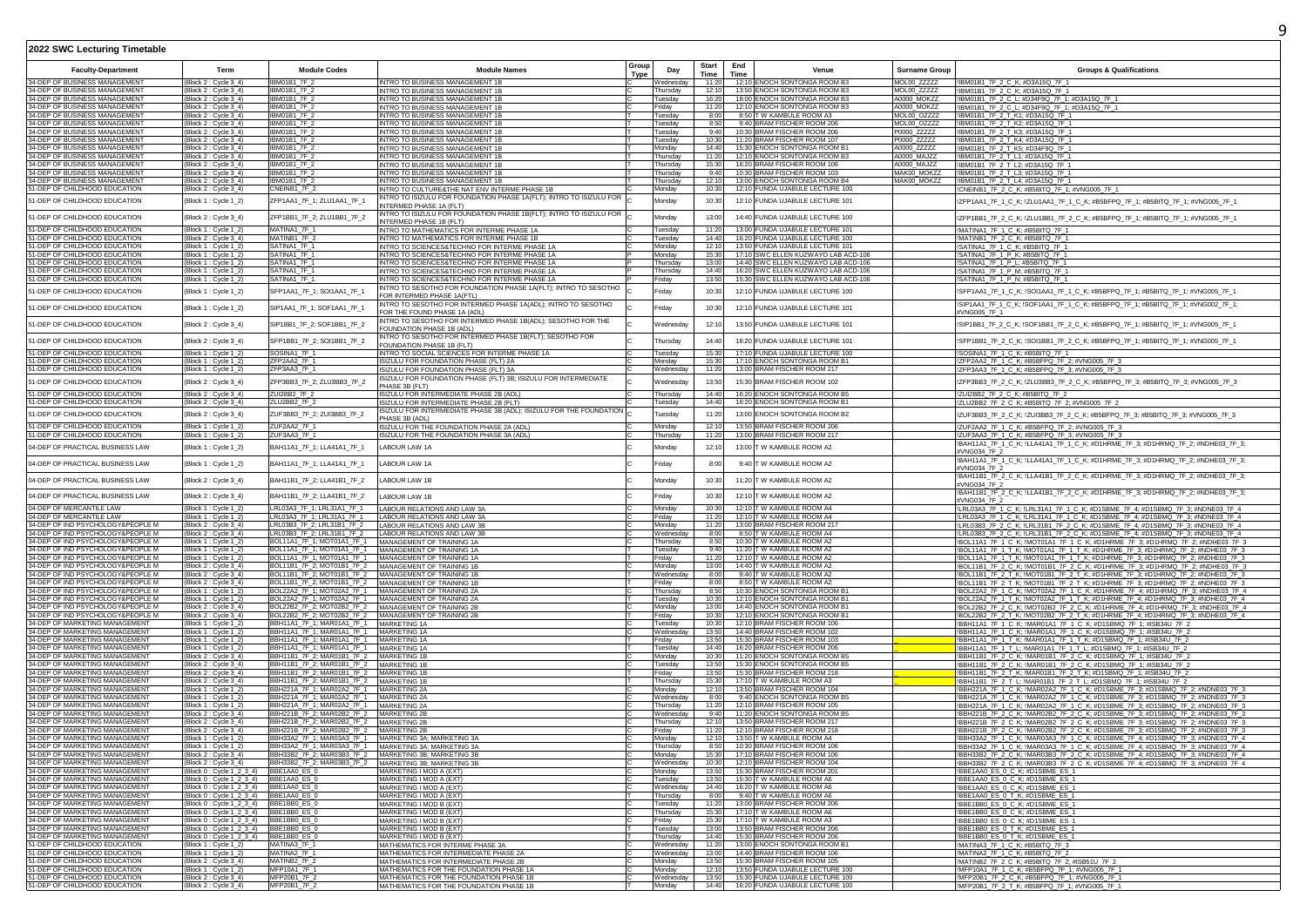|                                                                        |                                                 |                                     |                                                                                        | Group |                        | <b>Start</b>   | End         |                                                              |                            |                                                                                                                                                        |
|------------------------------------------------------------------------|-------------------------------------------------|-------------------------------------|----------------------------------------------------------------------------------------|-------|------------------------|----------------|-------------|--------------------------------------------------------------|----------------------------|--------------------------------------------------------------------------------------------------------------------------------------------------------|
| <b>Faculty-Department</b>                                              | Term                                            | <b>Module Codes</b>                 | <b>Module Names</b>                                                                    | Type  | Day                    | Time           | <b>Time</b> | Venue                                                        | <b>Surname Group</b>       | <b>Groups &amp; Qualifications</b>                                                                                                                     |
| 51-DEP OF CHILDHOOD EDUCATION<br>51-DEP OF CHILDHOOD EDUCATION         | Block 1 : Cycle 1_2]                            | MFP10A2 7F 1<br>MFP20B2_7F_2        | MATHEMATICS FOR THE FOUNDATION PHASE 2A                                                |       | Monday<br>Wednesday    | 10:30<br>11:2  |             | 12:10 BRAM FISCHER ROOM 106<br>13:00 ENOCH SONTONGA ROOM B5  |                            | !MFP10A2_7F_1_C_K; #B5BFPQ_7F_2; #VNG005_7F_2                                                                                                          |
| 51-DEP OF CHILDHOOD EDUCATION                                          | Block 2 : Cycle 3_4)<br>Block 1 : Cycle 1_2]    | MFP10A3_7F_1                        | MATHEMATICS FOR THE FOUNDATION PHASE 2B<br>MATHEMATICS FOR THE FOUNDATION PHASE 3A     |       | Tuesday                | 13:5           |             | 15:30 ENOCH SONTONGA ROOM B1                                 |                            | MFP20B2_7F_2_C_K; #B5BFPQ_7F_2; #VNG005_7F_2<br>!MFP10A3_7F_1_C_K; #B5BFPQ_7F_3                                                                        |
| 51-DEP OF CHILDHOOD EDUCATION                                          | Block 2 : Cycle 3 4                             | MFP20B3 7F 2                        | MATHEMATICS FOR THE FOUNDATION PHASE 3B                                                |       | Monday                 | 10:30          |             | 12:10 BRAM FISCHER ROOM 103                                  |                            | MFP20B3 7F 2 C K: #B5BFPQ 7F 3                                                                                                                         |
| 02-DEP OF MATH & APPL MATHEMATICS                                      | Block 1 : Cycle 1-2                             | MATDCA1 7F 1                        | MATHEMATICS: FINANCE & BUSINESS 1A                                                     |       | Tuesday                | 8:00           |             | 9:40 TW KAMBULE ROOM A1                                      | <b>A0000 MOKZZ</b>         | !MATDCA1_7F_1_C_K; #D3A15Q_7F_1                                                                                                                        |
| 02-DEP OF MATH & APPL MATHEMATICS                                      | Block 1 : Cycle 1_2)                            | MATDCA1_7F_1                        | MATHEMATICS: FINANCE & BUSINESS 1A                                                     |       | Friday                 | 10:30          |             | 12:10 ENOCH SONTONGA ROOM B                                  | A0000_MOKZZ                | !MATDCA1_7F_1_C_K; #D3A15Q_7F_1                                                                                                                        |
| 02-DEP OF MATH & APPL MATHEMATICS<br>02-DEP OF MATH & APPL MATHEMATICS | Block 1 : Cycle 1_2]<br>Block 1 : Cycle 1_2]    | MATDCA1 7F<br>MATDCA1_7F_1          | MATHEMATICS: FINANCE & BUSINESS 1A<br>MATHEMATICS: FINANCE & BUSINESS 1A               |       | Monday<br>Wednesda     | 14:40<br>11:20 |             | 16:20 ENOCH SONTONGA ROOM B3<br>13:00 ENOCH SONTONGA ROOM B3 | MOL00_ZZZZZ<br>MOL00_ZZZZZ | MATDCA1_7F_1_C_L; #D3A15Q_7F_1<br>MATDCA1_7F_1_C_L; #D3A15Q_7F_1                                                                                       |
| 02-DEP OF MATH & APPL MATHEMATICS                                      | Block 1 : Cvcle 1 2                             | MATDCA1_7F_1                        | MATHEMATICS: FINANCE & BUSINESS 1A                                                     |       | Mondav                 | 15:30          |             | 17:10 T W KAMBULE ROOM A1                                    | A0000 ZZZZZ                | MATDCA1_7F_1_C_M; #D34F9Q_7F_1                                                                                                                         |
| 02-DEP OF MATH & APPL MATHEMATICS                                      | Block 1 : Cycle 1_2]                            | MATDCA1 7F 1                        | MATHEMATICS: FINANCE & BUSINESS 1A                                                     |       | Thursday               | 16:20          |             | 18:00 ENOCH SONTONGA ROOM B3                                 | A0000 ZZZZZ                | !MATDCA1_7F_1_C_M: #D34F9Q_7F_1                                                                                                                        |
| 02-DEP OF MATH & APPL MATHEMATICS                                      | Block 1 : Cycle 1_2)                            | MATDCA1 7F 1                        | MATHEMATICS: FINANCE & BUSINESS 1A                                                     |       | Tuesday                | 16:20          |             | 18:00 ENOCH SONTONGA ROOM B3                                 | A0000_ZZZZZ                | !MATDCA1_7F_1_C_N; #D3A15Q_7F_1                                                                                                                        |
| 02-DEP OF MATH & APPL MATHEMATICS<br>02-DEP OF MATH & APPL MATHEMATICS | Block 1 : Cycle 1_2)<br>Block 1 : Cycle 1_2]    | MATDCA1_7F_1<br>MATDCA1_7F_1        | MATHEMATICS: FINANCE & BUSINESS 1A<br>MATHEMATICS: FINANCE & BUSINESS 1A               |       | Friday<br>Wednesda     | 13:50<br>10:30 |             | 15:30 BRAM FISCHER ROOM 101<br>12:10 BRAM FISCHER ROOM 102   | A0000_ZZZZZ<br>A0000 MAJZZ | MATDCA1_7F_1_C_N; #D3A15Q_7F_1<br>!MATDCA1_7F_1_T_K1; #D3A15Q_7F_1                                                                                     |
| 02-DEP OF MATH & APPL MATHEMATICS                                      | Block 1 : Cvcle 1 2                             | MATDCA1_7F_1                        | MATHEMATICS: FINANCE & BUSINESS 1A                                                     |       | Monday                 | 13:50          |             | 15:30 BRAM FISCHER ROOM 106                                  | MAK00 MOKZZ                | !MATDCA1_7F_1_T_K2; #D3A15Q_7F_1                                                                                                                       |
| 02-DEP OF MATH & APPL MATHEMATICS                                      | Block 1 : Cvcle 1 2)                            | MATDCA1_7F_1                        | MATHEMATICS: FINANCE & BUSINESS 1A                                                     |       | Thursday               | 8:00           |             | 9:40 FNOCH SONTONGA ROOM B4                                  | MOL00 07777                | !MATDCA1_7F_1_T_L1; #D3A15Q_7F_1                                                                                                                       |
| 02-DEP OF MATH & APPL MATHEMATICS                                      | Block 1 : Cycle 1_2)                            | MATDCA1_7F_1                        | MATHEMATICS: FINANCE & BUSINESS 1A                                                     |       | Friday                 | 13:50          |             | 15:30 BRAM FISCHER ROOM 106                                  | P0000 ZZZZZ                | !MATDCA1_7F_1_T_L2; #D3A15Q_7F_1                                                                                                                       |
| 02-DEP OF MATH & APPL MATHEMATICS<br>02-DEP OF MATH & APPL MATHEMATICS | Block 1 : Cycle 1_2)<br>(Block 2 : Cycle 3_4)   | MATDCA1_7F_1<br>MATDCB1_7F_2        | MATHEMATICS: FINANCE & BUSINESS 1A<br>MATHEMATICS: FINANCE & BUSINESS 1B               |       | Thursday<br>Tuesdav    | 8:0<br>10:30   |             | 9:40 BRAM FISCHER ROOM 102<br>12:10 ENOCH SONTONGA ROOM B3   | A0000_ZZZZZ<br>A0000_MOKZZ | MATDCA1_7F_1_T_M; #D34F9Q_7F_1<br>!MATDCB1_7F_2_C_K; #D3A15Q_7F_1                                                                                      |
| 02-DEP OF MATH & APPL MATHEMATICS                                      | (Block 2 : Cycle 3_4)                           | MATDCB1 7F                          | MATHEMATICS: FINANCE & BUSINESS 1B                                                     |       | Wednesda               | 9:40           |             | 11:20 ENOCH SONTONGA ROOM B3                                 | A0000 MOKZZ                | MATDCB1_7F_2_C_K; #D3A15Q_7F_1                                                                                                                         |
| 02-DEP OF MATH & APPL MATHEMATICS                                      | (Block 2: Cvcle 3 4)                            | MATDCB1_7F_2                        | MATHEMATICS: FINANCE & BUSINESS 1B                                                     |       | Monday                 | 15:30          |             | 17:10 FNOCH SONTONGA ROOM B3                                 | MOL00 ZZZZZ                | !MATDCB1_7F_2_C_L: #D3A15Q_7F_1                                                                                                                        |
| 02-DEP OF MATH & APPL MATHEMATICS                                      | Block 2 : Cycle 3_4)                            | MATDCB1_7F_2                        | MATHEMATICS: FINANCE & BUSINESS 1B                                                     |       | Tuesday                | 13:50          |             | 15:30 ENOCH SONTONGA ROOM B3                                 | MOL00_ZZZZZ                | !MATDCB1_7F_2_C_L; #D3A15Q_7F_1                                                                                                                        |
| 02-DEP OF MATH & APPL MATHEMATICS<br>02-DEP OF MATH & APPL MATHEMATICS | Block 2 : Cycle 3_4)<br>Block 2 : Cycle 3_4)    | MATDCB1_7F_<br>MATDCB1_7F_2         | MATHEMATICS: FINANCE & BUSINESS 1B<br>MATHEMATICS: FINANCE & BUSINESS 1B               |       | Wednesda<br>Friday     | 14:40<br>13:50 |             | 16:20 T W KAMBULE ROOM A1<br>15:30 T W KAMBULE ROOM A1       | A0000_ZZZZZ<br>A0000_ZZZZZ | MATDCB1_7F_2_C_M; #D34F9Q_7F_1<br>!MATDCB1_7F_2_C_M; #D34F9Q_7F_1                                                                                      |
| 02-DEP OF MATH & APPL MATHEMATICS                                      | Block 2 : Cvcle 3 4)                            | MATDCB1_7F_2                        | MATHEMATICS: FINANCE & BUSINESS 1B                                                     |       | Monday                 | 10:30          |             | 12:10 ENOCH SONTONGA ROOM B2                                 | A0000 MAJZZ                | MATDCB1 7F 2 T K1: #D3A15Q 7F 1                                                                                                                        |
| 02-DEP OF MATH & APPL MATHEMATICS                                      | Block 2 : Cycle 3-4)                            | MATDCB1_7F_2                        | MATHEMATICS: FINANCE & BUSINESS 1B                                                     |       | Friday                 | 8:00           |             | 9:40 BRAM FISCHER ROOM 106                                   | MAK00 MOKZ                 | !MATDCB1_7F_2_T_K2; #D3A15Q_7F_1                                                                                                                       |
| 02-DEP OF MATH & APPL MATHEMATICS                                      | Block 2 : Cycle 3_4)                            | MATDCB1_7F_2                        | MATHEMATICS: FINANCE & BUSINESS 1B                                                     |       | Thursday               | 14:40          |             | 16:20 ENOCH SONTONGA ROOM B2                                 | MOL00 OZZZZ                | !MATDCB1_7F_2_T_L1; #D3A15Q_7F_1                                                                                                                       |
| 02-DEP OF MATH & APPL MATHEMATICS<br>02-DEP OF MATH & APPL MATHEMATICS | (Block 2: Cycle 3_4)                            | MATDCB1 7F<br>MATDCB1_7F            | MATHEMATICS: FINANCE & BUSINESS 1B                                                     |       | Wednesday              | 15:30<br>13:00 |             | 17:10 ENOCH SONTONGA ROOM B4<br>14:40 BRAM FISCHER ROOM 106  | P0000_ZZZZZ<br>A0000_ZZZZZ | !MATDCB1_7F_2_T_L2; #D3A15Q_7F_1                                                                                                                       |
| 34-DEP OF IND PSYCHOLOGY&PEOPLE M                                      | Block 2 : Cycle 3_4)<br>Block 1 : Cycle 1_2     | PMP01A1_7F_1                        | MATHEMATICS: FINANCE & BUSINESS 1B<br>PEOPLE MANAGEMENT PERSPECTIVES 1A                |       | Wednesday<br>Tuesday   | 14:40          |             | 16:20 ENOCH SONTONGA ROOM B4                                 |                            | !MATDCB1_7F_2_T_M; #D34F9Q_7F_1<br>PMP01A1_7F_1_C_K; #D34P2Q_7F_1; #D34PEQ_7F_2                                                                        |
| 34-DEP OF IND PSYCHOLOGY&PEOPLE M                                      | (Block 1: Cycle 1_2)                            | <b>PMP01A1 7F 1</b>                 | PEOPLE MANAGEMENT PERSPECTIVES 1A                                                      |       | Wednesday              | 14:40          |             | 15:30 BRAM FISCHER ROOM 102                                  |                            | !PMP01A1_7F_1_C_K; #D34P2Q_7F_1; #D34PEQ_7F_2                                                                                                          |
| 34-DEP OF IND PSYCHOLOGY&PEOPLE M                                      | Block 1 : Cycle 1_2)                            | <b>PMP01A1 7F 1</b>                 | PEOPLE MANAGEMENT PERSPECTIVES 1A                                                      |       | Friday                 | 8:00           |             | 9:40 BRAM FISCHER ROOM 206                                   |                            | !PMP01A1_7F_1_T_K; #D34P2Q_7F_1; #D34PEQ_7F_2                                                                                                          |
| 34-DEP OF IND PSYCHOLOGY&PEOPLE M                                      | Block 1 : Cycle 1_2                             | PMP01A1_7F_1                        | PEOPLE MANAGEMENT PERSPECTIVES 1A                                                      |       | Thursday               | 14:40          |             | 16:20 BRAM FISCHER ROOM 207                                  |                            | !PMP01A1_7F_1_T_L; #D34P2Q_7F_1; #D34PEQ_7F_2                                                                                                          |
| 34-DEP OF IND PSYCHOLOGY&PEOPLE M<br>34-DEP OF IND PSYCHOLOGY&PEOPLE M | Block 1 : Cycle 1_2)<br>Block 0: Cycle 1 2 3 4) | <b>PMP01A1_7F_1</b><br>PMP0YA1 ES 0 | PEOPLE MANAGEMENT PERSPECTIVES 1A<br>PEOPLE MANAGEMENT PERSPECTIVES 1A                 |       | Fridav<br>Tuesdav      | 14:40<br>11:20 |             | 16:20 BRAM FISCHER ROOM 207<br>13:00 BRAM FISCHER ROOM 218   |                            | !PMP01A1_7F_1_T_M; #D34P2Q_7F_1; #D34PEQ_7F_2<br>!PMP0YA1 ES 0 C K: #D34PEQ ES 1                                                                       |
| 34-DEP OF IND PSYCHOLOGY&PEOPLE M                                      | (Block 0 : Cycle 1_2_3_4)                       | PMP0YA1 ES 0                        | PEOPLE MANAGEMENT PERSPECTIVES 1A                                                      |       | Thursday               | 13:50          |             | 15:30 BRAM FISCHER ROOM 217                                  |                            | !PMP0YA1_ES_0_C_K; #D34PEQ_ES_1                                                                                                                        |
| 34-DEP OF IND PSYCHOLOGY&PEOPLE M                                      | Block 0 : Cycle 1_2_3_4)                        | PMP0YA1 ES 0                        | PEOPLE MANAGEMENT PERSPECTIVES 1A                                                      |       | Friday                 | 15:30          |             | 17:10 BRAM FISCHER ROOM 217                                  |                            | !PMP0YA1_ES_0_T_K; #D34PEQ_ES_1                                                                                                                        |
| 34-DEP OF IND PSYCHOLOGY&PEOPLE M                                      | Block 2 : Cycle 3_4)                            | PMP01B1_7F_2                        | PEOPLE MANAGEMENT PERSPECTIVES 1B                                                      |       | Tuesday                | 8:00           |             | 9:40 ENOCH SONTONGA ROOM B2                                  |                            | !PMP01B1_7F_2_C_K; #D34P2Q_7F_1; #D34PEQ_7F_2                                                                                                          |
| 34-DEP OF IND PSYCHOLOGY&PEOPLE M<br>34-DEP OF IND PSYCHOLOGY&PEOPLE M | Block 2 : Cycle 3_4)<br>Block 2 : Cycle 3_4     | PMP01B1_7F_2<br>PMP01B1_7F_2        | PEOPLE MANAGEMENT PERSPECTIVES 1B<br>PEOPLE MANAGEMENT PERSPECTIVES 1B                 |       | Wednesda<br>Friday     | 13:00<br>13:50 |             | 13:50 BRAM FISCHER ROOM 103<br>15:30 BRAM FISCHER ROOM 206   |                            | !PMP01B1_7F_2_C_K; #D34P2Q_7F_1; #D34PEQ_7F_2<br>!PMP01B1_7F_2_T_L; #D34P2Q_7F_1; #D34PEQ_7F_2                                                         |
| 16-DEP OF POLITICS&INTERNAT RELAT                                      | Block 1: Cycle 1_2)                             | POL1AA1_7F_1                        | POLITICS 1A                                                                            |       | Monday                 | 15:30          |             | 17:10 ENOCH SONTONGA ROOM B4                                 |                            | !POL1AA1_7F_1_C_K; #B1APSQ_7F_1; #B34PSQ_7F_1; #B7015Q_7F_2; #VNG001_7F_1                                                                              |
| 16-DEP OF POLITICS&INTERNAT RELAT                                      | Block 1 : Cycle 1_2)                            | POL1AA1_7F_1                        | POLITICS 1A                                                                            |       | Friday                 | 8:50           |             | 10:30 ENOCH SONTONGA ROOM B4                                 |                            | !POL1AA1_7F_1_C_K; #B1APSQ_7F_1; #B34PSQ_7F_1; #B7015Q_7F_2; #VNG001_7F_1                                                                              |
| 16-DEP OF POLITICS&INTERNAT RELAT                                      | Block 1 : Cycle 1_2]                            | POL1AA1_7F_1                        | POLITICS 1A                                                                            |       | Friday                 | 8:00           |             | 8:50 BRAM FISCHER ROOM 103                                   |                            | !POL1AA1_7F_1_T_K; #B1APSQ_7F_1; #B34PSQ_7F_1; #B7015Q_7F_2; #VNG001_7F_1                                                                              |
| 16-DEP OF POLITICS&INTERNAT RELAT<br>16-DEP OF POLITICS&INTERNAT RELAT | Block 1 : Cycle 1_2)<br>Block 1 : Cvcle 1 2     | POL1AA1_7F_1<br>POL1AA1 7F_1        | POLITICS <sub>1A</sub>                                                                 |       | Wednesday<br>Thursdav  | 9:40<br>8:00   |             | 10:30 BRAM FISCHER ROOM 102<br>8:50 BRAM FISCHER ROOM 201    |                            | !POL1AA1_7F_1_T_L; #B1APSQ_7F_1; #B34PSQ_7F_1; #B7015Q_7F_2; #VNG001_7F_1                                                                              |
| 16-DEP OF POLITICS&INTERNAT RELAT                                      | Block 1 : Cycle 1-2                             | POL1AA1_7F_1                        | POLITICS <sub>1A</sub><br>POLITICS 1A                                                  |       | Monday                 | 17:10          |             | 18:00 FNOCH SONTONGA ROOM B                                  |                            | !POL1AA1 7F 1 T M: #B1APSQ 7F 1: #B34PSQ 7F 1: #B7015Q 7F 2: #VNG001 7F 1<br>!POL1AA1_7F_1_T_N; #B1APSQ_7F_1; #B34PSQ_7F_1; #B7015Q_7F_2; #VNG001_7F_1 |
| 16-DEP OF POLITICS&INTERNAT RELAT                                      | Block 2 : Cycle 3_4)                            | POL1BB1_7F_2                        | POLITICS 1B                                                                            |       | Monday                 | 13:50          |             | 15:30 BRAM FISCHER ROOM 101                                  |                            | !POL1BB1_7F_2_C_K; #B1APSQ_7F_1; #B34PSQ_7F_1; #B7015Q_7F_2; #VNG001_7F_1                                                                              |
| 16-DEP OF POLITICS&INTERNAT RELAT                                      | Block 2 : Cycle 3_4)                            | <b>POL1BB1 7F 2</b>                 | POLITICS 1B                                                                            |       | Thursday               | 9:40           |             | 11:20 BRAM FISCHER ROOM 101                                  |                            | !POL1BB1_7F_2_C_K; #B1APSQ_7F_1; #B34PSQ_7F_1; #B7015Q_7F_2; #VNG001_7F_1                                                                              |
| 16-DEP OF POLITICS&INTERNAT RELAT<br>16-DEP OF POLITICS&INTERNAT RELAT | Block 2 : Cycle 3_4)                            | POL1BB1_7F_2                        | POLITICS 1B                                                                            |       | Thursday               | 8:00           |             | 8:50 ENOCH SONTONGA ROOM B4<br>17:10 BRAM FISCHER ROOM 201   |                            | !POL1BB1_7F_2_T_K; #B1APSQ_7F_1; #B34PSQ_7F_1; #B7015Q_7F_2; #VNG001_7F_1                                                                              |
| 16-DEP OF POLITICS&INTERNAT RELAT                                      | Block 2 : Cycle 3_4<br>Block 2 : Cycle 3_4)     | POL1BB1_7F_2<br>POL1BB1_7F_2        | POLITICS 1B<br>POLITICS 1B                                                             |       | Wednesday<br>Thursdav  | 16:20<br>15:30 |             | 16:20 BRAM FISCHER ROOM 220                                  |                            | !POL1BB1_7F_2_T_L; #B1APSQ_7F_1; #B34PSQ_7F_1; #B7015Q_7F_2; #VNG001_7F_<br>!POL1BB1_7F_2_T_M; #B1APSQ_7F_1; #B34PSQ_7F_1; #B7015Q_7F_2; #VNG001_7F_1  |
| 16-DEP OF POLITICS&INTERNAT RELAT                                      | Block 2 : Cycle 3_4)                            | POL1BB1_7F_2                        | POLITICS 1B                                                                            |       | Friday                 | 11:20          |             | 12:10 T W KAMBULE ROOM A5                                    |                            | !POL1BB1_7F_2_T_N; #B1APSQ_7F_1; #B34PSQ_7F_1; #B7015Q_7F_2; #VNG001_7F_1                                                                              |
| 16-DEP OF POLITICS&INTERNAT RELAT                                      | Block 2 : Cycle 3_4)                            | POL1BB1_7F_2                        | POLITICS 1B                                                                            |       | Thursday               | 13:00          |             | 13:50 BRAM FISCHER ROOM 102                                  |                            | !POL1BB1_7F_2_T_O; #B1APSQ_7F_1; #B34PSQ_7F_1; #B7015Q_7F_2; #VNG001_7F_1                                                                              |
| 16-DEP OF POLITICS&INTERNAT RELAT                                      | Block 2 : Cycle 3_4)                            | POL1BB1_7F_2                        | POLITICS 1B                                                                            |       | Thursday               | 13:50<br>8:50  |             | 14:40 BRAM FISCHER ROOM 102                                  |                            | !POL1BB1_7F_2_T_P; #B1APSQ_7F_1; #B34PSQ_7F_1; #B7015Q_7F_2; #VNG001_7F_1                                                                              |
| 6-DEP OF POLITICS&INTERNAT RELAT<br>16-DEP OF POLITICS&INTERNAT RELAT  | Block 1 : Cvcle 1 2<br>Block 1 : Cycle 1-21     | POL2AA2 7F_1<br>POL2AA2_7F_1        | POLITICS 2A<br>POLITICS 2A                                                             |       | Fridav<br>Thursday     | 12:10          |             | 10:30 BRAM FISCHER ROOM 105<br>13:00 BRAM FISCHER ROOM 201   |                            | POL2AA2 7F 1 C K; #B1APSQ 7F 2; #B34PSQ 7F 2; #VNG001 7F 2<br>!POL2AA2_7F_1_T_K; #B1APSQ_7F_2; #B34PSQ_7F_2; #VNG001_7F_2                              |
| 16-DEP OF POLITICS&INTERNAT RELAT                                      | Block 1 : Cycle 1_2)                            | POL2AA2_7F_1                        | POLITICS 2A                                                                            |       | Thursday               | 12:10          |             | 13:00 BRAM FISCHER ROOM 207                                  |                            | !POL2AA2_7F_1_T_L; #B1APSQ_7F_2; #B34PSQ_7F_2; #VNG001_7F_2                                                                                            |
| 16-DEP OF POLITICS&INTERNAT RELAT                                      | Block 1 : Cycle 1_2]                            | POL2AA2_7F_1                        | POLITICS 2A                                                                            |       | Thursday               | 13:0           |             | 13:50 BRAM FISCHER ROOM 201                                  |                            | !POL2AA2_7F_1_T_M; #B1APSQ_7F_2; #B34PSQ_7F_2; #VNG001_7F_2                                                                                            |
| 16-DEP OF POLITICS&INTERNAT RELAT<br>6-DEP OF POLITICS&INTERNAT RELAT  | Block 1 : Cycle 1_2)                            | POL2AA2 7F_1                        | POLITICS 2A                                                                            |       | Thursday               | 13:00<br>13:50 |             | 13:50 BRAM FISCHER ROOM 207                                  |                            | !POL2AA2_7F_1_T_N; #B1APSQ_7F_2; #B34PSQ_7F_2; #VNG001_7F_2                                                                                            |
| 16-DEP OF POLITICS&INTERNAT RELAT                                      | Block 1 : Cycle 1_2]<br>Block 1 : Cycle 1 2     | POL2AA2_7F_1<br>POL2AA2 7F 1        | POLITICS 2A<br>POLITICS 2A                                                             |       | Thursday<br>Wednesdav  | 13:00          |             | 14:40 T W KAMBULE ROOM A7<br>13:50 ELLEN KUZWAYO ROOM E108   |                            | !POL2AA2_7F_1_T_O; #B1APSQ_7F_2; #B34PSQ_7F_2; #VNG001_7F_2<br>!POL2AA2_7F_1_T_P; #B1APSQ_7F_2; #B34PSQ_7F_2; #VNG001_7F_2                             |
| 16-DEP OF POLITICS&INTERNAT RELAT                                      | Block 2 : Cycle 3_4)                            | <b>POL2BB2 7F 2</b>                 | POLITICS 2B                                                                            |       | Thursday               | 10:30          |             | 12:10 T W KAMBULE ROOM A2                                    |                            | !POL2BB2_7F_2_C_K; #B1APSQ_7F_2; #B34PSQ_7F_2                                                                                                          |
| 16-DEP OF POLITICS&INTERNAT RELAT                                      | Block 2 : Cycle 3_4)                            | POL2BB2_7F_2                        | POLITICS 2B                                                                            |       | Wednesday              | 8:00           |             | 8:50 BRAM FISCHER ROOM 220                                   |                            | !POL2BB2_7F_2_T_K; #B1APSQ_7F_2; #B34PSQ_7F_2                                                                                                          |
| 16-DEP OF POLITICS&INTERNAT RELAT                                      | Block 2 : Cycle 3_4)                            | POL2BB2_7F_2                        | POLITICS 2B                                                                            |       | Wednesday              | 8:0            |             | 8:50 TW KAMBULE ROOM A8                                      |                            | !POL2BB2_7F_2_T_L; #B1APSQ_7F_2; #B34PSQ_7F_2                                                                                                          |
| 16-DEP OF POLITICS&INTERNAT RELAT<br>16-DEP OF POLITICS&INTERNAT RELAT | Block 2 : Cycle 3 4<br>'Block 2 : Cycle 3-4)    | POL2BB2 7F 2<br>POL2BB2 7F 2        | POLITICS 2B<br>POLITICS 2B                                                             |       | Wednesdav<br>Wednesday | 10:30<br>10:30 |             | 11:20 T W KAMBULE ROOM A8<br>11:20 T W KAMBULE ROOM A3       |                            | !POL2BB2_7F_2_T_M; #B1APSQ_7F_2; #B34PSQ_7F_2<br>!POL2BB2_7F_2_T_N; #B1APSQ_7F_2; #B34PSQ_7F_2                                                         |
| 16-DEP OF POLITICS&INTERNAT RELAT                                      | Block 2 : Cycle 3_4)                            | <b>POL2BB2 7F 2</b>                 | POLITICS 2B                                                                            |       | Thursday               | 12:10          |             | 13:00 T W KAMBULE ROOM A5                                    |                            | !POL2BB2_7F_2_T_O; #B1APSQ_7F_2; #B34PSQ_7F_2                                                                                                          |
| 16-DEP OF POLITICS&INTERNAT RELAT                                      | Block 1 : Cycle 1_2)                            | POL3AA3_7F_1                        | POLITICS 3A                                                                            |       | Thursday               | 12:10          |             | 13:50 BRAM FISCHER ROOM 218                                  |                            | !POL3AA3_7F_1_C_K; #B1APSQ_7F_3; #B34PSQ_7F_3; #VNG034_7F_3                                                                                            |
| 16-DEP OF POLITICS&INTERNAT RELAT                                      | Block 2 : Cycle 3 4                             | POL3BB3_7F_2                        | POLITICS 3B                                                                            |       | Tuesdav                | 12:10          |             | 13:50 BRAM FISCHER ROOM 201                                  |                            | !POL3BB3_7F_2_C_K; #B1APSQ_7F_3; #B34PSQ_7F_3                                                                                                          |
| 34-DEP OF PUBLIC MANAGEMENT&GOVER<br>34-DEP OF PUBLIC MANAGEMENT&GOVER | Block 1 : Cycle 1 2<br>Block 1: Cvcle 1 2       | PLG1AA1_7F_1<br>PLG1AA1_7F_1        | PUBLIC LEADERSHIP AND LOCAL GOVERNANCE 1A<br>PUBLIC LEADERSHIP AND LOCAL GOVERNANCE 1A |       | Monday<br>Thursday     | 10:30<br>14:40 |             | 12:10 T W KAMBULE ROOM A1<br>16:20 ENOCH SONTONGA ROOM B4    |                            | !PLG1AA1_7F_1_C_K; #B34PSQ_7F_1<br>!PLG1AA1_7F_1_P_K; #B34PSQ_7F_1                                                                                     |
| 34-DEP OF PUBLIC MANAGEMENT&GOVER                                      | Block 1 : Cycle 1_2]                            | PLG1AA1_7F_1                        | PUBLIC LEADERSHIP AND LOCAL GOVERNANCE 1A                                              |       | Tuesdav                | 13:50          |             | 14:40 FLLEN KUZWAYO ROOM E102                                |                            | !PLG1AA1_7F_1_T_K; #B34PSQ_7F_1                                                                                                                        |
| 34-DEP OF PUBLIC MANAGEMENT&GOVER                                      | Block 1 : Cycle 1_2)                            | PLG1AA1_7F_1                        | PUBLIC LEADERSHIP AND LOCAL GOVERNANCE 1A                                              |       | Thursday               | 13:50          |             | 14:40 ELLEN KUZWAYO ROOM E102                                |                            | !PLG1AA1_7F_1_T_K; #B34PSQ_7F_1                                                                                                                        |
| 34-DEP OF PUBLIC MANAGEMENT&GOVER                                      | Block 1 : Cycle 1_2)                            | PLG1AA1_7F_1                        | PUBLIC LEADERSHIP AND LOCAL GOVERNANCE 1A                                              |       | Wednesday              | 15:30          |             | 16:20 BRAM FISCHER ROOM 217                                  |                            | !PLG1AA1_7F_1_T_L; #B34PSQ_7F_1                                                                                                                        |
| 34-DEP OF PUBLIC MANAGEMENT&GOVER<br>34-DEP OF PUBLIC MANAGEMENT&GOVER | Block 1 : Cycle 1_2<br>(Block 1 : Cycle 1-2)    | PLG1AA1_7F_1<br>PLG1AA1 7F 1        | PUBLIC LEADERSHIP AND LOCAL GOVERNANCE 1A<br>PUBLIC LEADERSHIP AND LOCAL GOVERNANCE 1A |       | Thursdav<br>Wednesday  | 13:50<br>15:30 |             | 14:40 ENOCH SONTONGA ROOM B5<br>16:20 FNOCH SONTONGA ROOM B5 |                            | !PLG1AA1_7F_1_T_L; #B34PSQ_7F_1<br>IPI G1AA1 7F 1 T M: #B34PSO 7F 1                                                                                    |
| 34-DEP OF PUBLIC MANAGEMENT&GOVER                                      | Block 1 : Cycle 1_2]                            | PLG1AA1_7F_1                        | PUBLIC LEADERSHIP AND LOCAL GOVERNANCE 1A                                              |       | Thursday               | 13:50          |             | 14:40 BRAM FISCHER ROOM 103                                  |                            | !PLG1AA1 7F 1 T M: #B34PSQ 7F 1                                                                                                                        |
| 34-DEP OF PUBLIC MANAGEMENT&GOVER                                      | Block 2: Cycle 3_4)                             | PLG1BB1_7F_2                        | PUBLIC LEADERSHIP AND LOCAL GOVERNANCE 1B                                              |       | Monday                 | 12:10          |             | 13:50 T W KAMBULE ROOM A1                                    |                            | !PLG1BB1_7F_2_P_K: #B34PSQ_7F_1                                                                                                                        |
| 34-DEP OF PUBLIC MANAGEMENT&GOVER                                      | Block 2 : Cvcle 3 4                             | PLG1BB1_7F_2                        | PUBLIC LEADERSHIP AND LOCAL GOVERNANCE 1B                                              |       | Thursday               | 8:5(           |             | 9:40 ENOCH SONTONGA ROOM B5                                  |                            | !PLG1BB1_7F_2_T_K; #B34PSQ_7F_1                                                                                                                        |
| 34-DEP OF PUBLIC MANAGEMENT&GOVER<br>34-DEP OF PUBLIC MANAGEMENT&GOVER | Block 2 : Cycle 3_4<br>Block 2 : Cvcle 3 4)     | PLG1BB1_7F_2<br>PLG1BB1_7F_2        | PUBLIC LEADERSHIP AND LOCAL GOVERNANCE 1B                                              |       | Thursday<br>Thursday   | 13:00<br>8:50  |             | 14:40 BRAM FISCHER ROOM 107<br>9:40 ENOCH SONTONGA ROOM B1   |                            | IPLG1BB1 7F 2 T K: #B34PSQ 7F 1<br>IPLG1BB1_7F_2_T_L: #B34PSQ_7F_1                                                                                     |
| 34-DEP OF PUBLIC MANAGEMENT&GOVER                                      | Block 2: Cycle 3_4)                             | PLG1BB1 7F 2                        | PUBLIC LEADERSHIP AND LOCAL GOVERNANCE 1B<br>PUBLIC LEADERSHIP AND LOCAL GOVERNANCE 1B |       | Thursdav               | 13:00          |             | 14:40 BRAM FISCHER ROOM 206                                  |                            | !PLG1BB1_7F_2_T_L; #B34PSQ_7F_1                                                                                                                        |
| 34-DEP OF PUBLIC MANAGEMENT&GOVER                                      | Block 2 : Cycle 3_4)                            | PLG1BB1_7F_2                        | PUBLIC LEADERSHIP AND LOCAL GOVERNANCE 1B                                              |       | Tuesday                | 14.40          |             | 15:30 BRAM FISCHER ROOM 217                                  |                            | !PLG1BB1_7F_2_T_M; #B34PSQ_7F_1                                                                                                                        |
| 34-DEP OF PUBLIC MANAGEMENT&GOVER                                      | Block 2 : Cycle 3_4)                            | PLG1BB1_7F_2                        | PUBLIC LEADERSHIP AND LOCAL GOVERNANCE 1B                                              |       | Friday                 | 8:0(           |             | 9:40 BRAM FISCHER ROOM 217                                   |                            | !PLG1BB1_7F_2_T_M; #B34PSQ_7F_1                                                                                                                        |
| 34-DEP OF PUBLIC MANAGEMENT&GOVER<br>34-DEP OF PUBLIC MANAGEMENT&GOVER | Block 1 : Cycle 1_2)                            | PLG2AA1 7F<br>PLG2AA1_7F_1          | PUBLIC LEADERSHIP AND LOCAL GOVERNANCE 2A<br>PUBLIC LEADERSHIP AND LOCAL GOVERNANCE 2A |       | Wednesday              | 12:1<br>14:40  |             | 13:50 T W KAMBULE ROOM A1<br>16:20 ENOCH SONTONGA ROOM B3    |                            | !PLG2AA1_7F_1_P_K; #B1APSQ_7F_2; #B34PSQ_7F_2<br>IPI G2AA1 7F 1 P K: #B1APSO 7F 2: #B34PSO 7F 2                                                        |
| 34-DEP OF PUBLIC MANAGEMENT&GOVER                                      | Block 1 : Cycle 1_2)<br>Block 2 : Cycle 3_4)    | PLG2BB1 7F 2                        | PUBLIC LEADERSHIP AND LOCAL GOVERNANCE 2B                                              |       | Thursday<br>Thursday   | 8:00           |             | 9:40 T W KAMBULE ROOM A1                                     |                            | !PLG2BB1_7F_2_C_K; #B1APSQ_7F_2; #B34PSQ_7F_2                                                                                                          |
| 34-DEP OF PUBLIC MANAGEMENT&GOVER                                      | Block 2 : Cycle 3_4)                            | PLG2BB17F2                          | PUBLIC LEADERSHIP AND LOCAL GOVERNANCE 2B                                              |       | Friday                 | 8:00           |             | 9:40 ENOCH SONTONGA ROOM B3                                  |                            | !PLG2BB1_7F_2_P_K; #B1APSQ_7F_2; #B34PSQ_7F_2                                                                                                          |
| 34-DEP OF PUBLIC MANAGEMENT&GOVER                                      | Block 1 : Cycle 1_2]                            | PLG3AA1_7F_1                        | PUBLIC LEADERSHIP AND LOCAL GOVERNANCE 3A                                              |       | Tuesdav                | 11:20          |             | 13:00 ENOCH SONTONGA ROOM B3                                 |                            | !PLG3AA1_7F_1_P_K; #B1APSQ_7F_3; #B34PSQ_7F_3                                                                                                          |
| 34-DEP OF PUBLIC MANAGEMENT&GOVER<br>34-DEP OF PUBLIC MANAGEMENT&GOVER | Block 1 : Cycle 1_2]<br>(Block 2: Cycle 3 4)    | PLG3AA1_7F_1<br>PLG3BB1 7F 2        | PUBLIC LEADERSHIP AND LOCAL GOVERNANCE 3A                                              |       | Friday<br>Tuesdav      | 10:30<br>15:30 |             | 12:10 BRAM FISCHER ROOM 103<br>17:10 T W KAMBULE ROOM A1     |                            | !PLG3AA1_7F_1_P_K; #B1APSQ_7F_3; #B34PSQ_7F_3                                                                                                          |
| 34-DEP OF PUBLIC MANAGEMENT&GOVER                                      | (Block 2 : Cycle 3_4)                           | PLG3BB1 7F 2                        | PUBLIC LEADERSHIP AND LOCAL GOVERNANCE 3B<br>PUBLIC LEADERSHIP AND LOCAL GOVERNANCE 3B |       | Wednesday              | 13:00          |             | 14:40 T W KAMBULE ROOM A1                                    |                            | IPLG3BB1_7F_2_P_K; #B1APSQ_7F_3; #B34PSQ_7F_3<br>IPLG3BB1 7F 2 P K: #B1APSQ 7F 3: #B34PSQ 7F 3                                                         |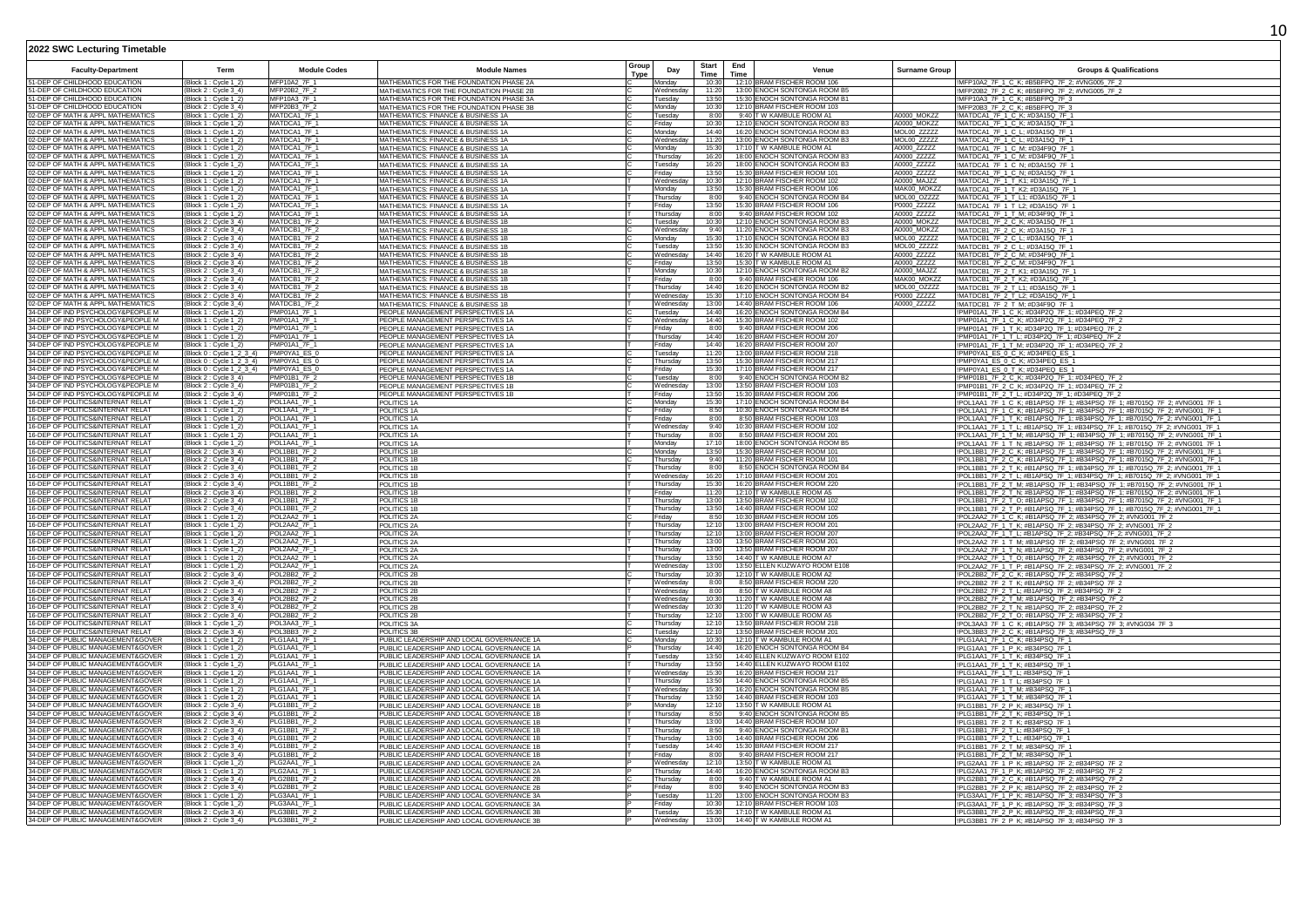| <b>Faculty-Department</b>                                              | Term                                           | <b>Module Codes</b>                                                         | <b>Module Names</b>                                                                    | Group<br><b>Type</b> | Day                             | <b>Start</b><br>Time | End<br>Time                                                         | <b>Surname Group</b>       | <b>Groups &amp; Qualifications</b>                                                                                                                        |
|------------------------------------------------------------------------|------------------------------------------------|-----------------------------------------------------------------------------|----------------------------------------------------------------------------------------|----------------------|---------------------------------|----------------------|---------------------------------------------------------------------|----------------------------|-----------------------------------------------------------------------------------------------------------------------------------------------------------|
| 34-DEP OF PUBLIC MANAGEMENT&GOVER<br>34-DEP OF PUBLIC MANAGEMENT&GOVER | (Block 1: Cycle 1_2)                           | PMG1AA1_7F_1<br>MG1AA1 7F                                                   | PUBLIC MANAGEMENT AND GOVERNANCE 1A                                                    |                      | Mondav                          | 12:10                | 13:50 T W KAMBULE ROOM A1<br>9:40 TW KAMBULE ROOM A1                |                            | PMG1AA1_7F_1_C_K; #B34PSQ_7F_1; #B7015Q_7F_1                                                                                                              |
| 34-DEP OF PUBLIC MANAGEMENT&GOVER                                      | Block 1 : Cycle 1_2<br>Block 1 : Cycle 1_2     | PMG1AA1_7F_1                                                                | PUBLIC MANAGEMENT AND GOVERNANCE 1A<br>PUBLIC MANAGEMENT AND GOVERNANCE 1A             |                      | Vednesdav<br>Wednesdav          | 8:00<br>10:30        | 11:20 ENOCH SONTONGA ROOM B5                                        |                            | !PMG1AA1_7F_1_P_K;                                  #B34PSQ_7F_1;                           #B7015Q_7F_1<br>!PMG1AA1_7F_1_T_K; #B34PSQ_7F_1; #B7015Q_7F_1 |
| 34-DEP OF PUBLIC MANAGEMENT&GOVER                                      | Block 1 : Cycle 1_2)                           | PMG1AA1 7F                                                                  | PUBLIC MANAGEMENT AND GOVERNANCE 1A                                                    |                      | hursdav                         | 10:30                | 12:10 ENOCH SONTONGA ROOM B5<br>11:20 BRAM FISCHER ROOM 201         |                            | !PMG1AA1_7F_1_T_K; #B34PSQ_7F_1; #B7015Q_7F_1                                                                                                             |
| 34-DEP OF PUBLIC MANAGEMENT&GOVER<br>34-DEP OF PUBLIC MANAGEMENT&GOVER | (Block 1 : Cycle 1_2)                          | PMG1AA1 7F 1<br>PMG1AA1 7F                                                  | PUBLIC MANAGEMENT AND GOVERNANCE 1A                                                    |                      | Nednesday<br>hursdav            | 10:30<br>10:30       | 12:10 BRAM FISCHER ROOM 207                                         |                            | !PMG1AA1_7F_1_T_L; #B34PSQ_7F_1; #B7015Q_7F_1                                                                                                             |
| 34-DEP OF PUBLIC MANAGEMENT&GOVER                                      | Block 1 : Cycle 1_2)<br>Block 1 : Cycle 1_2    | PMG1AA1 7F 1                                                                | PUBLIC MANAGEMENT AND GOVERNANCE 1A<br>PUBLIC MANAGEMENT AND GOVERNANCE 1A             |                      | Vednesday                       | 10:30                | 11:20 BRAM FISCHER ROOM 218                                         |                            | !PMG1AA1_7F_1_T_L; #B34PSQ_7F_1; #B7015Q_7F_1<br>!PMG1AA1_7F_1_T_M; #B34PSQ_7F_1; #B7015Q_7F_1                                                            |
| 34-DEP OF PUBLIC MANAGEMENT&GOVER                                      | Block 1 : Cycle 1_2)                           | PMG1AA1 7F 1                                                                | PUBLIC MANAGEMENT AND GOVERNANCE 1A                                                    |                      | Thursday                        | 10:30                | 12:10 BRAM FISCHER ROOM 206                                         |                            | !PMG1AA1_7F_1_T_M; #B34PSQ_7F_1; #B7015Q_7F_1                                                                                                             |
| 34-DEP OF PUBLIC MANAGEMENT&GOVER                                      | Block 1 : Cycle 1_2)                           | PMG1AA1 7F 1<br>PMG1AA1 7F 1                                                | PUBLIC MANAGEMENT AND GOVERNANCE 1A                                                    |                      | Vednesday                       | 10:30<br>10:30       | 11:20 ENOCH SONTONGA ROOM B1                                        |                            | TPMG1AA1_7F_1_T_N; #B34PSQ_7F_1; #B7015Q_7F_1<br>TPMG1AA1_7F_1_T_N; #B34PSQ_7F_1; #B7015Q_7F_1                                                            |
| 34-DEP OF PUBLIC MANAGEMENT&GOVER<br>34-DEP OF PUBLIC MANAGEMENT&GOVER | Block 1 : Cycle 1_2)<br>Block 2 : Cycle 3_4)   | PMG1BB1 7F 2                                                                | PUBLIC MANAGEMENT AND GOVERNANCE 1A<br>PUBLIC MANAGEMENT AND GOVERNANCE 1B             |                      | hursday<br>/ednesday            | 14:40                | 12:10 ENOCH SONTONGA ROOM B1<br>16:20 ENOCH SONTONGA ROOM B3        |                            | !PMG1BB1_7F_2_C_K; #B34PSQ_7F_1; #B7015Q_7F_1                                                                                                             |
| 34-DEP OF PUBLIC MANAGEMENT&GOVER                                      | Block 2 : Cycle 3_4)                           | PMG1BB1 7F 2                                                                | PUBLIC MANAGEMENT AND GOVERNANCE 1B                                                    |                      | Nednesday                       | 8:00                 | 9:40 T W KAMBULE ROOM A1                                            |                            | !PMG1BB1_7F_2_P_K; #B34PSQ_7F_1; #B7015Q_7F_1                                                                                                             |
| 34-DEP OF PUBLIC MANAGEMENT&GOVER<br>34-DEP OF PUBLIC MANAGEMENT&GOVER | Block 2 : Cycle 3_4)                           | PMG1BB1 7F<br>PMG1BB1_7F_2                                                  | PUBLIC MANAGEMENT AND GOVERNANCE 1B                                                    |                      | uesday                          | 8:00<br>13:00        | 8:50 BRAM FISCHER ROOM 101<br>14:40 ENOCH SONTONGA ROOM B1          |                            | !PMG1BB1_7F_2_T_K; #B34PSQ_7F_1; #B7015Q_7F_1                                                                                                             |
| 34-DEP OF PUBLIC MANAGEMENT&GOVER                                      | Block 2 : Cycle 3_4)<br>Block 2 : Cycle 3_4)   | PMG1BB1 7F                                                                  | PUBLIC MANAGEMENT AND GOVERNANCE 1B<br>PUBLIC MANAGEMENT AND GOVERNANCE 1B             |                      | Vednesday<br>uesday             | 8:00                 | 8:50 BRAM FISCHER ROOM 217                                          |                            | !PMG1BB1_7F_2_T_K; #B34PSQ_7F_1; #B7015Q_7F_1<br>PMG1BB1_7F_2_T_L; #B34PSQ_7F_1; #B7015Q_7F_1                                                             |
| 34-DEP OF PUBLIC MANAGEMENT&GOVER                                      | (Block 2 : Cycle 3_4)                          | PMG1BB1_7F_2                                                                | PUBLIC MANAGEMENT AND GOVERNANCE 1B                                                    |                      | <b>Nednesday</b>                |                      | 13:00 14:40 BRAM FISCHER ROOM 217                                   |                            | !PMG1BB1_7F_2_T_L; #B34PSQ_7F_1; #B7015Q_7F_1                                                                                                             |
| 34-DEP OF PUBLIC MANAGEMENT&GOVER<br>34-DEP OF PUBLIC MANAGEMENT&GOVER | Block 2 : Cycle 3_4)                           | PMG1BB1 7F<br>PMG1BB1_7F_2                                                  | PUBLIC MANAGEMENT AND GOVERNANCE 1B                                                    |                      | Vednesday                       | 13:00<br>8:00        | 14:40 BRAM FISCHER ROOM 218<br>8:50 BRAM FISCHER ROOM 107           |                            | !PMG1BB1_7F_2_T_M; #B34PSQ_7F_1; #B7015Q_7F_<br>!PMG1BB1_7F_2_T_N; #B34PSQ_7F_1; #B7015Q_7F_1                                                             |
| 34-DEP OF PUBLIC MANAGEMENT&GOVER                                      | (Block 2 : Cycle 3_4)<br>(Block 1 : Cycle 1_2) | PMG2AA2 7F                                                                  | PUBLIC MANAGEMENT AND GOVERNANCE 1B<br>PUBLIC MANAGEMENT AND GOVERNANCE 2A             |                      | Tuesday<br>Tuesdav              | 13:00                | 14:40 ENOCH SONTONGA ROOM B3                                        |                            | PMG2AA2_7F_1_C_K; #B1APSQ_7F_2; #B34PSQ_7F_2; #B7015Q_7F_2                                                                                                |
| 34-DEP OF PUBLIC MANAGEMENT&GOVER                                      | (Block 1 : Cycle 1 2)                          | PMG2AA2 7F                                                                  | PUBLIC MANAGEMENT AND GOVERNANCE 2A                                                    |                      | Fridav                          | 8:00                 | 8:50 ENOCH SONTONGA ROOM B3                                         |                            | !PMG2AA2_7F_1_P_K; #B1APSQ_7F_2; #B34PSQ_7F_2; #B7015Q_7F_2                                                                                               |
| 34-DEP OF PUBLIC MANAGEMENT&GOVER<br>34-DEP OF PUBLIC MANAGEMENT&GOVER | Block 2: Cycle 3_4)<br>Block 2: Cycle 3_4)     | PMG2BB2_7F_2<br>PMG2BB2_7F_2                                                | PUBLIC MANAGEMENT AND GOVERNANCE 2B                                                    |                      | Mondav<br>Fridav                | 12:10<br>11:20       | 13:50 ENOCH SONTONGA ROOM B3<br>12:10 T W KAMBULE ROOM A1           |                            | PMG2BB2 7F 2 C K; #B1APSQ 7F 2; #B34PSQ 7F 2; #B7015Q 7F 2                                                                                                |
| 34-DEP OF PUBLIC MANAGEMENT&GOVER                                      | Block 1 : Cycle 1_2)                           | MG3AA3 7F                                                                   | PUBLIC MANAGEMENT AND GOVERNANCE 2B<br>PUBLIC MANAGEMENT AND GOVERNANCE 3A             |                      | hursdav                         | 8:00                 | 9:40 ENOCH SONTONGA ROOM B3                                         |                            | !PMG2BB2_7F_2_P_K; #B1APSQ_7F_2; #B34PSQ_7F_2; #B7015Q_7F_2<br>PMG3AA3_7F_1_C_K; #B1APSQ_7F_3; #B34PSQ_7F_3; #B7015Q_7F_3                                 |
| 34-DEP OF PUBLIC MANAGEMENT&GOVER                                      | Block 1: Cycle 1_2)                            | PMG3AA3 7F                                                                  | PUBLIC MANAGEMENT AND GOVERNANCE 3A                                                    |                      | Thursdav                        | 14:40                | 16:20 T W KAMBULE ROOM A1                                           |                            | PMG3AA3 7F 1 P K; #B1APSQ 7F 3; #B34PSQ 7F 3; #B7015Q 7F 3                                                                                                |
| 34-DEP OF PUBLIC MANAGEMENT&GOVER<br>34-DEP OF PUBLIC MANAGEMENT&GOVER | Block 2 : Cycle 3_4)<br>Block 2 : Cycle 3_4)   | PMG3BB3 7F<br>PMG3BB3 7F 2                                                  | PUBLIC MANAGEMENT AND GOVERNANCE 3B                                                    |                      | Monday<br>Friday                | 13:50<br>8:00        | 15:30 ENOCH SONTONGA ROOM B3<br>9:40 T W KAMBULE ROOM A1            |                            | PMG3BB3_7F_2_C_K; #B1APSQ_7F_3; #B34PSQ_7F_3; #B7015Q_7F_3                                                                                                |
| 02-DEP OF STATISTICS                                                   | Block 1 : Cycle 1_2)                           | TA1ABM 7F 1: STAO1A1 7F 1                                                   | PUBLIC MANAGEMENT AND GOVERNANCE 3B<br>QUANTITATIVE TECHNIQUES A                       |                      | uesdav                          | 8:00                 | 9:40 BRAM FISCHER ROOM 206                                          |                            | !PMG3BB3_7F_2_P_K; #B1APSQ_7F_3; #B34PSQ_7F_3; #B7015Q_7F_3<br>ISTA1ABM_7F_1_C_K; ISTAQ1A1_7F_1_C_K; #D1HRME_7F_2; #D1HRMQ_7F_1; #D34P2Q_7F_1             |
| 02-DEP OF STATISTICS                                                   | Block 1 : Cycle 1_2)                           | STA1ABM_7F_1; STAQ1A1_7F_1 QUANTITATIVE TECHNIQUES A                        |                                                                                        |                      | hursday                         | 9:40                 | 11:20 BRAM FISCHER ROOM 221                                         |                            | STA1ABM_7F_1_T_K; !STAQ1A1_7F_1_T_K; #D1HRME_7F_2; #D1HRMQ_7F_1; #D34P2Q_7F_1                                                                             |
| 02-DEP OF STATISTICS<br>02-DEP OF STATISTICS                           | Block 2 : Cycle 3_4)                           | STA1BBM_7F_2; STAQ1B1_7F_2    QUANTITATIVE TECHNIQUES B                     |                                                                                        |                      | Tuesday                         | 10:30<br>10:30       | 12:10 BRAM FISCHER ROOM 201<br>12:10 BRAM FISCHER ROOM 206          |                            | !STA1BBM_7F_2_C_K; !STAQ1B1_7F_2_C_K; #D1HRME_7F_2; #D1HRMQ_7F_1; #D34P2Q_7F_1                                                                            |
| 34-DEP OF FINANCE & INVEST                                             | (Block 2 : Cycle 3_4)<br>Block 1 : Cycle 1_2)  | STA1BBM_7F_2; STAQ1B1_7F_2 QUANTITATIVE TECHNIQUES B<br><b>RFS22A2 7F 1</b> | RISK IN FINANCIAL SERVICES 2A                                                          |                      | Friday<br>Monday                | 12:10                | 13:50 ENOCH SONTONGA ROOM B2                                        |                            | !STA1BBM_7F_2_T_K; !STAQ1B1_7F_2_T_K; #D1HRME_7F_2; #D1HRMQ_7F_1; #D34P2Q_7F_1<br>!RFS22A2_7F_1_C_K; #D34F9Q_7F_2                                         |
| 34-DEP OF FINANCE & INVEST                                             | Block 1 : Cycle 1_2)                           | RFS22A2_7F_1                                                                | RISK IN FINANCIAL SERVICES 2A                                                          |                      | ridav                           | 10:30                | 12:10 ENOCH SONTONGA ROOM B4                                        |                            | !RFS22A2_7F_1_C_K; #D34F9Q_7F_2                                                                                                                           |
| 34-DEP OF FINANCE & INVEST<br>34-DEP OF FINANCE & INVEST               | Block 2 : Cycle 3_4)                           | RFS22B2_7F_2                                                                | RISK IN FINANCIAL SERVICES 2B                                                          |                      | Wednesda <sup>®</sup>           |                      | 14:40 16:20 ENOCH SONTONGA ROOM B2<br>11:20 BRAM FISCHER ROOM 104   |                            | !RFS22B2_7F_2_C_K; #D34F9Q_7F_2                                                                                                                           |
| 51-DEP OF CHILDHOOD EDUCATION                                          | Block 2: Cycle 3_4)<br>Block 1 : Cycle 1_2)    | RFS22B2_7F_2<br>SATINA2_7F_1                                                | RISK IN FINANCIAL SERVICES 2B<br>SCIENCES&TECHNO FOR INTERME PHASE 2A                  |                      | riday<br>uesday                 | 9:40<br>11:20        | 13:00 ENOCH SONTONGA ROOM B4                                        |                            | !RFS22B2_7F_2_C_K; #D34F9Q_7F_2<br>!SATINA2_7F_1_C_K; #B5BITQ_7F_2; #VNG005_7F_2                                                                          |
| 51-DEP OF CHILDHOOD EDUCATION                                          | Block 2: Cycle 3_4                             | SATINB3_7F_2                                                                | SCIENCES&TECHNO FOR INTERME PHASE 3B                                                   |                      | uesday                          | 14:40                | 16:20 BRAM FISCHER ROOM 106                                         |                            | SATINB3_7F_2_C_K; #B5BITQ_7F_3                                                                                                                            |
| 51-DEP OF CHILDHOOD EDUCATION                                          | Block 2 : Cycle 3_4)                           | SATINB3_7F_2                                                                | SCIENCES&TECHNO FOR INTERME PHASE 3B                                                   |                      | Monday                          |                      | 10:30 12:10 SWC ELLEN KUZWAYO LAB ACD-106                           |                            | !SATINB3_7F_2_P_K; #B5BITQ_7F_3                                                                                                                           |
| 51-DEP OF CHILDHOOD EDUCATION<br>51-DEP OF CHILDHOOD EDUCATION         | Block 2 : Cycle 3_4)<br>Block 1 : Cycle 1_2)   | SATINB3_7F_2<br>SOF2AA2_7F_1                                                | SCIENCES&TECHNO FOR INTERME PHASE 3E<br>SESOTHO FOR FOUNDATION PHASE 2A (ADL)          |                      | Monday<br>uesdav                | 13:50<br>14:40       | 15:30 SWC ELLEN KUZWAYO LAB ACD-106<br>16:20 BRAM FISCHER ROOM 201  |                            | SATINB3_7F_2_P_L; #B5BITQ_7F_<br>!SOF2AA2_7F_1_C_K; #B5BFPQ_7F_2; #VNG005_7F_2                                                                            |
| 51-DEP OF CHILDHOOD EDUCATION                                          | (Block 2 : Cycle 3_4)                          | SIP2BB2 7F 2                                                                | SESOTHO FOR INTERMEDIATE PHASE 2B (ADL)                                                |                      | Thursdav                        | 13:00                | 14:40 BRAM FISCHER ROOM 201                                         |                            | !SIP2BB2_7F_2_C_K; #B5BITQ_7F_2                                                                                                                           |
| 51-DEP OF CHILDHOOD EDUCATION                                          | (Block 2 : Cycle 3_4)                          | SOI2BB2 7F 2                                                                | SESOTHO FOR INTERMEDIATE PHASE 2B (FLT)                                                |                      | Thursdav                        | 13:00                | 14:40 ENOCH SONTONGA ROOM B1                                        |                            | !SOI2BB2_7F_2_C_K; #B5BITQ_7F_2                                                                                                                           |
| 51-DEP OF CHILDHOOD EDUCATION                                          | Block 2 : Cycle 3_4)                           | SIP3BB3_7F_2; SOF3BB3_7F_2                                                  | SESOTHO FOR INTERMEDIATE PHASE 3B (ADL); SESOTHO FOR THE<br>FOUNDATION PHASE 3B (ADL)  |                      | Vednesda                        | 13:50                | 15:30 T W KAMBULE ROOM A3                                           |                            | !SIP3BB3_7F_2_C_K; !SOF3BB3_7F_2_C_K; #B5BFPQ_7F_3; #B5BITQ_7F_3; #VNG005_7F_3                                                                            |
| 51-DEP OF CHILDHOOD EDUCATION                                          | Block 2 : Cycle 3_4)                           | SFP3BB3_7F_2; SOI3BB3_7F_2                                                  | SESOTHO FOR INTERMEDIATE PHASE 3B (FLT); SESOTHO FOR THE<br>FOUNDATION PHASE (FLT) 3B  |                      |                                 | 13:50                | 15:30 T W KAMBULE ROOM A3                                           |                            | !SFP3BB3_7F_2_C_K; !SOI3BB3_7F_2_C_K; #B5BFPQ_7F_3; #B5BITQ_7F_3; #VNG005_7F_3                                                                            |
| 51-DEP OF CHILDHOOD EDUCATION<br>51-DEP OF CHILDHOOD EDUCATION         | Block 1 : Cycle 1_2]<br>Block 1 : Cycle 1_2)   | SFP2AA2 7F 1<br>SFP3AA3 7F 1                                                | SESOTHO FOR THE FOUNDATION PHASE (FLT) 2A<br>SESOTHO FOR THE FOUNDATION PHASE (FLT) 3A |                      | uesdav<br>ridav                 | 10:30<br>10:30       | 12:10 BRAM FISCHER ROOM 207<br>12:10 T W KAMBULE ROOM A5            |                            | !SFP2AA2_7F_1_C_K; #B5BFPQ_7F_2<br>!SFP3AA3_7F_1_C_K; #B5BFPQ_7F_3; #VNG005_7F_3                                                                          |
| 51-DEP OF CHILDHOOD EDUCATION                                          | Block 1 : Cycle 1_2)                           | SOF3AA3 7F 1                                                                | SESOTHO FOR THE FOUNDATION PHASE 3A (ADL)                                              |                      | Wednesday                       | 13:50                | 15:30 T W KAMBULE ROOM A7                                           |                            | !SOF3AA3_7F_1_C_K; #B5BFPQ_7F_3; #VNG005_7F_3                                                                                                             |
| 51-DEP OF CHILDHOOD EDUCATION                                          | Block 2: Cycle 3_4)                            | SOSIPB2 7F 2<br>SOSIPA3 7F 1                                                | SOCIAL SCIENCES FOR THE INTERMEDIATE PHASE 2E                                          |                      | uesdav<br>hursdav               | 13:00<br>11:20       | 14:40 BRAM FISCHER ROOM 105<br>13:00 BRAM FISCHER ROOM 102          |                            | !SOSIPB2_7F_2_C_K; #B5BITQ_7F_2                                                                                                                           |
| 51-DEP OF CHILDHOOD EDUCATION<br>34-DEP OF COMMERCIAL ACCOUNTING       | Block 1 : Cycle 1_2)<br>Block 1 : Cycle 1_2    | TAX33A3_7F_1                                                                | SOCIAL SCIENCES FOR THE INTERMEDIATE PHASE 3A<br><b>TAXATION 3A</b>                    |                      | uesday                          | 11:20                | 13:00 T W KAMBULE ROOM A2                                           | A0000_MAJZZ                | !SOSIPA3_7F_1_C_K; #B5BITQ_7F_3<br>!TAX33A3_7F_1_C_K; #D3A15Q_7F_3                                                                                        |
| 34-DEP OF COMMERCIAL ACCOUNTING                                        | Block 1 : Cycle 1_2)                           | TAX33A3 7F 1                                                                | <b>TAXATION 3A</b>                                                                     |                      | Thursday                        | 13:00                | 14:40 T W KAMBULE ROOM A2                                           | A0000_MAJZZ                | !TAX33A3_7F_1_C_K; #D3A15Q_7F_3                                                                                                                           |
| 34-DEP OF COMMERCIAL ACCOUNTING<br>34-DEP OF COMMERCIAL ACCOUNTING     | Block 1 : Cycle 1_2]<br>Block 1 : Cycle 1_2)   | TAX33A3_7F_1<br>TAX33A3 7F 1                                                | <b>TAXATION 3A</b><br><b>TAXATION 3A</b>                                               |                      | Wednesda <sup>®</sup><br>Friday | 9:40<br>9:40         | 11:20 BRAM FISCHER ROOM 104<br>11:20 BRAM FISCHER ROOM 106          | MAK00_MOKZZ<br>MAK00_MOKZZ | !TAX33A3_7F_1_C_L; #D3A15Q_7F_3<br>!TAX33A3_7F_1_C_L; #D3A15Q_7F_3                                                                                        |
| 34-DEP OF COMMERCIAL ACCOUNTING                                        | Block 1 : Cycle 1_2]                           | TAX33A3_7F_1                                                                | <b>TAXATION 3A</b>                                                                     |                      | Monday                          | 10:30                | 12:10 BRAM FISCHER ROOM 104                                         | MOL00_OZZZZ                | !TAX33A3_7F_1_C_M; #D3A15Q_7F_3                                                                                                                           |
| 34-DEP OF COMMERCIAL ACCOUNTING                                        | Block 1 : Cycle 1_2)                           | AX33A3_7F_1                                                                 | <b>TAXATION 3A</b>                                                                     |                      | hursday                         | 9:40                 | 11:20 ENOCH SONTONGA ROOM B4                                        | MOL00_OZZZZ                | !TAX33A3_7F_1_C_M; #D3A15Q_7F_3                                                                                                                           |
| 34-DEP OF COMMERCIAL ACCOUNTING<br>34-DEP OF COMMERCIAL ACCOUNTING     | Block 1: Cycle 1_2<br>Block 1 : Cycle 1_2)     | TAX33A3_7F_1<br>TAX33A3_7F_1                                                | <b>TAXATION 3A</b><br><b>TAXATION 3A</b>                                               |                      | londay<br><b>Nednesday</b>      | 14:40                | 16:20 BRAM FISCHER ROOM 104<br>13:00 14:40 BRAM FISCHER ROOM 101    | P0000_ZZZZZ<br>P0000_ZZZZZ | TAX33A3_7F_1_C_N; #D3A15Q_7F_3<br>!TAX33A3_7F_1_C_N; #D3A15Q_7F_3                                                                                         |
| 34-DEP OF COMMERCIAL ACCOUNTING                                        | Block 1 : Cycle 1_2                            | AX33A3_7F_1                                                                 | <b>TAXATION 3A</b>                                                                     |                      | /ednesday                       | 11:20                | 13:00 ROBERT SOBUKWE COM LAB B03                                    | A0000 MAJZZ                | TAX33A3_7F_1_P_K; #D3A15Q_7F_3                                                                                                                            |
| 34-DEP OF COMMERCIAL ACCOUNTING<br>34-DEP OF COMMERCIAL ACCOUNTING     | Block 1 : Cycle 1_2)                           | AX33A3_7F_1<br>AX33A3_7F_1                                                  | <b>TAXATION 3A</b>                                                                     |                      | uesday<br>uesdav                | 8:00<br>14:40        | 9:40 ROBERT SOBUKWE COM LAB B01<br>16:20 ROBERT SOBUKWE COM LAB B03 | MAK00_MOKZZ<br>MOL00_OZZZZ | !TAX33A3_7F_1_P_L; #D3A15Q_7F_3                                                                                                                           |
| 34-DEP OF COMMERCIAL ACCOUNTING                                        | Block 1 : Cycle 1_2<br>(Block 1 : Cycle 1_2)   | <b>TAX33A3 7F 1</b>                                                         | <b>TAXATION 3A</b><br><b>TAXATION 3A</b>                                               |                      | Wednesdav                       |                      | 14:40 16:20 ROBERT SOBUKWE COM LAB B03                              | P0000 ZZZZZ                | !TAX33A3_7F_1_P_M; #D3A15Q_7F_3<br>!TAX33A3_7F_1_P_N; #D3A15Q_7F_3                                                                                        |
| 34-DEP OF COMMERCIAL ACCOUNTING                                        | (Block 1 : Cycle 1_2                           | TAX33A3 7F 1                                                                | <b>TAXATION 3A</b>                                                                     |                      | Wednesdav                       | 9:40                 | 11:20 T W KAMBULE ROOM A2                                           | A0000 MAJZZ                | !TAX33A3_7F_1_T_K; #D3A15Q_7F_3                                                                                                                           |
| 34-DEP OF COMMERCIAL ACCOUNTING                                        | (Block 1 : Cycle 1_2)                          | TAX33A3 7F 1                                                                | <b>TAXATION 3A</b>                                                                     |                      | Tuesdav                         | 16:20                | 18:00 BRAM FISCHER ROOM 106                                         | MAK00 MOKZZ                | !TAX33A3 7F 1 T L; #D3A15Q 7F 3<br>TAX33A3_7F_1_T_M; #D3A15Q_7F_3                                                                                         |
| 34-DEP OF COMMERCIAL ACCOUNTING<br>34-DEP OF COMMERCIAL ACCOUNTING     | Block 1 : Cvcle 1 2<br>Block 1: Cycle 1_2)     | TAX33A3 7F 1<br>TAX33A3 7F 1                                                | <b>TAXATION 3A</b><br><b>TAXATION 3A</b>                                               |                      | uesdav<br>uesdav                | 16:20<br>9:40        | 18:00 BRAM FISCHER ROOM 103<br>11:20 BRAM FISCHER ROOM 102          | MOL00_OZZZZ<br>P0000 ZZZZZ | !TAX33A3_7F_1_T_N; #D3A15Q_7F_3                                                                                                                           |
| 34-DEP OF COMMERCIAL ACCOUNTING                                        | Block 2: Cycle 3 4)                            | TAX33B3 7F 2                                                                | <b>TAXATION 3B</b>                                                                     |                      | Mondav                          | 13:50                | 15:30 BRAM FISCHER ROOM 106                                         | A0000 MAJZZ                | !TAX33B3_7F_2_C_K; #D3A15Q_7F_3                                                                                                                           |
| 34-DEP OF COMMERCIAL ACCOUNTING<br>34-DEP OF COMMERCIAL ACCOUNTING     | Block 2: Cycle 3_4)                            | TAX33B3 7F 2<br>AX33B3 7F 2                                                 | <b>TAXATION 3B</b>                                                                     |                      | uesdav<br>uesdav                | 14:40<br>12:10       | 16:20 BRAM FISCHER ROOM 105<br>13:50 BRAM FISCHER ROOM 102          | A0000 MAJZZ<br>MAK00 MOKZZ | !TAX33B3_7F_2_C_K; #D3A15Q_7F_3                                                                                                                           |
| 34-DEP OF COMMERCIAL ACCOUNTING                                        | Block 2: Cycle 3 4)<br>(Block 2: Cycle 3_4)    | TAX33B3 7F 2                                                                | <b>TAXATION 3B</b><br><b>TAXATION 3B</b>                                               |                      | Thursdav                        | 8:50                 | 10:30 ENOCH SONTONGA ROOM B3                                        | MAK00 MOKZZ                | TAX33B3_7F_2_C_L; #D3A15Q_7F_3<br>!TAX33B3_7F_2_C_L; #D3A15Q_7F_3                                                                                         |
| 34-DEP OF COMMERCIAL ACCOUNTING                                        | Block 2 : Cycle 3_4)                           | TAX33B3 7F 2                                                                | <b>TAXATION 3B</b>                                                                     |                      | uesday                          | 8:00                 | 9:40 BRAM FISCHER ROOM 105                                          | MOL00 07777                | !TAX33B3_7F_2_C_M; #D3A15Q_7F_3<br>!TAX33B3_7F_2_C_M; #D3A15Q_7F_3                                                                                        |
| 34-DEP OF COMMERCIAL ACCOUNTING                                        | Block 2 : Cycle 3_4)                           | TAX33B3 7F 2<br>TAX33B3 7F 2                                                | <b>TAXATION 3B</b><br><b>TAXATION 3B</b>                                               |                      | <b>Nednesday</b>                | 8:00<br>8:00         | 9:40 BRAM FISCHER ROOM 103                                          | MOL00 07777                |                                                                                                                                                           |
| 34-DEP OF COMMERCIAL ACCOUNTING<br>34-DEP OF COMMERCIAL ACCOUNTING     | Block 2 : Cycle 3_4)<br>(Block 2 : Cycle 3_4)  | TAX33B3 7F 2                                                                | <b>TAXATION 3B</b>                                                                     |                      | uesday<br>Thursday              | 14:40                | 9:40 T W KAMBULE ROOM A2<br>16:20 BRAM FISCHER ROOM 104             | P0000_ZZZZZ<br>P0000_ZZZZZ | !TAX33B3_7F_2_C_N; #D3A15Q_7F_3<br>!TAX33B3_7F_2_C_N; #D3A15Q_7F_3                                                                                        |
| 34-DEP OF COMMERCIAL ACCOUNTING                                        | Block 2 : Cycle 3_4)                           | TAX33B3 7F 2                                                                | <b>TAXATION 3B</b>                                                                     |                      | Tuesday                         | 13:00                | 14:40 ROBERT SOBUKWE COM LAB B03                                    | A0000 MAJZZ                | !TAX33B3_7F_2_P_K; #D3A15Q_7F_3<br>!TAX33B3_7F_2_P_L; #D3A15Q_7F_3                                                                                        |
| 34-DEP OF COMMERCIAL ACCOUNTING<br>34-DEP OF COMMERCIAL ACCOUNTING     | Block 2 : Cycle 3_4)<br>Block 2 : Cycle 3_4)   | TAX33B3_7F_2<br>TAX33B3_7F_2                                                | <b>TAXATION 3B</b>                                                                     |                      | uesday<br>Monday                | 14:40<br>10:30       | 16:20 ROBERT SOBUKWE COM LAB B01<br>12:10 BRAM FISCHER COMP LAB 203 | MAK00_MOKZZ<br>MOL00_OZZZZ | !TAX33B3_7F_2_P_M1; #D3A15Q_7F_3                                                                                                                          |
| 34-DEP OF COMMERCIAL ACCOUNTING                                        | Block 2: Cycle 3_4)                            | TAX33B3_7F_2                                                                | <b>TAXATION 3B</b><br><b>TAXATION 3B</b>                                               |                      | Monday                          | 10:30                | 12:10 BRAM FISCHER COMP LAB 204                                     | MOL00_OZZZZ                | !TAX33B3_7F_2_P_M2; #D3A15Q_7F_3                                                                                                                          |
| 34-DEP OF COMMERCIAL ACCOUNTING                                        | Block 2 : Cycle 3_4)                           | TAX33B3_7F_2                                                                | <b>TAXATION 3B</b>                                                                     |                      | hursday                         |                      | 11:20 13:00 ROBERT SOBUKWE COM LAB B03                              | P0000_ZZZZZ                | !TAX33B3_7F_2_P_N; #D3A15Q_7F_3                                                                                                                           |
| 34-DEP OF COMMERCIAL ACCOUNTING<br>34-DEP OF COMMERCIAL ACCOUNTING     | Block 2 : Cycle 3_4)<br>Block 2 : Cycle 3_4)   | AX33B3_7F_2<br>AX33B3_7F_2                                                  | <b>TAXATION 3E</b><br><b>TAXATION 3B</b>                                               |                      | <b>Monday</b><br>hursday        | 10:30<br>15:30       | 12:10 BRAM FISCHER ROOM 218<br>17:10 BRAM FISCHER ROOM 103          | A0000_MAJZZ<br>MAK00_MOKZZ | TAX33B3_7F_2_T_K; #D3A15Q_7F_3<br>!TAX33B3_7F_2_T_L; #D3A15Q_7F_3                                                                                         |
| 34-DEP OF COMMERCIAL ACCOUNTING                                        | Block 2 : Cycle 3_4)                           | AX33B3_7F_2                                                                 | <b>TAXATION 3B</b>                                                                     |                      | uesday                          | 11:20                | 13:00 ENOCH SONTONGA ROOM B5                                        | MOL00 OZZZZ                | !TAX33B3_7F_2_T_M; #D3A15Q_7F_3                                                                                                                           |
| 34-DEP OF COMMERCIAL ACCOUNTING                                        | Block 2 : Cycle 3_4)                           | TAX33B3 7F 2                                                                | <b>TAXATION 3B</b>                                                                     |                      | hursdav                         | 8:00                 | 9:40 BRAM FISCHER ROOM 104                                          | P0000 ZZZZZ                | !TAX33B3_7F_2_T_N; #D3A15Q_7F_3                                                                                                                           |
| 51-DEP OF CHILDHOOD EDUCATION<br>51-DEP OF CHILDHOOD EDUCATION         | Block 2 : Cycle 3_4)                           | MPLCSB2 7F<br>MPLMSB3_7F_2                                                  | TEACHING METHOD & PRAC LAN CNE & SS<br>TEACHING METHOD & PRAC LAN MATH SCI& TECH       |                      | Vednesday<br>Thursdav           | 11:20<br>11:20       | 13:00 BRAM FISCHER ROOM 103<br>13:00 BRAM FISCHER ROOM 101          |                            | IMPLCSB2_7F_2_C_K; #B5BITQ_7F_2<br>IMPLMSB3_7F_2_C_K; #B5BITQ_7F_3                                                                                        |
| 51-DEP OF CHILDHOOD EDUCATION                                          | (Block 2 : Cycle 3_4)<br>Block 1 : Cycle 1_2)  | MPMSTA2 7F                                                                  | TEACHING METHOD & PRACT 2A MATH SCI & TECH                                             |                      | Mondav                          | 12:10                | 13:50 BRAM FISCHER ROOM 101                                         |                            | IMPMSTA2_7F_1_C_K; #B5BITQ_7F                                                                                                                             |
| 51-DEP OF CHILDHOOD EDUCATION                                          | Block 1: Cvcle 1 2)                            | MPSSCA3 7F                                                                  | TEACHING METHOD& PRAC : SS AND CNE                                                     |                      | uesdav                          | 13:00                | 14:40 ENOCH SONTONGA ROOM B4                                        |                            | IMPSSCA3_7F_1_C_K; #B5BITQ_7F_3                                                                                                                           |
| 51-DEP OF CHILDHOOD EDUCATION<br>51-DEP OF CHILDHOOD EDUCATION         | Block 1: Cvcle 1 2<br>Block 1 : Cycle 1_2)     | SZF2AA2 7F 1<br>ZSF2AA2 7F 1                                                | TEACHING METHODOLOGY & PRACTICUM 2A (ADL)<br>TEACHING METHODOLOGY & PRACTICUM 2A (FLT) |                      | hursdav<br>Mondav               | 14:40<br>13:50       | 16:20 BRAM FISCHER ROOM 103<br>15:30 BRAM FISCHER ROOM 217          |                            | !SZF2AA2_7F_1_C_K; #B5BFPQ_7F<br>!ZSF2AA2 7F 1 C K: #B5BFPQ 7F 2: #VNG005 7F 2                                                                            |
| 51-DEP OF CHILDHOOD EDUCATION                                          | Block 0: Cycle 1_2_3_4)                        | TMPF0Y4_7F_0; TMPI0Y4_7F_0                                                  | TEACHING METHODOLOGY & PRACTICUM 4; TEACHING METHODOLOGY &                             |                      | uesday                          | 11:20                | 14:40 FUNDA UJABULE LECTURE 100                                     |                            | TMPF0Y4_7F_0_C_K; !TMPI0Y4_7F_0_C_K; #B5BFPQ_7F_4; #B5BITQ_7F_4                                                                                           |
| 51-DEP OF CHILDHOOD EDUCATION                                          | Block 1 : Cycle 1_2)                           | MPR10A1_7F_1                                                                | PRACTICUM 4<br>TEACHING METHODOLOGY AND PRACTICUM 1A                                   |                      | Wednesda <sup>®</sup>           | 11:20                | 13:00 FUNDA UJABULE LECTURE 101                                     |                            | !MPR10A1_7F_1_C_K; #B5BFPQ_7F_1; #VNG005_7F_1                                                                                                             |
| 51-DEP OF CHILDHOOD EDUCATION<br>51-DEP OF CHILDHOOD EDUCATION         | Block 2: Cycle 3_4)<br>Block 2 : Cvcle 3 4)    | MPR20B1 7F 2<br>MPR20B2 7F 2                                                | TEACHING METHODOLOGY AND PRACTICUM 1B<br>TEACHING METHODOLOGY AND PRACTICUM 2B         |                      | uesdav<br>Monday                | 13:00<br>12:10       | 14:40 FUNDA UJABULE LECTURE 101<br>13:50 BRAM FISCHER ROOM 103      |                            | !MPR20B1_7F_2_C_K; #B5BFPQ_7F_1; #VNG005_7F_1<br>!MPR20B2_7F_2_C_K; #B5BFPQ_7F_2; #ISB51U_7F_2; #VNG005_7F_2                                              |
| 51-DEP OF CHILDHOOD EDUCATION                                          | (Block 1 : Cycle 1_2)                          | MPR10A3 7F 1                                                                | TEACHING METHODOLOGY AND PRACTICUM 3A                                                  |                      | Monday                          | 11:20                | 13:00 BRAM FISCHER ROOM 103                                         |                            | !MPR10A3_7F_1_C_K; #B5BFPQ_7F_3; #VNG005_7F_3                                                                                                             |
| 51-DEP OF CHILDHOOD EDUCATION                                          | (Block 2: Cycle 3 4)                           | MPR20B3 7F 2                                                                | TEACHING METHODOLOGY AND PRACTICUM 3B                                                  |                      | Thursdav                        | 11:20                | 13:00 ENOCH SONTONGA ROOM B1                                        |                            | !MPR20B3 7F 2 C K: #B5BFPQ 7F 3: #VNG005 7F 3                                                                                                             |